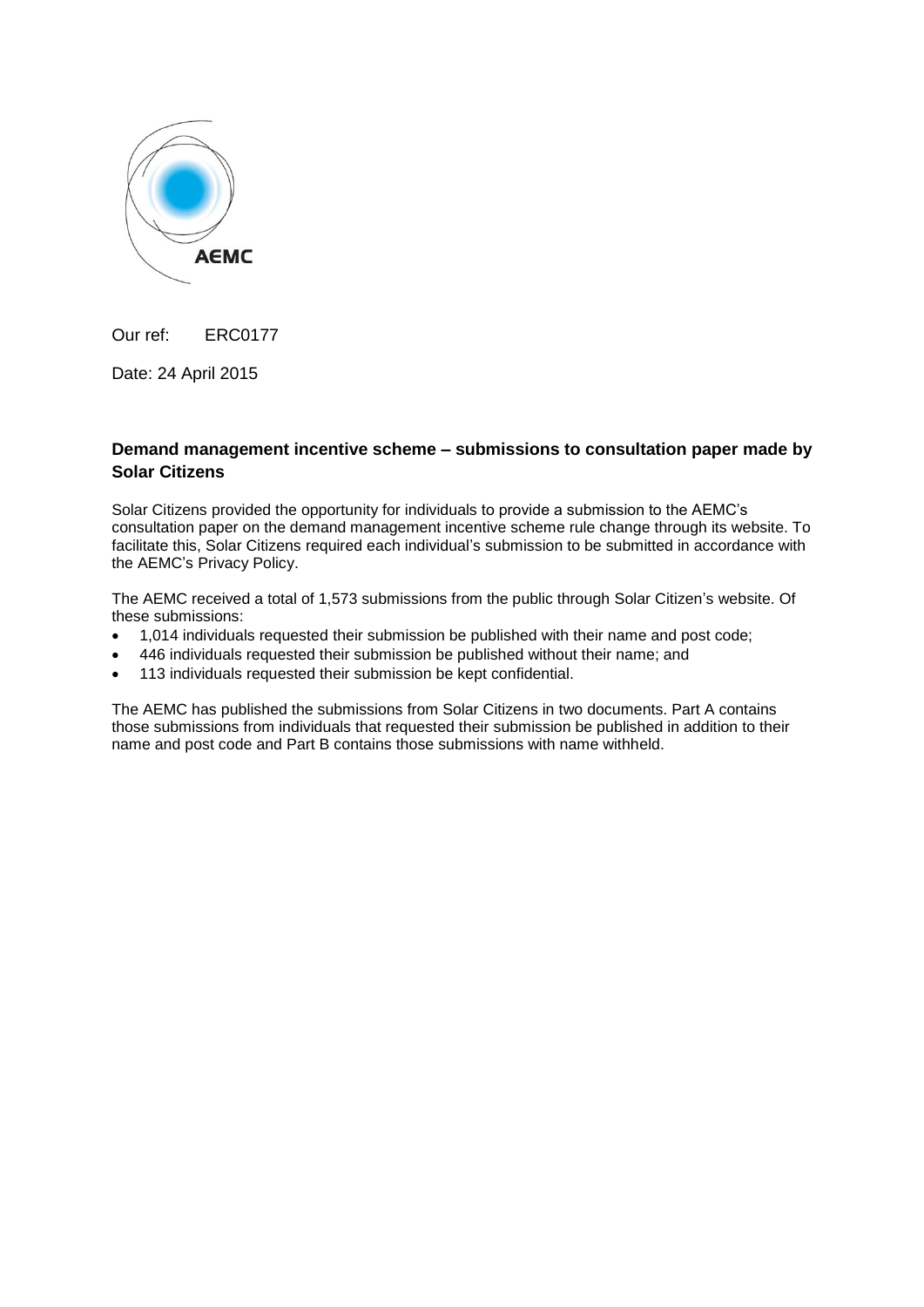|                          | Personal or on               |                      |           |                   |                |              |                                                                                                                                                                                                                                                                                                                                                                                                                                                                                                                                                                                                                                                                                 |
|--------------------------|------------------------------|----------------------|-----------|-------------------|----------------|--------------|---------------------------------------------------------------------------------------------------------------------------------------------------------------------------------------------------------------------------------------------------------------------------------------------------------------------------------------------------------------------------------------------------------------------------------------------------------------------------------------------------------------------------------------------------------------------------------------------------------------------------------------------------------------------------------|
| Date                     | behalf of an<br>nrganisation | Organisation<br>name | Title     | Name-First        | Name-Last      | Postcode     | Submission                                                                                                                                                                                                                                                                                                                                                                                                                                                                                                                                                                                                                                                                      |
| 19/03/2015               | Personal                     |                      | Mr        | DAvid             | Henry          | 2615         | I believe that it is in the best interests of all of us that we reduce our reliance on fossil fuels and invest more in<br>renewable sources. I urge the AEMC to adopt the Demand Incentive Scheme Rule Change, thus supporting the move to<br>alternative power sources and reducing investment in unnecessary infrastructure. It may also encourage power<br>companies to increase investment in renewable energy resources - the way of the future.<br>Sincerely<br>David Henry                                                                                                                                                                                               |
| 19/03/2015               | Personal                     |                      | Mr & Mrs  | Fred & Teena      | Wratten        | 2263         | We are pensioners who have worked hard all our lives. We have some invested savings but the continual reduction of                                                                                                                                                                                                                                                                                                                                                                                                                                                                                                                                                              |
|                          |                              |                      |           |                   |                |              | the Aus\$ and ongoing reduction of interest rates is placing a huge burden on our disposable income.<br>We have invested in a solar system as a way to reduce our power costs and now understand that there are efforts to<br>cost penalise owners of these systems. This is totally & morally wrong when people like us have been encouraged to<br>invest in these systems.                                                                                                                                                                                                                                                                                                    |
|                          |                              |                      |           |                   |                |              | What needs to be done is to properly compensate those who have made these investments through a higher feed in<br>rate than .06c/kw/hr<br>for the excess power that we feed in to the grid.                                                                                                                                                                                                                                                                                                                                                                                                                                                                                     |
|                          |                              |                      |           |                   |                |              | Any other options such that being considered above to encourage and motivate others to invest in solar systems should<br>be done.                                                                                                                                                                                                                                                                                                                                                                                                                                                                                                                                               |
|                          |                              |                      |           |                   |                |              | Why? Because it is the only way to make power usage more affordable and efficient.                                                                                                                                                                                                                                                                                                                                                                                                                                                                                                                                                                                              |
|                          |                              |                      |           |                   |                |              | Regards                                                                                                                                                                                                                                                                                                                                                                                                                                                                                                                                                                                                                                                                         |
|                          |                              |                      |           |                   |                |              | Fred                                                                                                                                                                                                                                                                                                                                                                                                                                                                                                                                                                                                                                                                            |
| 19/03/2015               | Personal                     |                      | Mrs       | Antoinette        | Andaloro       | 3074         | •Urge the AEMC to accept the Demand Management Incentive Scheme Rule Change because it will make our energy<br>market fairer for consumers                                                                                                                                                                                                                                                                                                                                                                                                                                                                                                                                      |
| 19/03/2015               | Personal                     |                      | Ms        | Marie-Ange        | Cristaldi      | 4870         | People who invest in solar energy invest not only in the future of the world but on their own too! They shouldn't get<br>more taxed for making un effort. They should be encouraged. What is the point in giving grants to push people into a<br>new energy if it is to create more tax? or was it just a strategy? Prove me wrong, please.                                                                                                                                                                                                                                                                                                                                     |
| 19/03/2015               | Personal                     |                      | Mr        | Philip            | Carr           | 2484         | A few years ago, I made the decision to install rooftop solar. As a result, my family has become more aware of energy<br>use.                                                                                                                                                                                                                                                                                                                                                                                                                                                                                                                                                   |
|                          |                              |                      |           |                   |                |              | And I am pleased to say that we export more electricity to the grid than we take from the grid.                                                                                                                                                                                                                                                                                                                                                                                                                                                                                                                                                                                 |
|                          |                              |                      |           |                   |                |              | I don't think it would be fair if changes to the way electricity is priced result in a net cost to our household for<br>electricity.                                                                                                                                                                                                                                                                                                                                                                                                                                                                                                                                            |
|                          |                              |                      |           |                   |                |              | The industry needs to provide a pricing framework that encourages consumers to go solar, not one that punishes them<br>for doing so.                                                                                                                                                                                                                                                                                                                                                                                                                                                                                                                                            |
|                          |                              |                      |           |                   |                |              |                                                                                                                                                                                                                                                                                                                                                                                                                                                                                                                                                                                                                                                                                 |
| 19/03/2015               | Personal                     |                      | Mrs       | Judith            | Walker         | 2230         | I ask the AEMC to accept the Demand Management Incentive Scheme Rule Change because it will make our energy                                                                                                                                                                                                                                                                                                                                                                                                                                                                                                                                                                     |
|                          |                              |                      |           |                   |                |              | market fairer for consumers.<br>We are retirees. Every bill means we look at our income. We try to keep our electricity consumption low. We deserve to                                                                                                                                                                                                                                                                                                                                                                                                                                                                                                                          |
| 19/03/2015               | Personal                     |                      | Mr        | John              | Kelvy          | 4615         | have savings on our bill for this effort.<br>Since the abolition of the carbon tax, our feed in tariff for our solar power has been reduced from 9.070 cents per kwh                                                                                                                                                                                                                                                                                                                                                                                                                                                                                                            |
|                          |                              |                      |           |                   |                |              | to 6.530 cents per kwh. Our energy bill has increased. Fixed charges, residential service fee has gone through the roof.<br>This fee is almost the same cost as our electricity consumption. We are pensioners, and our money can only stretch so<br>far. A saving of between \$120 and \$500 would be an enormous benefit to our household.                                                                                                                                                                                                                                                                                                                                    |
| 19/03/2015               | Personal                     |                      | Mr        | Jeffrey           | Wilson         | 6110         | I invested nearly \$8000 in 2012 in a solar pv system, after taking advantage of Commonwealth and State incentives.                                                                                                                                                                                                                                                                                                                                                                                                                                                                                                                                                             |
|                          |                              |                      |           |                   |                |              | My investment has reduced my power bills, but still has some years to run before break even, though I am pleased that<br>it has contributed to a reduction in carbon emissions.                                                                                                                                                                                                                                                                                                                                                                                                                                                                                                 |
|                          |                              |                      |           |                   |                |              | Meanwhile, I have survived an attempt by the State Government to break it's contract with me for a 10-year net feed in<br>tariff and now the state is planning on increasing electricity fixed charges as a means of getting at solar pv owners like<br>me.                                                                                                                                                                                                                                                                                                                                                                                                                     |
|                          |                              |                      |           |                   |                |              | Meanwhile also, electricity prices have been rising faster than cpi despite election promises by the present state<br>government.                                                                                                                                                                                                                                                                                                                                                                                                                                                                                                                                               |
|                          |                              |                      |           |                   |                |              | And the reason for this state of affairs is mainly due to over-over-investment in poles and wires and ridiculous<br>investment in defunct coal fired power generators at Muja.                                                                                                                                                                                                                                                                                                                                                                                                                                                                                                  |
| 19/03/2015               | Personal                     |                      | Mr        | COLIN             | SMITH          | 3182         | Please adopt the proposed rule change and restore sanity and good management to the electricity sector.<br>Please endorse the Demand Management Incentive Scheme Rule.                                                                                                                                                                                                                                                                                                                                                                                                                                                                                                          |
|                          |                              |                      |           |                   |                |              |                                                                                                                                                                                                                                                                                                                                                                                                                                                                                                                                                                                                                                                                                 |
| 19/03/2015<br>19/03/2015 | Personal<br>Personal         |                      | Mrs<br>Ms | Black<br>Meredith | Eve<br>Stanton | 6065<br>2453 | It makes sense!<br>Reducing energy usage MUST reduce the cost to the consumer, it is simple common sense.<br>Please accept this as my personal submission to the AEMC on the Demand Management Incentive Scheme Rule Change.                                                                                                                                                                                                                                                                                                                                                                                                                                                    |
|                          |                              |                      |           |                   |                |              | As a solar PV generator I support the Demand Management Incentive Scheme Rule Change.                                                                                                                                                                                                                                                                                                                                                                                                                                                                                                                                                                                           |
|                          |                              |                      |           |                   |                |              | My recent investment in rooftop solarPV is an attempt to lower my domestic power bills, manage my power usage and<br>to contribute to the future of a clean energy economy in Australia in the global effort to reduce carbon emissions and<br>reduce the impacts of climate change.                                                                                                                                                                                                                                                                                                                                                                                            |
|                          |                              |                      |           |                   |                |              | Living in NSW my electricity bills have continued to rise, while my consumption has dropped considerably over the same<br>period. The disparity between my efforts to reduce consumption and the continued rise in costs is unfair for consumers.                                                                                                                                                                                                                                                                                                                                                                                                                               |
|                          |                              |                      |           |                   |                |              | The Demand Management Incentive Scheme Rule Change will recognise my contribution to reducing carbon emissions<br>and help to lower my quarterly service charges to reflect more fairly my solarPV investment and my efforts to reduce<br>power consumption.                                                                                                                                                                                                                                                                                                                                                                                                                    |
|                          |                              |                      |           |                   |                |              | I believe it is important for power companies to have an incentive to decentralize and manage demand across the<br>power networks. We need to encourage consumers to support renewable energy sources and to contribute to a<br>transition to a low carbon energy future. Demand management incentives are the obvious next step to bring the<br>community on board with decentralized domestic power generation and storage options. If these consumer efforts are<br>rewarded with lower power bills the uptake to renewable energy sources will be more widely accepted and Australia<br>will take its place in the global effort to transition to low carbon power sources. |
|                          |                              |                      |           |                   |                |              | Reducing my energy costs makes a huge difference to my household budget as a low income, rural resident concerned<br>about climate change and the well being of my local community who share these issues. As we head into the winter<br>season heating becomes a huge cost burden on low income households and any reduction in the cost of power bills<br>makes a huge difference to quality of life for struggling families.                                                                                                                                                                                                                                                 |
| 19/03/2015               | Personal                     |                      | Mrs       | Susanne           | Skates         | 2425         | Please accept the Demand Management Incentive Scheme Rule Change because it will make our energy market fairer<br>for consumers.                                                                                                                                                                                                                                                                                                                                                                                                                                                                                                                                                |
|                          |                              |                      |           |                   |                |              | I believe this scheme is important as power companies should be able to help people go solar.<br>My household has taken steps to reduce your energy usage with solar and efficiency measures.<br>As I am now retired and on a fixed income rising power bills and fixed charges have affected our budget and we needed<br>to make efficiency changes.<br>Any saving on our household bills makes a difference saving of \$120 to \$500 a year on household power bills would<br>make a difference.                                                                                                                                                                              |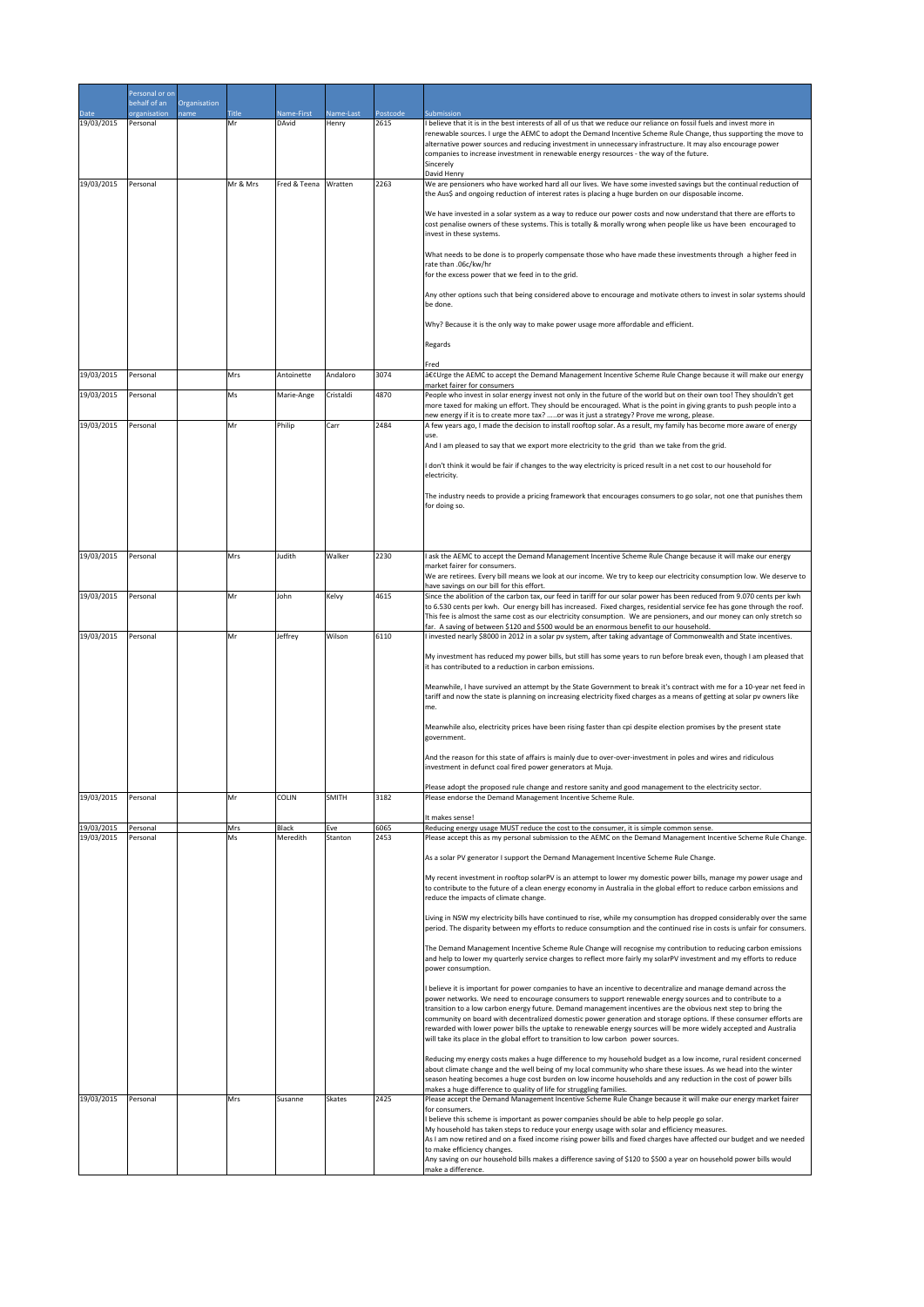| 19/03/2015 | Personal | Mr  | Simon    | Minahan  | 3070 | The social need for and benefits from increasing renewable energy use are self evident.                                                                                                                                                                                                                                                                                                                                                                                                                                                                                           |
|------------|----------|-----|----------|----------|------|-----------------------------------------------------------------------------------------------------------------------------------------------------------------------------------------------------------------------------------------------------------------------------------------------------------------------------------------------------------------------------------------------------------------------------------------------------------------------------------------------------------------------------------------------------------------------------------|
|            |          |     |          |          |      | Having the process of introducing domestic solar generation managed by the companies who have vested interest in the<br>status quo - the power companies - is an obvious conflict of interest and plainly undesirable.                                                                                                                                                                                                                                                                                                                                                            |
|            |          |     |          |          |      | Experience is bearing out this concern as power companies' are consistently manipulating the market by taking the<br>benefit of arbitrary domestic generation caps, applying hidden fees to connection and feed in services and stalling<br>commissioning new solar services.                                                                                                                                                                                                                                                                                                     |
|            |          |     |          |          |      | The regulations and the control of this market should ensure that renewable power generation is fostered. If there is to<br>be any imbalance in the regulation it should positively discriminate in favour of renewable energy.                                                                                                                                                                                                                                                                                                                                                   |
|            |          |     |          |          |      | Please support the new AEMC rules.                                                                                                                                                                                                                                                                                                                                                                                                                                                                                                                                                |
| 19/03/2015 | Personal | mr  | rick     | vaughan  | 2484 | Simon Minahan<br>Please except the Demand Management incentive scheme Rule Change because it will make our energy market fairer<br>for consumers. It is important for power companies to support people wish to go solar. I myself have solar panels fitted<br>to my home, producing 3.4 kws a day. If we had not our power bills would be so high we would struggle to pay<br>them, being pensioners. Saving \$200-\$500 dollars would be a great help.                                                                                                                          |
| 19/03/2015 | Personal | Mr  | Mark     | Gerrett  | 4565 | People of the AEMC                                                                                                                                                                                                                                                                                                                                                                                                                                                                                                                                                                |
|            |          |     |          |          |      | Please accept the Demand Management Incentive Scheme Rule Change. Common sense has been missing from all<br>sectors of our national infrastructure for far too long.                                                                                                                                                                                                                                                                                                                                                                                                              |
|            |          |     |          |          |      | The idea that power generations number one priority is to maximise profits is a misguided one. The changing face of<br>energy supply across the entire planet insists that you abandon the profiteering ways of energy companies and the fossil<br>fuel industry that supplies it. It is time to turn your full attention to solutions that create a better future.                                                                                                                                                                                                               |
|            |          |     |          |          |      | Forcing electricity users to pay for infrastructure that they do not require is foolish and unsustainable.                                                                                                                                                                                                                                                                                                                                                                                                                                                                        |
|            |          |     |          |          |      | The future is here, and an unregulated energy market is not part of it.                                                                                                                                                                                                                                                                                                                                                                                                                                                                                                           |
| 19/03/2015 | Personal | Mr  | Rod      | Thomson  | 4121 | I urge the AEMC to accept the Demand Management Incentive Scheme Rule Change because it will make our energy<br>market fairer for consumers.<br>have taken steps to reduce our energy usage with solar panels.                                                                                                                                                                                                                                                                                                                                                                    |
| 19/03/2015 | Personal | Mr  | Bruce    | Whimpey  | 3214 | Saving \$120 to \$500 a year on household power bills would make a difference for me and my family.<br>The increase in power prices due mainly to unnecessary network gold plating is a scandal. The amount of feed in tariff                                                                                                                                                                                                                                                                                                                                                     |
| 19/03/2015 | Personal | mr  | Phil     | Heysed   | 3799 | paid for new solar installations is objectionably low. The incentives are all wrong. People who install solar and/or<br>improve their houses for energy efficiency reasons need to be rewarded with lower energy bills. Unfortunately there is<br>ittle monetary incentive in the current system to be energy efficient.<br>urge the AEMC accept the Demand Management Incentive scheme rule change to make our outrageously expensive                                                                                                                                            |
|            |          |     |          |          |      | energy market fairer.<br>Ive installed solar onto my home which helps immensly to reduce those expensive energy bills.i believe every house                                                                                                                                                                                                                                                                                                                                                                                                                                       |
|            |          |     |          |          |      | should have solar installed<br>being a single pensioner Im finding power costs continually rising a huge threat to existance on the pension.<br>Anything that slows the outrageous energy costs consumers are trying to cope with.Someone needs to help the                                                                                                                                                                                                                                                                                                                       |
| 19/03/2015 | Personal | Mr  | Graeme   | Campbell | 2646 | consumer cope with the ruthless power companies.<br>For too long, power prices and service charges have been increasing. It would seem logical to me that the proposed rule<br>change would would stem this price rise spiral and produce a far fairer pricing structure for all concerned.                                                                                                                                                                                                                                                                                       |
|            |          |     |          |          |      | In endeavouring to reduce our household charges for electricity (and to help reduce greenhouse gases) we have<br>installed energy efficient lighting and solar panels. I would like to install storage batteries but the current costs are<br>above my reach.                                                                                                                                                                                                                                                                                                                     |
|            |          |     |          |          |      | The rule change should encourage power companies to take an active interest in reducing the costs of power<br>distribution and save families money.                                                                                                                                                                                                                                                                                                                                                                                                                               |
|            |          |     |          |          |      | Graeme Campbell                                                                                                                                                                                                                                                                                                                                                                                                                                                                                                                                                                   |
| 19/03/2015 | Personal | Mr  | David    | Dickson  | 4873 | I'm writing to urge the AEMC to accept the Demand Management Incentive Scheme rule change as this not only makes<br>it farmer of consumers but also reflects the real market.                                                                                                                                                                                                                                                                                                                                                                                                     |
|            |          |     |          |          |      | In listen to Steven Chu, the former US Secretary of Energy, addressing the National Press Club last December he noted<br>that the only reason coal fired power stations are economical is that they are all quite old and have been<br>Grandfathered, hence subsidised. He went on to say that it is more expensive to build a new coal fired power station,<br>megawatt for megawatt, that it is for either solar or wind. Plus the operating cost are higher.<br>Power companies need to make a transition from fossil fuels to renewables, this is best done by market forces. |
|            |          |     |          |          |      | We need to stop encouraging out dated methods of energy production which pollute heavily and develop new<br>techniques for a vital industry.<br>My contribution has been to install and 3kW solar system on my house, as indeed, many other Australians have.<br>We need to be looking forward, not back to the past.                                                                                                                                                                                                                                                             |
|            |          |     |          |          |      | Kind regards                                                                                                                                                                                                                                                                                                                                                                                                                                                                                                                                                                      |
|            |          |     |          |          |      | David Dickson                                                                                                                                                                                                                                                                                                                                                                                                                                                                                                                                                                     |
| 19/03/2015 | Personal | ms  | delus    | mollross | 7009 | I urge the AEMC to accept The Demand Management Incentive Scheme Rule Change in fairness to All the people on this<br>planet who are making everyday changes to their power use habits for the good of all.<br>We all have an opportunity to change these things that are impacting on our planet and our living standards & there is a<br>real need to send the message to Big Business on a global scale that the majority of people want change in the mindset                                                                                                                 |
| 19/03/2015 | Personal | ms. | estelle  | ross     | 7250 | of the business leaders & that they need to be more emotionally intelligent for their own survival longterm<br>In the 21st century we need to move away from the finite, polluting, fossil fuel sources of energy and embrace non-                                                                                                                                                                                                                                                                                                                                                |
|            |          |     |          |          |      | polluting, infinite, renewable energy such as wind, solar, solar-thermal, geo-thermal, tide and wave power. We are so<br>lucky in having ample sunshine and surrounded as we are by sea we should be making the most of these amazing<br>resources.                                                                                                                                                                                                                                                                                                                               |
|            |          |     |          |          |      | Worldwide many countries have put Australia to shame as they wholeheartedly embraced this sector, providing<br>economic growth and countless new jobs. The opposite has occurred here in Australia.                                                                                                                                                                                                                                                                                                                                                                               |
|            |          |     |          |          |      | The federal government is keen to blame renewable energy for raising power prices. I disagree with this entirely.<br>However at the moment the AEMC rules reward energy companies for erecting totally unnecessary infrastructure which                                                                                                                                                                                                                                                                                                                                           |
|            |          |     |          |          |      | has resulted in nationwide rise in power costs to consumers.<br>Therefore it is imperative that the proposed Demand Management Incentive Scheme Rule Change be implemented so                                                                                                                                                                                                                                                                                                                                                                                                     |
|            |          |     |          |          |      | that these companies are instead rewarded for encouraging their consumers to install solar power.<br>This way everyone wins.                                                                                                                                                                                                                                                                                                                                                                                                                                                      |
|            |          |     |          |          |      |                                                                                                                                                                                                                                                                                                                                                                                                                                                                                                                                                                                   |
| 19/03/2015 | Personal | mr  | geoffrey | wheat    | 6065 | Please accept the Demand Management Incentive Scheme Rule Change because it will make our energy market fairer<br>for consumers.                                                                                                                                                                                                                                                                                                                                                                                                                                                  |
|            |          |     |          |          |      | Very important it is for power companies to help people go solar.<br>Currently older couple no children in house have saved significantly on power bills as Perth has high living expenses.<br>how we rate http://cleantechnica.com/2013/06/26/solar-power-by-country-solar-rankings-by-country/                                                                                                                                                                                                                                                                                  |
| 19/03/2015 | Personal | mr  | wal      | knowles  | 2071 | I have had solar panels for four years. There are over 1.2 million houses with solar panels. We are helping reduce CO2<br>emissions, which are leading to drastic climate change. We are saving state governments having to build new power<br>stations. Please recognise our contribution and pay us for our eletricity in a fair way. Also make it easier for new solar<br>panels to be installed.                                                                                                                                                                              |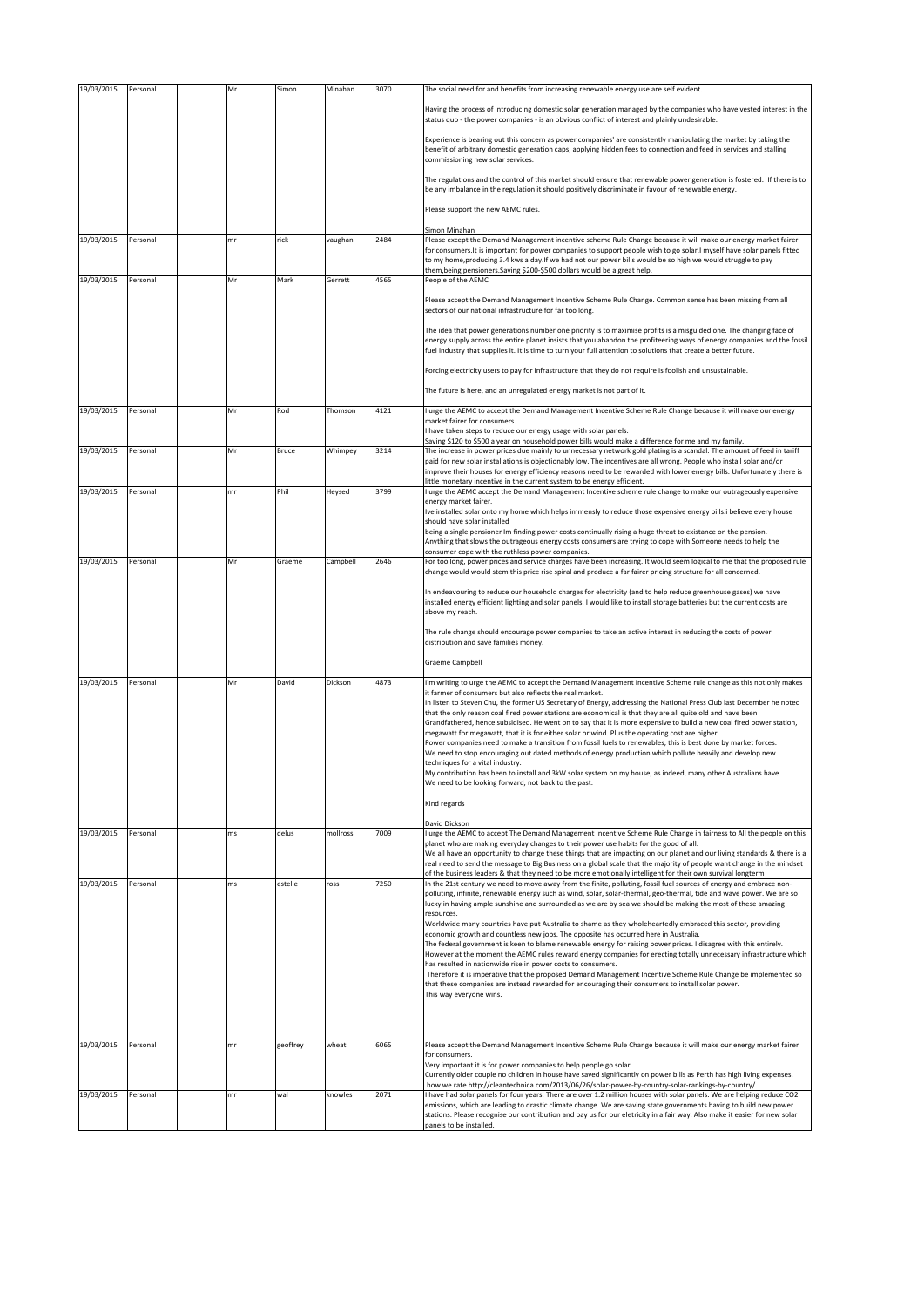| 19/03/2015 | Personal | Mr    | Stewart            | Whittlestone | 2037 | Please accept the Demand Management Incentive Scheme Rule Change because it will make our energy market fairer<br>for consumers.                                                                                                                                                                                                                                                                                                                                                                                                                                                                                                                                                                                                                                                                                                                                                                                                                                                                                                       |
|------------|----------|-------|--------------------|--------------|------|----------------------------------------------------------------------------------------------------------------------------------------------------------------------------------------------------------------------------------------------------------------------------------------------------------------------------------------------------------------------------------------------------------------------------------------------------------------------------------------------------------------------------------------------------------------------------------------------------------------------------------------------------------------------------------------------------------------------------------------------------------------------------------------------------------------------------------------------------------------------------------------------------------------------------------------------------------------------------------------------------------------------------------------|
|            |          |       |                    |              |      | Climate change caused by fossil fuel uses is now well established. It is therefore essential that power companies have an<br>incentive to reduce fossil fuel use by encouraging efficiency and installation of green energy.                                                                                                                                                                                                                                                                                                                                                                                                                                                                                                                                                                                                                                                                                                                                                                                                           |
|            |          |       |                    |              |      | I have taken many steps to reduce my consumption of power from the grid: All my lighting is LED or fluorescent;<br>appliances that can be used off-peak are controlled by timers; I have installed 3 kw solar power and generate more<br>power than I consume.                                                                                                                                                                                                                                                                                                                                                                                                                                                                                                                                                                                                                                                                                                                                                                         |
|            |          |       |                    |              |      | The result is that my net electricity charge is negative in summer, which covers the net cost in winter. I am fortunate in<br>being able to afford the initial investment, which is yielding me about 20% annual return.                                                                                                                                                                                                                                                                                                                                                                                                                                                                                                                                                                                                                                                                                                                                                                                                               |
|            |          |       |                    |              |      | Please help those households that cannot afford the initial installation to be in a position to enjoy the long term benefits<br>of solar power.                                                                                                                                                                                                                                                                                                                                                                                                                                                                                                                                                                                                                                                                                                                                                                                                                                                                                        |
| 19/03/2015 | Personal | Mrs   | Sue                | McKinnon     | 2233 | studied economics at school and university, and later taught it at university. The problems with monopolies and<br>oligopolies are relevant to the energy market in Australia today, especially the issues that arise when natural<br>monopolies are held in private hands rather than those of the government. It often is in the interests of a government<br>body to control or even reduce the demand for the product (eg. water, energy) so as to reduce the need to produce and<br>deliver more to consumers. This is of particular importance to the whole society if the resource is scarce (eg. water) or<br>the production of it has negative externalities such as pollution (eg. coal and gas fired power stations) or the whole<br>process is extremely expensive and prevents the government spending money on other things such as health or<br>education (eg. building a dam or power station).                                                                                                                        |
|            |          |       |                    |              |      | However, when the whole set-up is in private hands, it is in their interests to encourage consumption to continually<br>increase, year on year, in order to increase revenue, profits and CEO bonuses. If the private entity was totally<br>responsible for paying for all the infrastructure and recouping the cost from the consumer in a totally competitive<br>market place, then maybe expansionist policies would be somewhat modified. But when the private company has a<br>solid contract with the government that all its expenditure on infrastructure (eg. poles and wires) can be amply<br>recouped through billing to a captive market, then we end up with:<br>1. increased energy charges<br>2. no alternative for the consumer in an oligopoly                                                                                                                                                                                                                                                                        |
|            |          |       |                    |              |      | 3. members of that oligopoly using not only their considerable market power but also their political power to reinforce<br>and create additional barriers to entry for new competitors in their field but also whole new industry and market<br>structures (eg. customers sourcing a portion of their energy needs from roof-top solar, and the providers responding by<br>(a) raising the fixed price access fee (b) lobbying state governments to levy a tax on owners of roof top solar).                                                                                                                                                                                                                                                                                                                                                                                                                                                                                                                                           |
|            |          |       |                    |              |      | Were we living in a world of unlimited resources, then perhaps this would merely be a matter of unfair market-failure-<br>induced government-supported gouging of the population, with particular negative impact upon the poor, the social<br>injustice of that of course spreading out to affect broader society in the long run. However, if companies continue to be<br>rewarded for encouraging their customers to maintain and increase their energy consumption without those companies<br>making commensurate investments in clean renewable energy sources, it will only add to the problem of climate                                                                                                                                                                                                                                                                                                                                                                                                                        |
| 19/03/2015 | Personal | MS    | LUCIA              | MAYO         | 2611 | It makes sense for power companies to only invest in essential infrastructure such as providing for new development<br>and for maintenance and repairs. Anything else is a waste of resources with the cost foisted on the customers.                                                                                                                                                                                                                                                                                                                                                                                                                                                                                                                                                                                                                                                                                                                                                                                                  |
| 19/03/2015 | Personal | Ms    | Robin              | Sevenoaks    | 2628 | Since installing solar panels I have been able to make significant saving on my power bills and made a contribution to<br>our environment. I urge you therefore to accept the Demand Management Incentive Scheme to make our energy<br>market fairer for consumers.<br>believe that if the energy companies get on board with this the benefits will accrue for them too. California is a<br>positive example of this.<br>A saving on my energy bills has been a great advantage to me as a pensioner. I strongly urge the AEMC to adopt this                                                                                                                                                                                                                                                                                                                                                                                                                                                                                          |
| 19/03/2015 | Personal | Ms    | Virginia Anne Lyon |              | 2620 | very sensible initiative.<br>It is vital that Australia acts quickly and decisively if we want to avoid increasingly destructive outcomes of climate                                                                                                                                                                                                                                                                                                                                                                                                                                                                                                                                                                                                                                                                                                                                                                                                                                                                                   |
|            |          |       |                    |              |      | change, the greatest problem that has ever faced humanity. Given Australia's current heavy use of fossil fuels,<br>particularly coal for electricity generation, the easiest way to do that is for AEMC to:<br>(a) support incentives to reduce use of electicity generated from fossil fuels - the Demand Management Incentive<br>Scheme Rule is a good way of doing this; and<br>(b) encourage power companies to help people switch to renewable energy, for example by installing their own<br>photovoltaic systems or investing in community solar and wind farms.<br>I have reduced my energy usage in the following ways: I do most of my cooking in a solar oven or rocket stove; I use a<br>very efficient manual washing machine; I wash up by hand; I have solar hot water and a well-insulated house; I have<br>recently installed a highly efficient wood-burning heater in place of a gas heater. My electricity usage as a one person<br>household is now around 20% of that of other one person households in my area. |
| 19/03/2015 | Personal | Mr    | Michael            | Nixon        | 3260 | As I am retired and at present have no income, saving any amount per year on my electricity is of great benefit to me.<br>Because of the high electricity costs in Victoria, I had solar panels installed to reduce my bill. Now that my electricity bill<br>has reduced, the charges for my normal electricity supply have gone up. This fact leaves little incentive for people to<br>change to solar energy. I was planning on using the savings that I can make on increasing the size of my solar system.<br>The way the fees and charges are going up, I will have to wait a long time to increase the size of my system.                                                                                                                                                                                                                                                                                                                                                                                                        |
| 19/03/2015 | Personal | Prof. | Marcus             | Foth         | 4005 | urge the AEMC to accept the Demand Management Incentive Scheme Rule Change, because it will make our energy<br>market fairer for consumers.                                                                                                                                                                                                                                                                                                                                                                                                                                                                                                                                                                                                                                                                                                                                                                                                                                                                                            |
|            |          |       |                    |              |      | It is important for power companies to help people go solar.                                                                                                                                                                                                                                                                                                                                                                                                                                                                                                                                                                                                                                                                                                                                                                                                                                                                                                                                                                           |
|            |          |       |                    |              |      | have taken steps to reduce my energy usage by installing solar panels, hot solar water, and changing my consumption<br>practices.                                                                                                                                                                                                                                                                                                                                                                                                                                                                                                                                                                                                                                                                                                                                                                                                                                                                                                      |
|            |          |       |                    |              |      | Rising power bills and fixed charges for ridiculous infrastructure expansions that are only used for 5% of the year have<br>affected me as well as my tenants.                                                                                                                                                                                                                                                                                                                                                                                                                                                                                                                                                                                                                                                                                                                                                                                                                                                                         |
|            |          | Ms    | Elizabeth          | Harbridge    | 3825 | This amendment will result in saving \$120 to \$500 a year on household power bills and that will make a huge difference<br>to people                                                                                                                                                                                                                                                                                                                                                                                                                                                                                                                                                                                                                                                                                                                                                                                                                                                                                                  |
| 19/03/2015 | Personal |       |                    |              |      | my electricity bills were over \$1,000 per quarter. I have no access to gas. totally reliant on electricity. have our own<br>septic tank which requires an electric pump on a 24 hour cycle, and water tanks, also using electric pump.<br>installed solar panels so now I have enough money to pay medical bills on time. it is such a relief to not have these big<br>bills. I know of people who cannot afford electricity sometimes. shame to those electricity generators who keep putting<br>up the price even t though they have an oversupply of electricity. All at the expense of the consumer. It is wrong and<br>unethical. This attack on solar power is driven by these greedy businesses.                                                                                                                                                                                                                                                                                                                               |
| 19/03/2015 | Personal | mr    | david              | attrill      | 6155 | The whole reason we installed our solar panels in 2011 on our roof was to reduce our energy bill.<br>synergy was pleased to advise me that my application had been approved to receive the residential net Feed-in Tariff<br>subsidy rate of 40c/kWh for a 10 year period.<br>The cost of installation at that time was \$10.900 to me.<br>The fear of rising power bills will greatly effect our financial situation.<br>Please can you help to make sure this new rule change to the management incentive scheme is adopted.                                                                                                                                                                                                                                                                                                                                                                                                                                                                                                         |
| 19/03/2015 | Personal | Mr    | Robin              | Pomfret      | 2539 | A simple rule change can save billions for power networks and their customers<br>What will the new rules mean?                                                                                                                                                                                                                                                                                                                                                                                                                                                                                                                                                                                                                                                                                                                                                                                                                                                                                                                         |
|            |          |       |                    |              |      | "Demand management†is where a power company invests in helping consumers to save energy or reduce demand,<br>rather than building more capacity in the form of power stations, power lines and substations.<br>The rule change was recommended by the AEMC in 2012 to help rein in the massive spending on network infrastructure<br>It is not surprising that the Queensland and New South Wales governments have struggled to convince voters to let<br>them privatise poles and wires. But the fundamental issue is not who owns the electricity industry, but how we ensure<br>that it operates in the public interest.                                                                                                                                                                                                                                                                                                                                                                                                            |
| 19/03/2015 | Personal | mrs   | Rosemary           | Barraclough  | 5127 | I would like a to ask the the change to the rules is accepted and as consumers we are given a fairer deal.<br>There are many things working against us at present, not the least the fact that we as individuals feed power back into<br>the grid all day until say 4 pm and we pay 4 to 6 times as much to use power provided by the electricity companies two<br>hours later. The system is grossly unfair financially and the power companies are still putting prices up as they invest in<br>infrastructure that is not necessary. If they would pay fairly, more people would invest in solar and the demand would<br>be reduced even more leaving power companies less and less to provide.                                                                                                                                                                                                                                                                                                                                     |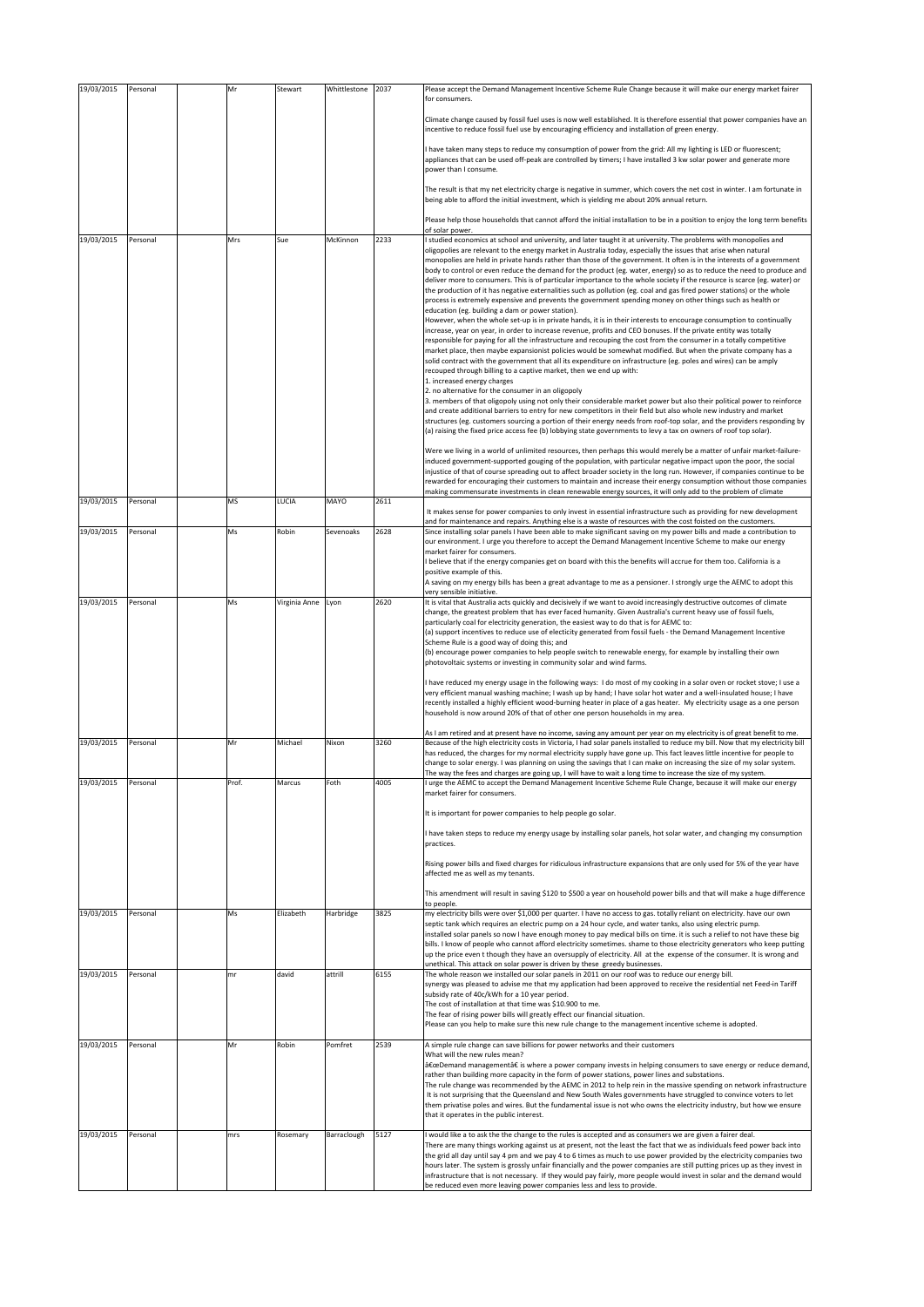| 19/03/2015 | Personal                 |                                   | Stop the Insani Douglas |         | Raxworthy          | 3121 | Please proceed with the Demand Management Incentive Scheme Rule Change and help make our sun drenched country<br>a champion of solar energy instead of a coal-fired cautionary tale for generations to come.                                                                                                                                                                                                                                                                                                                                                                                                                                                                                                                                                                                                                                                                                                                                                                                                                                                                                                                        |
|------------|--------------------------|-----------------------------------|-------------------------|---------|--------------------|------|-------------------------------------------------------------------------------------------------------------------------------------------------------------------------------------------------------------------------------------------------------------------------------------------------------------------------------------------------------------------------------------------------------------------------------------------------------------------------------------------------------------------------------------------------------------------------------------------------------------------------------------------------------------------------------------------------------------------------------------------------------------------------------------------------------------------------------------------------------------------------------------------------------------------------------------------------------------------------------------------------------------------------------------------------------------------------------------------------------------------------------------|
|            |                          |                                   |                         |         |                    |      | I don't care if my energy bills go up or down as long as we're heading in a direction that will release us all from the                                                                                                                                                                                                                                                                                                                                                                                                                                                                                                                                                                                                                                                                                                                                                                                                                                                                                                                                                                                                             |
| 19/03/2015 |                          | Organisational Catholic Earthc Mr |                         | Gareth  | Johnston           | 2060 | chains of non-renewable energy dependency.<br>Distributed solar and wind power provides system security and resilience benefits to networks and the broader                                                                                                                                                                                                                                                                                                                                                                                                                                                                                                                                                                                                                                                                                                                                                                                                                                                                                                                                                                         |
|            |                          |                                   |                         |         |                    |      | economy so small generators should be compensated not penalised for providing clean forecastable power at peak<br>times.<br>Whilst the economic benefits are substantial to networks and also generators, the current rules penalise the consumer<br>and in some states create additional double taxpayer burdens. Ageing infrastructure, gold plating and poor decision<br>making in government, network or generating companies shouldn't be an excuse to place unreasonable costs onto<br>consumers. In a globalised energy market, Australian consumers are unfairly exposed to large market participants who<br>game the energy supply markets through domestic and international trading options, artificial demand and supply<br>constraints and lobby against rules changes and reforms that would make energy cleaner, cheaper and more efficient.<br>The last decade has seen gold plating that constrains Australia's economy through protectionism of failed models and<br>archaic technologies.<br>It's time the AEMC acted in consumer and the economy's long term interests rather than continuously bending towards |
|            |                          |                                   |                         |         |                    |      | dominant energy profiteers who disregard long term needs at the cost of short term profit taking. Otherwise AEMC<br>simply exacerbate's the problem and puts an increasingly unfair and growing burden too far forward.<br>The poor as well as regional and remote consumers pay a disproportionately high price for policy failures, network<br>service limitations and geographical isolation.<br>There are current and near term technologies from improved metering, scada and battery systems that will transform                                                                                                                                                                                                                                                                                                                                                                                                                                                                                                                                                                                                              |
| 19/03/2015 | Personal                 |                                   | Mr                      | Daryll  | Bellingh           | 4101 | our nations underperforming energy efficiency and clean up the generation sector but without DEMISRC the transition<br>will not occur.<br>I totally support the Demand Management Incentive Scheme Rule Change. Our household invested in a 2kw solar<br>system both as a contribution to climate change and as a buffer to rapidly increasing network charges in our domestic<br>bill at a time I was approaching retirement and the pension. By careful energy use, we normally produce more energy<br>than we use but a lot of the rebate is taken up by increased service charges.<br>This removes a lot of the incentive for any further investment. Although I don't think I could afford the investment, I<br>would rather go 'off grid' with battery storage than have to face these increasing service charges.                                                                                                                                                                                                                                                                                                            |
| 19/03/2015 | Personal                 |                                   | Mr                      | Derek   | Nelson             | 2024 | Please pass the Demand Management Incentive Scheme Rule Change. I am against polluting our world and I hope you                                                                                                                                                                                                                                                                                                                                                                                                                                                                                                                                                                                                                                                                                                                                                                                                                                                                                                                                                                                                                     |
| 19/03/2015 | Personal                 |                                   | Mr                      | Rotana  | Cheng              | 3183 | are too!<br>Dear AEMC,                                                                                                                                                                                                                                                                                                                                                                                                                                                                                                                                                                                                                                                                                                                                                                                                                                                                                                                                                                                                                                                                                                              |
|            |                          |                                   |                         |         |                    |      | The proposed rule that states that when your energy use is reduced so to does your bill, seems extremely fair and<br>practical.<br>It not only financially benefits people but encourages the smarter & more efficient use of energy.<br>A reduction in energy use & savings of household power is of benefit to so many households and is a win-win for                                                                                                                                                                                                                                                                                                                                                                                                                                                                                                                                                                                                                                                                                                                                                                            |
| 19/03/2015 | Personal                 |                                   | Mr                      | Peter   | Jeffery            | 3770 | families and the environment.<br>We have taken steps to reduce our energy usage with solar and efficiency measures by installing panels and                                                                                                                                                                                                                                                                                                                                                                                                                                                                                                                                                                                                                                                                                                                                                                                                                                                                                                                                                                                         |
|            |                          |                                   |                         |         |                    |      | programming our irrigation pump to run when the sun is shining. We intend adding a solar powered water transfer<br>pump also. We had a year of negotiations including the energy ombudsman to get our network power measured<br>accurately finishing with LUMO cancelling \$800 in false charges. There is apparently a great resistance from energy<br>companies to share the space [erode their monopoly]. I gather that the latest thrust by energy companies is to gold<br>plate poles and wires by inflating infrastructure costs so that their profit margins are not eroded by people adding solar<br>generation to their houses. Naturally energy companies are against anything that reduces sales of their product.                                                                                                                                                                                                                                                                                                                                                                                                       |
|            |                          |                                   |                         |         |                    |      |                                                                                                                                                                                                                                                                                                                                                                                                                                                                                                                                                                                                                                                                                                                                                                                                                                                                                                                                                                                                                                                                                                                                     |
| 19/03/2015 | Personal                 |                                   | Ms                      | Jutta   | Galbory            | 5034 | I urge the AEMC to accept the Demand Management Incentive Scheme Rule Change because it will make our energy                                                                                                                                                                                                                                                                                                                                                                                                                                                                                                                                                                                                                                                                                                                                                                                                                                                                                                                                                                                                                        |
| 19/03/2015 | Organisational AgriSolar |                                   | Mr                      | Sean    | Marshall           | 4562 | market fairer for consumers.<br>Enough sun hits the earth in one minute to power the entire planet for a year let's use it.                                                                                                                                                                                                                                                                                                                                                                                                                                                                                                                                                                                                                                                                                                                                                                                                                                                                                                                                                                                                         |
|            |                          |                                   |                         |         |                    |      | Sean Marshall<br>AgriSolar                                                                                                                                                                                                                                                                                                                                                                                                                                                                                                                                                                                                                                                                                                                                                                                                                                                                                                                                                                                                                                                                                                          |
| 19/03/2015 | Personal                 |                                   | Mr                      | Patrick | Miller             | 2484 | I support the Demand Management Incentive Scheme Rule Change. As a domestic solar producer I believe the current<br>system is fatally flawed. In effect energy companies, without the rule change, will be able to charge for services that are<br>not used.                                                                                                                                                                                                                                                                                                                                                                                                                                                                                                                                                                                                                                                                                                                                                                                                                                                                        |
| 19/03/2015 | Personal                 |                                   | Mrs                     | Verity  | Morgan-Schmii 4563 |      | It also provides the basis for better capitalising on domestic solar producers' output by coming to a fairer agreement.<br>The current system needs to change.<br>Dear Sir or Madam:                                                                                                                                                                                                                                                                                                                                                                                                                                                                                                                                                                                                                                                                                                                                                                                                                                                                                                                                                |
|            |                          |                                   |                         |         |                    |      | Re: Demand Management Incentive Scheme Rule Change                                                                                                                                                                                                                                                                                                                                                                                                                                                                                                                                                                                                                                                                                                                                                                                                                                                                                                                                                                                                                                                                                  |
|            |                          |                                   |                         |         |                    |      | Thank you for your consideration of this submission regarding the Demand Management Incentive Scheme Rule                                                                                                                                                                                                                                                                                                                                                                                                                                                                                                                                                                                                                                                                                                                                                                                                                                                                                                                                                                                                                           |
|            |                          |                                   |                         |         |                    |      | Change.<br>As homeowners and parents we are deeply concerned about the management of Australiaâ € <sup>™</sup> s electricity utilities and<br>are pleased to note the positive impact of the proposed changes.                                                                                                                                                                                                                                                                                                                                                                                                                                                                                                                                                                                                                                                                                                                                                                                                                                                                                                                      |
|            |                          |                                   |                         |         |                    |      | Having recently installed 3.2kw of solar capacity and being very low users of electricity generally, we believe that we are<br>taking positive steps towards reducing our ecological footprint and ensuring a sustainable energy future for our<br>children. Unfortunately, like many solar owners we have been disappointed by the obscenely low rebates offered,<br>excessive service to property charges and outlandish per kw cost of the minimal amount of power we do pull from the<br>grid. After conducting some research into the system, we understand that this disappointing trifecta is driven by policies<br>designed to promote the building of centralized infrastructure from non-renewable energy sources.                                                                                                                                                                                                                                                                                                                                                                                                        |
|            |                          |                                   |                         |         |                    |      | Continuing to prioritize dirty centralized power distribution in the face of consumer trends towards decentralized clean<br>power acts as a disincentive for householders and business, undermines efforts towards sustainability and regional<br>resilience, costs consumers significant sums of money and leaves Australia lagging behind the rest of the world in<br>energy demand management; with Australia's savings from demand management currently sitting at less than half<br>that of the average US state.                                                                                                                                                                                                                                                                                                                                                                                                                                                                                                                                                                                                              |
|            |                          |                                   |                         |         |                    |      | At a time when climate change is reaching unprecedented levels and the science is unequivocally pointing the finger at<br>dirty energy sources, it seems utterly bizarre for Australian power networks to be actively making energy efficiency and<br>renewable energy less attractive.                                                                                                                                                                                                                                                                                                                                                                                                                                                                                                                                                                                                                                                                                                                                                                                                                                             |
| 19/03/2015 | Personal                 |                                   | Mr                      | Anthony | Bennett            | 5118 | To whom it may concern.<br>Provision of electricity in the island nation continent is a unique challenge. Sparse population on a massive grid, with<br>exceptionally high peak demand in summer dictates a very expensive set of infrastructure. With the rise of inexpensive<br>power handling electronics & cheap photovoltaics, old world centralised power generation is no longer viable in this day<br>and age. If encumbent energy industry figures deny the fact their monopoly business model is broken, the penalty four<br>us all will be higher electricity costs all round while failing to arrest the accelerating downfall of the existing grid<br>operators.<br>Current solar owners must not be penalised for having invested in environmentally friendly power. More distributed                                                                                                                                                                                                                                                                                                                                  |
|            |                          |                                   |                         |         |                    |      | generation is required. It's time we embraced a fossil free future.<br>I'm going to install more this morning.                                                                                                                                                                                                                                                                                                                                                                                                                                                                                                                                                                                                                                                                                                                                                                                                                                                                                                                                                                                                                      |
|            |                          |                                   |                         |         |                    |      | Cheers                                                                                                                                                                                                                                                                                                                                                                                                                                                                                                                                                                                                                                                                                                                                                                                                                                                                                                                                                                                                                                                                                                                              |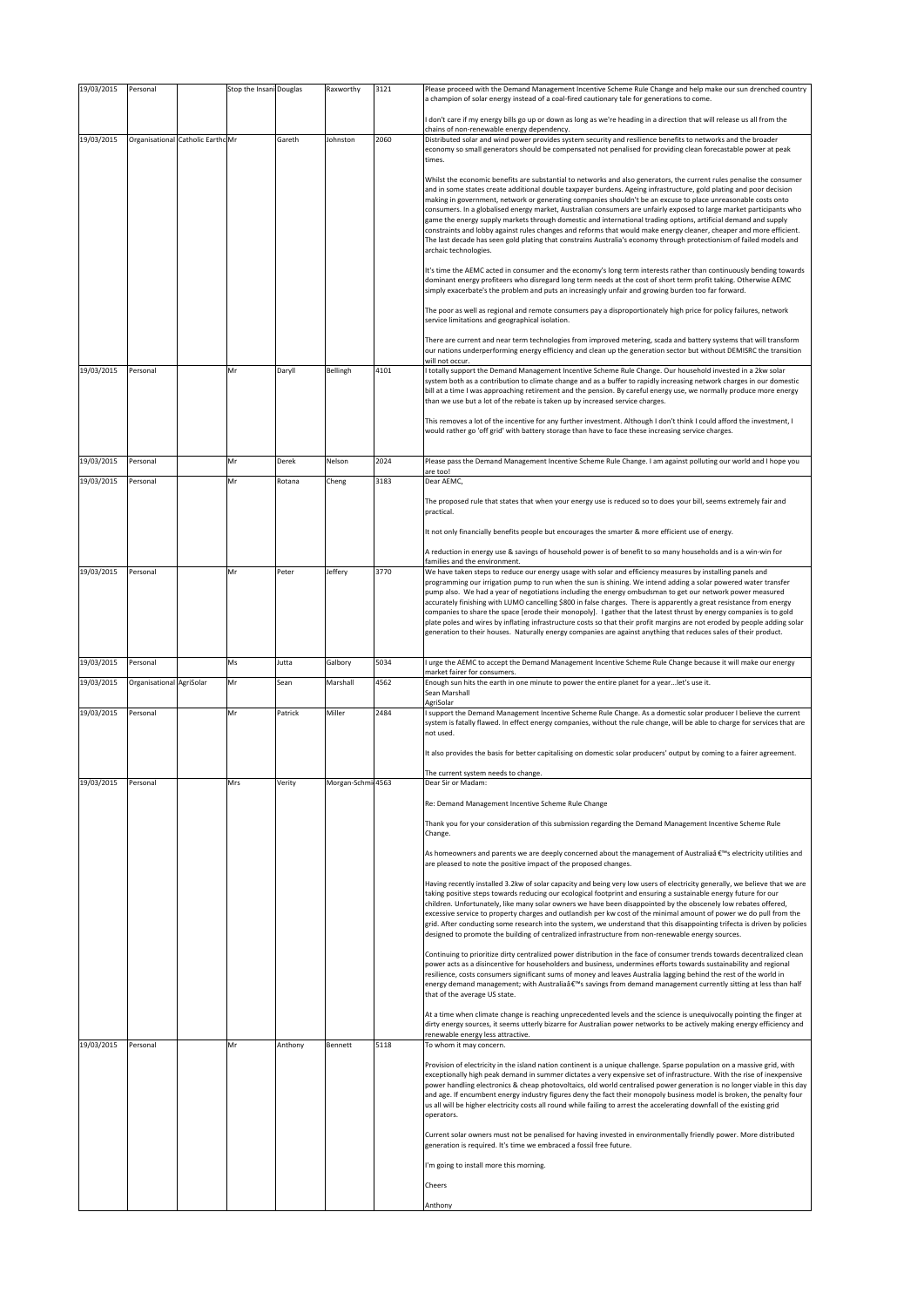| 19/03/2015               | Personal             | Mr        | Howard          | Witt               | 2233         | Dear Madam/Sir,                                                                                                                                                                                                                                                                                                                                                     |
|--------------------------|----------------------|-----------|-----------------|--------------------|--------------|---------------------------------------------------------------------------------------------------------------------------------------------------------------------------------------------------------------------------------------------------------------------------------------------------------------------------------------------------------------------|
|                          |                      |           |                 |                    |              | It is vital that Australia play its part in addressing climate change by switching to renewable energy to reduce green<br>house emissions.                                                                                                                                                                                                                          |
|                          |                      |           |                 |                    |              | Demand management initiative schemes are an important part of this process and need to be adopted.                                                                                                                                                                                                                                                                  |
|                          |                      |           |                 |                    |              | Yours sincerely,                                                                                                                                                                                                                                                                                                                                                    |
|                          |                      |           |                 |                    |              | <b>Howard Witt</b>                                                                                                                                                                                                                                                                                                                                                  |
| 19/03/2015               | Personal             | Mr        | Richard         | Horniblow          | 2034         | It is imperative now that we create employment in and support the burgeoning industry of renewable energy. Billions in<br>investment is poised to be deployed. Rooftop solar is crucial to demand management, as it puts consumers in the<br>driver's seat.                                                                                                         |
| 19/03/2015               | Personal             | Dr        | Jon             | Kear-Colwell       | 2486         | Everybody will welcome the savings, and my household especially.<br>Solar power makes so much sense in a climate like Australia's. Hanging on to fossil fuels makes no long term economic                                                                                                                                                                           |
|                          |                      |           |                 |                    |              | sense, when you can have your fuel at very low running costs from solar thermal power stations.<br>Please let our politicians come to their senses, as climate change is a reality and fossil fuels only make things worse. The                                                                                                                                     |
| 19/03/2015               | Personal             | Dr        | Tassia          | Kolesnikow         | 2232         | money used at present to subsidise fossil fuels could easily finance solar or wind power.<br>In order to curb Climate Change, it is critical that we lower emissions of greenhouse gas. For this reason, I urge the                                                                                                                                                 |
|                          |                      |           |                 |                    |              | AEMC to accept the Demand Management Incentive Scheme which would encourage installation of roof-top solar, cut<br>back on emissions and the cost of power bills. Our family has been proactive by installing a solar hot water system and<br>installing energy efficient appliances (induction cooktop, fluorescent lights) and reducing our energy consumption by |
|                          |                      |           |                 |                    |              | minimizing use. It is time for the government to help consumers who endeavor to do the right thing to help the<br>environment. Please vote in favour of the Demand Management Incentive Scheme.                                                                                                                                                                     |
| 19/03/2015               | Personal             | ms        | wendy           | neagle             | 3782         | Please accept the Demand Management Incentive Scheme Rule Change because it will make our energy market fairer<br>for consumers.                                                                                                                                                                                                                                    |
|                          |                      |           |                 |                    |              | It will support our efforts to reduce our usage which will benefit the environmental costs and our household budget<br>costs.                                                                                                                                                                                                                                       |
| 19/03/2015               | Personal             | Mr        | George          | Carrard            | 2223         | I urge the Australian Energy Marketing Commission to accept the Demand Management Incentive Scheme Rule Change<br>because it will make our energy market fairer for consumers.                                                                                                                                                                                      |
|                          |                      |           |                 |                    |              | Owing to global warming/climate change, Much of life on Earth is facing extinction - and that includes the human                                                                                                                                                                                                                                                    |
|                          |                      |           |                 |                    |              | species. All stops must be pulled out to avoid this and to mitigate the climate change for the sake of our children and<br>grandchildren. So it is very important for power companies to help people go solar.                                                                                                                                                      |
|                          |                      |           |                 |                    |              | have solar collectors on the north and west sided of my roof, even though there is a tree shadow problem. I have<br>ventilation heating from the roof cavity to reduce the use of room heaters. I do not have any heat-pump type air                                                                                                                                |
| 19/03/2015               | Personal             | <b>DR</b> | COLIN           | CAMPEY             | 4509         | conditioners.<br>COMMON SENSE, AND PLANNING FOR THE FORESEEABLE FUTURE SHOULD DETERMINE THE RULES GOVERNING POWER                                                                                                                                                                                                                                                   |
|                          |                      |           |                 |                    |              | GENERATION.<br>THE RULES SHOULD THEREFORE ENCOURAGE POWER COMPANIES TO TRANSITION PROGRESSIVELY TO MORE                                                                                                                                                                                                                                                             |
|                          |                      |           |                 |                    |              | RENEWABLE ENERGY SOURCES.<br>The Demand Management Incentive Scheme Rule Change IS THE WAY TO GO.                                                                                                                                                                                                                                                                   |
| 19/03/2015<br>19/03/2015 | Personal<br>Personal | Mr<br>Mr  | hedley<br>derek | heale<br>robertson | 4130<br>2485 | i look forward to my investment in solar been given appropriate valu by AEMC<br>am one of millions of Australians who bought and installed solar PV in good faith knowing that we were advantaging                                                                                                                                                                  |
|                          |                      |           |                 |                    |              | ourselves, through lower energy costs in the long run, and also electricity distributors through lower distribution and<br>infrastructure costs (also long run).                                                                                                                                                                                                    |
|                          |                      |           |                 |                    |              | However, incentives offerred to distributors to gold-plate the network has effectively undermined all of the money and<br>effort expended on domestic solar PV.                                                                                                                                                                                                     |
|                          |                      |           |                 |                    |              | It is time the AEMC demonstrated some clarity of purpose and set a clear and consistent policy framework which<br>allowed both distributors and consumers to get a better return on their investment.                                                                                                                                                               |
| 19/03/2015               | Personal             | Mr        | Tony            | Canning            | 3078         | Dear AEMC,<br>I urge you to accept the Demand Management Incentive Scheme Rule Change because it will make our energy market                                                                                                                                                                                                                                        |
|                          |                      |           |                 |                    |              | fairer for consumers.<br>It is very important for Australias Energy future for power companies to help people to go solar.                                                                                                                                                                                                                                          |
|                          |                      |           |                 |                    |              | I believe that our Electricity energy future lies with a more decentralized power generation model using a variety of<br>renewable energy technologies. Any rule governing the generation and distribution of electricity which helps to                                                                                                                            |
|                          |                      |           |                 |                    |              | promote this model should be imemediatly adopted.<br>Sincerly,                                                                                                                                                                                                                                                                                                      |
| 18/03/2015               | Personal             | Ms        | Jennifer        | Gawne              | 3068         | <b>Tony Canning</b><br>I read on your site that your consumer priority aims to empower families, businesses and industry to participate                                                                                                                                                                                                                             |
|                          |                      |           |                 |                    |              | confidently in all parts of the energy supply chain where they desire to do so.                                                                                                                                                                                                                                                                                     |
|                          |                      |           |                 |                    |              | The acceptance of the Demand Management Incentive Scheme Rule Change supports this priority by making the energy<br>market fairer for consumers.                                                                                                                                                                                                                    |
|                          |                      |           |                 |                    |              | was involuntarily retired in 2008 and since then have been living on my savings and superannuation. The exorbitant<br>fixed costs mean that my energy bills have risen inordinately  even if I limit my energy use.                                                                                                                                                 |
|                          |                      |           |                 |                    |              | This is not fair!                                                                                                                                                                                                                                                                                                                                                   |
|                          |                      |           |                 |                    |              | Also, Australia is perfectly placed to use renewable energy which will be more economical while providing numerous<br>other benefits. The energy industry really should be helping us to move to renewables, unless their professed concern                                                                                                                         |
|                          |                      |           |                 |                    |              | for their customers is mere lip service.                                                                                                                                                                                                                                                                                                                            |
| 18/03/2015               | Personal             | Dr        | Con             | Anastas            | 6007         | I urge the AEMC to accept the Demand Management Incentive Scheme Rule Change because it will make our energy                                                                                                                                                                                                                                                        |
|                          |                      |           |                 |                    |              | market fairer for consumers. Transition to renewable energy sources globally is paramount. The health implications for<br>not doing so will be enormous.                                                                                                                                                                                                            |
| 18/03/2015               | Personal             | Mr        | Gavin           | Mulcahy            | 6054         | Hi To anyone that reads this.<br>We saw a need to install a Solar PV System on our house. Energy bills have increased in WA since Colin Barnett came                                                                                                                                                                                                                |
|                          |                      |           |                 |                    |              | into power. When we first looked the systems were priced way too high to pay for themselves even though the Tariff<br>was high. We waited & bought a quality system & even though the feed in tariff had dropped to 8 c the savings on our                                                                                                                          |
|                          |                      |           |                 |                    |              | power bill would see it paid off in 10 years. After we had it installed we applied to Western Power to have the system<br>connected & receive the Tariff, this was when we found out about the application fee which we weren't made aware of.                                                                                                                      |
|                          |                      |           |                 |                    |              | We waited for some weeks to receive a reply that because the account was in my wife's name they couldn't process it,<br>even though I had my name in their system allowing me access to query bills etc. After another 6 weeks of Western                                                                                                                           |
|                          |                      |           |                 |                    |              | Power receiving free power from me it was sorted out.<br>We have also installed great insulation batts in the roof under Labors so called bungled insulation scheme. Our down                                                                                                                                                                                       |
|                          |                      |           |                 |                    |              | lights were compact fluoro until, even though I used quality lights, I replaced them with LED's because the fluoros were<br>blowing way too quickly.                                                                                                                                                                                                                |
|                          |                      |           |                 |                    |              | If anything has been bungled recently in my belief it was the feed in tariff pricing. The high initial price boosted system                                                                                                                                                                                                                                         |
|                          |                      |           |                 |                    |              | & installation costs. Since the price has been brought back to a pitiful 8 c & even less now, system prices have<br>dramatically reduced. I can't understand why the tariff just wasn't made the same as the cost of power?                                                                                                                                         |
|                          |                      |           |                 |                    |              | As a country that has so much sunlight I am ashamed that we as a Nation rely on Europe & America for quality power<br>systems ! Every where you see Solar through France & Germany yet in our Nation all our Governments want to do is                                                                                                                              |
|                          |                      |           |                 |                    |              | make it harder to install, less appealing to everyone & scarily enough even talk about charging people who have<br>systems more for their power !                                                                                                                                                                                                                   |
|                          |                      |           |                 |                    |              | If the AEMC has any sway in influencing power companies to support & encourage any alternative energy generation<br>then they should certainly do this.                                                                                                                                                                                                             |
|                          |                      |           |                 |                    |              | Regards Gavin Mulcahy.                                                                                                                                                                                                                                                                                                                                              |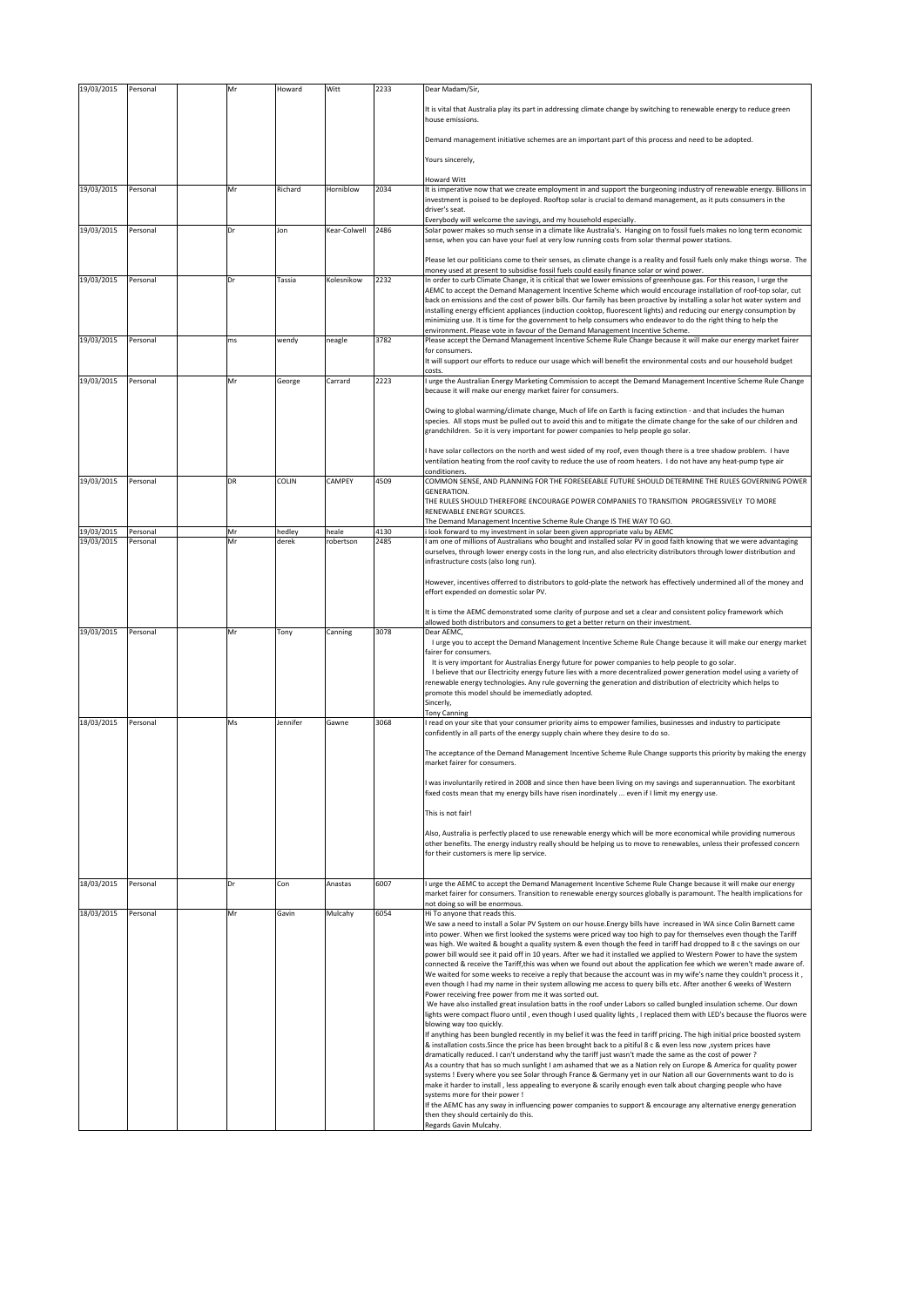| 18/03/2015 | Personal                    | Mr | Peter                | Doumouras           | 5073 | I strongly encourage the AEMC accept the Demand Management Incentive Scheme Rule change.                                                                                                                                                                                                                                |
|------------|-----------------------------|----|----------------------|---------------------|------|-------------------------------------------------------------------------------------------------------------------------------------------------------------------------------------------------------------------------------------------------------------------------------------------------------------------------|
|            |                             |    |                      |                     |      | Electricity bills have risen considerably in Australia in the past few years mainly due to large investments in upgrading<br>the electricity network. It has been commented that this has led to gold plating of the network and perhaps<br>unnecessary, particularly as demand has been falling for some time.         |
|            |                             |    |                      |                     |      | Our electricity network would operate more efficiently if incentives are provided to encourage consumers to use less<br>power and change consumption habits. Reduced network expenditure results in reduced power bills for consumers.                                                                                  |
|            |                             |    |                      |                     |      | In addition solar and emerging technologies (including battery storage) are also reducing demand on the network,<br>whilst also reducing greenhouse gas emissions and providing operating savings for households and business. This should<br>be encouraged.                                                            |
|            |                             |    |                      |                     |      | personally have invested in solar PV, solar hot water and upgrades to energy efficient appliances in my home. This has<br>resulted in reduced energy consumption and savings on my electricity bills. There would be increased uptake if<br>consumers are rewarded for doing so.                                        |
|            |                             |    |                      |                     |      | It is also a concern that there are reports that fixed tariffs are preventing adoption of solar for households and<br>businesses in some states. Regulators should ensure a fair and open market and ensure consumer rights are protected.                                                                              |
|            |                             |    |                      |                     |      | Providing incentives for good behaviour and encouraging uptake of renewable technologies will see costs for consumers<br>reduce along with other co-benefits. This is one of many reforms that is needed and welcome.                                                                                                   |
| 18/03/2015 | Personal                    | Ms | Una                  | Allender            | 3351 | Submission to AMEC                                                                                                                                                                                                                                                                                                      |
|            |                             |    |                      |                     |      | I feel strongly that the Demand Management Incentive Scheme Rule Change should be accepted and implemented                                                                                                                                                                                                              |
|            |                             |    |                      |                     |      | because it will make our energy market fairer for consumers.                                                                                                                                                                                                                                                            |
|            |                             |    |                      |                     |      | It is important that clean energy, such as solar, be implemented widely. If power companies encourage, rather than<br>discourage, this change, then more people will be able to convert to solar power.                                                                                                                 |
|            |                             |    |                      |                     |      | As part of an overall program to reduce energy use for my rural property, I have installed solar hot water and plan to                                                                                                                                                                                                  |
|            |                             |    |                      |                     |      | add a solar power system. Being encouraged and supported by our electricity retailer would make this change much                                                                                                                                                                                                        |
|            |                             |    |                      |                     |      | easier to implement.<br>The huge rise in cost of electricity is not sustainable. We are doing all we can to reduce our energy use and look                                                                                                                                                                              |
|            |                             |    |                      |                     |      | forward to the day our solar panels are installed. Even then,unless we remove ourselves from the grid, we will still                                                                                                                                                                                                    |
|            |                             |    |                      |                     |      | have to pay a hefty sum to the power company as a supply charge. This charge makes up about 33% or my bill now.<br>any saving on power bills will be very welcome.                                                                                                                                                      |
|            |                             |    |                      |                     |      |                                                                                                                                                                                                                                                                                                                         |
|            |                             |    |                      |                     |      | Una Allender                                                                                                                                                                                                                                                                                                            |
| 18/03/2015 | Personal                    | Ms | Karan Michelle Evans |                     | 5112 | Lake Bolac, Vic<br>as a low income, part time worker (medical reasons) and as a long-term green solutions advocate i routinely refuse to                                                                                                                                                                                |
|            |                             |    |                      |                     |      | use electricity if i don't have to - from planting my garden to shade in summer and let winter sun through to restricting                                                                                                                                                                                               |
|            |                             |    |                      |                     |      | my hot water usage and cooking requirements, i urge you to support all Australian households to install solar panels and<br>give back to the continental electricity grid.                                                                                                                                              |
| 18/03/2015 | Organisational PV Electrics | Mr | Mark                 | Lyons               | 3078 | It needs to be easier for consumers to install solar panels. In all cases this reduces the demand on the supply networks                                                                                                                                                                                                |
|            |                             |    |                      |                     |      | and therefore reduces the demand for coal powered generation. This is what current and new policies should be                                                                                                                                                                                                           |
|            |                             |    |                      |                     |      | striving for; reducing coal dependencies and increasing the saturation of renewables onto the electrical distribution<br>network. The generation, distribution and retail companies need to reward their customers who install solar with a just                                                                        |
|            |                             |    |                      |                     |      | price. Less restrictive connection policies rather than the current penalties that currently exist for customers would level                                                                                                                                                                                            |
|            |                             |    |                      |                     |      | the playing field somewhat.                                                                                                                                                                                                                                                                                             |
|            |                             |    |                      |                     |      | Finally there is are a large amount of high power sub stations around australia that are either under utilised or<br>completely dormant after large industries have moved away but left large supply infrastructure behind. These are the                                                                               |
|            |                             |    |                      |                     |      | areas where large scale renewables could be added relatively seamlessly onto the network where existing substations                                                                                                                                                                                                     |
| 18/03/2015 | Personal                    | Mr | Luigi                | Ghiotto             | 2147 | ould be utilised.<br>think is about time that we get some real benefit of installing solar, and not that the benefit go to the grid and we fork                                                                                                                                                                         |
|            |                             |    |                      |                     |      | but the money for installing it, that is legalised robbery and it is time to change the rules.                                                                                                                                                                                                                          |
| 18/03/2015 | Personal                    | Mr | Michael              | Nugent              | 3187 | urge the AEMC to accept the Demand Management Incentive Scheme Rule Change because it will make our energy<br>market fairer for consumers.                                                                                                                                                                              |
|            |                             |    |                      |                     |      |                                                                                                                                                                                                                                                                                                                         |
|            |                             |    |                      |                     |      | It is important for power companies to help people go solar.                                                                                                                                                                                                                                                            |
|            |                             |    |                      |                     |      | have installed solar panels, and rising fixed charges will unfairly affect me and my family.                                                                                                                                                                                                                            |
| 18/03/2015 | Personal                    | Mr | Greg                 | Ewing               | 3202 | Rising electricity prices have made life very tough for my family. I have tried my best to minimise this cost by installing<br>energy saving lighting and hope to have saved enough by the end of this year to get solar panels installed.                                                                              |
|            |                             |    |                      |                     |      | would love to see my power company be closely involved with assisting me to install solar panels. I have already                                                                                                                                                                                                        |
|            |                             |    |                      |                     |      | calculated that the savings I will make will be considerable.                                                                                                                                                                                                                                                           |
|            |                             |    |                      |                     |      | Please accept the Demand Management Incentive Rule Change.                                                                                                                                                                                                                                                              |
| 18/03/2015 | Personal                    | Ms | Thelma               | Wakelam             | 3980 | Rising power bills make it difficult to budget. It seems there is little way to reduce your bills as the fixed charges keep<br>rising and the consumer has no control over these.                                                                                                                                       |
|            |                             |    |                      |                     |      | work around the elderly and low income, vulnerable households, and it is evident many of them cannot afford their<br>energy bills. They forgo other things in their life to pay their bill, and have no chance of a holiday which many<br>Australians take for granted.                                                 |
|            |                             |    |                      |                     |      |                                                                                                                                                                                                                                                                                                                         |
|            |                             |    |                      |                     |      | Often too, they do not turn on their heating but remain cold so as not to incur costs. I know personally of one elderly<br>lady who last winter was cold and tied a hot water bottle round her waist. It burst and she was unable to remove it. She<br>subsequently died from complications from her burns in hospital. |
|            |                             |    |                      |                     |      | Oftentimes people feel they are being ripped off by their bills as their useage could not possibly be the amount they are<br>being charged. Help Australians help themselves by going solar and not relying on dirty energy sources.                                                                                    |
|            |                             |    |                      |                     |      | A household can do their best to reduce their useage but they need to have solar so they are generating some.                                                                                                                                                                                                           |
|            |                             |    |                      |                     |      | It is critical for power co's to assist people to go solar so they can have some control over their bills and usage of energy.                                                                                                                                                                                          |
| 18/03/2015 | Personal                    | Ms | Peggy                | Fisher              | 2071 | It is extremely important that AEMC adopt the Demand Management Incentive Scheme Rule Change as it's very                                                                                                                                                                                                               |
|            |                             |    |                      |                     |      | important to encourage everybody to use less electricity. It will be much cheaper in the long run as we won't have to                                                                                                                                                                                                   |
|            |                             |    |                      |                     |      | keep paying for upgrades to the system.<br>It's not fair on poorer people trying to manage their electricity bills to have to subsidise heavy peak time users.                                                                                                                                                          |
|            |                             |    |                      |                     |      | More local solar has so many benefits it must be encouraged not discouraged                                                                                                                                                                                                                                             |
| 18/03/2015 | Personal                    | Mr | Douglas              | Campbell-Wilso 6169 |      | Some of us believe in solar for both green and financial reasons why does the government insist on it's narrow minded<br>greed driven ideas                                                                                                                                                                             |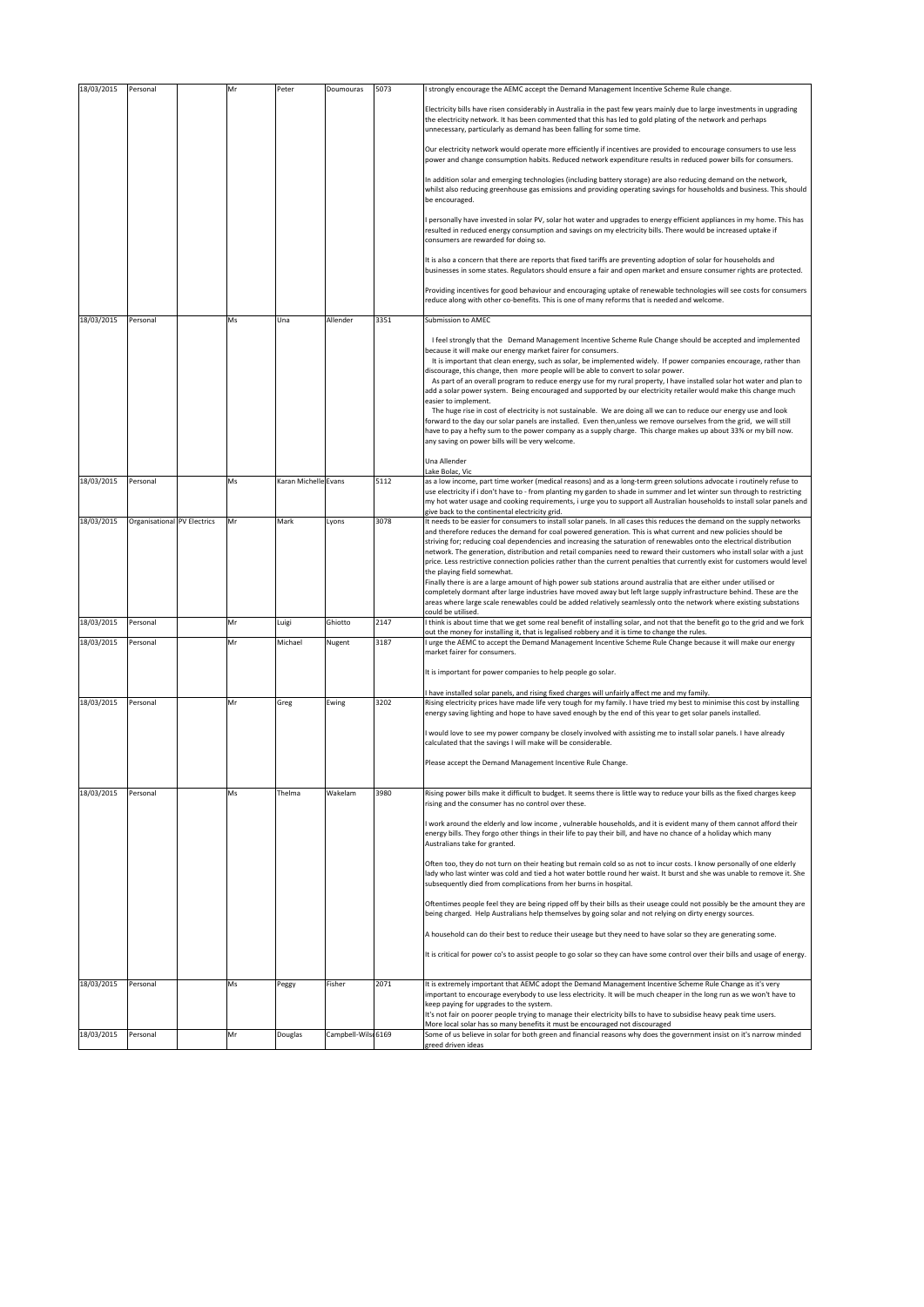| 18/03/2015 | Personal |                                  | Ms  | Susan      | Sorensen     | 2099 | I urge the AEMC to accept the Demand Management Incentive Scheme Rule Change because it will make our energy<br>market fairer for consumers.                                                                                                                                                                                                                                                                                                                                                                                                                                                                                                                                                                                                                                                                                                                                                                                                                                                                                                                                                                                                                                                                                                                                                                                                                                                                                                                                    |
|------------|----------|----------------------------------|-----|------------|--------------|------|---------------------------------------------------------------------------------------------------------------------------------------------------------------------------------------------------------------------------------------------------------------------------------------------------------------------------------------------------------------------------------------------------------------------------------------------------------------------------------------------------------------------------------------------------------------------------------------------------------------------------------------------------------------------------------------------------------------------------------------------------------------------------------------------------------------------------------------------------------------------------------------------------------------------------------------------------------------------------------------------------------------------------------------------------------------------------------------------------------------------------------------------------------------------------------------------------------------------------------------------------------------------------------------------------------------------------------------------------------------------------------------------------------------------------------------------------------------------------------|
|            |          |                                  |     |            |              |      | It is extremely important for power companies to help people go solar. This will assist in transitioning to clean and<br>renewable energy which will provide a healthy and sustainable future for generations to come. It will create jobs that<br>are fulfilling and jobs that pave the way for further profits while at the same time protecting the environment or the<br>habitat where we all live.<br>We have attempted to reduce our energy usage with the installation of solar panels, a worm farm, a native bee hive,<br>composting, growing our own food, using only what is needed energy wise to reduce fossil fuels and I will be<br>researching into the companies I am currently associated with for our energy needs, superannuation, shares and gas                                                                                                                                                                                                                                                                                                                                                                                                                                                                                                                                                                                                                                                                                                            |
|            |          |                                  |     |            |              |      | supplies for efficiency and ethical measures.<br>Rising power bills and fixed charges are a wrought and we should be rewarded for making the changes we have made to<br>reduce our carbon footprint instead of being penalised by escalating bills. Big polluters need to pay a carbon tax as an<br>incentive to reduce the carbon they produce and to encourage them to invest in green energy. For ourselves, what we<br>don't use in the form of energy we create should be bought back from us and 'infrastructure' should now focus on<br>renewable energy generation and the phasing out of harmful coal use to power electricity, phasing out the burning of<br>trees and the mining and fracking of the earth for coal seam gas. We need to move on into the future and join the rest<br>of the Western world in creating a clean, green and sustainable future.                                                                                                                                                                                                                                                                                                                                                                                                                                                                                                                                                                                                        |
|            |          |                                  |     |            |              |      | Not just for the lead up to the next election but as a way of the future.                                                                                                                                                                                                                                                                                                                                                                                                                                                                                                                                                                                                                                                                                                                                                                                                                                                                                                                                                                                                                                                                                                                                                                                                                                                                                                                                                                                                       |
|            |          |                                  |     |            |              |      | Saving \$120 to \$500 a year on our household power bills would make a difference for us because the cost of living has<br>long passed our wage rises.                                                                                                                                                                                                                                                                                                                                                                                                                                                                                                                                                                                                                                                                                                                                                                                                                                                                                                                                                                                                                                                                                                                                                                                                                                                                                                                          |
| 18/03/2015 | Personal |                                  | Mr  | Peter      | Duffy        | 4456 | Our household has taken positive steps to reduce our energy usage by installing solar and using many and varied energy<br>efficiency measures around our premises.                                                                                                                                                                                                                                                                                                                                                                                                                                                                                                                                                                                                                                                                                                                                                                                                                                                                                                                                                                                                                                                                                                                                                                                                                                                                                                              |
|            |          |                                  |     |            |              |      | I urge the AEMC to accept the Demand Management Incentive Scheme Rule Change because it will make our energy<br>market fairer for all consumers and encourage further reductions in energy use and carbon emmissions. And shouldn't<br>that be everyone's end game?.                                                                                                                                                                                                                                                                                                                                                                                                                                                                                                                                                                                                                                                                                                                                                                                                                                                                                                                                                                                                                                                                                                                                                                                                            |
| 18/03/2015 | Personal |                                  | Mr  | D          | Woodford     | 4574 | I have a 3kw solar electric system and a solar hot water system on my home and return excess electricity to the grid.<br>see everywhere domestic solar power systems being installed on new housing.<br>Our local council is intending to install a 15megwatt solar farm to offset their own power needs.                                                                                                                                                                                                                                                                                                                                                                                                                                                                                                                                                                                                                                                                                                                                                                                                                                                                                                                                                                                                                                                                                                                                                                       |
| 18/03/2015 | Personal |                                  | Mr  | Philip     | Jay          | 3130 | It seems logical that electricity power companies should follow current trends and adjust their business plans to suit<br>I'd like to submit my support for a Demand Management Incentive Scheme.                                                                                                                                                                                                                                                                                                                                                                                                                                                                                                                                                                                                                                                                                                                                                                                                                                                                                                                                                                                                                                                                                                                                                                                                                                                                               |
|            |          |                                  |     |            |              |      | Since smart metering has been rolled out in Victoria, I have switched to a residential time-of-use metering scheme &<br>moved some of my week-day load (such as tumble dryer use) to week-ends.                                                                                                                                                                                                                                                                                                                                                                                                                                                                                                                                                                                                                                                                                                                                                                                                                                                                                                                                                                                                                                                                                                                                                                                                                                                                                 |
|            |          |                                  |     |            |              |      | It's disappointing however to see daily service charges rising so quickly.                                                                                                                                                                                                                                                                                                                                                                                                                                                                                                                                                                                                                                                                                                                                                                                                                                                                                                                                                                                                                                                                                                                                                                                                                                                                                                                                                                                                      |
|            |          |                                  |     |            |              |      | support the Demand Management Incentive Scheme because I hope that it would bring some balance into the market,<br>and hopefully provide incentives for more schemes like the time-of-use metering that I have taken up.                                                                                                                                                                                                                                                                                                                                                                                                                                                                                                                                                                                                                                                                                                                                                                                                                                                                                                                                                                                                                                                                                                                                                                                                                                                        |
| 18/03/2015 | Personal |                                  | Mr  | Eddie      | Roberts      | 2484 | My family and I have long enjoyed the benefits of solar power.                                                                                                                                                                                                                                                                                                                                                                                                                                                                                                                                                                                                                                                                                                                                                                                                                                                                                                                                                                                                                                                                                                                                                                                                                                                                                                                                                                                                                  |
| 18/03/2015 | Personal |                                  | mr  | robin      | gardner      | 3096 | would like the Demand Management Incentive Scheme Rule change accepted.<br>Encouragement to reduce power usage will not only be saving for the person concerned but for everyone as the total<br>assets can be reduced. If coordination of prosumers and demand response systems are reduced the overall size of the                                                                                                                                                                                                                                                                                                                                                                                                                                                                                                                                                                                                                                                                                                                                                                                                                                                                                                                                                                                                                                                                                                                                                            |
| 18/03/2015 | Personal |                                  | Mr  | Phillip    | Mantell      | 4304 | system can be optimised and further reduced in scale.<br>Please approve the Demand Management Incentive Scheme<br>We would like to gain a future using Solar Energy to power our home. Changing the rules that govern that would see us                                                                                                                                                                                                                                                                                                                                                                                                                                                                                                                                                                                                                                                                                                                                                                                                                                                                                                                                                                                                                                                                                                                                                                                                                                         |
|            |          |                                  |     |            |              |      | as a country embrace this future not throttle it.<br>Warm Regards                                                                                                                                                                                                                                                                                                                                                                                                                                                                                                                                                                                                                                                                                                                                                                                                                                                                                                                                                                                                                                                                                                                                                                                                                                                                                                                                                                                                               |
|            |          |                                  |     |            |              |      | Phill                                                                                                                                                                                                                                                                                                                                                                                                                                                                                                                                                                                                                                                                                                                                                                                                                                                                                                                                                                                                                                                                                                                                                                                                                                                                                                                                                                                                                                                                           |
| 18/03/2015 | Personal |                                  | Mr  | Stephan    | Hausler      | 4032 | It is important for the AEMC to tell power companies to help people go solar                                                                                                                                                                                                                                                                                                                                                                                                                                                                                                                                                                                                                                                                                                                                                                                                                                                                                                                                                                                                                                                                                                                                                                                                                                                                                                                                                                                                    |
| 18/03/2015 | Personal |                                  | Mr  | Rahmtallah | Rahmtallah   | 2161 | •Urge the AEMC to accept the Demand Management Incentive Scheme Rule Change because it will make our energy<br>market fairer for consumers.<br>â€CTell the AEMC how important it is for power companies to help people go solar.<br>•If you've taken steps to reduce your energy usage with solar or efficiency measures, let the AEMC know.<br>•Tell the AEMC how rising power bills and fixed charges have affected you and your family.<br>•Let the AEMC know how saving \$120 to \$500 a year on household power bills would make a difference for you.                                                                                                                                                                                                                                                                                                                                                                                                                                                                                                                                                                                                                                                                                                                                                                                                                                                                                                                     |
| 18/03/2015 |          | Organisational Earth Learning Ms |     | Adrienne   | Weber        | 2484 | Please support the Demand Management Incentive Scheme Rule Change as it can reduce rising power bills and fixed<br>charges and make our energy market fairer for consumers.<br>In Australia it is vital for power companies to help people go solar to reduce dangerous greenhouse emissions and<br>reduce particulate emissions from burning fossil fuels.<br>Our organisation has reduced energy usage with PV solar, solar hot water and energy efficiency through passive solar<br>building design.                                                                                                                                                                                                                                                                                                                                                                                                                                                                                                                                                                                                                                                                                                                                                                                                                                                                                                                                                                         |
| 18/03/2015 | Personal |                                  | Mr  | Mark       | DOTY         | 6151 | When new technology is developed, no one knows just how it will be used and if accepted. Governments try things to<br>test the â€~water'. But they seem to ignore the evidence and listen to who is speaking the loudest.<br>Solar on the power grid has shown to be a positive and successful change to energy usage. However costs & fees<br>continue to rise, why? Because old rules and incentives remain the same  and they need to change as new tested<br>technology changes. I understand companies also using incentives to their benefit â €" but when these benefits do not<br>make sense (wasteful, hurt people's pockets, go against the environment, slow down important progress or send it<br>in the wrong direction) one would say †are humans really smart?'<br>The †Demand Management Incentive Scheme Rule Change' makes sense. It will continue to promote Solar Technology<br>into the future. Without it, this momentum achieved so far will slow, stall, or even turn into the negative direction. Why<br>would the government and agencies work hard to try and achieve emission reduction targets through technology<br>schemes to let them fail due to old Policies that need updating.<br>It is this type of †"wishy washy' decisions that put the public against the Government. Most stuff is pretty easy to<br>see what the logical choice is. Yet nothing really gets done â €" and done right. Why?<br>Change the Policy. It only makes sense. |
| 18/03/2015 | Personal |                                  | Mrs | Kirsten    | Ealand       | 2484 | An Australian Citizen - for the betterment of the Country<br>Please accept the Demand Management Incentive Scheme Rule Change as it will make the energy market fairer for<br>consumers.<br>It is vital for Australia to reduce its carbon emmisions and having a system where consumers are encouraged to go solar<br>is a big step in achieving this. We are conscious consumers. We have installed rooftop solar, actively reduce our use and<br>use energy saving lights and appliances. Paying the true cost of electricity generation is important. The true cost takes<br>into account the environmental pollution of the energy production. As such coal should be much more expensive than<br>solar. In turn this would drive up use of solar at the expense of coal which is exactly what needs to happen in Australia                                                                                                                                                                                                                                                                                                                                                                                                                                                                                                                                                                                                                                                |
| 18/03/2015 | Personal |                                  | Mr  | Rasasingam | Jayanthan    | 4077 | to meet our reduction targets.<br>I have bought a property at Durack 4077 and doing research on the potential benefits of installing PV system. The feed-                                                                                                                                                                                                                                                                                                                                                                                                                                                                                                                                                                                                                                                                                                                                                                                                                                                                                                                                                                                                                                                                                                                                                                                                                                                                                                                       |
| 18/03/2015 | Personal |                                  | Me  | David      | Bellchambers | 3072 | in-tariff is 4c/kWh which will not be sufficient to give any benefit. Also considering that the fixed 'Supply Charge' is<br>being increased every year and it will also not compensated in any form by the feeding energy back to the grid. Further<br>my control supply (Tariff 33) will also will not benefit from Solar PV, but I have to invest further in solar hot water<br>system. As it stand now the investment will get recovered in 8 - 10 years. I don't know what kind of tariff change to<br>expect in long term and I am not encourage to make any investment in renewable energy. I am sure several more<br>customers will also face the same dilemma.<br>hi All                                                                                                                                                                                                                                                                                                                                                                                                                                                                                                                                                                                                                                                                                                                                                                                                |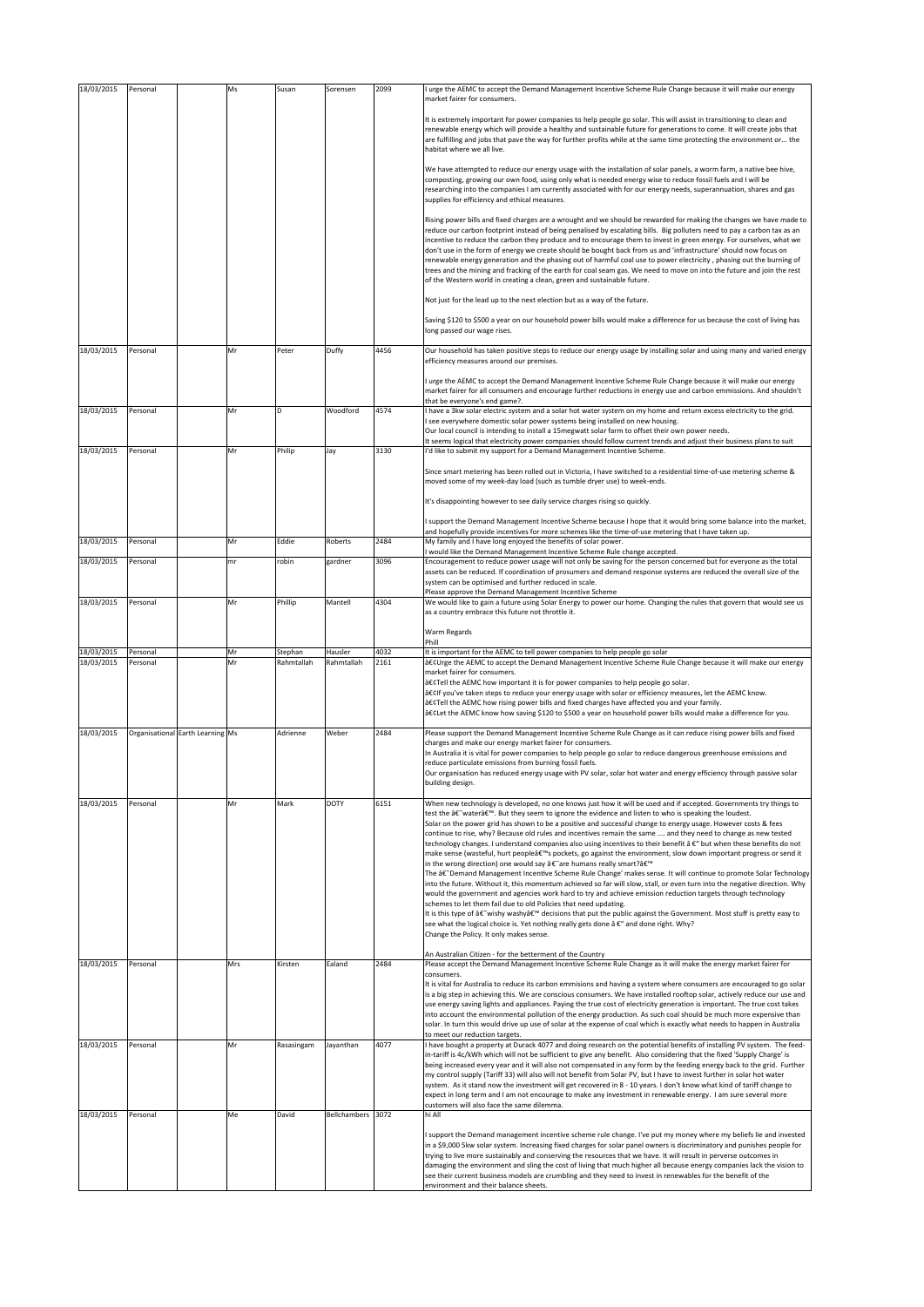| 18/03/2015 | Personal             | Mr   | Rob     | Conn             | 4061 | believe that the AEMC to accept the Demand Management Incentive Scheme Rule Change because it will make our                                                                                                                                   |
|------------|----------------------|------|---------|------------------|------|-----------------------------------------------------------------------------------------------------------------------------------------------------------------------------------------------------------------------------------------------|
|            |                      |      |         |                  |      | energy market fairer for consumers.                                                                                                                                                                                                           |
|            |                      |      |         |                  |      | think its important for power companies to help people go solar.<br>My family has recently installed a 5K solar energy system on our house and installed low energy lighting. We made                                                         |
|            |                      |      |         |                  |      | these changes in response to the ever-increasing power bills we have received. Any kind of saving on these bills would                                                                                                                        |
|            |                      |      |         |                  |      | be very welcome.                                                                                                                                                                                                                              |
| 18/03/2015 | Personal             | Mr   | Douglas | Stetner          | 4178 | Please accept the Demand Management Incentive Scheme Rule Change because it will make our energy market fairer                                                                                                                                |
|            |                      |      |         |                  |      | for consumers.                                                                                                                                                                                                                                |
|            |                      |      |         |                  |      | We need to be doing all we can to reduce our dependancy on fossil fuels. This will help.                                                                                                                                                      |
|            |                      |      |         |                  |      |                                                                                                                                                                                                                                               |
| 18/03/2015 | Personal             | Miss | Sarah   | Stitt            | 2605 | As a home energy consumer, single mum with three children in Canberra, where it is hot in summer and freezing in<br>winter, I have done all that I am able to afford to offset my energy consumption. I have installed 1.5kW of solar, and    |
|            |                      |      |         |                  |      | have solar hot water. I have also installed ceiling insulation and am draft proofing my home. However, to discover that                                                                                                                       |
|            |                      |      |         |                  |      | energy prices rise and my costs are likely to increase regardless of my investment to offset, is very discouraging and I                                                                                                                      |
|            |                      |      |         |                  |      | believe unfair.I would encourage the industry to do all that they can toward phasing out the old fossil fuel power                                                                                                                            |
|            |                      |      |         |                  |      | generation, and transitioning to clean and renewable energy, such as solar and wind. I would also encourage the<br>empowerment of the consumer for a more egalitarian approach to energy access. Whatever small saving I can make to          |
|            |                      |      |         |                  |      | our household budget makes a huge difference. Thank you for reading this.                                                                                                                                                                     |
| 18/03/2015 | Personal             | Mrs  | Frances | Bugden           | 4107 | To whom it may concern                                                                                                                                                                                                                        |
|            |                      |      |         |                  |      | am writing to encourage the AEMC to accept the DMIS Rule Change to support people to use and purchase solar                                                                                                                                   |
|            |                      |      |         |                  |      | power systems. We live in a country where we are fortunate to have access to a lot of solar power/sun so I think we<br>should be taking advantage of this. I have a young family and would like my children to be able to enjoy the beautiful |
|            |                      |      |         |                  |      | natural world we live in. I am concerned about the environment and I am keen to support any eco friendly alternatives                                                                                                                         |
|            |                      |      |         |                  |      | for power supply.                                                                                                                                                                                                                             |
|            |                      |      |         |                  |      | Thank you for your time,                                                                                                                                                                                                                      |
|            |                      |      |         |                  |      | Fran                                                                                                                                                                                                                                          |
| 18/03/2015 | Personal             | Mr   | Yasir   | Assam            | 2484 | 'm writing to ask that you accept the Demand Management Incentive Scheme Rule Change.                                                                                                                                                         |
|            |                      |      |         |                  |      |                                                                                                                                                                                                                                               |
|            |                      |      |         |                  |      | have a domestic solar system that generates more than enough energy for our home. If fixed charges continue to rise<br>it will make no sense for me to stay on the grid. I will install batteries and go off-grid.                            |
|            |                      |      |         |                  |      |                                                                                                                                                                                                                                               |
|            |                      |      |         |                  |      | I'm sure I'm not alone: if the power companies penalise those who reduce their power usage by installing solar, many                                                                                                                          |
|            |                      |      |         |                  |      | will go off-grid.                                                                                                                                                                                                                             |
|            |                      |      |         |                  |      |                                                                                                                                                                                                                                               |
|            |                      |      |         |                  |      | From a national point of view, this is a waste. We should be working together to use our existing grid infrastructure,<br>while simultaneously creating incentives for households to reduce their power usage by becoming more efficient and  |
|            |                      |      |         |                  |      | installing solar.                                                                                                                                                                                                                             |
| 18/03/2015 | Personal             | Mr   | Alan    | Ide              | 3163 | Dear Sir/Madam,                                                                                                                                                                                                                               |
|            |                      |      |         |                  |      | am writing to encourage you to adopt the Demand Management Incentive Scheme Rule Change.                                                                                                                                                      |
|            |                      |      |         |                  |      |                                                                                                                                                                                                                                               |
|            |                      |      |         |                  |      | In my view their should be no connection fee at all - the entire charge should be based on usage. This would send a                                                                                                                           |
|            |                      |      |         |                  |      | much clearer price signal to business and domestic consumers and lead to greater energy conservation and use of                                                                                                                               |
|            |                      |      |         |                  |      | renewables.                                                                                                                                                                                                                                   |
|            |                      |      |         |                  |      | Regards,                                                                                                                                                                                                                                      |
|            |                      |      |         |                  |      | Alan Ide                                                                                                                                                                                                                                      |
| 18/03/2015 | Personal             | Mr   | Duncan  | Leggoe           | 3099 | To Whom It May Concern, I urge the AEMC to endorse the Demand Management Incentive Scheme Rule Change                                                                                                                                         |
|            |                      |      |         |                  |      | because it rewards those people who are willing to do the right thing by reducing their power demand. It is an                                                                                                                                |
|            |                      |      |         |                  |      | obligation of all people and companies and governments to take steps to encourage as much use of renewable energy                                                                                                                             |
|            |                      |      |         |                  |      |                                                                                                                                                                                                                                               |
|            |                      |      |         |                  |      | as is possible-this rule change is part of that responsibility. It's also part of a future that actually works for the global                                                                                                                 |
|            |                      |      |         |                  |      | population, rather than slowly choking itfor money.                                                                                                                                                                                           |
|            |                      |      |         |                  |      | Yours,<br>Duncan Leggoe.                                                                                                                                                                                                                      |
| 18/03/2015 | Organisational Yabba | Mr   | Mike    | Haydon           | 2147 | Storage will                                                                                                                                                                                                                                  |
|            |                      |      |         |                  |      | Work if people learn to reduce consumption and understand how their consumption works. If not we will                                                                                                                                         |
| 18/03/2015 | Personal             | Mr   | Glen    | Merrett          | 2261 | Have a load of dead batteries that created more harm than the coal fired power stations!<br>To the AEMC,                                                                                                                                      |
|            |                      |      |         |                  |      | am urging you to accept the Demand Management Incentive Scheme Rule Change because it will make our energy                                                                                                                                    |
|            |                      |      |         |                  |      | market fairer for consumers.                                                                                                                                                                                                                  |
|            |                      |      |         |                  |      | It is important for power companies to help people go solar.                                                                                                                                                                                  |
|            |                      |      |         |                  |      | have a 3.15Kw system on my roof at the moment and it generates more than twice the power I need.                                                                                                                                              |
|            |                      |      |         |                  |      | With the 60 cent feed in tarrif that means that I haven't paid for electricity since it was installed in 2009.                                                                                                                                |
|            |                      |      |         |                  |      | Yes I had to pay back the green loan and the money on my home loan but that was paid off last year and now I am living                                                                                                                        |
|            |                      |      |         |                  |      | on free electricity.                                                                                                                                                                                                                          |
|            |                      |      |         |                  |      | have reduced my energy use by using efficient appliances and LED light globes.                                                                                                                                                                |
|            |                      |      |         |                  |      | As soon as the Feed in Tariff stops I will get a battery back up system and attempt to keep my costs low.                                                                                                                                     |
|            |                      |      |         |                  |      |                                                                                                                                                                                                                                               |
|            |                      |      |         |                  |      | see families around me that are struggling because they don't have my access to free power and I know that reduced<br>electricity costs via solar would help them so much.                                                                    |
|            |                      |      |         |                  |      |                                                                                                                                                                                                                                               |
|            |                      |      |         |                  |      | Please allow others to gain the advantage that I have, lets support the Demand Management Incentive Scheme Rule                                                                                                                               |
|            |                      |      |         |                  |      | Change.                                                                                                                                                                                                                                       |
|            |                      |      |         |                  |      | Thank you,                                                                                                                                                                                                                                    |
|            |                      |      |         |                  |      |                                                                                                                                                                                                                                               |
|            | Personal             | Mrs  |         | Van Rol          | 2096 | Glen                                                                                                                                                                                                                                          |
| 18/03/2015 |                      |      | Mary    |                  |      | urge the AEMC to accept the DMIS<br>Rule Change.                                                                                                                                                                                              |
|            |                      |      |         |                  |      | Before we went Solar we were shocked at                                                                                                                                                                                                       |
|            |                      |      |         |                  |      | the way energy prices were escalating.                                                                                                                                                                                                        |
|            |                      |      |         |                  |      | Why should consumers pay for unnecessary<br>infrastructure. So many of us have opted for Solar and it should be encouraged by the energy companies and                                                                                        |
|            |                      |      |         |                  |      | govt. And a fair price should be                                                                                                                                                                                                              |
|            |                      |      |         |                  |      | negotiated and adhered to.                                                                                                                                                                                                                    |
|            |                      |      |         |                  |      | Thank you.                                                                                                                                                                                                                                    |
| 18/03/2015 | Personal             | MR   | MICHAEL | <b>GRIFFITHS</b> | 7307 | believe that the AEMC should not only keep an eye on the electicity suppliers, but also accept responsibility on behalf<br>of the consumers.I therefor urge the AEMC to accept the Demand Management Incentive Scheme Rule Change as it will  |
|            |                      |      |         |                  |      | make OUR energy for consumers                                                                                                                                                                                                                 |
| 18/03/2015 | Personal             | Mr   | Michael | Reville          | 2042 | Dear AEMC,                                                                                                                                                                                                                                    |
|            |                      |      |         |                  |      | write in support of your proposed Demand Management Incentive Scheme Rule Change. Given the rise of                                                                                                                                           |
|            |                      |      |         |                  |      | decentralised generation, including at the residential level, this rule change just makes sense.                                                                                                                                              |
|            |                      |      |         |                  |      |                                                                                                                                                                                                                                               |
|            |                      |      |         |                  |      | Keep up the good work!                                                                                                                                                                                                                        |
|            |                      |      |         |                  |      | Yours faithfully,                                                                                                                                                                                                                             |
|            |                      |      |         |                  |      | Michael Reville                                                                                                                                                                                                                               |
| 18/03/2015 | Personal             | Ma   | Therese | Corban           | 2480 | Considering not stinging residential consumers for their efforts . Reduce all fees n charges on their initiatives to reduce                                                                                                                   |
|            |                      |      |         |                  |      | loads on the grid. Allowing more important industry users gain power supplies hospitals and aged care services at<br>reduced costs also. Big industry should have power acess n residential on solar this is wiser usage ex specially when    |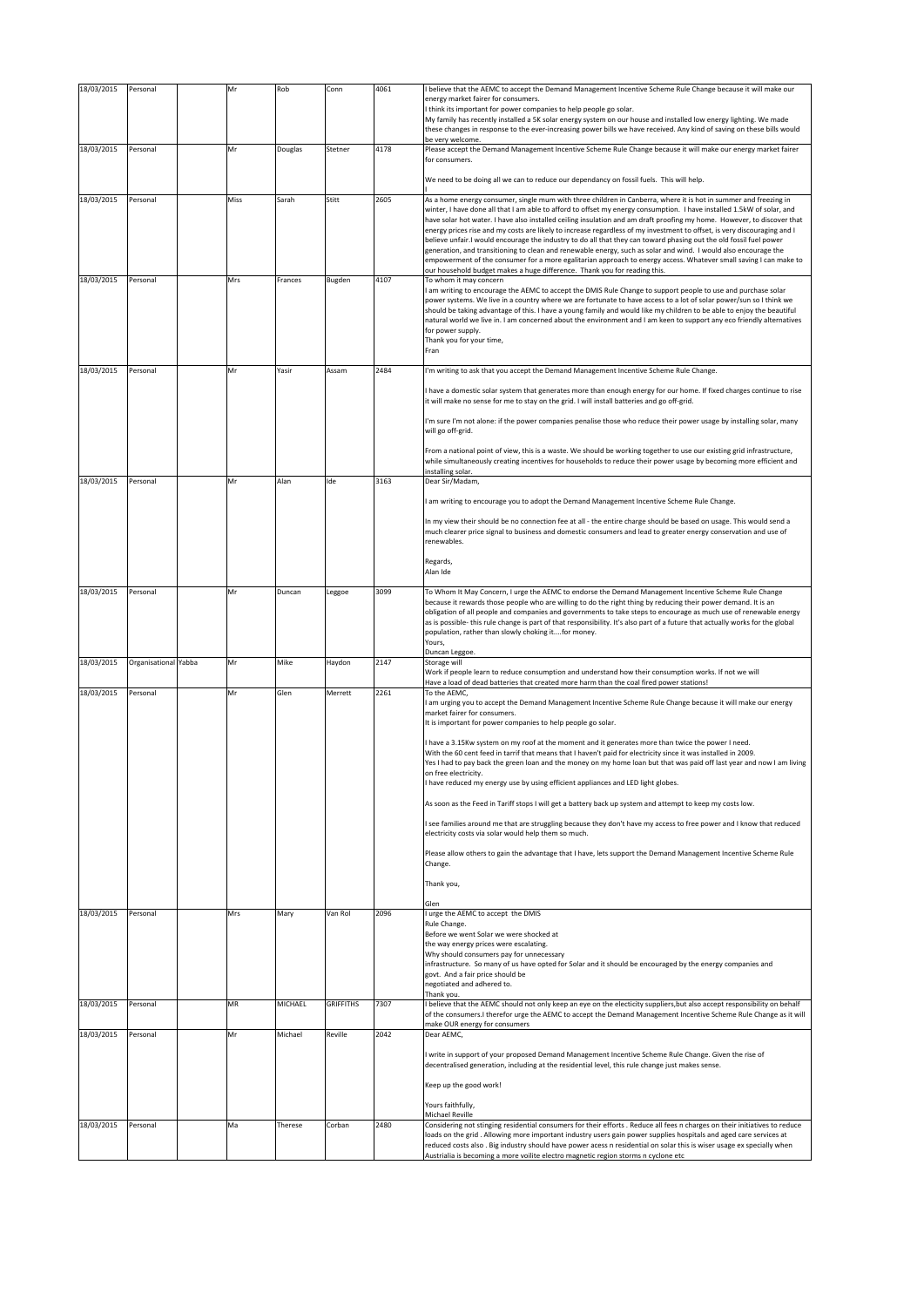| 18/03/2015 | Personal | Mrs | Maureen  | Bakker      | 4551 | As pensioners we have tried to minimise our power bills and consumption .<br>We also believed that we are being environmentally responsible by installing Solar panels.                                                                                |
|------------|----------|-----|----------|-------------|------|--------------------------------------------------------------------------------------------------------------------------------------------------------------------------------------------------------------------------------------------------------|
|            |          |     |          |             |      | We produce more power than we use, but still have power bills to pay,                                                                                                                                                                                  |
|            |          |     |          |             |      | TheSTANDARD CHARGES are obscene, someone is making a profit at our expense.                                                                                                                                                                            |
|            |          |     |          |             |      |                                                                                                                                                                                                                                                        |
|            |          |     |          |             |      | We tried to make a difference, hope you will too.                                                                                                                                                                                                      |
| 18/03/2015 | Personal | Ms  | Denise   | Callichy    | 2484 | Maureen Bakker.<br>AEMC                                                                                                                                                                                                                                |
|            |          |     |          |             |      | Dear Sir/Madam                                                                                                                                                                                                                                         |
|            |          |     |          |             |      | Please accept the Demand Management Incentive Scheme<br>Power companies, for the sake of preventing global warming, need to support solar power in all ways                                                                                            |
|            |          |     |          |             |      | I do everything possible to reduce my use of electricity and would appreciate your support.<br>Because of this I find it extremely unfair that I should pay the same fixed line charge as people who use much more                                     |
|            |          |     |          |             |      | electricity than I. Therefore I am unfairly charged a higher percentage of my bill.<br>Were I to save \$120-500 pa I'd put it towards further renewables incentives around my homes - rooftop water etc                                                |
|            |          |     |          |             |      | Sincerely                                                                                                                                                                                                                                              |
| 18/03/2015 | Personal | Ms  | pam      | kerslake    | 3073 | D Callichy<br>Please vote for the Demand Management Incentive Scheme Rule Change - it will reward power companies for                                                                                                                                  |
|            |          |     |          |             |      | encouraging consumers to save energy. This provides incentives for power companies to support the installation of<br>more solar with storage, helping to lower energy bills.                                                                           |
| 18/03/2015 | Personal | ms  | Jennifer | Huber       | 3690 | believe it is important to adopt the Demand Management Incentive Scheme Rule Change. I understand that this would<br>reward people who use less power and so provide a very wise and common sense approach                                             |
|            |          |     |          |             |      |                                                                                                                                                                                                                                                        |
|            |          |     |          |             |      | thank you for considering my view point.<br>kind regards                                                                                                                                                                                               |
| 18/03/2015 | Personal | Mr  | David    | Clarke      | 5523 | Jenni Huber<br>Not only should demand-side power management be adopted, it would be crazy to not adopt it.                                                                                                                                             |
|            |          |     |          |             |      |                                                                                                                                                                                                                                                        |
|            |          |     |          |             |      | It is a reality that more solar PV will be installed. Peak demand is the main cause of costs in the power grid and demand-<br>side management can reduce peak demand. It could save all consumers of electricity money.                                |
|            |          |     |          |             |      | If power retailers keep on pushing up prices people will leave the grid. I don't think that would be a good thing for the                                                                                                                              |
|            |          |     |          |             | 5048 | nation or the planet. Demand-side management could help to stop a great exodus from the power grid.                                                                                                                                                    |
| 18/03/2015 | Personal | Mr  | Ray      | Ellison     |      | As a long term user of rooftop PV, I strongly urge the AEMC to have respect for the significant investment home owners<br>have made in PV systems and the negative effects penalty charges have. Everyone expects a fair return on investment          |
|            |          |     |          |             |      | in property improvement. Rooftop PV is no different. Large energy retailers must be legislatively forced to guarantee<br>equal treatment for those who have made the investment. Anything else is permitting anticompetitive practices.                |
| 18/03/2015 | Personal | mr  | Brian    | Hay         | 4211 | personally along with my family hope that you will accept the Demand Management Incentive Scheme Rule Change as                                                                                                                                        |
|            |          |     |          |             |      | it will make the energy market fairer for consumers.                                                                                                                                                                                                   |
|            |          |     |          |             |      | I do not understand why any one would not want power companies to help people go solar this is clean and green.<br>went to great expense to convert to solar to save energy but also to assist in ecology issues facing Australia to reduce            |
|            |          |     |          |             |      | energy usage with solar for efficiency measures which I intend to continue doing.<br>am now older nearly 70 and am trying to reduce my overheads for surviving my retirement years as it is obvious there                                              |
|            |          |     |          |             |      | will be little money left to help us in a few years from now. Power charges are one of the most difficult to control and<br>anticipate so I want to eliminate them as much as possible and minimise my dependence on society and welfare.              |
|            |          |     |          |             |      | every bit of cost saving helps so I trust you will support the bill to save those trying to help the assessed amount of \$120                                                                                                                          |
|            |          |     |          |             |      | to \$500 a year on household power bills. I know it will certainly help myself and my wife and those we look after. thank<br>you Brian Hay.                                                                                                            |
|            |          |     |          |             |      |                                                                                                                                                                                                                                                        |
| 18/03/2015 | Personal | mrs | penny    | osterhaus   | 2533 |                                                                                                                                                                                                                                                        |
|            |          |     |          |             |      | We know the fossil fuel corporations will try anything to thwart renewables, but sanity must prevail.                                                                                                                                                  |
| 18/03/2015 | Personal | Ms  | Romayne  | Westwood    | 4810 | Please accept Demand Management Incentive scheme Rule Change because it will make our energy market fairer for<br>consumers.                                                                                                                           |
|            |          |     |          |             |      | It is important for power companies to help people go solar<br>have taken steps to reduce my energy usage at great expense.                                                                                                                            |
|            |          |     |          |             |      | As a business owner the rising power bills and fixed charges have affected my business immensely. Saving \$150-\$500 a                                                                                                                                 |
| 18/03/2015 | Personal | Mrs | Melanie  | Slade       | 4730 | year would make a huge difference not only to my business but to my family<br>Rising electricity costs are devastating to famililes. After installing solar, not much has changed. I am providing 2 thirds                                             |
|            |          |     |          |             |      | of the power I produce to Ergon Energy for which they give me exactly nothing for!! There is something very very wrong<br>with this whole situation.                                                                                                   |
| 18/03/2015 | Personal | Mr  | Paul     | Josif       | 810  | I commend the AEMC to accept the Demand Management Incentive Scheme Rule Change to make a contribution for<br>the establishment of a fairer energy production system that includes no indirect penalties for home energy producers. It                 |
|            |          |     |          |             |      | is outrageous that people who invest their own money into producing clean energy/reducing pollution and support                                                                                                                                        |
|            |          |     |          |             |      | production of a more affordable product are in fact financially punished for daring to be more environmentally<br>conscious and independent. This while our taxes pay polluters to reduce GHG pollution. I have installed active solar                 |
|            |          |     |          |             |      | ents and solar panels and a solar hot water system. Even passively helping people go solar, by changing the rule, helps<br>our economy - solar energy systems production, installation and maintenance are big industries, we just benefit by          |
|            |          |     |          |             |      | having cheaper energy and our money still stays in the economy. The change needs supporting, it is just like steam<br>changed to oil, we are now faced with a transition challenge from coal/oil to a mix hopefully more dominated by solar.           |
|            |          |     |          |             |      | Power companies have a corporate citizen responsibility to support that transition, and a responsibility to their                                                                                                                                      |
|            |          |     |          |             |      | shareholders to be part of positive change. I understand other countries like Norway and Germany are committed to<br>similar change and in fact are along way down that track. Governments and regulators have a bigger responsibility to us           |
|            |          |     |          |             |      | as citizens, rather than the narrow and apparently greedy aspirations of an industry that patently still thinks it is living in<br>the early 20th Century.                                                                                             |
| 18/03/2015 | Personal | Mr  | John     | McDonald    | 3043 | We are retired and we are trying to save costs on ongoing bills and by adding to our power generation we are trying to<br>do that. What I am angry about is the total lack of consistency with Government policy in regard to Solar electricity        |
|            |          |     |          |             |      | generation.                                                                                                                                                                                                                                            |
| 18/03/2015 | Personal | Mr  | shayne   | Williams    | 4680 | it makes sense to adopt the DMIS. Any further support for the domestic Solar industry will help reduce pollution across<br>the nation. I have a grid interactive system as well as a soled hoy water system and run in credit. Please let others share |
| 18/03/2015 | Personal | mr  | david    | van leeuwen | 3140 | this<br>have put 5kw of solar power on my roof, changed incandescent globes to fluros and changed all my down lights                                                                                                                                   |
|            |          |     |          |             |      | throughout my house to led at huge expense to try to offset the crazy price rises and it just isn't helping, my family is on<br>a single income and we are crippled by our ever increasing energy bills. If you adopt the fairer energy pricing scheme |
|            |          |     |          |             |      | set out in the demand management incentive scheme my family will be a much better off, maybe we will even be able                                                                                                                                      |
| 18/03/2015 | Personal | Mrs | Adrienne | Rowell      | 5158 | to afford a holiday. Thanks David van leeuwen<br>I strongly urge the AEMC to adopt the DEMAND MANAGEMENT INCENTIVE SCHEME RULE CHANGE so that the market is                                                                                            |
|            |          |     |          |             |      | made fairer for all consumers and for those of us who have invested in Solar and made changes to lower our energy<br>consumption.                                                                                                                      |
|            |          |     |          |             |      |                                                                                                                                                                                                                                                        |
|            |          |     |          |             |      | We need to be investing in MORE Solar and making it easier for people to meet their ever increasing energy bills instead<br>of pouring money into unnecessary infrastructure---Poles and Wires, when electricity usage is declining!                   |
|            |          |     |          |             |      | It is becoming harder and harder to make ends meet with costs rising on all sides.                                                                                                                                                                     |
|            |          |     |          |             |      | If this rule change is accepted it would go a long way toward helping people cope.                                                                                                                                                                     |
|            |          |     |          |             |      |                                                                                                                                                                                                                                                        |
|            |          |     |          |             |      | Please accept it !!!!                                                                                                                                                                                                                                  |
| 18/03/2015 | Personal | Ms  | Lewina   | Cooper      | 3049 | (: MORE SOLAR ENERGY! We are destroying the planet and ourselves in the process!!! SOLAR all round                                                                                                                                                     |
| 18/03/2015 | Personal | Ms  | Tracey   | Thornton    | 5162 | I chose solar energy and paid for my panels due to the environment and also o lower my energy costs. I feel that saving<br>the planet is best or my children and my children's children. We live in a country with abundant sun we should take         |
|            |          |     |          |             |      | advantage of the solar options. I feel that what the government and power companies are doing is morally wrong. It                                                                                                                                     |
|            |          |     |          |             |      | will cripple the solar companies it will also have at detrimental effect on the environment with people reluctant to go<br>solar also if the rewards are not there.                                                                                    |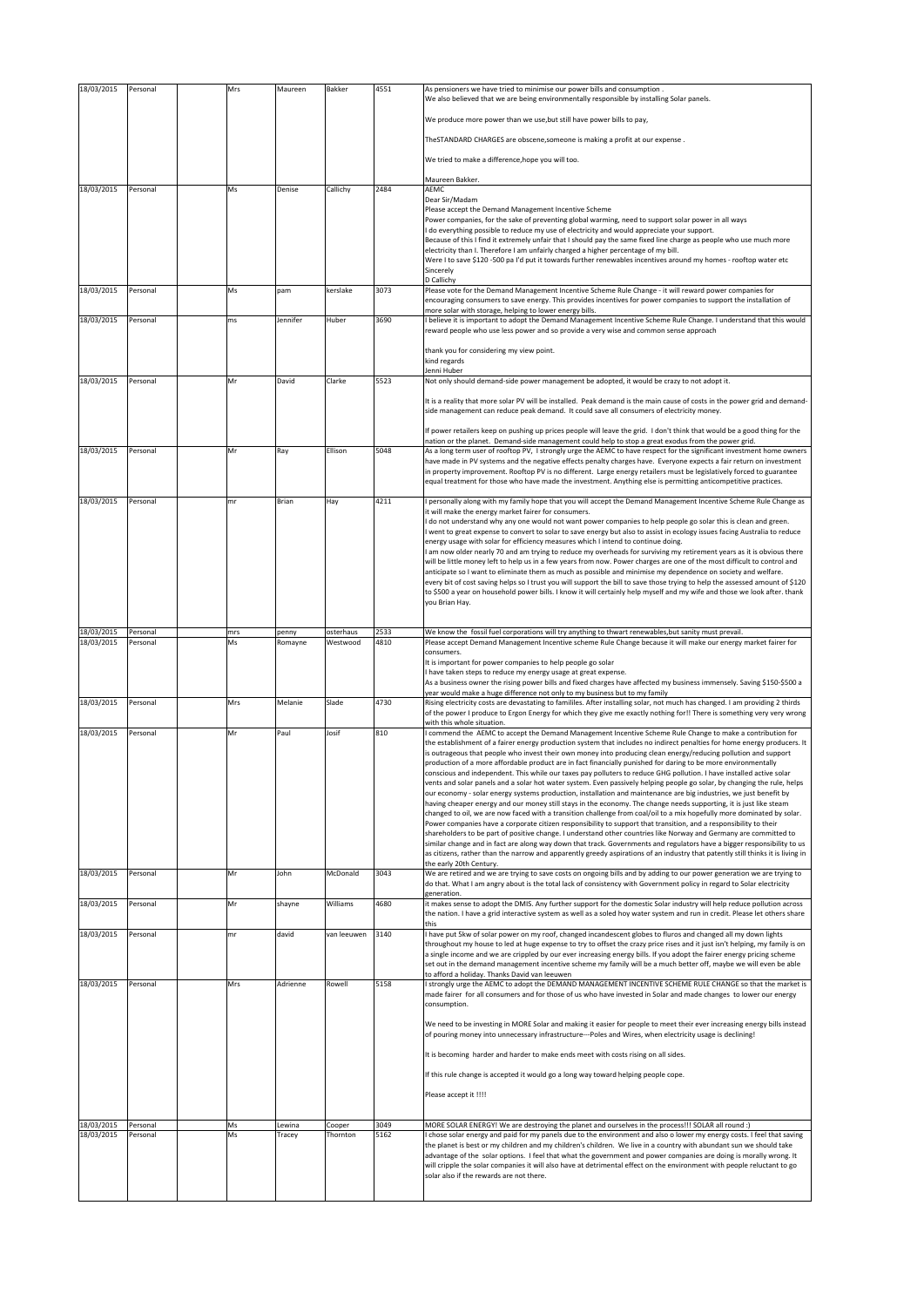| 18/03/2015               | Personal                      | mr        | michael          | tetley                | 4870         | outlayed for solar power but have yet to receive the benefits.                                                                                                                                                                                                                                                                                                                                                                                                                                                                                                                                                                                                                                                                                                                                                                                                                                                                                                                                                                                                                                                                                                                                                       |
|--------------------------|-------------------------------|-----------|------------------|-----------------------|--------------|----------------------------------------------------------------------------------------------------------------------------------------------------------------------------------------------------------------------------------------------------------------------------------------------------------------------------------------------------------------------------------------------------------------------------------------------------------------------------------------------------------------------------------------------------------------------------------------------------------------------------------------------------------------------------------------------------------------------------------------------------------------------------------------------------------------------------------------------------------------------------------------------------------------------------------------------------------------------------------------------------------------------------------------------------------------------------------------------------------------------------------------------------------------------------------------------------------------------|
|                          |                               |           |                  |                       |              | In fact I know I get paid 6 cents / kw I put back into the grid but am charged 23 cents / kw by Ergon. As I use the same<br>amount of power I produce how is it fair that I still have to pay Ergon every quarter. As I understand it Ergon pays for<br>infrastructure etc etc, well so did I and while they OBVIOUSLY PAY MORE, SO ARE THEIR RETUNS. Its wrong considering<br>they buy the power wholesale forabout 4 cents / kw. I'd be interested to know how much the fat cat CEOs pay<br>themselves. Something needs to be done and apparently you are the people to do it.                                                                                                                                                                                                                                                                                                                                                                                                                                                                                                                                                                                                                                     |
| 18/03/2015<br>18/03/2015 | Personal<br>Personal          | Mr<br>Mrs | Tim<br>Henrietta | O'Reilly<br>McAlister | 3186<br>4560 | Dear Sir/Madam,<br>urge the AEMC to accept the Demand Management Incentive Scheme Rule Change because it will make our energy<br>market fairer for consumers.<br>The price of electricity has been going up steadily as the power companies spend money on infrastructure and hand the<br>cost plus a hefty handling charge on to the consumer.<br>Due to the rising costs I got solar. Howver the 40 cents a kilowatt I was promised by the company selling it ended up<br>being 8 cents. This is ridiculous when you considre that the power company then sells the power to my neighbours for<br>29 cents or more a kilowatt.<br>would appreciate anything you could do to bring our power bills back down to a reasonable level. Stopping the<br>infrastructure cash grab and war on solar would be fantastic as well.<br>Thank you,<br>Tim.<br>Its about time the power generation industry found a social conscience.                                                                                                                                                                                                                                                                                          |
|                          |                               |           |                  |                       |              | Climate change due to fossil fuel burning is a big threat to our very existence and on the way there our social fabric will<br>be greatly stressed. While big centralised power plants still use coal, even, unbelievably, brown coal to generate<br>electricity every incentive to reduce usage must be employed.<br>Please ensure changes are made so that no stone is unturned in the quest to reduce pollution, environmental damage                                                                                                                                                                                                                                                                                                                                                                                                                                                                                                                                                                                                                                                                                                                                                                             |
|                          |                               |           |                  |                       |              | and greenhouse gas emissions asap.                                                                                                                                                                                                                                                                                                                                                                                                                                                                                                                                                                                                                                                                                                                                                                                                                                                                                                                                                                                                                                                                                                                                                                                   |
| 18/03/2015<br>18/03/2015 | Personal<br>Personal          | Mr<br>Ms  | Roger<br>Maria   | Theaker<br>Arranz     | 4301<br>2776 | would like the rule changed to stop the ever increasing fixed charges.                                                                                                                                                                                                                                                                                                                                                                                                                                                                                                                                                                                                                                                                                                                                                                                                                                                                                                                                                                                                                                                                                                                                               |
|                          |                               |           |                  |                       |              | Please accept the Demand Management Incentive Scheme Rule Change because the energy market needs to be made<br>fairer for consumers.<br>With the challenges of climate change already upon us and the need to bring down greenhouse emissions, it is crucial                                                                                                                                                                                                                                                                                                                                                                                                                                                                                                                                                                                                                                                                                                                                                                                                                                                                                                                                                         |
|                          |                               |           |                  |                       |              | that power companies help people go solar rather than discouraging them.<br>I have changed to 100% green energy from my power retailer but cannot yet afford to go solar on my own. I do all I can<br>to reduce my contribution to emissions and I really believe we all should if we are to take a responsible role in view of<br>the future that awaits oncoming generations. I am also frugal with my energy usage because it is expensive and I am on<br>a very low income. Saving a hundred dollars or more on yearly power bills make a difference to me.                                                                                                                                                                                                                                                                                                                                                                                                                                                                                                                                                                                                                                                      |
|                          |                               |           |                  |                       |              | Friends who have their own solar power are struggling with rising fixed charges. How can this be happening in our<br>country, while elsewhere in the world governments are supporting and promoting domestic solar use?                                                                                                                                                                                                                                                                                                                                                                                                                                                                                                                                                                                                                                                                                                                                                                                                                                                                                                                                                                                              |
|                          |                               |           |                  |                       |              | I urge you to accept the Demand Management Incentive Scheme Rule Change to help ordinary Australians and abate<br>the worst effects of climate change.                                                                                                                                                                                                                                                                                                                                                                                                                                                                                                                                                                                                                                                                                                                                                                                                                                                                                                                                                                                                                                                               |
| 18/03/2015               | Personal                      | Ms        | Ġ                | King                  | 2604         | Thank you for the opportunity to comment on the Demand Management Incentive Scheme Rule Change.                                                                                                                                                                                                                                                                                                                                                                                                                                                                                                                                                                                                                                                                                                                                                                                                                                                                                                                                                                                                                                                                                                                      |
|                          |                               |           |                  |                       |              | urge AEMC to accept the Demand Management Incentive Scheme Rule Change because it will make the Australian<br>energy market fairer for electricity users.                                                                                                                                                                                                                                                                                                                                                                                                                                                                                                                                                                                                                                                                                                                                                                                                                                                                                                                                                                                                                                                            |
|                          |                               |           |                  |                       |              | It is vital that Australia acts quickly and decisively if we want to avoid increasingly destructive outcomes of climate<br>change, the greatest problem that has ever faced humanity. Given Australia's current heavy use of fossil fuels,<br>particularly coal for electricity generation, the easiest way to do that is for AEMC to:<br>(a) support incentives to reduce use of electicity generated from fossil fuels - the Demand Management Incentive<br>Scheme Rule is a good way of doing this; and<br>(b) encourage power companies to help people switch to renewable energy, for example by installing their own<br>photovoltaic systems or investing in community solar and wind farms.                                                                                                                                                                                                                                                                                                                                                                                                                                                                                                                   |
|                          |                               |           |                  |                       |              | practice what I preach:<br>I have substantially reduced my energy use, to the extent that the electricity account I received today shows that my<br>household of 3 (large detached 1950s house) uses about 1/3 of other 3-person households and 1/2 of 1-person<br>households in my area.<br>I have installed photovoltaic power systems that enable me to:<br>- control my electricity costs,<br>- pay off my system relatively quickly and supplement my income for a while (because I am on a high Feed-In Tariff),<br>- reduce my greenhouse gas emissions from electricity use to negative, and<br>- contribute to Australia reducing its greenhouse gas emissions.                                                                                                                                                                                                                                                                                                                                                                                                                                                                                                                                             |
|                          |                               |           |                  |                       |              | As I am on a pension tied to CPI, rising power bills and fixed charges cause me to worry about how much longer my<br>ability to control my electricity costs, pay off my PV system quickly and supplement my income will last.                                                                                                                                                                                                                                                                                                                                                                                                                                                                                                                                                                                                                                                                                                                                                                                                                                                                                                                                                                                       |
| 18/03/2015               | Organisational Solar Citizens | Mr        | Graeme           | Walters               | 3149         | AEMC,<br>We installed 4Kwh rooftop solar almost 3 years ago to make a contribution to renewable energy. It is plain logical to<br>have tiered power rates for electricity consumption as we have for water consumption. Also the connection fee should<br>be frozen. Coal is last century power source, renewables for a clean environment are the 21st century power source.<br><b>Graeme Walters</b>                                                                                                                                                                                                                                                                                                                                                                                                                                                                                                                                                                                                                                                                                                                                                                                                               |
| 18/03/2015               | Personal                      | Mr        | R                | Bouman                | 3265         | To the AEMC, it has been a few years since our family has taken steps to reduce our energy usage with solar and it has<br>been a big success.<br>I'm worried that with the latest submission all our savings on solar will be null and void, and worse, our solar connection<br>fees remain for no viable return.<br>What's the point of consumers adopting solar and other energy efficiency measures on their homes if the new<br>submission is rejected? We as ordinary consumers might aswell never have had solar installed in the first place. Our<br>family urges you to accept the Demand Management Incentive Scheme Rule Change because it will make our energy<br>market fairer for ordinary consumers.<br>Australia has amazing potential to be a global leader in solar energy adoption, however we are being undermined by the<br>lobby organisations of the energy companies.                                                                                                                                                                                                                                                                                                                         |
| 18/03/2015               | Personal                      | mr        | tim              | adams                 | 3240         | Please accept and adopt the new 'demand management incentive scheme rule change'.<br>The speed of technological change will demand drastic changes to the way we deal with power generation, distribution                                                                                                                                                                                                                                                                                                                                                                                                                                                                                                                                                                                                                                                                                                                                                                                                                                                                                                                                                                                                            |
|                          |                               |           |                  |                       |              | and storage. We are already on the verge of cost effective off-grid arrangements for households who build high<br>performance houses. Incorporation of electric vehicles into the equation is getting closer every day and greater power<br>demand to fuel the cars will be easily achieved with low cost PV panels.<br>Until the supply system comes to terms with these new opportunities the inevitable conclusion will be disconnection by<br>those who can, leaving diminishing numbers of customers to pay the costs. If service charges and supply costs coupled<br>to unfair feed-in tariffs do not properly reflect the benefits of distributed generation we will end up with the customers<br>with the least ability to take care of their needs to carry the can. Extreme right wing theory has now converged with the<br>environmental movement to derive the understanding that obstacles to small scale distributed generation prevent true<br>free market competition. The only beneficiaries are existing centralized generators and the associated distribution<br>networks. We must move to visions for future generations rather than continuing to foster emotional connections to<br>the past. |
| 18/03/2015               | Personal                      | Mrs       | Christine        | Gladwell              | 3816         | In this the 21st Century we need to become proactive to help everyone in Australia to change to Solar Energy.<br>This new rule encouraging Power Companies to reward their customers who take the initative to reduce their power<br>footprint should be passed as just the beginning of a mind chang. For Australia<br>to become a clean energy producing nation we have more hours of sunshine that Europe, so can produce even better<br>results than Germany, who are leading the world in this technology, I urge this submission be passed.                                                                                                                                                                                                                                                                                                                                                                                                                                                                                                                                                                                                                                                                    |
| 18/03/2015               | Personal                      | Ms        | gilluan          | pechey                | 4552         | recognize frugality as a service to the community. Less power used - > lower bill.                                                                                                                                                                                                                                                                                                                                                                                                                                                                                                                                                                                                                                                                                                                                                                                                                                                                                                                                                                                                                                                                                                                                   |
|                          |                               |           |                  |                       |              |                                                                                                                                                                                                                                                                                                                                                                                                                                                                                                                                                                                                                                                                                                                                                                                                                                                                                                                                                                                                                                                                                                                                                                                                                      |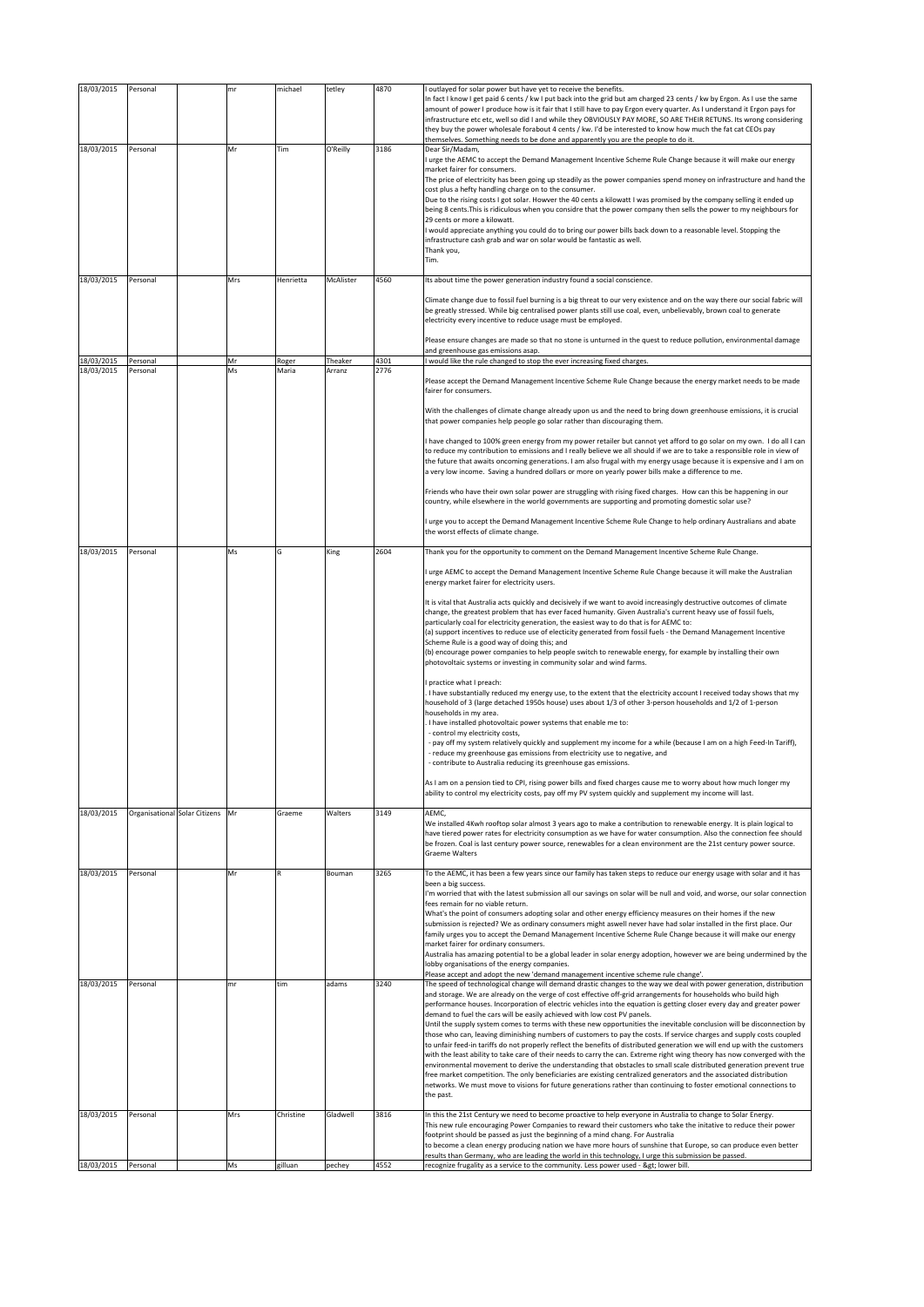| 18/03/2015 | Personal |                                          | м       | Dan      | Musil      | 3442 | I am writing to urge the AEMC to accept the Demand Management Incentive Scheme Rule Change. This important<br>change will make our energy market fairer for consumers.                                                                                                                            |
|------------|----------|------------------------------------------|---------|----------|------------|------|---------------------------------------------------------------------------------------------------------------------------------------------------------------------------------------------------------------------------------------------------------------------------------------------------|
|            |          |                                          |         |          |            |      | In order to move to cleaner forms of energy - for the sake of human health, climate change and cost - it is vital that<br>power companies help people go solar.                                                                                                                                   |
|            |          |                                          |         |          |            |      | Reducing my energy usage is an everyday activity for me and my family, which includes where possible the use of solar<br>power.                                                                                                                                                                   |
|            |          |                                          |         |          |            |      | Rising Power costs are hurting households all over the country, and I have not been exempt from this. Meeting bills has<br>been increasingly difficult for me in the past few months.                                                                                                             |
|            |          |                                          |         |          |            |      | A saving of \$120 to \$500 a year on household power bills would make a massive difference.                                                                                                                                                                                                       |
|            |          |                                          |         |          |            |      | Please pass this new rule!                                                                                                                                                                                                                                                                        |
| 18/03/2015 | Personal |                                          | Ms      | pam      | bailey     | 2031 | it is so important to encourage people to go solar instead of using dirt brown coal                                                                                                                                                                                                               |
|            |          |                                          |         |          |            |      | encourage you to adopt the Demand Management Incentive Scheme Rule to make the energy market fairer for<br>consumers. As a pensioner my energy bills are having a huge impact on my budget                                                                                                        |
| 18/03/2015 | Personal |                                          | Ms      | Glenys   | Davies     | 6052 | I urge AMEC to accept the Demand Management Incentive Scheme rule changes.<br>It will make the energy market fairer<br>for consumers.                                                                                                                                                             |
|            |          |                                          |         |          |            |      | It is important that you tell people to go solar. I have had solar panels installed and as a pensioner am reaping the<br>benefits of reduced bills.                                                                                                                                               |
|            |          |                                          |         |          |            |      | Yours sincerely                                                                                                                                                                                                                                                                                   |
| 18/03/2015 | Personal |                                          | Mr      | Scott    | Killick    | 6532 | <b>Glenys Davies</b><br>This is one way that that all Australians will know that Australian Government is serious about moving towards a                                                                                                                                                          |
|            |          |                                          |         |          |            |      | sustainable future.                                                                                                                                                                                                                                                                               |
| 18/03/2015 | Personal |                                          | Mr      | John     | Hodder     | 2132 | Dear Sirs<br>I write to urge you to accept the proposed Demand Management Incentive Scheme.                                                                                                                                                                                                       |
|            |          |                                          |         |          |            |      | 1. We have a 3 KW installed system and by use of Led lights and power conservative appliances we now balance average<br>7 KW generated against 9KW used.                                                                                                                                          |
|            |          |                                          |         |          |            |      | 2. We will on the expiry of the current feed in tariff rate of 60cents proceed to install another 9KW of capacity and a<br>battery system to generate all our power on site and we will also be purchasing an electric vehicle at the same time to                                                |
|            |          |                                          |         |          |            |      | further reduce our energy imprint to 100% solar.<br>3. If the regulations are not favourably changed as per the Demand Management Incentive Scheme then we intend to                                                                                                                              |
|            |          |                                          |         |          |            |      | go off the grid and operate without the back up or feed in tariff purchase purchase of our excess power.<br>4. All of this would not be necessary if the grid were to be powered by renewable energy and realistic costs were                                                                     |
|            |          |                                          |         |          |            |      | attributed to each element<br>5. In an era of decreasing demand and personal generation your network is becoming a dinosaur and I suggest you                                                                                                                                                     |
|            |          |                                          |         |          |            |      | contemplate my strategy as it will become a torrent of direction as the technology becomes more affordable and<br>citizens become disturbed by the cost of a system that is no longer catering for our needs.                                                                                     |
|            |          |                                          |         |          |            |      | 6. Your only duty is to find ways to reduce costs on a year by year basis, reward loyal customers with efficient<br>management of the old resources and implement renewable new resources. It seems the current system is designed as                                                             |
|            |          |                                          |         |          |            |      | taxation by stealth with the objective to accept increased carbon emission.<br>7. As a scientist I can advise you global carbon emissions are so serious an issue that they should be prioritised above                                                                                           |
|            |          |                                          |         |          |            |      | any network games that attempt to increase the amount of money we pay for an old network. The old network is a<br>legacy for any owner, but it is not something to invest in. Its headed for a fall and the poor will end up paying for its                                                       |
| 18/03/2015 | Personal |                                          | Dr      | Jennifer | Nevard     | 6151 | residue as those of us who can think and invest will change the game no matter what you do.<br>I have taken steps to reduce our energy usage with solar and efficiency measures. As self funded retirees rising power                                                                             |
|            |          |                                          |         |          |            |      | bills and fixed charges pose problems for our future financial independence. Saving \$120 to \$500 a year on household<br>power bills would make a difference for our financial situation. Please adopt the Demand Management Incentive                                                           |
| 18/03/2015 | Personal |                                          | Mrs     | Lois     | Levy       | 4224 | Scheme Rule Change because it will make our energy market fairer for consumers.<br>Increased use of renewable energy including solar is inevitable and it should be encouraged by all power companies and                                                                                         |
|            |          |                                          |         |          |            |      | they should be rewarded for doing so. I urge AEMC to accept the Demand Management Incentive Scheme Rule Change<br>to improve equity in the current system which is discriminating against households with solar power. I am lucky and                                                             |
|            |          |                                          |         |          |            |      | have solar power, but many households do not and they should have to cope with constantly rising power prices.<br>Australia must transition to renewable energy to make a significant contribution to reducing global warming that                                                                |
| 18/03/2015 |          |                                          |         | Richard  | Warwick    | 2088 | threatens all of humanity.<br>I wish that AEMC will see their way clear to accepting the Demand Management Incentive Scheme rule change because                                                                                                                                                   |
|            | Personal |                                          | Mr      |          |            |      | it will make the energy market fairer for consumers.                                                                                                                                                                                                                                              |
|            |          |                                          |         |          |            |      | Assisting solar energy and efficiency should be the purpose of the system.                                                                                                                                                                                                                        |
|            |          |                                          |         |          |            |      | I live (with my 103 year old Mum) in a two person household but we use less electricity than the normal one person<br>household                                                                                                                                                                   |
| 18/03/2015 | Personal |                                          | ms      | rose     | ovenden    | 3783 | am writing to urge you to accept the new Demand Management Incentive Scheme Rule Change to make our energy<br>market more rational, less perverse, and fairer for consumers.                                                                                                                      |
|            |          |                                          |         |          |            |      | We have attempted to reduce our power bills with solar hot water and efficiency measures, and it is frustrating and<br>unfair that our costs are still rising. We are not a high income family and this makes a big difference to us.                                                             |
|            |          |                                          |         |          |            |      | Power companies should be selling efficient power services, not punishing efficient users, in effect. It is important for all                                                                                                                                                                     |
| 18/03/2015 |          | Organisational Yarra Climate A President |         | Kerry    | Echberg    | 3054 | future generations that we reduce our carbon footprint.<br>YCAN urges the AEMC to accept the Demand Management Incentive Scheme Rule Change in order to encourage the<br>further growth of household solar power. Australians are enthusiastic about solar energy, and accepting this rule change |
|            |          |                                          |         |          |            |      | will reward consumers for their environmentally friendly choice by reducing their power bills,                                                                                                                                                                                                    |
|            |          |                                          |         |          |            |      | As a climate action group we aim to educate and encourage residents of the City of Yarra about the threat of climate<br>change, and the ways in which they can reduce their carbon footprint. We receive positive responses but costs and                                                         |
|            |          |                                          |         |          |            |      | uncertainty about feed-in-tariffs and increased energy bills can prevent people from installing photo-voltaics. The AEMC<br>must end this uncertainty and help Australian businesses and consumers to embrace a renewable energy, emission                                                        |
| 18/03/2015 | Personal |                                          | Mr. OAM | William  | Dougherty  | 2460 | reducing future.<br>The sun comes up every day or it generates heat on a dull day.                                                                                                                                                                                                                |
|            |          |                                          |         |          |            |      | It makes common sense to use it as much as possible. That's the way God planned it. The sun makes the flowers, trees<br>and crops grow.                                                                                                                                                           |
|            |          |                                          |         |          |            |      | Solar is the way of the future. Get with it.                                                                                                                                                                                                                                                      |
| 18/03/2015 | Personal |                                          | Mr      | Mike     | Bradley    | 2095 | <b>Bill Dougherty</b><br>AEMC should accept the Demand Management Incentive Scheme Rule Change to make the energy market fairer for                                                                                                                                                               |
|            |          |                                          |         |          |            |      | consumers.<br>Power companies need to be encouraged to reward consumers who go solar and/or embrace efficiency initiatives.                                                                                                                                                                       |
| 18/03/2015 | Personal |                                          | Mrs     | Diane    | McLauchlan | 2529 | My family has done this to reduce our power bills, and because it is what we all should do to combat climate change.<br>Dear AEMC, I ask you to accept the Demand Management Incentive Scheme rule change.                                                                                        |
|            |          |                                          |         |          |            |      | We need to encourage people to change to solar electricity collection.<br>As aged pensioners we invested in the minimum solar collection unit in the hope of keeping electricity costs down. We                                                                                                   |
|            |          |                                          |         |          |            |      | are still to recoup this investment & need to save from \$120 - \$500 is very important to us. Other costs are rising fast,<br>which we have no control over. I would appreciate your giving this request much consideration.                                                                     |
|            |          |                                          |         |          |            |      | Yours faithfully,<br><b>B &amp; D McLauchlan</b>                                                                                                                                                                                                                                                  |
|            |          |                                          |         |          |            |      |                                                                                                                                                                                                                                                                                                   |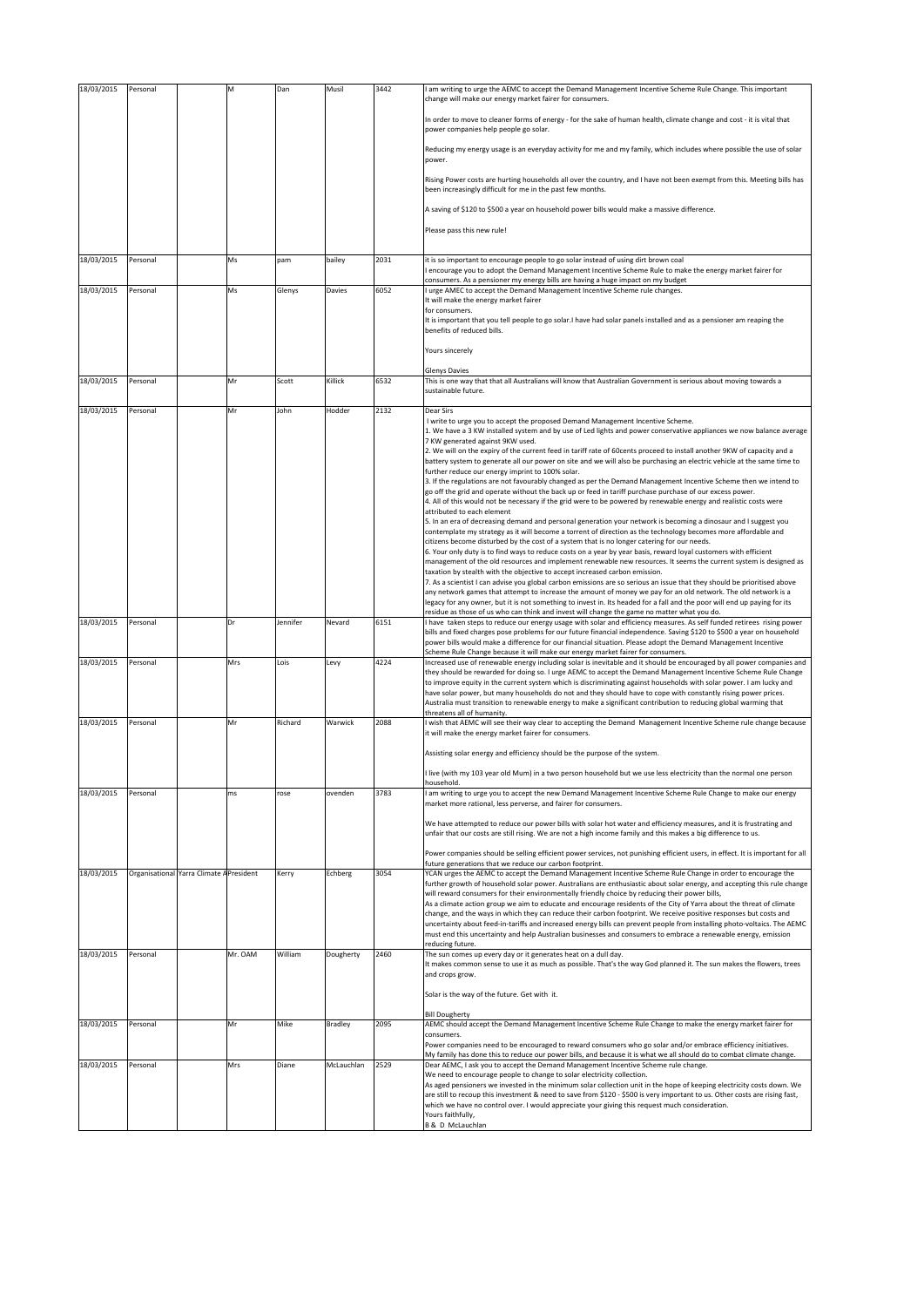| 18/03/2015 |          | Organisational Solaris Sustaina Mr |     | Trevor   | Berrill        | 4160 | Dear AMEC                                                                                                                                                                                                                                                                                                                                                                                                                                                                                                                                                                                                                                                                                                                                                                                                                                                                                                                                                                                                                                    |
|------------|----------|------------------------------------|-----|----------|----------------|------|----------------------------------------------------------------------------------------------------------------------------------------------------------------------------------------------------------------------------------------------------------------------------------------------------------------------------------------------------------------------------------------------------------------------------------------------------------------------------------------------------------------------------------------------------------------------------------------------------------------------------------------------------------------------------------------------------------------------------------------------------------------------------------------------------------------------------------------------------------------------------------------------------------------------------------------------------------------------------------------------------------------------------------------------|
|            |          |                                    |     |          |                |      | I strongly urge the AEMC to accept the Demand Management Incentive Scheme Rule Change.                                                                                                                                                                                                                                                                                                                                                                                                                                                                                                                                                                                                                                                                                                                                                                                                                                                                                                                                                       |
|            |          |                                    |     |          |                |      | am a sustainable energy systems engineer with over 30 years experience. Having undertaken many hundreds of energy<br>audits and solar power consultations and installations, I have seen just how effective energy efficiency measures, when<br>combined with rooftop solar PV, are in reducing energy costs to consumers. However, the full benefits of a distributed<br>energy system have yet to be realised in Australia, including reducing network costs and charges, and pollution costs<br>from fossil fuel use. These pollution costs are seldom fully included in consumer charges as they are still treated largely<br>as externalities.                                                                                                                                                                                                                                                                                                                                                                                          |
|            |          |                                    |     |          |                |      | The proposal to incentivise utilities to promote energy efficiency (not just demand management) and solar technologies<br>(both heating and electrical systems), has been used in many countries for many years. It started with work by the<br>Rocky Mountain Institute in the 1980s and has been very successful in California.                                                                                                                                                                                                                                                                                                                                                                                                                                                                                                                                                                                                                                                                                                            |
|            |          |                                    |     |          |                |      | It's time to turn our aging, centralised, cumbersome, costly, dirty power generation system around into a smart<br>distributed energy generation system as shown by CSIRO work (Intellegent Grid Project) as a more cost effective, low<br>pollution model.                                                                                                                                                                                                                                                                                                                                                                                                                                                                                                                                                                                                                                                                                                                                                                                  |
|            |          |                                    |     |          |                |      | This new model with assist with growth in jobs, create a socially more just electricity system and charges, and generate<br>energy from clean sources.                                                                                                                                                                                                                                                                                                                                                                                                                                                                                                                                                                                                                                                                                                                                                                                                                                                                                       |
|            |          |                                    |     |          |                |      | As well as these economic, social and environmental outcomes, there is a moral imperative for our generation of<br>decision makers to make a choice that will improve the lives of future generations. I sincerely hope you choose well and<br>support the Demand Management Incentive.                                                                                                                                                                                                                                                                                                                                                                                                                                                                                                                                                                                                                                                                                                                                                      |
| 18/03/2015 | Personal |                                    | Mrs | Jane     | Costigan       | 2148 | Dear AMEC,<br>As a consumer of electricity in NSW I urge you to accept the Demand Management Incentive Scheme Rule<br>Change.currently the pricing for electricity in NSW is very unfair<br>Rising power prices are becoming unsustainable for many and low income families and pensioners suffering the<br>greatest. This unfair system must change.<br>Supporting a growing solar industry would also promote jobs and keep our environment healthy and sustainable for all.<br><b>Yours Sincerely</b><br>Jane Costigan                                                                                                                                                                                                                                                                                                                                                                                                                                                                                                                    |
| 18/03/2015 | Personal |                                    | Mrs | Margaret | Hartley        | 3699 | I write to urge the AEMC to adopt the Demand Management Incentive Scheme Rule Change as proposed because it will<br>make the energy market fairer for consumers, especially as the cost burden is heaviest on those who are east able to<br>afford the current high prices.<br>It is time for the power companies to embrace renewable energy technologies, especially solar. It is time to penalise<br>energy companies who ignore the threat of climate change, which is undoubtedly having an impact on all of us.<br>I personally have put solar panels on the roof of my newly purchased home, so that, as I get too old to light the wood<br>fire, I can turn on an electric heater without feeling that it is too expensive for me to use. Currently, too much of my<br>power bill is taken up by transmission costs, out of all proportion to the product being delivered as unnecessary<br>infrastructure is being rewarded by the present arrangement.<br>I ask that you consider my submission.<br>Margaret Hartley               |
| 18/03/2015 | Personal |                                    | Mr. | John     | Saunders       | 2473 | I have been a Solar contributor to the grid for August 2010.<br>would hope that my contribution toward lowering my consumption of power will continue to be rewarded properly for<br>the foreseeable future.                                                                                                                                                                                                                                                                                                                                                                                                                                                                                                                                                                                                                                                                                                                                                                                                                                 |
|            |          |                                    |     |          |                |      |                                                                                                                                                                                                                                                                                                                                                                                                                                                                                                                                                                                                                                                                                                                                                                                                                                                                                                                                                                                                                                              |
|            |          |                                    |     |          |                |      |                                                                                                                                                                                                                                                                                                                                                                                                                                                                                                                                                                                                                                                                                                                                                                                                                                                                                                                                                                                                                                              |
| 18/03/2015 | Personal |                                    | Mr  | Terrence | Humble         | 6169 | As age pensioner I am comer earned for the future of my grandchildren on a war mining planet.<br>I have solar panels on my roof which I know benefit me coastwise and help reduce the demand for fossil fuelled power.<br>I therefore urge the AEMC to accept The Demand Management Incentive Scheme.<br>would be most upset if my power cost rise when the technology and means to reduce costs are readily available<br>It is moral imperative on those in power to do the right thing and ignore the demands of vested interests such as power.<br>utilities and fossil fuel companies.<br>The future is here whether they like it or not and if they will not adapt they should be left out of the equation like the<br>rest of histories fossils.<br>The new technologies offer great job opportunities for this country and also drive even more scientific advancement to<br>help ensure a sustainable future.                                                                                                                        |
| 18/03/2015 | Personal |                                    | Dr  | Peter    | Lanius         | 3461 | I hereby urge the AEMC to accept the Demand Management Incentive Scheme Rule Change because it will make the                                                                                                                                                                                                                                                                                                                                                                                                                                                                                                                                                                                                                                                                                                                                                                                                                                                                                                                                 |
|            |          |                                    |     |          |                |      | energy market fairer for consumers such as myself who have invested in rooftop solar and wide-ranging energy<br>efficiency measures (heat pump for hot water, air conditioner for heating, triple-glazing, roof insulation etc.). The<br>increase in electricity network charges in recent years have been indiscriminate and do not reward users such as myself<br>who have taken extensive steps to reduce demand. Yet reducing demand is the best way of reducing network expenses.<br>Consumers should be rewarded for reducing demand, which means power companies needs to benefit as well or they<br>won't support demand reduction initiatives.                                                                                                                                                                                                                                                                                                                                                                                      |
| 18/03/2015 | Personal |                                    | Mr. | John     | Missen         | 3931 | We have 8 solar panels and were contemplating adding more. When we asked about Feed In tariff we were told we<br>would only get 8 cents per k/wh. Currently we get 25cents perk/wh. We don't understand why we would not continue<br>to get 25 cents per k/wh from the existing panels. It makes little sense that we add power to the grid and get charged<br>for the privilege.                                                                                                                                                                                                                                                                                                                                                                                                                                                                                                                                                                                                                                                            |
| 18/03/2015 | Personal |                                    | Mr  | KEN      | <b>HERRICK</b> | 3418 | Our street, (Mackay St Nhill Vic) has power cables like a 'dogs breakfast' with high tension lines and small transformers<br>that preclude us from connecting a proposed solar system to the grid. There seems little incentive for them (Powercor)<br>to improve the infrastructure so we can connect and save on power.                                                                                                                                                                                                                                                                                                                                                                                                                                                                                                                                                                                                                                                                                                                    |
| 18/03/2015 | Personal |                                    | Mr  | Doug     | McCullough     | 4034 | I retired in 2009 and with the then rising power prices I could see a day that I would not be able to afford electricity so<br>in January 2011 I spent \$20,000 net of my retirement nest egg to install a 5kw solar system promoted by the then<br>Government with the intent of being able to afford electricity into the future.                                                                                                                                                                                                                                                                                                                                                                                                                                                                                                                                                                                                                                                                                                          |
| 18/03/2015 | Personal |                                    | Dr  | Nicholas | Cummings       | 7250 | It is confusing to see the attacks on people who have invested some of their meager savings under sanctions from the<br>then government to try to reduce their power usage and costs to be now under threat from fixed fees and any other<br>means to try and INCREASE our costs.<br>If the current rules state that for the power companies to gain concessions they need to spend on infrastructure even if<br>it is unnecessary, then this rule needs changing.<br>I make this submission in the hope that if the AMEC accepts the Demand Management Incentive Scheme Rule Change<br>that the power companies will pass on these savings.<br>The rate of increases in the cost of electricity cannot and must not continue.<br>The electricity market is changing irreversibly. The future in Australia is clearly decentralisation with widespread large<br>and small photovoltaic systems. The role of the distribution companies has to move towards facilitating and<br>encouraging this, rather than maintaining centralised supply. |
|            |          |                                    |     |          |                |      | As a small household we have done our bit by installing a PV system and reducing our consumption by buying more<br>efficient appliances and raising our own household awareness of energy use. Consequently almost 100% of our last<br>power bill was fixed supply charges, meaning we are being penalised for our efficiencies.                                                                                                                                                                                                                                                                                                                                                                                                                                                                                                                                                                                                                                                                                                             |
|            |          |                                    |     |          |                |      | I understand the proposed Demand Management Incentive Scheme will encourage companies to help individuals save<br>energy and, in the process, will save money for people like us.<br>I wish to encourage the AEMC to accept the proposed scheme for the benefit of all Australians and for the role it will                                                                                                                                                                                                                                                                                                                                                                                                                                                                                                                                                                                                                                                                                                                                  |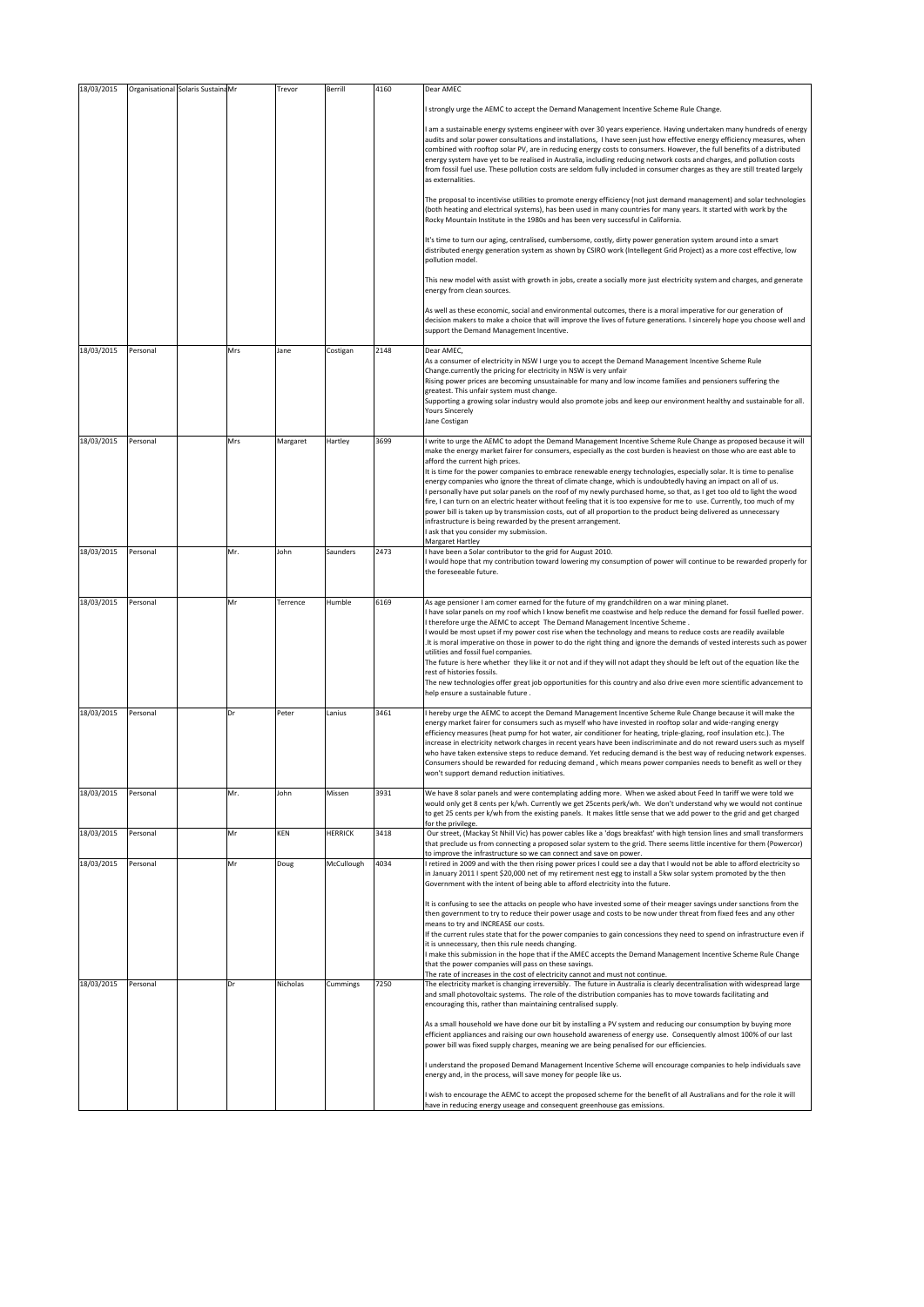| 18/03/2015 | Personal |                                      | Mr  | Joe      | Hallenstein | 4101    | Dear Commissioners,                                                                                                                                                                                                                                                                                  |
|------------|----------|--------------------------------------|-----|----------|-------------|---------|------------------------------------------------------------------------------------------------------------------------------------------------------------------------------------------------------------------------------------------------------------------------------------------------------|
|            |          |                                      |     |          |             |         | support the Demand Management Incentive Scheme rule request.                                                                                                                                                                                                                                         |
|            |          |                                      |     |          |             |         | It is a shame that the continued development of infrastructure for the national electricity network has been put above<br>demand management, leading to higher profits for network companies at the expense of higher electricity costs to<br>consumers.                                             |
|            |          |                                      |     |          |             |         | In first year of my electrical engineering degree we were taught that it is cheaper to save a Watt than make a Watt;<br>Demand management should be a no-brainer.                                                                                                                                    |
|            |          |                                      |     |          |             |         | Such a rule change would hopefully also assist consumers who contribute to the electricity network with their own<br>generation, such as solar PV owners, rather than see them being penalised for their contribution as has been the case to<br>date under the current Rules.                       |
|            |          |                                      |     |          |             |         | Regards,                                                                                                                                                                                                                                                                                             |
| 18/03/2015 | Personal |                                      | Mr  | Mac      | Wilson      | 2448    | loe<br>Please accept the Demand Management Incentive Scheme rule change.                                                                                                                                                                                                                             |
|            |          |                                      |     |          |             |         | Our national energy plans should be biased toward sustainability, reducing emissions, public cost, and common sense                                                                                                                                                                                  |
|            |          |                                      |     |          |             |         | ahead of private company or corporate profit.                                                                                                                                                                                                                                                        |
|            |          |                                      |     |          |             |         | This can't be done when decisions continue to be based on biased input and loud voices of the corporate sector.                                                                                                                                                                                      |
|            |          |                                      |     |          |             |         | Thanks,<br>Mac Wilson                                                                                                                                                                                                                                                                                |
| 18/03/2015 | Personal |                                      | M٢  | Judith   | Allsop      | 2640    | not to take advantage of our sunny climate is ludicrous, expensive and an environmental shame.                                                                                                                                                                                                       |
|            |          |                                      |     |          |             |         | Putting 5k on my roof has saved me from another \$800.00 electricity bill.                                                                                                                                                                                                                           |
|            |          |                                      |     |          |             |         | everyone in Australia should be given the opportunity to have solar installed.                                                                                                                                                                                                                       |
| 18/03/2015 | Personal |                                      | Mrs | Suzanne  | Genziuk     | 3109    | The demand management incentive scheme is a wonderful idea and it's fair and balanced between providers and users.<br>Please encourage more people to go solar.                                                                                                                                      |
| 18/03/2015 | Personal |                                      | Mr  | Jonathan | Maddox      | 2777    | urge the AEMC to adopt the Demand Management Incentive Scheme Rule Change and to continue to charge power<br>system users by energy usage rather than according to the fixed costs of supply.                                                                                                        |
|            |          |                                      |     |          |             |         | Modelling shows significant potential electricity cost reductions as a consequence of the proposed rule change.                                                                                                                                                                                      |
|            |          |                                      |     |          |             |         | Demand management through energy pricing is one of the cheapest and most effective ways to reduce both costs and                                                                                                                                                                                     |
|            |          |                                      |     |          |             |         | greenhouse gas emissions from the electricity sector. It encourages efficient and timely use of electrical energy and<br>promotes cost-effective use of transmission and generation assets by allowing demand reductions to compete                                                                  |
|            |          |                                      |     |          |             |         | effectively against capacity expansions and marginal additional generation. It also encourages generation and time-                                                                                                                                                                                  |
|            |          |                                      |     |          |             |         | shifting behind the meter, encouraging low-cost, low-emissions distributed generation such as rooftop solar PV.                                                                                                                                                                                      |
|            |          |                                      |     |          |             |         | Utility businesses will potentially lose some revenue as consumers make behaviour adjustments and investments in<br>efficiency and behind-the-meter generation, but the utilities' costs will also be reduced as they will not need to expand                                                        |
|            |          |                                      |     |          |             |         | either generation or distribution capacity for ever-larger consumer demand. A loss in revenue may even accelerate the<br>retirement of more of Australia's older and higher-emitting fossil-fuelled power stations.                                                                                  |
|            |          |                                      |     |          |             |         | A change which brings about lower overall costs and lower emissions can only be a good thing.                                                                                                                                                                                                        |
| 18/03/2015 | Personal |                                      | Mrs | Lisette  | Vis         | WA 6015 | My neighbours and I would love solar energy on our roof. The roof is shaded by 2 beautyful trees which of course we do                                                                                                                                                                               |
|            |          |                                      |     |          |             |         | not want to chop, so no solar for us.<br>But we would love the roofs of our over-neighbours to have solar. No takers there more is the pity!                                                                                                                                                         |
| 18/03/2015 |          | Organisational Yarra Commun Director |     | ian      | mack        | 3068    | Yarra Community Solar is in the Solar system sector looking to facilitate the deployment of Solar panels on the roofs of<br>non-residential rooftops. Clearly National security and our national competitiveness are well served by is common sense                                                  |
|            |          |                                      |     |          |             |         | encouragement of energy savings and increased solar panel installation. It is critical that power companies get on board                                                                                                                                                                             |
|            |          |                                      |     |          |             |         | and actively encourage the roll out of Solar panels. Solar systems have the capacity to reduce demand from distant<br>power stations burning dirty coal and foster self reliance. Hard costs for the grid can be deferred with the roll out of                                                       |
| 18/03/2015 | Personal |                                      | Ms  | Jimena   | Valencia    | 3073    | solar systems. We commend the adoption of this proposal and support its implementation.<br>Please accept this rule change.                                                                                                                                                                           |
|            |          |                                      |     |          |             |         | If this rule change is accepted, our energy sector could finally be ready to embrace a sun-powered future. If it's rejected,<br>there will be fewer and fewer reasons for Australians to go solar; current solar owners will continue to be hit with                                                 |
|            |          |                                      |     |          |             |         | discriminatory charges and all Australian energy consumers will face rising fixed costs.                                                                                                                                                                                                             |
|            |          |                                      |     |          |             |         | I changed to solar to reduce my carbon footprint and reduce my energy bills.<br>urge you to accept this rule change.                                                                                                                                                                                 |
| 18/03/2015 | Personal |                                      | Mr  | Neil     | Champion    | 3039    | Supporting solar installations to reduce costs to families<br>A solar panel, especially with storage incorporated, will save costs to families and very significantly reduce the burden of                                                                                                           |
|            |          |                                      |     |          |             |         | pollution on the environment from hydrocarbon-based electricity generation. Incentives should be in place for power-                                                                                                                                                                                 |
|            |          |                                      |     |          |             |         | generation companies to benefit from making the change to solar (and/or other renewables).<br>That is, when a consumer reduces the load on the noxious production of electricity by changing to solar the consumer                                                                                   |
|            |          |                                      |     |          |             |         | and responsible business should both benefit financially.<br>Please develop processes that enable this to happen - fast.                                                                                                                                                                             |
| 18/03/2015 | Personal |                                      | Mr  | Steve    | Quilkey     | 4272    | Dear AEMC. Please accept the Demand Management Incentive Scheme Rule Change because it will make our energy<br>market fairer for consumers.                                                                                                                                                          |
|            |          |                                      |     |          |             |         | It is important for power companies to help people go solar for cost reduction and the environment.                                                                                                                                                                                                  |
|            |          |                                      |     |          |             |         | We have taken steps to reduce your energy usage with solar PV, solar hot water and solar house heating/drying to make<br>our home more efficient.                                                                                                                                                    |
|            |          |                                      |     |          |             |         | Significant increases in power bills and fixed charges has affected everyone. If saving of \$120 to \$500 a year on<br>household power bills can be achieved through these rule changes this would make a real difference to us and the                                                              |
|            |          |                                      |     |          |             |         | environment.                                                                                                                                                                                                                                                                                         |
| 18/03/2015 | Personal |                                      | Mr  | Piers    | Bannatyne   | 2800    | As a retired electrical engineer I abhor the wasteful building of infrastructure in excess of actual requirements and as a                                                                                                                                                                           |
|            |          |                                      |     |          |             |         | retiree I strongly object to having to pay for this waste. Why should corporations feed off the public without providing<br>any more value than they would have with a more financially efficiently run generation and distribution network?                                                         |
|            |          |                                      |     |          |             |         | In this day and age, with the present scientific knowledge of the causes of climate change, surely it is incumbent on<br>everybody, governments, corporations and individuals, to reduce the use of fossil fuel energy as much as possible.                                                          |
|            |          |                                      |     |          |             |         | Therefore I strongly support any rule changes which provide incentives to reduce fossil fuel electricity use and the<br>increased installation of distributed solar and other renewable energy sources to work in conjunction with the grid. I                                                       |
|            |          |                                      |     |          |             |         | would install solar panels at the 'drop of a hat' if it was made worthwhile. I had 6.4kW of solar panels on the roof of my<br>previous house on the farm where I lived prior to moving into town.                                                                                                    |
|            |          |                                      |     |          |             |         | Please go ahead with any rule change which will decrease the use of fossil fuel electricity and hopefully reduce power                                                                                                                                                                               |
|            |          |                                      |     |          |             |         | costs to consumers as well as encourage the installation of solar power.                                                                                                                                                                                                                             |
| 18/03/2015 | Personal | Kari - Marriage ms                   |     | Kari     |             | 4555    | re: Demand Management Incentive Scheme Rule Change.                                                                                                                                                                                                                                                  |
|            |          |                                      |     |          |             |         | I urge the AEMC to accept the Demand Management Incentive Scheme Rule Change because it will make our energy<br>market fairer for consumers, like me and my family and community.                                                                                                                    |
|            |          |                                      |     |          |             |         | It is important for power companies to help people go solar. This is the way of the future.                                                                                                                                                                                                          |
|            |          |                                      |     |          |             |         | I have taken several steps to reduce my energy usage with solar panels on the rood, and many other efficiency<br>measures.                                                                                                                                                                           |
|            |          |                                      |     |          |             |         | Rising power bills and fixed charges have affected me, my family and community. Despite a huge investment in solar,<br>my power bills continue to rise.                                                                                                                                              |
|            |          |                                      |     |          |             |         | With an eye to live more simply and consume less, I have reduced many activities including work so as to tread more<br>lightly on the planet. As a result, income must be stretched further to cover costs. Saving \$120 to \$500 a year on<br>household power bills would make a difference for me. |
|            |          |                                      |     |          |             |         | Thank you for considering to accept the Demand Management Incentive Scheme Rule Change                                                                                                                                                                                                               |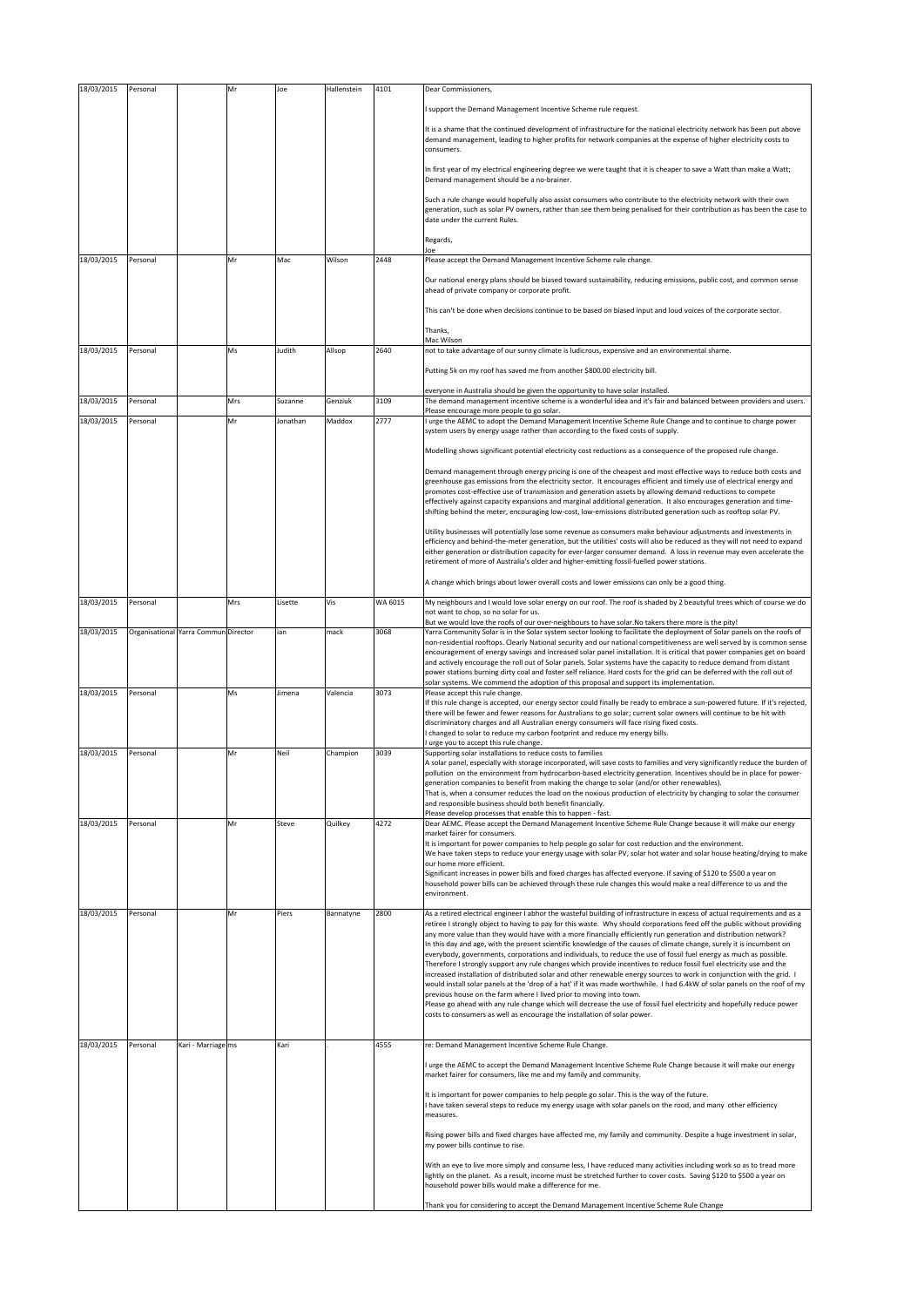| 18/03/2015 | Personal | Mr. | John     | Ide         | 3806 | We have installed Solar Panels on our home and think that is the only way to go.<br>Unfortunately we do not have sufficient capital to go fully Solar and disconnect from the grid.                                                                      |
|------------|----------|-----|----------|-------------|------|----------------------------------------------------------------------------------------------------------------------------------------------------------------------------------------------------------------------------------------------------------|
|            |          |     |          |             |      | We do not see any justification to increase the size of the grid, simply to increase the profits of the power companies. So<br>we fully endorse the projected changes to the Demand Management Incentive Scheme.                                         |
| 18/03/2015 | Personal | Mr  | Noel     | Maud        | 3996 | As a relatively early starter with solar (we connected in 2006 with a 1.3 kW system) I always assumed I would be able to                                                                                                                                 |
|            |          |     |          |             |      | increase my array when panels became cheaper and companies more generous with payments; that householders could<br>work their systems to make small cash surpluses whilst helping phase out fossil fuel systems. I need not spell out how I              |
|            |          |     |          |             |      | feel about the current policies (insane would be one of the more polite descriptions) and so I look with hope to the<br>possibility of rule changes that will encourage energy companies and customers to embrace 21st century imperatives               |
|            |          |     |          |             |      | that just might help avert the worst impacts of our rapidly changing climate.                                                                                                                                                                            |
|            |          |     |          |             |      | We urgently need policies that re-energise the move to renewables. It is my hope you will change the rules to make this<br>possible now.                                                                                                                 |
|            |          |     |          |             |      | Sincerely                                                                                                                                                                                                                                                |
| 18/03/2015 | Personal | Dr  | Jan      | Robbins     | 2902 | N Maud<br>Please accept the Demand Management Incentive Scheme Rule Change. It make the Australian energy market fairer for                                                                                                                              |
|            |          |     |          |             |      | consumers and help them to go solar, benefitting the whole community by reducing carbon production.                                                                                                                                                      |
|            |          |     |          |             |      | It will also help save power companies from having to invest in costly and short-lived traditional fuel-based power                                                                                                                                      |
|            |          |     |          |             |      | generation to meet peak demand.                                                                                                                                                                                                                          |
|            |          |     |          |             |      | We have already cut our energy use with insulation, use of fluorescent lights, solar hot water, and photovoltaics, so we                                                                                                                                 |
|            |          |     |          |             |      | are net power producers.                                                                                                                                                                                                                                 |
|            |          |     |          |             |      | In this way we have substantially reduced our living costs. I commend the DMISRC as a way of encouraging everyone to<br>make similar changes. This will help us build a fairer society through cleaner technology.                                       |
| 18/03/2015 | Personal | Mr  | James    | Kesteven    | 2540 | It seems odd that Germany, a European country, some 10 years after phasing out nuclear power stations, is now in a                                                                                                                                       |
|            |          |     |          |             |      | position where at least 30% of its energy supplies come from solar and wind. Why does Australia with all its sun and<br>wind have only 5% at most?                                                                                                       |
|            |          |     |          |             |      | request the AEMC to resist old values and to make recommendations that 'turn the tide' in terms of solar and                                                                                                                                             |
|            |          |     |          |             |      | renewables asap.                                                                                                                                                                                                                                         |
| 18/03/2015 | Personal | Ms  | Pamela   | Phillips    | 2903 | We installed solar panels on our house as soon as we bought it. We care passionately about the environment and<br>climate change as parents and grandparents, and have installed all the energy saving devices available to cut our energy               |
|            |          |     |          |             |      | use. We are deeply concerned that the current regulations lead to power companies penalising customers who have<br>installed solar. Please accept the Demand Management Incentive Scheme Rule Change to give incentives to power                         |
|            |          |     |          |             |      | companies to encourage power saving. Apart from the benefit of moving into a new clean energy future, the rising                                                                                                                                         |
| 18/03/2015 | Personal | Mr  | Glynn    | Dalton      | 3196 | costs of power are particularly onerous now that we are pensioners.<br>The future of energy is decentralised. This will reduce costs to consumers and industry by the increased efficiency of                                                            |
|            |          |     |          |             |      | smaller power networks. For this to progress we need incentives for all the power companies to get involved -some                                                                                                                                        |
|            |          |     |          |             |      | already are.<br>The Demand Management incentive Scheme will give the power industry a reason to get on board earlier than would                                                                                                                          |
| 18/03/2015 | Personal | Ms  | Margaret | Foy         | 2780 | otherwise be the case. Increased efficiency is always a good thing.<br>Climate Change is a FACT.                                                                                                                                                         |
|            |          |     |          |             |      | Because many thousands of ordinary citizens like me know that Climate Change is a fact, we want/try to do something                                                                                                                                      |
|            |          |     |          |             |      | positive to help reverse this situation.<br>Thousands have installed Solar Systems on their homes to reduce the the impact of Fossil Fuels.                                                                                                              |
|            |          |     |          |             |      | I am ONE of those people who installed Solar Power on my home almost 5 years ago.                                                                                                                                                                        |
|            |          |     |          |             |      | The Labor Govt at the time encouraged us to do this by offering an incentive.                                                                                                                                                                            |
|            |          |     |          |             |      | We are actually SAVING the Government money by having Solar Power.                                                                                                                                                                                       |
|            |          |     |          |             |      | The AEMC should accept the Demand Management Incentive Scheme Rule change because it will make energy market                                                                                                                                             |
|            |          |     |          |             |      |                                                                                                                                                                                                                                                          |
|            |          |     |          |             |      | fairer for consumers.                                                                                                                                                                                                                                    |
|            |          |     |          |             |      | I need to say that rising power bills and fixed charges have affected my very limited full aged pension income.                                                                                                                                          |
|            |          |     |          |             |      | The DMISR would decrease Power Bills and make life a little easier for us whilst helping the Globe from the<br>effects of Climate change.                                                                                                                |
|            |          |     |          |             |      | implore positive consideration                                                                                                                                                                                                                           |
| 18/03/2015 | Personal | Ms  | Cate     | Richmond    | 4852 | We are gaining no benefit from our solar panels now that they are fully connected to the grid - our bills have increased                                                                                                                                 |
|            |          |     |          |             |      | instead of decreased. Beforehand we could see how much solar power we were generating, which was more than we<br>used each day. Now we are paying for the privilege of providing power to the grid. Please fix this and give us back a fair              |
| 18/03/2015 | Personal | mr  | rick     | kilpatrick  | 2846 | price for our solar generated energy.<br>Dear AEMC                                                                                                                                                                                                       |
|            |          |     |          |             |      | I would like to support the Demand Management Incentive Scheme Rule Change. It is important to support solar                                                                                                                                             |
|            |          |     |          |             |      | power and encourage people to use renewable energy sources. Our electricity bills have skyrocketed the past few<br>years. We are doing everything possible to save power and would go solar completely if we could but we have been                      |
|            |          |     |          |             |      | told we don't have enough sunshine on our roof.<br>Please pass this rule change - it is a good thing                                                                                                                                                     |
|            |          |     |          |             |      | regards,                                                                                                                                                                                                                                                 |
| 18/03/2015 | Personal | Mr  | Les      | Pradd       | 3146 | <b>Rick Kilpatrick</b><br>From both an environmental and a general efficiency perspective it makes sense to encourage and reward activities that                                                                                                         |
|            |          |     |          |             |      | lower demand for electricity. We are at the start of what will be a difficult phase for utilities as their business levels<br>reduce however as a regulator you need to take the broader and longer term national interest as your highest priority      |
| 18/03/2015 | Personal | Mr  | Peter    | Youll       | 2121 | and approve the proposed new rules.<br>Dear people                                                                                                                                                                                                       |
|            |          |     |          |             |      |                                                                                                                                                                                                                                                          |
|            |          |     |          |             |      | Over the last few years we have minimised our electricity consumption to minimise our energy costs, reduce our<br>contribution to CO2 emissions and incidentally help the distributors by reducing the load on their systems. We have                    |
|            |          |     |          |             |      | done this by                                                                                                                                                                                                                                             |
|            |          |     |          |             |      | * insulating our home                                                                                                                                                                                                                                    |
|            |          |     |          |             |      | * installing a reverse cycle inverter A/C system, and minimising its use<br>* using energy efficient appliances and lights                                                                                                                               |
|            |          |     |          |             |      | turning stuff off at the GPO when not in use<br>* installing a solar boosted hot water system and solar PV.                                                                                                                                              |
|            |          |     |          |             |      |                                                                                                                                                                                                                                                          |
|            |          |     |          |             |      | Our reward for this effort and expenditure has been ever increasing power charges, and daily connection fees that are<br>now a significant proportion of the total quarterly invoice. This fixed charge is the same for all households regardless of     |
|            |          |     |          |             |      | the level of power consumption. By any measure this is inequitable and unfair.                                                                                                                                                                           |
|            |          |     |          |             |      | This inequity could be put right to some extent by the adoption of the proposed Demand Management Incentive<br>Scheme Rule Change. As I understand it, this rule will reduce the perverse incentive for the distributors to cater for                    |
|            |          |     |          |             |      | increasing demand that is unlikely to occur, and will provide an obvious price signal to their customers that will                                                                                                                                       |
|            |          |     |          |             |      | encourage them to become more efficient and reduce consumption. Varying the daily connection charge to be a<br>function of the half hour peak household usage for the day would also reduce the inequity of the current charging                         |
|            |          |     |          |             |      | regime. The data required to do this should be readily available from the current generation of smart meters.                                                                                                                                            |
|            |          |     |          |             |      | The proposed rule would also give an undeniable indication to the existing generators, distributors and retailers that the<br>world has changed, and that they will have to adapt or disappear.                                                          |
| 18/03/2015 | Personal | Ms  | Jenny    | Drewitt     | 2350 | Rising power bills mean that i no longer use heating during the winter time.                                                                                                                                                                             |
|            |          |     |          |             |      | Help to add more solar panels would be appreciated.                                                                                                                                                                                                      |
|            |          |     |          |             |      |                                                                                                                                                                                                                                                          |
| 18/03/2015 | Personal | Mr  | Adam     | van Leeuwen | 3160 | support acceptance of the Demand Management Incentive Scheme Rule Change.<br>For solar power in Asutralia to move forward it need to be financialy benificial to people.<br>The changes proposed will make investment in Solar technologies less viable. |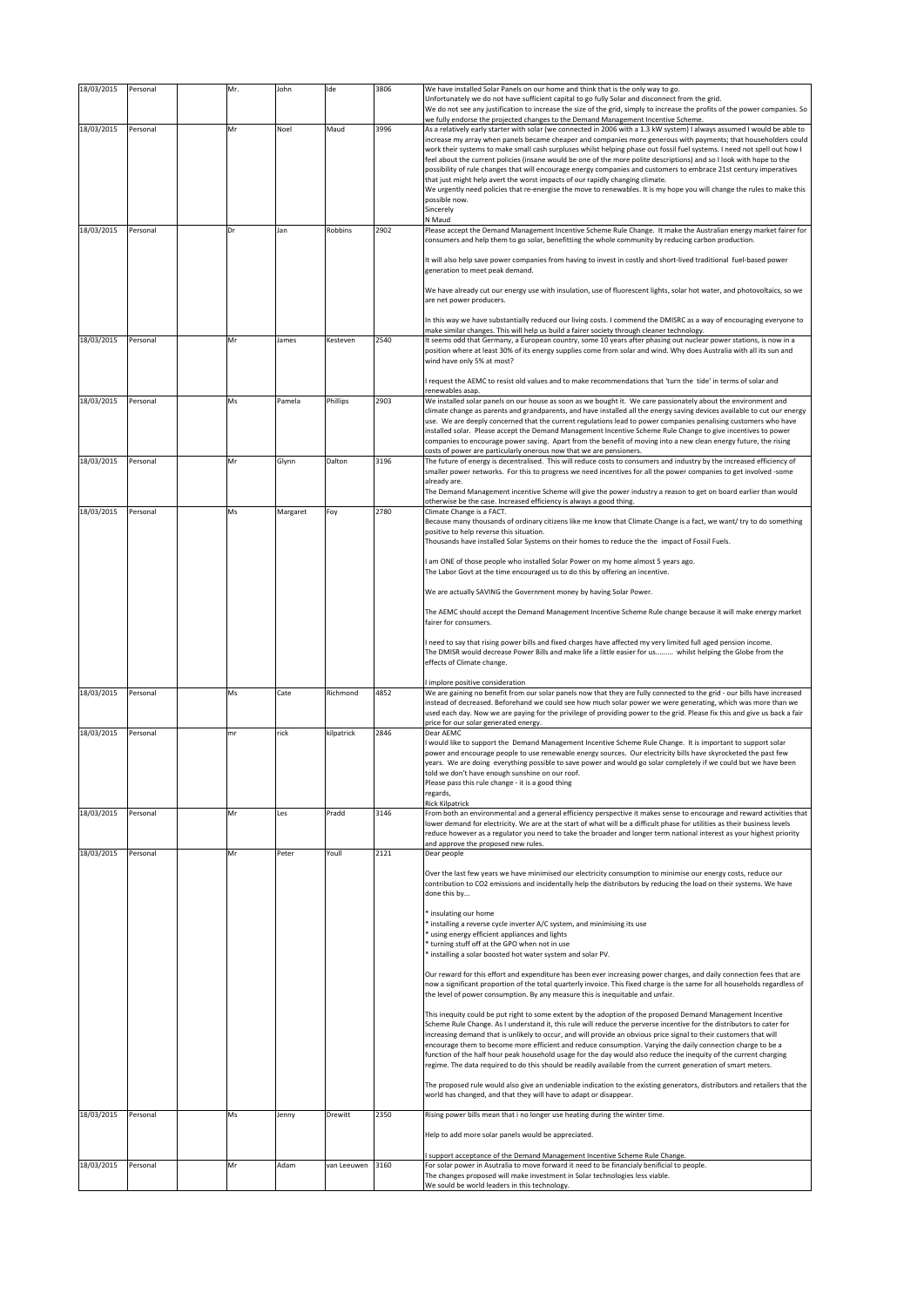| 18/03/2015 | Personal |         | Ms  | Di       | M           | 4214 | I urge the AEMC to accept the Demand Management Incentive Scheme Rule Change because it will make our energy<br>narket fairer for consumers.<br>It is important for power companies to help people go solar.<br>I installed solar panels some years ago and feel I am now being punished for it.<br>Rising power bills and fixed charges have affected my household even with solar. I am so terrified every time I turn on<br>switch and anyone leaving chargers, etc turned on for extended periods really creates arguments in the home.<br>Saving \$120 to \$500 a year on household power bills could make all the difference for me. It could be enough to save<br>my home rather than having to sell it. |
|------------|----------|---------|-----|----------|-------------|------|-----------------------------------------------------------------------------------------------------------------------------------------------------------------------------------------------------------------------------------------------------------------------------------------------------------------------------------------------------------------------------------------------------------------------------------------------------------------------------------------------------------------------------------------------------------------------------------------------------------------------------------------------------------------------------------------------------------------|
| 18/03/2015 | Personal |         | Mr  | Warren   | Papworth    | 7053 | To AEMC.                                                                                                                                                                                                                                                                                                                                                                                                                                                                                                                                                                                                                                                                                                        |
|            |          |         |     |          |             |      | I am writing to you as a concerned citizen who seeks the development of a sustainable society in Australia. As part of<br>my vision for a sustainable community I recently installed 20 solar panels on my house, as well as installing a solar hot<br>water cylinder. Although I have reduced my annual electricity bill I am concerned to see the fixed fee component of my<br>power bill increasing significantly year by year, much beyond the annual CPI.                                                                                                                                                                                                                                                  |
|            |          |         |     |          |             |      | Consequently, I am strongly supportive of the proposed Demand Mangement Incentive Scheme Rule Change. Unless<br>changes are made to current regulatory arrangements I can forsee a time in the not too distant future when I will go off-<br>grid in order to avoid the inequitable fixed fee component of my energy bills.                                                                                                                                                                                                                                                                                                                                                                                     |
|            |          |         |     |          |             |      | The current regulatory environment penalises individuals who make the decision to invest in power generating capacity<br>that is non-polluting and sustainable. It is time to reverse this approach, not just for the benefit of the individuals who<br>have 'gone solar', but also for the benefit of the environment, both locally and globally. The failure to do so will impact<br>not only on the current generation, but on future generations as well. I strongly urge you to proceed with the proposed<br>Demand Mangement Incentive Scheme Rule Change.                                                                                                                                                |
|            |          |         |     |          |             |      | Yours sincerely,                                                                                                                                                                                                                                                                                                                                                                                                                                                                                                                                                                                                                                                                                                |
|            |          |         |     |          |             |      | Warren Papworth                                                                                                                                                                                                                                                                                                                                                                                                                                                                                                                                                                                                                                                                                                 |
| 18/03/2015 | Personal |         | Mr  | Robert   | Anker       | 4223 | Please accept the Demand Management Incentive Scheme Rule Change.<br>I have solar power on my roof. BUT the power company keeps increasing, massively, my fixed supply charges which<br>doesn't seem fair.<br>At night I turn off all devices at the wall for efficiency.                                                                                                                                                                                                                                                                                                                                                                                                                                       |
| 18/03/2015 | Personal |         | Mrs | Fairlie  | Butterfield | 3085 | Please ensure this act gets through. Energy bills are horrendous to everyday Australians, and especially with winter on<br>the horizon.                                                                                                                                                                                                                                                                                                                                                                                                                                                                                                                                                                         |
| 18/03/2015 | Personal |         | Mrs | Karen    | Crockett    | 6021 | Our prices are ludicrous!<br>Hi I am one of many who are using solar to help the environment and to help my household save money.<br>With the increasing rise in living in West Australia, every bit counts.<br>I urge the AEMC to accept the Demand Mangement Incentive Scheme. It just makes sense to me!                                                                                                                                                                                                                                                                                                                                                                                                     |
| 18/03/2015 | Personal | CBD Law | Ms  | Hillary  | Morris      | 2250 | I urge your organisation to accept the Demand Management Incentive Scheme Rule Change because it will make our                                                                                                                                                                                                                                                                                                                                                                                                                                                                                                                                                                                                  |
|            |          |         |     |          |             |      | energy market fairer for consumers. It is important for power companies to help people go solar. We cannot rely on<br>fossil fuels for our energy and the impacts of CSG on our environment far outweigh the benefits of using methane gas. I<br>want to encourage the growth of solar/renewable energy within Australia and by introducing Demand Management<br>Incentive Scheme you will be encouraging more people and companies (like mine) to tap into renewables.                                                                                                                                                                                                                                         |
| 18/03/2015 | Personal |         | Ms  | Anne     | McDougall   | 2204 | To whom it may concern                                                                                                                                                                                                                                                                                                                                                                                                                                                                                                                                                                                                                                                                                          |
|            |          |         |     |          |             |      | I'm writing to urge you to accept the demand management incentive scheme change. With the rising cost of living and<br>the increase in the numbers of people defaulting on their power bills, this scheme would help to make our energy<br>market fairer.                                                                                                                                                                                                                                                                                                                                                                                                                                                       |
|            |          |         |     |          |             |      | As a person who has fixed solar panels to their house I have found them to be an enormous benefit as they have<br>insulated me from rising energy costs. This is particularly important for families and people on fixed incomes, such as<br>aged pensioners, and the scheme were it passed, would assist.                                                                                                                                                                                                                                                                                                                                                                                                      |
|            |          |         |     |          |             |      | Kind Regards<br>Anne                                                                                                                                                                                                                                                                                                                                                                                                                                                                                                                                                                                                                                                                                            |
| 18/03/2015 | Personal |         | Ms  | M        | Bunn        | 6076 | Dear Sir/Madam                                                                                                                                                                                                                                                                                                                                                                                                                                                                                                                                                                                                                                                                                                  |
|            |          |         |     |          |             |      | write to plead for the acceptance of the Demand Management Incentive Scheme Rule Change, because it will make<br>our energy market fairer for consumers. Our communities - and our planet - need our energy sources to be derived<br>from renewable sources such as solar. My family has installed solar panels, purchased an all-electric car, and converted<br>a bicycle to e-battery assist, all in efforts to reduce our reliance on fossil fuel technology. We have also divested from<br>banks and shares that do support fossil fuel technology.                                                                                                                                                         |
|            |          |         |     |          |             |      | Please, our world needs power companies to help more people go solar.<br>thank you<br>M. Bunn<br>Kalamunda                                                                                                                                                                                                                                                                                                                                                                                                                                                                                                                                                                                                      |
| 18/03/2015 | Personal |         | Ms  | Jennifer | Bell        | 3163 | Western Australia<br>It is nothing less than absurd for those with solar power to be punished for being smart enough to get solar power, and<br>for the rest of us (renters who don't have our own property/home to install solar power in)to also be punished by<br>increasing power bills.                                                                                                                                                                                                                                                                                                                                                                                                                    |
| 18/03/2015 | Personal |         | Mr  | Allan    | WARD        | 5066 | We can do better than this, surely???<br>As a SOLAR person since Jun 2000 (when it was rather expensive) I feel that I am being shortchanged in assisting the<br>power dilemma now facing us.                                                                                                                                                                                                                                                                                                                                                                                                                                                                                                                   |
|            |          |         |     |          |             |      | If I were to increase my generating ability by adding more panels I would loose my current feed in tariff, and have it<br>replaced by what I consider an insult to my intelligence, and consideration for the well being of the Australian climate.<br>My humble 1.5 kW system cost me 5-6 times more than a current system generating 6kW.<br>At current days prices every new home should be required to instal - it would be a mere fraction of the overall cost of a<br>new house.                                                                                                                                                                                                                          |
|            |          |         |     |          |             |      | Every installation of solar panels for generation of electricity decreases the need and/or retention of more DIRTY coal<br>fired power stations. They need to be heavily taxed for failure to up grade and not expect ANY assistance from the<br>Australian Taxpayer.                                                                                                                                                                                                                                                                                                                                                                                                                                           |
| 18/03/2015 | Personal |         | Mr  | Ron      | Salz        | 2780 | I am writing in support of the 'Demand Management Incentive Scheme Rule Change'.                                                                                                                                                                                                                                                                                                                                                                                                                                                                                                                                                                                                                                |
|            |          |         |     |          |             |      | Our electricity bills have been steadily rising despite the fact that we installed solar panels.<br>We produce half the power we consume yet we are being discriminated against by the power companies. They access<br>our generated power without any outlay. There are no infrastructure costs involved, no monetary risk yet they will not<br>pay us a fair price for our power.                                                                                                                                                                                                                                                                                                                             |
|            |          |         |     |          |             |      | Global warming is happening. The use of solar power plays an important part in reducing the emissions that are<br>responsible. We need all the incentives possible so that the greater population become involved and eventually reap<br>the benefits.                                                                                                                                                                                                                                                                                                                                                                                                                                                          |
|            |          |         |     |          |             |      | On a personal note we are pensioners and feel any upward shift in costs. A fairer deal would help us immediately as<br>well as help every electricity consumer.                                                                                                                                                                                                                                                                                                                                                                                                                                                                                                                                                 |
| 18/03/2015 | Personal |         | Ms  | Birgit   | Kroeck      | 2106 | I urge you to accept the Demand Management Incentive Scheme Rule Change because it will make our energy market                                                                                                                                                                                                                                                                                                                                                                                                                                                                                                                                                                                                  |
|            |          |         |     |          |             |      | fairer for consumers.                                                                                                                                                                                                                                                                                                                                                                                                                                                                                                                                                                                                                                                                                           |
|            |          |         |     |          |             |      | The switch to solar is important as it is for power companies to help people go solar.<br>We have taken taken steps to reduce our energy usage with installing LED lights and are planning on installing solar<br>panels soon.                                                                                                                                                                                                                                                                                                                                                                                                                                                                                  |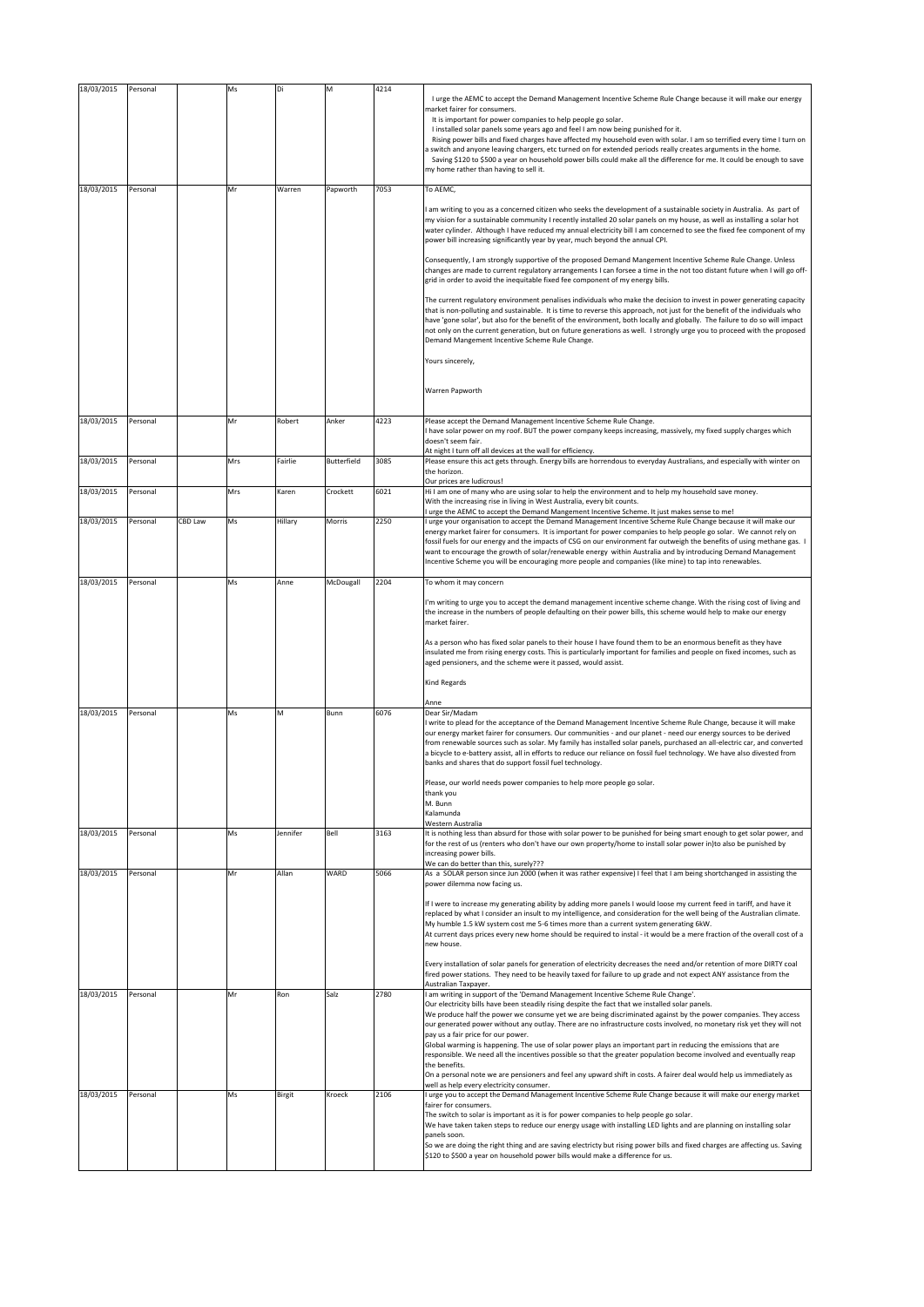| 18/03/2015<br>18/03/2015 | Organisational Householders' Mr<br>Personal | Mr  | Frank<br>Craig | Ondrus<br>Durrheim | 4350<br>6171 | HOPE Inc. urges the AEMC to accept the Demand Management Incentive Scheme Rule Change because it will make<br>our energy market fairer for consumers.<br>HOPE Inc. believes that power companies should help people go solar.<br>HOPE Inc. ran a Darling Downs Solar Neighbourhood project between 2010 and 2012 where we held some 40<br>nformation sessions and encouraged 150+ residences to go solar.<br>We continue to promote the benefits of renewable energy to our extensive membership and supporter network.<br>HOPE has received numerous email comments from members and friends stating that rising power bills and fixed<br>charges have affected them financially.<br>Personally, we are saving \$120 to \$500 a year on household power bills thanks to our 1.5kW PV system and household<br>energy efficient measures.<br>Please approve AMEC                                                       |
|--------------------------|---------------------------------------------|-----|----------------|--------------------|--------------|-----------------------------------------------------------------------------------------------------------------------------------------------------------------------------------------------------------------------------------------------------------------------------------------------------------------------------------------------------------------------------------------------------------------------------------------------------------------------------------------------------------------------------------------------------------------------------------------------------------------------------------------------------------------------------------------------------------------------------------------------------------------------------------------------------------------------------------------------------------------------------------------------------------------------|
| 18/03/2015               | Personal                                    | Mr  | Andrew         | Ackermans          | 6056         | I fully support the implementation of the new AEMC rule that will provide incentives for power companies to encourage<br>solar installations.                                                                                                                                                                                                                                                                                                                                                                                                                                                                                                                                                                                                                                                                                                                                                                         |
| 18/03/2015               | Personal                                    | Mr  | John           | Coulter            | 3995         | As an energy auditor and Sustainability consultant for the last six years, I urge the AEMC to accept the Demand<br>Management Incentive Scheme Rule Change because it will make our energy market fairer for consumers, and reduce<br>the perverse incentives that have applied to electricity retailers/distributors for years. Having done hundreds of<br>household and small business audits, one observation is that every time households or businesses install solar panels<br>they almost always reduce their consumption as well. This is partly rthrough awareness of power consumption and<br>partly to reduce power bills.<br>I am also observing the steady increase of fixed charges for solar customers, and that clients become cynical about the<br>benefits of installing PV panels.                                                                                                                 |
| 18/03/2015               | Personal                                    | Mr  | George         | Kolsky             | 2530         | There should be incentives to reduce power consumption, nit disincentives.<br>I installed a solar power system in March 2012 on the assumption that the excess power would be purchased back by<br>the utility at 24cents per unit, it is now 8 cents per unit, and it seems to me that this change is not encouraging<br>householders to invest in solar collectors on their homes. Considerable reductions in power generation units is possible<br>with greater penetration of the home owner solar power generation and thus significantly reducing air pollution by                                                                                                                                                                                                                                                                                                                                              |
| 18/03/2015               | Personal                                    | Ms  | judith         | Gatland            | 2300         | reducing the number of coal fired power generators in service.<br>I strongly urge the Commission to ACCEPT the proposed rule change to the Demand Management Incentive Scheme.<br>Not only will this rule change benefit me as an 83yearold pensioner re my electricity charges BUT it will encourage<br>greater investment in Solar Energy by households and industry promoting employment in Renewable Energy initiatives<br>AND reduce reliability on coalfired power stations thus improving the environment and maybe assist in addressing in a<br>small the impacts of Climate change!                                                                                                                                                                                                                                                                                                                          |
| 18/03/2015               | Personal                                    | Dr  | Constance      | Lever-Tracy        | 5050         | I installed solar panels early and have been told I cannot upgrade them or install batteries because I have a contract that<br>limits how much I can feed into the grid.                                                                                                                                                                                                                                                                                                                                                                                                                                                                                                                                                                                                                                                                                                                                              |
| 18/03/2015               | Personal                                    | Mr  | Leo            | Tognella           | 4350         | Expanding use of solar is essential for survival of our planet.<br>I urge the AEMC to accept the Demand Management Incentive Scheme Rule Change because it will make our energy<br>market fairer for consumers.                                                                                                                                                                                                                                                                                                                                                                                                                                                                                                                                                                                                                                                                                                       |
|                          |                                             |     |                |                    |              | This rule change will reward and encourage people who install rooftop solar and storage, moving Australia towards a<br>renewable energy future. A necessary future.                                                                                                                                                                                                                                                                                                                                                                                                                                                                                                                                                                                                                                                                                                                                                   |
|                          |                                             |     |                |                    |              | In our household we do not have rooftop solar, since we rent. But we do try to use energy efficiently, reducing our<br>consumption as much as we can, and would certainly benefit from the anticipated savings on energy bills as a result of<br>the implementation of this rule change.                                                                                                                                                                                                                                                                                                                                                                                                                                                                                                                                                                                                                              |
|                          |                                             |     |                |                    |              | Given the world we live in, and the direction in which the energy sector must move for a sustainable future, it just<br>makes sense.                                                                                                                                                                                                                                                                                                                                                                                                                                                                                                                                                                                                                                                                                                                                                                                  |
| 18/03/2015               | Personal                                    | Mr  | Roger          | Veness             | 2444         | I have 8 photovoltaic solar panels and 2 hot water panels on my roof.<br>I receive no credit for the surplus power that I generate and pass on to the grid.<br>If power prices go up any further I shall opt out of power company supply and generate all my own. recently on Catalist<br>a new Aussie invention of a PV panel about 200mm square was shown. this is pur[ported to be 40% efficient compared<br>to 20% efficiency of the current panels. It was also mentioned that one of these new panels is equivalent to 10 standard.<br>Think of the benefit of large areas of these on city and factory rooftops. Before long, coal powered stations can become<br>obsolete and coal used for its non combustive products.                                                                                                                                                                                      |
| 18/03/2015               | Personal                                    | Mr  | Michael        | Eyre               | 6014         | I strongly urge the AEMC to accept the Demand Management Incentive Scheme Rule Change because it will make a<br>substantial and much needed contribution to ensuring Australia's energy market becomes fairer for consumers.<br>This change is not just beneficial to energy consumers but required by progressive power companies to assist them to                                                                                                                                                                                                                                                                                                                                                                                                                                                                                                                                                                  |
|                          |                                             |     |                |                    |              | transition to a business model which helps people go solar.<br>Our family have all taken steps to reduce energy usage with solar and other energy consumption and efficiency<br>measures. We will continue to do this and the Demand Management Incentive Scheme Rule Change would assist us to<br>continue in this direction.                                                                                                                                                                                                                                                                                                                                                                                                                                                                                                                                                                                        |
|                          |                                             |     |                |                    |              | We have as a family struggled at times to meet our rising power bills and fixed charges have particularly affected us as<br>we reduce consumption costs through efficiencies.                                                                                                                                                                                                                                                                                                                                                                                                                                                                                                                                                                                                                                                                                                                                         |
| 18/03/2015               | Personal                                    | Dr  | Mark           | Lauer              | 2041         | Estimated saving of \$120 to \$500 a year on household power bills would make a huge difference to our families overall<br>budget.<br>Please accept the Demand Management Incentive Scheme Rule Change. Encouraging the reduction of power use is a                                                                                                                                                                                                                                                                                                                                                                                                                                                                                                                                                                                                                                                                   |
|                          |                                             |     |                |                    |              | crucial wedge in minimising anthropogenic climate change, and Australia should do its part.<br>Regards,<br>Mark                                                                                                                                                                                                                                                                                                                                                                                                                                                                                                                                                                                                                                                                                                                                                                                                       |
| 18/03/2015               | Personal                                    | Mrs | Marilyn        | Schroeder          | 3134         | All possible steps and incentives should be employed to harness and use renewable power and keep pollution carbon<br>generating fossil fuels in the ground.<br>As a private citizen, I've voted with my purse and my feet and have installed solar panels this year to help mitigate the<br>adverse effects of fossil fuel use.<br>Renewable energy usage is saving me money already. Previously, despite every frugal measure we implemented, energy<br>charges were spinning out of our control.<br>It's up to our world's leaders and decision makers to play their part and support renewable energy usage at every level<br>of society in every way possible.<br>There is no planet 'B'.                                                                                                                                                                                                                         |
| 18/03/2015               | Personal                                    | Mr  | anthony        | epskamp            | 3851         | To Whom it may concern, I urge the AEMC to accept the Demand Management Incentive Scheme rule change. The<br>change will allow people to save between \$120 to \$500 a year. These savings can be put back into the economy or allow<br>people to pay other bills on time improving the quality of their lives and helping the bottom line of other business. I<br>have solar installed on my house both for power and hot water. I have installed LED down lights all to reduce power<br>consumption leading to lower bills. However prices continue to rise not because carbon tax not because of solar but<br>because of years of neglect by privately owned power/distribution companies. Accepting this rule change will give a<br>little bit of relief to people in these challenging fiscal times.                                                                                                             |
| 18/03/2015               | Personal                                    | Mr  | Emanuel        | Sibley             | 6071         | I am a pensioner & had my solar system put<br>in a couple of years ago. With increasing power bills we would find it hard to pay.<br>I cannot understand why the government wants to change the rules after helping<br>us to go Solar. The power companies should be happy that we are feeding the grid.                                                                                                                                                                                                                                                                                                                                                                                                                                                                                                                                                                                                              |
| 18/03/2015               | Personal                                    | Mr  | lan            | Warway             | 3515         | <b>Emanuel Sibley</b><br>I urge the AEMC to accept the Demand Management Incentive Scheme Rule Change because it will make our energy<br>market fairer for consumers.<br>I believe it is very important that the AEMC encourage power companies to help people go solar. It is something we<br>can all do to help reduce power consumption and reduce our environmental impact.<br>I have taken steps to reduce my energy usage with solar and other efficiency measures, such as energy efficient<br>globes, draft proofing, passive solar design and solar hot water.<br>Rising power bills and fixed charges have affected our family by perpetually increasing our bills, reducing the rebate<br>we get for our excess solar power and making us more determined to be less reliant on the grid.<br>Saving \$120 to \$500 a year on our household power bills would make a substantial difference for our family. |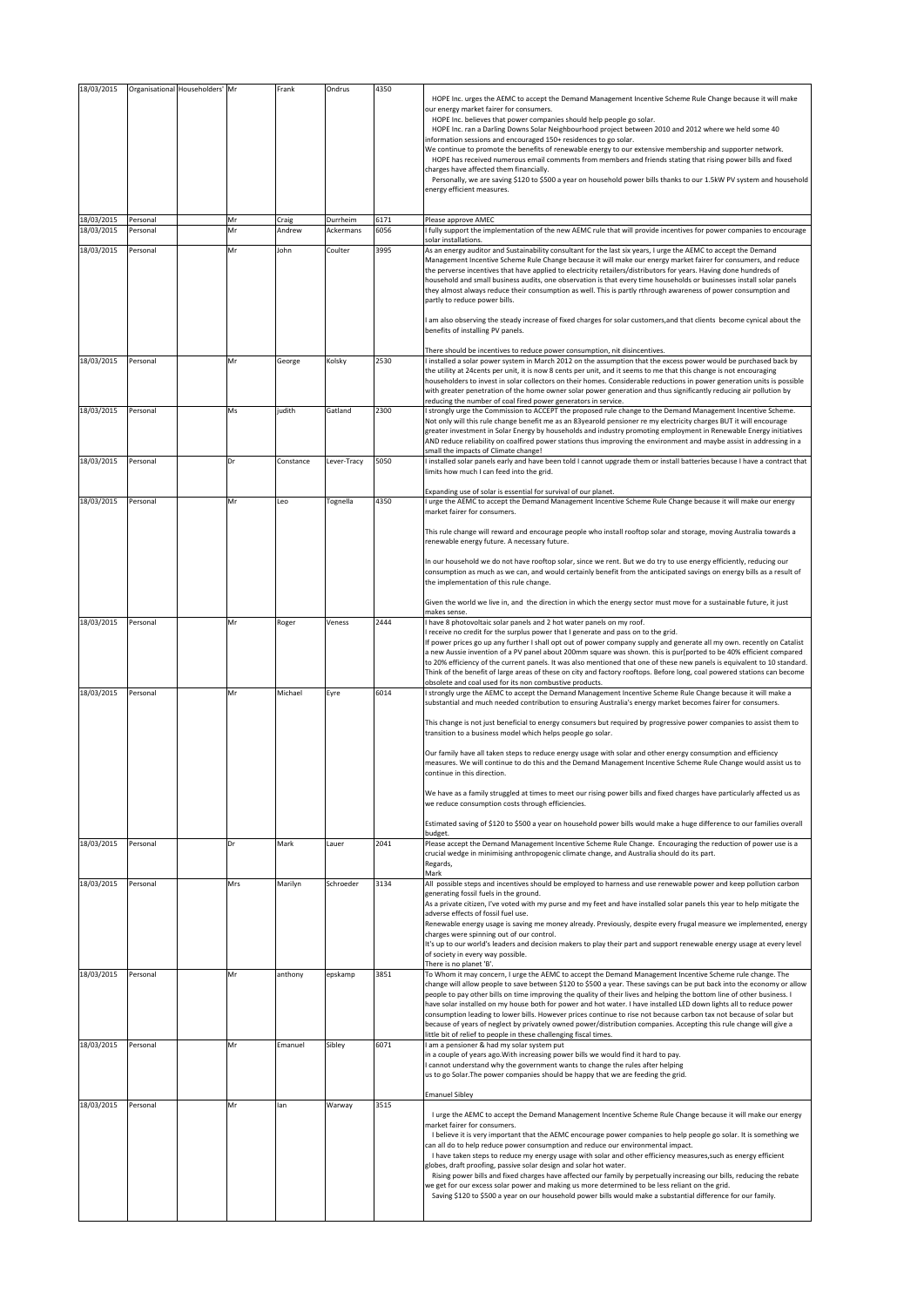| 18/03/2015               | Personal | wauchope sola manager |      | Stuart    | watson           | 2444 | I urge the aemc to implement the demand management energy scheme rule to make the energy market fairer for                                                                                                                                                                                                                                                                                                                                                                                                                                                                                                                                                                                                                                                                                                                                                                                                                                                                                                                                                                                                                                                                                                                                                                                                                        |
|--------------------------|----------|-----------------------|------|-----------|------------------|------|-----------------------------------------------------------------------------------------------------------------------------------------------------------------------------------------------------------------------------------------------------------------------------------------------------------------------------------------------------------------------------------------------------------------------------------------------------------------------------------------------------------------------------------------------------------------------------------------------------------------------------------------------------------------------------------------------------------------------------------------------------------------------------------------------------------------------------------------------------------------------------------------------------------------------------------------------------------------------------------------------------------------------------------------------------------------------------------------------------------------------------------------------------------------------------------------------------------------------------------------------------------------------------------------------------------------------------------|
|                          |          |                       |      |           |                  |      | consumers and promote energy efficiency and renewables for the future of our fragile planet!                                                                                                                                                                                                                                                                                                                                                                                                                                                                                                                                                                                                                                                                                                                                                                                                                                                                                                                                                                                                                                                                                                                                                                                                                                      |
| 18/03/2015               | Personal |                       | mr   | john      | nagy             | 6053 | AEMC please accept the Demand Management Incentive Scheme Rule Change because it will make our energy market<br>fairer for consumers.<br>AEMC it is important for power companies to help people go solar.<br>Raising power bills and fixed charges affect me and my family with an ever increasing energy bill.<br>Saving \$120 to \$500 a year on my household power bills would give me some breathing space.<br>IT ALSO BENEFITS THE ENVIRONMENT !!!                                                                                                                                                                                                                                                                                                                                                                                                                                                                                                                                                                                                                                                                                                                                                                                                                                                                          |
| 18/03/2015               | Personal |                       | Mr   | George    | Maxfield         | 6155 | Please do not charge solar panel owners increased fixed charges as this will discourage the takeup of renewable energy.<br>Not too long ago, we had rolling power cuts during summer as the grid could not supply the demand. Since the uptake<br>of solar power by a lot of Western Australians, this has not happened again. I have invested a lot of money to install<br>solar and increasing fixed charges will mean it will take much longer to recover my costs.                                                                                                                                                                                                                                                                                                                                                                                                                                                                                                                                                                                                                                                                                                                                                                                                                                                            |
| 18/03/2015               | Personal |                       | Mr   | James     | Hutchison        | 3031 | I don't feel like paying extra money for power if I don't need to, I don't see any reason not to pass this law.                                                                                                                                                                                                                                                                                                                                                                                                                                                                                                                                                                                                                                                                                                                                                                                                                                                                                                                                                                                                                                                                                                                                                                                                                   |
| 18/03/2015               | Personal |                       | Ms   | Esther    | Gleixner         | 3929 | Dear AEMC,<br>Please adopt the Demand Management Incentive Scheme Rule Change. It is a vital step to encourage people and power<br>companies to make the necessary shift to solar. I am currently benefitting from solar and it works! But would like to<br>install more. However the current rebates have been pushed down from 66cents to 8 making it hardly worthwhile. I<br>would also lose my current higher rate if I upgrade. The result? Increasing charges, lower rebate options and increased<br>costs to families and pensioners such as myself.<br>I want to save money and of equal or even more importance - do the right thing by climate change.<br>Your adoption of the Rule Change would free this situation up for everyone and be a win win for consumers as well as<br>power companies and the planet.                                                                                                                                                                                                                                                                                                                                                                                                                                                                                                       |
| 18/03/2015               | Personal |                       | Mr   | Thomas    | Driftwood        | 2480 | Please accept the Demand Management Incentive Scheme Rule Change because it will be alot fairer and more sensible<br>for people. It is against common sense to reward power companies for over-investing in infrastructure in a market with<br>declining demand.                                                                                                                                                                                                                                                                                                                                                                                                                                                                                                                                                                                                                                                                                                                                                                                                                                                                                                                                                                                                                                                                  |
|                          |          |                       |      |           |                  |      | Given how popular rooftop solar is and how the majority of Australians support renewable energy, it makes sense to<br>give incentives to power companies to make it easier for people to install rooftop solar with or without batteries and/or<br>invest in energy saving measures like extra insulation for their houses etc.                                                                                                                                                                                                                                                                                                                                                                                                                                                                                                                                                                                                                                                                                                                                                                                                                                                                                                                                                                                                   |
|                          |          |                       |      |           |                  |      | My family and I are very energy efficient and yet our power bills have kept rising due to the increases in the supply<br>charge. This makes life harder for us financially and must change.                                                                                                                                                                                                                                                                                                                                                                                                                                                                                                                                                                                                                                                                                                                                                                                                                                                                                                                                                                                                                                                                                                                                       |
| 18/03/2015               | Personal |                       | Mr   | Mick      | Bridger          | 4508 | 1. The current system of Gold Plating the network, is placing a particularly unfair, and unnecessary burden on<br>customers. I urge you to accept the Demand Management Incentive Scheme Rule Change as this will make it fairer for<br>the consumer.                                                                                                                                                                                                                                                                                                                                                                                                                                                                                                                                                                                                                                                                                                                                                                                                                                                                                                                                                                                                                                                                             |
|                          |          |                       |      |           |                  |      | 2. The more Solar power that is produced can only be a benefit for the current crisis of global warming, and a cheaper<br>source of power.                                                                                                                                                                                                                                                                                                                                                                                                                                                                                                                                                                                                                                                                                                                                                                                                                                                                                                                                                                                                                                                                                                                                                                                        |
|                          |          |                       |      |           |                  |      | 3. I have a 1.5Kw solar system that produces an average of 7 Kw per day, our total average use is 10.5 Kw, so even a<br>small system has a marked affect on my greenhouse gas emissions. This should be available for all consumers whether it<br>is by personally, or power co. owned solar systems.                                                                                                                                                                                                                                                                                                                                                                                                                                                                                                                                                                                                                                                                                                                                                                                                                                                                                                                                                                                                                             |
|                          |          |                       |      |           |                  |      | 4. The unfair and unnecessary price rises in My power bill, have all but wiped out the financial benefit that my system<br>previously afforded me. This seems to be a reverse Robin Hood effect, where a guaranteed return is provided to power<br>companies for any and all investment in infrastructure - needed or not.                                                                                                                                                                                                                                                                                                                                                                                                                                                                                                                                                                                                                                                                                                                                                                                                                                                                                                                                                                                                        |
|                          |          |                       |      |           |                  |      | 5. I, and many others on fixed incomes, are having their limited income whittled away by this unfair transfer of capital,<br>any saving is of great importance to customers in this position, for some it may mean a choice of eating or paying the<br>bill.                                                                                                                                                                                                                                                                                                                                                                                                                                                                                                                                                                                                                                                                                                                                                                                                                                                                                                                                                                                                                                                                      |
| 18/03/2015               | Personal |                       | Ms   | Terry     | McMeekin         | 3199 | If we can pay less for energy and reduce our reliance on fossil fuels this has to be a good thing  For the environment,<br>the economy and innovation. I have solar panels but the price that I get for producing more power than I need is pitiful<br>If the technology was cheaper and easier I would be better storing it to use in the evening for myself. Demand<br>incentive sounds like a very good option!                                                                                                                                                                                                                                                                                                                                                                                                                                                                                                                                                                                                                                                                                                                                                                                                                                                                                                                |
| 18/03/2015               | Personal |                       | MS   | Ingerlise | Armand           | 7109 | I urge the AEMC to accept the Demand Management Incentive Scheme Rule Change because it will make our energy<br>market fairer for consumers.<br>It is important for power companies to help people go solar.<br>I have taken steps to reduce my energy usage with solar, it has reduced my power bills, and I would like to have more<br>solar panels on my roof.<br>I think that every roof in Australia should have solar panels on, like in Germany. Berlin would be 100% solar powered by                                                                                                                                                                                                                                                                                                                                                                                                                                                                                                                                                                                                                                                                                                                                                                                                                                     |
|                          | Personal |                       | Prof | Joan      |                  | 7216 | 2020.<br>The new rule works by rewarding power companies for encouraging customers to save energy. This provides incentives                                                                                                                                                                                                                                                                                                                                                                                                                                                                                                                                                                                                                                                                                                                                                                                                                                                                                                                                                                                                                                                                                                                                                                                                       |
| 18/03/2015<br>18/03/2015 | Personal |                       | Dr   | Buck      | Emberg<br>Emberg | 7216 | for power companies to support the installation of more solar with storage, helping to lower energy bills. In fact,<br>according to AEMC research, household bills would be reduced by \$120 to \$500 a year.<br>If the new rule is rejected there will be fewer and fewer reasons for Australians to go solar; current solar owners will                                                                                                                                                                                                                                                                                                                                                                                                                                                                                                                                                                                                                                                                                                                                                                                                                                                                                                                                                                                         |
|                          |          |                       |      |           |                  |      | continue to be hit with discriminatory charges and all Australian energy consumers will face rising fixed costs.                                                                                                                                                                                                                                                                                                                                                                                                                                                                                                                                                                                                                                                                                                                                                                                                                                                                                                                                                                                                                                                                                                                                                                                                                  |
| 18/03/2015               | Personal |                       | Mr   | Noel      | Smart            | 4807 | I am writing to urge you to accept the Demand Management Incentive Scheme Rule Change because it will make our<br>energy market fairer for consumers. I have added solar hot water and solar electric panels to my home to reduce<br>power. I have undated lighting to reduce power consumption and purchased new appliances such a higher star rated<br>refrigerator, washing machine, clothes dryer and dishwasher. Initially this was done to help the environment but as a<br>result it has considerably helped my household finances. I believe everything possible should be done to help and<br>encourage people to reduce their power consumption both for the environment and to assist the financial burden on<br>families.                                                                                                                                                                                                                                                                                                                                                                                                                                                                                                                                                                                             |
| 18/03/2015               | Personal |                       | Mr   | Doug      | Bruce            | 7000 | To Whom It May Concern                                                                                                                                                                                                                                                                                                                                                                                                                                                                                                                                                                                                                                                                                                                                                                                                                                                                                                                                                                                                                                                                                                                                                                                                                                                                                                            |
|                          |          |                       |      |           |                  |      | At the present time I can't use all the energy that I am harvesting from the sun during the day and can't afford to install<br>a system to store the surplus to use at night or on heavily overcast days. At the same time my power company charges<br>me roughly four times per kilowatt for the power I use compared to what they pay me for the power I feed into the<br>grid.<br>I strongly feel that this should be illegal under anti-trust provisions, but what can I do? That power company has a                                                                                                                                                                                                                                                                                                                                                                                                                                                                                                                                                                                                                                                                                                                                                                                                                         |
|                          |          |                       |      |           |                  |      | monopoly in my state and I am just a little guy without the resources to fight them.<br>It seems perfectly absurd to me that there is no real incentive for individuals, small businesses or even local councils to<br>install solar systems in the first place, let alone marrying said system with a storage facility.<br>When I installed my solar system a couple of years ago I realised that I'd be a long time harvesting the benefit, but as a<br>retired person my initial desire was to reduce my recurrent costs. I also concluded that the imbalance between what I<br>pay for my power and what I am paid for the power I generate and upload to the grid would have to be redressed<br>sometime as this is inherently and patently unfair. However, as time has passed there have been no indication of this<br>happening and I am fed up with being treated like a pawn. It's time that there was more transparency and fairness<br>across all levels of government in Australia and that people were rewarded for doing what they can to reduce the strain<br>on the Australian energy grid and the reliance on fossil fuels. Rewarding consumers for investing in solar just makes<br>sense in every way.<br>Therefore I strongly urge the AEMC to implement the Demand Management Incentive Scheme Rule Change. |
|                          |          |                       |      |           |                  |      | Yours sincerely<br>Doug Bruce<br>West Hobart<br>Tasmania                                                                                                                                                                                                                                                                                                                                                                                                                                                                                                                                                                                                                                                                                                                                                                                                                                                                                                                                                                                                                                                                                                                                                                                                                                                                          |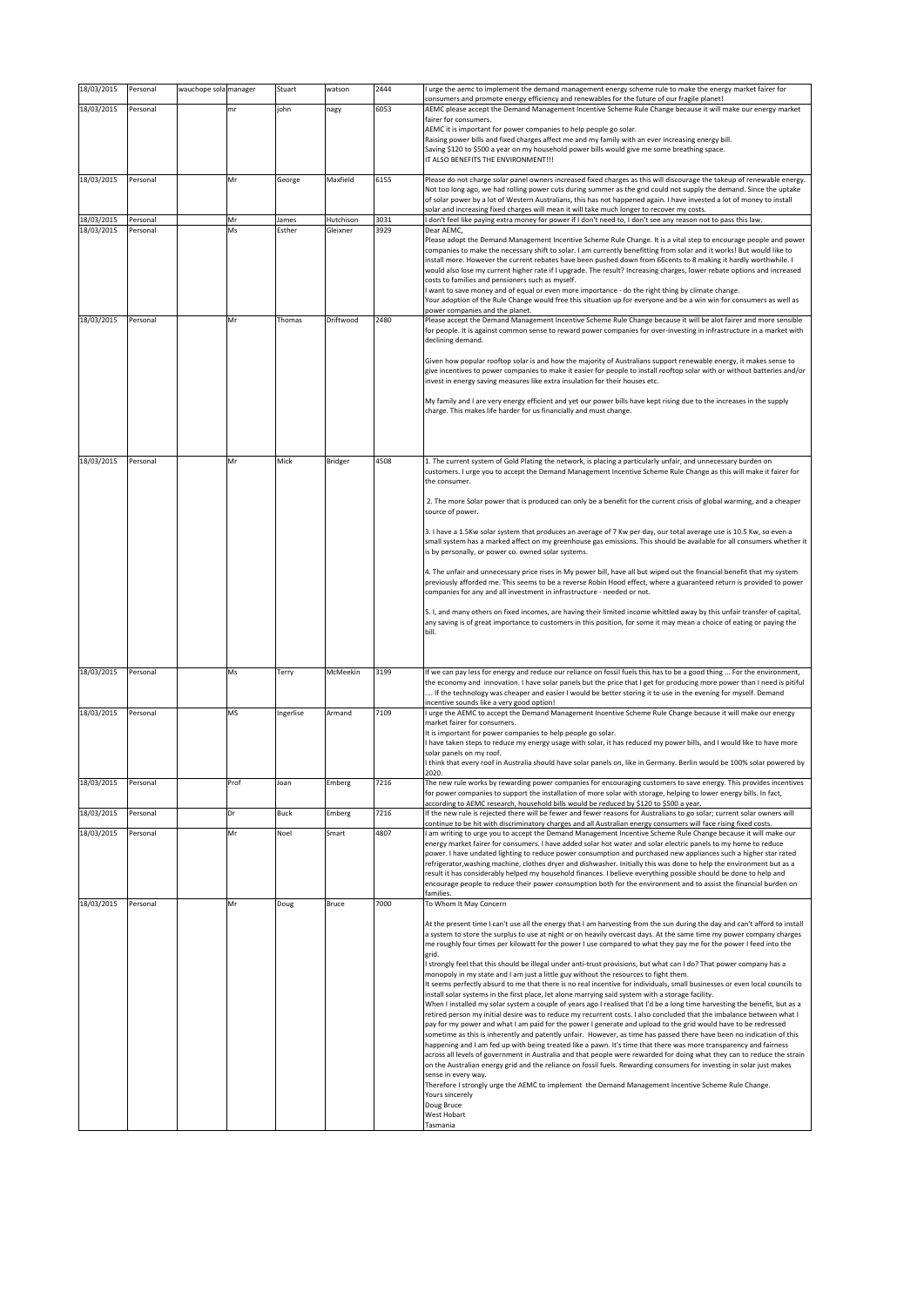| 18/03/2015               | Personal             | Ms        | Janice         | Summers            | 4053         | Dear AEMC members,                                                                                                                                                                                                                                                                                                                                                                                                                                                                                                                                                                                                                                                                                                                                                                                                                                                                                                                                                                                                                                                                                                                                                                                                                                                                                                                                                                                                                                                                                                                                                                                                                                                                                                                                                                                                                                                                                                                                                                 |
|--------------------------|----------------------|-----------|----------------|--------------------|--------------|------------------------------------------------------------------------------------------------------------------------------------------------------------------------------------------------------------------------------------------------------------------------------------------------------------------------------------------------------------------------------------------------------------------------------------------------------------------------------------------------------------------------------------------------------------------------------------------------------------------------------------------------------------------------------------------------------------------------------------------------------------------------------------------------------------------------------------------------------------------------------------------------------------------------------------------------------------------------------------------------------------------------------------------------------------------------------------------------------------------------------------------------------------------------------------------------------------------------------------------------------------------------------------------------------------------------------------------------------------------------------------------------------------------------------------------------------------------------------------------------------------------------------------------------------------------------------------------------------------------------------------------------------------------------------------------------------------------------------------------------------------------------------------------------------------------------------------------------------------------------------------------------------------------------------------------------------------------------------------|
|                          |                      |           |                |                    |              | I strongly urge you to accept the Demand Management Incentive Scheme Rule Change because it will make our energy<br>market fairer for consumers.                                                                                                                                                                                                                                                                                                                                                                                                                                                                                                                                                                                                                                                                                                                                                                                                                                                                                                                                                                                                                                                                                                                                                                                                                                                                                                                                                                                                                                                                                                                                                                                                                                                                                                                                                                                                                                   |
|                          |                      |           |                |                    |              | Further development of the Solar Energy Industry in Australia provides the opportunity to generate growth in our<br>economy and create many new jobs. Most importantly it greatly reduces the risk of exponential green house gases into<br>the environment.                                                                                                                                                                                                                                                                                                                                                                                                                                                                                                                                                                                                                                                                                                                                                                                                                                                                                                                                                                                                                                                                                                                                                                                                                                                                                                                                                                                                                                                                                                                                                                                                                                                                                                                       |
|                          |                      |           |                |                    |              | Australia, the home of solar energy has fallen by the wayside with USA, Europe & China leading the push and reaping<br>the economic benefits.                                                                                                                                                                                                                                                                                                                                                                                                                                                                                                                                                                                                                                                                                                                                                                                                                                                                                                                                                                                                                                                                                                                                                                                                                                                                                                                                                                                                                                                                                                                                                                                                                                                                                                                                                                                                                                      |
|                          |                      |           |                |                    |              | To support this growth & economic potential, Australian power companies need to face the future and support<br>consumers to go solar.                                                                                                                                                                                                                                                                                                                                                                                                                                                                                                                                                                                                                                                                                                                                                                                                                                                                                                                                                                                                                                                                                                                                                                                                                                                                                                                                                                                                                                                                                                                                                                                                                                                                                                                                                                                                                                              |
|                          |                      |           |                |                    |              | This will reduce the enormous energy demand on the current power systems experienced during weather extremes of<br>hot and cold periods more frequently experienced across the country.                                                                                                                                                                                                                                                                                                                                                                                                                                                                                                                                                                                                                                                                                                                                                                                                                                                                                                                                                                                                                                                                                                                                                                                                                                                                                                                                                                                                                                                                                                                                                                                                                                                                                                                                                                                            |
|                          |                      |           |                |                    |              | The continuing rise in the cost of power plus a pricing incentive from the Qld government allowed us to go solar.                                                                                                                                                                                                                                                                                                                                                                                                                                                                                                                                                                                                                                                                                                                                                                                                                                                                                                                                                                                                                                                                                                                                                                                                                                                                                                                                                                                                                                                                                                                                                                                                                                                                                                                                                                                                                                                                  |
|                          |                      |           |                |                    |              | The solar system installed 3 years ago has proved to be economically viable and totally reliable.                                                                                                                                                                                                                                                                                                                                                                                                                                                                                                                                                                                                                                                                                                                                                                                                                                                                                                                                                                                                                                                                                                                                                                                                                                                                                                                                                                                                                                                                                                                                                                                                                                                                                                                                                                                                                                                                                  |
|                          |                      |           |                |                    |              | When purchasing appliances, energy ratings are seriously considered.                                                                                                                                                                                                                                                                                                                                                                                                                                                                                                                                                                                                                                                                                                                                                                                                                                                                                                                                                                                                                                                                                                                                                                                                                                                                                                                                                                                                                                                                                                                                                                                                                                                                                                                                                                                                                                                                                                               |
|                          |                      |           |                |                    |              | Savings on the power bill reduces some financial pressures and provides funds to cover Rates and Water bills.                                                                                                                                                                                                                                                                                                                                                                                                                                                                                                                                                                                                                                                                                                                                                                                                                                                                                                                                                                                                                                                                                                                                                                                                                                                                                                                                                                                                                                                                                                                                                                                                                                                                                                                                                                                                                                                                      |
| 18/03/2015               | Personal             | Dr        | Claude         | Stanislaus         | 2768         | Please accept the Demand Management Incentive Scheme Rule Change to make the energy market fairer.                                                                                                                                                                                                                                                                                                                                                                                                                                                                                                                                                                                                                                                                                                                                                                                                                                                                                                                                                                                                                                                                                                                                                                                                                                                                                                                                                                                                                                                                                                                                                                                                                                                                                                                                                                                                                                                                                 |
| 18/03/2015               | Personal             | Mr.       | Frank          | Woodcock           | 3190         | Solar power is the way of the future and is a win-win method of powering both our homes and businesses. This rule<br>change will provide the necessary incentive to insure everyone is working towards a common goal.<br>I hereby urge the AEMC to accept the Demand Management Incentive Scheme Rule Change because it will make our<br>energy market fairer for consumers.                                                                                                                                                                                                                                                                                                                                                                                                                                                                                                                                                                                                                                                                                                                                                                                                                                                                                                                                                                                                                                                                                                                                                                                                                                                                                                                                                                                                                                                                                                                                                                                                       |
|                          |                      |           |                |                    |              | It is important that power companies encourage people to go solar because conventional power sources are<br>increasingly polluting the earth's oceans and biosphere to such an extent that global warming and ocean acidification<br>may become uncontrollable and the sustainability of much of life on earth is at risk. Nothing is more important than<br>taking whatever steps we can to reduce this risk and hence fossil fuels should be phased out.                                                                                                                                                                                                                                                                                                                                                                                                                                                                                                                                                                                                                                                                                                                                                                                                                                                                                                                                                                                                                                                                                                                                                                                                                                                                                                                                                                                                                                                                                                                         |
|                          |                      |           |                |                    |              | On current trends the efficacy of electricity networks, maintenance and upgrades is declining whereas local solar panel<br>installations efficacy is is rapidly increasing.                                                                                                                                                                                                                                                                                                                                                                                                                                                                                                                                                                                                                                                                                                                                                                                                                                                                                                                                                                                                                                                                                                                                                                                                                                                                                                                                                                                                                                                                                                                                                                                                                                                                                                                                                                                                        |
|                          |                      |           |                |                    |              | I have solar panels installed and have reduced electricity bills substantially. I believe a high priority aim of AEMC should<br>be to make cheaper renewable and off grid energy available to all Australian manufacturing and domestic users.                                                                                                                                                                                                                                                                                                                                                                                                                                                                                                                                                                                                                                                                                                                                                                                                                                                                                                                                                                                                                                                                                                                                                                                                                                                                                                                                                                                                                                                                                                                                                                                                                                                                                                                                     |
| 18/03/2015               | Personal             | Professor | Bob            | Davis              | 4870         | So the power re-sellers can borrow really cheap money at wholesale rates from the federal or state governments to<br>invest in poles and wires. They then charge their consumers retail rates and principal and make unearned profits at the<br>expense of consumers. Interestingly, the demand for electricity has been steadily falling, even prior to the great<br>privatisation initiatives. Much of the spending on infrastructure has been unwarranted, but undertaken by the re-sellers<br>as a profit making exercise. Although Australian industries have been heading offshore for decades now and many<br>domestic consumers have reduced their usage through new tech lighting and appliances and rooftop PV, the profit<br>driven re-sellers have been slow to understand that business cannot continue to be done in the same old way. Profits<br>cannot increase where demand decreases. To Jack up prices to compensate for falling demand only serves to further<br>decrease demand. A death spiral.<br>From a fossil fuel/global warming/climate change perspective, it is difficult to see any benefits resulting from supporting<br>a moribund coal based energy regime actively favouring centralised generating facilities reliant on massive pole and<br>wire networks over smaller, dispersed alternative power sources such as wind and solar.<br>Historically, all power generation and reticulation in this country was owned by the population and operated for and by<br>the population. Privatisation has done the population no favours and doesn't look likely to in the future. Power re-<br>sellers need to diversify, they need to be actively seeking the application of new tech and new approaches to their role -<br>where energy is concerned, a single bottom line approach is not sufficient.<br>When I use less electricity, I expect my bill to go down not up. The rules by which these re-sellers operate need to<br>guarantee that. |
| 18/03/2015               | Personal             | Mr        | Michael        | Howe               | 7259         | My current fixed costs are more than half my Bill. There is little incentive to reduce my consumption and it's hard to<br>persuade the rest of the household to cooperate. I reducing consumption had a real and obvious financial benefit, many                                                                                                                                                                                                                                                                                                                                                                                                                                                                                                                                                                                                                                                                                                                                                                                                                                                                                                                                                                                                                                                                                                                                                                                                                                                                                                                                                                                                                                                                                                                                                                                                                                                                                                                                   |
| 18/03/2015               | Personal             | Mr        | Steven         | Kennewell          | 3781         | households would reduce their consumption<br>I urge the AEMC accept the Demand Management Incentive Scheme Rule Change because it will make our energy<br>market fairer for consumers.<br>Power companies should be given incentives to help consumers reduce their energy use and thereby help to make<br>household expenses more affordable.<br>Personally I have installed ten solar panels at considerable expense yet do not seem to be reaping much benefit from<br>my investment.<br>Rising power bills and fixed charges are adding to financial pressures preventing me from providing a secure home and<br>future for my family. We struggle from week to week to make ends meet. Unable to get on top of debts my home has<br>fallen into disrepair and is no longer habitable, we have resorted to living in a shed on my property with a 6 moth old<br>daughter and 2 1/2 year old son. This winter will be bleak and cold for my family.<br>Any savings on our power expenses have the potential to make considerable change in being able live in a warm and<br>secure home. I urge you to accept this rule and bring fairness back to the consumers of Australia.<br>Regards<br>Steve Kennewell                                                                                                                                                                                                                                                                                                                                                                                                                                                                                                                                                                                                                                                                                                                                                                    |
| 18/03/2015<br>18/03/2015 | Personal<br>Personal | Mr<br>Mr  | Richard<br>Rob | Douglas<br>Simpson | 4223<br>2455 | Please support the Demand Management Incentive Scheme Rule Change<br>I'm appalled at the government's arrogance and audacity in providing a legislative platform to date for the energy                                                                                                                                                                                                                                                                                                                                                                                                                                                                                                                                                                                                                                                                                                                                                                                                                                                                                                                                                                                                                                                                                                                                                                                                                                                                                                                                                                                                                                                                                                                                                                                                                                                                                                                                                                                            |
|                          |                      |           |                |                    |              | companies to make greater profits by reducing incentives for solar power (on both a personal and national level). The<br>Demand Management Incentive Scheme Rule Change seems like a step in the right direction. I'd suggest the relevant<br>legislators ratify the change before more people like myself get so incensed that they organise and push ahead with<br>developing solutions that take communities off the grid completely!                                                                                                                                                                                                                                                                                                                                                                                                                                                                                                                                                                                                                                                                                                                                                                                                                                                                                                                                                                                                                                                                                                                                                                                                                                                                                                                                                                                                                                                                                                                                           |
| 18/03/2015               | Personal             | Mrs       | Amanda         | Miller             | 5037         | First and foremost I am passionate about sustainable, clean power. This was the main motivation for my household to<br>invest in solar panels.<br>I urge the commission to be proactive with regard to fostering and encouraging consumers and corporates alike to<br>embrace clean energy sources.<br>In particular solar power should be within the reach of the majority of consumers. Fees and pricing currently act as a<br>disincentive to many electricity users.<br>Acceptance of the Demand Management Incentive Scheme Rule Change will go a long way to realising tangible benefits<br>for many households and ultimately an incentive for all to embrace and invest in renewable, sustainable, clean power.<br>It's not too late to save the planet!                                                                                                                                                                                                                                                                                                                                                                                                                                                                                                                                                                                                                                                                                                                                                                                                                                                                                                                                                                                                                                                                                                                                                                                                                   |
| 18/03/2015               | Personal             | Mr        | Ross           | Carnegie           | 6562         | Dear Sirs, Being that I live in a rural area I support the proposed changes to the Demand management Incentive Scheme<br>because the more regional contributions to the grid will reduce the size of the transmission lines required and therefore<br>the overall cost of the supply network.                                                                                                                                                                                                                                                                                                                                                                                                                                                                                                                                                                                                                                                                                                                                                                                                                                                                                                                                                                                                                                                                                                                                                                                                                                                                                                                                                                                                                                                                                                                                                                                                                                                                                      |
| 18/03/2015               | Personal             | Ms        | Sarah          | Purnell            | 3437         | Dear AMEC<br>As an owner a domestic solar system I am writing to ask that you accept the Demand Management Incentive Scheme<br>rule change to make the energy market in Australia fairer.                                                                                                                                                                                                                                                                                                                                                                                                                                                                                                                                                                                                                                                                                                                                                                                                                                                                                                                                                                                                                                                                                                                                                                                                                                                                                                                                                                                                                                                                                                                                                                                                                                                                                                                                                                                          |
|                          |                      |           |                |                    |              | Our current system means that energy companies have no incentive to encourage householders to reduce their energy<br>consumption. We need a system which encourages more solar and less reliance on 'dirty' energy sources.                                                                                                                                                                                                                                                                                                                                                                                                                                                                                                                                                                                                                                                                                                                                                                                                                                                                                                                                                                                                                                                                                                                                                                                                                                                                                                                                                                                                                                                                                                                                                                                                                                                                                                                                                        |
|                          |                      |           |                |                    |              | Thank you for your consideration,<br>Sarah Purnell                                                                                                                                                                                                                                                                                                                                                                                                                                                                                                                                                                                                                                                                                                                                                                                                                                                                                                                                                                                                                                                                                                                                                                                                                                                                                                                                                                                                                                                                                                                                                                                                                                                                                                                                                                                                                                                                                                                                 |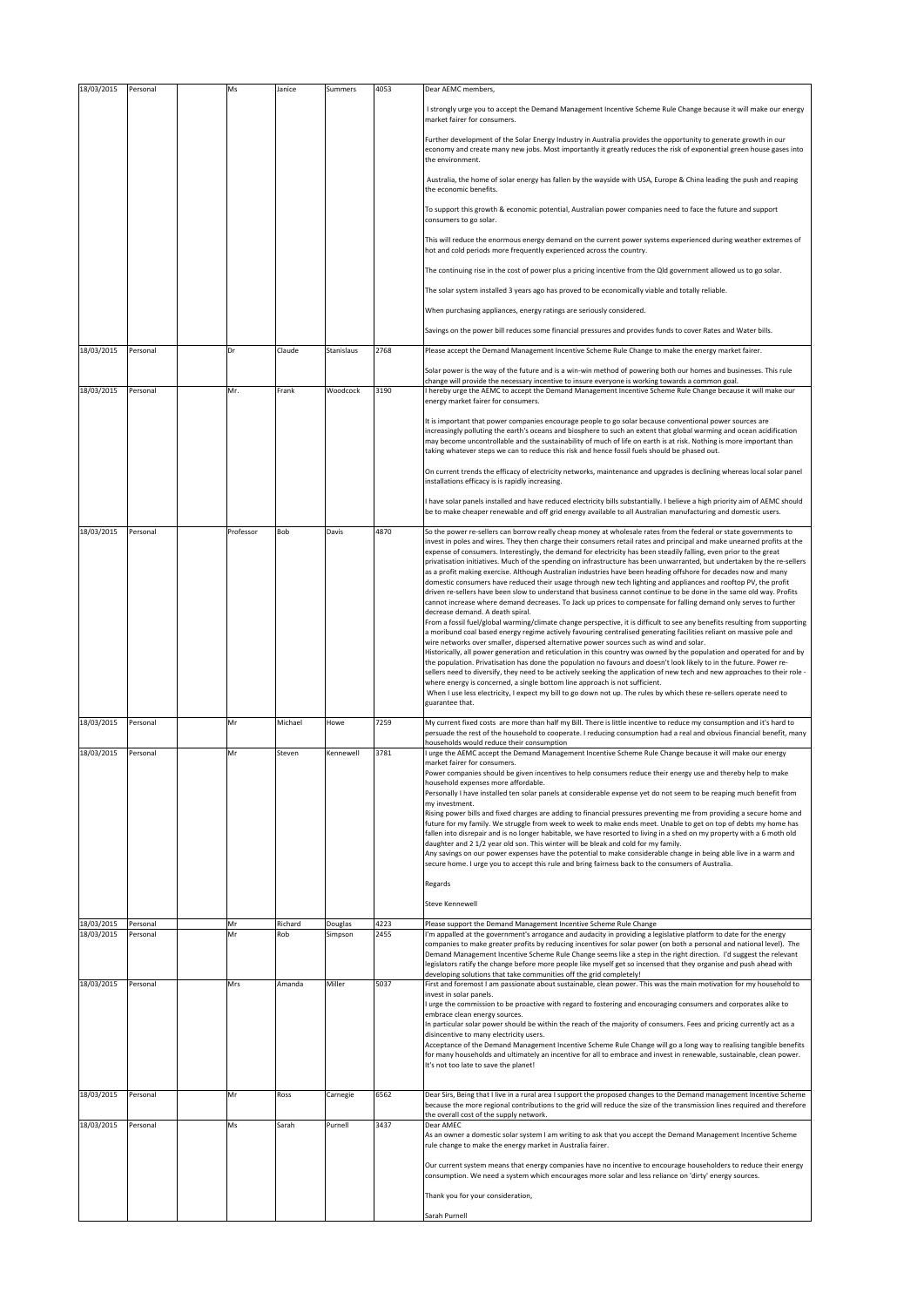| 18/03/2015 | Personal                        |             | Mr. | lan      | Rose         | 2063 | To whom it may concern,                                                                                                                                                                                                                                                                                                                                          |
|------------|---------------------------------|-------------|-----|----------|--------------|------|------------------------------------------------------------------------------------------------------------------------------------------------------------------------------------------------------------------------------------------------------------------------------------------------------------------------------------------------------------------|
|            |                                 |             |     |          |              |      | We know that Electrical power usage supplied by the power companies is decreasing. One reason for this is the<br>increase in the solar power supply.                                                                                                                                                                                                             |
|            |                                 |             |     |          |              |      | We already have the storage problem for large commercial solar power solved & the way technology is going storage<br>for the domestic sector is almost at the commercial stage too.                                                                                                                                                                              |
|            |                                 |             |     |          |              |      | As a result to be paying electrical supply companies to build more transmission facilities is a waste of money &<br>resources & to make users pay for a system that will be/is a white elephant is flying in the face of common sense.                                                                                                                           |
| 18/03/2015 | Personal                        |             | Mr  | David    | Davey        | 5540 | If the new rules are brought in it will return some sanity to the industry.<br>enough of the rising cost of living, we are hurting out hereperhaps if you actually lived in the real world instead of<br>the taxpayer wrapping you in highly paid cotton wool you may understand a little.                                                                       |
|            |                                 |             |     |          |              |      | replace the solar subsidy, buy back our generators and distribution networks and get the profit takers out of our<br>essential services.                                                                                                                                                                                                                         |
|            |                                 |             |     |          |              |      | do what we the taxpayers pay you for.                                                                                                                                                                                                                                                                                                                            |
| 18/03/2015 | Personal                        |             | Mr  | Brent    | Marshall     | 5609 | I have a small solar array, 3kW. I have tried to reduce my electricity use by investing in low cost appliances and light<br>globes.                                                                                                                                                                                                                              |
|            |                                 |             |     |          |              |      | These measures not only benefit me but place less demand on infrastructure and reduce CO2 emissions for society but<br>all the cost burden fell on me.<br>It seems fair to reward this type of behaviour but all I do is reduce electricity company's profits by reducing my usage,                                                                              |
|            |                                 |             |     |          |              |      | they simply increase the standing charge to compensate.<br>If investment was made in assisting more people to go solar and ultimately encourage battery storage instead of                                                                                                                                                                                       |
|            |                                 |             |     |          |              |      | increasing capacity this would assist everyone.<br>would love to get more solar and battery storage and a big reduction in bills would assit me to do this.                                                                                                                                                                                                      |
| 18/03/2015 | Personal                        |             | Mr  | Romi     | Dhanji       | 2111 | Thanks<br>I urge the AEMC to accept the Demand Management Incentive Scheme Rule Change because it will make our energy<br>market fairer for consumers.                                                                                                                                                                                                           |
|            |                                 |             |     |          |              |      | The electricity market is entering a period of rapid technological change. The old model of distribution was large<br>centralised generators (coal, diesel, gas) pushing power out to a 'dumb' consumer. This model is now collapsing and the                                                                                                                    |
|            |                                 |             |     |          |              |      | networks are caught in a death spiral - as electricity gets expensive, consumers reduce usage through efficiency and<br>onsite generation, customer base shrinks then leading to higher costs over a lower number of customers, next wave of<br>customers looks at reducing their usage, etc. This comes on top of falling demand due to reduced manufacturing.  |
|            |                                 |             |     |          |              |      | Previous rules have seen distributors rewarded for investment in †poles and wires' regardless of whether the<br>infrastructure was actually required. In order to ensure best utilisation of the network and reduce disconnections we                                                                                                                            |
|            |                                 |             |     |          |              |      | need to:<br>1.embrace load management schemes                                                                                                                                                                                                                                                                                                                    |
|            |                                 |             |     |          |              |      | 2.reward local generation and storage that can reduce stress on local distribution networks<br>3. electricity bills should clearly indicate the generation, distribution, and retail cost components<br>4.pay a fair price for household exported solar energy                                                                                                   |
|            |                                 |             |     |          |              |      | 5.charge customers for distribution in proportion to their actual usage<br>6.encourage electric vehicles                                                                                                                                                                                                                                                         |
|            |                                 |             |     |          |              |      | 7.encourage micro-grids where appropriate                                                                                                                                                                                                                                                                                                                        |
|            |                                 |             |     |          |              |      | Notes:<br>1. Load management schemes have the potential to drastically reduced peak demand. Although Australia's electricity                                                                                                                                                                                                                                     |
|            |                                 |             |     |          |              |      | usage has fallen over the last few years, peak demand has increased, mostly as a result of air conditioners. It is the peak<br>demand which sets the sizing of the network.                                                                                                                                                                                      |
|            |                                 |             |     |          |              |      |                                                                                                                                                                                                                                                                                                                                                                  |
| 18/03/2015 | Personal                        |             | Mr  | Allan    | Small        | 4879 | 2. Local storage means customers can reduce their peak demand. If the storage is controllable by the network this is<br>We have taken steps to reduce our power usage by installing energy-saving devices (lights etc) and solar power panels,                                                                                                                   |
|            |                                 |             |     |          |              |      | but rising usage costs are a real concern (we live in a tropical area). We believe the Rule change will make electricity<br>usage/charges much fairer by rewarding those who make a genuine and serious effort to cut usage. We strongly urge                                                                                                                    |
| 18/03/2015 | Personal                        |             | Mr  | Simon    | Cripps Clark | 2480 | AEMC to adopt the Rule change.<br>ask that the AEMC accept the Demand Management Incentive Scheme Rule Change because it will make our energy<br>market fairer for consumers.                                                                                                                                                                                    |
|            |                                 |             |     |          |              |      | It will also help people like me who have installed solar panels to reduce our impact on the environment and reduce<br>greehouse warming. This is the biggest threat to our planet and needs urgent action to address it. By encouraging                                                                                                                         |
|            |                                 |             |     |          |              |      | demand management it will help all those who want to take action on preventing a catastrophic globel warming and<br>mass extinction.                                                                                                                                                                                                                             |
| 18/03/2015 | Personal                        |             | ms  | bev      | goldfarb     | 7252 | Please go ahead with the rule change to allow for Deand Managment.<br>I think it is silly not to use the energy available freely from the sun. why not have power companies facilitate people<br>going solar?                                                                                                                                                    |
|            | Personal                        |             | mr  | keith    | wilson       | 4214 | The Demand Management Incentive Scheme Rule Change will make our energy market fairer for consumers.<br>am writing to you in the hope that you will help Australia embrace the inevitable transfer to renewable energy by                                                                                                                                        |
| 18/03/2015 |                                 |             |     |          |              |      | accepting the Rule change to the Demand Management Incentive Scheme. This is a small but vital step so that we can<br>pass on a brighter future to the next generation. Clean renewable energy which doesn't have to be sourced by sending<br>our youth to a foreign country to die for a fossil fuel.                                                           |
| 18/03/2015 | Personal                        |             | Ms  | leslie   | brown        | 4019 | AEMC<br>please accept the rule change demand management incentive scheme. As retirees who saved hard to get rooftop solar                                                                                                                                                                                                                                        |
|            |                                 |             |     |          |              |      | to give us more certainty about power costs in the future. We cannot afford to go off the grid but find our investment<br>being undermined by power companies trying to negate solar.It is important that every household has rooftop solar for<br>the environment and the future.                                                                               |
|            |                                 |             |     |          |              |      | Australian renewables could power more than one country if a managed exit from coal and gas is put in place.<br>A few hundred dollars per year is important to us in retirement.                                                                                                                                                                                 |
| 18/03/2015 | Organisational VETO Energex 1Mr |             |     | Paul     | Casbolt      | 4133 | VETO Energex Towers Organisation is a community group which is working with Logan City Council to oppose the<br>Energex's proposed second 110kV powerline from Loganlea to Jimboomba along the Logan River. Since Energex                                                                                                                                        |
|            |                                 |             |     |          |              |      | announce this proposal in December 2008, the estimate cost has increased by 250% to \$64 million, while forecast load<br>(50PoE) has reduced by 35%. There are lower cost & lower impact alternatives, better able to support future growth,<br>but Energex want to build this duplicate powerline because of the regulated returns and profits it will deliver. |
|            |                                 |             |     |          |              |      | The current rules need to change to improve community consultation, reduce over-building of networks, reduce<br>avoidable impacts on communities and the increasing cost of electricity for consumers. There need to be incentives for                                                                                                                           |
|            |                                 |             |     |          |              |      | Distributors and Consumers to reduce demand on the grid, especially peak demand which is used to justify over building<br>of poles & wires infrastructure, when these peaks typically only occur for up to 40 hours per year.                                                                                                                                    |
|            |                                 |             |     |          |              |      | Accepting the Demand Management Incentive Scheme rule change is needed to provide an incentive for Distributors to<br>work with Consumers to reduce demand and reduce the cost of electricity for Australian businesses and consumers.                                                                                                                           |
| 18/03/2015 | Personal                        |             | Ms  | Margaret | Pickup       | 2478 | It is essential that AEMC accept the Demand Management Incentive Scheme Rule Change to make the energy market                                                                                                                                                                                                                                                    |
|            |                                 |             |     |          |              |      | fairer for consumers. Renewables are the energy sources of the future and forward thinking power companies have a<br>great opportunity to help people generate energy from renewables, especially solar. I live in a house with a two<br>kilowatt solar array and am more than satisfied with its output. I've also reduced my energy usage through efficiency   |
|            |                                 |             |     |          |              |      | measures. My most recent electricity account shows a credit of more than \$2000 and average daily usage of 2.39kWh<br>compared to 4.49kWh at the same time last year. The average summer household usage in my area for a one person                                                                                                                             |
|            |                                 |             |     |          |              |      | dwelling is 9.5kWh. Despite the credit on my electricity account I have been disadvantaged by the increase in the costs<br>for power and the fixed charges, especially for the supply charge. On my most recent account I was charged \$65.77 for                                                                                                                |
|            |                                 |             |     |          |              |      | usage and the supply charge was \$135.06. This compares with \$61.32 for usage and a \$118.45 supply charge for an<br>account dated October 17 2014 based on an average daily usage of 2.41kWh. People who are prepared to invest to<br>reduce the impact of their homes on Australia's carbon footprint should be acknowledged, not punished. If unfair         |
| 18/03/2015 | Personal                        | Anne Taylor | Ms  | Anne     | Taylor       | 5118 | imposts continue to be placed on the supply of electricity I will investigate alternatives with the view of taking my house<br>off the grid.<br>We are all One.                                                                                                                                                                                                  |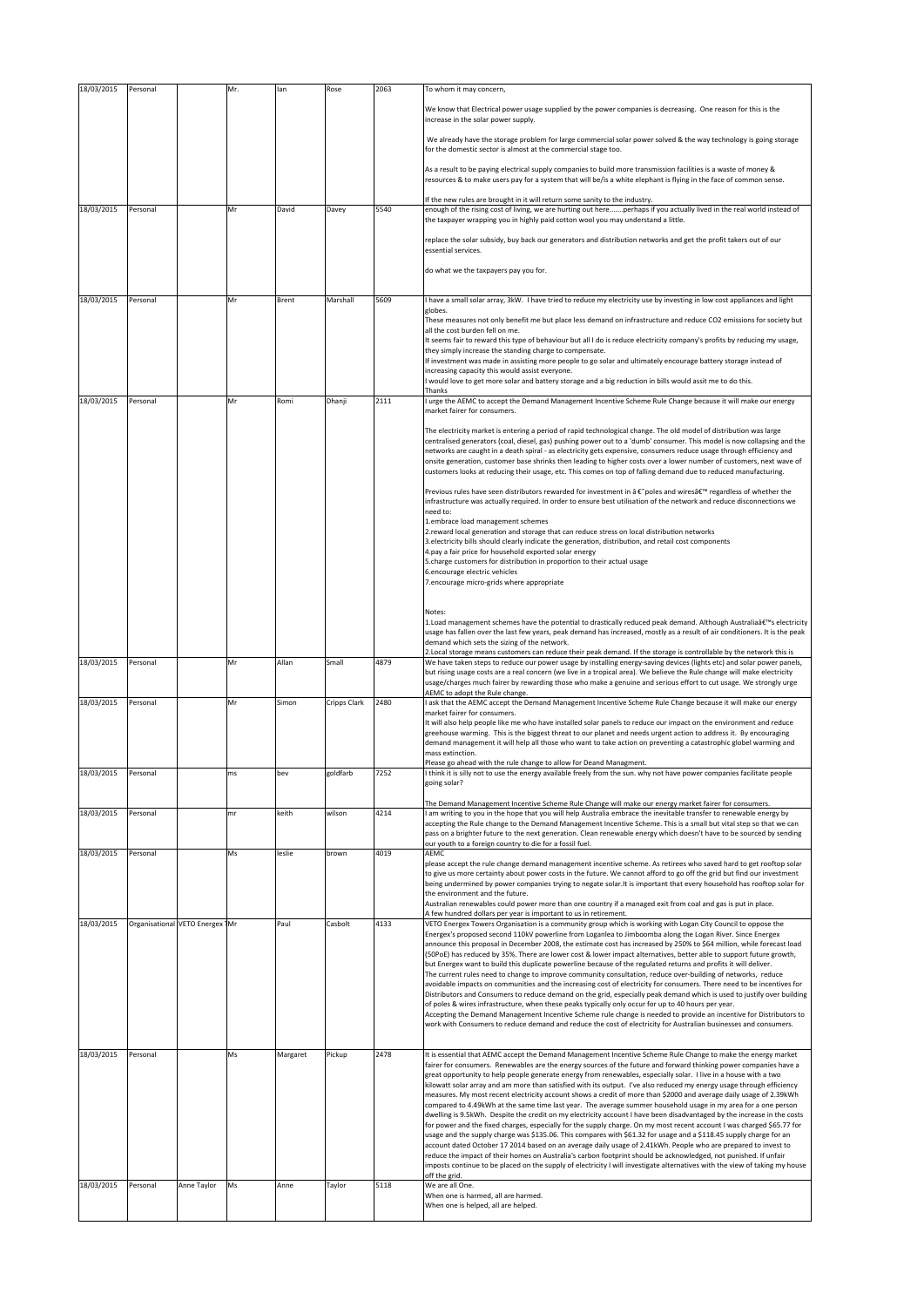| 18/03/2015               | Personal             | Ms              | Shirley         | <b>Brookes</b>         | 2538         | I have installed solar panels on my roof in order to educe my energy costs and also to help protect the environment. In<br>light of this, I urge the Commission to accept the Demand Management Incentive Scheme Rule Change so that costs are<br>lessened for everyone. Otherwise, it adds to incentives for customers with solar installation to look seriously at going<br>off-grid, myself included.<br><b>Shirley Brookes</b>                                                                                                                                                                                                                                                                                                                                                                                                                                                                                                                                                                                                                                                                                                                                                                                                                                                                                                                                                                                                                                                                                                                                                                                                                                                                                                                                                                                                                                                                                                                                                                                                                                                                                                                                                                                                                                                        |
|--------------------------|----------------------|-----------------|-----------------|------------------------|--------------|-------------------------------------------------------------------------------------------------------------------------------------------------------------------------------------------------------------------------------------------------------------------------------------------------------------------------------------------------------------------------------------------------------------------------------------------------------------------------------------------------------------------------------------------------------------------------------------------------------------------------------------------------------------------------------------------------------------------------------------------------------------------------------------------------------------------------------------------------------------------------------------------------------------------------------------------------------------------------------------------------------------------------------------------------------------------------------------------------------------------------------------------------------------------------------------------------------------------------------------------------------------------------------------------------------------------------------------------------------------------------------------------------------------------------------------------------------------------------------------------------------------------------------------------------------------------------------------------------------------------------------------------------------------------------------------------------------------------------------------------------------------------------------------------------------------------------------------------------------------------------------------------------------------------------------------------------------------------------------------------------------------------------------------------------------------------------------------------------------------------------------------------------------------------------------------------------------------------------------------------------------------------------------------------|
| 18/03/2015               | Personal             | Mr              | Ross            | Jeffcoat               | 4053         | I urge you to accept the proposed changes to the Demand Management Incentive Scheme. This change can only be a<br>good thing for the Australian people. As a nation we need to be energy responsible and focus on renewable energy<br>resources                                                                                                                                                                                                                                                                                                                                                                                                                                                                                                                                                                                                                                                                                                                                                                                                                                                                                                                                                                                                                                                                                                                                                                                                                                                                                                                                                                                                                                                                                                                                                                                                                                                                                                                                                                                                                                                                                                                                                                                                                                           |
| 18/03/2015               | Personal             | Mr              | Frank           | Hays                   | 2620         | Currently I receive 8c per kilowatt hour produced from my solar panels.<br>If I consume 100Kw/hrs, I am charged at the normal rate for those [100x28c=\$28.00].<br>If in the same period I produce 200Kw/hrs, I receive 200 x 8c [\$16.00] from the supplier.<br>While this 8c is a state government payment, this should be the responsibility of the supplier to meet.<br>If the supplier then refunded their cost per unit, purchased from the generator, less 10%, to cover their administrative<br>costs, then supplier would be adequately compensated and the consumer would receive a fair return on his/her<br>investment.<br>Currently, unless a consumer goes off grid, their is no financial incentive whatsoever to invest in solar panels. In actual<br>fact investing in solar is a VERY poor financial choice.                                                                                                                                                                                                                                                                                                                                                                                                                                                                                                                                                                                                                                                                                                                                                                                                                                                                                                                                                                                                                                                                                                                                                                                                                                                                                                                                                                                                                                                            |
| 18/03/2015               | Personal             | Mr              | Jack            | Ruffin                 | 3939         | Please accept the Demand Management Incentive Scheme Rule Change because it will make our energy market fairer                                                                                                                                                                                                                                                                                                                                                                                                                                                                                                                                                                                                                                                                                                                                                                                                                                                                                                                                                                                                                                                                                                                                                                                                                                                                                                                                                                                                                                                                                                                                                                                                                                                                                                                                                                                                                                                                                                                                                                                                                                                                                                                                                                            |
|                          |                      |                 |                 |                        |              | for consumers.<br>Solar power will help in the addressing climate change. The rule change will influence how seriously government and<br>power companies see this issue.<br>We have reduced our electricity usage, partly by placing solar cells on our roof. This issue requires more than the efforts<br>of individuals, as a nation we should be all working towards reducing inefficient, polluting forms of electricity<br>production.                                                                                                                                                                                                                                                                                                                                                                                                                                                                                                                                                                                                                                                                                                                                                                                                                                                                                                                                                                                                                                                                                                                                                                                                                                                                                                                                                                                                                                                                                                                                                                                                                                                                                                                                                                                                                                               |
| 18/03/2015               | Personal             | Mrs             | Beverley        | Thompson               | 2782         | Please accept the Demand Incentive Scheme Rule Change because it will make our energy market fairer for consumers.                                                                                                                                                                                                                                                                                                                                                                                                                                                                                                                                                                                                                                                                                                                                                                                                                                                                                                                                                                                                                                                                                                                                                                                                                                                                                                                                                                                                                                                                                                                                                                                                                                                                                                                                                                                                                                                                                                                                                                                                                                                                                                                                                                        |
| 18/03/2015<br>18/03/2015 | Personal<br>Personal | Professor<br>mr | Gary<br>alan    | Luck<br>leenaerts      | 2640<br>3088 | As a solar power user, I strongly urge you to accept the Demand Management Incentive Scheme Rule Change. I believe<br>this rule will lead to a fairer system of energy payment and reward users that are attempting to lower their power<br>usage. Solar power in particular is a key energy source for the future and the popularity of solar has grown dramatically<br>in recent years. It is also one of the principal means of reducing our carbon emissions to help tackle climate change. We<br>currently have a solar system installed which generates more power than we use each year. However, we are still<br>slugged with power bills because the supply charge on our meter is well over \$100 per quarter. A fairer system would<br>reward residents who reduce their power usage and impact on the environment through solar. Please support the<br>Demand Management Incentive Scheme Rule Change.<br>Under the current AEMC rules solar owners are hit with ever-growing fixed charges. Under the new proposed rule,<br>when you reduce your energy usage, your bills go down accordingly. It's just common sense.<br>The new rule works by rewarding power companies for encouraging customers to save energy. This provides incentives                                                                                                                                                                                                                                                                                                                                                                                                                                                                                                                                                                                                                                                                                                                                                                                                                                                                                                                                                                                                                                 |
|                          |                      |                 |                 |                        |              | for power companies to support the installation of more solar with storage, helping to lower energy bills. In fact,<br>according to AEMC research, household bills would be reduced by \$120 to \$500 a year.<br>If the new rule is rejected there will be fewer and fewer reasons for Australians to go solar; current solar owners will                                                                                                                                                                                                                                                                                                                                                                                                                                                                                                                                                                                                                                                                                                                                                                                                                                                                                                                                                                                                                                                                                                                                                                                                                                                                                                                                                                                                                                                                                                                                                                                                                                                                                                                                                                                                                                                                                                                                                 |
| 18/03/2015               | Personal             | MR              | Ray             | Elley                  | 2473         | continue to be hit with discriminatory charges and all Australian energy consumers will face rising fixed costs.<br>a SOLAR electricity user request AEMC do everything in its power to encourage Power Companies to accept the                                                                                                                                                                                                                                                                                                                                                                                                                                                                                                                                                                                                                                                                                                                                                                                                                                                                                                                                                                                                                                                                                                                                                                                                                                                                                                                                                                                                                                                                                                                                                                                                                                                                                                                                                                                                                                                                                                                                                                                                                                                           |
|                          |                      |                 |                 |                        |              | inevitable that SOLAR energy is here for ever and instead of pushing ahead with more poles and wires, embrace SOLAR<br>energy and encourage its installation.<br>Power charges have gone through roof, and as a War Veteran frankly without SOLAR energy coming off my roof I would                                                                                                                                                                                                                                                                                                                                                                                                                                                                                                                                                                                                                                                                                                                                                                                                                                                                                                                                                                                                                                                                                                                                                                                                                                                                                                                                                                                                                                                                                                                                                                                                                                                                                                                                                                                                                                                                                                                                                                                                       |
|                          |                      |                 |                 |                        |              | be doing it tough to pay my bills.                                                                                                                                                                                                                                                                                                                                                                                                                                                                                                                                                                                                                                                                                                                                                                                                                                                                                                                                                                                                                                                                                                                                                                                                                                                                                                                                                                                                                                                                                                                                                                                                                                                                                                                                                                                                                                                                                                                                                                                                                                                                                                                                                                                                                                                        |
| 18/03/2015               | Personal             | Mr              | William         | Vorobioff              | 2298         | therefore urge the AEMC to accept the DEMAND MANAGEMENT INCENTIVE SCHEME RULE CHANGE.<br>The Demand Management Incentive Scheme Rule Change seems to make a great deal of sense, both in terms of making<br>our energy market fairer for consumers, but also in the critical task of reducing GHG emmissions and educating the                                                                                                                                                                                                                                                                                                                                                                                                                                                                                                                                                                                                                                                                                                                                                                                                                                                                                                                                                                                                                                                                                                                                                                                                                                                                                                                                                                                                                                                                                                                                                                                                                                                                                                                                                                                                                                                                                                                                                            |
| 18/03/2015               | Personal             | Mr              | Jono            | Garton                 | 2871         | population re the importance of reducing their energy use.<br>Please let's get this rule change implemented the current situation is a farce.                                                                                                                                                                                                                                                                                                                                                                                                                                                                                                                                                                                                                                                                                                                                                                                                                                                                                                                                                                                                                                                                                                                                                                                                                                                                                                                                                                                                                                                                                                                                                                                                                                                                                                                                                                                                                                                                                                                                                                                                                                                                                                                                             |
| 18/03/2015<br>18/03/2015 | Personal<br>Personal | Mr              | Troy<br>Rebecca | Robertson<br>Dominguez | 7005<br>3060 | To the AEMC,<br>My family installed 4kW of solar panels on our roof last year. We did this for two reasons. The first was to make savings<br>to our quarterly power bill and the second was to cut our use of and reliance on fossil fuels.<br>We knew at the time that the Tasmanian government was only going to give us 5 years at 1 for 1 tariff rates before the<br>power we generated became worth only commercial value. So we knew our panels would be unlikely to return their<br>cost, but cutting our fossil fuel use was important to us, remembering that we export much of our hydro power to the<br>mainland and buy back cheaper coal generated power.<br>However, the fixed costs embedded in our power bills make any real sort of reduction in our power bills, and payback of<br>our investment laughable.<br>ask you to do something now to help cut these fixed costs for current solar power users and to encourage future<br>installations. Effectively they are power savers!<br>Please accept the Demand Management Incentive Scheme Rule Change.<br>Troy<br>Dear AEMC,<br>urge you to accept the Demand Management Incentive Scheme Rule Change because it will make our energy market<br>fairer for consumers.<br>I have solar panels installed on my house, it was one of the things I most wanted when my house was built as I wanted<br>to reduce Australia's reliance on dirty power generation. Many other people in my suburb feel the same as I can see<br>from the amount of solar panels dotting the roofs near my home.<br>Power companies should be encouraging consumers to go green, whether that be through solar or wind generation<br>(tidal and geothermal are also nice). It is in their interests to help provide the infrastructure and reduce greenhouse<br>emissions - even though there is no carbon tax now, that doesn't mean there won't be one in future.<br>Rising power bills and fixed charges have affected me and my family. We don't feel that we are reaping the benefits<br>from installing solar power and attempting to reduce our power consumption.<br>Saving \$120 - \$500 a year on electricity bills will mean that we can spend that money on paying off our home quicker.<br>Thank you for your time.<br>Regards, |
| 18/03/2015               | Personal             | Mr              | Rob             | Hunter                 | 2300         | Rebecca Dominguez<br>I urge the AEMC to accept the Demand Management Incentive Scheme Rule Change. I have a solar system on my roof                                                                                                                                                                                                                                                                                                                                                                                                                                                                                                                                                                                                                                                                                                                                                                                                                                                                                                                                                                                                                                                                                                                                                                                                                                                                                                                                                                                                                                                                                                                                                                                                                                                                                                                                                                                                                                                                                                                                                                                                                                                                                                                                                       |
|                          |                      |                 |                 |                        |              | and the efficiencies and cost savings are obvious. Even though we only have 8 panels on our roof they produce more<br>electricity than we use. There is so much common sense in going solar that to put obstacles in its way is an act of<br>stupidity and/or sabotage and is against the interests of all Australians and Australia. The sooner Australia goes solar the<br>quicker all Australians will reap the benefits. Please support this rule change.                                                                                                                                                                                                                                                                                                                                                                                                                                                                                                                                                                                                                                                                                                                                                                                                                                                                                                                                                                                                                                                                                                                                                                                                                                                                                                                                                                                                                                                                                                                                                                                                                                                                                                                                                                                                                             |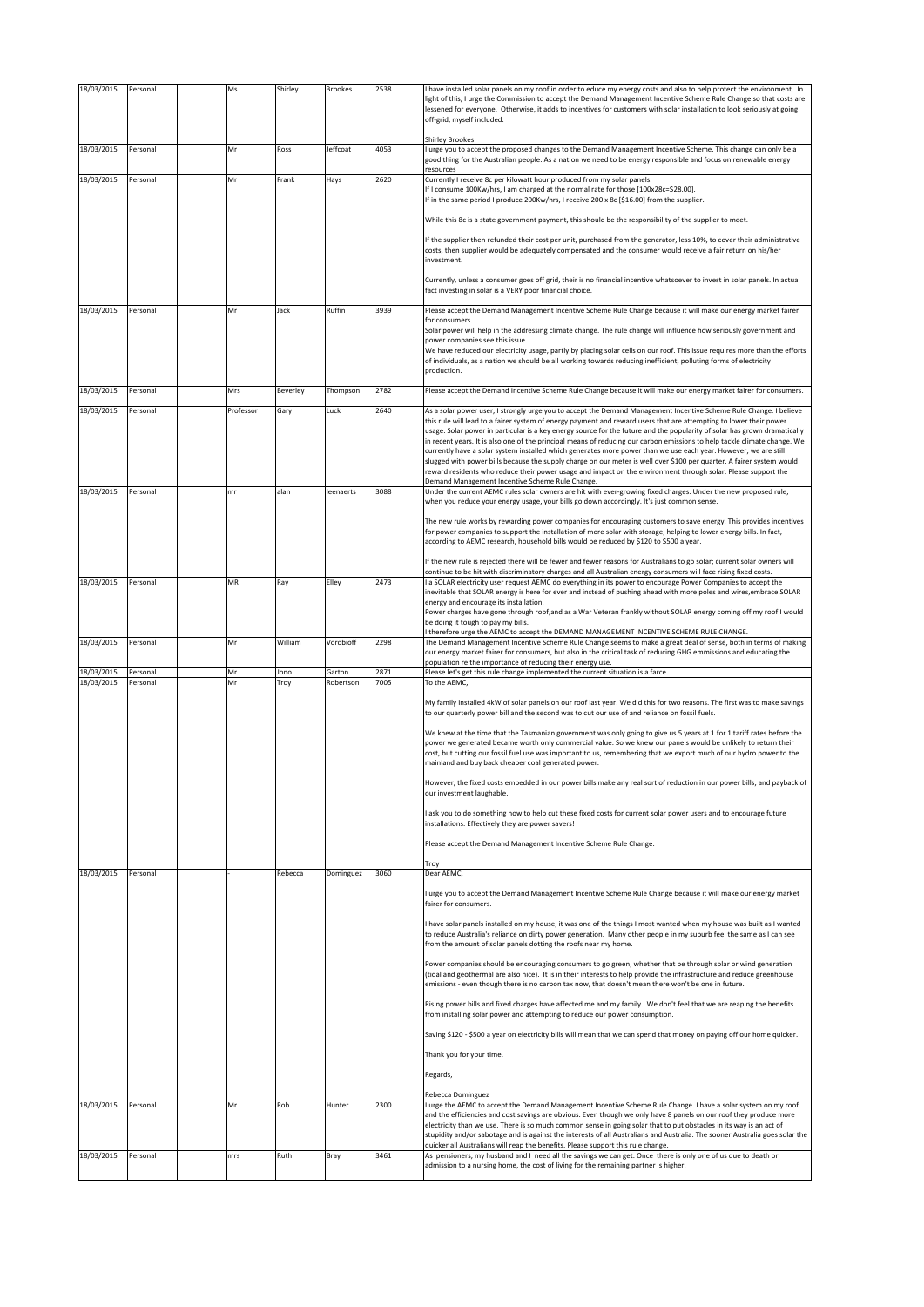| 18/03/2015               | Personal             |                                      | Miss       | Katie          | Walford                      | 2043             | Dear AEMC                                                                                                                                                                                                                                                                                                                                                                                                                                                        |
|--------------------------|----------------------|--------------------------------------|------------|----------------|------------------------------|------------------|------------------------------------------------------------------------------------------------------------------------------------------------------------------------------------------------------------------------------------------------------------------------------------------------------------------------------------------------------------------------------------------------------------------------------------------------------------------|
|                          |                      |                                      |            |                |                              |                  | I am writing from a position of concern regarding the Demand Management Incentive Scheme Rule Change.                                                                                                                                                                                                                                                                                                                                                            |
|                          |                      |                                      |            |                |                              |                  | From my understanding this change will be beneficial to consumers so in my mind it is important that it goes ahead.                                                                                                                                                                                                                                                                                                                                              |
|                          |                      |                                      |            |                |                              |                  | Given that the new rule works by rewarding power companies for encouraging customers to save energy would it not<br>motivate power companies to support the installation of more solar with storage, helping to lower energy bills?                                                                                                                                                                                                                              |
|                          |                      |                                      |            |                |                              |                  | According to AEMC research, household bills would be reduced by \$120 to \$500 a year. Every little bit helps.                                                                                                                                                                                                                                                                                                                                                   |
|                          |                      |                                      |            |                |                              |                  | A report has just come out from the International Energy Agency (IEA) showing that for the first time, CO2 emissions<br>have reduced. They are saying this is due, in part, to an increase in renewable energy.                                                                                                                                                                                                                                                  |
|                          |                      |                                      |            |                |                              |                  | If a change is not made to the rule, I fear people and power companies will be less inclined to work towards solar at<br>home.                                                                                                                                                                                                                                                                                                                                   |
|                          |                      |                                      |            |                |                              |                  | We need more renewables, not less.                                                                                                                                                                                                                                                                                                                                                                                                                               |
|                          |                      |                                      |            |                |                              |                  | I urge the AEMC to accept the Demand Management Incentive Scheme Rule Change because it will make our energy<br>market fairer for consumers.                                                                                                                                                                                                                                                                                                                     |
|                          |                      |                                      |            |                |                              |                  | Yours sincerely                                                                                                                                                                                                                                                                                                                                                                                                                                                  |
|                          |                      |                                      |            |                |                              |                  | Katie Walford                                                                                                                                                                                                                                                                                                                                                                                                                                                    |
| 18/03/2015<br>18/03/2015 | Personal<br>Personal |                                      | Mrs<br>Mrs | Rebecca<br>ANA | Blowfield<br><b>CUSSINET</b> | 3138<br>2470 NSW | Energy conservation is the best means of tackling climate change.<br>I urge the AEMC to accept the Demand Management Incentive Scheme Rule Change because it will make our energy                                                                                                                                                                                                                                                                                |
|                          |                      |                                      |            |                |                              |                  | market fairer for consumers.                                                                                                                                                                                                                                                                                                                                                                                                                                     |
|                          |                      |                                      |            |                |                              |                  | The overwhelming majority of Australians want to go solar and the AEMC surely is aware of the popularity of SOLAR<br>ENERGY so it is important that power companies help people go solar.                                                                                                                                                                                                                                                                        |
|                          |                      |                                      |            |                |                              |                  | The increase in power bills throughout the years has also been overwhelming and has affected most households.                                                                                                                                                                                                                                                                                                                                                    |
|                          |                      |                                      |            |                |                              |                  | This rule if accepted would decrease our household bills more than the axing of the carbon tax ever did!lts time to act<br>in favour of the Australian people.                                                                                                                                                                                                                                                                                                   |
| 18/03/2015               |                      | Organisational LED IMAGINE PDirector |            | Denis          | Mckay                        | 4173             | How about we get a little sense into our Energy Management. What a crazy situation we currently are forced to<br>endure. To reward companies for investing in unnecessary infastructure is very short term thinking.                                                                                                                                                                                                                                             |
|                          |                      |                                      |            |                |                              |                  | We have clearly shown the power saving capabilities of LED lighting, many of our clients are being rewarded now for<br>there investment and so are the Power companies by not having to install additional sub stations. But we have held off                                                                                                                                                                                                                    |
|                          |                      |                                      |            |                |                              |                  | the solar/Battery scene simply because of the crazy policies of the AEMC.                                                                                                                                                                                                                                                                                                                                                                                        |
| 18/03/2015               | Personal             |                                      | Mrs        | Vivien         | Leek                         | 2261             | Its time for CHANGE please.<br>Please accept the rule change to demand management incentive rule to make the energy market fairer for consumers                                                                                                                                                                                                                                                                                                                  |
|                          |                      |                                      |            |                |                              |                  | and reduce power bills.<br>Every assistance should be given to all consumers to have solar power being generated.                                                                                                                                                                                                                                                                                                                                                |
|                          |                      |                                      |            |                |                              |                  | I have solar panels and changed all lights to LED and only use appliances like dishwasher washing machine in off peak<br>times                                                                                                                                                                                                                                                                                                                                   |
| 18/03/2015               | Personal             |                                      | M's        | Marion         | Crooke                       | 3067             | Please introduce the Demand Management Incentive Scheme. We along with thousands of other Australians have<br>invested in solar because we care about the future and want to limit our carbon emissions. This is also helping us<br>financially. It is therefore important to support others by establishing a fair system that encourages low consumption                                                                                                       |
| 18/03/2015               | Personal             |                                      | mrs        | beverley       | duncan                       | 2800             | and benefits all.<br>Any person with any common sense must realize that solar energy is the only sensible way to help preserve our world.<br>Why wouldn't they? As far as i can see the only reason people would not agree with solar energy is because they have a                                                                                                                                                                                              |
| 18/03/2015               | Personal             |                                      | Mr.        | David          | Minard                       | 2777             | vested interest in other power methods.<br>From what I've read the Demand Management Incentive Scheme Rule Change will help all those, but commercial and                                                                                                                                                                                                                                                                                                        |
|                          |                      |                                      |            |                |                              |                  | private to move toward clean energy, and slow support for the big power companies to engage in dirty power, and their<br>attempts to stifle the clean energy movement which has really begun to take off in Australia. This rule change will be a<br>game changer for the environment too. Every new kilowatt of clean energy that is pushed onto the grid, or stored and<br>used later by an entity, is a kilowatt less dirty power that needs to be generated. |
|                          |                      |                                      |            |                |                              |                  | Please pass the rule change.                                                                                                                                                                                                                                                                                                                                                                                                                                     |
| 18/03/2015               | Personal             |                                      | ms         | murielle       | sylvester                    | 5098             | To the AEMC,<br>1. The Demand Management Incentive Scheme Rule Change is needed to create fairer markets for all. Especially                                                                                                                                                                                                                                                                                                                                     |
|                          |                      |                                      |            |                |                              |                  | families and individuals already on the poverty line.<br>2. Environmentally as well as economically, Power companies are made up of people who can also benefit.                                                                                                                                                                                                                                                                                                 |
|                          |                      |                                      |            |                |                              |                  | 3. Have installed my own panels and am now bombarded by the Server attempting to renew my contract in order to<br>increase charges. This intrusion is unwelcome and unfair.                                                                                                                                                                                                                                                                                      |
|                          |                      |                                      |            |                |                              |                  | 4. As I am on an Age Pension, rising power bills were a dreaded event. This would impact on quality of purchasing<br>necessities such as food. Alternatively it's a case of being cold in winter and hot in summer. After all one cannot<br>every day in airconditioned public places.                                                                                                                                                                           |
| 18/03/2015               | Personal             |                                      | Ms         | Ifeanna        | Tooth                        | 2016             | 5. Again, savings impact on the quality of life, as I have already pointed out<br>I encourage the AEMC to accept the Demand Management Incentive Scheme Rule Change because it will make our                                                                                                                                                                                                                                                                     |
|                          |                      |                                      |            |                |                              |                  | energy market fairer for consumers.<br>It is very important to me for power companies to help people convert to solar. I have a solar hot water system to                                                                                                                                                                                                                                                                                                        |
|                          |                      |                                      |            |                |                              |                  | reduce my energy consumption but cannot afford to put in solar panels.<br>I don't use much power but am still charged large amounts to get my power from AusGrid.                                                                                                                                                                                                                                                                                                |
| 18/03/2015               | Personal             |                                      | Miss       | Judy           | Stewart                      | 4740             | As a low income earner every dollar saved would help my family.<br>I writing to ask the AEMC to accept the Demand Management Incentive Scheme Rule Change that will encourage                                                                                                                                                                                                                                                                                    |
|                          |                      |                                      |            |                |                              |                  | Energy Companies to help people go solar and reduce their energy demands.<br>My electricity provider Ergon uses a bar graph to compare my energy use with similar size households. I'm always under                                                                                                                                                                                                                                                              |
|                          |                      |                                      |            |                |                              |                  | the average red line but when I check my bill I don't see any reward for my energy conservatism. What's the point of<br>the graph? Ergon should save paper and not bother.                                                                                                                                                                                                                                                                                       |
|                          |                      |                                      |            |                |                              |                  | The households that have gone solar are now regretting their decision.Solar is the future but we are being dragged back<br>to the past. We need a rule change to prevent that.                                                                                                                                                                                                                                                                                   |
| 18/03/2015               | Personal             |                                      | Mr         | Chris          | Lee                          | 2088             | I strongly support the adoption of the Demand Management Incentive Scheme Rule Change, because it is fair and<br>sensible.                                                                                                                                                                                                                                                                                                                                       |
|                          |                      |                                      |            |                |                              |                  | For comparison, I have long seen the pricing of water, with large fixed charge and small variable charge, as ludicrous<br>when we wish people to conserve water (we 'buy' little water now as we harvest most of what we need). Allowing<br>electricity suppliers the same pricing approach is equally foolish.                                                                                                                                                  |
|                          |                      |                                      |            |                |                              |                  | We need to recognised that the system has large fixed costs which have to be covered, but we should do this in a way<br>which still encourages people to reduce consumption and install solar generation - both of which we know we need.                                                                                                                                                                                                                        |
|                          |                      |                                      |            |                |                              |                  | This rule change will oblige us to find alternative more creative ways of dealing with the fixed costs of our system,                                                                                                                                                                                                                                                                                                                                            |
|                          |                      |                                      |            |                |                              |                  | without discouraging consumer behaviours we all know are desirable.                                                                                                                                                                                                                                                                                                                                                                                              |
| 18/03/2015               | Personal             |                                      | Mrs        | Maureen        | Cooper                       | 3747             | I urge the AEMC to accept the Demand Management Incentive Scheme Rule Change because it will make our energy<br>market fairer for consumers. It is for power companies to help people go solar because this will save our country the                                                                                                                                                                                                                            |
|                          |                      |                                      |            |                |                              |                  | cost of more expensive infrastructure.<br>I have installed 3.5 Kw of solar on my roof and will shortly install a solar hot water system. I want eventually to go off                                                                                                                                                                                                                                                                                             |
|                          |                      |                                      |            |                |                              |                  | the grid if the big electricity companies and Government doesn't play fair with rebates.<br>My power bills kept going up and up. I live on my own and use very little electricity because I have a gas stove and gas                                                                                                                                                                                                                                             |
|                          |                      |                                      |            |                |                              |                  | hot water (which will all be changed when I get more solar installed). I don't have a TV or a dishwasher yet my bills kept<br>going up even when I installed the solar panels.                                                                                                                                                                                                                                                                                   |
|                          |                      |                                      |            |                |                              |                  | have now changed my power company to Powershop and I have a credit balance. What a difference to the old bills<br>from Energy Aust.                                                                                                                                                                                                                                                                                                                              |
|                          |                      |                                      |            |                |                              |                  | I would have stayed with my old power provider if they had played fair and my bills had lessened but they chose to be<br>greedy and increased my bills. I will save to install more solar and go off the grid eventually as I think that to be self                                                                                                                                                                                                              |
|                          |                      |                                      |            |                |                              |                  | sustaining with green power will help our environment and lessen climate change.                                                                                                                                                                                                                                                                                                                                                                                 |
|                          |                      |                                      |            |                |                              |                  |                                                                                                                                                                                                                                                                                                                                                                                                                                                                  |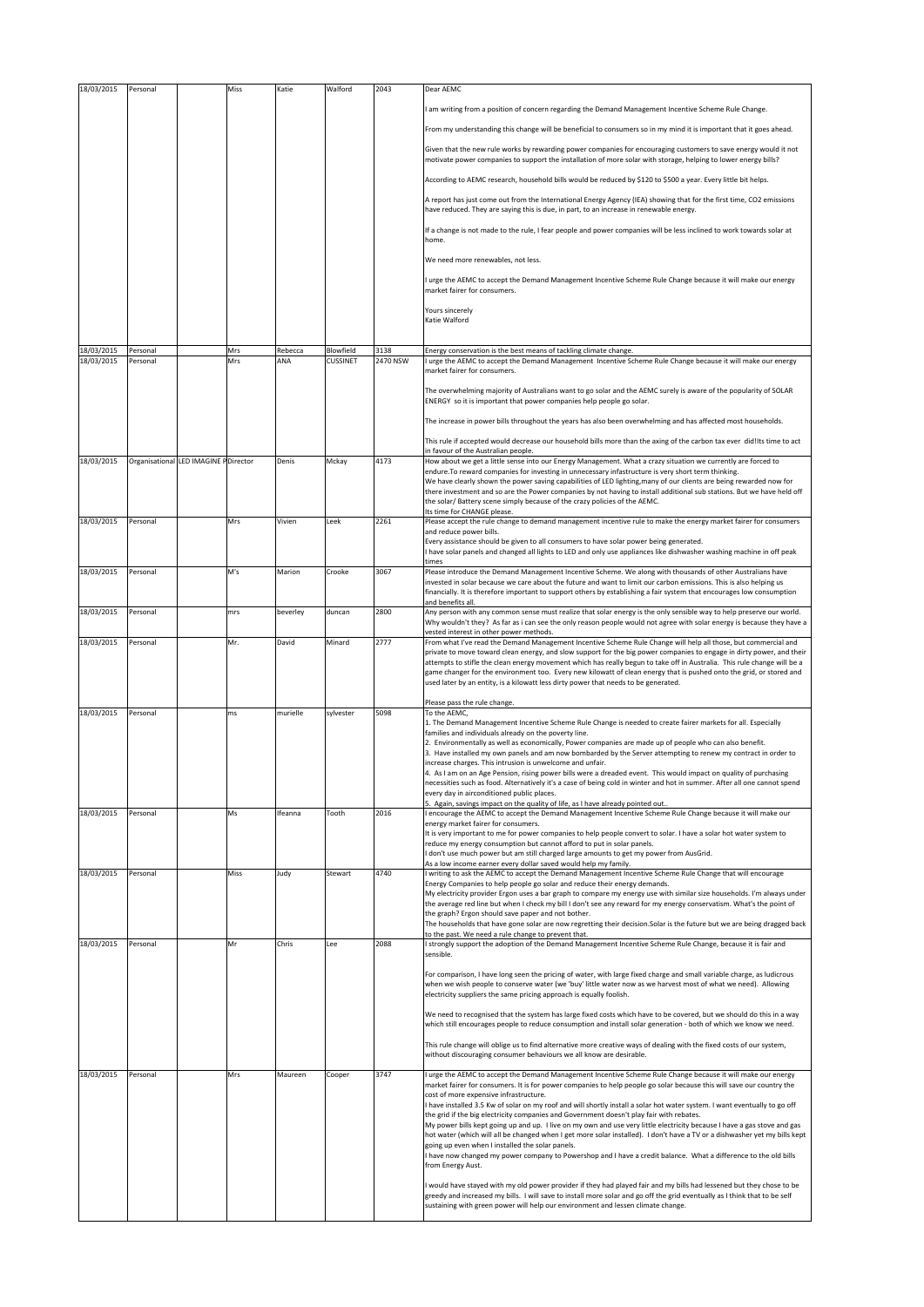| 18/03/2015               | Personal             | Ms       | Jocelyn          | Bloye              | 3165         | I am writing to urge the AEMC to accept the Demand Management Incentive Scheme Rule Change because it will make<br>our energy market fairer for consumers.                                                                                                                                                                                                                                                                                                                                                                                                                                                                                                                                                                                                                                                                                                            |
|--------------------------|----------------------|----------|------------------|--------------------|--------------|-----------------------------------------------------------------------------------------------------------------------------------------------------------------------------------------------------------------------------------------------------------------------------------------------------------------------------------------------------------------------------------------------------------------------------------------------------------------------------------------------------------------------------------------------------------------------------------------------------------------------------------------------------------------------------------------------------------------------------------------------------------------------------------------------------------------------------------------------------------------------|
|                          |                      |          |                  |                    |              | I think it is important that the AEMC does something to create incentive for power companies to help people go solar.                                                                                                                                                                                                                                                                                                                                                                                                                                                                                                                                                                                                                                                                                                                                                 |
| 18/03/2015               | Personal             | Mr       | Don              | Dornan             | 2546         | <b>Dear Commissioners</b><br>The encouragement of more renewable energy is essential for the future of our planet. The persecution of clean energy<br>providers by the old technology companies, trying to hold on to the past, by increasing fixed fees will, in the long run, be<br>counter productive. More people will leave the system once battery technology is more affordable.                                                                                                                                                                                                                                                                                                                                                                                                                                                                               |
|                          |                      |          |                  |                    |              | Please reward those who are doing the right thing. Those who use less power should be rewarded by reduced bills, not<br>higher costs.                                                                                                                                                                                                                                                                                                                                                                                                                                                                                                                                                                                                                                                                                                                                 |
|                          |                      |          |                  |                    |              | Sincerely                                                                                                                                                                                                                                                                                                                                                                                                                                                                                                                                                                                                                                                                                                                                                                                                                                                             |
|                          |                      |          |                  |                    |              | Don Dornan                                                                                                                                                                                                                                                                                                                                                                                                                                                                                                                                                                                                                                                                                                                                                                                                                                                            |
| 18/03/2015               | Personal             | Ms       | Sally            | Curry              | 7178         | The Demand Management Incentive Scheme Rule Change will make the cost of energy fairer for customers.<br>Power companies can help us to save energy. I have taken steps to reduce my household consumption but fixed charges<br>remain unchanged.                                                                                                                                                                                                                                                                                                                                                                                                                                                                                                                                                                                                                     |
|                          |                      |          |                  |                    |              | People need help to reverse rising energy consumption.                                                                                                                                                                                                                                                                                                                                                                                                                                                                                                                                                                                                                                                                                                                                                                                                                |
| 18/03/2015               | Personal             | Mrs      | Michele          | Lacroix            | 2482         | To: The AEMC<br>I am writing to urge you to accept the Demand Management Incentive Scheme Rule Change, because it makes absolute<br>sense to do so. People everywhere are wanting to use energy from the sun, it is also common sense. We have recently<br>installed solar hot water, & we already have solar panels. Although this was a relatively high cost (we are pensioners), &<br>even tho' we do not get much of a rebate, we are happy to do this, & we do save on our bills.<br>Sincerely Mrs M Lacroix<br>Mullumbimby NSW 2482                                                                                                                                                                                                                                                                                                                             |
| 18/03/2015<br>18/03/2015 | Personal<br>Personal | Mr<br>ms | Ross<br>murielle | Brown<br>sylvester | 2292<br>5098 | Please Do it, change to these new DMIS sensible Rules.<br>To AEMC,                                                                                                                                                                                                                                                                                                                                                                                                                                                                                                                                                                                                                                                                                                                                                                                                    |
|                          |                      |          |                  |                    |              | Firstly, the Demand Management Incentive Scheme Rule Change needs to be in place for a fairer market.<br>People need to go solar to reduce environmental impact because of increased usage.                                                                                                                                                                                                                                                                                                                                                                                                                                                                                                                                                                                                                                                                           |
| 18/03/2015               | Personal             | Mrs      | Denise           | Fricke             | 4510         | To AEMC,<br>We are solar users and are trying to do our bit for the environment but also to have less expensive power bills. We                                                                                                                                                                                                                                                                                                                                                                                                                                                                                                                                                                                                                                                                                                                                       |
|                          |                      |          |                  |                    |              | firmly believe that solar is way of the future. When solar first became available with the government rebate we decided<br>that we would try to reduce costs and also have an alternative power that is more beneficial to our way of life. This is<br>the second home we have put solar power into and I feel, that as a consumer we should be able to ask for a fairer<br>energy market. With rising energy prices and the cost of living going up every year, it is only a mater of time before<br>pensioners and lower income earners will not be able to keep there power connected, because of unpaid bills. It is up to<br>the government and power companies to make a fairer ruling on people who are trying to reduce costs. Please consider<br>the Demand Management Incentive Scheme Rule Change. We are pensioners and every penny counts so a saving of |
|                          |                      |          |                  |                    |              | \$120 to \$500 a year will be a major benefit to our cost of living. If more people use solar, it will be less expensive for<br>power companies to manage and upkeep their installations. Thank you for your consideration. Regards Denise Fricke                                                                                                                                                                                                                                                                                                                                                                                                                                                                                                                                                                                                                     |
| 18/03/2015               | Personal             | Mr       | Dick             | Crompton           | 2065         | I fully approve of power companies assisting consumers to save power by changing appliances, using power meters and<br>installating solar panels.                                                                                                                                                                                                                                                                                                                                                                                                                                                                                                                                                                                                                                                                                                                     |
| 18/03/2015               | Personal             | Mr       | Michael          | Jacombs            | 3127         | I urge the AEMC to adopt the Demand Management Incentive Scheme Rule Change.<br>This country is in a fabulous position to develop an industry in solar but the The current climate is a disincentive. This<br>change will help redress this.<br>I have personally attempted to reduce my electricity use by:<br>1.Installing PV<br>2.Installing LED lights                                                                                                                                                                                                                                                                                                                                                                                                                                                                                                            |
|                          |                      |          |                  |                    |              | 3. Installing insulation<br>4. Using the dishwasher and clothes washer after midnight.                                                                                                                                                                                                                                                                                                                                                                                                                                                                                                                                                                                                                                                                                                                                                                                |
|                          |                      |          |                  |                    |              | Despite me and others doing similar things power prices continue to rise because of the private electricity companies<br>obsession in maximising their profits by installing unnecessary infrastructure.<br>I am a pensioner and these price rises make life all the more difficult.                                                                                                                                                                                                                                                                                                                                                                                                                                                                                                                                                                                  |
| 18/03/2015               | Personal             | Mr       | John             | Rimmer             | 3052         | It is in the national interest for the national electricity market be fairer and more transparent. All market participants<br>should have incentives to use existing infrastructure more efficiently and to promote the transition to renewable<br>energy.                                                                                                                                                                                                                                                                                                                                                                                                                                                                                                                                                                                                            |
|                          |                      |          |                  |                    |              | I have solar pv rooftop generation installed and it has made a big difference to my power bills. I have also installed more<br>energy efficient appliances. But the current supply charge regime is too costly and does not support solar installation.                                                                                                                                                                                                                                                                                                                                                                                                                                                                                                                                                                                                               |
| 18/03/2015               | Personal             | Mr.      | <b>MARK</b>      | HEAD               | 4514         | Hello. This business of extra infrastructure supposedly required by consumers when demand is in fact falling, not rising<br>and paid for by consumers without choice is an abuse of power by any appropriate power company and has to be<br>addressed in certain manner. I request that this injustice be rectified and the new ruling under consideration right now<br>be adopted in the name of fair play for consumers.<br>Yours sincerely<br>Mark Head                                                                                                                                                                                                                                                                                                                                                                                                            |
| 18/03/2015               | Personal             | mr       | mark             | reeves             | 2489         | accept the demand managment incentive scheme rule change                                                                                                                                                                                                                                                                                                                                                                                                                                                                                                                                                                                                                                                                                                                                                                                                              |
|                          |                      |          |                  |                    |              | help people go solar<br>i have solar hot water and solar panels to reduce my energy consumption<br>high power cost are affecting my families living standards<br>the savings on power could be much better used in our day to day living expenses                                                                                                                                                                                                                                                                                                                                                                                                                                                                                                                                                                                                                     |
| 18/03/2015               | Personal             | mr       | peter            | Clark              | 4562         | our energy bills have spiralled damn near out of sight in recent times, despite having solar panels feeding into the grid<br>and having instituted great reduction strategies. as the recipient of a partial pension this causes hardship that could well<br>be avoided by a reduction in unnecessary infrastructure works. MAKE IT HAPPEN!                                                                                                                                                                                                                                                                                                                                                                                                                                                                                                                           |
| 18/03/2015<br>18/03/2015 | Personal<br>Personal | Mr<br>Mr | Nick<br>Eric     | Booth<br>Minger    | 7150<br>4740 | To whom it may concern I support the demand managment and incentive scheme to be adopted by power company's<br>I urge the AEMC To accept the Demand Management Incentive Rule Change as it will encourage consumers to reduce<br>their power usage. It will also encourage the greater usage of Solar energy. In effect the rule change would reward                                                                                                                                                                                                                                                                                                                                                                                                                                                                                                                  |
| 18/03/2015               | Personal             | Ms       | Annette          | Thomas             | 3777         | consumers for reducing their carbon footprint.<br>Dear Sir/Madam                                                                                                                                                                                                                                                                                                                                                                                                                                                                                                                                                                                                                                                                                                                                                                                                      |
|                          |                      |          |                  |                    |              | I have heard about the â€"Demand Management Incentive Scheme Rule Change' which it is hoped, will reward<br>power companies for encouraging consumers to save energy. I believe this is a vital step and should be accepted as<br>soon as possible.                                                                                                                                                                                                                                                                                                                                                                                                                                                                                                                                                                                                                   |
|                          |                      |          |                  |                    |              | It is unbelievable to me that in a time when home usage of energy is falling, we have rules in place that encourage<br>energy companies to invest in more and more unnecessary network infrastructure, while allowing them to penalize<br>ordinary Australian who care about the environment. Energy companies should be encouraging households to go solar<br>and reduce energy by rewarding them, not penalizing them. The benefit to the environment and the quality of life of all<br>Australians speaks for itself.                                                                                                                                                                                                                                                                                                                                              |
|                          |                      |          |                  |                    |              | Having to pay so much extra for power has meant my family has had to forgo many essentials and a reduction in power<br>cost would be a great help to us in these difficult economic time, it would also mean there would be a little extra to<br>spend on some of the things we have had to go without as energy prices have escalated to their current exuberant<br>levels.<br>Annette Thomas                                                                                                                                                                                                                                                                                                                                                                                                                                                                        |
| 18/03/2015               | Personal             | Mr       | Andrew           | Giles              | 5083         | I feel it is incredibly unfair that having paid for the installation and ongoing maintenance of a PV systemI am possibly<br>going to be penalized in the future for doing my bit to save the certainty of Global Warming WT-?<br>Why would we have rules to STOP investment in new technologies that are going to save the future for our children and                                                                                                                                                                                                                                                                                                                                                                                                                                                                                                                |
| 18/03/2015               | Personal             | Miss     | Sandra           | Smith              | 2372         | grandchildren?<br>Please have the courage to do what is right for AUSTRALIA and AUSTRALIANS, NOT Greedy Power Companies<br>I urge the AEMC to accept the Demand Management Incentive Scheme Rule Change. It makes so much sense for<br>consumers to be encouraged to and rewarded for reducing energy usage. One way to do this is to reward Power                                                                                                                                                                                                                                                                                                                                                                                                                                                                                                                    |
|                          |                      |          |                  |                    |              | companies for encouraging their customers to reduce usage. Consumers have been encouraged to reduce usage by<br>surging energy prices but our bills have not reduced because unit prices keep rising. People who have gone to the not<br>inconsiderable expense of installing solar panels should not be paying for power if they produce as much as they use. It<br>makes so much sense for Power companies to encourage solar installation rather than building expensive new<br>infrastructure to meet peak demand.                                                                                                                                                                                                                                                                                                                                                |
|                          |                      |          |                  |                    |              |                                                                                                                                                                                                                                                                                                                                                                                                                                                                                                                                                                                                                                                                                                                                                                                                                                                                       |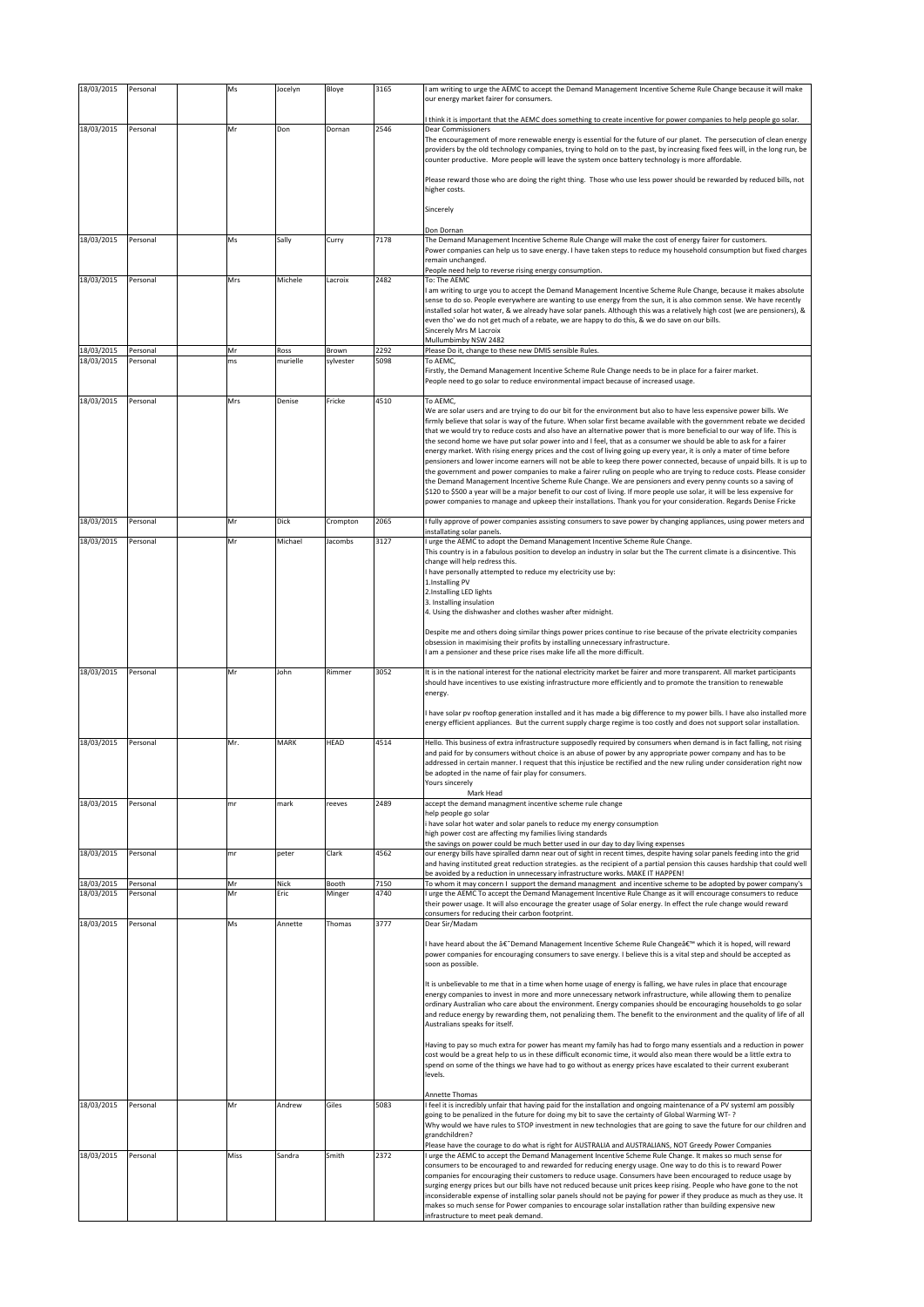| 18/03/2015 | Personal | Mr  | Gary    | Francis          | 2650 | to the AEMC                                                                                                                                                                                                                                                                                                                                                                                                                                                                                                                                                                                                                                                                                                                                                                                                                                                                                                            |
|------------|----------|-----|---------|------------------|------|------------------------------------------------------------------------------------------------------------------------------------------------------------------------------------------------------------------------------------------------------------------------------------------------------------------------------------------------------------------------------------------------------------------------------------------------------------------------------------------------------------------------------------------------------------------------------------------------------------------------------------------------------------------------------------------------------------------------------------------------------------------------------------------------------------------------------------------------------------------------------------------------------------------------|
|            |          |     |         |                  |      | Dear Sir/Madam,                                                                                                                                                                                                                                                                                                                                                                                                                                                                                                                                                                                                                                                                                                                                                                                                                                                                                                        |
|            |          |     |         |                  |      | It should be the utmost importantance that the DMIC rule change pass to keep electricity costs contained. the majority<br>of people such as myself who have installed solar systems, will not stand for rising costs.<br>We will avail ourselves of new technology to go off grid altogether as soon the newer flow cell technology is available to<br>small scale users.                                                                                                                                                                                                                                                                                                                                                                                                                                                                                                                                              |
|            |          |     |         |                  |      | The gold plating of poles and wires when demand is falling is just an example of the waste in this industry.                                                                                                                                                                                                                                                                                                                                                                                                                                                                                                                                                                                                                                                                                                                                                                                                           |
|            |          |     |         |                  |      | Please take this and others concerns on board when considering your decisions                                                                                                                                                                                                                                                                                                                                                                                                                                                                                                                                                                                                                                                                                                                                                                                                                                          |
|            |          |     |         |                  |      | Regards                                                                                                                                                                                                                                                                                                                                                                                                                                                                                                                                                                                                                                                                                                                                                                                                                                                                                                                |
| 18/03/2015 | Personal | Ms  | Linda   | Bradburn         | 3337 | Gary Franci<br>•I urge the AEMC to accept the Demand Management Incentive Scheme Rule Change because it will make our energy                                                                                                                                                                                                                                                                                                                                                                                                                                                                                                                                                                                                                                                                                                                                                                                           |
|            |          |     |         |                  |      | market fairer for consumers.<br>• It is very important for power companies to help people go solar.<br>•I have spent at least \$30000 making my house more energy efficient<br>•The fixed charges on energy bills even when i don't use any gas or electircity are very high<br>• saving \$120 to \$500 a year on household power bills would mean I had some money to spend on doing<br>renovations                                                                                                                                                                                                                                                                                                                                                                                                                                                                                                                   |
| 18/03/2015 | Personal | Ms  | Ruth    | Williams         | 2785 | As a householder who is concerned about both the rising cost of energy and the impact of greenhouse gas emissions on<br>the world's climate, I strongly support the adoption of the Demand Management Incentive Scheme Rule Change so<br>network businesses are given incentives to help customers cut their electricity demand. I have installed rooftop solar<br>panels at considerable cost and believe it is unfair for consumers to be effectively punished for reducing grid-based<br>household energy usage drawn                                                                                                                                                                                                                                                                                                                                                                                               |
| 18/03/2015 | Personal | Mr  | Stuart  | Young            | 7000 | Australia needs a rational energy policy, leaving coal and gas in the ground for future generations who might use it<br>better. Solar, properly instituted will be taken up by the population, as we know from experience, now that storage<br>technology is getting better.<br>The current price signals in the market are all wrong. Power and transmission companies have to realise they have no<br>privileged right to the (excessive gouging) profits they have made. They are in a declining, but still important, industry<br>One which should probably be nationalised to bring governance back to the people.                                                                                                                                                                                                                                                                                                |
| 18/03/2015 | Personal | Mr  | Richard | Bouwmeester 3163 |      | As an early convert to solar power I urge the AEMC to accept the Demand Management Incentive Scheme Rule Change.<br>By so doing I will no longer be unfairly subsidising all electricity users for infrastructure spends rather than only those<br>who are actually using it. The more power you use from the grid, the more you pay for infrastructure. If you only use<br>10% from the grid then your contribution to infrastructure costs should be 10%.                                                                                                                                                                                                                                                                                                                                                                                                                                                            |
| 18/03/2015 | Personal | Mr. | Mario   | Herodotus        | 3777 | would like to urge you to accept the Demand Management Incentive Scheme Rule Change because the current<br>conditions in the energy market are very unfair to consumers, especially those who are using solar power arrays. Solar is<br>the future and Australians should be incentivized to outlay the cash required to start. Rising power bills have made life<br>very difficult and it is time for a change.                                                                                                                                                                                                                                                                                                                                                                                                                                                                                                       |
| 18/03/2015 | Personal | Ms  | Anne    | Geddis           | 3747 | As a solar user I want the rules to support lower power usage with every rule & means possible.<br>It is fairer & better for all that reward for less power use is part of our system.                                                                                                                                                                                                                                                                                                                                                                                                                                                                                                                                                                                                                                                                                                                                 |
| 18/03/2015 | Personal | Mr  | Ivor    | Morgan           | 4868 | The rule is common sense, as solar ownerswe need to have control of our energy bills                                                                                                                                                                                                                                                                                                                                                                                                                                                                                                                                                                                                                                                                                                                                                                                                                                   |
| 18/03/2015 | Personal | Mr  | Norman  | Sage             | 2320 | urge the AEMC to accept the Demand Management Incentive Scheme Rule Change because it will make our energy<br>market fairer for consumers. It is essential for renewable energy sources to be developed and power companies should<br>help consumers to 'go solar'.<br>Although my wife and I are pensioners, we have recently replaced all our domestic gas appliances and have installed a<br>3kW rooftop solar setup. We have ditched the gas HWS, replacing it with an efficient heat pump unit which runs during<br>the middle of the day, exploiting the sun's energy. Our cooktop is now an electric induction unit, probably the most<br>efficient cooking available.<br>Power consumption is continuing to fall and it is disturbing to find that infrastructure charges have continued to rise<br>during the same time. As pensioners, a saving of perhaps in excess of \$100 per year will be very welcome. |
| 18/03/2015 | Personal | Ms  | Lisa    | Nicholls         | 4510 | It is crucial to support and encourage solar and renewable energy sources.<br>Under no circumstances should solar energy uses be punished financially by unnecessary bill, especially when no service<br>is provided as no one owns the Sun nor does anyone maintain it, The Sun is the Sun, it's energy is for the entire Planet<br>free, therefore not supplied any other suggestion is beyond ridiculous and sheer unexceptable and unjustifable greed.                                                                                                                                                                                                                                                                                                                                                                                                                                                             |
|            |          |     |         |                  |      | It is more than time for Australian owned renewable energy sources for Australian jobs and revenue for our Country,<br>ridiculous unjustifiable fees for no service provided is unexceptable.<br>Yours Sincerely,<br>Lisa Nicholls                                                                                                                                                                                                                                                                                                                                                                                                                                                                                                                                                                                                                                                                                     |
| 18/03/2015 | Personal | Ms  | Janice  | Haworth          | 2088 | urge the AEMC to accept the Demand Management Incentive Scheme Rule Change because I believe it will make our<br>energy market fairer for consumers.                                                                                                                                                                                                                                                                                                                                                                                                                                                                                                                                                                                                                                                                                                                                                                   |
|            |          |     |         |                  |      | Power companies must be made to help people transition to renewable energy.<br>The Rule Change will promote this.                                                                                                                                                                                                                                                                                                                                                                                                                                                                                                                                                                                                                                                                                                                                                                                                      |
|            |          |     |         |                  |      | I live in a 1960s apartment building with a large north facing roof. That roof should be generating energy! From the sun,<br>our free, non-polluting source!<br>At present there are no incentives, only obstacles, to this happening.<br>Most frustrating! Please change this situation.                                                                                                                                                                                                                                                                                                                                                                                                                                                                                                                                                                                                                              |
|            |          |     |         |                  |      | Sincerely<br>Janice Haworth                                                                                                                                                                                                                                                                                                                                                                                                                                                                                                                                                                                                                                                                                                                                                                                                                                                                                            |
| 18/03/2015 | Personal | mr  | David   | Furletti         | 3664 | Please accept the Demand Management Incentive Scheme Rule Change because:<br>1.It will create a fairer energy market for us -the comsumer.<br>2. In my own case I have installed a 5kw solar system on my roof to offset my power costs but the rising usage costs and<br>fixed charges are eroding the value of the solar energy produced by my investment.I am a pensioner and any saving I<br>can make helps me to maintain a lifestyle that I had before my forced retirement due to health reasons.                                                                                                                                                                                                                                                                                                                                                                                                               |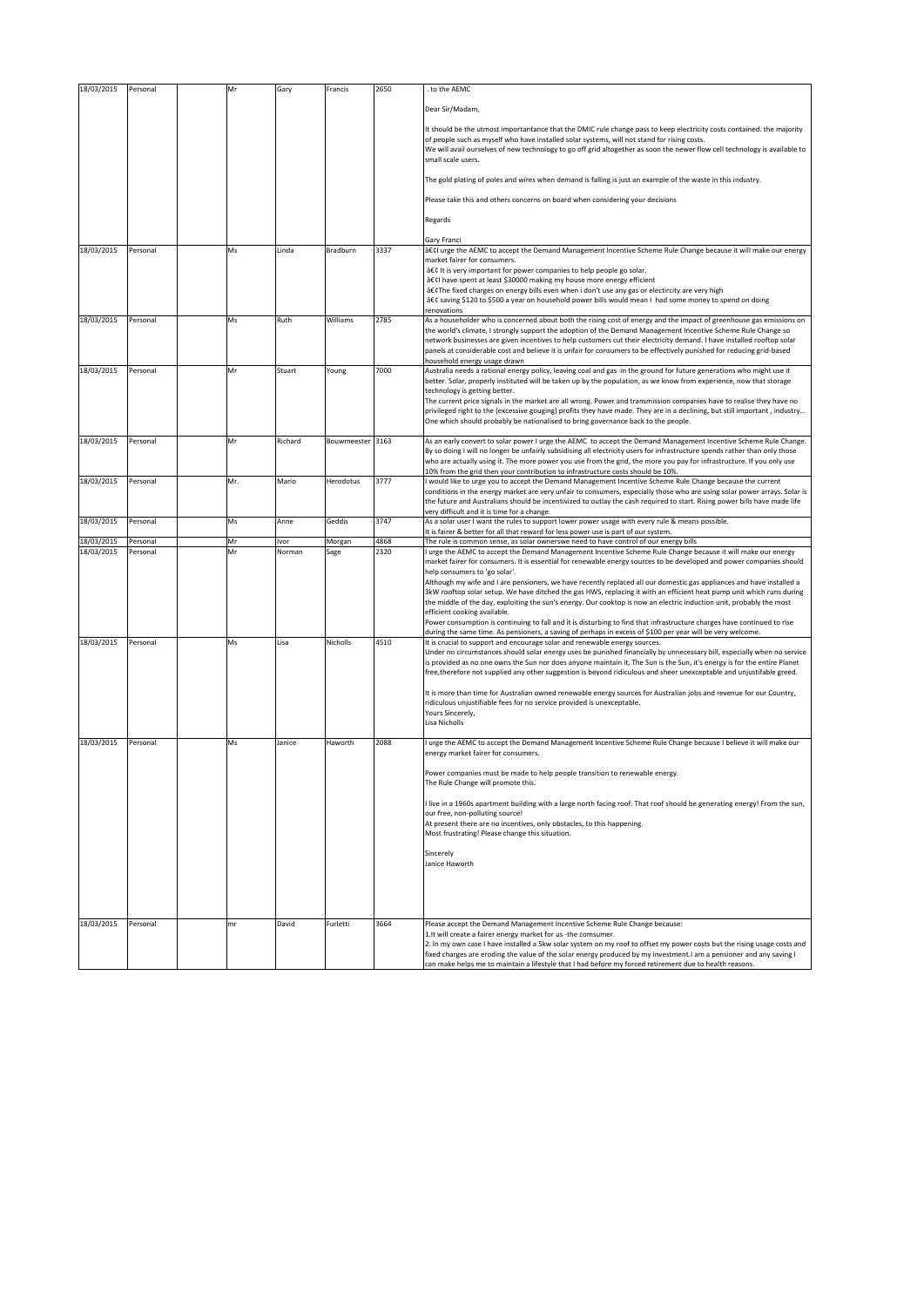| 18/03/2015<br>18/03/2015 | Personal<br>Personal                  | Mr<br>ms  | John<br>marjorie     | Watkins<br>ward   | 2474<br>4555 | When the whole of the electricity industry was in public hands, being run by County Councils (local government),<br>Demand Management was one of their priorities. Specialised staff were available to assist consumers, business and<br>domestic, to manage their energy usage in the most economical way. Today, with a privatised retail electricity industry,<br>the opposite is true.<br>Demand management and energy efficiency makes sense in a world where consumers are willing to be involved, and<br>are engaged, in resetting their own electricity demand management through the use of rooftop solar and other<br>renewable energy options. This is where the collision occurs between the privatisation of public utilities and the needs<br>of a sustainable community â€" are they compatible? In the current situation, the answer would be a resounding, No.<br>Therefore, the need for the proposed Demand Management Incentive Scheme Rule Change is the only solution to this<br>type of conflict between the public good and the profit motive of electricity providers.<br>From a personal point of view, installing a rooftop solar system is one of the best decisions that I have made from both<br>an economic and environmental viewpoint. I only wish that I had installed a bigger system! The advantage of<br>researching and installing a solar system is that you learn about efficiency and your own consumption patterns and what<br>you can do to help yourself to achieve a more sustainable lifestyle. It is my own personal demand management system.<br>The only component of my current power bill that I cannot do anything about is the fixed charges that reflect the cost of<br>building and maintaining the network, and probably a profit component as well. This impost on households has grown<br>exponentially in the recent and has alleged the "gold plating†of these network assets. I think that improving the<br>network in a market of falling demand makes little sense without the incentives of the AER to build new infrastructure.<br>Any relief from these fixed charges for consumers would be welcomed, especially by this solar-committed household.<br>What will happen to the electricity network if the current situation is not addressed? Personally, I am looking at<br>disconnecting from the network by installing a stand-alone solar system. This will help our household become more<br>energy efficient, more environmentally sustainable by not using power generated by dirty coal, and more economically<br>sustainable by not being slave to the power companies. From the ERAâ €™s point of view, this could be a very bad thing<br>for the electricity network, especially if more consumers take this self-sufficiency path as these solar products become<br>more affordable. You only have to look at the enthusiastic take-up of solar to see that this could be a major problem for<br>power retailers and distributers in the future. Itâ € <sup>™</sup> s time for the ERA and power companies to embrace their solar<br>I am asking the AEMC TO ACCEPT the demand management incentive scheme rule change. It will make our energy |
|--------------------------|---------------------------------------|-----------|----------------------|-------------------|--------------|--------------------------------------------------------------------------------------------------------------------------------------------------------------------------------------------------------------------------------------------------------------------------------------------------------------------------------------------------------------------------------------------------------------------------------------------------------------------------------------------------------------------------------------------------------------------------------------------------------------------------------------------------------------------------------------------------------------------------------------------------------------------------------------------------------------------------------------------------------------------------------------------------------------------------------------------------------------------------------------------------------------------------------------------------------------------------------------------------------------------------------------------------------------------------------------------------------------------------------------------------------------------------------------------------------------------------------------------------------------------------------------------------------------------------------------------------------------------------------------------------------------------------------------------------------------------------------------------------------------------------------------------------------------------------------------------------------------------------------------------------------------------------------------------------------------------------------------------------------------------------------------------------------------------------------------------------------------------------------------------------------------------------------------------------------------------------------------------------------------------------------------------------------------------------------------------------------------------------------------------------------------------------------------------------------------------------------------------------------------------------------------------------------------------------------------------------------------------------------------------------------------------------------------------------------------------------------------------------------------------------------------------------------------------------------------------------------------------------------------------------------------------------------------------------------------------------------------------------------------------------------------------------------------------------------------------------------------------------------------------------------------------------------------------------------------------------------------------------------------------------------------------------------------------------------------------------------------------------------|
|                          |                                       |           |                      |                   |              | market fairer for consumers!<br>It it important for power companies to help citizens go SOLAR.<br>ONLY have a simple solar system. It has helped me save on my power bills greatly. Being an older Australian it great to<br>save money on bills. I will go onto a pension in the near future and saving money on power bills will assist me no end.                                                                                                                                                                                                                                                                                                                                                                                                                                                                                                                                                                                                                                                                                                                                                                                                                                                                                                                                                                                                                                                                                                                                                                                                                                                                                                                                                                                                                                                                                                                                                                                                                                                                                                                                                                                                                                                                                                                                                                                                                                                                                                                                                                                                                                                                                                                                                                                                                                                                                                                                                                                                                                                                                                                                                                                                                                                                           |
| 18/03/2015<br>18/03/2015 | Personal<br>Personal                  | MR<br>Mr  | Vaughan<br>Peter     | Smith<br>McDonald | 4053<br>3102 | Please go ahead with rule change!<br>I urge the AEMC to accept the Demand Management Incentive Scheme Rule Change because it will make our energy<br>market fairer for consumers.<br>It is important for power companies to help people go solar.<br>Rising power bills and fixed charges have damaged my finances, and consequently I have recently put 12 solar panels<br>on my roof and changed my supplier - and am enjoying lower bills.<br>I have not been the least impressed by the huge rises in the costs of power in recent times. The power companies<br>should not have been allowed to abuse the regulations and 'gold-plate' their distribution lines to the extent they did -<br>the Government and Regulators have been stupid - while it was happening, why could they not change the relevant<br>regulations and / or rein the excess expenditure in.<br>Was Canberra totally asleep ? It is supposed to have intelligent people living there !?                                                                                                                                                                                                                                                                                                                                                                                                                                                                                                                                                                                                                                                                                                                                                                                                                                                                                                                                                                                                                                                                                                                                                                                                                                                                                                                                                                                                                                                                                                                                                                                                                                                                                                                                                                                                                                                                                                                                                                                                                                                                                                                                                                                                                                                            |
| 18/03/2015               | Personal                              | Mr & Mrs  | Fraser & Anne Gibson |                   | 3193         | We want to manage our electricity demand and reduce the fixed cost of grid connection accordingly. With our Solar PV<br>the connection cost is the larger part of bills. The huge investment in the grid must serve the consumers not subsidize<br>the excess profits of grid owners and operators.                                                                                                                                                                                                                                                                                                                                                                                                                                                                                                                                                                                                                                                                                                                                                                                                                                                                                                                                                                                                                                                                                                                                                                                                                                                                                                                                                                                                                                                                                                                                                                                                                                                                                                                                                                                                                                                                                                                                                                                                                                                                                                                                                                                                                                                                                                                                                                                                                                                                                                                                                                                                                                                                                                                                                                                                                                                                                                                            |
| 18/03/2015               | Personal                              | Mr        | lan                  | Simons            | 4344         | It seems hard to believe that a simple rule change on your part could reduce my electricity bills. And, they have gone up<br>alarmingly of late. I strongly recommend the rule change. Why would u do otherwise? Is there some vested interest<br>here that I'm not fully appreciating?<br>Best wishes,<br>Ian Simons                                                                                                                                                                                                                                                                                                                                                                                                                                                                                                                                                                                                                                                                                                                                                                                                                                                                                                                                                                                                                                                                                                                                                                                                                                                                                                                                                                                                                                                                                                                                                                                                                                                                                                                                                                                                                                                                                                                                                                                                                                                                                                                                                                                                                                                                                                                                                                                                                                                                                                                                                                                                                                                                                                                                                                                                                                                                                                          |
| 18/03/2015               | Personal                              | Mr        | Henry                | Leschen           | 3377         | Dear Sir,<br>strongly urge you to accept and promote the Demand Management Incentive Scheme Rule Change because it will<br>make our Energy Market fairer for all Customers.<br>Yours faithfully,<br>Henry Leschen                                                                                                                                                                                                                                                                                                                                                                                                                                                                                                                                                                                                                                                                                                                                                                                                                                                                                                                                                                                                                                                                                                                                                                                                                                                                                                                                                                                                                                                                                                                                                                                                                                                                                                                                                                                                                                                                                                                                                                                                                                                                                                                                                                                                                                                                                                                                                                                                                                                                                                                                                                                                                                                                                                                                                                                                                                                                                                                                                                                                              |
| 18/03/2015<br>18/03/2015 | Personal<br>Personal                  | Mr<br>Mrs | Julian<br>Bronwyn    | Markus<br>Linz    | 3228<br>4510 | Please make it financially viable for power companies to decentralize.<br>would like to urge you to accept the new Demand Management Incentive scheme because I believe it is important to<br>find alternatives to coal power and nuclear power is just as bad in my eyes. Solar is the most logical solution and it<br>should be made affordable to everyone                                                                                                                                                                                                                                                                                                                                                                                                                                                                                                                                                                                                                                                                                                                                                                                                                                                                                                                                                                                                                                                                                                                                                                                                                                                                                                                                                                                                                                                                                                                                                                                                                                                                                                                                                                                                                                                                                                                                                                                                                                                                                                                                                                                                                                                                                                                                                                                                                                                                                                                                                                                                                                                                                                                                                                                                                                                                  |
| 18/03/2015               | Personal                              | dr        | barb                 | cameron           | 2540         | accept the Demand Management Incentive Scheme Rule Change because it will make our energy market fairer for<br>consumers.<br>It is very important it is for power companies to help people go solar.<br>rising power bills and fixed charges have badly affected my family.<br>saving \$120 to \$500 a year on household power bills would make a huge difference for me.                                                                                                                                                                                                                                                                                                                                                                                                                                                                                                                                                                                                                                                                                                                                                                                                                                                                                                                                                                                                                                                                                                                                                                                                                                                                                                                                                                                                                                                                                                                                                                                                                                                                                                                                                                                                                                                                                                                                                                                                                                                                                                                                                                                                                                                                                                                                                                                                                                                                                                                                                                                                                                                                                                                                                                                                                                                      |
| 18/03/2015               | Personal                              | Mrs       | leanne               | tite              | 3047         | Trying to pay high electricity bills, even though I have solar is very frustrating. I have the sun and yet I still pay over \$450<br>in summer, why  I'm helping and still I have to pay the same why?                                                                                                                                                                                                                                                                                                                                                                                                                                                                                                                                                                                                                                                                                                                                                                                                                                                                                                                                                                                                                                                                                                                                                                                                                                                                                                                                                                                                                                                                                                                                                                                                                                                                                                                                                                                                                                                                                                                                                                                                                                                                                                                                                                                                                                                                                                                                                                                                                                                                                                                                                                                                                                                                                                                                                                                                                                                                                                                                                                                                                         |
| 18/03/2015               | Organisational Dandenong RaiPresident |           | Peter                | Cook              | 3782         | We support the implementation of a Demand Management Incentive Scheme.<br>We believe it important that consumers be rewarded for energy efficiency measures they implement and that they be<br>encouraged to install solar.<br>There are many good examples of Demand Management Incentive Schemes evident around the world. For example<br>Queensland.<br>If implemented nation wide it would give power companies an incentive to innovate in a way that benefits them,<br>consumers and the environment.<br>Every year the number of households being disconnected is rising. This suggests more and more people are struggling to<br>pay rising power prices.<br>This highlights the need for a DMI scheme. We understand a saving between \$120 and \$500 is possible. This would help<br>many familiies.                                                                                                                                                                                                                                                                                                                                                                                                                                                                                                                                                                                                                                                                                                                                                                                                                                                                                                                                                                                                                                                                                                                                                                                                                                                                                                                                                                                                                                                                                                                                                                                                                                                                                                                                                                                                                                                                                                                                                                                                                                                                                                                                                                                                                                                                                                                                                                                                                 |
| 18/03/2015               | Personal                              | Mr        | Shane                | Forester          | 4861         | Please accept the Demand Management Incentive Scheme Rule Change because it will make our energy market fairer<br>for consumers.<br>Having individuals and industry instead be more personally responsible for energy savings messures and alternatives like<br>solar is more sustainable, cost effective and lowers carbon & enviromental footprints by local messures rather than<br>national or regional scales of increasing infrastructure.<br>I have invested in numerous energy saving messures in my investment properties and additionally added solar.<br>The ever increasing energy prices are not sustainable.<br>The savings per houshold each year that would be achieved thru messures like the Demand Management Incentive<br>Scheme Rule Change would encourage local/individual action to reduce energy consumption.                                                                                                                                                                                                                                                                                                                                                                                                                                                                                                                                                                                                                                                                                                                                                                                                                                                                                                                                                                                                                                                                                                                                                                                                                                                                                                                                                                                                                                                                                                                                                                                                                                                                                                                                                                                                                                                                                                                                                                                                                                                                                                                                                                                                                                                                                                                                                                                         |
| 18/03/2015               | Personal                              | Mr        | Ted                  | Polglaze          | 6023         | would like to request that the AEMC accept the Demand Management Incentive Scheme Rule Change so that our<br>energy market becomes fairer for consumers, rather than it's current bias towards power companies.<br>Over the last decade, I have taken numerous steps to firstly reduce my power consumption, secondly to be more<br>efficient with the power that I use, and thirdly to use as much renewable energy as possible. I have (willingly) invested<br>several thousand dollars into this, but do not think it is appropriate that I pay the same amount for accessing the grid as<br>someone who uses it far more than I do. The fact is, by reducing my consumption from the grid, I am reducing demand -<br>especially at peak times. I am happy to pay my fair share - but not to subsidise those who make no effort to reduce<br>their power consumption.                                                                                                                                                                                                                                                                                                                                                                                                                                                                                                                                                                                                                                                                                                                                                                                                                                                                                                                                                                                                                                                                                                                                                                                                                                                                                                                                                                                                                                                                                                                                                                                                                                                                                                                                                                                                                                                                                                                                                                                                                                                                                                                                                                                                                                                                                                                                                       |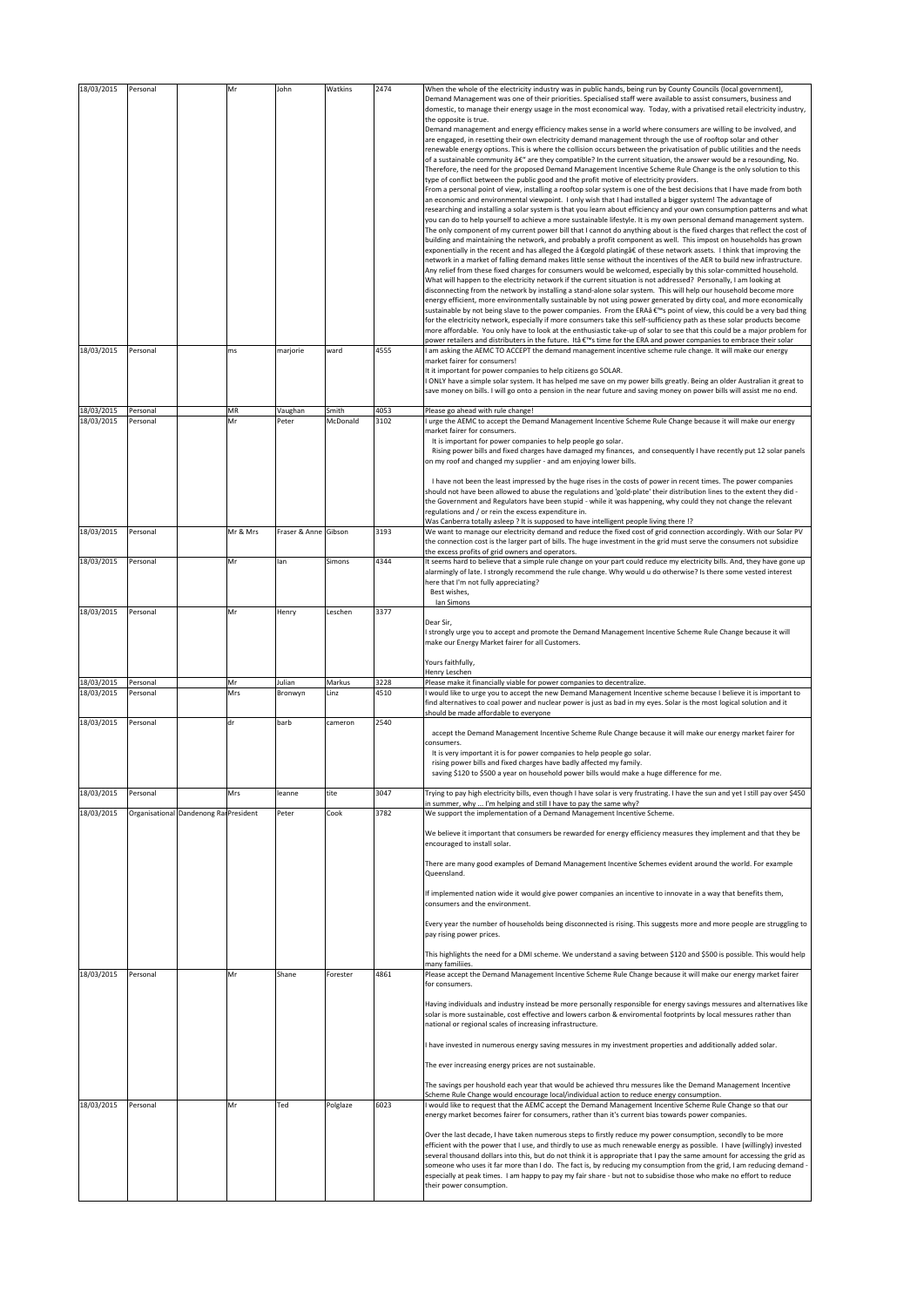| 18/03/2015               | Personal             | Mr   | Kendall | Lovett      | 3072 | Two years ago my partner and I had solar panels installed on the roof of our home not just to try and save money on our<br>electricity bills but because we felt that solar was more efficient in use and less damaging to the environment.                                                                                                                                                                                                            |
|--------------------------|----------------------|------|---------|-------------|------|--------------------------------------------------------------------------------------------------------------------------------------------------------------------------------------------------------------------------------------------------------------------------------------------------------------------------------------------------------------------------------------------------------------------------------------------------------|
|                          |                      |      |         |             |      | Nevertheless, we had a torrid time with the power company we were with and ended up changing to a more<br>appreciative company.                                                                                                                                                                                                                                                                                                                        |
|                          |                      |      |         |             |      | Now, though, under current rules solar owners like us continue to get hit by ever-growing fixed charges.                                                                                                                                                                                                                                                                                                                                               |
|                          |                      |      |         |             |      | However, we understand that this new Demand Management Incentive rule change will, when we reduce our energy<br>use with solar, our bills will go down because of the incentive rewards to power companies contained in the rule change<br>when they encourage more solar with storage.                                                                                                                                                                |
|                          |                      |      |         |             |      | therefore urge the AEMC to accept the Demand Management Incentive rule change because it will make the energy<br>market fairer. As well it is certainly going to make a difference to our power bills if the new rule is passed because we<br>are age pensioners.                                                                                                                                                                                      |
|                          |                      |      |         |             |      | Sincerely,<br>Kendall Lovett.                                                                                                                                                                                                                                                                                                                                                                                                                          |
| 18/03/2015               | Personal             | miss | jakki   | dodds       | 6167 | i have installed solar panels on my home to reduce energy usage, and of course saving \$120-\$500 a year on household<br>power bills would greatly benefit our household in many ways! one i can think of off the top of my head is that is<br>enough to pay for one weekend or week away for a short holiday for family/relationship growth                                                                                                           |
| 18/03/2015               | Personal             | Mr   | Anthony | Clark       | 6112 | urge you to adopt the Demand Management Incentive Scheme Rule Change because it will make our energy market<br>fairer for consumers.                                                                                                                                                                                                                                                                                                                   |
|                          |                      |      |         |             |      | feel that it is vitally important that power companies do not penalise people who install or have installed solar<br>systems.                                                                                                                                                                                                                                                                                                                          |
|                          |                      |      |         |             |      | have taken steps to reduce our energy usage with solar panels, battery backup and we have adopted many efficiency<br>measures, including solar hot water, energy efficient lighting, insulation and passive solar features we have incorporated<br>into our home (built in 1985).                                                                                                                                                                      |
|                          |                      |      |         |             |      | After doing all of this, to minimise our reliance on carbon emission causing coal fired electricity, we are now threatened<br>with massive increases in supply charges.                                                                                                                                                                                                                                                                                |
| 17/03/2015               | Personal             | Ms   | June    | Johnson     | 6121 | We have solar hot water and electricity so all we need now us a storage battery.<br>We would not b inconvenienced by outages then n happy voters.<br>Please encourage more users to b self reliant.<br>Thank u.                                                                                                                                                                                                                                        |
| 17/03/2015<br>17/03/2015 | Personal<br>Personal | mr   | Stan    | Mmopi       | 6147 | support the solar citizen                                                                                                                                                                                                                                                                                                                                                                                                                              |
|                          |                      | Ms   | Julie   | Emery       | 4562 | To the board and members of The Australian Energy Market Commission (AEMC),<br>I write this knowing that there must be change.<br>Change in the way we use our electricity (I am much more conscious of my power usage and have significantly reduced                                                                                                                                                                                                  |
|                          |                      |      |         |             |      | my ele consumption.)<br>Change in the way we power our power stations and homes. I am concerned for the future of my kids kids and this<br>amazing planet that we are blessed to live on, therefore I have solar powered my home in another conscious effort to                                                                                                                                                                                        |
|                          |                      |      |         |             |      | mitigate my impact here.<br>Change because solar and renewable energy sources are the way we should be heading and investing in and funding.<br>Change because I cannot afford not to nor can our planet.                                                                                                                                                                                                                                              |
|                          |                      |      |         |             |      | Instead of rewarding for redundant infrastructure I look forward to the Commissions suggestions to power companies to<br>reduce consumption although my instinct tells me that this goes against the very grain of power economics.                                                                                                                                                                                                                    |
|                          |                      |      |         |             |      | am trusting that the framework here and the incentives are genuinely beneficial to Australia, Australians and our<br>fellow human beings.                                                                                                                                                                                                                                                                                                              |
|                          |                      |      |         |             |      | Power companies should no longer be able to source dirty fuel energy. I hope that this is part of the incentive package<br>that is prepared and presented.<br>I look forward to a beneficial result.                                                                                                                                                                                                                                                   |
|                          |                      |      |         |             |      | Yours sincerely<br>Julie Emery                                                                                                                                                                                                                                                                                                                                                                                                                         |
| 17/03/2015               | Personal             | Mrs  | Rhonda  | De Stefano  | 3995 | Please accept the demand management incentive scheme rule change. It will make our energy market fairer for all.<br>It is important that power companies help people to go solar to lower the cost of power generation and to help mitigate                                                                                                                                                                                                            |
|                          |                      |      |         |             |      | climate change.<br>We have installed solar PV, hoping to achieve both these aims. Unfortunately, the feed in tariff just keeps dropping and<br>the fixed service charges keep rising. We are both retired and are finding that rising power costs are eating into our<br>fixed income. Saving \$120 - \$500 per annum would make a huge difference for us and I am sure it would for many who<br>are worse off than we are.<br>Respectfully submitted, |
| 17/03/2015               | Personal             | Ms   | Marian  | McCreath    | 4066 | R. De Stefano<br>Please introduce the Demand amnagement Incentive Scheme rule change and reward power companies to encourage<br>consumers to save energy. This is a sensible anf sustainable alternative to the millions, if not billions that are being                                                                                                                                                                                               |
|                          |                      |      |         |             | 4680 | wasted on unnecessarily building poles and wires. The consumers have spoken. Allow the power companies to meet<br>consumer demand and free them to invest in renewable energy and energy efficiency.                                                                                                                                                                                                                                                   |
| 17/03/2015               | Personal             | Mr   | Darryl  | Hughes      |      | I have spent thousands of dollars because I believe in the need for Australia to adopt this power source for economic as<br>well as environmental reasons.<br>I really urge the AEMC to accept the rule change in order to make the market fairer for the energy consumer. We                                                                                                                                                                          |
|                          |                      |      |         |             |      | certainly could not afford to have our power bill at the levels of those who are not on solar. Actually, if power<br>companies had some common sense they would have invested in solar solutions themselves many years ago. Had they                                                                                                                                                                                                                   |
|                          |                      |      |         |             |      | done so, we could have become an exemplary country for solar and lead the world. Instead we have become also-rans<br>in the industry and now the great oil country, the USA, leads the world in solar investment. Yet another opportunity lost.                                                                                                                                                                                                        |
| 17/03/2015               | Personal             | Ms   | Lucie   | Hallenstein | 3152 | Dear Sirs and Madams,<br>support the Demand Management Incentive Scheme Rule Change and urge you to accept this new rule.                                                                                                                                                                                                                                                                                                                              |
|                          |                      |      |         |             |      | support this change as it will make our energy market fairer to consumers. It will prompt people to think about the<br>energy they are using and will allow the general population to see the changes they are implementing in saving energy<br>reflected in their electricity bills.                                                                                                                                                                  |
|                          |                      |      |         |             |      | In the time of crisis we find ourselves in currently with global warming it is so important for power companies to<br>support the public to use solar power. By supporting solar power we will reduce our collective usage of fossil fuel which<br>is such a major pollutant and contributer to global warming.                                                                                                                                        |
|                          |                      |      |         |             |      | I try and use power mindfully in my home, I support the use of renewable energy and think that any opportunity to<br>support renewables, in this case solar power is so important for our planets future.                                                                                                                                                                                                                                              |
|                          |                      |      |         |             |      | Please consider what substantial benefits, both monetary to the consumer, as well as environmental to the entire world<br>supporting the Demand Management Incentive Scheme Rule Change would bring.                                                                                                                                                                                                                                                   |
|                          |                      |      |         |             |      | Yours sincerely,<br>Lucie Hallenstein.                                                                                                                                                                                                                                                                                                                                                                                                                 |
| 17/03/2015               | Personal             | Mr   | griff   | morris      | 6016 | I urge the AEMC to put through the Demand Management Incentive Scheme Rule Change to allow for a fair and<br>equitable outcome for those that do their best to use less power                                                                                                                                                                                                                                                                          |
| 17/03/2015               | Personal             | Mr   | Keith   | John        | 6253 | feel it is important to bring about changes nation wide to encourage the uptake of solar for environmental and<br>resource conservation and economical reasons.                                                                                                                                                                                                                                                                                        |
|                          |                      |      |         |             |      | also feel it is equally important to provide better incentives and rewards for those reducing there power consumption,<br>particularly those renting or otherwise unable to benefit from solar directly.                                                                                                                                                                                                                                               |
|                          |                      |      |         |             |      | The Demand Management Incentive Scheme Rule Change would seem to help in these areas.                                                                                                                                                                                                                                                                                                                                                                  |
|                          |                      |      |         |             |      | More centralised renewable power generation please                                                                                                                                                                                                                                                                                                                                                                                                     |
|                          |                      |      |         |             |      | Yours Keith Chalker                                                                                                                                                                                                                                                                                                                                                                                                                                    |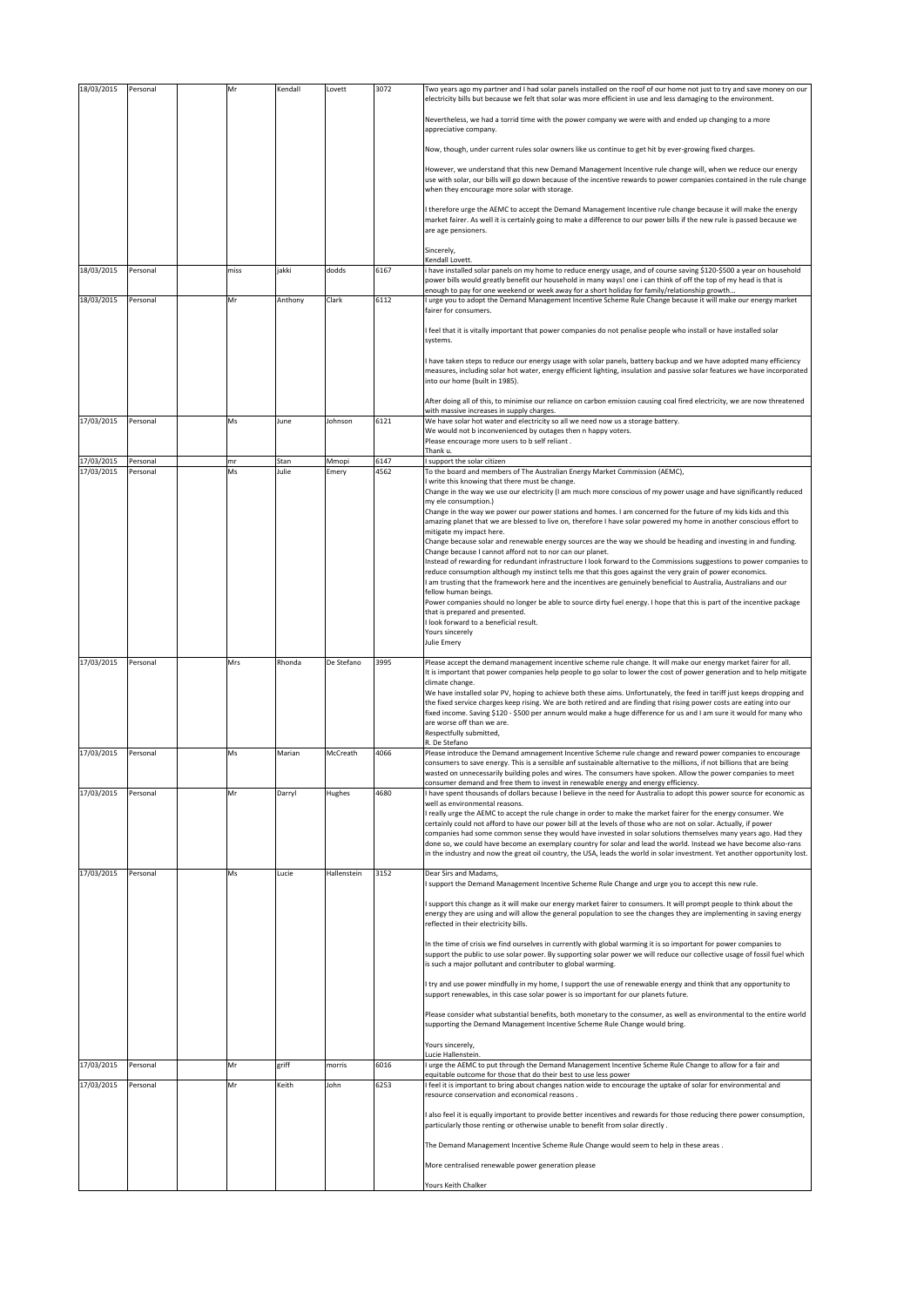| 17/03/2015 | Personal |          | mr   |          | pederson   | 5501 | Dear sir, Madame, I would like you to take into account the blowing out of costs imposed by retailers over the last few<br>years which now gives peak charges for not only summer but winter as well and after asking for reviews in pricing etc<br>and explaining I have solar not a word back on possible discounts for pay on time.                                                                                                                                                                                                                                                                                                                                                         |
|------------|----------|----------|------|----------|------------|------|------------------------------------------------------------------------------------------------------------------------------------------------------------------------------------------------------------------------------------------------------------------------------------------------------------------------------------------------------------------------------------------------------------------------------------------------------------------------------------------------------------------------------------------------------------------------------------------------------------------------------------------------------------------------------------------------|
|            |          |          |      |          |            |      | have taken a loan of 20K for my system as the repayments were cheaper for the loan than for the power bills prior to<br>getting solar.                                                                                                                                                                                                                                                                                                                                                                                                                                                                                                                                                         |
|            |          |          |      |          |            |      | with the power that I generate and the costs I need to put asside to have the system checked and maintained.                                                                                                                                                                                                                                                                                                                                                                                                                                                                                                                                                                                   |
|            |          |          |      |          |            |      | The value adding that the power companies put to free power that they do not need to generate is terrible I get 6 cents<br>a KW while they onsell for up to 40 cents KW, if the system can work by at least giving back a fair price you would do<br>well.                                                                                                                                                                                                                                                                                                                                                                                                                                     |
|            |          |          |      |          |            |      | The environmental content of reducing carbon can only help for the uncertain future and if as a government and the<br>power compaines think the future is bright then think what may be a future of new battery storage at a much cheaper<br>price where they will end up.                                                                                                                                                                                                                                                                                                                                                                                                                     |
|            |          |          |      |          |            |      | as a final note solar has enabled me to at least have an aircondiitoner on during the hot summer months and not as it<br>was prior when we sweltered because I couldn't afford the SS blowouts.                                                                                                                                                                                                                                                                                                                                                                                                                                                                                                |
| 17/03/2015 | Personal |          | Mr   | Darryl   | Nelson     | 4022 | please accept the Demand Management Incentive Scheme Rule Change because it will make our energy market fairer<br>for consumers.                                                                                                                                                                                                                                                                                                                                                                                                                                                                                                                                                               |
| 17/03/2015 | Personal |          | Mr   | Robert   | Nolan      | 3821 | To the AEMC.                                                                                                                                                                                                                                                                                                                                                                                                                                                                                                                                                                                                                                                                                   |
|            |          |          |      |          |            |      | I am a concerned supporter of renewable energy, especially solar.<br>You do not have to be a rocket scientist to work out that we in Aust are so fortunate to have so much sunshine, & that if<br>we do not take advantage of this asset & also lead the World in moving away from fossil fuels, we will become<br>economically disadvantaged going forward. The world is watching us, Europe & the USA is ahead of us in it's take up of<br>converting to renewables, & we must also lead the way. Consumers are being hard hit with pathetic rebates on solar<br>generated back to the grid, & it must be changed. Consumers & people who are & have invested in Solar & Wind,               |
| 17/03/2015 | Personal |          | Mr   | Peter    | Ballantyne | 6109 | should be rewarded, not penalised. Please make the DMIS Rule Change happen.<br>The big companies and govt are progressively squeezing the man on the street from being able to pay his way. prices                                                                                                                                                                                                                                                                                                                                                                                                                                                                                             |
|            |          |          |      |          |            |      | keep jumping up and wages do not follow. In fact it is stupid this ever upward spiral. we are killing ourselves<br>economically and environmentally.<br>Renewables are the only sane way to go. Give us the initiaive to lower our costs.                                                                                                                                                                                                                                                                                                                                                                                                                                                      |
| 17/03/2015 | Personal |          | mr   | jonathan | clouston   | 2050 | Thank vou<br>I Uuge the AEMC to accept the Demand Management Incentive Scheme Rule Change because it will make our energy                                                                                                                                                                                                                                                                                                                                                                                                                                                                                                                                                                      |
|            |          |          |      |          |            |      | market fairer for consumers.                                                                                                                                                                                                                                                                                                                                                                                                                                                                                                                                                                                                                                                                   |
| 17/03/2015 | Personal |          | Ms   | Thi      | Le         | 2195 | urge the AEMC to accept the Demand Management Incentive Scheme Rule Change because it will make our energy<br>market fairer for consumers.                                                                                                                                                                                                                                                                                                                                                                                                                                                                                                                                                     |
|            |          |          |      |          |            |      | believe it is very important to encourage reduction in energy consumption through using solar or efficiency measures<br>rather than further gold-plating our poles and wires.                                                                                                                                                                                                                                                                                                                                                                                                                                                                                                                  |
|            |          |          |      |          |            |      | At our household we are low energy consumers and the static charges passed on to us are unfair. We've also recently<br>installed Solar Panels to further reduce our energy consumption purely out our desire to be more energy-smart but feel<br>the system in it's current form does not provide adequate financial incentive for this.                                                                                                                                                                                                                                                                                                                                                       |
|            |          |          |      |          |            |      | Introducing the Demand Management Incentive Scheme Rule Change will enable families such as ourselves to be<br>rewarded but more importantly, acknowledged for our contribution. It will assist us in convincing friends and families<br>that it makes sense to be energy efficient.                                                                                                                                                                                                                                                                                                                                                                                                           |
| 17/03/2015 | Personal | personal | Dr   | Tim      | Read       | 3057 | Dear AEMC I support the Demand Management Incentive Scheme Rule Change as I believe we need a system that<br>rewards energy conservation and personal investment in rooftop solar power. We put PV panels on our roof a couple of<br>years ago and we would prefer a pricing system that rewarded reductions in energy demand.<br>Thanks for considering this,                                                                                                                                                                                                                                                                                                                                 |
| 17/03/2015 | Personal |          | Mrs  | Shirley  | Trigg      | 6053 | <b>Tim Read</b><br>I am requesting that the AEMC accept the Demand Managemnt Incentive Scheme rule change to provide incentive and                                                                                                                                                                                                                                                                                                                                                                                                                                                                                                                                                             |
|            |          |          |      |          |            |      | surety to the solar industry. As an owner of photovoltaic cells for many years we have been very pleased with the fact<br>that we have been providing our own power and saving money as well.<br>We are presently building a new home and will be installing a larger system with the hope of eliminating power bills,<br>despite the pathetic buy back incentives paid to consumers.<br>We need to ensure Solar power Is a growing industry to help with environmental problems of climate change and just<br>because it makes sense, especially in a country blessed with plenty of sunlight.                                                                                                |
| 17/03/2015 | Personal |          | Ms   | Jane     | Kelly      | 4559 | Re: the Demand Management Incentive Scheme Rule Change.                                                                                                                                                                                                                                                                                                                                                                                                                                                                                                                                                                                                                                        |
|            |          |          |      |          |            |      | support the proposed new bill, that if you reduce your energy use, your power bill goes down accordingly,<br>People need to be encouraged to save energy.<br>Solar owners are hit with ever-growing fixed charges - this is unfair and needs to be stopped.<br>The AEMC needs to accept the Demand Management Incentive Scheme Rule Change because it will make our energy<br>market fairer for consumers.<br>It is important for power companies to help people go solar.<br>I have reduced energy usage with solar panels but rising power bills and fixed charges have affected me.<br>Saving \$120 to \$500 a year on household power bills would make a huge difference to the household. |
| 17/03/2015 | Personal |          | Mr   | Tim      | Ferguson   | 3113 | The use of solar energy is not just about reducing power bills.By reducing the demand for power at the source we can                                                                                                                                                                                                                                                                                                                                                                                                                                                                                                                                                                           |
| 17/03/2015 | Personal |          | Mrs  | Robyn    | Dugas      | 2576 | save the losses in power transmission and reduce atmospheric pollution thus help control greenhouse effects.<br>I would like to submit my objection to higher energy prices.                                                                                                                                                                                                                                                                                                                                                                                                                                                                                                                   |
|            |          |          |      |          |            |      | have changed my energy supplier to a solar energy<br>company.<br>Hoping this will help support the environment and reduce the cost of electricity.<br>would like to request that the AEMA consider supporting solar energy and the environment.                                                                                                                                                                                                                                                                                                                                                                                                                                                |
| 17/03/2015 | Personal |          | Mr   | Russell  | Barriball  | 6946 | Robyn Dugas<br>Yes I will support this submission and •Urge the AEMC to accept the Demand Management Incentive Scheme Rule                                                                                                                                                                                                                                                                                                                                                                                                                                                                                                                                                                     |
| 17/03/2015 | Personal |          | Miss | Elaine   | de Saxe    | 4508 | Change because it will make our energy market fairer for consumers.<br>In the interests of the environment, I urge the commission to regulate in favour of the owners of solar panels. And                                                                                                                                                                                                                                                                                                                                                                                                                                                                                                     |
| 17/03/2015 | Personal |          | Mr   | Graham   | Dunlop     | 3523 | especially so to make it more affordable for private people to instal their own batteries to be independent of the grid.<br>Stop unnecessary costs' in the electricity sector and start looking after the people who care about the future of all                                                                                                                                                                                                                                                                                                                                                                                                                                              |
| 17/03/2015 | Personal |          | Ms   |          | Fitzgerald | 2011 | Australians' in the pursuit of clean renewable energy and the stopping/reducing of the use of fossil fuels for electricity<br>production.PLEASE DO IT NOW, not when it is oops, too late!<br>pay extra to my electricity provider in order to have 100% renewable energy for my unit because I am so concerned                                                                                                                                                                                                                                                                                                                                                                                 |
|            |          |          |      | Barbara  |            |      | about the environment. It shouldn't be like this - energy providers and the government should be taking serious steps<br>towards provision of renewable energy, as the norm.                                                                                                                                                                                                                                                                                                                                                                                                                                                                                                                   |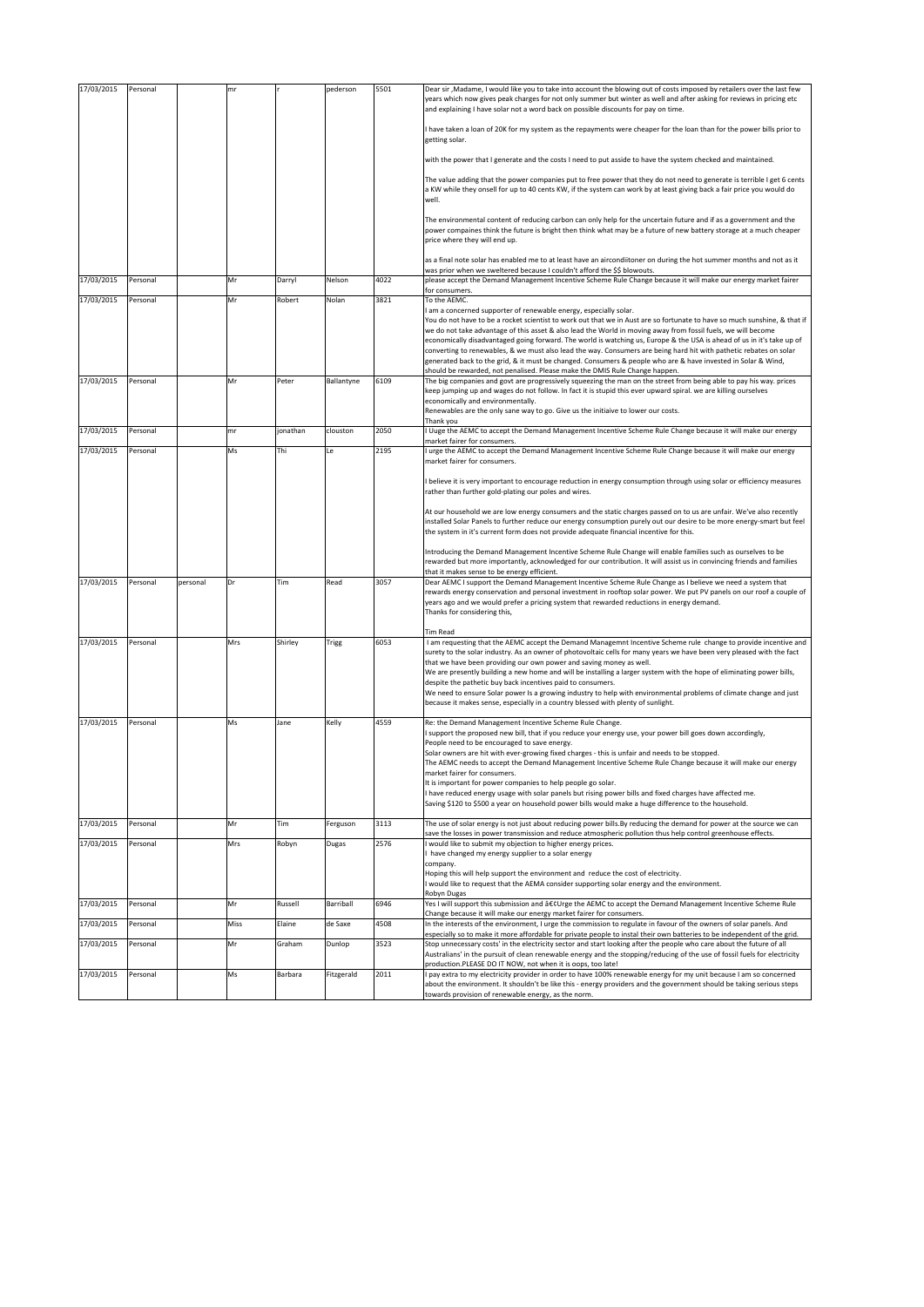| 17/03/2015               | Personal             | Mr       | RJohn             | Carter           | 4350         | I urge the AEMC to accept the Demand Management Incentive Scheme Rule Change because it will make our energy<br>market fairer for consumers.                                                                                                                                                                                 |
|--------------------------|----------------------|----------|-------------------|------------------|--------------|------------------------------------------------------------------------------------------------------------------------------------------------------------------------------------------------------------------------------------------------------------------------------------------------------------------------------|
|                          |                      |          |                   |                  |              | It is interesting, that, after we have taken all possible steps to reduce electricity usage, our power bills are now greater<br>than they were a year ago.                                                                                                                                                                   |
|                          |                      |          |                   |                  |              | Less electricity equals greater cost, there seems to be a problem with that.                                                                                                                                                                                                                                                 |
|                          |                      |          |                   |                  |              | An increase in solar systems is important for the Australian peoples, as it will reduce our reliance on fossil fuels, and<br>minimise our contribution to global warming by greenhouse gases, at all stages of the process from mining to burning.                                                                           |
|                          |                      |          |                   |                  |              | An increase in solar electricity production, and the development of better storage, will reduce the need to increase the<br>number of fossil fuel-powered generating stations, across the country.                                                                                                                           |
|                          |                      |          |                   |                  |              | Therefore, it is to the power companies' advantage to help people go solar.                                                                                                                                                                                                                                                  |
|                          |                      |          |                   |                  |              | An increase in solar production will also reduce the costs of electricity for our aging population.                                                                                                                                                                                                                          |
|                          |                      |          |                   |                  |              | Currently, in Queensland, there is little incentive to place solar on our home, as the feedback rates are very low.                                                                                                                                                                                                          |
|                          |                      |          |                   |                  |              | As I move towards retirement in the next few years, my wife and I currently have to factor in rising electricity bills, as<br>we calculate the long-term value of my superannuation. These increased costs are causing us to recognise that I will<br>have to extend my working age well past 65, in a stressful occupation. |
|                          |                      |          |                   |                  |              | Saving up to \$500 a year on household electricity bills would make a significant impact on our ability to consider an                                                                                                                                                                                                       |
| 17/03/2015               | Personal             | mr       | peter             | Weatherly        | 6401         | earlier retirement.<br>The new rule change is futuristic. For a whole host of reasons we should be saving power and storing it at the place of<br>the end user. Add storage to a smart grid and the large fluctuations in power demand could be mitigated lessening the                                                      |
| 17/03/2015               | Personal             | Mr       | Keith             | Graham           | 3124 / 3956  | need for constant baseline and peaks in demand<br>I Urge the AEMC to accept the Demand Management Incentive Scheme Rule Change because it will make our energy                                                                                                                                                               |
|                          |                      |          |                   |                  |              | market fairer for consumers.<br>It is very important for power companies to help people go solar. In doing so they can reduce the running cost of there                                                                                                                                                                      |
|                          |                      |          |                   |                  |              | plant and contribute to a cleaner fuel leading in a cleaner environment and reducing the amount of power produced<br>buy dirty coal fired power stations and promoting solar.<br>Some time ago in America I heard that a power station actually gave every house in the near buy city/town solar on                          |
|                          |                      |          |                   |                  |              | there roof and in return they produced less power meaning less pollution in to the local community and environment<br>making every one happier.                                                                                                                                                                              |
|                          |                      |          |                   |                  |              | I have taken major steps in reducing my energy consumption and have installed a 2.6KW solar on my roof that has now<br>smashed my power bill to zero and credits at the end of the year of \$1,300. I was one of the lucky ones with a feed in                                                                               |
|                          |                      |          |                   |                  |              | tariff of 68c a kw but I did pay a lot for the solar.<br>With the money I have saved I now have solar hot water and from a \$200.50 bill now down to a \$20 gas bill.                                                                                                                                                        |
|                          |                      |          |                   |                  |              | With the saving I have a better life and potentially has helped me in sending my son to Taff course in Photography at<br>RMIT in Melbourne.<br>am now in the proses in ordering solar power and storage and hot water for a holiday house I have just bought. It over                                                        |
|                          |                      |          |                   |                  |              | looks the new 52 wind turbine at Bald Hills in Victoria.<br>I am in no way rich but lucky with an inheritance.                                                                                                                                                                                                               |
|                          |                      |          |                   |                  |              | see now that the feed in tariff is way down to 8c-10c per Kw.<br>If the power company's want to promote solar I fill a feed in tariff should be a fare greater price to encourage more                                                                                                                                       |
|                          |                      |          |                   |                  |              | people to install solar. The price of Solar panels are so much cheaper now. But I still fill the power companies should pay<br>a fare better price for the power produced buy the 5.000000 solar Australians in there own power production.                                                                                  |
|                          |                      |          |                   |                  |              | I hope one day power companies close there power station and open a solar company or a very large power storage<br>facility to store the power the solar feeds back in to the grid.                                                                                                                                          |
|                          |                      |          |                   |                  |              | have seen a lot of new companies with small scale battery storage systems for people with solar to store there power<br>and use this at night this is surly the beginning of the end of coal power in Australia. The power companies really need                                                                             |
| 17/03/2015               | Personal             | Ms       | Ellen             | Gude             | 6280         | to jump in to promote solar and grow there new solar business or turn there open cut mines in to a solar farm and wind<br>We have installed solar panels and would like to be able to store power as politicians and the energy supplier seem                                                                                |
|                          |                      |          |                   |                  |              | intend on penalising us for trying to help the environment and reduce power bills. As seniors we have little other<br>means left to protect ourselves against future power bill increases.                                                                                                                                   |
| 17/03/2015               | Personal             | Mr       | Peter             | Buckland         | 3875         | We are simply requesting the AEMC to realise & agree to the terms of the 'Demand Management Incentive Scheme<br>Rule Change.'                                                                                                                                                                                                |
|                          |                      |          |                   |                  |              | We now use & love our Solar System. The expectation is for lower charges & to encourage others to embrace Solar.<br>Please vote in favour of this adoption & be a real winner in the eyes of the population of Australia!                                                                                                    |
| 17/03/2015<br>17/03/2015 | Personal<br>Personal | Mr<br>Mr | Russell<br>Julian | Pearse<br>Conrad | 3377<br>4065 | Accept the Demand Management Incentive Scheme Rule Change.<br>The Australian Energy Market Commission.                                                                                                                                                                                                                       |
|                          |                      |          |                   |                  |              | Submission on the Demand Management Incentive Scheme Rule Change.                                                                                                                                                                                                                                                            |
|                          |                      |          |                   |                  |              | Implementation the proposed rule change would rein in spending on infrastructure, hold fixed charges down, provide<br>incentives for energy efficiency and reduce the coming defections from the grid to the benefit ot all citizens.                                                                                        |
|                          |                      |          |                   |                  |              | Regards,                                                                                                                                                                                                                                                                                                                     |
|                          |                      |          |                   |                  |              | Julian Conrad.                                                                                                                                                                                                                                                                                                               |
| 17/03/2015               | Personal             | Mr       | Mark              | Singleton        | 2546         | It is time for the AEMC to accept the facts of the situation and stop being economic (and environmental) vandals. This<br>rule change is critical for low income families and will give further incentive for them to save energy and thus money.                                                                            |
|                          |                      |          |                   |                  |              | Presently there is little incentive to save energy as the fixed prices are constantly rising and are such a significant part of<br>the electricity bill. Clearly this is the obvious, fair and sensible way we must go for purely economic reasons as well as                                                                |
| 17/03/2015               | Personal             | Mr       | Brian             | Eddy             | 6171         | the reducing the impact of fossil fuels on the environment. Wake up and smell the coffee!!<br>People such as yourselves should assist in helping the prople with the costs of living by doing anything in their power to                                                                                                     |
| 17/03/2015               | Personal             | Mr       | John              | Morrison         | 4037         | make it less expensive to bring up their families without heartacke but love<br>Re                                                                                                                                                                                                                                           |
|                          |                      |          |                   |                  |              | Demand Management Incentive Scheme Rule Change<br>Please on behalf of our electricity network and costs choose a fairer way of regulation on going price increases<br>Regards<br>John                                                                                                                                        |
| 17/03/2015               | Personal             | Mr       | Alan              | Marshall         | 3079         | I urge the AEMC to accept the Demand Management Incentive Scheme Rule.                                                                                                                                                                                                                                                       |
|                          |                      |          |                   |                  |              | I have a solar system that has supplied three times as much power into the grid as I have extracted from the grid but I<br>receive only c10/kWh for this and pay c37/kWh for electricity from the grid. I do not consider this to be reasonable nor<br>do I consider the daily supply charge of \$1.31 to be justified.      |
|                          |                      |          |                   |                  |              | It seems likely that a rule change would reward me for saving power whereas the present system is a disincentive.                                                                                                                                                                                                            |
|                          |                      |          |                   |                  |              | Change the rules and encourage more installations of solar panels.                                                                                                                                                                                                                                                           |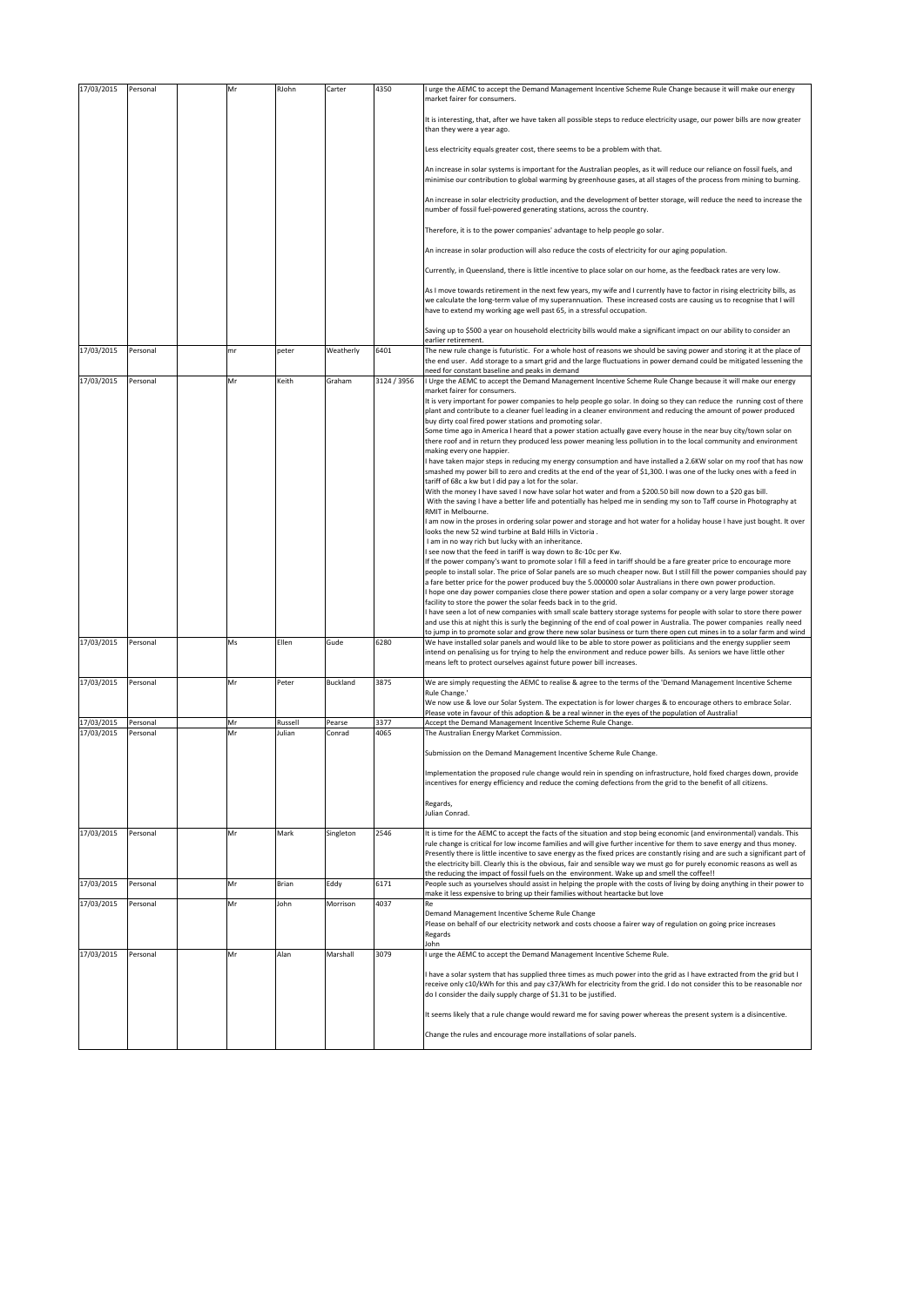| 17/03/2015 | Personal | Mr   | David     | Tomkins    | 3070 | Dear AEMC                                                                                                                                                                                                                                                                                                               |
|------------|----------|------|-----------|------------|------|-------------------------------------------------------------------------------------------------------------------------------------------------------------------------------------------------------------------------------------------------------------------------------------------------------------------------|
|            |          |      |           |            |      | write to urge you to accept the Demand Management Incentive Scheme Rule Change because it will make our energy<br>market fairer for consumers.                                                                                                                                                                          |
|            |          |      |           |            |      | Because of the enormous risks of climate change, I believe it is very important for power companies to help people go<br>solar.                                                                                                                                                                                         |
|            |          |      |           |            |      | personally have installed 3KW of solar power, purchased energy efficient appliances and upgraded to LED lighting.                                                                                                                                                                                                       |
|            |          |      |           |            |      | Rising power bills and fixed charges have caused electricity costs to be the largest budget increase for my family in<br>recent years.                                                                                                                                                                                  |
|            |          |      |           |            |      | Saving \$120 to \$500 a year on household power bills would make a big difference for my wife and I, as we try to live on<br>a fixed income in retirement.                                                                                                                                                              |
|            |          |      |           |            |      | Yours sincerely                                                                                                                                                                                                                                                                                                         |
|            |          |      |           |            |      | <b>David Tomkins</b>                                                                                                                                                                                                                                                                                                    |
| 17/03/2015 | Personal | Ms   | Catherine | Sarre      | 5064 | I urge you to accept the Demand Management Incentive Scheme Rule Change because it will make our energy market<br>fairer for consumers.<br>It is critical for power companies to help people go solar.                                                                                                                  |
| 17/03/2015 | Personal | Ms   | Claire    | Pontin     | 2430 | Please support the demand management incentive scheme. Renewable energy needs to be embraced now. We need to<br>encourage households to reduce energy consumption and to reduce reliance on 'dirty' energy technologies like coal and                                                                                   |
| 17/03/2015 | Personal | Mr   | Alastair  | Silcock    | 4356 | support moves that provide improve incentives for consumers and energy providers to save energy and use less<br>power.                                                                                                                                                                                                  |
|            |          |      |           |            |      | Additionally, I believe a sliding scale of electricity tariffs for householders (such as local governments have for water                                                                                                                                                                                               |
| 17/03/2015 | Personal | Mr   | Malcolm   | Coram      | 3126 | usage) would promote sensible and careful use of energy at the household level.<br>Dear Sir,                                                                                                                                                                                                                            |
|            |          |      |           |            |      | I'm in favour of the Demand Management Incentive Scheme Rule Change because it'll make it fairer for those who have<br>gone solar and encourage others to go solar thus reducing costs and more importantly helping to reduce CO2 emissions.<br>Regards<br>Mal Coram                                                    |
| 17/03/2015 | Personal | Ms   | Judith    | Blackall   | 2034 | I write to the AEMC to strongly recommend the Demand Management Incentive Scheme Rule Change be accepted. I                                                                                                                                                                                                             |
|            |          |      |           |            |      | believe in a diversity of choices and I am a supporter of sustainable energy resources. The Scheme will make our energy<br>market fairer for consumers.                                                                                                                                                                 |
|            |          |      |           |            |      | I would love to see power companies put aside their goals to reach profit targets and do something for the Nation's<br>benefit: encourage people to use their rooftops and go solar. The nation would benefit by a fair and competitive system<br>of energy choices.                                                    |
|            |          |      |           |            |      | Prices of household, local, industrial and nation-wide energy have risen significantly in recent years, there has been little<br>noticeable benefit to our energy bills when the carbon tax was abolished. i wish it differently and Australia could                                                                    |
|            |          |      |           |            |      | become a cleaner, greener energy producer.<br>Thank you                                                                                                                                                                                                                                                                 |
| 17/03/2015 | Personal | Mr   | Robert    | Maggs      | 6169 | I think that to any responsible thinking person, solar is the only way to go. The world is going to need all the help it can                                                                                                                                                                                            |
|            |          |      |           |            |      | get to stop global warming. Solar panels is the one way the average man in the street can contribute to save the planet.                                                                                                                                                                                                |
| 17/03/2015 | Personal | Mr   | Joseph    | Zagari     | 2068 | Dear AEMC,                                                                                                                                                                                                                                                                                                              |
|            |          |      |           |            |      | I urge the AEMC to accept the Demand Management Incentive Scheme Rule Change because it will make our energy<br>market fairer for consumers and encourage people to reduce their electricity usage.                                                                                                                     |
|            |          |      |           |            |      | Rising power bills have meant that we have invested in solar panels for our home. The same can be done for most<br>homes with roofs facing the sun.                                                                                                                                                                     |
|            |          |      |           |            |      | Saving \$120 to \$500 a year on household power bills will make a difference for our family. Unlike the removal of the<br>carbon tax, the plan will also be able to reduce the carbon emissions helping Australia meet its international obligations<br>to prevent the worst of climate change due to greenhouse gases. |
|            |          |      |           |            |      | Thank you for your consideration,                                                                                                                                                                                                                                                                                       |
|            |          |      |           |            |      | Regards,                                                                                                                                                                                                                                                                                                                |
|            |          |      |           |            |      | Joseph Zagari                                                                                                                                                                                                                                                                                                           |
| 17/03/2015 | Personal | Mr   | Ray       | Balhatchet | 4019 | I urge the AEMC to accept the Demand Management Incentive Scheme Rule Change to bring fairness to the energy<br>market. In this day and age, every incentive possible should be pursued to encourage consumers to increase the                                                                                          |
|            |          |      |           |            |      | efficiency of their energy use and to promote the use of renewable energy sources, if only from an environmental<br>viewpoint. This is also an opportunity to address the rising costs to families, particularly lower income groups, whose                                                                             |
|            |          |      |           |            |      | volume usage and therefore cost is the same as those on higher incomes.                                                                                                                                                                                                                                                 |
| 17/03/2015 | Personal | Mr   | John      | Bell       | 2319 | It is important to drive efficiency in our power supply system. Efficiency means using less power, using less fossil fuel<br>and spending less on infrastructure - not maximising profits. Please support the introduction of the proposed Demand                                                                       |
| 17/03/2015 | Personal | Mr.  | peter     | ikin       | 3128 | Management Incentive Scheme.<br>Dear Regulator of Electricity, I have long thought it very odd indeed that power companies make extra profit by                                                                                                                                                                         |
|            |          |      |           |            |      | investing in infrastructure, even if it is not needed! They have had no incentive to seek what is best for Australia, being<br>less pollution, less burning of coal, more use of renewable. I therefore urge you to accept the proposed change of                                                                       |
|            |          |      |           |            |      | rules, to reward power companies for encouraging and achieving energy savings, and not for building more<br>transmission lines, unless there is a clear verifiable cost benefit analysis requiring that new infrastructure.                                                                                             |
|            |          |      |           |            |      | Yours sincerely<br>Peter Ikin                                                                                                                                                                                                                                                                                           |
|            |          |      |           |            |      | 12 Collins street, Box Hill.                                                                                                                                                                                                                                                                                            |
| 17/03/2015 | Personal | miss | amy       | smith      | 4510 | We have reached A tipping point and we need to encourage peoples take up of solar for the environment.                                                                                                                                                                                                                  |
|            |          |      |           |            |      | Also the cost of living is out of control. It is ridiculous that the electricity companies continue to earn large profits at the<br>expense of all.                                                                                                                                                                     |
|            |          |      |           |            |      | As soon as people tried to take control of this aspect of the cost of living which has increased significantly (and which                                                                                                                                                                                               |
|            |          |      |           |            |      | noone is doing anything about in government) these companies have jumped up and down crying poor. This should not<br>be allowed to continue and new rules need to be implemented to take into consideration the changing times we live in.                                                                              |
|            |          |      |           |            |      | Please accept the Demand Management Incentive Scheme Rule Change.                                                                                                                                                                                                                                                       |
|            |          |      |           |            |      | personally have solar which I had to increase the size of just over a year later at more and more cost because of the<br>ever increasing charges and reducing feedin tariffs.                                                                                                                                           |
| 17/03/2015 | Personal | Mr   | Gary      | Thompson   | 5162 | AEMC have to stop rising costs, change the rules so everyone in the long term will be paying cheaper energy bills!                                                                                                                                                                                                      |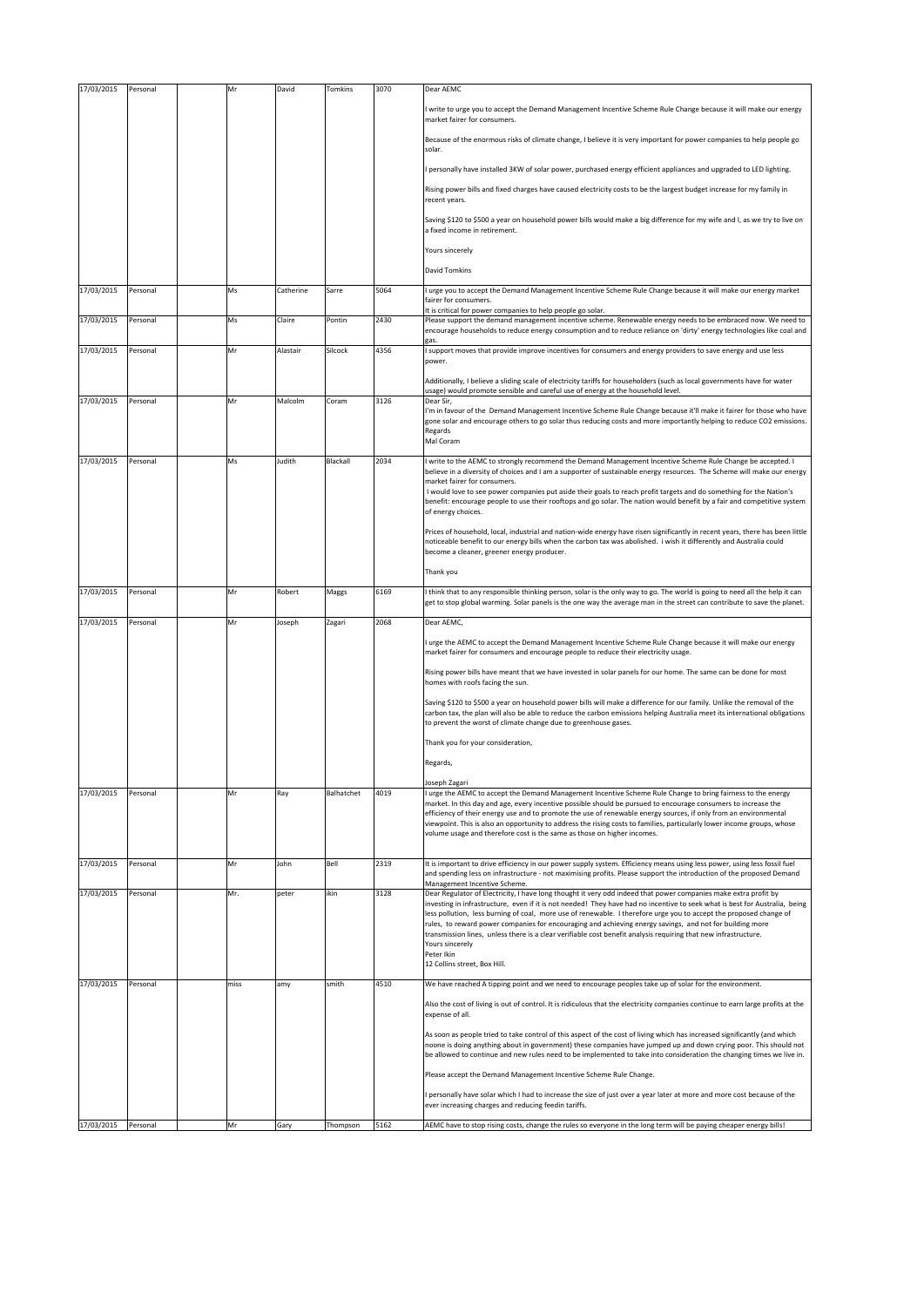| 17/03/2015               | Personal             |                  | Ms                  | Leonie        | Stubbs                 | 6175         | Based on fairness for consumers, I urge the AEMC to accept the Demand Management Incentive Scheme Rule Change.                                                                                                                                                                                                                                                                                                                                                                                                                                                                                                                                                                                                                                                                                                                                                                                                                                                                                                                                                                                                                                                                                                                                                                                              |
|--------------------------|----------------------|------------------|---------------------|---------------|------------------------|--------------|-------------------------------------------------------------------------------------------------------------------------------------------------------------------------------------------------------------------------------------------------------------------------------------------------------------------------------------------------------------------------------------------------------------------------------------------------------------------------------------------------------------------------------------------------------------------------------------------------------------------------------------------------------------------------------------------------------------------------------------------------------------------------------------------------------------------------------------------------------------------------------------------------------------------------------------------------------------------------------------------------------------------------------------------------------------------------------------------------------------------------------------------------------------------------------------------------------------------------------------------------------------------------------------------------------------|
|                          |                      |                  |                     |               |                        |              | have written to Western Australia's energy provider asking what steps it is taking to address the challenges it faces in<br>coming years. The Demand Management Incentive Scheme Rule Change will assist the provider in making changes to<br>meet many of those challenges.                                                                                                                                                                                                                                                                                                                                                                                                                                                                                                                                                                                                                                                                                                                                                                                                                                                                                                                                                                                                                                |
|                          |                      |                  |                     |               |                        |              | Our family has dramatically reduced our electricity usage and charges through installing roof-top solar panels as well as<br>working on energy efficiency measures. We are fortunate in having the time and resources to do this but it would have<br>been a lot easier if we had received assistance and been motivated by our energy provider. That is why I believe this<br>rule change is so important.                                                                                                                                                                                                                                                                                                                                                                                                                                                                                                                                                                                                                                                                                                                                                                                                                                                                                                 |
| 17/03/2015               | Personal             |                  | Ms                  | Robyn         | Peters                 | 4573         | I urge the AEMC to accept the Demand Management Incentive Scheme Rule Change because it will make our energy<br>market fairer for consumers.                                                                                                                                                                                                                                                                                                                                                                                                                                                                                                                                                                                                                                                                                                                                                                                                                                                                                                                                                                                                                                                                                                                                                                |
|                          |                      |                  |                     |               |                        |              | It will encourage power companies to help people take up solar as I have. Not only do my PV cells and solar hot water<br>system minimise my power bills but solar and other renewable energy sources MUST be the way of the future.                                                                                                                                                                                                                                                                                                                                                                                                                                                                                                                                                                                                                                                                                                                                                                                                                                                                                                                                                                                                                                                                         |
| 17/03/2015               | Personal             |                  | Mr                  | Terrence      | Chedzey                | 2287         | The waste of resources and financial hardship imposed by the current rule has to stop.<br>Please assist people to install solar power. It is not only good for the environment but a necessary step to try and save<br>money on a rather expensive requirement. I installed solar power in February 2012 and although it is only 1.52 kW it<br>does help out when the power bill comes in. I would love to enlarge the system and will do so when I have enough                                                                                                                                                                                                                                                                                                                                                                                                                                                                                                                                                                                                                                                                                                                                                                                                                                             |
| 17/03/2015               | Personal             |                  | Mr                  | Paul          | Chiron                 | 3129         | money. Any sayings on household power bills would make a difference to the average family.<br>support the Demand Management Incentive Scheme Rule Change to encourage consumers to save energy through                                                                                                                                                                                                                                                                                                                                                                                                                                                                                                                                                                                                                                                                                                                                                                                                                                                                                                                                                                                                                                                                                                      |
|                          |                      |                  |                     |               |                        |              | solar panels usage and consumers should have there power costs reduced for adopting this action.                                                                                                                                                                                                                                                                                                                                                                                                                                                                                                                                                                                                                                                                                                                                                                                                                                                                                                                                                                                                                                                                                                                                                                                                            |
| 17/03/2015               | Personal             |                  | Mr                  | Malcolm       | McCann                 | 3922         | I urge the AEMC to accept the Demand Management Incentive Scheme Rule Change as strongly as I can. This rule<br>change will make the energy system fairer for all consumers. Presently this is not the case. In this time of global<br>warming and the well-identified connection to coal-powered electricity generation all efforts should be directed to<br>encourage as much use of alternate power generation options such as solar and wind. Power generator and supply<br>companies should be helping consumers do this by rewarding those who use solar etc on their homes. This reward<br>should be in the form of reduced power bills and not ever increasing ones. As a family we have installed solar. This was<br>to reduce our carbon footprint and to show in a practical way that we believe that we all have a part to play. In recent<br>times, my supplier increased the cost of purchasing power by approximately 12% while simultaneously reducing the<br>amount they pay me for excess solar generation by 25%. I had no control over this and I consider this as a punishment<br>for going solar. This proposed rule change will move the equation in the opposite direction and I again state my<br>strongest support for this rule change to be adopted. yours sincerely Mal McCann |
| 17/03/2015               | Personal             |                  | mr                  | john          | archibald              | 6041         | help this rule change become reality, as the ever increasing power bill makes a difference to the families budget. Every<br>time the bills go up then something else has to suffer. we are having to cut out so many things just to afford the bills.<br>We went solar to help the environment and to save money, but everyone is now against the idea from power<br>companies to the governments, carbon taxes didn't help us, so this rule is a breath of fresh air to the industry.<br>solar companies can again come out of hiding and help with keeping the prices down, more competition, more<br>manufacturing of components, more jobs, it's a win win situation all round.                                                                                                                                                                                                                                                                                                                                                                                                                                                                                                                                                                                                                         |
| 17/03/2015<br>17/03/2015 | Personal<br>Personal | Personal<br>Buzz | mrs<br>Rainbow Wolf | Diana<br>Buzz | Trainor<br>RainbowWolf | 3213<br>5000 | To whom it may concern I summit my Submission<br>i encouraged my partner to install Solar Panels and 3 KW system that is connected to grid .So far in a year we've paid                                                                                                                                                                                                                                                                                                                                                                                                                                                                                                                                                                                                                                                                                                                                                                                                                                                                                                                                                                                                                                                                                                                                     |
|                          |                      |                  |                     |               |                        |              | \$6300 for the system and only saved \$200 for the whole year despite the panels working optimally .We have fed plenty<br>of energy into the grid, but with the extremely poor FIT of 6.2 (was 8c/KW) .also the supply charges and rAtes for<br>buying energy from the grid provider is ridiculously expensive and much higher than people without Solar .Thats not<br>fair or equatable  We should be getting fu market price for the KW of energy we Feed back into the grid .the greedy<br>energy companies resell that FREE energy onto others at full charge .Meanwhile we will take over 40 years to pay off<br>our system, for little or no benefit meanwhile electricity charges continue to climb higher we end up paying almost<br>the same despite being told we would save at least \$1000-\$1500 per year. I ask that you do all you can to make the<br>system fairer and more equal for every consumer.                                                                                                                                                                                                                                                                                                                                                                                       |
| 17/03/2015               | Personal             |                  | Mr                  | Chris         | Vertigan               | 3039         | Hi, please accept the Demand Management Incentive Scheme Rule Change - it will make our energy market fairer for<br>consumers.                                                                                                                                                                                                                                                                                                                                                                                                                                                                                                                                                                                                                                                                                                                                                                                                                                                                                                                                                                                                                                                                                                                                                                              |
|                          |                      |                  |                     |               |                        |              | It is very important for power companies to help people go solar.                                                                                                                                                                                                                                                                                                                                                                                                                                                                                                                                                                                                                                                                                                                                                                                                                                                                                                                                                                                                                                                                                                                                                                                                                                           |
|                          |                      |                  |                     |               |                        |              | Rising power bills and fixed charges have affected our family recently - saving \$120 to \$500 a year on household power<br>bills would make a big difference to us.                                                                                                                                                                                                                                                                                                                                                                                                                                                                                                                                                                                                                                                                                                                                                                                                                                                                                                                                                                                                                                                                                                                                        |
|                          |                      |                  |                     |               |                        |              | Regards,<br>Chris                                                                                                                                                                                                                                                                                                                                                                                                                                                                                                                                                                                                                                                                                                                                                                                                                                                                                                                                                                                                                                                                                                                                                                                                                                                                                           |
| 17/03/2015               | Personal             |                  | Mr                  | Brian         | Robinson               | 6054         | as seniors, my wife and me wish to see much more fairness in the way we Solar Citizens are financially treat, just having<br>installed our 2nd set of panels, having downsized to a village it will be very interesting to see the difference between<br>now and six years ago of our last panels, with 2kw we at least hope to keep up with the bills , we shall see !!                                                                                                                                                                                                                                                                                                                                                                                                                                                                                                                                                                                                                                                                                                                                                                                                                                                                                                                                    |
| 17/03/2015               | Personal             |                  | Ms                  | Priya         | Schiavoni              | 3058         | Im writing to urge AEMC to accept the Demand Management Incentive Scheme Rule Change because it will make our<br>energy market fairer for consumers.                                                                                                                                                                                                                                                                                                                                                                                                                                                                                                                                                                                                                                                                                                                                                                                                                                                                                                                                                                                                                                                                                                                                                        |
|                          |                      |                  |                     |               |                        |              | AEMC it is so important that power companies help people go solar.<br>AEMCIf I've taken step it go solar and reduce my energy use by installing solar and LED lighting.<br>Riding power bills and fixed charges have affected my family.                                                                                                                                                                                                                                                                                                                                                                                                                                                                                                                                                                                                                                                                                                                                                                                                                                                                                                                                                                                                                                                                    |
| 17/03/2015               | Personal             |                  | Mr                  | Grant         | Hooper                 | 3134         | Saving \$120 to \$500 a year on household power bills would make a difference!<br>encourage the AEMC to accept the Demand Management Incentive Scheme Rule Change because it will make our                                                                                                                                                                                                                                                                                                                                                                                                                                                                                                                                                                                                                                                                                                                                                                                                                                                                                                                                                                                                                                                                                                                  |
|                          |                      |                  |                     |               |                        |              | energy market fairer for consumers and in the long-run support a cleaner, greener Australia.                                                                                                                                                                                                                                                                                                                                                                                                                                                                                                                                                                                                                                                                                                                                                                                                                                                                                                                                                                                                                                                                                                                                                                                                                |
|                          |                      |                  |                     |               |                        |              | The current federal government went to the previous election promising to rip up the so-called Carbon Tax and in so-<br>doing, save households around \$500. I welcomed the intention to save households funds. However, I didn't agree with<br>the approach. I am firmly in favour of supporting households to reduce their energy consumption and their overall<br>energy costs. It seems to me that the proposed Demand Management Incentive Scheme Rule Change is a sensible<br>mechanism for supporting households to reduce their power bills (whilst also reducing overall carbon emissions).                                                                                                                                                                                                                                                                                                                                                                                                                                                                                                                                                                                                                                                                                                        |
|                          |                      |                  |                     |               |                        |              | Our own household is doing what we can to reduce our power bills and our carbon footprint by:<br>progressively improving the energy efficiency of our house and the appliances we use;<br>installing solar panels on our roof; and<br>purchasing electricity from a relatively low cost, green energy supplier.                                                                                                                                                                                                                                                                                                                                                                                                                                                                                                                                                                                                                                                                                                                                                                                                                                                                                                                                                                                             |
|                          |                      |                  |                     |               |                        |              | Nonetheless, our power bills continue to rise as the supply/infrastructure charges levied by our energy wholesaler<br>continue to rise. To this point we have been able to cope with these rising costs. I know there are many other<br>households who are finding this much harder to cope with.                                                                                                                                                                                                                                                                                                                                                                                                                                                                                                                                                                                                                                                                                                                                                                                                                                                                                                                                                                                                           |
|                          |                      |                  |                     |               |                        |              | The current system incentivises power companies to expand electricity infrastructure at the consumersâ € <sup>™</sup> expense. I<br>encourage the AEMC to introduce the proposed Rule Change and provide incentives for power companies to support<br>households to reduce their energy bills whilst reducing their environmental impact.                                                                                                                                                                                                                                                                                                                                                                                                                                                                                                                                                                                                                                                                                                                                                                                                                                                                                                                                                                   |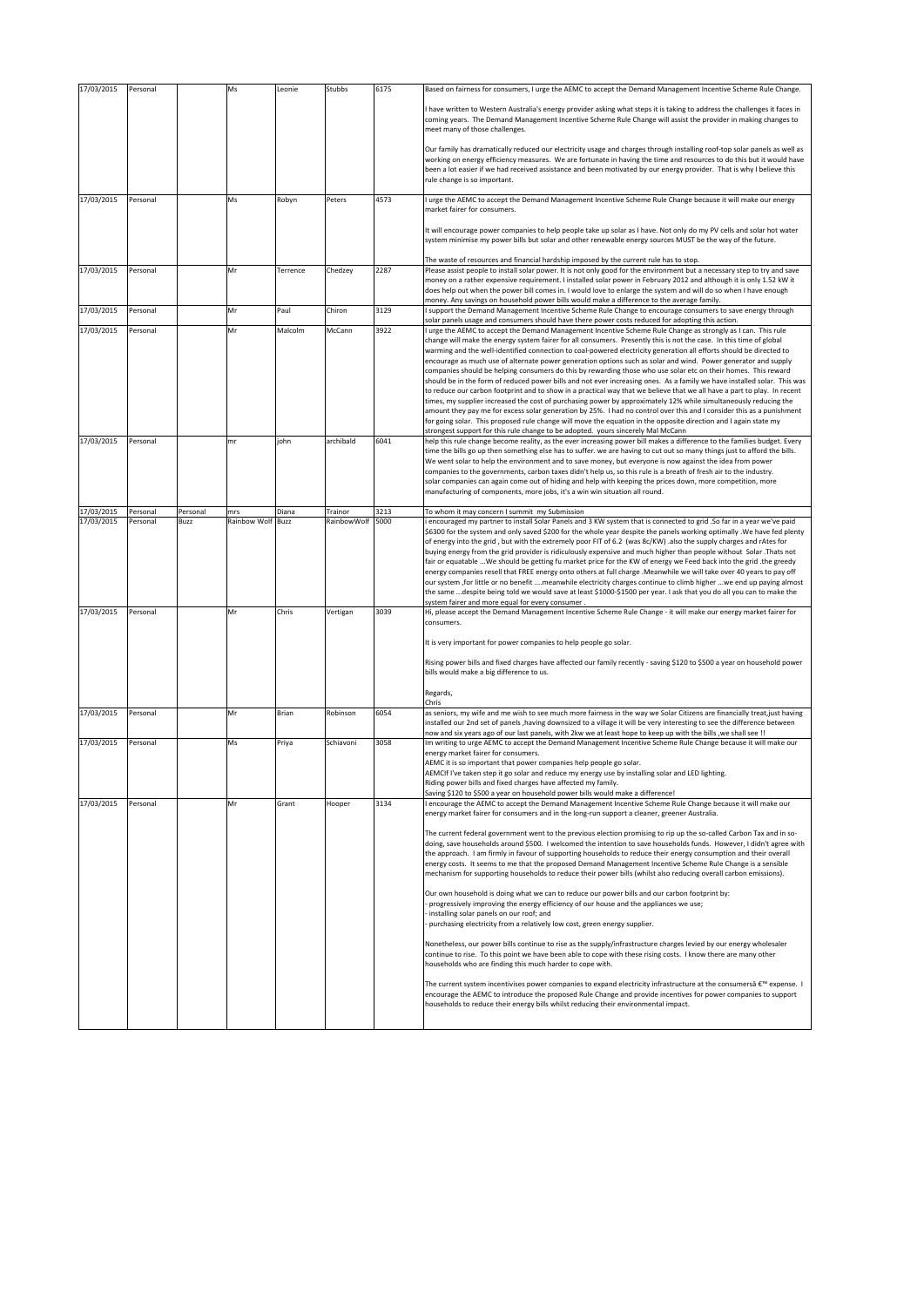| 17/03/2015 |          | Organisational 888 Solar Tek | Mr  | Vincent | Selleck   | 2480 | Demand charges will in effect hurt existing grid connected solar homes where occupants are not home during the day<br>and have higher usage of power in the evening when they come home. There is conjecture that this is a Network Attack<br>on the viability of grid connected solar in order to make more money from these households and discourage new<br>installations due to their ineffectiveness in reducing electricity costs. As this is the lowest cost form of solar generation,<br>this move could potentially reduce the future volume of installations of roof top residential solar.                                                                                                                                                                                                                                                                                                                                                                                                                                        |
|------------|----------|------------------------------|-----|---------|-----------|------|----------------------------------------------------------------------------------------------------------------------------------------------------------------------------------------------------------------------------------------------------------------------------------------------------------------------------------------------------------------------------------------------------------------------------------------------------------------------------------------------------------------------------------------------------------------------------------------------------------------------------------------------------------------------------------------------------------------------------------------------------------------------------------------------------------------------------------------------------------------------------------------------------------------------------------------------------------------------------------------------------------------------------------------------|
|            |          |                              |     |         |           |      | The costs of battery storage are still quite high. Changes to tariffs to reduce the kWh charges for daytime solar and<br>charge for interval KVa as a large proportion of the bill will force existing solar households to upgrade to batteries or<br>lose the benefits they already enjoy. With over 25% of homes in Australia now having solar on their roofs, this is a<br>massive shift in the way equity is distributed within the network. It seems that while many other homes will enjoy lower<br>power bills, solar homes are being targeted for revenue increases or be forced to invest more money in battery storage<br>which does not enjoy any kind of rebate. If the network is indeed wanting solar users to get storage, why not create an<br>incentive for adding batteries by shifting the STC values between solar panels and battery bank sizes to assist this<br>transition. Otherwise the rule change gives the networks a stick to beat solar homes with until they either get storage or<br>go off grid altogether. |
|            |          |                              |     |         |           |      | How can you change these rules so that introducing them will not disadvantage existing solar homes and incentivise the<br>addition of battery storage through a positive method, rather than a bigger network charge? Unless provisions are made<br>for this under the rule changes I fear that a lot of solar users will become more disenfranchised by participation and<br>choose to opt out of the grid altogether.                                                                                                                                                                                                                                                                                                                                                                                                                                                                                                                                                                                                                      |
|            |          |                              |     |         |           |      | Feed in tariffs are also a point of great concern as there is a perception that solar power is not appreciated by the<br>network and there needs to be greater equity in the exchange rate of power for solar homes participating in power<br>sharing with the network.                                                                                                                                                                                                                                                                                                                                                                                                                                                                                                                                                                                                                                                                                                                                                                      |
| 17/03/2015 | Personal |                              | Mrs | Wendy   | Johnston  | 4703 | Please let me know what measures you will be taking to address these issues.<br>Solar power is the way of the future, helps the environment and the future for generations to to come. It is a tunnelled<br>vision company and government that thinks otherwise. People where encouraged to go solar by a previous government,<br>now another wishes to penalise those who do have solar. Let's have innovation for energy ground searched in this<br>generation for the generations to come.                                                                                                                                                                                                                                                                                                                                                                                                                                                                                                                                                |
| 17/03/2015 | Personal |                              | Mr  | Scott   | Butler    | 2464 | Dear sir/madam,<br>would like to make a submission in favour of the demand management incentive rule change. I have installed a 3 kw<br>solar system, of which about half generated power is used by me and half returned to the grid. Our feed in tariff is<br>negligible so the savings to me are small though the energy savings on the whole are large. I would like to add more<br>solar (panels and storage) but the cost is prohibitive ; I need to know that there will be some cost benefit to me in the<br>future to be able to justify the expense . I hope in future the power system can be one that encourages more<br>investment in solar power and storage and financial savings through increased solar is a good way to provide that<br>incentive.<br>Sincerely, Scott Butler                                                                                                                                                                                                                                              |
| 17/03/2015 | Personal | Leith Maddock Ms             |     | Leith   | Maddock   | 6330 | I urge the AEMC to accept the Demand Management Incentive Scheme Rule Change because it will make our energy<br>market fairer for consumers.<br>It is vitally important is for power companies to help people go solar. It is the way of the future.<br>We have installed a 3 kw solar system with a RET grant and it is fantastic<br>Our bills have reduced by two thrirds, and more importantly we know we are doing something positive to reduce our<br>reliance on coal and helping combat climate change<br>Regards<br>Leith Maddock                                                                                                                                                                                                                                                                                                                                                                                                                                                                                                    |
| 17/03/2015 | Personal |                              | Mrs | Janet   | Howe      | 2550 | I urge you to support the Demand Management Incentive Scheme Rule Change as it will make our energy market fairer<br>for all consumers.                                                                                                                                                                                                                                                                                                                                                                                                                                                                                                                                                                                                                                                                                                                                                                                                                                                                                                      |
|            |          |                              |     |         |           |      | It is important for energy companies to help consumers change to solar.                                                                                                                                                                                                                                                                                                                                                                                                                                                                                                                                                                                                                                                                                                                                                                                                                                                                                                                                                                      |
|            |          |                              |     |         |           |      | Rising power costs and fixed charges are affecting all of us and saving from \$100 to \$500 a year would be of enormous<br>benefit to most households.                                                                                                                                                                                                                                                                                                                                                                                                                                                                                                                                                                                                                                                                                                                                                                                                                                                                                       |
| 17/03/2015 | Personal |                              | Mr  | Bill    | gresham   | 2614 | The proposed Demand Management Incentive Scheme Rule Change is worthy of support because it will make our<br>energy market fairer for consumers.<br>understand that it will also promote solar which is essential if we are to quickly transition to renewables.                                                                                                                                                                                                                                                                                                                                                                                                                                                                                                                                                                                                                                                                                                                                                                             |
| 17/03/2015 | Personal |                              | MR  | Jason   | Spotswood | 4520 | Greetings                                                                                                                                                                                                                                                                                                                                                                                                                                                                                                                                                                                                                                                                                                                                                                                                                                                                                                                                                                                                                                    |
|            |          |                              |     |         |           |      | As a solar energy producer, I feel that it is incredibly important to support the production of renewable and sustainable<br>energy, particularly that which is not reliant on expensive distribution networks.                                                                                                                                                                                                                                                                                                                                                                                                                                                                                                                                                                                                                                                                                                                                                                                                                              |
|            |          |                              |     |         |           |      | Therefore I feel that it is imperative that the Demand Management Incentive Scheme Rule Change is accepted because<br>it will make our energy market fairer for consumers.                                                                                                                                                                                                                                                                                                                                                                                                                                                                                                                                                                                                                                                                                                                                                                                                                                                                   |
|            |          |                              |     |         |           |      | While saving money through this scheme would be nice, my main interest lies in the sustainable nature of the concept.<br>We simply cannot afford to be careless with our energy grid and large power generators.                                                                                                                                                                                                                                                                                                                                                                                                                                                                                                                                                                                                                                                                                                                                                                                                                             |
|            |          |                              |     |         |           |      | Electricity is far to expensive in this country and it is about time that initiatives are put in place to drive the cost down.<br>This is one such initiative.                                                                                                                                                                                                                                                                                                                                                                                                                                                                                                                                                                                                                                                                                                                                                                                                                                                                               |
|            |          |                              |     |         |           |      | Regards                                                                                                                                                                                                                                                                                                                                                                                                                                                                                                                                                                                                                                                                                                                                                                                                                                                                                                                                                                                                                                      |
| 17/03/2015 | Personal |                              | Ms  | Jan     | McNicol   | 4101 | Please accept the Demand Management Incentive Scheme Rule Change because it will make our energy market fairer<br>for consumers.                                                                                                                                                                                                                                                                                                                                                                                                                                                                                                                                                                                                                                                                                                                                                                                                                                                                                                             |
|            |          |                              |     |         |           |      | Less consumption should mean lower bills, shouldn't it???                                                                                                                                                                                                                                                                                                                                                                                                                                                                                                                                                                                                                                                                                                                                                                                                                                                                                                                                                                                    |
|            |          |                              |     |         |           |      | have a 3 KW photovoltaic array on my roof and i'm doing my bit every way i can to reduce my greenhouse gas<br>emissions and offset the ones i can't.                                                                                                                                                                                                                                                                                                                                                                                                                                                                                                                                                                                                                                                                                                                                                                                                                                                                                         |
|            |          |                              |     |         |           |      | We're living in a time of climate change, with more frequent and intense weather events (see Vanuatu this week) and<br>going solar and renewable is one of our best hopes in limiting it, so let's go for it. Let the coal industry squeal. It's a<br>zombie industry - dead but it won't lie down.                                                                                                                                                                                                                                                                                                                                                                                                                                                                                                                                                                                                                                                                                                                                          |
| 17/03/2015 | Personal |                              | Mr  | Richard | Dean      | 6230 | I urge the AEMC to accept the Demand Management Incentive Scheme Rule Change because it will make our energy<br>market fairer for consumers, not power companies. In the current climate the Govt have dropped the ball with regards<br>to promoting clean energy. Let's get people and businesses interested in solar power again. My wife and I have invested<br>in solar power for about 4 years now and made great changes in the way we use household power. In the same way we<br>have reduced our power consumption the family budget has suffered cut backs in income and increases in power costs.<br>Any cuts in the power cost would be welcome.                                                                                                                                                                                                                                                                                                                                                                                  |
| 17/03/2015 | Personal |                              | Mr  | Jeremy  | Cook      | 2048 | I urge you to accept the Demand Management Incentive Scheme Rule Change. Energy companies need to be given<br>better incentives to get them to foster power generation from solar and wind as well as the existing coal and oil. A large<br>number of Australians have taken the plunge with solar but the large initial capital outlay has a very slow payback. Yes<br>the bills are greatly reduced (we are on the lower 20c tariff) but by my estimation it will take us alt least 12 years to<br>recoup our initial outlay under the present system.                                                                                                                                                                                                                                                                                                                                                                                                                                                                                     |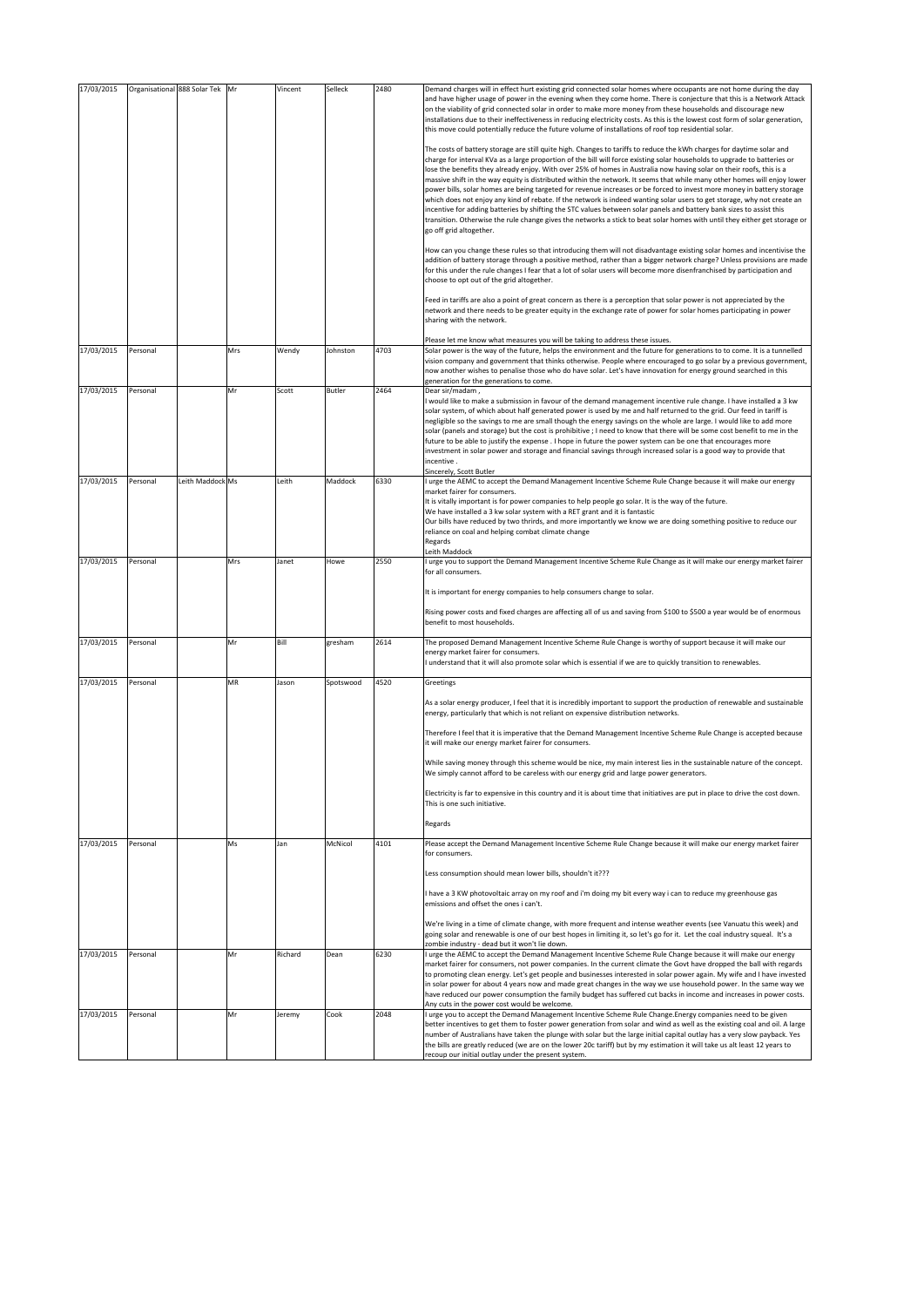| 17/03/2015 | Personal | Mrs      | Mariam    | Seeney           | 7054 | To whom it may concern,                                                                                                                                                                                                                                                                                                                                                                                                                                                                                                                                                                                                                                                                                                                                                                                                                                                                                                                                                                                                                                                                                                                                                                                                                                                                                                                                                                                                                                                                                                                                                                                                                                                                                                                                                                        |
|------------|----------|----------|-----------|------------------|------|------------------------------------------------------------------------------------------------------------------------------------------------------------------------------------------------------------------------------------------------------------------------------------------------------------------------------------------------------------------------------------------------------------------------------------------------------------------------------------------------------------------------------------------------------------------------------------------------------------------------------------------------------------------------------------------------------------------------------------------------------------------------------------------------------------------------------------------------------------------------------------------------------------------------------------------------------------------------------------------------------------------------------------------------------------------------------------------------------------------------------------------------------------------------------------------------------------------------------------------------------------------------------------------------------------------------------------------------------------------------------------------------------------------------------------------------------------------------------------------------------------------------------------------------------------------------------------------------------------------------------------------------------------------------------------------------------------------------------------------------------------------------------------------------|
|            |          |          |           |                  |      | am writing to urge you to accept the Demand Management Incentive Scheme Rule Change.<br>My husband and I run a small electrical contracting business, specialising in solar installations, and as such we see first<br>hand the impact of changes to power pricing on consumers willingness to invest is solar power. As an example, we<br>observed a massive drop in our sales corresponding to the lowering of the solar feed-in tariff. This has had, as you can<br>imagine, a significant impact on our business and our livelihood.<br>We have also made considerable investment in our own solar array in order to reduce our power consumption, our<br>household expenses and to do what we believe is the right thing in terms of protecting our environment. So we stand to<br>lose doubly from further drops in the feed-in tarrif, increases in charges for solar users and further decline in the solar<br>market.<br>Solar power, and other renewable energy technologies, are the way of the future. It is imperative that energy<br>companies get behind these technologies and support consumers to invest in solar. Energy companies should not see<br>renewable technologies as a threat to their profits, but as opportunity to expand their businesses and grow them in to<br>the future. There is an industry with the potential for creating jobs across a broad range of applications - from<br>technology developers, manufacturing, retailers, installers, and regulators. But without the consumers, there is nothing.<br>People need to be able to afford to invest in solar and they need incentives from power companies to do so. So once<br>again, I urge you to accept these proposed changes that will make our energy market fairer for consumers and create |
| 17/03/2015 | Personal | Ms       | Judith    | Graham           | 3199 | incentives for people to invest in solar.<br>AEMCC PLEASE WORK TO ENSURE THAT THE DEMAND MANAGEMENT INCENTIVE SCHEME RULE CHANGE IS ADOPTED.<br>YOUR RESPONSIBILITY TOWARDS THE ENVIROMENT AND AUSTRALIAN ELECTRICITY CONSUMERS IS HUGE. THE IMPACT<br>OF THIS RULE CANNOT BE OVER STATED. IT IS INCREASINGLY DIFFICULT TO MANAGE ELECTRICITY COSTS. NO MATER<br>HOW FRUGAL WE ARE THE FIXED CHARGES ARE OUTSIDE OUR CONTROL. IN MY CASE, THE FIXED CHARGES ARE MUCH<br>MORE THAN THE USAGE CHARGES. THIS IS WRONG AND SHOULD BE CHANGED NOW.                                                                                                                                                                                                                                                                                                                                                                                                                                                                                                                                                                                                                                                                                                                                                                                                                                                                                                                                                                                                                                                                                                                                                                                                                                                  |
| 17/03/2015 | Personal | Ms       | Bronwen   | McClelland       | 5084 | Dear AEMC,                                                                                                                                                                                                                                                                                                                                                                                                                                                                                                                                                                                                                                                                                                                                                                                                                                                                                                                                                                                                                                                                                                                                                                                                                                                                                                                                                                                                                                                                                                                                                                                                                                                                                                                                                                                     |
|            |          |          |           |                  |      | am writing to strongly urge you to accept the Demand Management Incentive Scheme rule change.<br>am passionate about the importance of reducing energy usage. I believe that any incentive that encourages<br>householders to reduce energy use is significant and valuable. I think that a potential saving would induce many people<br>to be more careful about their energy use.                                                                                                                                                                                                                                                                                                                                                                                                                                                                                                                                                                                                                                                                                                                                                                                                                                                                                                                                                                                                                                                                                                                                                                                                                                                                                                                                                                                                            |
|            |          |          |           |                  |      | Our family has chosen to install solar panels at our own cost, as part of our commitment to living more lightly on the<br>earth, and our choice to contribute as little as possible to resource use and climate change. I believe that the above rule<br>change would make a significant difference to the proportion of our community's energy use that could be drawn from<br>solar.                                                                                                                                                                                                                                                                                                                                                                                                                                                                                                                                                                                                                                                                                                                                                                                                                                                                                                                                                                                                                                                                                                                                                                                                                                                                                                                                                                                                         |
|            |          |          |           |                  |      | don't believe that energy companies have the best interests of either consumers, or the environment in mind.                                                                                                                                                                                                                                                                                                                                                                                                                                                                                                                                                                                                                                                                                                                                                                                                                                                                                                                                                                                                                                                                                                                                                                                                                                                                                                                                                                                                                                                                                                                                                                                                                                                                                   |
|            |          |          |           |                  |      | Please act to make it more attractive for people to reduce their energy use, and to choose to generate or use solar<br>energy.                                                                                                                                                                                                                                                                                                                                                                                                                                                                                                                                                                                                                                                                                                                                                                                                                                                                                                                                                                                                                                                                                                                                                                                                                                                                                                                                                                                                                                                                                                                                                                                                                                                                 |
|            |          |          |           |                  |      | Sincerely,                                                                                                                                                                                                                                                                                                                                                                                                                                                                                                                                                                                                                                                                                                                                                                                                                                                                                                                                                                                                                                                                                                                                                                                                                                                                                                                                                                                                                                                                                                                                                                                                                                                                                                                                                                                     |
| 17/03/2015 | Personal | Mr       | Gerry     | Stockhammer 2299 |      | Bronwen McClelland<br>Urge the AEMC to accept the Demand Management Incentive Scheme Rule Change because it will make our energy                                                                                                                                                                                                                                                                                                                                                                                                                                                                                                                                                                                                                                                                                                                                                                                                                                                                                                                                                                                                                                                                                                                                                                                                                                                                                                                                                                                                                                                                                                                                                                                                                                                               |
|            |          |          |           |                  |      | market fairer for consumers.                                                                                                                                                                                                                                                                                                                                                                                                                                                                                                                                                                                                                                                                                                                                                                                                                                                                                                                                                                                                                                                                                                                                                                                                                                                                                                                                                                                                                                                                                                                                                                                                                                                                                                                                                                   |
|            |          |          |           |                  |      | It is very important for power companies to help people go solar.                                                                                                                                                                                                                                                                                                                                                                                                                                                                                                                                                                                                                                                                                                                                                                                                                                                                                                                                                                                                                                                                                                                                                                                                                                                                                                                                                                                                                                                                                                                                                                                                                                                                                                                              |
|            |          |          |           |                  |      | I have taken steps to reduce my energy usage with solar and other efficiency measures, this would enable power<br>companies to not need to gold plate the distribution system and enable network charges to go down.                                                                                                                                                                                                                                                                                                                                                                                                                                                                                                                                                                                                                                                                                                                                                                                                                                                                                                                                                                                                                                                                                                                                                                                                                                                                                                                                                                                                                                                                                                                                                                           |
|            |          |          |           |                  |      | Saving \$120 to \$500 a year on household power bills would make a difference for me.                                                                                                                                                                                                                                                                                                                                                                                                                                                                                                                                                                                                                                                                                                                                                                                                                                                                                                                                                                                                                                                                                                                                                                                                                                                                                                                                                                                                                                                                                                                                                                                                                                                                                                          |
| 17/03/2015 | Personal | Mrs      | Margaret  | Hilder           | 2790 | It is disturbing that fixed charges continue to go up and therefore reducing power usage does not reduce bills<br>accordingly.<br>am making this submission to urge the AEMC to accept the Demand Management Incentive Scheme Rule Change. This                                                                                                                                                                                                                                                                                                                                                                                                                                                                                                                                                                                                                                                                                                                                                                                                                                                                                                                                                                                                                                                                                                                                                                                                                                                                                                                                                                                                                                                                                                                                                |
|            |          |          |           |                  |      | would have the following outcomes:                                                                                                                                                                                                                                                                                                                                                                                                                                                                                                                                                                                                                                                                                                                                                                                                                                                                                                                                                                                                                                                                                                                                                                                                                                                                                                                                                                                                                                                                                                                                                                                                                                                                                                                                                             |
|            |          |          |           |                  |      | 1. Make the energy market fairer for consumers.                                                                                                                                                                                                                                                                                                                                                                                                                                                                                                                                                                                                                                                                                                                                                                                                                                                                                                                                                                                                                                                                                                                                                                                                                                                                                                                                                                                                                                                                                                                                                                                                                                                                                                                                                |
|            |          |          |           |                  |      | 2. Encourage more households to go solar, which would mean an increase in the amount of clean power being<br>generated.                                                                                                                                                                                                                                                                                                                                                                                                                                                                                                                                                                                                                                                                                                                                                                                                                                                                                                                                                                                                                                                                                                                                                                                                                                                                                                                                                                                                                                                                                                                                                                                                                                                                        |
|            |          |          |           |                  |      | 3. Enable savings estimated at \$120 to \$500 per household per year.                                                                                                                                                                                                                                                                                                                                                                                                                                                                                                                                                                                                                                                                                                                                                                                                                                                                                                                                                                                                                                                                                                                                                                                                                                                                                                                                                                                                                                                                                                                                                                                                                                                                                                                          |
|            |          |          |           |                  |      | My family and I have already taken measures to reduce our power usage. In addition, I have installed a solar system on<br>the roof, at substantial cost, but I believe this was the right thing to do, in order to do my share of moving to a cleaner<br>power supply. I would certainly appreciate a fairer deal from my power company, rather than being penalised in various<br>ways for buying my power from the sun. I do, in fact, generate more power than I use, so my system, like many others,<br>is acting as additional infrastructure for the power company - something that I believe deserves to be rewarded rather<br>than penalised.                                                                                                                                                                                                                                                                                                                                                                                                                                                                                                                                                                                                                                                                                                                                                                                                                                                                                                                                                                                                                                                                                                                                          |
|            |          |          |           |                  |      | believe that this Rule Change would encourage cleaner energy, more economical use of power and a fairer deal for<br>consumers                                                                                                                                                                                                                                                                                                                                                                                                                                                                                                                                                                                                                                                                                                                                                                                                                                                                                                                                                                                                                                                                                                                                                                                                                                                                                                                                                                                                                                                                                                                                                                                                                                                                  |
| 17/03/2015 | Personal | Mr       | alan      | stansfield       | 4883 | we have a grid solar system and we save as much power as we can and are considering adding battery back up to<br>provide our own power at night thus helping to save power generation and transmission expenses.<br>If the public are allowed to install solar systems then the expenses proposed by AEMC could be reduced thus saving<br>everyone as users of electric power. I ask that you review your system of deciding how muck duplication of facilities are<br>rally required as at present the use of generated power has been falling according to reports in the press hence<br>duplicating equipment for supply would appear wasteful and inefficient!                                                                                                                                                                                                                                                                                                                                                                                                                                                                                                                                                                                                                                                                                                                                                                                                                                                                                                                                                                                                                                                                                                                             |
| 17/03/2015 | Personal | Mr       | stephen   | Azzopardi        | 3340 | strongly believe that solar is good for our planet, all we get out of the electricity company is greed. pls accept my<br>ubmission and help other people to go SOLAR. Thank you.                                                                                                                                                                                                                                                                                                                                                                                                                                                                                                                                                                                                                                                                                                                                                                                                                                                                                                                                                                                                                                                                                                                                                                                                                                                                                                                                                                                                                                                                                                                                                                                                               |
| 17/03/2015 | Personal | Ms       | Meg Rani  | Carvosso         | 2251 | urge the AEMC to accept the Demand Management Incentive Scheme Rule Change because it will make our energy<br>market fairer for consumers.<br>In spite of our federal government's reluctance to admit that climate change is happening, it is happening. We need to<br>stop coal and oil based electricity generation and get into Solar power big time. Making it possible to reduce power bills<br>will encourage more people to switch to solar.                                                                                                                                                                                                                                                                                                                                                                                                                                                                                                                                                                                                                                                                                                                                                                                                                                                                                                                                                                                                                                                                                                                                                                                                                                                                                                                                           |
| 17/03/2015 | Personal | Ms       | Heather   | Cameron          | 4552 | So please accept the new rule.<br>It is imperative that this country supports renewable energy activities, and stops wasting our precious resources. In a                                                                                                                                                                                                                                                                                                                                                                                                                                                                                                                                                                                                                                                                                                                                                                                                                                                                                                                                                                                                                                                                                                                                                                                                                                                                                                                                                                                                                                                                                                                                                                                                                                      |
|            |          |          |           |                  |      | country blessed with abundant sunshine, solar power is a no brainer. It will also help to reduce the cost of living for<br>many families. Supported solar power for all should be the goal.                                                                                                                                                                                                                                                                                                                                                                                                                                                                                                                                                                                                                                                                                                                                                                                                                                                                                                                                                                                                                                                                                                                                                                                                                                                                                                                                                                                                                                                                                                                                                                                                    |
| 17/03/2015 | Personal | Mr       | Pete      | Anzo             | 3188 | Electricity consumption is trending down, while solar power is steadily increasing. Lights, appliances and buildings are<br>becoming more efficient, and battery energy storage and electric vehicles are expected to proliferate.                                                                                                                                                                                                                                                                                                                                                                                                                                                                                                                                                                                                                                                                                                                                                                                                                                                                                                                                                                                                                                                                                                                                                                                                                                                                                                                                                                                                                                                                                                                                                             |
|            |          |          |           |                  |      | In short, dirty centralised power is in decline and cleaner, smarter, decentralised energy is in the ascendant.                                                                                                                                                                                                                                                                                                                                                                                                                                                                                                                                                                                                                                                                                                                                                                                                                                                                                                                                                                                                                                                                                                                                                                                                                                                                                                                                                                                                                                                                                                                                                                                                                                                                                |
| 17/03/2015 | Personal | Mrs      | Mary      | Hedges           | 2234 | It is important for Australias energy future that AEMC implement this new rule!<br>Please, make sure the Demand Management Incentive Rule Scheme is accepted. It will make our energy market fairer<br>for consumerers.                                                                                                                                                                                                                                                                                                                                                                                                                                                                                                                                                                                                                                                                                                                                                                                                                                                                                                                                                                                                                                                                                                                                                                                                                                                                                                                                                                                                                                                                                                                                                                        |
|            |          |          |           |                  |      | It is vitally important that we switch as soon as possible from energy provided by fossil fuels to renewable clean energy.<br>It makes so much sense for Australia to switch to solar energy-now.                                                                                                                                                                                                                                                                                                                                                                                                                                                                                                                                                                                                                                                                                                                                                                                                                                                                                                                                                                                                                                                                                                                                                                                                                                                                                                                                                                                                                                                                                                                                                                                              |
| 17/03/2015 | Personal | Storeman | Manfred   | Lange            | 6164 | Please accept the Demand Management Incentive Scheme Rule Change. I have a 5 KV solar system on my roof to<br>educe energy usage.                                                                                                                                                                                                                                                                                                                                                                                                                                                                                                                                                                                                                                                                                                                                                                                                                                                                                                                                                                                                                                                                                                                                                                                                                                                                                                                                                                                                                                                                                                                                                                                                                                                              |
| 17/03/2015 | Personal | Ms       | Elisabeth | Dark             | 2038 | urge you to accept the Demand Management Incentive Scheme Rule Change because it will make our energy market<br>fairer for consumers and help us head in the right direction for the future.                                                                                                                                                                                                                                                                                                                                                                                                                                                                                                                                                                                                                                                                                                                                                                                                                                                                                                                                                                                                                                                                                                                                                                                                                                                                                                                                                                                                                                                                                                                                                                                                   |
|            |          |          |           |                  |      | Massive spending by energy companies on infrastructure has forced up prices. The DMIS will reverse this trend.<br>Centralised energy generation is becoming outmoded. The electricity industry needs to act in the public interest.<br>Decentralised, clean power is our future.<br>Some years ago I installed a 1Kw solar panel system and I also switched to compact fluorescent or LED lighting to reduce                                                                                                                                                                                                                                                                                                                                                                                                                                                                                                                                                                                                                                                                                                                                                                                                                                                                                                                                                                                                                                                                                                                                                                                                                                                                                                                                                                                   |
|            |          |          |           |                  |      | my consumption. It is important that other consumers be encouraged to take similar measures.                                                                                                                                                                                                                                                                                                                                                                                                                                                                                                                                                                                                                                                                                                                                                                                                                                                                                                                                                                                                                                                                                                                                                                                                                                                                                                                                                                                                                                                                                                                                                                                                                                                                                                   |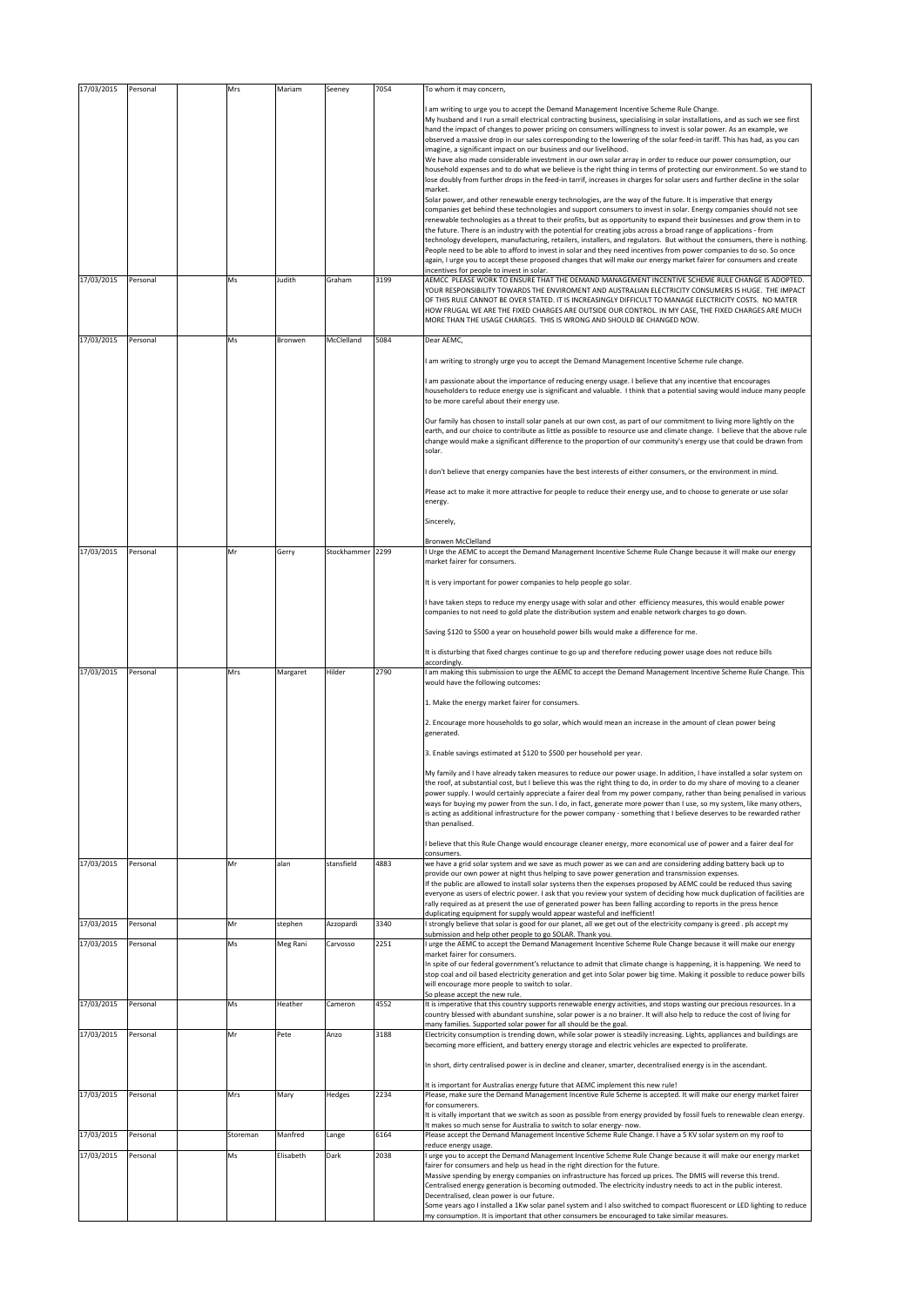| 17/03/2015               | Personal             |     | Mr        | Spencer       | Field                | 3761           | Congratulations to the AEMC for the active consideration of the Demand Management Incentive Scheme Rule Change.                                                                                                                                                                                                                                                                                                                                                                                                                                                                                                                                                                                                                                                                                                                                        |
|--------------------------|----------------------|-----|-----------|---------------|----------------------|----------------|--------------------------------------------------------------------------------------------------------------------------------------------------------------------------------------------------------------------------------------------------------------------------------------------------------------------------------------------------------------------------------------------------------------------------------------------------------------------------------------------------------------------------------------------------------------------------------------------------------------------------------------------------------------------------------------------------------------------------------------------------------------------------------------------------------------------------------------------------------|
|                          |                      |     |           |               |                      |                | As environmentally concerned energy consumers, my wife & I were quick adopters in 2009 of a 1 kW solar electricity<br>system & solar hot water heating for our house. Even though the efficiency of renewables has improved markedly since<br>2009, the returns from the use of renewable energy has been low & is likely to reduce further because of reduced<br>incentives been offered by Govt. The outlook continues to be unfavourable because of increasing regulation of<br>renewables and ever growing fixed charges. Clearly energy companies who are passing on higher charges to their<br>residential customers, URGENTLY require meaningful incentives to start to encourage their customers to save energy via<br>increasing solar energy storage,<br>We strongly support the rule change and its its quick implementation.<br>Thank you. |
| 17/03/2015               | Personal             |     | Mr        | John          | Murray               | 4053           | Anything that rewards customers (private or commercial) and power supply companies for attenuating carbon emitting<br>energy production and consumption, is important for the environment and therefore for all concerned. Incentives<br>towards more energy efficiency and emissions free renewables, whether privately owned or as a means of centralised<br>energy production are important in securitising our future - economically and environmentally. I don't mind paying<br>extra \$ for emissions free power : I very much mind paying extra money for energy that also adds pollution to the<br>climate, which seems to be the nonsensical direction currently.                                                                                                                                                                             |
| 17/03/2015               | Personal             |     | ms        | Jacinta       | Foale                | 4552           | We have to incentivise emissions free renewable and disincentivise emissions intensive sources of electricity. I would<br>support any new ruling that would incentivise power companies and customers to save energy, and produce emissions<br>free energy.<br>The world is changing. Fast. Sources of power are at the forefront of that change. I urge the AEMC to accept the                                                                                                                                                                                                                                                                                                                                                                                                                                                                        |
|                          |                      |     |           |               |                      |                | Demand Management Incentive Scheme Rule Change because it will make our energy market fairer for consumers. My<br>power bill has radically reduced since I switched to solar hot water and a 1 kilowatt system that feeds back into the grid.<br>live in a small country town where we did a bulk buy of 1 kilowatt systems for a number of houses and its really caught<br>on. Lots of people are doing it. I feel embaressed for power companies that are not supporting the move to renewables.<br>Shame on them! in the face of so much evidence that renewable sources of energy are safer for people AND the planet,<br>it looks pretty bad for companies who are not making the change. jacinta                                                                                                                                                 |
| 17/03/2015               | Personal             |     | Mr        | Tim           | Collins              | 2350           | I urge you to accept the Demand Management Incentive Scheme Rule Change. This will benefit Australians and support<br>the necessary move to renewable energy.<br>Kind Regards<br><b>Tim Collins</b>                                                                                                                                                                                                                                                                                                                                                                                                                                                                                                                                                                                                                                                    |
| 17/03/2015               | Personal             |     | mr        | richard       | hutchinson           | 4720           | I have installed a solar system (5.4) and enjoy a return for power in access to use. I still pay to access system and am in<br>the process of installing a battery system. It would be cheaper to install generator to cover rather than pay for access to<br>system pumped to make money for power distributers                                                                                                                                                                                                                                                                                                                                                                                                                                                                                                                                       |
| 17/03/2015               | Personal             | N/A | Mr.       | Brian         | Charlton             | 4152           | As an older Australian now retired I have done my best to reduce my footprint on our planet, with the installation of<br>both Solar hot water and Solar PV. As have many others.<br>I have personally invested over \$10,000 in an attempt to<br>Retain a modicum of control over my energy needs.<br>Such an investment needs to be recognised by both State and Federal Authorities.<br>People and families such as myself implore the AEMC to<br>accept the 'Demand Management Incentive Scheme Rule Change'.                                                                                                                                                                                                                                                                                                                                       |
|                          |                      |     |           |               |                      |                | The continual rise in 'Fixed Charges' is quite unfair and is counter productive. Please accept the 'Rise and Rise' of<br>Solar in its various forms, it will help to save our little planet.                                                                                                                                                                                                                                                                                                                                                                                                                                                                                                                                                                                                                                                           |
| 17/03/2015               | Personal             |     | ms.       | caroline      | le couteur           | 2602           | Dear AEMC<br>remember enough of my economics degree to know that there are issues as fixed prices stay fixed but variable costs<br>decrease rapidly. THis is what is happening in our electricity market with cheap renewable energy. I urge you to work<br>with it, not against it.                                                                                                                                                                                                                                                                                                                                                                                                                                                                                                                                                                   |
|                          |                      |     |           |               |                      |                | This means helping householders and business reduce energy use, not penalizing them.                                                                                                                                                                                                                                                                                                                                                                                                                                                                                                                                                                                                                                                                                                                                                                   |
|                          |                      |     |           |               |                      |                | THis will be good for our planet by reducing climate change as well as good for electricity users.<br>If this doesn't happen then more and more consumers will withdraw from the grid which will only make the current<br>problems worse. We will be left with only the poor and frail who don't know how to move on the grid.<br>Thats not a good solution.                                                                                                                                                                                                                                                                                                                                                                                                                                                                                           |
| 17/03/2015               | Personal             |     | Mr        | Hugh          | Childers             | 4520           | I urge the AEMC to accept the Demand Management Incentive Scheme Rule Change without delay. Solar energy is<br>critical to the energy future of this country and the entire world.                                                                                                                                                                                                                                                                                                                                                                                                                                                                                                                                                                                                                                                                     |
|                          |                      |     |           |               |                      |                | We have installed 6 solar panels 1kwh capacity in an effort to cut our power bills and make a contribution on global<br>warming. it is essential that support for solar power be continued.                                                                                                                                                                                                                                                                                                                                                                                                                                                                                                                                                                                                                                                            |
|                          |                      |     |           |               |                      |                | The ruthless abuse of their powerful position has allowed energy generators and power companies to gold plate the<br>power grid and maximise profits. As age pensioners, we have limited financial resources to deal with this continuing<br>outrageous power company ripoff which is happening in much of Australia.                                                                                                                                                                                                                                                                                                                                                                                                                                                                                                                                  |
| 17/03/2015               | Personal             |     | Ms        | Pamela        | Riordan              | 6055           | Electricity costs are one area where I have been able to take control. Installing solar is saving me hundreds of dollars a<br>year. It could be possible for me to generate all the power I need. It makes no sense for power companies to invest in<br>old technology, why don't they encourage less dependence on their outdated power supply? People should pay less as<br>they use less.                                                                                                                                                                                                                                                                                                                                                                                                                                                           |
| 17/03/2015               | Personal             |     | Mr        | Thomas        | Nockolds             | 2031           | The Demand Management Incentive Scheme Rule Change must proceed. It represents a unique opportunity to help<br>make the National Energy Market fairer for consumers, without jeopardising either safety or reliability.                                                                                                                                                                                                                                                                                                                                                                                                                                                                                                                                                                                                                                |
|                          |                      |     |           |               |                      |                | Network operators have proven themselves to be unwilling to implement demand management measures on their own<br>initiative and the time is now right for a rule change to provide an incentive so that this situation can be changed.                                                                                                                                                                                                                                                                                                                                                                                                                                                                                                                                                                                                                 |
|                          |                      |     |           |               |                      |                | Demand management measures have huge promise to transform the NEM however the same enabling technologies<br>also threaten the ongoing viability of the network operators. Failure to implement this rule change will only increase<br>the likelihood that consumers will defect from the grid, having dire consequences for those who would find it difficult to<br>do so - the most disadvantaged in our society.                                                                                                                                                                                                                                                                                                                                                                                                                                     |
|                          |                      |     |           |               |                      |                | The Demand Management Incentive Scheme Rule Change will build a NEM which is fairer and more affordable for all<br>consumers. It will do this without jeopardising safety, possibly increasing reliability.                                                                                                                                                                                                                                                                                                                                                                                                                                                                                                                                                                                                                                            |
| 17/03/2015               | Personal             |     | Mrs       | Roz           | Hart                 | 6008           | I have solar panels on my roof and i know from personal experience that it's a great thing for both the environment and<br>for me. It is important for Australian power companies to help, aid and encourage Australians to go solar.<br>I urge the AEMC to accept the Demand Management Incentive Scheme Rule change because it will make our energy<br>market fairer for all consumers.<br>Roz Hart<br>Perth, WA                                                                                                                                                                                                                                                                                                                                                                                                                                     |
| 17/03/2015               | Personal             |     | Mr        | Joe           | Tutton               | 5158           | To the AEMC i urge the Commission to accept the Demand Management incentive Scheme Rule change as it will make<br>our energy market fairer for consumers as i and many others out layed much to install solar to our dwellings                                                                                                                                                                                                                                                                                                                                                                                                                                                                                                                                                                                                                         |
| 17/03/2015               | Personal             |     | Mr        | Russsell      | Keith                | <b>Burgess</b> | Renewable energy is the way of the future . I've invested in solar for my future and the future of generations too come,<br>it only makes sense to utilise what we Australians have in abundance, Sunshine. Please support renewable energy<br>ideas and help save the planet for future generations                                                                                                                                                                                                                                                                                                                                                                                                                                                                                                                                                   |
| 17/03/2015<br>17/03/2015 | Personal<br>Personal |     | Mr<br>Mrs | Neil<br>Jenny | Erenstrom<br>Luckman | 3068<br>6169   | This change is small but is vitally important to our energy future. Be intelegent and do the right thing!<br>I am a pensioner and the increasing power bills are becoming a worry. I have installed solar panel in order to reduce my                                                                                                                                                                                                                                                                                                                                                                                                                                                                                                                                                                                                                  |
|                          |                      |     |           |               |                      |                | power bills but so far this has not helped that much. Saving \$120 to \$500 a year will certainly help me to save enough<br>to be able to sustain a reasonable lifestyle and not have to go without some things.                                                                                                                                                                                                                                                                                                                                                                                                                                                                                                                                                                                                                                       |
| 17/03/2015               | Personal             |     | Mr        | Richard       | Wootton              | 3892           | We have invested in a PV system and are very concerned that our investment has not be respected by our provider and<br>that we may be hit with increased fixed charges.                                                                                                                                                                                                                                                                                                                                                                                                                                                                                                                                                                                                                                                                                |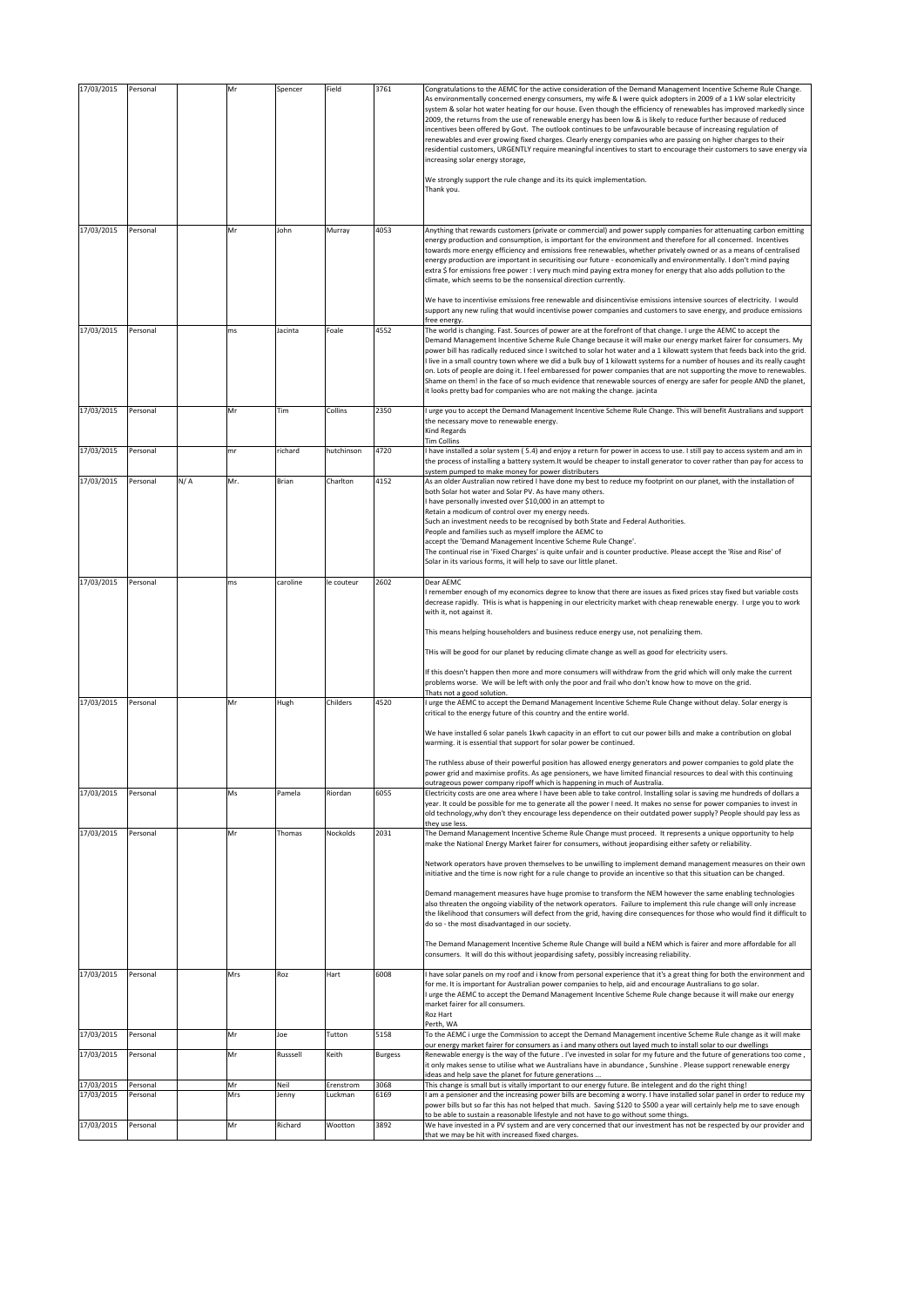| 17/03/2015 | Personal                | Mr  | Simon   | Conlon               | 4121 | To AEMC,                                                                                                                                                                                                                                              |
|------------|-------------------------|-----|---------|----------------------|------|-------------------------------------------------------------------------------------------------------------------------------------------------------------------------------------------------------------------------------------------------------|
|            |                         |     |         |                      |      | I urge the AEMC to accept the Demand Management Incentive Scheme Rule Change because it will make our energy<br>market fairer for consumers.                                                                                                          |
|            |                         |     |         |                      |      | Its important for power companies to help people go solar and increase renewable energy uptake in Australia.                                                                                                                                          |
|            |                         |     |         |                      |      | I've taken steps to reduce my family's energy usage with solar and efficiency measures.                                                                                                                                                               |
|            |                         |     |         |                      |      | Rising power bills and fixed charges have negatively affected my family's budget.                                                                                                                                                                     |
|            |                         |     |         |                      |      |                                                                                                                                                                                                                                                       |
|            |                         |     |         |                      |      | Saving \$120 to \$500 a year on household power bills would make a difference to me and my family.                                                                                                                                                    |
|            |                         |     |         |                      |      | Regards,<br>Simon Conlon                                                                                                                                                                                                                              |
| 17/03/2015 | Personal                | Ms  | Claire  | Thorstensen          | 4054 | Please accept the Demand Management Incentive Scheme Rule Change because it will make our energy market fairer<br>for consumers.                                                                                                                      |
|            |                         |     |         |                      |      | It is important for power companies to help people go solar.<br>I've already taken steps to reduce my energy usage with solar.                                                                                                                        |
|            |                         |     |         |                      |      | Rising power bills and fixed charges will affect me and my family.<br>Saving \$120 to \$500 a year on household power bills would make a difference for me.                                                                                           |
| 17/03/2015 | Personal                | Mr  | Paul    | Jensen               | 2031 | Dear Sir/Madam,                                                                                                                                                                                                                                       |
|            |                         |     |         |                      |      | I write to urge you to accept the Demand Management Incentive Scheme rule change because it simply makes sense.                                                                                                                                       |
|            |                         |     |         |                      |      | We must give incentives to Power Companies for their customers to install and use solar.<br>I am very concerned about the rising cost of electricity and pollution from coal fired generators. I have taken steps to                                  |
|            |                         |     |         |                      |      | reduce consumption by using solar.<br>We need MORE sources of clean renewable solar energy and we need incentives to do this.                                                                                                                         |
|            |                         |     |         |                      |      | Sincerely                                                                                                                                                                                                                                             |
|            |                         |     |         |                      |      |                                                                                                                                                                                                                                                       |
| 17/03/2015 | Personal                | Mr  | Pano    | Russo                | 7004 | Paul Jensen<br>To the AEMC:                                                                                                                                                                                                                           |
|            |                         |     |         |                      |      | G'day guys, heard that you're taking submissions regarding the Demand Management Incentive Scheme Rule Change. I<br>checked it out and think it would be a great idea. Giving households more independence in terms of power is a                     |
|            |                         |     |         |                      |      | necessary move considering the world is headed towards renewables (albeit slowly.)                                                                                                                                                                    |
|            |                         |     |         |                      |      | On another topic, living in a house with solar panels on the roof, I'm obviously aware of the discrepancy between the<br>value of power going into the grid compared to drawing it out. This is a considerable disincentive for getting solar that    |
|            |                         |     |         |                      |      | really increases the 'break-even period' of the panels and should really be rectified.                                                                                                                                                                |
|            |                         |     |         |                      |      | Kind Regards, Pano Russo                                                                                                                                                                                                                              |
| 17/03/2015 | Personal                | mr  | doug    | osgood               | 6110 | I Urge the AEMC to accept the Demand Management Incentive Scheme Rule Change because it will make our energy                                                                                                                                          |
|            |                         |     |         |                      |      | market fairer for consumers.<br>It is very important for power companies to help people go solar.                                                                                                                                                     |
|            |                         |     |         |                      |      | I have taken steps to reduce my energy usage with solar Power. Rising power bills and fixed charges have affected both<br>me and my family.                                                                                                           |
|            |                         |     |         |                      |      | saving \$120 to \$500 a year on household power bills would make a big difference for me and my family.                                                                                                                                               |
| 17/03/2015 | Personal                | Mrs | Galenya | Poliszcuk Dubo 75020 |      | I think it imperative for the future of Australia (and the world) that we join the rest of the world in the realisation that                                                                                                                          |
|            |                         |     |         |                      |      | subsidies to the fossil fuel industry are only harming our chances of avoiding irreparable damage to the planet's climate<br>and weather systems. All credible experts agree that ensuring the change to renewables is the only solution for a global |
|            |                         |     |         |                      |      | future of prosperity and to avoid conflict and even war over reduced resources. Act now to ensure this and avoid the<br>short-term thinking of continuing with the status quo and its extremely negative consequences for the next generations        |
| 17/03/2015 | Organisational EcoSouth | Mr  | Chris   | Hart                 | 5039 | and the planet as a whole.<br>Please accept and ratify the Demand Management Incentive Scheme Rule Change.                                                                                                                                            |
|            |                         |     |         |                      |      | Logically, rules that give guidelines and rewards for investment by power companies guide the investment of those                                                                                                                                     |
|            |                         |     |         |                      |      | companies.<br>It appears to date that the focus on poles and wires has been too great, in the face of continuing falling demand for                                                                                                                   |
|            |                         |     |         |                      |      | electricity.<br>Alternatively, greater intelligence could be developed in the way that the existing grid distributes electricity, thus                                                                                                                |
|            |                         |     |         |                      |      | increasing its reliability, and decreasing the stress placed on it. This in turn should lower maintenance costs.<br>For example, more advanced step-down transformers with a degree of self-adjustment could be employed to minimise                  |
|            |                         |     |         |                      |      | excessive swings in 'fringe' or 'weak' areas of the grid. This should be particularly pertinent given that many problems<br>reported currently are not just under-voltage, but many cases of over-voltage, due to the inability of a local network to |
|            |                         |     |         |                      |      | handle middle-of-the-day decreased usage coincident with high solar production.                                                                                                                                                                       |
|            |                         |     |         |                      |      | Demand Management goes hand-in-hand with distributed generation. Generation at the point of demand minimises<br>network losses and inefficiencies. Directing incentives toward Demand Management, including more advanced local                       |
|            |                         |     |         |                      |      | street transformers, should add stability to networks, resulting in less voltage swings for customers that otherwise<br>would be prone to either under or over-voltage scenarios.                                                                     |
| 17/03/2015 | Personal                | Mr  | George  | Curran               | 810  | support any rule changes that would actively encourage consumers to move to solar and other renewable energy<br>sources, and reduce energy use in all its forms. It seems to be imperative to reduce energy use as well as reduce the                 |
| 17/03/2015 | Personal                | Mr  | Robert  | McKinnon             | 2780 | population size.<br>when is Australia going to move forward like other countries eg Germany, Spain and most of Europe as well as America.                                                                                                             |
|            |                         |     |         |                      |      | Spain has built a solar power plant using liquid sodium and America is in the process of building three such plants but                                                                                                                               |
|            |                         |     |         |                      |      | here in good old Aus we dig up prime farm land to get the coal underneath and burn it to pollute the air to produce<br>expensive electricity. We have enough tidal movements around this country, enough wind and certainly enough sun                |
|            |                         |     |         |                      |      | shine to produce all the power this country will ever need but those in power still ignore the truth while other countries<br>take the lead. Even China will have more solar power most any other country by the end of this year.     WAKE UP        |
| 17/03/2015 | Personal                | Mr  | Gary    | Shaw                 | 3058 | AUSTRALIA                                                                                                                                                                                                                                             |
|            |                         |     |         |                      |      | Please accept the Demand Management Incentive Scheme Rule Change because it will make our energy market fairer<br>for consumers.                                                                                                                      |
|            |                         |     |         |                      |      | It is important for power companies to help people go solar.                                                                                                                                                                                          |
|            |                         |     |         |                      |      | We plan to have a solar power system<br>rising power bills and fixed charges are unfair                                                                                                                                                               |
| 17/03/2015 | Personal                | Mr. | Babak   | Roostai              | 3150 | saving \$120 to \$500 a year on household power bills would make a difference to us.<br>Future of world energy will be solar and solar is free. Those countries which drive faster toward cheaper energy                                              |
|            |                         |     |         |                      |      | economy would be pioneer in better life style and will remain ahead of others in terms of productivity and economical<br>growth.                                                                                                                      |
|            |                         |     |         |                      |      | Australia with abundant solar coverage has now fallen behind too many countries but deserves to be pioneer in this fast<br>development toward clean and free energy world with decisions which encourage more and more applications of solar          |
|            |                         |     |         |                      |      | energy.                                                                                                                                                                                                                                               |
| 17/03/2015 | Personal                | Mrs | Gaye    | Ward                 | 7250 | Households who have bothered to install solar panels to reduce power bills and be more energy wise should receive a<br>better deal from the power companies. It costs considerable money to install solar panels and do the right thing in            |
|            |                         |     |         |                      |      | relation to the environment. Give these thoughtful households a chance to repay the capital investment and eventually<br>have much lower power bills. Power bills are far too high and the average family struggles to pay them at the current        |
|            |                         |     |         |                      |      | rate. Give a fair and better return to solar panel residence so that others will see the benefits into the future. Let's use<br>the sun to our benefit and not waste this valuable resource. Reward those households who have installed solar panels  |
| 17/03/2015 | Personal                | Ms  | Sally   | Gillespie            | 2040 | and attempted to conserve energy and reduce power bills.<br>I am writing in support of the Demand Management Incentive Scheme which is an excellent and much needed initiative                                                                        |
|            |                         |     |         |                      |      | to help citizens reduce their energy usage and bills. This scheme will produce a much fairer market for consumers while                                                                                                                               |
|            |                         |     |         |                      |      | also providing support and incentives for adopting better practices In relation to energy usage While I have already<br>managed to cut my energy usage through changing household behaviours, the ability to monitor my usage more closely            |
|            |                         |     |         |                      |      | would definitely be helpful to further reducing my usage. I also am considering converting to solar power which will<br>benefit myself as well as national carbon emissions reductions. An important aspect of this scheme is that it will            |
|            |                         |     |         |                      |      | support people in making this switch to solar. We are always hearing from politicians how important it is to reduce<br>energy bills for community orspierity. This schem will put hundreds of dollars back into the household budget through          |
| 17/03/2015 | Personal                | Mr  | Albert  | Mah                  | 6107 | empowering householders to responsibly manage energy usage.<br>have taken steps to reduce energy usage with solar power and efficiency measures. It is important for power                                                                            |
|            |                         |     |         |                      |      | companies to help people go solar. Please accept the Demand Management Incentive Scheme Rule Change because it<br>will make our energy market fairer for consumers. Thank you.                                                                        |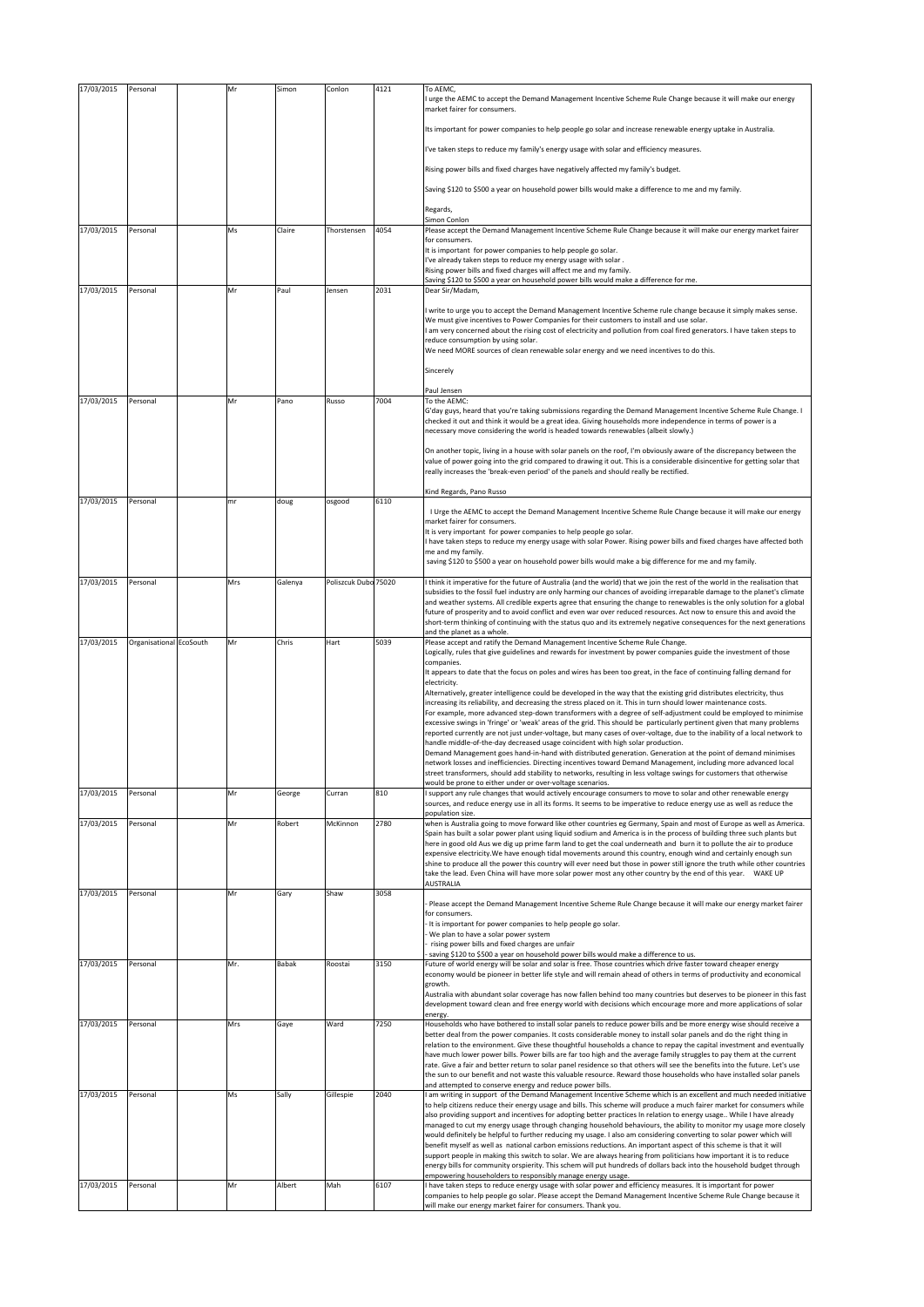| 17/03/2015 | Personal | Mr   | Ben      | John        | 6162 | Hello,                                                                                                                                                                                                                                           |
|------------|----------|------|----------|-------------|------|--------------------------------------------------------------------------------------------------------------------------------------------------------------------------------------------------------------------------------------------------|
|            |          |      |          |             |      | Please urge the AEMC to accept the Demand Management Incentive Scheme Rule Change because it will make our                                                                                                                                       |
|            |          |      |          |             |      | energy market fairer for consumers.                                                                                                                                                                                                              |
|            |          |      |          |             |      | Tell the AEMC how important it is for power companies to help people go solar and save our environment.                                                                                                                                          |
|            |          |      |          |             |      | Kind regards                                                                                                                                                                                                                                     |
|            |          |      |          |             |      | Ben John                                                                                                                                                                                                                                         |
| 17/03/2015 | Personal | mr   | david    | white       | 3081 | Accept the demand management incentive scheme rule change and help Australia move towards the inevitable future.<br>Thank you                                                                                                                    |
| 17/03/2015 | Personal | Prof | Geoff    | Cumming     | 3084 | The only question our children and grandchildren will ask about the first two decades of this century is Why did we do                                                                                                                           |
|            |          |      |          |             |      | so little, so late? -- about climate change and clean energy.                                                                                                                                                                                    |
|            |          |      |          |             |      | Australia simply must stop subsidising fossil fuels, and change its rules and policies to encourage in every way the rapid                                                                                                                       |
|            |          |      |          |             |      | spread of renewables.                                                                                                                                                                                                                            |
|            |          |      |          |             |      | Please urgently do everything you can do to this end.                                                                                                                                                                                            |
|            |          |      |          |             |      | <b>Geoff Cumming</b>                                                                                                                                                                                                                             |
| 17/03/2015 | Personal | Mr   | Dave     | Johnston    | 4221 | Hi,<br>Please accept the Demand Management Incentive Scheme Rule Change because it will make our energy market fairer                                                                                                                            |
|            |          |      |          |             |      | for consumers.                                                                                                                                                                                                                                   |
|            |          |      |          |             |      | I believe that measures to decrease use of energy, and increase the use of renewable energy in Australia are a good                                                                                                                              |
|            |          |      |          |             |      | thing.                                                                                                                                                                                                                                           |
|            |          |      |          |             |      | As a family we are using solar panels, efficient lighting and good behavioural practices to reduce the amount of<br>electricity we use from the grid.                                                                                            |
|            |          |      |          |             |      |                                                                                                                                                                                                                                                  |
|            |          |      |          |             |      | Regards,<br>Dave                                                                                                                                                                                                                                 |
| 17/03/2015 | Personal | mr   | Chris    | Fussell     | 2320 | The climate, scientific evidence that we are suffering climate change because of the amount CO2 we have put into the                                                                                                                             |
|            |          |      |          |             |      | atmosphere is not only overwhelming it is becoming alarming so to persist with old coal based power stations is                                                                                                                                  |
|            |          |      |          |             |      | criminal vandalism & should be phased out as soon as possible. People should be encouraged to install solar panels<br>rather than being discriminated against which will cost Australia much less than the cost of climate change 20 years       |
| 17/03/2015 | Personal | Mr   | Michael  | Krassovsky  | 6025 | down the track.<br>Who would not like to see their power bill fall? More Alternative power sources are going to come sooner or later. Why                                                                                                        |
|            | Personal | Dr   | Di       |             | 5255 | not start now!                                                                                                                                                                                                                                   |
| 17/03/2015 |          |      |          | Shearer     |      | I urge you to accept theDemand Management Incentive Scheme Rule Change. Be fair and above board. It's in our<br>national interest!                                                                                                               |
| 17/03/2015 | Personal | Mr   | Ashley   | Blyth       | 3055 | AEMO data shows in Victoria, currently 53.5% of electricity generator capacity is from coal generators, but coal<br>accounts for 73.6% of electricity generated.                                                                                 |
|            |          |      |          |             |      | There are four major coal fire generators in Victoria with capacity to generate 6,300 MW (or approximately 14 million<br>MWh a quarter versus the 292,504 MWh of GreenPower in the June 2014 quarter); The largest being a Joint Venture         |
|            |          |      |          |             |      | between GDF Suez / Mitsui & Co at Hazelwood and Loy Yang B with generator capacity of 2,650 MW, followed by AGL                                                                                                                                  |
|            |          |      |          |             |      | Limited's Loy Yang A with 2,200 MW and CLP Holdings Ltd's Yallourn and Morwell with 1,645 MW<br>Each of these generators also own retailers: GDF Suez/Mitsui & Co â €" Simple Energy, AGL â€" AGL and CLP â€" Energy                             |
|            |          |      |          |             |      | Australia thus making the case that it is in the best interest on these companies to utilize their existing coal fired power<br>stations to supply their retail (consumer and business) customers.                                               |
|            |          |      |          |             |      | l've taken steps to reduce my energy usage, and thus my carbon footprint on the planet, by installing solar power.                                                                                                                               |
|            |          |      |          |             |      | But the rising power bills due to the ever increasing fixed charges have negated any cost saving we sought to achieve by<br>reducing our power consumption.                                                                                      |
|            |          |      |          |             |      | I urge the AEMC to accept the Demand Management Incentive Scheme Rule Change because it will make our energy<br>market fairer for consumers.                                                                                                     |
| 17/03/2015 | Personal | Mr   | Robert   | McGuire     | 6112 | when I got my solar panels I was told that I would get rebates , and that I would save money from supplying my own                                                                                                                               |
|            |          |      |          |             |      | electricity.<br>we shuold all be encouraged and rewarded you this and not be squeezed by the power company or government                                                                                                                         |
| 17/03/2015 | Personal | Mr   | Timothy  | Phillips    | 3058 | because they cant run their company properley<br>Dear AMEC,                                                                                                                                                                                      |
|            |          |      |          |             |      | in the last years my household has taken great steps to reduce our energy consumption and yet we are paying more<br>than ever when the opposite should be the case. All efforts like the energy saving lightbulbs, insulation and turning        |
|            |          |      |          |             |      | things off at the powerpoint are wasted by your ridiculous policies of corporate fairness!                                                                                                                                                       |
| 17/03/2015 | Personal | Mr   | Russell  | Edwards     | 3301 | It's wrong for working families to invest in infrastructure that serves the grid, then get charged by the power companies<br>for giving them the privilege of benefiting from that infrastructure!! Insulting and typically poor effort from     |
| 17/03/2015 | Persona  | mı   | martin   | hall        | 4121 | government! Not happy Jan!<br>The very idea in an age of population increases,global warming and resource depletion that we dont encourage people                                                                                                |
|            |          |      |          |             |      | to use less energy is lunacy. Resource management will happen either sooner or later. Politicians ignore these trends at                                                                                                                         |
| 17/03/2015 | Personal | Ms   | Adrienne | Gaha-Morris | 4520 | their peril. We all want a future<br>This is the way of the future, please allow it to pass.                                                                                                                                                     |
| 17/03/2015 | Personal | Mrs  | Susan    | Gordon      | 2067 | I urge the AEMC to accept the Demand Management Incentive Scheme Rule Change.<br>It is very important to our environment that power companies assist people to go solar.                                                                         |
|            |          |      |          |             |      | Currently power bills are crippling to my family and I, it is sometimes extremely difficult to meet these charges often                                                                                                                          |
| 17/03/2015 | Personal | Mr   | David    | Harvest     | 4165 | causing us to forgo or delay other necessities . Thank you , let's make it a win win not a win lose situation.<br>Some years ago with energy costs continuing to rise and the environmental and material costs of energy production              |
|            |          |      |          |             |      | (coal, water, gas, transmission costs, etc) looming as a huge storm cloud over future generations we decided to invest in<br>PV at a time when it was much more costly than now. We also decided to seriously look at our daily energy usage and |
|            |          |      |          |             |      | reduce it where practical, both for our own immediate savings and more importantly for the future - for our children<br>and grandchildren. The process was such a success we mentioned and discussed this wherever anyone was interested.        |
|            |          |      |          |             |      | The current energy market model is simply unsustainable, the energy companies all promote low energy appliances,                                                                                                                                 |
|            |          |      |          |             |      | indeed offer finance assistance to help people install more efficient appliances and install PV, then complain when<br>energy demand falls, and try to blame the very people they encouraged to make this happen. Such short sighted             |
|            |          |      |          |             |      | approaches could easily be corrected by creating a model where the energy generators and distributors are encouraged<br>to prolong the life of their assets by encouraging all consumers to reduce demand. I support the cessation of the        |
|            |          |      |          |             |      | current AEMC rules and the development of different guidelines and rules which encourage the continued reduction of                                                                                                                              |
|            |          |      |          |             |      | demand, local generation and distribution through local networks and the rapid development and support for local<br>distributed storage networks managed through the existing infrastructure and markets.                                        |
| 17/03/2015 | Personal | Mr.  | Mervyn   | Fennell     | 3691 | To Members of AEMC.<br>I write to support that the AEMC accept the Demand Management Incentive Scheme Rule Change to encourage                                                                                                                   |
|            |          |      |          |             |      | consumers to reduce their energy usage.<br>My recent notice from my supplier Momemtum Energy 02/02/15 showed an increase for peak energy for 2015 from                                                                                           |
|            |          |      |          |             |      | 35.71 to 40.71 c/kWh inc. GST, an increase of 12.5%, and for Service Charge 0.9661 to 1.2459\$/day inc GST, an increase                                                                                                                          |
|            |          |      |          |             |      | of 29.0%.<br>I cannot understand how these charges can be justified, but they were justified on these grounds:                                                                                                                                   |
|            |          |      |          |             |      | Network distribution and metering charges;and                                                                                                                                                                                                    |
|            |          |      |          |             |      | Costs related to government environmental schemes;and                                                                                                                                                                                            |
|            |          |      |          |             |      | The Consumer Price Index (CPI), as published by the Australian Bureau of Statistics at www.abs.gov.au                                                                                                                                            |
|            |          |      |          |             |      | None of these reasons justify an annual increase of 12.5% and 29.0% for electricity and service charges. How CPI came<br>to be included to justify increases to electricity costs/charges when it is a substantial component of CPI is beyond my |
|            |          |      |          |             |      | understanding. There could be reasons why through promised efficiencies energy could become cheaper, but this                                                                                                                                    |
|            |          |      |          |             |      | scheme ensures that it can never become cheaper, and CPI is only a minor contributor toward 12.5% and 29.0%<br>increases.                                                                                                                        |
|            |          |      |          |             |      | Electricity suppliers, retailers and distributors need incentives to lower energy usage and costs.<br>I have installed a small PV Solar system and have become an energy miser but electricity costs continue to rise.                           |
|            |          |      |          |             |      | I urge the AEMC adopt the Demand Management Incentive Scheme Rule Change.                                                                                                                                                                        |
|            |          |      |          |             |      | Thankyou.<br>Merv Fennell                                                                                                                                                                                                                        |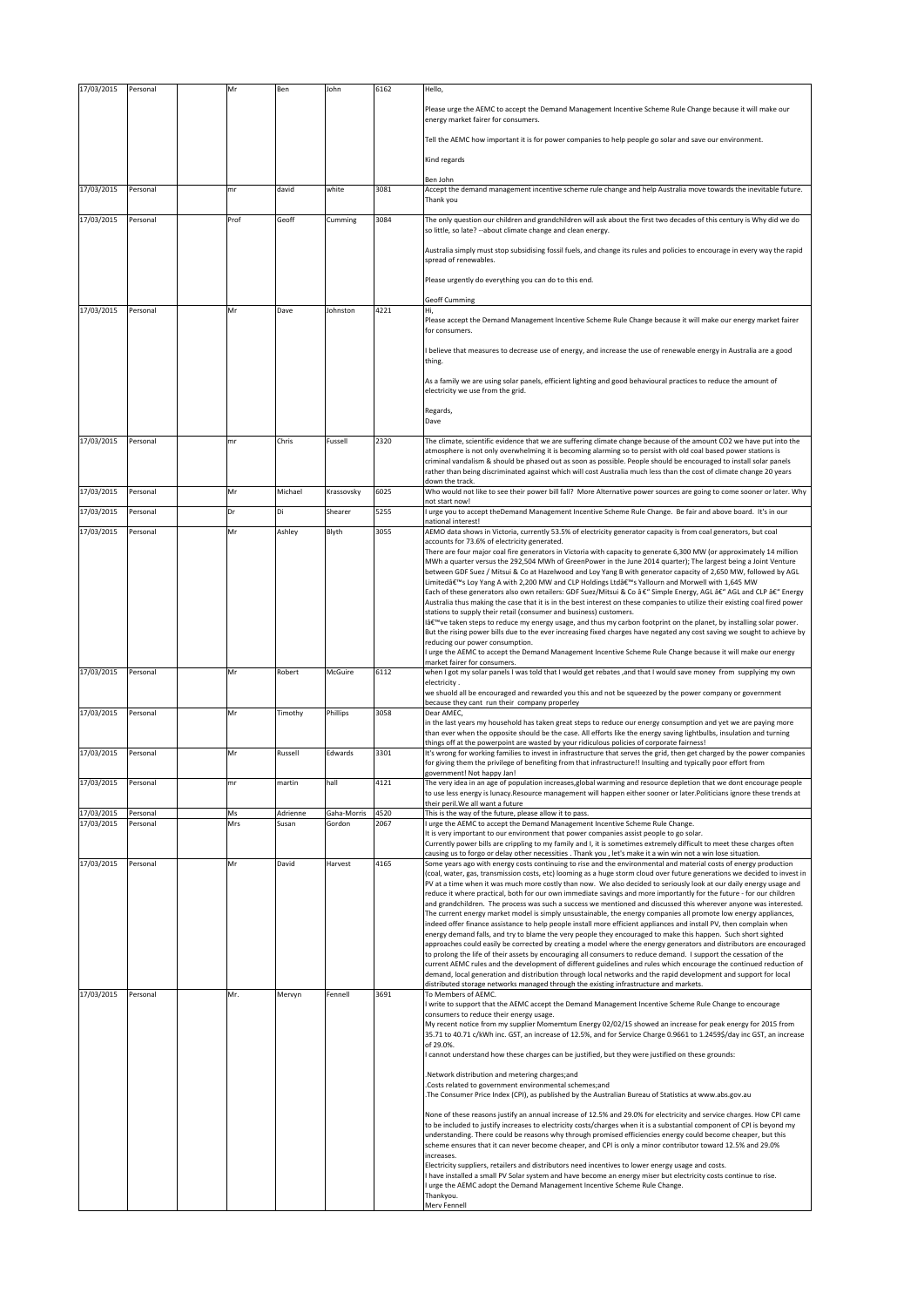| When considering this rule I ask you to look to Australia's future.<br>I am electricity consumer. I have installed solar and selected energy efficient products. I have taken this path for<br>economic and environmental reasons. So have many other Australians. And as the economics get stronger more will do<br>so.<br>The future of energy generation and delivery is and will continue to change. This rule will help Australia move toward<br>the future in a better and less disruptive way. It will be much better if power companies and the consumer are moving<br>in the same direction.<br>Thank you,<br>Noel Thompson.<br>17/03/2015<br>2257<br>Personal<br>Mr<br>David<br>Hauser<br>I am currently suffering under tight budget conditions due to a relationship breakdown and child support. \$500 could be<br>a great amount for me to spend on a holiday with my son who I only get to see 6 days a month. On top of that solar has<br>great attributes for the environment and I would like to see my son have the benefit of a renewable energy future.,<br>17/03/2015<br>2256<br>Personal<br>Mr<br>To the Australian Energy Market Commission (AEMC),<br>Stephen<br>Dwyer<br>I urge the AEMC to accept the Demand Management Incentive Scheme Rule Change because it will make our energy<br>market fairer for consumers.<br>As the various governments in this country increasingly abrogate their responsibilities to their constituents and<br>citizens of the world with regard to replacing dirty polluting greenhouse causing non-renewable energy production with<br>clean renewable energy production, it now becomes imperative for power companies to help people go solar.<br>I have been fortunate to be able to reduce my energy usage by installing a solar PV system and implementing other<br>energy useage efficiency measures.<br>However, rising power bills and fixed charges have eroded the benefits I expected to gain from installing a solar PV<br>system and implementing other energy useage efficiency measures.<br>By implementing the Demand Management Incentive Scheme Rule Change and the resulting estimated saving of<br>\$120 to \$500 a year on my household power bills would allow me to recover some of the costs I have incurred by<br>installing a solar PV system and implementing other energy useage efficiency measures. I would also be encouraged to<br>upgrade the system I have installed and continue implementing further energy useage efficiency measures.<br>Once again I urge the AEMC to accept the Demand Management Incentive Scheme Rule Change.<br>Your sincerely,<br><b>Steve Dwyer</b><br>17/03/2015<br>Ms<br>2615<br>Personal<br>Blemings<br>I urge the AEMC to accept the ruling which will create incentives for individual electricity users to apply efficiency<br>Rosemary<br>measures and reduce costs.<br>17/03/2015<br>Mr & Mrs<br>Phil & Lyn<br>4313<br>We have solar panels & currently supply double our requirement.<br>Personal<br>Seghers<br>This means that electricity companies save on coal, generating, cartage & infrastructure.<br>It is about time people were encouraged to take up more power saving devices without being penalised.<br>Phil & Lyn Seghers<br>17/03/2015<br>4218<br>Personal<br>Ms<br>Rosalie<br>Kapper<br>It's time to stop the deliberate distortion and mindless hanging on to the past in regards to Solar energy.<br>After travelling through Spain and seeing even the poorest houses with solar power for hot water and electricity, I<br>realised how stupid our Governments and authorities are being here.<br>In the land of sunshine we are missing out and being hoodwinked. The coal industry has had it's day with regards to<br>power.<br>The solar industry can pick up the slack.<br>We should be running competitions for the latest inventions using solar technology and then helping those industries<br>get started.<br>Nothing stays the same forever.<br>Just move on !!!<br>Embrace the new !!!<br>17/03/2015<br>aĺan<br>2446<br>Personal<br>callaghan<br>to AEMC please accept the Demand Manag ement Incentive Scheme to make the market fairer for consumers and help<br>mr<br>the save the planet |  |
|---------------------------------------------------------------------------------------------------------------------------------------------------------------------------------------------------------------------------------------------------------------------------------------------------------------------------------------------------------------------------------------------------------------------------------------------------------------------------------------------------------------------------------------------------------------------------------------------------------------------------------------------------------------------------------------------------------------------------------------------------------------------------------------------------------------------------------------------------------------------------------------------------------------------------------------------------------------------------------------------------------------------------------------------------------------------------------------------------------------------------------------------------------------------------------------------------------------------------------------------------------------------------------------------------------------------------------------------------------------------------------------------------------------------------------------------------------------------------------------------------------------------------------------------------------------------------------------------------------------------------------------------------------------------------------------------------------------------------------------------------------------------------------------------------------------------------------------------------------------------------------------------------------------------------------------------------------------------------------------------------------------------------------------------------------------------------------------------------------------------------------------------------------------------------------------------------------------------------------------------------------------------------------------------------------------------------------------------------------------------------------------------------------------------------------------------------------------------------------------------------------------------------------------------------------------------------------------------------------------------------------------------------------------------------------------------------------------------------------------------------------------------------------------------------------------------------------------------------------------------------------------------------------------------------------------------------------------------------------------------------------------------------------------------------------------------------------------------------------------------------------------------------------------------------------------------------------------------------------------------------------------------------------------------------------------------------------------------------------------------------------------------------------------------------------------------------------------------------------------------------------------------------------------------------------------------------------------------------------------------------------------------------------------------------------------------------------------------------------------------------------------------------------------------------------------------------------------------------------------------------------------------------------------------------------------------------------------------------------------------------------------------------------------------------------------------------------------------------------------------------------------------------------------------------------------------------------------------------------------------------------------|--|
|                                                                                                                                                                                                                                                                                                                                                                                                                                                                                                                                                                                                                                                                                                                                                                                                                                                                                                                                                                                                                                                                                                                                                                                                                                                                                                                                                                                                                                                                                                                                                                                                                                                                                                                                                                                                                                                                                                                                                                                                                                                                                                                                                                                                                                                                                                                                                                                                                                                                                                                                                                                                                                                                                                                                                                                                                                                                                                                                                                                                                                                                                                                                                                                                                                                                                                                                                                                                                                                                                                                                                                                                                                                                                                                                                                                                                                                                                                                                                                                                                                                                                                                                                                                                                                                               |  |
|                                                                                                                                                                                                                                                                                                                                                                                                                                                                                                                                                                                                                                                                                                                                                                                                                                                                                                                                                                                                                                                                                                                                                                                                                                                                                                                                                                                                                                                                                                                                                                                                                                                                                                                                                                                                                                                                                                                                                                                                                                                                                                                                                                                                                                                                                                                                                                                                                                                                                                                                                                                                                                                                                                                                                                                                                                                                                                                                                                                                                                                                                                                                                                                                                                                                                                                                                                                                                                                                                                                                                                                                                                                                                                                                                                                                                                                                                                                                                                                                                                                                                                                                                                                                                                                               |  |
|                                                                                                                                                                                                                                                                                                                                                                                                                                                                                                                                                                                                                                                                                                                                                                                                                                                                                                                                                                                                                                                                                                                                                                                                                                                                                                                                                                                                                                                                                                                                                                                                                                                                                                                                                                                                                                                                                                                                                                                                                                                                                                                                                                                                                                                                                                                                                                                                                                                                                                                                                                                                                                                                                                                                                                                                                                                                                                                                                                                                                                                                                                                                                                                                                                                                                                                                                                                                                                                                                                                                                                                                                                                                                                                                                                                                                                                                                                                                                                                                                                                                                                                                                                                                                                                               |  |
|                                                                                                                                                                                                                                                                                                                                                                                                                                                                                                                                                                                                                                                                                                                                                                                                                                                                                                                                                                                                                                                                                                                                                                                                                                                                                                                                                                                                                                                                                                                                                                                                                                                                                                                                                                                                                                                                                                                                                                                                                                                                                                                                                                                                                                                                                                                                                                                                                                                                                                                                                                                                                                                                                                                                                                                                                                                                                                                                                                                                                                                                                                                                                                                                                                                                                                                                                                                                                                                                                                                                                                                                                                                                                                                                                                                                                                                                                                                                                                                                                                                                                                                                                                                                                                                               |  |
|                                                                                                                                                                                                                                                                                                                                                                                                                                                                                                                                                                                                                                                                                                                                                                                                                                                                                                                                                                                                                                                                                                                                                                                                                                                                                                                                                                                                                                                                                                                                                                                                                                                                                                                                                                                                                                                                                                                                                                                                                                                                                                                                                                                                                                                                                                                                                                                                                                                                                                                                                                                                                                                                                                                                                                                                                                                                                                                                                                                                                                                                                                                                                                                                                                                                                                                                                                                                                                                                                                                                                                                                                                                                                                                                                                                                                                                                                                                                                                                                                                                                                                                                                                                                                                                               |  |
|                                                                                                                                                                                                                                                                                                                                                                                                                                                                                                                                                                                                                                                                                                                                                                                                                                                                                                                                                                                                                                                                                                                                                                                                                                                                                                                                                                                                                                                                                                                                                                                                                                                                                                                                                                                                                                                                                                                                                                                                                                                                                                                                                                                                                                                                                                                                                                                                                                                                                                                                                                                                                                                                                                                                                                                                                                                                                                                                                                                                                                                                                                                                                                                                                                                                                                                                                                                                                                                                                                                                                                                                                                                                                                                                                                                                                                                                                                                                                                                                                                                                                                                                                                                                                                                               |  |
|                                                                                                                                                                                                                                                                                                                                                                                                                                                                                                                                                                                                                                                                                                                                                                                                                                                                                                                                                                                                                                                                                                                                                                                                                                                                                                                                                                                                                                                                                                                                                                                                                                                                                                                                                                                                                                                                                                                                                                                                                                                                                                                                                                                                                                                                                                                                                                                                                                                                                                                                                                                                                                                                                                                                                                                                                                                                                                                                                                                                                                                                                                                                                                                                                                                                                                                                                                                                                                                                                                                                                                                                                                                                                                                                                                                                                                                                                                                                                                                                                                                                                                                                                                                                                                                               |  |
|                                                                                                                                                                                                                                                                                                                                                                                                                                                                                                                                                                                                                                                                                                                                                                                                                                                                                                                                                                                                                                                                                                                                                                                                                                                                                                                                                                                                                                                                                                                                                                                                                                                                                                                                                                                                                                                                                                                                                                                                                                                                                                                                                                                                                                                                                                                                                                                                                                                                                                                                                                                                                                                                                                                                                                                                                                                                                                                                                                                                                                                                                                                                                                                                                                                                                                                                                                                                                                                                                                                                                                                                                                                                                                                                                                                                                                                                                                                                                                                                                                                                                                                                                                                                                                                               |  |
|                                                                                                                                                                                                                                                                                                                                                                                                                                                                                                                                                                                                                                                                                                                                                                                                                                                                                                                                                                                                                                                                                                                                                                                                                                                                                                                                                                                                                                                                                                                                                                                                                                                                                                                                                                                                                                                                                                                                                                                                                                                                                                                                                                                                                                                                                                                                                                                                                                                                                                                                                                                                                                                                                                                                                                                                                                                                                                                                                                                                                                                                                                                                                                                                                                                                                                                                                                                                                                                                                                                                                                                                                                                                                                                                                                                                                                                                                                                                                                                                                                                                                                                                                                                                                                                               |  |
|                                                                                                                                                                                                                                                                                                                                                                                                                                                                                                                                                                                                                                                                                                                                                                                                                                                                                                                                                                                                                                                                                                                                                                                                                                                                                                                                                                                                                                                                                                                                                                                                                                                                                                                                                                                                                                                                                                                                                                                                                                                                                                                                                                                                                                                                                                                                                                                                                                                                                                                                                                                                                                                                                                                                                                                                                                                                                                                                                                                                                                                                                                                                                                                                                                                                                                                                                                                                                                                                                                                                                                                                                                                                                                                                                                                                                                                                                                                                                                                                                                                                                                                                                                                                                                                               |  |
|                                                                                                                                                                                                                                                                                                                                                                                                                                                                                                                                                                                                                                                                                                                                                                                                                                                                                                                                                                                                                                                                                                                                                                                                                                                                                                                                                                                                                                                                                                                                                                                                                                                                                                                                                                                                                                                                                                                                                                                                                                                                                                                                                                                                                                                                                                                                                                                                                                                                                                                                                                                                                                                                                                                                                                                                                                                                                                                                                                                                                                                                                                                                                                                                                                                                                                                                                                                                                                                                                                                                                                                                                                                                                                                                                                                                                                                                                                                                                                                                                                                                                                                                                                                                                                                               |  |
|                                                                                                                                                                                                                                                                                                                                                                                                                                                                                                                                                                                                                                                                                                                                                                                                                                                                                                                                                                                                                                                                                                                                                                                                                                                                                                                                                                                                                                                                                                                                                                                                                                                                                                                                                                                                                                                                                                                                                                                                                                                                                                                                                                                                                                                                                                                                                                                                                                                                                                                                                                                                                                                                                                                                                                                                                                                                                                                                                                                                                                                                                                                                                                                                                                                                                                                                                                                                                                                                                                                                                                                                                                                                                                                                                                                                                                                                                                                                                                                                                                                                                                                                                                                                                                                               |  |
|                                                                                                                                                                                                                                                                                                                                                                                                                                                                                                                                                                                                                                                                                                                                                                                                                                                                                                                                                                                                                                                                                                                                                                                                                                                                                                                                                                                                                                                                                                                                                                                                                                                                                                                                                                                                                                                                                                                                                                                                                                                                                                                                                                                                                                                                                                                                                                                                                                                                                                                                                                                                                                                                                                                                                                                                                                                                                                                                                                                                                                                                                                                                                                                                                                                                                                                                                                                                                                                                                                                                                                                                                                                                                                                                                                                                                                                                                                                                                                                                                                                                                                                                                                                                                                                               |  |
|                                                                                                                                                                                                                                                                                                                                                                                                                                                                                                                                                                                                                                                                                                                                                                                                                                                                                                                                                                                                                                                                                                                                                                                                                                                                                                                                                                                                                                                                                                                                                                                                                                                                                                                                                                                                                                                                                                                                                                                                                                                                                                                                                                                                                                                                                                                                                                                                                                                                                                                                                                                                                                                                                                                                                                                                                                                                                                                                                                                                                                                                                                                                                                                                                                                                                                                                                                                                                                                                                                                                                                                                                                                                                                                                                                                                                                                                                                                                                                                                                                                                                                                                                                                                                                                               |  |
|                                                                                                                                                                                                                                                                                                                                                                                                                                                                                                                                                                                                                                                                                                                                                                                                                                                                                                                                                                                                                                                                                                                                                                                                                                                                                                                                                                                                                                                                                                                                                                                                                                                                                                                                                                                                                                                                                                                                                                                                                                                                                                                                                                                                                                                                                                                                                                                                                                                                                                                                                                                                                                                                                                                                                                                                                                                                                                                                                                                                                                                                                                                                                                                                                                                                                                                                                                                                                                                                                                                                                                                                                                                                                                                                                                                                                                                                                                                                                                                                                                                                                                                                                                                                                                                               |  |
|                                                                                                                                                                                                                                                                                                                                                                                                                                                                                                                                                                                                                                                                                                                                                                                                                                                                                                                                                                                                                                                                                                                                                                                                                                                                                                                                                                                                                                                                                                                                                                                                                                                                                                                                                                                                                                                                                                                                                                                                                                                                                                                                                                                                                                                                                                                                                                                                                                                                                                                                                                                                                                                                                                                                                                                                                                                                                                                                                                                                                                                                                                                                                                                                                                                                                                                                                                                                                                                                                                                                                                                                                                                                                                                                                                                                                                                                                                                                                                                                                                                                                                                                                                                                                                                               |  |
|                                                                                                                                                                                                                                                                                                                                                                                                                                                                                                                                                                                                                                                                                                                                                                                                                                                                                                                                                                                                                                                                                                                                                                                                                                                                                                                                                                                                                                                                                                                                                                                                                                                                                                                                                                                                                                                                                                                                                                                                                                                                                                                                                                                                                                                                                                                                                                                                                                                                                                                                                                                                                                                                                                                                                                                                                                                                                                                                                                                                                                                                                                                                                                                                                                                                                                                                                                                                                                                                                                                                                                                                                                                                                                                                                                                                                                                                                                                                                                                                                                                                                                                                                                                                                                                               |  |
|                                                                                                                                                                                                                                                                                                                                                                                                                                                                                                                                                                                                                                                                                                                                                                                                                                                                                                                                                                                                                                                                                                                                                                                                                                                                                                                                                                                                                                                                                                                                                                                                                                                                                                                                                                                                                                                                                                                                                                                                                                                                                                                                                                                                                                                                                                                                                                                                                                                                                                                                                                                                                                                                                                                                                                                                                                                                                                                                                                                                                                                                                                                                                                                                                                                                                                                                                                                                                                                                                                                                                                                                                                                                                                                                                                                                                                                                                                                                                                                                                                                                                                                                                                                                                                                               |  |
|                                                                                                                                                                                                                                                                                                                                                                                                                                                                                                                                                                                                                                                                                                                                                                                                                                                                                                                                                                                                                                                                                                                                                                                                                                                                                                                                                                                                                                                                                                                                                                                                                                                                                                                                                                                                                                                                                                                                                                                                                                                                                                                                                                                                                                                                                                                                                                                                                                                                                                                                                                                                                                                                                                                                                                                                                                                                                                                                                                                                                                                                                                                                                                                                                                                                                                                                                                                                                                                                                                                                                                                                                                                                                                                                                                                                                                                                                                                                                                                                                                                                                                                                                                                                                                                               |  |
|                                                                                                                                                                                                                                                                                                                                                                                                                                                                                                                                                                                                                                                                                                                                                                                                                                                                                                                                                                                                                                                                                                                                                                                                                                                                                                                                                                                                                                                                                                                                                                                                                                                                                                                                                                                                                                                                                                                                                                                                                                                                                                                                                                                                                                                                                                                                                                                                                                                                                                                                                                                                                                                                                                                                                                                                                                                                                                                                                                                                                                                                                                                                                                                                                                                                                                                                                                                                                                                                                                                                                                                                                                                                                                                                                                                                                                                                                                                                                                                                                                                                                                                                                                                                                                                               |  |
|                                                                                                                                                                                                                                                                                                                                                                                                                                                                                                                                                                                                                                                                                                                                                                                                                                                                                                                                                                                                                                                                                                                                                                                                                                                                                                                                                                                                                                                                                                                                                                                                                                                                                                                                                                                                                                                                                                                                                                                                                                                                                                                                                                                                                                                                                                                                                                                                                                                                                                                                                                                                                                                                                                                                                                                                                                                                                                                                                                                                                                                                                                                                                                                                                                                                                                                                                                                                                                                                                                                                                                                                                                                                                                                                                                                                                                                                                                                                                                                                                                                                                                                                                                                                                                                               |  |
|                                                                                                                                                                                                                                                                                                                                                                                                                                                                                                                                                                                                                                                                                                                                                                                                                                                                                                                                                                                                                                                                                                                                                                                                                                                                                                                                                                                                                                                                                                                                                                                                                                                                                                                                                                                                                                                                                                                                                                                                                                                                                                                                                                                                                                                                                                                                                                                                                                                                                                                                                                                                                                                                                                                                                                                                                                                                                                                                                                                                                                                                                                                                                                                                                                                                                                                                                                                                                                                                                                                                                                                                                                                                                                                                                                                                                                                                                                                                                                                                                                                                                                                                                                                                                                                               |  |
| 17/03/2015<br>Bridgfoot<br>3450<br>Personal<br>Mr<br>Dean<br>To Whom it may concern<br>I have been a grid interactive solar PV owner for the last 7 years.                                                                                                                                                                                                                                                                                                                                                                                                                                                                                                                                                                                                                                                                                                                                                                                                                                                                                                                                                                                                                                                                                                                                                                                                                                                                                                                                                                                                                                                                                                                                                                                                                                                                                                                                                                                                                                                                                                                                                                                                                                                                                                                                                                                                                                                                                                                                                                                                                                                                                                                                                                                                                                                                                                                                                                                                                                                                                                                                                                                                                                                                                                                                                                                                                                                                                                                                                                                                                                                                                                                                                                                                                                                                                                                                                                                                                                                                                                                                                                                                                                                                                                    |  |
| I also live in an energy efficient, double glazed house whose average daily energy consumption is 4kWh/day for our<br>family of 5.<br>During this time I have noted the dramatic increase in our electricity bills, particularly the daily connection charges,<br>related to the gross overspending on infrastructure that has occurred under AEMC current rules.<br>It is grossly unfair that energy demand management is not able to be initiated by our privatised Network Service                                                                                                                                                                                                                                                                                                                                                                                                                                                                                                                                                                                                                                                                                                                                                                                                                                                                                                                                                                                                                                                                                                                                                                                                                                                                                                                                                                                                                                                                                                                                                                                                                                                                                                                                                                                                                                                                                                                                                                                                                                                                                                                                                                                                                                                                                                                                                                                                                                                                                                                                                                                                                                                                                                                                                                                                                                                                                                                                                                                                                                                                                                                                                                                                                                                                                                                                                                                                                                                                                                                                                                                                                                                                                                                                                                         |  |
| Providers due to the AEMC rules which incentivise them to overcapitalise on meeting short term peak demand rather<br>than seeking demand management solutions.<br>Our DNSP Powercor is not particularly helpful in supporting other householders in our area to install solar, or businesses<br>such as the Vet clinic I work at to explore demand management options to reduce peak loads. We regularly are aware of                                                                                                                                                                                                                                                                                                                                                                                                                                                                                                                                                                                                                                                                                                                                                                                                                                                                                                                                                                                                                                                                                                                                                                                                                                                                                                                                                                                                                                                                                                                                                                                                                                                                                                                                                                                                                                                                                                                                                                                                                                                                                                                                                                                                                                                                                                                                                                                                                                                                                                                                                                                                                                                                                                                                                                                                                                                                                                                                                                                                                                                                                                                                                                                                                                                                                                                                                                                                                                                                                                                                                                                                                                                                                                                                                                                                                                         |  |
| clients of ours who talk about how their desire to install larger solar systems are thwarted by the DNSP insisting they<br>limit the size of their proposed system.<br>As a consumer and active citizen I am well aware of this issue and urge you to facilitate a demand management<br>Incentive scheme to level the playing field for solar, demand management and storage to be able to compete with more                                                                                                                                                                                                                                                                                                                                                                                                                                                                                                                                                                                                                                                                                                                                                                                                                                                                                                                                                                                                                                                                                                                                                                                                                                                                                                                                                                                                                                                                                                                                                                                                                                                                                                                                                                                                                                                                                                                                                                                                                                                                                                                                                                                                                                                                                                                                                                                                                                                                                                                                                                                                                                                                                                                                                                                                                                                                                                                                                                                                                                                                                                                                                                                                                                                                                                                                                                                                                                                                                                                                                                                                                                                                                                                                                                                                                                                  |  |
| poles, wires and substation upgrades that is the most finacially attractive option for the DNSP owners, but the least<br>attractive option for consumers and the environment.<br>regards<br>Dean Bridgfoot BVSc(Hons) MA (EnSci                                                                                                                                                                                                                                                                                                                                                                                                                                                                                                                                                                                                                                                                                                                                                                                                                                                                                                                                                                                                                                                                                                                                                                                                                                                                                                                                                                                                                                                                                                                                                                                                                                                                                                                                                                                                                                                                                                                                                                                                                                                                                                                                                                                                                                                                                                                                                                                                                                                                                                                                                                                                                                                                                                                                                                                                                                                                                                                                                                                                                                                                                                                                                                                                                                                                                                                                                                                                                                                                                                                                                                                                                                                                                                                                                                                                                                                                                                                                                                                                                               |  |
|                                                                                                                                                                                                                                                                                                                                                                                                                                                                                                                                                                                                                                                                                                                                                                                                                                                                                                                                                                                                                                                                                                                                                                                                                                                                                                                                                                                                                                                                                                                                                                                                                                                                                                                                                                                                                                                                                                                                                                                                                                                                                                                                                                                                                                                                                                                                                                                                                                                                                                                                                                                                                                                                                                                                                                                                                                                                                                                                                                                                                                                                                                                                                                                                                                                                                                                                                                                                                                                                                                                                                                                                                                                                                                                                                                                                                                                                                                                                                                                                                                                                                                                                                                                                                                                               |  |
| 17/03/2015<br>3012<br>Personal<br>Mr<br>Daniel<br>Voronoff<br>I urge the AEMC to accept the Demand Management Incentive Rule Change because it will make our energy market<br>fairer and more efficient for consumers. It is vitaly important, in this age of global warming, for the energy                                                                                                                                                                                                                                                                                                                                                                                                                                                                                                                                                                                                                                                                                                                                                                                                                                                                                                                                                                                                                                                                                                                                                                                                                                                                                                                                                                                                                                                                                                                                                                                                                                                                                                                                                                                                                                                                                                                                                                                                                                                                                                                                                                                                                                                                                                                                                                                                                                                                                                                                                                                                                                                                                                                                                                                                                                                                                                                                                                                                                                                                                                                                                                                                                                                                                                                                                                                                                                                                                                                                                                                                                                                                                                                                                                                                                                                                                                                                                                  |  |
| system, including power companies, to support in every way their customers to transition to solar energy. I have long<br>since practiced energy efficiency in the home, and like many Australians, have installed solar power, to play my part in<br>this necessary transition. As such, during this period, spanning many years, I have regularly paid more for service<br>charges than electricity consumed, effectively cross subsidising inefficient consumers. A fair system that supports and<br>rewards efficiency and demand management is long over due.                                                                                                                                                                                                                                                                                                                                                                                                                                                                                                                                                                                                                                                                                                                                                                                                                                                                                                                                                                                                                                                                                                                                                                                                                                                                                                                                                                                                                                                                                                                                                                                                                                                                                                                                                                                                                                                                                                                                                                                                                                                                                                                                                                                                                                                                                                                                                                                                                                                                                                                                                                                                                                                                                                                                                                                                                                                                                                                                                                                                                                                                                                                                                                                                                                                                                                                                                                                                                                                                                                                                                                                                                                                                                             |  |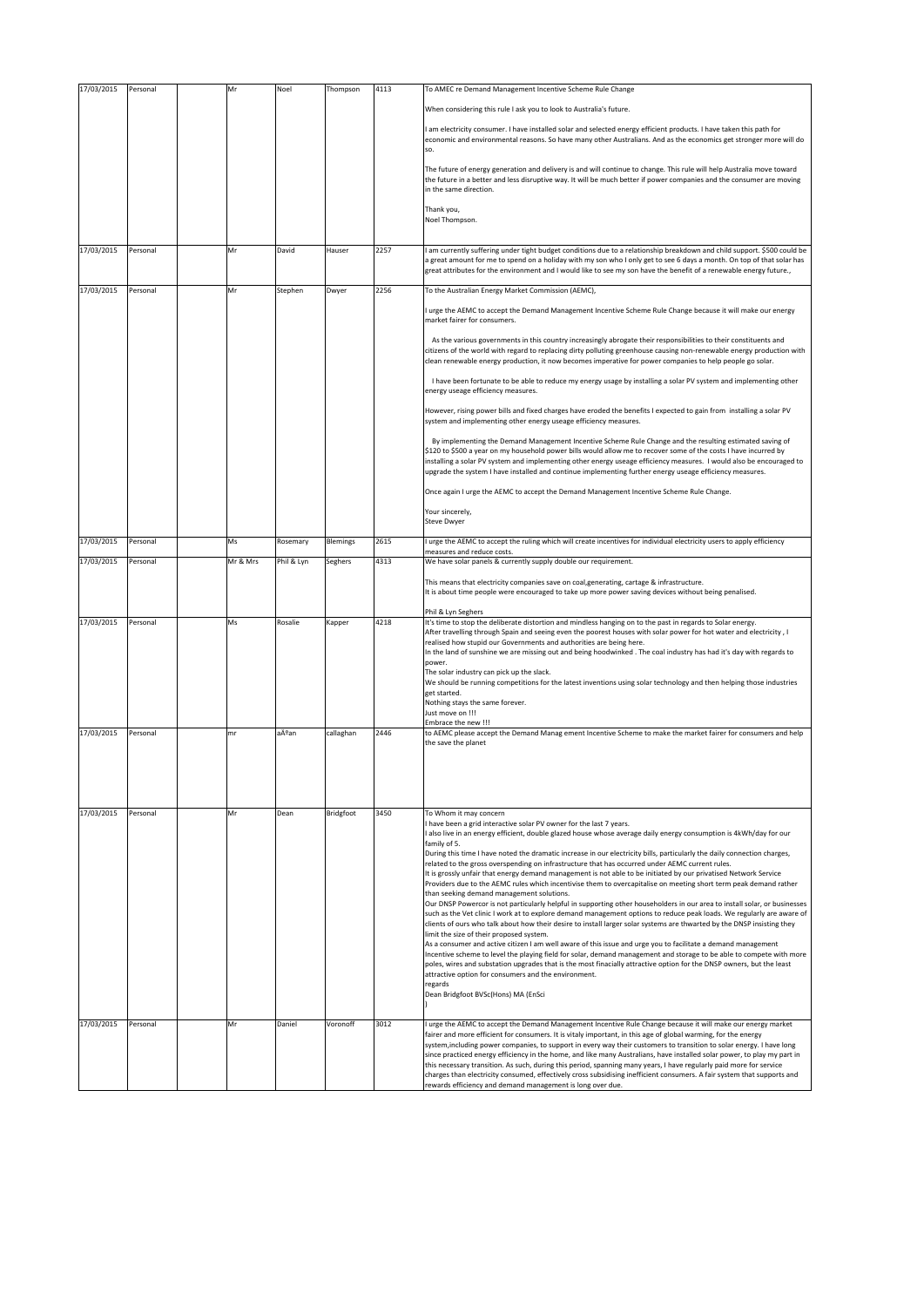| 17/03/2015               | Personal             |     | Mr        | Neil           | Spurgeon      | 3741         | Since privatisation of power generation and supply of electricity, the rules have largely guaranteed profits for the power                                                                                                                                                                                  |
|--------------------------|----------------------|-----|-----------|----------------|---------------|--------------|-------------------------------------------------------------------------------------------------------------------------------------------------------------------------------------------------------------------------------------------------------------------------------------------------------------|
|                          |                      |     |           |                |               |              | companies, rather than minimising energy use or encouraging sustainable forms of generation. This is wrong and any<br>change to the energy market that helps address this farcical situation should be adopted.                                                                                             |
|                          |                      |     |           |                |               |              | Gold-plating has disproportionately increased the supply charges, which makes reduction in usage less effective in<br>reducing ones electricity bill.                                                                                                                                                       |
|                          |                      |     |           |                |               |              | Energy Retailers are supposed to provide competition and give consumers options to reduce their bills. In reality, they<br>add another layer of confusion and costs and have little or no environmental benefit.                                                                                            |
|                          |                      |     |           |                |               |              | Any changes to the rules should have maximising renewable energy production and minimising fossil fuel energy<br>production as the overriding factor.                                                                                                                                                       |
|                          |                      |     |           |                |               |              | have solar hot water but it is not economic for me to install solar electricity now. A fair price for electricity fed back to<br>the grid could change that.                                                                                                                                                |
|                          |                      |     |           |                |               |              | have just been made redundant. Any reduction in my electricity bill would be greatly appreciated.                                                                                                                                                                                                           |
| 17/03/2015               | Personal             |     | Ms        | Gill           | Scott         | 3757         | I had solar panels and a solar hot water system installed because I thought it was the right thing to do for the<br>environment however I believe it is vital now for power companies to help as many people as possible to save energy                                                                     |
|                          |                      |     |           |                |               |              | and go solar, including people who may not have the financial freedom I had.<br>For that reason I would strongly urge AEMC to accept the Demand Management Incentive Scheme Rule Change.                                                                                                                    |
|                          |                      |     |           |                |               |              | Regards,<br>Gill Scott.                                                                                                                                                                                                                                                                                     |
| 17/03/2015               | Personal             |     | Ms        | Rosie          | Cornell       | 6210         | I would simply like to add that when we purchased our solar system we did it to not only save some of the costs of<br>electricity but also the environment. One of the things that annoyed me was that we were restricted with the size of                                                                  |
|                          |                      |     |           |                |               |              | the system we could have - why would this be? If we are prepared to make the extra outlay surely there should be no                                                                                                                                                                                         |
|                          |                      |     |           |                |               |              | size restriction? I feel the current policy is ridiculous because it removes the ability of people like me to contribute a<br>little bit to protecting the environment - we have the sunshine, why not use it to maximum effect? To ensure                                                                  |
|                          |                      |     |           |                |               |              | regulations favour corporations at the expense of consumers and the environment reeks of corruption and favouritism<br>to me, but who am I to demand my government do all it can to look after its citizens and physical environment?                                                                       |
| 17/03/2015               | Personal             |     | Ms        | Sue-Ellen      | Kirby         | 3658         | I would ask that you accept the Demand Management Incentive Scheme Rule Change because it will make our energy<br>market fairer for consumers.                                                                                                                                                              |
|                          |                      |     |           |                |               |              | It is extremely important for power companies to help people go solar.                                                                                                                                                                                                                                      |
|                          |                      |     |           |                |               |              | I have personally taken what steps I can to reduce my energy usage with solar and efficiency measures.<br>Rising power bills and fixed charges have affected you and your family. I have to think about every cent I spend due to a                                                                         |
|                          |                      |     |           |                |               |              | large portion of my income going to pay those bills.<br>Saving \$120 to \$500 a year on household power bills would make a world of difference for me by taking some of the                                                                                                                                 |
|                          |                      |     |           |                |               |              | financial pressure off and perhaps even being able to afford something special.                                                                                                                                                                                                                             |
|                          |                      |     |           |                |               |              | Thank vou.                                                                                                                                                                                                                                                                                                  |
| 17/03/2015               | Personal             |     |           | Marcus         | Barber        | 3187         | In a near future environment where we face importing energy or forced to use polluting coal, the simplest method of<br>lowering emissions and costs to the consumer is to switch off.                                                                                                                       |
|                          |                      |     |           |                |               |              | But the more palatable for both consumer and industry is demand management - this is being actively DIScouraged by<br>power companies looking to gold plate sunk costs under claims of need.                                                                                                                |
| 17/03/2015               | Personal             |     | Mr        | Peter          | Jenkins       | 5068         | Make it mandatory to promote demand management options that are fair and feasible<br>I urge you to accept the Demand Management Incentive Scheme Rule Change. This change will reduce waste on                                                                                                              |
|                          |                      |     |           |                |               |              | unnecessary over-capacity. It will encourage greater support for greener technologies, such as the 5.5 KW photovoltaic<br>system that I have installed for environmental reasons. All Australians need the incentive for similar action, not just the                                                       |
|                          |                      |     |           |                |               |              | relatively well-off citizens who can afford solar systems under the current circumstances. We need to do everything that                                                                                                                                                                                    |
| 17/03/2015               | Personal             |     | Mr        | Frank          | Whiteley      | 4670         | we can to mitigate climate change and support the environment.<br>Why should I pay for electrical infrastructure when I invested in Solar Power to help save the planet. Also we are aged                                                                                                                   |
|                          |                      |     |           |                |               |              | pensioners who try to save wherever we can. All we see is price rises. Any savings we make re all for the good with<br>todays cost of living.                                                                                                                                                               |
| 17/03/2015               | Personal             | Mr. | mr.       | dogan          | ozkan         | 99701        | Urge the AEMC to accept the Demand Management Incentive Scheme Rule Change because it will make our energy                                                                                                                                                                                                  |
|                          |                      |     |           |                |               |              |                                                                                                                                                                                                                                                                                                             |
|                          |                      |     |           |                |               |              | market fairer for consumers.<br>Tell the AEMC how important it is for power companies to help people go solar.                                                                                                                                                                                              |
|                          |                      |     |           |                |               |              | If you've taken steps to reduce your energy usage with solar or efficiency measures, let the AEMC know.<br>Tell the AEMC how rising power bills and fixed charges have affected you and your family.                                                                                                        |
| 17/03/2015               | Personal             |     | Mr        | Mark           | Kearns        | 6061         | Let the AEMC know how saving \$120 to \$500 a year on household power bills would make a difference for you.<br>I am writing to the AEMC urging them to implement the Demand Management Incentive Scheme to level the playing                                                                               |
|                          |                      |     |           |                |               |              | field between the normal consumer and power companies. Australia need to invest in solar energy as it is way of the                                                                                                                                                                                         |
|                          |                      |     |           |                |               |              | future and trends oversea show that solar power is getting cheaper and cheaper and big investment banks are now re<br>thinking financing traditional power sources. Unless Australia wants to be stranded in the past then need to grab hold of                                                             |
|                          |                      |     |           |                |               |              | challenges and rewards of adopting solar power.<br>I have invested in reducing my power use by installing solar cells, solar hot water system, LED lights and energy efficient                                                                                                                              |
|                          |                      |     |           |                |               |              | appliances and I don't want the saving of my investment going into other people pockets.<br>The continual raise in charges such as power, water and gas is reducing the margin between my income and expense                                                                                                |
|                          |                      |     |           |                |               |              | and now need to watch every cent and even \$120 saving would make a difference.                                                                                                                                                                                                                             |
|                          |                      |     |           |                |               |              | I live in WA and one thing I have noticed that in recent years that we no longer have power supply issues in hot<br>weather. Previously n hot weather would have allsorts of warnings about power restriction as people using too much.                                                                     |
|                          |                      |     |           |                |               |              | Now nothing as people generating own power. So solar as well as saving money would make system more robust and<br>reliable.                                                                                                                                                                                 |
|                          |                      |     |           |                |               |              | Yours faithfully                                                                                                                                                                                                                                                                                            |
|                          |                      |     |           |                |               |              | Mark Kearns                                                                                                                                                                                                                                                                                                 |
|                          |                      |     |           |                |               |              |                                                                                                                                                                                                                                                                                                             |
| 17/03/2015<br>17/03/2015 | Personal<br>Personal |     | mrs<br>Ms | Olivia<br>Kete | Wykes<br>Rowe | 3094<br>3409 | Help us go solar!<br>I urge you to accept the Management Incentive Scheme Rule Change because it will make our energy market fairer for                                                                                                                                                                     |
|                          |                      |     |           |                |               |              | consumers.                                                                                                                                                                                                                                                                                                  |
| 17/03/2015               | Personal             |     | Dr        | Samar          | Singh         | 3084         | Dear AEMC.                                                                                                                                                                                                                                                                                                  |
|                          |                      |     |           |                |               |              | As a homeowner with solar panels installed, I urge you to accept the<br>Demand Management Incentive Scheme Rule Change                                                                                                                                                                                      |
|                          |                      |     |           |                |               |              |                                                                                                                                                                                                                                                                                                             |
|                          |                      |     |           |                |               |              | This will go a long way to rationalising the incentives offered to power companies, which currently lead to rising power<br>and distribution costs when demand is actually falling. When demand falls, particularly peak demand, the need for more<br>investment in distribution infrastructure is reduced. |
|                          |                      |     |           |                |               |              | If the rule change is accepted, I intend to upgrade my solar PV installation and also add some batteries, so that I do not                                                                                                                                                                                  |
|                          |                      |     |           |                |               |              | draw any electricity from the grid at peak times. This will save me money and also reduce the need for any further                                                                                                                                                                                          |
|                          |                      |     |           |                |               |              | investment in the distribution system.                                                                                                                                                                                                                                                                      |
|                          |                      |     |           |                |               |              | Sincerely,<br>Samar Singh                                                                                                                                                                                                                                                                                   |
| 17/03/2015               | Personal             |     | Mr        | John           | Shawcross     | 2017         | The AEMC must accept the DMISR change. It is the only sensible and logical move.                                                                                                                                                                                                                            |
| 17/03/2015               | Personal             |     | Ms        | Robyn          | Becket        | 4184         | have been a keen fan of the most logical thing we can do since 2010. I was angry with the ANZ bank for supporting<br>coal mining, so I withdrew al my money, closed the account and paid for solar panels for the roofs of my house and my                                                                  |
|                          |                      |     |           |                |               |              | daughter's.                                                                                                                                                                                                                                                                                                 |
|                          |                      |     |           |                |               |              | My daughter has had money accumulating in her account ever since.                                                                                                                                                                                                                                           |
|                          |                      |     |           |                |               |              | sold my house 3013, rented for year and am about to install panels on my new house.                                                                                                                                                                                                                         |
|                          |                      |     |           |                |               |              | Most of the owner occupied houses in my new area have solar panels.                                                                                                                                                                                                                                         |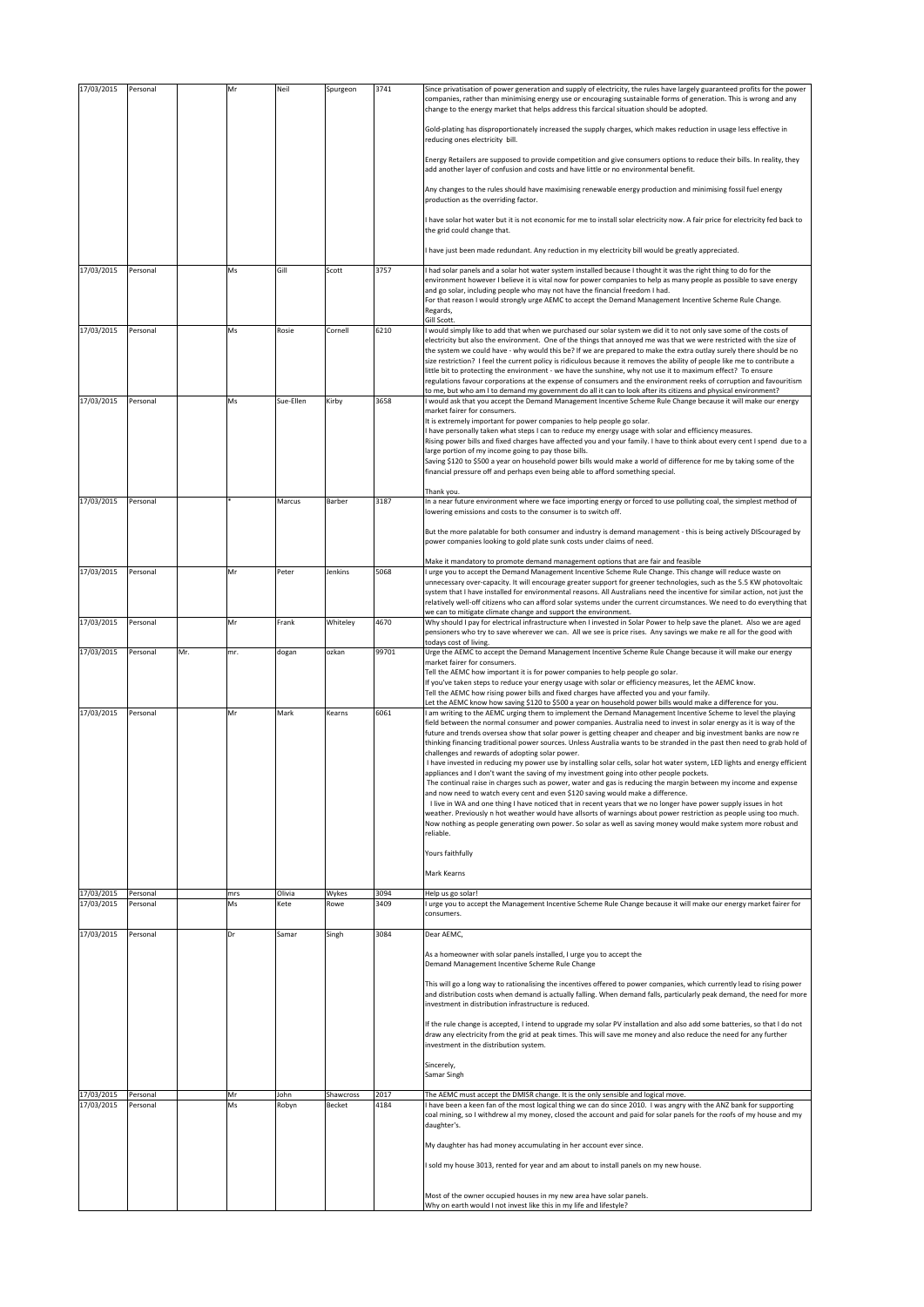| 17/03/2015 | Personal |                  | Mrs  | Glenda     | Bourke        | 3352 | I am urging you to accept the demand energy incentive scheme rule change to encourage solar use. We have put solar<br>panels on our house to both save on electricity and contribute to reducing green house gases. We also need financial<br>incentives to make this worth while. We hope to have reduced bills in our retirement. We try to save on electricity but<br>during the night when panels are not producing we still pay far too much which is not compensated by the daytime feed<br>in tariff. The electricity company charges us about 25 cents and only gives us 6.2 cents for the electricity we give them.<br>This is very unfair                                                                                                                                                                                                                                                                                                                                                                      |
|------------|----------|------------------|------|------------|---------------|------|--------------------------------------------------------------------------------------------------------------------------------------------------------------------------------------------------------------------------------------------------------------------------------------------------------------------------------------------------------------------------------------------------------------------------------------------------------------------------------------------------------------------------------------------------------------------------------------------------------------------------------------------------------------------------------------------------------------------------------------------------------------------------------------------------------------------------------------------------------------------------------------------------------------------------------------------------------------------------------------------------------------------------|
| 17/03/2015 | Personal |                  | Mrs  | Jean       | Cirone        | 4110 | Rising power bills and fixed charges have affected my family in the past - that is why I went to solar to help reduce (long<br>term) what our costs would be - I believe we need the power companies to help more and more people go solar                                                                                                                                                                                                                                                                                                                                                                                                                                                                                                                                                                                                                                                                                                                                                                               |
| 17/03/2015 | Personal |                  | Mr   | Sunanda    | Smith         | 4510 | Hello!<br>am writing to you in regards to the proposed changes for energy.<br>am a solar owner and want to see charges reduced and the requirement for power company's to increase their<br>infrastructure to get rewards taken away.                                                                                                                                                                                                                                                                                                                                                                                                                                                                                                                                                                                                                                                                                                                                                                                    |
| 17/03/2015 | Personal |                  | Mr   | Lloyd      | Thomas        | 2072 | Power has dramatically risen recently and I would like to see that halt!<br>I Urge the AEMC to accept the Demand Management Incentive Scheme Rule Change because it will make our energy<br>market fairer for consumers.<br>have installed solar panels 5 years ago and intend to upgrade my installation to 5 KW in the near future. I have<br>improved efficiency using LED lighting in my house.<br>would like to add battery storage to extend the availability window of solar energy to cover the evening peak. As a self<br>funded retiree the resultant reduction in power bill will be most welcome.<br>Should the energy company try to recover the lost income by ramping up fixed charges I would seriously consider<br>disconnecting from the grid. A more sensible arrangement would be to use the excess stored energy locally on the grid.                                                                                                                                                               |
| 17/03/2015 | Personal |                  | Ms   | Hina       | khan          | 3040 | To whom it may concern,<br>The energy landscape has changed by accepting the Demand Management Incentive Scheme Rule Change, the laws will<br>catch up making our energy market fairer for consumers.<br>Yours sincerely,                                                                                                                                                                                                                                                                                                                                                                                                                                                                                                                                                                                                                                                                                                                                                                                                |
| 17/03/2015 | Personal |                  | Ms   | Angelia    | Khoo          | 6103 | Hina Khan<br>Even though I have installed solar panels over my home, it's still not saving as much as I had expected because I work in<br>the day hours. If the power could be stored for night time use, that would really help me bring my bills down.                                                                                                                                                                                                                                                                                                                                                                                                                                                                                                                                                                                                                                                                                                                                                                 |
| 17/03/2015 | Personal |                  | Miss | Kelly-Anne | Horne         | 3777 | I urge you to accept the Demand Management Incentive Scheme Rule Change because it will make our energy market<br>fairer for consumers.                                                                                                                                                                                                                                                                                                                                                                                                                                                                                                                                                                                                                                                                                                                                                                                                                                                                                  |
|            |          |                  |      |            |               |      | Personally I have benefited greatly from installing solar onto my property and by reducing my power consumption by<br>monitoring my use and using power saving lighting and appliances.<br>The fixed costs of power are now a major issue for me. It now forms such a large part of my bill I'm considering going                                                                                                                                                                                                                                                                                                                                                                                                                                                                                                                                                                                                                                                                                                        |
|            |          |                  |      |            |               |      | 'off grid'. If more people think like me it will leave the power companies with stranded assets which will only increase<br>costs to those who don't have alt power supplies and those who can't afford it. That's not right and cannot be allowed to<br>happen. Nor should we (those who can afford solar) be penalised for doing the right thing by the environment!                                                                                                                                                                                                                                                                                                                                                                                                                                                                                                                                                                                                                                                   |
| 17/03/2015 | Personal |                  | Mr   | Jonathan   | <b>Braine</b> | 6210 | I urge the AMEC to accept the Demand Management Incentive Scheme Rule Change because it will make our energy                                                                                                                                                                                                                                                                                                                                                                                                                                                                                                                                                                                                                                                                                                                                                                                                                                                                                                             |
|            |          |                  |      |            |               |      | market fairer for consumers.<br>As part of the power companies need to ensure there is plenty of lower cost power for consumers, their strategy should<br>encourage and assist customers to invest in solar power and provide backup and storage facility in the event of national<br>disasters.<br>I have a 6KW inverter w/32 panels, I do not generate more than 5KW and I don't get any payment for the power I feed<br>?into my local grid, but Synergy can charge a premium for 'clean' energy- but it's all the same power                                                                                                                                                                                                                                                                                                                                                                                                                                                                                         |
| 17/03/2015 | Personal |                  | Mr   | Edwin      | Lynch         | 6069 | I buy Australian. I urge the AEMC to accept the Demand Management Incentive Scheme Rule Change because it will<br>make the energy market fairer.<br>It's important that regular power companies encourage people go solar. I shower for 3 mins a day, do all my cooking<br>when the sun is shining and use battery devices like iPads and laptops at night. Rising power bills have been making a<br>hole in my living expenses. A saving \$120 to \$500 a year on household power bills would make a difference. And I'd<br>spend it locally. Enabling Australian Companies to develop further.                                                                                                                                                                                                                                                                                                                                                                                                                         |
| 17/03/2015 | Personal | Craig Heather Mr |      | Craig      | Heather       | 3765 | My Family have done without some things to put solar on our roof while others around me just bought bigger TVs or<br>went on holidays.<br>The way forward for our community and commercial/industrial sector is cheaper healthier energy.<br>Cheaper energy will help us all                                                                                                                                                                                                                                                                                                                                                                                                                                                                                                                                                                                                                                                                                                                                             |
| 17/03/2015 | Personal |                  | Mr   | Peter      | Reed          | 2430 | I think we definitely should have a Demand Management Incentive Scheme in NSW (& Australia). Solar power stations<br>(micro on every rooftop) & macro ones should be encouraged. Macro ones should be sited in positions to best use the<br>current infrastructure distributing electricity from coal powered power stations. Any expansion to infrastructure should<br>be directed at utilising solar, wind & wave power, not coal. Feed-in tariffs should be offered to better offset the<br>ridiculous price we are paying for electricity (34c/kWh + availability charge of \$1.37/day). It is much better to use<br>electricity generated from household solar panels to heat hot water tank than to give away to supplier. Changing to LED<br>lights should be an incentive. Battery storage & going off-grid should be an incentive. To do this, best practice<br>household appliances need to be used. There is lots (more) that can be done to reduce energy use & therefore energy<br>generation requirements. |
| 17/03/2015 | Personal |                  | Mr   | Brian      | Burleigh      | 3857 | Current policies will force consumers like me to go off-grid. The insult of buying back surplus power at 8c/KWH while<br>selling same for 32c sucks.<br>Get real, or we'll get a battery is kiss grid connection goodbye; your chance to reduce network peak loads by factoring in<br>solar surplus will cost still-connected consumers dearly<br>and eventually destroy the centralized energy industry.                                                                                                                                                                                                                                                                                                                                                                                                                                                                                                                                                                                                                |
| 17/03/2015 | Personal |                  | Mr.  | Russell    | Lazenby       | 6210 | Please urge AMEC to accept the Demand Management Incentive Scheme Rule Change because it will make our energy<br>market fairer for consumers.<br>It is important that Power companies help power consumers to go SOLAR as this will reduce the cost of energy by<br>reducing the need to build additional power generation infrastructure.<br>We have taken steps tom reduce our power consumption by adding solar panels to our roof.<br>Our rising power bills which include significant fixed charges has had a detrimental impact to our disposable income and<br>thus our ability to have a comfortable life style.<br>Saving an additional \$120 to \$500 a year on our household power bills would make a difference to our standard of                                                                                                                                                                                                                                                                           |
| 17/03/2015 | Personal |                  | Ms   | Belinda    | KendallWhite  | 7018 | living.<br>Since we installed solar panels several years ago now we have been delighted with the reduction in our power bills<br>especially given ever-increasing costs imposed by in our case the sole supplier in our State.<br>As retirees, and with a very elderly husband who feels the cold whatever the weather, savings on household power bills<br>become increasingly important.                                                                                                                                                                                                                                                                                                                                                                                                                                                                                                                                                                                                                               |
|            |          |                  |      |            |               |      | We urge you to make the appropriate change to the rules to encourage people such as ourselves to continue to use<br>both solar and efficiency measures.                                                                                                                                                                                                                                                                                                                                                                                                                                                                                                                                                                                                                                                                                                                                                                                                                                                                  |
| 17/03/2015 | Personal |                  | Mr   | Daryl      | Parsons       | 4205 | As an age pensioner, ripped of by a company installing solar panels, Also unemployable, and basically insolvent, I am<br>sick and tired of being forced into paying more and more for electricity and hidden charges, when I went with Solar it<br>was for a number of reasons, ok, Saving money, contributing to reducing power station greenhouse gas outputs,<br>Hopefully increasing solar installations, also research into bigger better panels here in Australia.<br>But apparently not as greed has taken over penalising everyone, who has tried to do the right thing for future<br>generations.                                                                                                                                                                                                                                                                                                                                                                                                               |
| 17/03/2015 | Personal |                  | Mr   | Gary       | Cooper        | 4305 | Everybody is going on about pollution so I decided to go solar. It cost a fair bit but I was looking at the financial benefits<br>especially with retirement looming. Now they talk about people with solar like they are criminals. There needs to be a<br>plan for the whole country not just the adhoc approach at the moment. Surely the whole idea is that as solar production<br>increases other electricity production decreases. A cheap storage system to go with the panels is the answer.                                                                                                                                                                                                                                                                                                                                                                                                                                                                                                                     |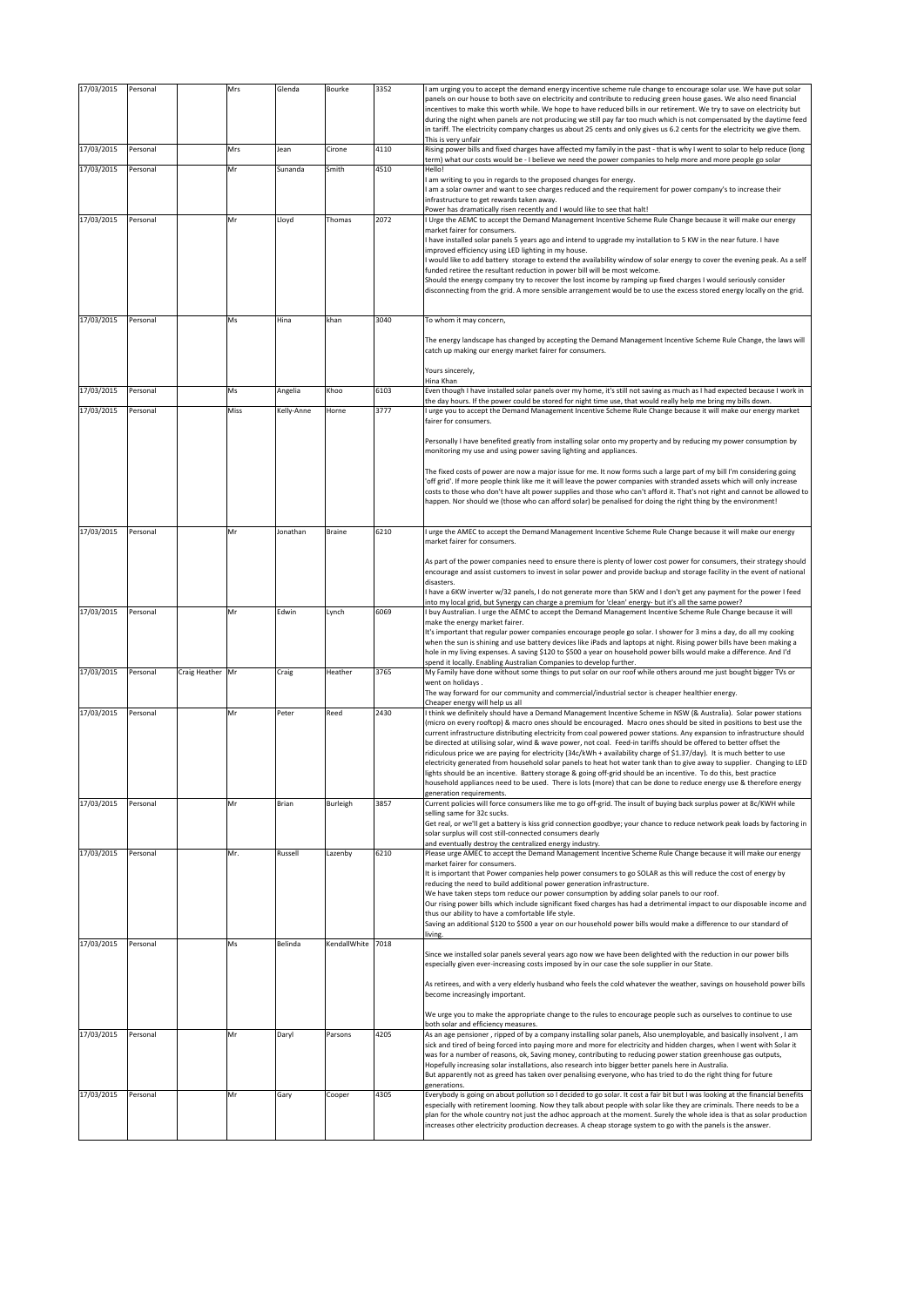| 17/03/2015 | Personal | Mr  | Michael   | Di Giovanni | 7018 | The Demand Management Incentive Scheme has worked in the US and would serve the interests of both power<br>generators and consumers.                                                                                                                                                                                                                                                                                                                                                                                                                                                                                                                                                                                                                                                                                                                                                                                  |
|------------|----------|-----|-----------|-------------|------|-----------------------------------------------------------------------------------------------------------------------------------------------------------------------------------------------------------------------------------------------------------------------------------------------------------------------------------------------------------------------------------------------------------------------------------------------------------------------------------------------------------------------------------------------------------------------------------------------------------------------------------------------------------------------------------------------------------------------------------------------------------------------------------------------------------------------------------------------------------------------------------------------------------------------|
|            |          |     |           |             |      | Help kill the death spiral for power companies and create a new business model that caters for our future.                                                                                                                                                                                                                                                                                                                                                                                                                                                                                                                                                                                                                                                                                                                                                                                                            |
|            |          |     |           |             |      | Please inspire mewe need more strong leadership                                                                                                                                                                                                                                                                                                                                                                                                                                                                                                                                                                                                                                                                                                                                                                                                                                                                       |
|            |          |     |           |             |      |                                                                                                                                                                                                                                                                                                                                                                                                                                                                                                                                                                                                                                                                                                                                                                                                                                                                                                                       |
|            |          |     |           |             |      | Regards                                                                                                                                                                                                                                                                                                                                                                                                                                                                                                                                                                                                                                                                                                                                                                                                                                                                                                               |
| 17/03/2015 | Personal | Mr  | Lindsay   | Watters     | 3345 | Mike<br>We currently feed about 1000 kWh per quarter back into the grid, yet we still have a bill each cycle because of the                                                                                                                                                                                                                                                                                                                                                                                                                                                                                                                                                                                                                                                                                                                                                                                           |
| 17/03/2015 |          | Ms  |           | Christie    | 3122 | ridiculously low feed in tariff. Where's the incentive?<br>Dear AEMC,                                                                                                                                                                                                                                                                                                                                                                                                                                                                                                                                                                                                                                                                                                                                                                                                                                                 |
|            | Personal |     | Jean      |             |      |                                                                                                                                                                                                                                                                                                                                                                                                                                                                                                                                                                                                                                                                                                                                                                                                                                                                                                                       |
|            |          |     |           |             |      | began using Powershop for my utility needs because I want to use clean energy and avoid the use of fossil fuels. I have<br>saved money as a result and I intend to install solar panels later this year. I believe that power companies should assist<br>consumers to convert to clean energy, and for this reason I urge you to accept the Demand Management Incentive<br>Scheme Rule Change.                                                                                                                                                                                                                                                                                                                                                                                                                                                                                                                        |
|            |          |     |           |             |      | Yours sincerely,                                                                                                                                                                                                                                                                                                                                                                                                                                                                                                                                                                                                                                                                                                                                                                                                                                                                                                      |
| 17/03/2015 | Personal | Ms  | Juen      | VanHand     | 2422 | Jean Christie<br>As a solar energy household, I will encourage any effort to make the energy market more efficient and fair. Please                                                                                                                                                                                                                                                                                                                                                                                                                                                                                                                                                                                                                                                                                                                                                                                   |
|            |          |     |           |             |      | accept the Demand Mangagement Incentive Scheme Rule change.<br>Catalyst on TV last week showed how close we are to having a truly efficient solar energy system. Any energy provider<br>that would support this industry is looking to the future and will attract those of us who want to make a positive<br>contribution to the health of the planet. Our children need a better energy legacy than the one we have at the moment.                                                                                                                                                                                                                                                                                                                                                                                                                                                                                  |
| 17/03/2015 | Personal | Mr  | Tony      | Eden        | 3871 | believe that the solar system I installed 3 years ago has reduced carbon footprint of my home and added a significant<br>amount of clean energy back into the grid. Unfortunately I get overcharged for what I use out of the grid as a way of<br>reducing the value of the input tariff and this is completely wrong. If households produce clean energy and place excess<br>solar into the grid, they should not pay inflated prices for grid power used. When power generators sell electricity to<br>retailers for 2 cents a kw, and solar generators are charged 35 cents for grid power something is radically wrong and<br>needs changing.                                                                                                                                                                                                                                                                     |
|            |          |     |           |             |      |                                                                                                                                                                                                                                                                                                                                                                                                                                                                                                                                                                                                                                                                                                                                                                                                                                                                                                                       |
| 17/03/2015 | Personal | Mrs | Jane      | Shamrock    | 4553 | •I urge the AEMC to accept the Demand Management Incentive Scheme Rule Change because it will make our energy<br>market fairer for consumers.<br>•Its important for power companies to help people go solar.<br>•I personally use most of my power at night when my power is cheaper.<br>Although I live in queensland my house is designed so that I dont need to install airconditioning the house faces north<br>and gets breeezes from the northeast. I want all australians to have the opportunity to have cheaper power and to<br>make the most of our natural assets.                                                                                                                                                                                                                                                                                                                                         |
| 17/03/2015 | Personal | Mrs | Liz       | Smith       | 4060 | As a mother and grandmother I urge you to support and encourage power companies to support solar power. Our<br>future generations deserve a future which is sustainable and affordable. Prices are increasing on most house hold items                                                                                                                                                                                                                                                                                                                                                                                                                                                                                                                                                                                                                                                                                |
| 17/03/2015 | Personal | Ms  | Elizabeth | Stewart     | 3186 | and services and families are struggling to cope.<br><b>ATTENTION: AEMC</b>                                                                                                                                                                                                                                                                                                                                                                                                                                                                                                                                                                                                                                                                                                                                                                                                                                           |
|            |          |     |           |             |      | The impending climate crisis demands that we do things differently. Encouraging the domestic and commercial use of<br>energy from renewable sources is a start for ensuring an ecologically sustainable future for all. Therefore I urge you to:<br>bevelop and support policy measures and incentives for the use of renewable energy so that power companies help<br>people to move to solar, wind and water power and away from polluting and finite energy sources.<br>encourage rather than penalise households for going solar (or using wind or water to produce power)<br>Accept the Demand Management Incentive Scheme Rule Change, which will not only make our energy market fairer<br>for consumers and curb the trend towards rising power bills and fixed charges, but will also create annual savings of<br>between \$120 and \$500 on household power bills.<br>Yours Sincerely,<br>Elizabeth Stewart |
| 17/03/2015 | Personal | Mr  | Peter     | Stevens     | 2207 | Perverse incentives bedevil lots of schemes. Time to change those encouraging electricity companies to build more<br>infrastructure and instead encourage them to support energy saving and efficiency and, not least, localised off-grid<br>electricity generation.                                                                                                                                                                                                                                                                                                                                                                                                                                                                                                                                                                                                                                                  |
| 17/03/2015 | Personal | Mr  | Michael   | Haugland    | 7015 | Please make the change to encourage people to conserve power by suporting solar energy which is free from the sun.                                                                                                                                                                                                                                                                                                                                                                                                                                                                                                                                                                                                                                                                                                                                                                                                    |
| 17/03/2015 | Personal | Ms  | Susan     | Ambler      | 2780 | would like to encourage the AEMC to accept the Demand Management Incentive Fee Rule Change.<br>This change will make electricity charges more equitable. It will encourage consumers to be careful of their electricity<br>use and to consider alternative energy sources as they will be cheaper.<br>Both of these things will make energy charges fairer and they will also help our country move away from climate change<br>creating energy sources. It will also help power companies to move in to the new wave of alternative energy generation<br>and set them up for a more successful future.                                                                                                                                                                                                                                                                                                               |
|            |          |     |           |             |      | We have solar panels on our roof and are very careful of our energy use in order to minimise our energy bills and also to<br>help the environment. This rule change will help power companies and consumers to use energy wisely.                                                                                                                                                                                                                                                                                                                                                                                                                                                                                                                                                                                                                                                                                     |
|            |          |     |           |             |      | Thank you,<br>Susan Ambler                                                                                                                                                                                                                                                                                                                                                                                                                                                                                                                                                                                                                                                                                                                                                                                                                                                                                            |
| 17/03/2015 | Personal | M   | Bronwen   | Bassett     | 2204 | urge you to accept the Demand Management Incentive Scheme Rule Change because it will help the market for non-<br>fossil fuel sources of power to survive. This is essential for investment in the sector which will be producing most of our<br>energy in the next decade or two.                                                                                                                                                                                                                                                                                                                                                                                                                                                                                                                                                                                                                                    |
|            |          |     |           |             |      | It is very important for power companies not to discourage people from going solar. I have taken steps to reduce my<br>energy usage using solar measures, by catching public transport more often, and by driving an efficient car.                                                                                                                                                                                                                                                                                                                                                                                                                                                                                                                                                                                                                                                                                   |
|            |          |     |           |             |      | For many people, rising power bills are a serious problem, and that is one reason I invested in a solar system. Why<br>should I be forced to pay more in order to protect the income stream of a coal-burning power company? Allowing this<br>gouging to continue discourages the companies from exploring innovative ideas. At the moment, we consumers pay for<br>this disincentive in the form of fixed costs - before long all taxpayers will be supporting the industry through<br>government handouts.                                                                                                                                                                                                                                                                                                                                                                                                          |
|            |          |     |           |             |      | Don't go down this road - let the power companies think carefully about their business models instead of continuing to<br>profit-take without much of a plan for the future.                                                                                                                                                                                                                                                                                                                                                                                                                                                                                                                                                                                                                                                                                                                                          |
|            |          |     |           |             |      | Yours sincerely,<br><b>Bronwen Bassett</b>                                                                                                                                                                                                                                                                                                                                                                                                                                                                                                                                                                                                                                                                                                                                                                                                                                                                            |
| 17/03/2015 | Personal | Ms  | Louise    | Hall        | 2350 | Dear Sir/Madam,<br>I have just been made aware of the Demand Management Incentive Scheme Rule Change and urge the AMCE to accept<br>this. I have solar hot water as well as solar panels which provide me with a little of 60% of my usage. However the<br>'service availability charges' mean that my '\$ savings' are used up. On a limited income an annual saving of \$120 or<br>more would be a great thing for me, and I imagine many others. Please give this your utmost attention.<br>Thank you<br>Louise Hall                                                                                                                                                                                                                                                                                                                                                                                               |
| 17/03/2015 | Personal | Ms  | Sylvia    | Mair        | 3930 | am asking the AEMC to accept the Demand Management Incentive Scheme. I currently have solar panels installed on<br>my roof and have incurred extra costs to have a faulty installation rectified. I do not want to have increasing electricity<br>bills due to changes which discriminate against solar users. Also, I think that power companies should encourage the use<br>of solar power, as Australia needs to pull its weight in reducing climate change.                                                                                                                                                                                                                                                                                                                                                                                                                                                       |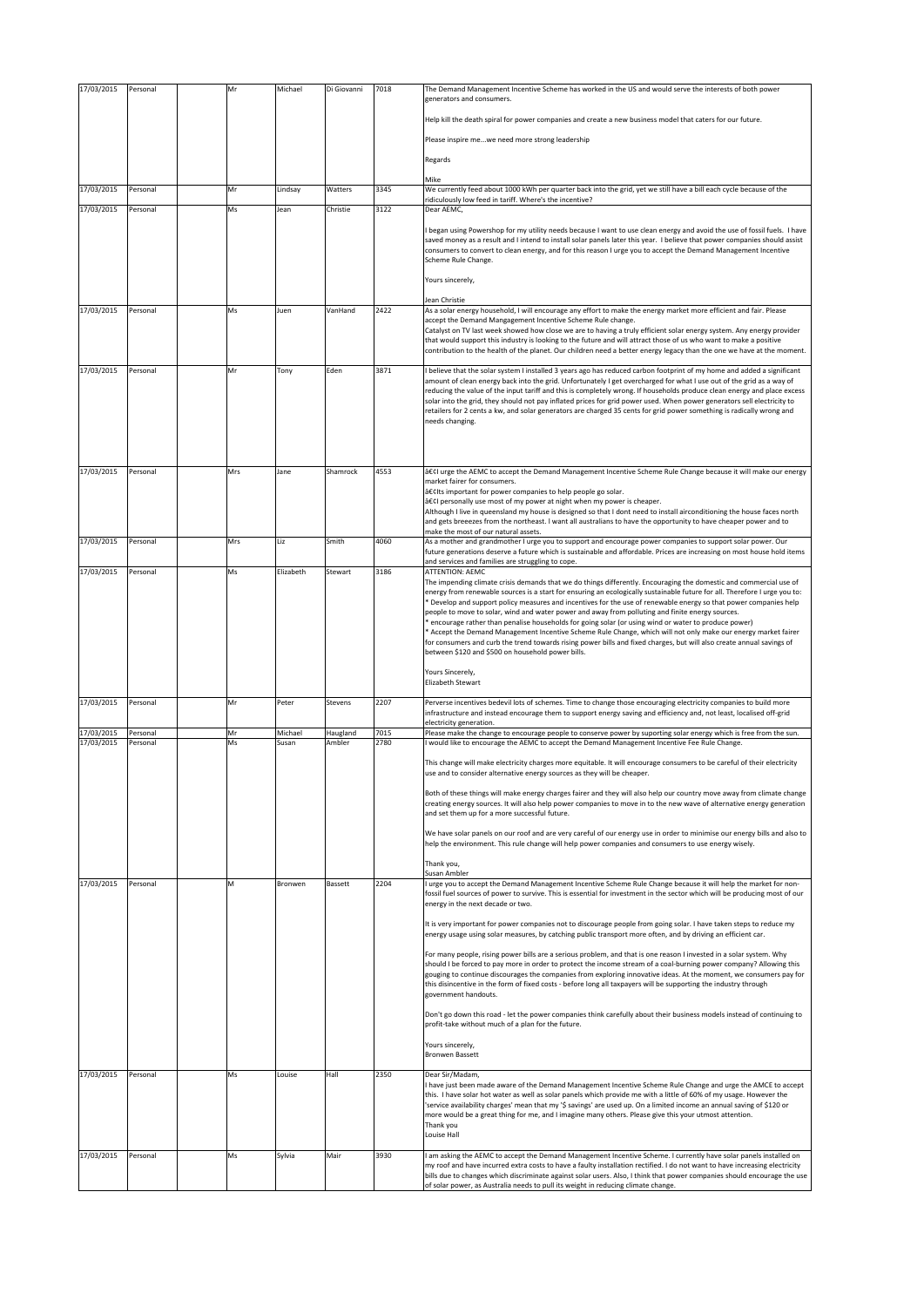| 17/03/2015               | Personal             |         | Mr       | Dean             | Wheeler         | 3188         | I believe we need to provide incentives to consumers to install solar power and to electricity provider companies to                                                                                                                                                                                                                                                                                                                                                                                                                                                                                                                                                                                                                                                                        |
|--------------------------|----------------------|---------|----------|------------------|-----------------|--------------|---------------------------------------------------------------------------------------------------------------------------------------------------------------------------------------------------------------------------------------------------------------------------------------------------------------------------------------------------------------------------------------------------------------------------------------------------------------------------------------------------------------------------------------------------------------------------------------------------------------------------------------------------------------------------------------------------------------------------------------------------------------------------------------------|
|                          |                      |         |          |                  |                 |              | encourage them to support consumers in installing and using solar power. I urge you (AEMC) to accept the Demand<br>Management Incentive Scheme Rule Change because it will make our energy market fairer for consumers. I have<br>personally had solar panels installed and have so far financially helped one of my children do the same. Any further                                                                                                                                                                                                                                                                                                                                                                                                                                      |
| 17/03/2015               | Personal             |         | Dr       | Ross             | Corkrey         | 7024         | saving in power costs will encourage more consumers to take up solar power, so please support this measure.<br>The network should exist to provide for the public need, as opposed to private gain. To this end, any requirements of                                                                                                                                                                                                                                                                                                                                                                                                                                                                                                                                                        |
|                          |                      |         |          |                  |                 |              | the providers must always be secondary to those of the public. The public need can be viewed more generally as<br>including climate issues, which will adversely affect everyone. As a consequence of climate change, or at least its<br>perception, the dispersion of generation will continue into increasingly smaller units.                                                                                                                                                                                                                                                                                                                                                                                                                                                            |
|                          |                      |         |          |                  |                 |              | The network needs to adapt to this change in order to remain physically coherent. The alternative would be a<br>disaggregation into private home networks, and that would have social consequences as well as public financial ones.                                                                                                                                                                                                                                                                                                                                                                                                                                                                                                                                                        |
|                          |                      |         |          |                  |                 |              | installed solar PV years ago when it was still expensive. Now I generate 80% of my annual household consumption,<br>including heating/cooling. I would generate more, and would if it were not for state government restrictions.                                                                                                                                                                                                                                                                                                                                                                                                                                                                                                                                                           |
|                          |                      |         |          |                  |                 |              | On top of that, no matter what I generate there are always fixed costs, though it is not at all clear to me why I should<br>pay an organisation to which I am also selling power.                                                                                                                                                                                                                                                                                                                                                                                                                                                                                                                                                                                                           |
|                          |                      |         |          |                  |                 |              | Currently, there appears no reason why provider should take any notice of households who wants to help by generating,<br>not just consuming. In fact, they are currently motivated to discourage households from generating electricity. This rule<br>change would help to change that paradigm.                                                                                                                                                                                                                                                                                                                                                                                                                                                                                            |
|                          |                      |         |          |                  |                 |              | Please accept the accept the Demand Management Incentive Scheme Rule Change.                                                                                                                                                                                                                                                                                                                                                                                                                                                                                                                                                                                                                                                                                                                |
| 17/03/2015               | Personal             |         | Mr       | Greg             | Roberts         | 2105         | AEMC Please accept the Demand Management Incentive Scheme Rule Change. It will make our energy market fairer for<br>us.                                                                                                                                                                                                                                                                                                                                                                                                                                                                                                                                                                                                                                                                     |
|                          |                      |         |          |                  |                 |              | We have installed Solar PV power and would like to install more.                                                                                                                                                                                                                                                                                                                                                                                                                                                                                                                                                                                                                                                                                                                            |
|                          |                      |         |          |                  |                 |              | We want to avoid rising power bills and fixed charges.<br>We want to invest to help move our country to renewable energy!                                                                                                                                                                                                                                                                                                                                                                                                                                                                                                                                                                                                                                                                   |
|                          |                      |         |          |                  |                 |              | If we can save money, then that would be even better<br><b>Greg Roberts</b>                                                                                                                                                                                                                                                                                                                                                                                                                                                                                                                                                                                                                                                                                                                 |
| 17/03/2015               | Personal             |         | Mr       | Geoff            | Poynter         | 3068         | recommend that the AEMC accept the Demand Management Incentive Scheme rule change so that the energy market<br>is more fair for consumers and I would like to see power companies encouraging and assisting households and business<br>premises to go solar.                                                                                                                                                                                                                                                                                                                                                                                                                                                                                                                                |
| 17/03/2015               | Personal             |         | Dr       | Phil             | Morgan          | 5092         | I urge the AEMC to accept the Demand Management Incentive Scheme Rule Change because it will make our energy<br>market fairer for consumers. In addition it is a good business approach as it will allow companies to cease unnecessary                                                                                                                                                                                                                                                                                                                                                                                                                                                                                                                                                     |
|                          |                      |         |          |                  |                 |              | expenditure on unneeded infrastructure. And it is good for consumers as it will allow retail prices for energy to fall<br>somewhat.                                                                                                                                                                                                                                                                                                                                                                                                                                                                                                                                                                                                                                                         |
|                          |                      |         |          |                  |                 |              | A significant sector of the energy market is now being serviced by domestic solar PV systems. These allow consumers to<br>lower their energy bills and have an additional benefit for the climate in reducing the emissions of greenhouse gases<br>from grid-provided power generation and consumption.                                                                                                                                                                                                                                                                                                                                                                                                                                                                                     |
|                          |                      |         |          |                  |                 |              | They should also lead to lower power bills, but existing rules have led to companies increasing their fixed charges<br>caused by over-investment in infrastructure.                                                                                                                                                                                                                                                                                                                                                                                                                                                                                                                                                                                                                         |
|                          |                      |         |          |                  |                 |              | Like many people I have invested in solar PV on my roof and have seen the benefits in my lower bills as a consequence.<br>As a pensioner, I have to reduce my overall expenditure, and my expenditure on energy supply is one item I need to<br>keep as low as possible. Adopting the new rule will assist me, and thousands like me, to better manage my limited<br>budget.                                                                                                                                                                                                                                                                                                                                                                                                                |
| 17/03/2015               | Personal             |         | Mr       | LINDSAY          | JUDD            | 4551         | urge AEMC to adopt the rule change.<br>As Pensioners we endeavour to be frugal with charges such as electricity. We have had solar panels installed after the                                                                                                                                                                                                                                                                                                                                                                                                                                                                                                                                                                                                                               |
|                          |                      |         |          |                  |                 |              | Old Government offered incentives to house holders to save energy costs.<br>We would urge the AMEC to accept the Demand Management Incentive Scheme Rule Change which will make our<br>energy market fairer for consumers. Rising power costs are hurting our tight budget along with others in our<br>community. Any savings that can be had should be passed on to the consumer. Our outlay on solar panels we had hoped                                                                                                                                                                                                                                                                                                                                                                  |
| 17/03/2015               | Personal             |         | Mr       | Geoff            | Chester         | 4159         | to recoup in time other wise we would not have gone down that road.<br>As a late solar uptaker I do not get the benefits of a high rate of offset. I think it would be good if a better and fairer<br>system of solar rebate was introduced to help reduce wastage and infrastructure costs. Even a rate to encourage off<br>grid options with minimal use of the mains in off peak.                                                                                                                                                                                                                                                                                                                                                                                                        |
| 17/03/2015<br>17/03/2015 | Personal<br>Personal |         | Mr<br>Mr | Desmond<br>Barry | Heenan<br>Sloan | 3350<br>6108 | believe it is important that consumers are encouraged to use solar power without financial penalty.<br>will be a pensioner in a few years time, I would like to be able to afford powers bills in my retirement. A fair go and fair                                                                                                                                                                                                                                                                                                                                                                                                                                                                                                                                                         |
| 17/03/2015               | Personal             |         | Dr       | Marcus           | Higgs           | 7054         | deals please<br>Dear Sir/Ma'm, I urge the Commission to accept the Demand Management Incentive Scheme Rule Change because                                                                                                                                                                                                                                                                                                                                                                                                                                                                                                                                                                                                                                                                   |
|                          |                      |         |          |                  |                 |              | doing so will maximise the opportunity for home owners to convert to solar energy.<br>Australia needs to use every opportunity to utilise solar (and wind) energy and to continue to reduce its use of fossil fuel<br>based electricity. We have enormous potential for this and should not be lagging behind Europe.<br>Accepting this rule change will send the right signal to investors in solar energy and instil confidence for the future.<br>personally am a pensioner and would be grateful for an incentive opportunity to invest in the latest efficiency solar<br>panels when they become available. The Commission stimulating solar investment by this rule change will hasten the<br>time when new generation solar cells become available more widely and cost effectively. |
| 17/03/2015               | Personal             |         | Mr       | Keith            | Spice           | 6210         | I urge the AEMC to accept the Demand Management Incentive Scheme Rule Change because it will make our energy<br>market fairer for all consumers.                                                                                                                                                                                                                                                                                                                                                                                                                                                                                                                                                                                                                                            |
|                          |                      |         |          |                  |                 |              | It is important for power companies to help people go solar.<br>I know how much it has benefited my family since I installed 2kw of panels on my roof in 2009. It has reduced my                                                                                                                                                                                                                                                                                                                                                                                                                                                                                                                                                                                                            |
|                          |                      |         |          |                  |                 |              | energy usage costs markedly, and I can't wait till the price of storage (batteries) for solar power systems like mine comes<br>down! I'll be getting it installed in a flash!                                                                                                                                                                                                                                                                                                                                                                                                                                                                                                                                                                                                               |
|                          |                      |         |          |                  |                 |              | The rising power bills and fixed charges are out of control, and the power companies need to put a stop to it!<br>If I could save another \$120 to \$500 a year on household power bills it would make the world of difference to my family                                                                                                                                                                                                                                                                                                                                                                                                                                                                                                                                                 |
|                          |                      |         |          |                  |                 |              | and our standard of living.                                                                                                                                                                                                                                                                                                                                                                                                                                                                                                                                                                                                                                                                                                                                                                 |
| 17/03/2015               | Personal             | my home | Mr       | James C          | Robertson       | 4012         | Demand management for residential consumers could, with provision of live consumption indicators inside the home.                                                                                                                                                                                                                                                                                                                                                                                                                                                                                                                                                                                                                                                                           |
|                          |                      |         |          |                  |                 |              | Assist in reducing peak loads.                                                                                                                                                                                                                                                                                                                                                                                                                                                                                                                                                                                                                                                                                                                                                              |
|                          |                      |         |          |                  |                 |              | As of now my off-peak heat-pump H.W.S is not supplied during any part of the day.                                                                                                                                                                                                                                                                                                                                                                                                                                                                                                                                                                                                                                                                                                           |
|                          |                      |         |          |                  |                 |              | But it could be!                                                                                                                                                                                                                                                                                                                                                                                                                                                                                                                                                                                                                                                                                                                                                                            |
|                          |                      |         |          |                  |                 |              | No investment of new equipment, just turn it on during the part of the day before peak loads are on the system.                                                                                                                                                                                                                                                                                                                                                                                                                                                                                                                                                                                                                                                                             |
| 17/03/2015               | Personal             |         | Mrs      | Ruth             | Haig            | 2474         | Then when the peak begins to build turn it off.<br>It is important for the sake of the planet and all of us who depend upon it that the maximum amount of energy used is<br>renewable.                                                                                                                                                                                                                                                                                                                                                                                                                                                                                                                                                                                                      |
| 17/03/2015               | Personal             |         | Mr       | Jason            | Carmichael      | 4552         | Hello AEMC,<br>I want to see the AEMC accept the Demand Management Incentive Scheme Rule Change to make the energy                                                                                                                                                                                                                                                                                                                                                                                                                                                                                                                                                                                                                                                                          |
| 17/03/2015               | Personal             |         | Ms       | Persephone       | Maywald         | 5252         | market fairer for consumers. Getting power companies to help people go solar. Would be good to see rental property<br>owners go solar too.<br>To: AEMC                                                                                                                                                                                                                                                                                                                                                                                                                                                                                                                                                                                                                                      |
|                          |                      |         |          |                  |                 |              | Given the increasingly rapid rate of climate change, and the destruction it is already bringing to Australia, I urge you to<br>do everything in your power to support a rapid switch away from coal power and towards solar energy. It is crucial that<br>people not be penalised for going solar, and if possible financially supported to make the change.                                                                                                                                                                                                                                                                                                                                                                                                                                |
|                          |                      |         |          |                  |                 |              | am personally dismayed that as a SA resident, I will forever lose all solar feed in tariffs if I add more solar panels to my<br>array. This is unbelievably retrogressive in our changing world and needs to be repealed immediately.                                                                                                                                                                                                                                                                                                                                                                                                                                                                                                                                                       |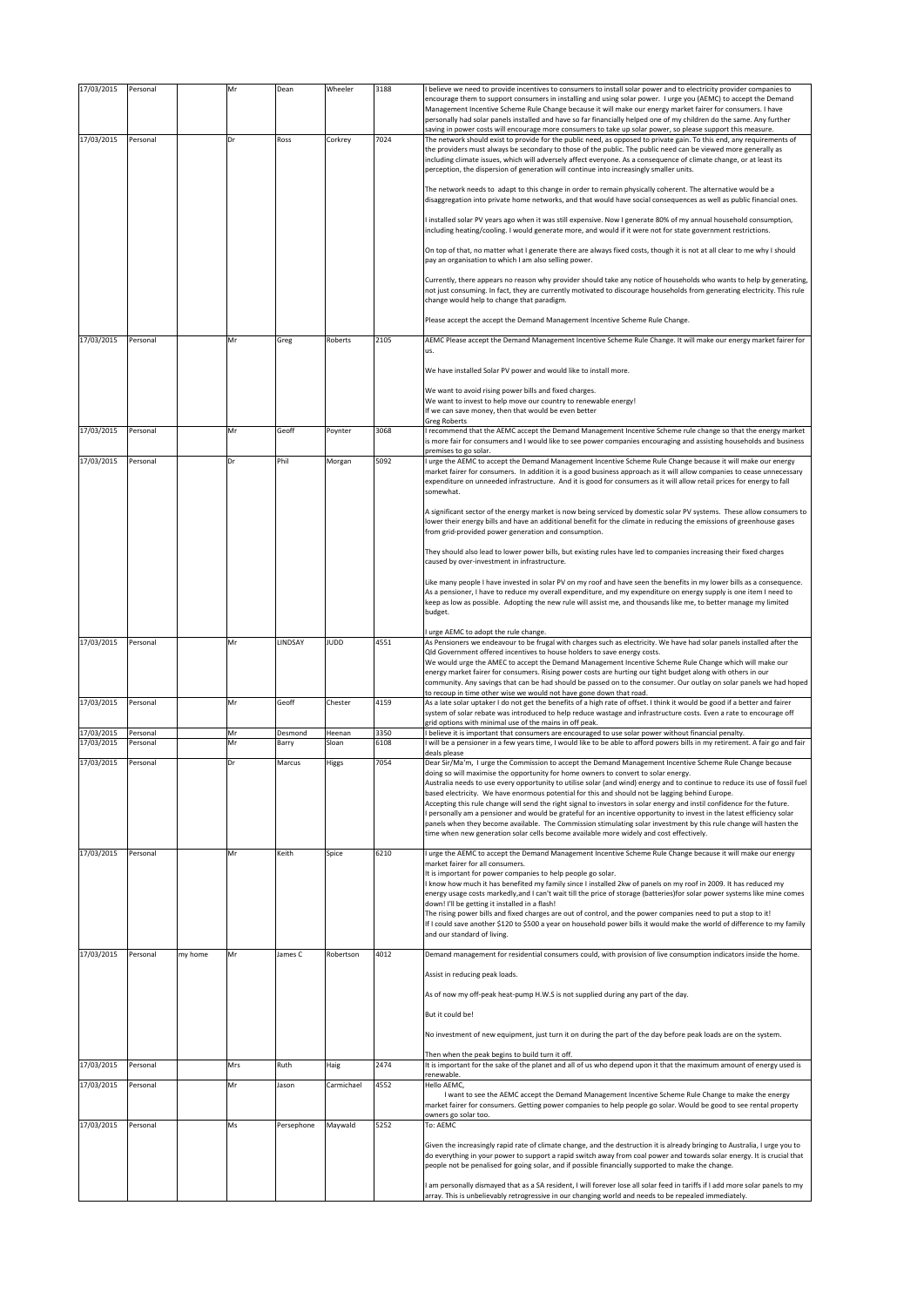| 17/03/2015 | Personal |                  | Mr  | Kevin     | Chlebowczyk | 3551 | We have spent a lot of money to install solar & think any measures to reduce power bills is a good idea. People should                                                                                                                                                                                                                                                                                                                                                                                                                                                                                                                                                      |
|------------|----------|------------------|-----|-----------|-------------|------|-----------------------------------------------------------------------------------------------------------------------------------------------------------------------------------------------------------------------------------------------------------------------------------------------------------------------------------------------------------------------------------------------------------------------------------------------------------------------------------------------------------------------------------------------------------------------------------------------------------------------------------------------------------------------------|
| 17/03/2015 | Personal |                  | Mrs | Pamela    | Matthews    | 3714 | be encouraged to go solar, not punished. We have set up our solar with a view of insulating us from outrageous power<br>increases because we have only a few years to retirement. We are very happy with our system.<br>It is important for the future of our country and planet that we move to a more sustainable lifestyle.                                                                                                                                                                                                                                                                                                                                              |
|            |          |                  |     |           |             |      | There should be reward, not disincentive for reducing power use and also using renewable energy where possible.<br>We have cut our power use by 2/3 and have added solar panels and solar hot water in an effort to do our bit.<br>This is about the future of our planet.                                                                                                                                                                                                                                                                                                                                                                                                  |
|            |          |                  |     |           |             |      | Please support the Demand Management Incentive Scheme Rule Change                                                                                                                                                                                                                                                                                                                                                                                                                                                                                                                                                                                                           |
| 17/03/2015 | Personal |                  | ms  | julie     | lonergan    | 2904 | please accept the Demand Management Incentive Scheme Rule Change because it will keep the energy market fairer<br>for the consumer. I have taken steps to reduce my energy usage by switching to more efficient appliances. It is really                                                                                                                                                                                                                                                                                                                                                                                                                                    |
| 17/03/2015 | Personal | Solar Citizens   | Mr  | Harold    | Hogan       | 6158 | important for me to put solar panels on my roof when I can afford to and so continue my bit to in living sustainably.<br>As a self funded retiree balancing the budget is just that. It is a balancing act and it is becoming more difficult each year<br>as costs continue to rise and our SMSF income continues to fall. With interest rates due to fall further our investments                                                                                                                                                                                                                                                                                          |
|            |          |                  |     |           |             |      | in fixed interest is continually falling and while the stock market ALL ORDS are up at the moment, it is still a volatile<br>market and extremely risky to make guaranteed returns on any investment monies we have worked and saved hard for<br>over our working life.                                                                                                                                                                                                                                                                                                                                                                                                     |
|            |          |                  |     |           |             |      | That said, any savings that can be derived from our power utility costs would be helpful. In this regard we urge the<br>Australian Energy Market Commission to introduce the Demand Management Incentive Rule Scheme Change to                                                                                                                                                                                                                                                                                                                                                                                                                                              |
|            |          |                  |     |           |             |      | eliminate ever growing fixed charges associated with the installation and maintenance of our solar energy system.<br>Saving anywhere between \$120.00 and \$500.00 a year on power bills will definitely make a difference for the better as                                                                                                                                                                                                                                                                                                                                                                                                                                |
|            |          |                  |     |           |             |      | far as our circumstances are concerned.<br>Yours sincerely,                                                                                                                                                                                                                                                                                                                                                                                                                                                                                                                                                                                                                 |
| 17/03/2015 | Personal |                  | MR  | PETER     | RICHARDSON  | 3033 | Harold Hogan<br>Demand Management Incentive Scheme Rule Change.                                                                                                                                                                                                                                                                                                                                                                                                                                                                                                                                                                                                             |
|            |          |                  |     |           |             |      | I am writing to encourage the implementation of the incentive.                                                                                                                                                                                                                                                                                                                                                                                                                                                                                                                                                                                                              |
|            |          |                  |     |           |             |      | We have already had a solar power system installed, and while this provides us with a significant savings on our bill, the<br>power companies intention of reducing the value of their credits is of great concern.                                                                                                                                                                                                                                                                                                                                                                                                                                                         |
|            |          |                  |     |           |             |      | Being unemployed, and now a senior citizen, I look to solar energy to reduce our household running costs, and want to<br>see the suppliers encouraged to see their customers who already have, and those yet to install renewable energy<br>systems, as being important and valued contributors to the energy needs of this country.                                                                                                                                                                                                                                                                                                                                        |
|            |          |                  |     |           |             |      | Also is of concern, is that should this incentive not be passed, then this will discourage investment both corporately and<br>privately by consumers, as suppliers continue to increase their fees and charges, making it no longer viable to develop                                                                                                                                                                                                                                                                                                                                                                                                                       |
| 17/03/2015 | Personal |                  | Mrs | Hazel     | Moore       | 6147 | and implement renewable energy options.<br>Please help make the energy market fairer by accepting the Demand Management Incentive Scheme Rule Change. I                                                                                                                                                                                                                                                                                                                                                                                                                                                                                                                     |
|            |          |                  |     |           |             |      | have reduced my energy demands by installing solar some 5 years ago and have never regretted it as I was left a widow<br>on just a government pension and the lower bills have made a huge difference to my managing to live on a budget. If<br>more people had sufficient incentives to go solar, the power companies would profit and the general population would<br>feel the benefit. Thank you.                                                                                                                                                                                                                                                                        |
| 17/03/2015 | Personal |                  | ΜR  | Matthew   | Armstrong   | 2611 | In any attempt to manage climate change, a key step is the reduction of consumption of fossil fuel sourced electricity.<br>We invested in around \$6000 in a high quality solar water heater and have found our electricity bills dropped                                                                                                                                                                                                                                                                                                                                                                                                                                   |
|            |          |                  |     |           |             |      | dramatically.<br>This is a consumer orientated rule that in many ways brings the benefits of the changing power supply environment to<br>those who most need it.                                                                                                                                                                                                                                                                                                                                                                                                                                                                                                            |
| 17/03/2015 | Personal |                  | Mr  | John      | Raymond     | 4852 | As a Pensioner saving money on energy bills is important to our survival on the Centrelink Pension, and so we invested<br>in a Solar Power System. It is unfair that we are penalised for taking this step. We are also very conscious of our                                                                                                                                                                                                                                                                                                                                                                                                                               |
|            |          |                  |     |           |             |      | responsibility to save our environment/planet and believe by installing Solar we are doing our bit to help in this regard.<br>It also means we are taking less out of the Grid and so reduce the need for more power generation Stations. We urge<br>the AEMC to accept the Demand Management Incentive Scheme Rule Change as it will treat people like us more fairly<br>and reward us for doing the right thing by investing in Solar to save ourselves money and save the environment                                                                                                                                                                                    |
| 17/03/2015 | Personal |                  | Mr  | Valdis    | Dunis       | 5006 | Dear AEMC,                                                                                                                                                                                                                                                                                                                                                                                                                                                                                                                                                                                                                                                                  |
|            |          |                  |     |           |             |      | Please implement the Demand Management Incentive Scheme Rule Change.                                                                                                                                                                                                                                                                                                                                                                                                                                                                                                                                                                                                        |
|            |          |                  |     |           |             |      | This change will make our energy market fairer for consumers, help us reduce our energy use, reduce pollution and CO2<br>emissions, and make society and energy companies work in aligned and not against each other.                                                                                                                                                                                                                                                                                                                                                                                                                                                       |
|            |          |                  |     |           |             |      | I have personally installed a PV system and enjoy helping the environment and enjoy the big drop in electricity bills.                                                                                                                                                                                                                                                                                                                                                                                                                                                                                                                                                      |
|            |          |                  |     |           |             |      | read that making the change will give savings between \$120 to \$500 a year on household power bills, and that's a lot.                                                                                                                                                                                                                                                                                                                                                                                                                                                                                                                                                     |
|            |          |                  |     |           |             |      | Thank you.                                                                                                                                                                                                                                                                                                                                                                                                                                                                                                                                                                                                                                                                  |
|            |          |                  |     |           |             |      | Sincerely,                                                                                                                                                                                                                                                                                                                                                                                                                                                                                                                                                                                                                                                                  |
|            |          |                  |     |           |             |      | Valdis Dunis.                                                                                                                                                                                                                                                                                                                                                                                                                                                                                                                                                                                                                                                               |
| 17/03/2015 | Personal |                  | Mrs | Katherine | Gribben     | 2583 | The current system has inflated the cost of electricity so much.<br>My job is working with disadvantaged families. What would be more useful to them in stead of a voucher towards their                                                                                                                                                                                                                                                                                                                                                                                                                                                                                    |
|            |          |                  |     |           |             |      | bill- would be the opportunity to lease solar panels.<br>We need to be encouraging solar and making it available for renters and low income households                                                                                                                                                                                                                                                                                                                                                                                                                                                                                                                      |
| 17/03/2015 | Personal | The Software CMr |     | Greg      | Jones       | 3764 | As an electricity consumer, I urge the AEMC to accept the Demand Management Incentive Scheme Rule Change<br>because it will make our energy market fairer for consumers.                                                                                                                                                                                                                                                                                                                                                                                                                                                                                                    |
|            |          |                  |     |           |             |      | In the long run, this will allow more consumers to go solar (or use other forms of sustainable energy), thereby reducing<br>our dependence on dirty power.                                                                                                                                                                                                                                                                                                                                                                                                                                                                                                                  |
|            |          |                  |     |           |             |      | It is equally important that consumers who attempt to reduce their consumption of dirty power be rewarded by<br>cheaper bills. Regardless of their concern for the environment, reducing the drain on the back-pocket will have<br>desirable effects on the usage of non-sustainable energy sources.                                                                                                                                                                                                                                                                                                                                                                        |
| 17/03/2015 | Personal |                  | Mr. | Jose      | Nodar       | 2570 | I rrge the AEMC to accept the Demand Management Incentive Scheme Rule Change because it will make our energy<br>market fairer for consumers.                                                                                                                                                                                                                                                                                                                                                                                                                                                                                                                                |
|            |          |                  |     |           |             |      | My wife and I have just installed solar panel in our new home for two main reasons - to help the enviroment and to save<br>on electricity costs.                                                                                                                                                                                                                                                                                                                                                                                                                                                                                                                            |
|            |          |                  |     |           |             |      | As a self funded retiree every bit of savings is needed to make ends meet each month. Rising power bills will not help<br>us.                                                                                                                                                                                                                                                                                                                                                                                                                                                                                                                                               |
|            |          |                  |     |           |             |      | Saving a potential saving \$120 to \$500 a year on household power bills would make a big help to us.                                                                                                                                                                                                                                                                                                                                                                                                                                                                                                                                                                       |
|            |          |                  |     |           |             |      | Thank you for your consideration in this matter.                                                                                                                                                                                                                                                                                                                                                                                                                                                                                                                                                                                                                            |
| 17/03/2015 | Personal |                  | Mr  | lohn      | Paterson    | 3812 | Jose' and Miriam Nodar<br>I wish to support adoption of the Demand Management Incentive Scheme Rule Change. Any change which encourages                                                                                                                                                                                                                                                                                                                                                                                                                                                                                                                                     |
|            |          |                  |     |           |             |      | electricity companies to reward consumers who use less power must be good for the consumer and the planet. We<br>have been producing photovoltaic energy which is fed into the grid for 10 years (using solar panels for hot water for 20)<br>and increasing the efficiency of our home by retrofitting double glazing. This has resulted in great savings for us and all<br>Australians have the potential to decrease their power use. If the AER gives the network business incentives to help<br>customers cut their electricity demand it can only benefit all and savings of \$120 to \$500 for users can be extremely<br>important in times of tight family budgets. |
|            |          |                  |     |           |             |      | John Paterson                                                                                                                                                                                                                                                                                                                                                                                                                                                                                                                                                                                                                                                               |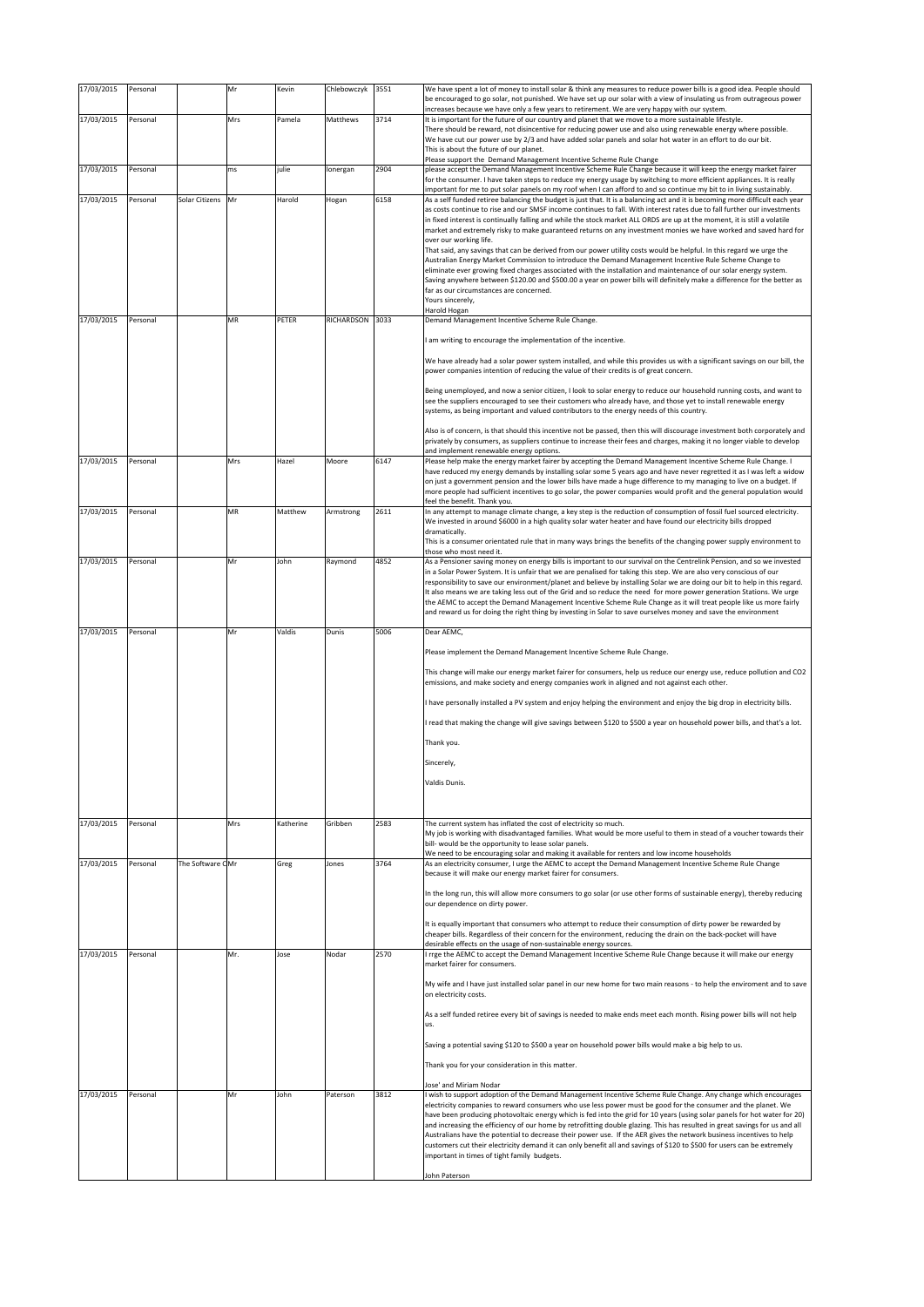| 17/03/2015 | Personal | Dr  | Alex     | Wood      | 3145 | Having 12 solar panels from 2010, but no input tariff yet, because of silly games by installer & supplier & a vey poor                                                                                                                                                                                                                                                                                               |
|------------|----------|-----|----------|-----------|------|----------------------------------------------------------------------------------------------------------------------------------------------------------------------------------------------------------------------------------------------------------------------------------------------------------------------------------------------------------------------------------------------------------------------|
|            |          |     |          |           |      | system to help, also having installed LED lights, I have tried to do my part and as well I switch off to save electricity.<br>Any action to help others go solar or wind powered seems vital.                                                                                                                                                                                                                        |
|            |          |     |          |           |      | My power bills should be lessened further by input tariff connection help.<br>As well, energy providers should be supervised to make very clear in a standardised through Australia way, so what                                                                                                                                                                                                                     |
|            |          |     |          |           |      | actual charges are make comparisons are easy. I changed to Powercorp to do that, but it is not simple enough for my                                                                                                                                                                                                                                                                                                  |
| 17/03/2015 | Personal | Mr  | Charles  | Shale     | 2065 | busy life. Maybe soon I will take more time to work it out?<br>Dear Sir/Madam,                                                                                                                                                                                                                                                                                                                                       |
|            |          |     |          |           |      | I am in favour of the Demand Management Incentive Scheme Rule Change. I believe that this change will encourage<br>innovation in this industry, open the door for clean energy initiatives and improve consumer efficiency behaviour.                                                                                                                                                                                |
|            |          |     |          |           |      |                                                                                                                                                                                                                                                                                                                                                                                                                      |
|            |          |     |          |           |      | The Australian energy consumer, while not aware of all the complexities of electricity production and provision, is aware<br>of rising costs and the opportunity to both reduce their bill and make a difference to the environment by reducing<br>dependence on traditional fossil fuels. To do this they need some level of choice and control over where they source<br>power from, and how and when they use it. |
|            |          |     |          |           |      | Many other countries and states around the world are moving in a similar direction, despite entrenched systems and                                                                                                                                                                                                                                                                                                   |
|            |          |     |          |           |      | policies which make this transition difficult. Let's be a leader in what appears to be the inevitable direction to take.                                                                                                                                                                                                                                                                                             |
|            |          |     |          |           |      | thanks                                                                                                                                                                                                                                                                                                                                                                                                               |
| 17/03/2015 | Personal | Mr  | Steve    | Foy       | 2062 | I urge the AEMC to accept the Demand Management Incentive Scheme Rule Change because it will make our energy<br>market fairer for consumers.                                                                                                                                                                                                                                                                         |
|            |          |     |          |           |      | It is vitally important for power companies to help people go solar.                                                                                                                                                                                                                                                                                                                                                 |
|            |          |     |          |           |      | have already taken steps to reduce our energy usage with efficiency measures, however rising power bills and fixed<br>charges have affected my family.                                                                                                                                                                                                                                                               |
|            |          |     |          |           |      | Saving as little as \$100 to \$500 a year on household power bills would make a massive difference for our household.                                                                                                                                                                                                                                                                                                |
| 17/03/2015 | Personal | Ms  | Barbara  | Thomas    | 2484 | FIRSTLY PLEASE ENSURE MY NAME AND NUMBER ARE NOT GIVEN TO ANY SOLAR COMPANIES AS I ALREADY HAVE<br>SOLAR PANELS AND HAVE RECEIVED NUMBEROUS CALLS FROM COMPANIES OVER THE PAST 2 YRS which is very<br>annoying.                                                                                                                                                                                                      |
|            |          |     |          |           |      | Please accept the Demand Management Incentive Scheme Rule Change which will make the energy market fairer for<br>consumers.                                                                                                                                                                                                                                                                                          |
|            |          |     |          |           |      | The power companies have an important role in assisting people to change over to solar which is environmentally<br>sustainable. There is a massive agreement by the world's scientists, incl. eminent ones, that climate change will<br>produce disastrous effects if it is not addressed and having as many Australians using solar power is an excellent<br>contribution.                                          |
|            |          |     |          |           |      | I installed solar PV panels about 4 years ago primarily for environmental reasons and it has also reduced my electricity<br>bills (unfortunately there exist northern shade trees close to the house, otherwise I would be mostly self sufficient for<br>electricity).                                                                                                                                               |
|            |          |     |          |           |      | I do not have air con or heating and have energy saving light globes and appliances as I am very conscious of keeping my<br>power use down to a minimum.                                                                                                                                                                                                                                                             |
|            |          |     |          |           |      | The increase in electricity costs about 2 years ago was significant (and I understand was due to over-spending on poles                                                                                                                                                                                                                                                                                              |
|            |          |     |          |           |      | and wires/infrastructure that was not all needed - which is outrageous) and I think this has been an issue for many<br>people and if it continues will be a considerable problem for many as Australian costs of living and the economy enter a<br>challenging period.                                                                                                                                               |
|            |          |     |          |           |      | It is terrible to think people on low incomes (and there are many) are having to waste their precious money on paying                                                                                                                                                                                                                                                                                                |
| 17/03/2015 | Personal | Mrs | Lorraine | Amos      | 4556 | higher than needed prices for electricity.<br>Rising power bills are affecting us as pensioners and our daughter's family with two children fast approaching                                                                                                                                                                                                                                                         |
|            |          |     |          |           |      | adolescence.<br>A saving each year would mean a lot to us and others even worse off financially.<br>Please help people go Solar by accepting the Demand management Incentive Scheme.<br>Everyone we know has been trying their best to reduce power consumption, how about rewarding those efforts with                                                                                                              |
|            |          |     |          |           |      | help to go Solar. Listen to Australia.<br>Yours sincerely<br>Lorraine Amos                                                                                                                                                                                                                                                                                                                                           |
| 17/03/2015 | Personal | Mr  | Bert     | Brown     | 2167 | Please accept the Demand Management Incentive Scheme Rule Change because it will make our energy market fairer                                                                                                                                                                                                                                                                                                       |
| 17/03/2015 | Personal | Mr  | lan      | Armitage  | 6010 | for consumers it is for power companies to help people go solar instead of creating more poles and wires<br>I urge you to accept the Demand Management Scheme Rule Change to make our energy market fairer to consumers.                                                                                                                                                                                             |
|            |          |     |          |           |      | It is very important that everyone is encouraged to use solar power and to save energy.<br>I have installed 1.5KW of solar panels and switched to a smart meter inorder to reduce my bills and reduce the amount                                                                                                                                                                                                     |
|            |          |     |          |           |      | of CO2 produced.                                                                                                                                                                                                                                                                                                                                                                                                     |
|            |          |     |          |           |      | Rising power bills are having a major impact on low income families and the elderly, \$120 to \$500 saving would make an<br>enormous difference to them.                                                                                                                                                                                                                                                             |
| 17/03/2015 | Personal | Mr  | Greg     | Dixon     | 3922 | By accepting the Demand Management Incentive Scheme you will be putting a stop to the crazy gold plating of poles<br>and wires that is costing the country millions of dollars each year. I have had solar for three years and have seen the<br>fixed cost component of my energy bill soar for no benefit to any-one except the power company. Saving \$200/\$300 per                                               |
| 17/03/2015 |          |     |          |           | 3909 | year would reduce my payback term considerably and let me consider battery storage earlier than otherwise.<br>Please accept the demand management incentive sceme.                                                                                                                                                                                                                                                   |
|            | Personal | Mr  | Stephen  | Bradley   |      | think there should be more pressure put on government and power companies encourage people to go solar<br>The increasing bills and fixed charges are making life very difficult for senior citizens like myself                                                                                                                                                                                                      |
| 17/03/2015 | Personal | mr  | brian    | phillips  | 2800 | I ask the AEMC to bring in the Demand Management Incentive Scheme change. High fixed charges are a disincentive to                                                                                                                                                                                                                                                                                                   |
|            |          |     |          |           |      | reduce consumption.Energy efficient use should be encouraged.I have invested in 3kW PV, solar HWS,new efficient<br>appliances, house insulation, double glazing, etc Any scheme should not penalise householders for taking such action.                                                                                                                                                                             |
|            |          |     |          |           |      | Always keep in mind that we should all be striving to eliminate CO2 emissions, so as to preserve a future for our<br>families. Recalcitrant polluters must be subject to the polluter pays principle.                                                                                                                                                                                                                |
| 17/03/2015 | Personal | Mr  | Garry    | Stevenson | 5609 | Please don't make us look backward when compared to other countries, we have only one planet and we need to                                                                                                                                                                                                                                                                                                          |
| 17/03/2015 | Personal | Ms  | rosemary | elbery    | 6060 | become green.<br>I am very concerned to learn that the new Demand Management Incentive Scheme Rule Change may not go ahead. I                                                                                                                                                                                                                                                                                        |
|            |          |     |          |           |      | think it is very important for our future, because of the problems associated with climate change, that this country does<br>everything it can to encourage the reduction of electricity use. The encouragement of take up of solar panels and                                                                                                                                                                       |
|            |          |     |          |           |      | innovation in storage of solar energy will power ahead if you can change the Demand Management Incentive Scheme to<br>suit reduction of power usage.<br>I am not yet a solar panel owner but I am very interested in investing in this market once there is greater innovation in                                                                                                                                    |
|            |          |     |          |           |      | storage of solar power. I do, however, do all I can to minimise my use of electricity primarily because I am concerned<br>about climate change, but also because of the increasing high costs. I only use my hot water system once a day for a                                                                                                                                                                       |
|            |          |     |          |           |      | shower, and in hot weather not at all - a cold shower is amazing. I sit in the dark until after 7:30pm most evenings, but i<br>already use low wattage and energy efficient light bulbs throughout my home. I do everything I can think of to reduce                                                                                                                                                                 |
|            |          |     |          |           |      | my energy usage, but you should see my power bills lately!<br>Please pass the new Demand Management Incentive Scheme Rule Change to encourage greater uptake of solar panels,                                                                                                                                                                                                                                        |
|            |          |     |          |           |      | greater innovation in new solar technologies, and also encourage more householders to reduce their power use.                                                                                                                                                                                                                                                                                                        |
|            |          |     |          |           |      | Thank you for your time!                                                                                                                                                                                                                                                                                                                                                                                             |
| 17/03/2015 | Personal | MS  | LEONIE   | LYALL     | 2782 | urge the AEMC to accept the Demand Management Incentive Scheme Rule Change because it will make our energy                                                                                                                                                                                                                                                                                                           |
|            |          |     |          |           |      | market fairer for consumers and at the same time encourage power companies invest in solar and encourage users to<br>go solar. As an age pensioner, every dollar counts and a keen environmentalist, I being in a position to switch to                                                                                                                                                                              |
|            |          |     |          |           |      | affordable solar before I die would be a blessing indeed.                                                                                                                                                                                                                                                                                                                                                            |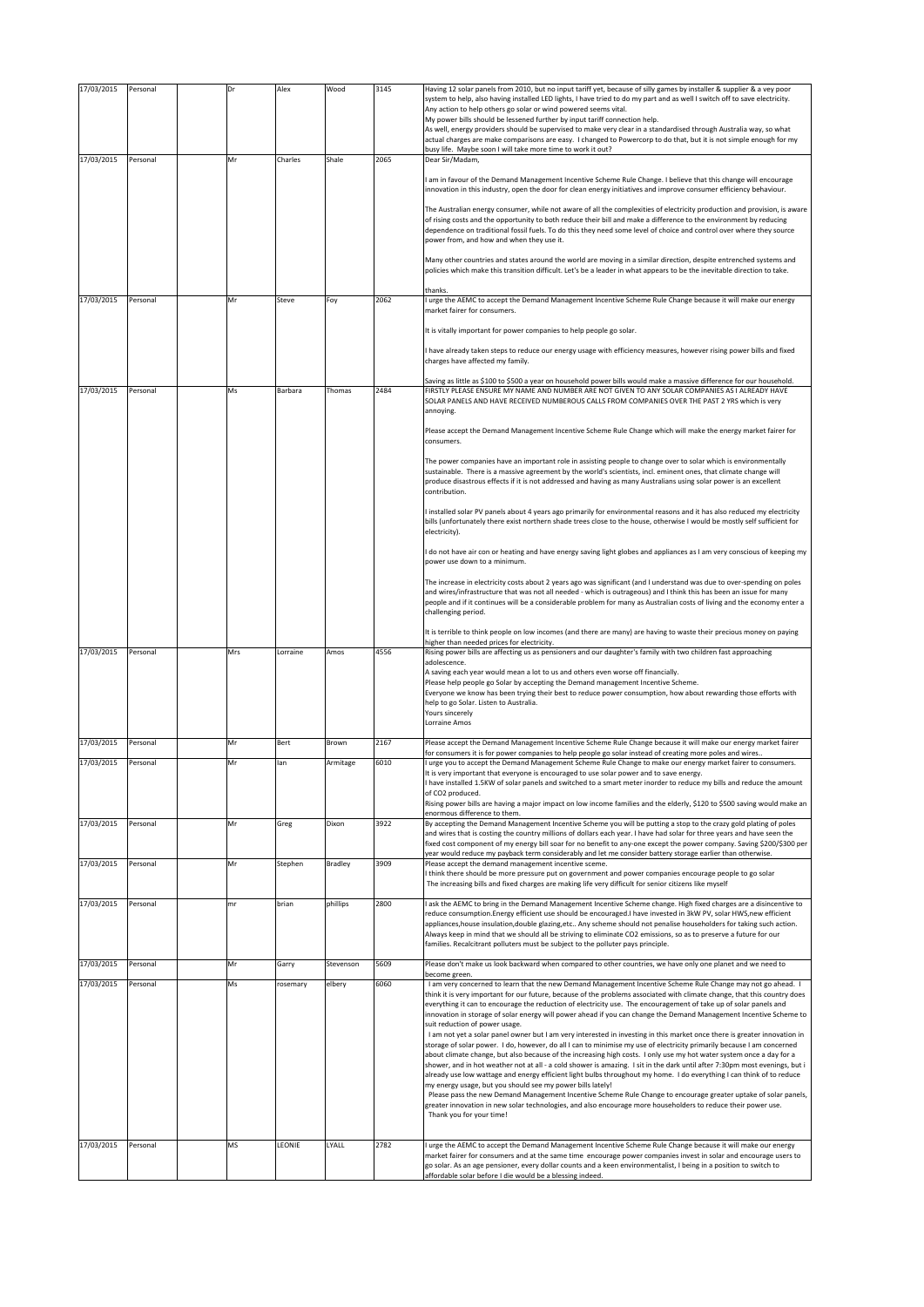| 17/03/2015               | Personal             | Mrs             | Viola                  | Temple-Watts 4069      |              | To AMEC<br>Re Demand Management Incentive Scheme Rule Change<br>I write in support of the proposed rule change.<br>Despite the huge investment in lines and poles, supposedly to meet forecast increased demand for electricity, demand<br>has actually been falling and I believe is likely to continue to do so. It is hard to believe that this huge investment<br>(expenditure) is for reasons other than to increase the return to the companies involved, with little regard to the<br>financial consequences for consumers or actual demand. Demand is likely to continue to fall for a number of reasons<br>including excessive financial cost, where the consumer, even if a small consumer, is hit with high fixed costs over which<br>they have no control, improved sustainability measures (eg. building insulation) and the growing desire of individuals<br>and communities to not be held to ransom by big business.<br>Australia is in a unique position to fully embrace solar energy and needs to play its part in carbon reduction strategies.<br>There are almost weekly reports of advances in solar technology, including on a recent ABC Catalyst program reporting<br>a 40% increase in efficiency for solar cells the size of kitchen tiles. With developments and innovation such as this, solar<br>technology has the potential to become a reality for the majority of Australians. It will be one tangible way in which<br>individuals and communities can make their contribution to a cleaner, greener future at a time when Australian<br>governments are unwilling or reluctant to do so.<br>I urge AMEC to support measures which enable power companies to help people go solar. Power companies ignore the<br>growing demand for solar at their peril - people will choose to go off-grid, with advances in battery storage technology,<br>if the companies ignore demand and maintain a business as usual approach. The country will still need lines and poles.<br>Policy changes are needed to ensure that there is adequate infrastructure in place whilst at the same time ensuring<br>consumers are given a 'fair go'.<br>Several years ago, I made the decision to reduce my energy usage by the installation of solar technology for both<br>electricity production and water heating. The financial benefit has been considerable and I believe the environment, on<br>which we all depend, has benefited too.<br>Regards |
|--------------------------|----------------------|-----------------|------------------------|------------------------|--------------|-------------------------------------------------------------------------------------------------------------------------------------------------------------------------------------------------------------------------------------------------------------------------------------------------------------------------------------------------------------------------------------------------------------------------------------------------------------------------------------------------------------------------------------------------------------------------------------------------------------------------------------------------------------------------------------------------------------------------------------------------------------------------------------------------------------------------------------------------------------------------------------------------------------------------------------------------------------------------------------------------------------------------------------------------------------------------------------------------------------------------------------------------------------------------------------------------------------------------------------------------------------------------------------------------------------------------------------------------------------------------------------------------------------------------------------------------------------------------------------------------------------------------------------------------------------------------------------------------------------------------------------------------------------------------------------------------------------------------------------------------------------------------------------------------------------------------------------------------------------------------------------------------------------------------------------------------------------------------------------------------------------------------------------------------------------------------------------------------------------------------------------------------------------------------------------------------------------------------------------------------------------------------------------------------------------------------------------------------------------------------------------------------------------------------------------------------------------------------|
| 17/03/2015               | Personal             | Mr              | Dennis                 | Jones                  | 2750         | My wife and I are on a age pension and the cost of power has been a concern to us for many years. We installed a 1.5<br>kw system which was all we could afford plus we could see it would be the best way to contribute to the environment.<br>We feel expansion of solar energy is essential. Approval of the new rule is essential for continual viability of the solar<br>energy and electricity industry.                                                                                                                                                                                                                                                                                                                                                                                                                                                                                                                                                                                                                                                                                                                                                                                                                                                                                                                                                                                                                                                                                                                                                                                                                                                                                                                                                                                                                                                                                                                                                                                                                                                                                                                                                                                                                                                                                                                                                                                                                                                          |
| 17/03/2015               | Personal             | Mr              | Paris                  | Hatzinicolaou          | 2480         | I strongly believe that we have to both embrace renewable energy use and learn to consume less.<br>If this proposed rule change will reward power companies for encouraging consumers to save energy, then I definitely<br>support it.<br>Encouraging behaviour change towards consuming less is crucial for a sustainable and comfortable future.<br>If such encouragement is in the form of economic benefits, then so be it.                                                                                                                                                                                                                                                                                                                                                                                                                                                                                                                                                                                                                                                                                                                                                                                                                                                                                                                                                                                                                                                                                                                                                                                                                                                                                                                                                                                                                                                                                                                                                                                                                                                                                                                                                                                                                                                                                                                                                                                                                                         |
| 17/03/2015               | Personal             | Mr              | Richard                | Chadwick               | 2021         | Any rule which is in the best interests of all Australian Energy Consumers must be adopted. So then should the Demand<br>Management Incentive Scheme Rule Change be proceeded with. Furthermore, because it is absolutely critical to our<br>future quality of life that consumers go solar, the power companies must act in the best interests of those consumers<br>who support them and make every effort to facilitate those consumers going solar.                                                                                                                                                                                                                                                                                                                                                                                                                                                                                                                                                                                                                                                                                                                                                                                                                                                                                                                                                                                                                                                                                                                                                                                                                                                                                                                                                                                                                                                                                                                                                                                                                                                                                                                                                                                                                                                                                                                                                                                                                 |
| 17/03/2015               | Personal             | Mr              | Ron                    | Woolard                | 3442         | Supply charges are going up. Energy costs are going up, yet energy usage is going down.<br>We have done all we can to reduce our power bill, put on some polar panels, solar hot water, installed LED lighting<br>where possible, turned things off instead of on standby, but still the cost goes up. We need something like the Demand<br>Management Incentive Scheme to help reduce our cost of living.                                                                                                                                                                                                                                                                                                                                                                                                                                                                                                                                                                                                                                                                                                                                                                                                                                                                                                                                                                                                                                                                                                                                                                                                                                                                                                                                                                                                                                                                                                                                                                                                                                                                                                                                                                                                                                                                                                                                                                                                                                                              |
| 17/03/2015               | Personal             | Mr and Mrs      | Greg and Karer Douglas |                        | 2305         | We believe that the AEMC needs to accept the DMISRC (Demand Management Incentive Scheme Rule Change) to make<br>the energy market fairer for consumers. Power companies should be encouraging people to go solar. We installed solar<br>power 3 1/2 years ago, yet it has made minimal difference to our power bills(averaging \$35 dollars per quarterly bill)<br>yet our power bills have gone up. At this rate, it will take us 30 years for our investment in solar power to pay for itself.<br>As pensioners, a saving of \$500 a year on power bills would mean our solar investment would take 16 years to pay for<br>itself, and would make a significant difference to our weekly budget.                                                                                                                                                                                                                                                                                                                                                                                                                                                                                                                                                                                                                                                                                                                                                                                                                                                                                                                                                                                                                                                                                                                                                                                                                                                                                                                                                                                                                                                                                                                                                                                                                                                                                                                                                                      |
| 17/03/2015               | Personal             | Mr.             | Giacomo                | Petrucco               | 2200         | Dear Sir - Madam<br>I have had Solar panels installed on my roof, so my 2 sons have also not only for our benefit but also for the rest of the<br>world and all humanity. It is important to encoring people to install SOLAR PANELS And not deterring them with<br>ridicules and unfair charges.<br>I urge the AEMC to accept the DEMAND MANAGEMENT INCENTIVE SCHEME RULE CHANGE TO MAKE THE ENERGY<br>MARKET FAIRER FOR CONSUMERS<br>hank you<br>Warm regards J. Petrucco                                                                                                                                                                                                                                                                                                                                                                                                                                                                                                                                                                                                                                                                                                                                                                                                                                                                                                                                                                                                                                                                                                                                                                                                                                                                                                                                                                                                                                                                                                                                                                                                                                                                                                                                                                                                                                                                                                                                                                                             |
| 17/03/2015               | Personal             | Mr              | Marcus                 | Cowen                  | 4715         | I think it's time for a change. There was a genuine need to invest in infrastructure in the past, but it's time to move with                                                                                                                                                                                                                                                                                                                                                                                                                                                                                                                                                                                                                                                                                                                                                                                                                                                                                                                                                                                                                                                                                                                                                                                                                                                                                                                                                                                                                                                                                                                                                                                                                                                                                                                                                                                                                                                                                                                                                                                                                                                                                                                                                                                                                                                                                                                                            |
| 17/03/2015               | Personal             | Mr              | Mac                    | Hoban                  | 7155         | the times or get left behind.<br>strongly support the Demand Management Incentive Scheme Rule Change. I am alarmed at the likely future of the<br>mains grid as people get access to affordable batteries. There is a real danger the power grid will collapse as a viable<br>business model unless the transition to home self-sufficiency is managed. People like me will bail out completely unless<br>the industry acts quickly to give us reasons to stay connected.<br>The light at the end of the tunnel is an oncoming train!                                                                                                                                                                                                                                                                                                                                                                                                                                                                                                                                                                                                                                                                                                                                                                                                                                                                                                                                                                                                                                                                                                                                                                                                                                                                                                                                                                                                                                                                                                                                                                                                                                                                                                                                                                                                                                                                                                                                   |
| 17/03/2015               | Personal             | Mrs             | Judy                   | Visser                 | 5172         | Sirs,<br>would urge you to make the changes to the Demand Management Incentives Scheme which will stop the ever<br>increasing build on infrastructure within the power generating industry.<br>It is very plain that alternative energy generation is lowering the demand for this.<br>Home generation of power should not be penalised (as is happening in many cases) but rather rewarded for the<br>contribution it makes to lowering green house gases and easing the high demand times.<br>Thank you. Judy Visser.                                                                                                                                                                                                                                                                                                                                                                                                                                                                                                                                                                                                                                                                                                                                                                                                                                                                                                                                                                                                                                                                                                                                                                                                                                                                                                                                                                                                                                                                                                                                                                                                                                                                                                                                                                                                                                                                                                                                                 |
| 17/03/2015               | Personal             | Ms              | Jane                   | Marriott               | 3363         | I urge the AEMC to accept the Demand Management Incentive Scheme Rule Change because it will make our energy<br>market fairer for consumers.<br>Power companies by encouraging the uptake of solar energy and people using energy more efficiently will contribute to<br>a more sustainable future. It will also encourage much needed investment in renewables.<br>have installed solar and my energy bills are much reduced but the fixed charges are still too high.                                                                                                                                                                                                                                                                                                                                                                                                                                                                                                                                                                                                                                                                                                                                                                                                                                                                                                                                                                                                                                                                                                                                                                                                                                                                                                                                                                                                                                                                                                                                                                                                                                                                                                                                                                                                                                                                                                                                                                                                 |
| 17/03/2015<br>17/03/2015 | Personal<br>Personal | ms<br>Dr.       | sandra<br>Paul E.      | miles<br>Ivory         | 2486<br>4104 | support the new rule of a brighter Australia<br>Please adopt the Demand Management Incentive Scheme Rule Change, as it will make our energy market fairer for                                                                                                                                                                                                                                                                                                                                                                                                                                                                                                                                                                                                                                                                                                                                                                                                                                                                                                                                                                                                                                                                                                                                                                                                                                                                                                                                                                                                                                                                                                                                                                                                                                                                                                                                                                                                                                                                                                                                                                                                                                                                                                                                                                                                                                                                                                           |
|                          |                      |                 |                        |                        |              | consumers. Our family did its share in cutting our energy usage by going solar, but it is vital that power companies also<br>help people do so as well. We must all actively reduce total energy demand if global over-heating is to avoided.<br>That is in ALL our best interest, yours included.                                                                                                                                                                                                                                                                                                                                                                                                                                                                                                                                                                                                                                                                                                                                                                                                                                                                                                                                                                                                                                                                                                                                                                                                                                                                                                                                                                                                                                                                                                                                                                                                                                                                                                                                                                                                                                                                                                                                                                                                                                                                                                                                                                      |
| 17/03/2015<br>17/03/2015 | Personal<br>Personal | Professor<br>Ms | Robert<br>Jill         | Randall<br>O'Callaghan | 2068<br>3438 | It is now clear that the major reason why electricity prices increased so much over recent years has nothing to do with<br>the carbon tax, but is because the previous incentive scheme for suppliers encouraged them to install more distribution<br>infrastructure without a real need (false claims were made as to increasing consumption, when the opposite was the<br>case).<br>The effects of climate change are now indisputable, and mean that there has to be a rapid changeover from coal (in<br>particular) to renewable energy sources, such as solar and wind. I therefore strongly urge the AEMC to accept the<br>Demand Management Incentive Scheme Rule Change, which will encourage development of renewable resources.<br>Partly because of the increased prices, solar power is now very competitive with conventional coal-fired power, and one<br>part of this is because the distribution network doesn't have to be so big when the production is more distributed.<br>I have personally installed photovoltaic solar panels for electricity generation (as well as solar panels to replace gas for<br>water heating) and have had considerable savings in electricity and gas bills, to the extent that the major charge for<br>both is now the fixed supply charge rather than consumption.<br>I was able to fund the installation up front, and it will pay for itself in very few years, but the majority need assistance to<br>make the change so that the whole of society can benefit in the (not very much) longer term. The power companies<br>should be the ones giving incentives to the public to help them make the change, and the new proposed incentive<br>scheme should help to encourage this.<br>Australians are naturally moving to mor sustainable energy generation. Regulations should be supporting this not                                                                                                                                                                                                                                                                                                                                                                                                                                                                                                                                                                                                            |
|                          |                      |                 |                        |                        |              | propping up outmoded business practises and models.                                                                                                                                                                                                                                                                                                                                                                                                                                                                                                                                                                                                                                                                                                                                                                                                                                                                                                                                                                                                                                                                                                                                                                                                                                                                                                                                                                                                                                                                                                                                                                                                                                                                                                                                                                                                                                                                                                                                                                                                                                                                                                                                                                                                                                                                                                                                                                                                                     |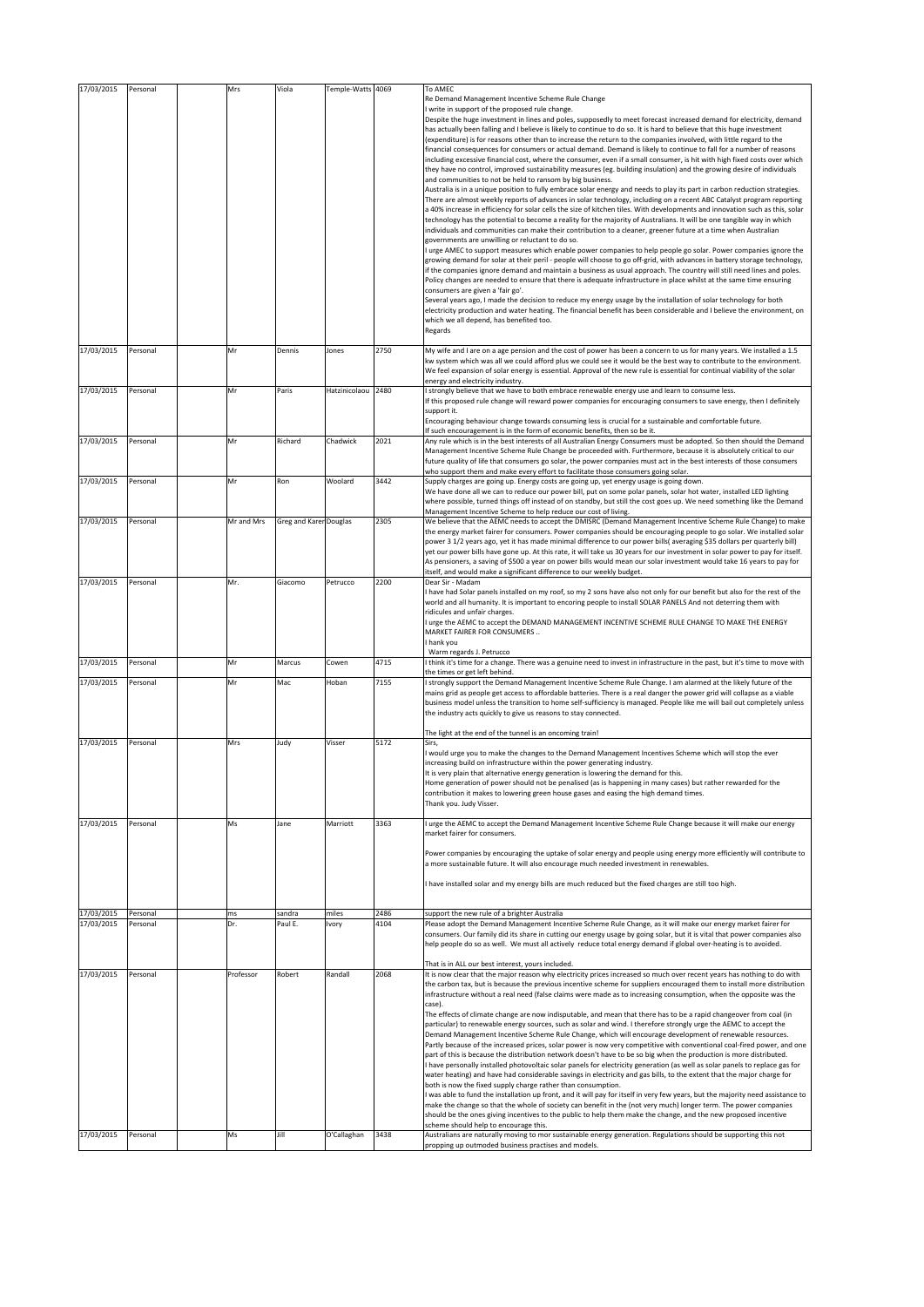| 17/03/2015 | Personal                                | private        | Mr                    | Craig   | <b>BURTON</b> | 3070 | Dear AEMC,<br>The current path whereby power utilities gold plate the grid is causing a death spiral of lower demand and thus<br>increasing fixed prices. This impacts low income families the most. Power utilities will not promote solar since this will                                                                                                                                                                                                                                                                                                                                                                                                                                                                                                                                                                                                                                                                                                                         |
|------------|-----------------------------------------|----------------|-----------------------|---------|---------------|------|-------------------------------------------------------------------------------------------------------------------------------------------------------------------------------------------------------------------------------------------------------------------------------------------------------------------------------------------------------------------------------------------------------------------------------------------------------------------------------------------------------------------------------------------------------------------------------------------------------------------------------------------------------------------------------------------------------------------------------------------------------------------------------------------------------------------------------------------------------------------------------------------------------------------------------------------------------------------------------------|
|            |                                         |                |                       |         |               |      | cannibalise their market.<br>However, the current path is untenable and everyone wants a better long term outcome. The AEMC must lead.<br>Power utilities must be given entirely different incentives, among them solar incentives. Power utilities are missing the<br>opportunity to update, retain meaningful control of infrastructure and remain viable.                                                                                                                                                                                                                                                                                                                                                                                                                                                                                                                                                                                                                        |
| 17/03/2015 | Personal                                |                | Ms                    | Morag   | Loh           | 3141 | support a system whereby power companies encourage consumers like myself to save energy. A company which<br>supported the installation of solar panels, made and installed with high levels of workmanship would be good for me<br>and for society as a WHOLE.                                                                                                                                                                                                                                                                                                                                                                                                                                                                                                                                                                                                                                                                                                                      |
| 17/03/2015 | Personal                                |                | Ms                    | Jill    | O'Callaghan   | 3438 | Australians are choosing to move to more sustainable energy generation and regulations should reinforce this not work<br>to prop up outmoded business practices and models.                                                                                                                                                                                                                                                                                                                                                                                                                                                                                                                                                                                                                                                                                                                                                                                                         |
| 17/03/2015 | Personal                                | Transfer Solar | Mr                    | Jason   | Svarc         | 3757 | As you would have realised by now most consumers have lost all trust in the electricity retailers and are extremely<br>frustrated with the continuous and unjustified price rises. Especially recent solar customers who have taken a proactive<br>approach to reduce there energy bills only to realise that they are only given a ridiculous 8 or now 6 cents per kWh.<br>Even when there solar feed-in has shown to help reduce the peak network loading especially during hot summer days.<br>The Demand Management Incentive Scheme Rule Change makes sense because it will create a much fairer energy<br>market for consumers who are willing to invest in renewable energy. This Scheme will also help Australia to catch up<br>with the rest of the world in support systems to help implement solar PV systems. Australia should and can still be a<br>world leader in Advanced distributed energy management, we just need the foresight and incentives to move forward! |
| 17/03/2015 | Personal                                |                | Mr                    | Graeme  | Bull          | 5256 | Dear AEMC, I truly do not believe you have any need for myself, or any other energy Consumer to document their<br>desire for a fairer energy market. It is simply a given, that a Demand Management Incentive Scheme Rule is in best<br>interest of all Consumers.<br>In 2012 each Commissioner considered the case for reigning in a continuous escalation of energy costs.<br>Demand Management Incentives work. They work around the World and they have worked in Australia since the<br>1930's.<br>Renewable Energy also works. Rooftop Solar will not disappear. But incentives can more rapidly assist Solar and the                                                                                                                                                                                                                                                                                                                                                         |
| 17/03/2015 | Personal                                |                | mr                    | paul    | barry         | 6122 | emergence of new, better generations of technology. With respect, Get on with facilitating the inevitable!<br>The aemc should adopt the dmis rule change, we should be encouraging the population to adopt ways of saving energy<br>such as solar, etc etc, If the rule change is not adopted and fixed charges are increased, There will be no incentive for<br>people to save energy and will be just penalising people who have installed solar energy!                                                                                                                                                                                                                                                                                                                                                                                                                                                                                                                          |
| 17/03/2015 | Organisational Architects Blac Director |                |                       | Mark    | Wilson        | 4061 | I would like to urge the AEMC to accept the Demand Management Incentive Scheme Rule Change because it will make<br>our energy market fairer for consumers.                                                                                                                                                                                                                                                                                                                                                                                                                                                                                                                                                                                                                                                                                                                                                                                                                          |
|            |                                         |                |                       |         |               |      | As an Architect I am finding it much harder to encourage consumers to install solar power because there is just not the<br>benefit to them personally.                                                                                                                                                                                                                                                                                                                                                                                                                                                                                                                                                                                                                                                                                                                                                                                                                              |
|            |                                         |                |                       |         |               |      | This is not green an not logical because it is better for the environment and humanity.<br>Unfortunately the spin doctors of the power companies have the ear of the Government and it would seem tier vision is<br>short sighted.                                                                                                                                                                                                                                                                                                                                                                                                                                                                                                                                                                                                                                                                                                                                                  |
| 17/03/2015 | Personal                                |                | Mr                    | Francis | Barr          | 6024 | Simply being able to monitor my solar power generation has made me more responsible with my power use.<br>We support the demand management Incentive Scheme Rule Change because it will help the consumer and encourage                                                                                                                                                                                                                                                                                                                                                                                                                                                                                                                                                                                                                                                                                                                                                             |
|            |                                         |                |                       |         |               |      | power companies to play supporting roll.<br>The increased power cost is naturally a great concern for our ageing population and solar and renewable power sources<br>must be encouraged to contain this rising cost. We were one of the early supporters of solar power and receive a the                                                                                                                                                                                                                                                                                                                                                                                                                                                                                                                                                                                                                                                                                           |
| 17/03/2015 | Personal                                |                | Ms                    | Robyn   | Lee           | 4216 | higher Federal buy back with other were denied subsequently.<br>Dear AEMC                                                                                                                                                                                                                                                                                                                                                                                                                                                                                                                                                                                                                                                                                                                                                                                                                                                                                                           |
|            |                                         |                |                       |         |               |      | respectfully urge you to accept the Demand Management Incentive Scheme Rule Change to make the cost of energy<br>fairer for the consumer.<br>I've tried to keep my energy expenses down by not using a dryer, limiting use of a heater in winter and using the electric<br>oven sparingly. Still the price of energy bills rises and it's getting to the point where the cost will be beyond the reach of                                                                                                                                                                                                                                                                                                                                                                                                                                                                                                                                                                           |
|            |                                         |                |                       |         |               |      | people such as me.<br>live in an apartment complex and solar panels on the roof would help such a lot, not only in energy costs but would<br>also assist in less use of fossil fuels.                                                                                                                                                                                                                                                                                                                                                                                                                                                                                                                                                                                                                                                                                                                                                                                               |
|            |                                         |                |                       |         |               |      | thank you for your consideration in this most important matter.                                                                                                                                                                                                                                                                                                                                                                                                                                                                                                                                                                                                                                                                                                                                                                                                                                                                                                                     |
|            |                                         |                |                       |         |               |      | Yours sincerely                                                                                                                                                                                                                                                                                                                                                                                                                                                                                                                                                                                                                                                                                                                                                                                                                                                                                                                                                                     |
|            |                                         |                |                       |         |               |      | Robyn Lee                                                                                                                                                                                                                                                                                                                                                                                                                                                                                                                                                                                                                                                                                                                                                                                                                                                                                                                                                                           |
| 17/03/2015 | Personal                                |                | Dr                    | Lindsay | Quennell      | 3193 | We have installed solar panels and a solar hot water system on our home. Fixed charges are a large proportion of our<br>bills. It is high time that there is a rule change in the Demand Management Incentive Scheme to encourage more<br>consumers to switch to renewable power. AEMC should not be swayed by the fossil fuel energy providers and<br>distributers and should head the voices of consumers.                                                                                                                                                                                                                                                                                                                                                                                                                                                                                                                                                                        |
| 17/03/2015 | Personal                                |                | emeritus profe chilla |         | bulbeck       | 6011 | Dear Australian Energy Market Commission,<br>let's get it right with new rules that encourage reduction in peak usage, avoid building unnecessary and expensive poles                                                                                                                                                                                                                                                                                                                                                                                                                                                                                                                                                                                                                                                                                                                                                                                                               |
|            |                                         |                |                       |         |               |      | and wires and turn to renewable energy for more and more of our energy needs.<br>Please stop rewarding electricity companies for building more infrastructure and instead reward them for creating<br>reduced demand.                                                                                                                                                                                                                                                                                                                                                                                                                                                                                                                                                                                                                                                                                                                                                               |
|            |                                         |                |                       |         |               |      | understand that this is something we should thank Campbell Newman for. It was introduced in south east Queensland<br>and did indeed reduce energy consumption and pressure on the grid.                                                                                                                                                                                                                                                                                                                                                                                                                                                                                                                                                                                                                                                                                                                                                                                             |
|            |                                         |                |                       |         |               |      | According to your research, this rule change would reduce household bills by an estimated \$120 to \$500 a year.                                                                                                                                                                                                                                                                                                                                                                                                                                                                                                                                                                                                                                                                                                                                                                                                                                                                    |
|            |                                         |                |                       |         |               | 2264 | Everyone's a winner, including the environment.                                                                                                                                                                                                                                                                                                                                                                                                                                                                                                                                                                                                                                                                                                                                                                                                                                                                                                                                     |
| 17/03/2015 | Personal                                |                | Mr                    | Alan    | Robinson      |      | We installed solar panels to try and reduce our power bills. We are being ripped off with very low feed -in tariffs. Please<br>accept the Demand Management Incentive Scheme Rule change. This will help us to manage better on our Minium<br>Pension.                                                                                                                                                                                                                                                                                                                                                                                                                                                                                                                                                                                                                                                                                                                              |
|            |                                         |                |                       |         |               |      | Thank you for listening.                                                                                                                                                                                                                                                                                                                                                                                                                                                                                                                                                                                                                                                                                                                                                                                                                                                                                                                                                            |
| 17/03/2015 | Personal                                |                | Mr                    | Michael | Gregory       | 4552 | Alan Robinson<br>Accepting the Demand Management Incentive Scheme rule change will make our energy market more sustainable by<br>encouraging consumers to go solar and it will be fairer for all concerned.                                                                                                                                                                                                                                                                                                                                                                                                                                                                                                                                                                                                                                                                                                                                                                         |
|            |                                         |                |                       |         |               |      | have invested heavily in solar in order to reduce my costs and to help the environment and it is important to<br>encourage others to take similar action.                                                                                                                                                                                                                                                                                                                                                                                                                                                                                                                                                                                                                                                                                                                                                                                                                           |
| 17/03/2015 | Personal                                |                | Mr                    | Mark    | Filan         | 3551 | am writing to urge you to implement the Demand Management Incentive Scheme Rule Change, as a measure that<br>should promote fairness to electricity consumers. Among other ways, the change could encourage power companies to<br>assist consumers to instal solar systems, an important step in reducing carbon emissions and supporting a growth<br>industry. In the face of exorbitant electricity bills, i installed a small solar system, which has brought some small relief<br>from my quarterly panic over how to pay the electricity bill. The potential saving from this important rule change will                                                                                                                                                                                                                                                                                                                                                                       |
| 17/03/2015 | Personal                                |                | mr                    | murray  | smith         | 3150 | have provide further relief from a difficult shadow perennially hanging over me an my family.<br>Dear Sir or Madam, I would like to request that the AMEC adopt the DMISRC as it would encourage consumers who<br>conserve energy, and reduce demand on our resources, as a community minded citizen I have installed solar HW, 3.8                                                                                                                                                                                                                                                                                                                                                                                                                                                                                                                                                                                                                                                 |
|            |                                         |                |                       |         |               |      | Kw PV and 36,000L water storage, thanking you, Murray Smith.                                                                                                                                                                                                                                                                                                                                                                                                                                                                                                                                                                                                                                                                                                                                                                                                                                                                                                                        |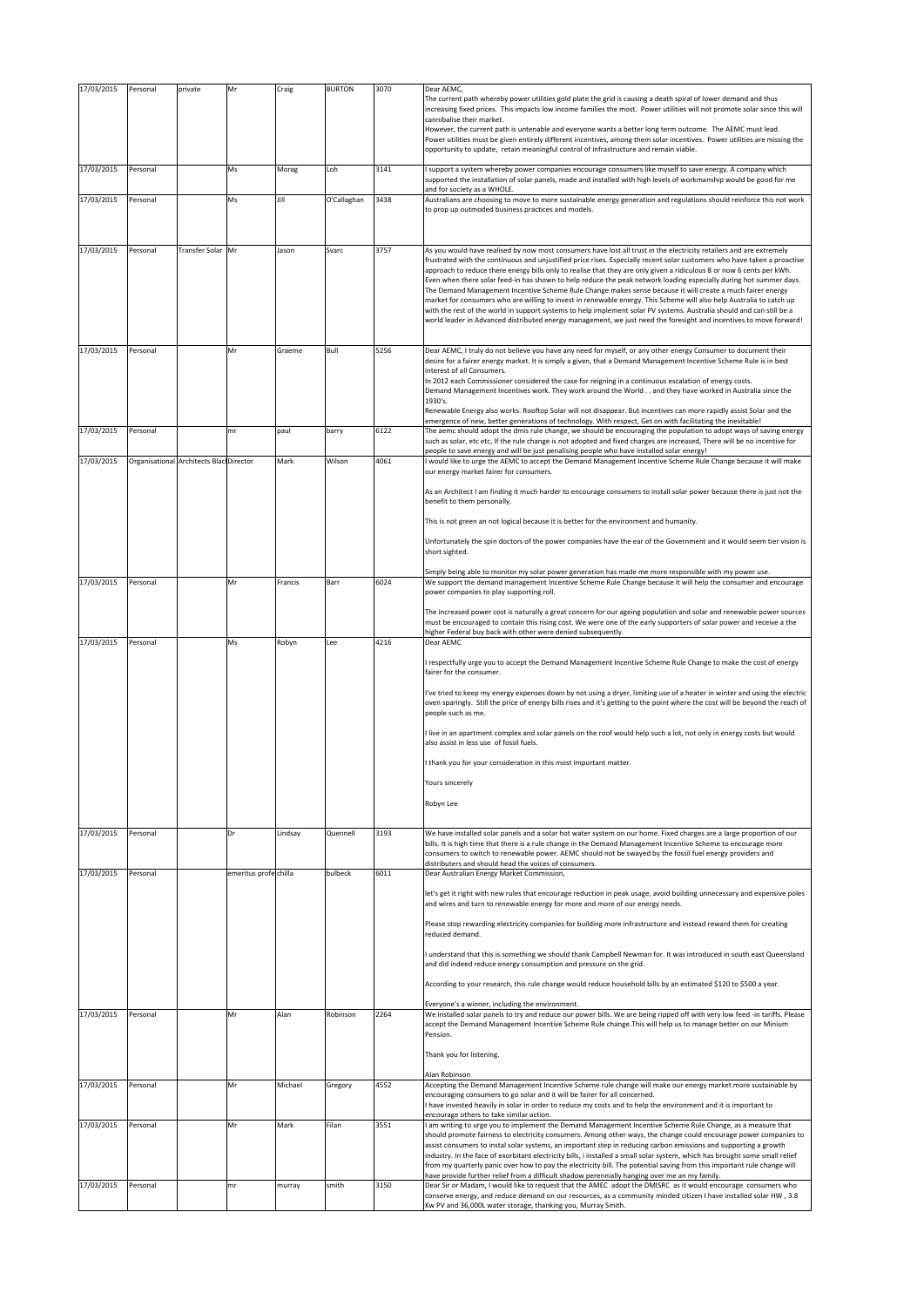| 17/03/2015 | Personal |                  | Mr                    | Bela     | Somssich   | 7000 | Please accept the Demand Management Incentive Scheme Rule Change because it will make the energy market fairer<br>for consumers.                                                                                                                                                                                                                                               |
|------------|----------|------------------|-----------------------|----------|------------|------|--------------------------------------------------------------------------------------------------------------------------------------------------------------------------------------------------------------------------------------------------------------------------------------------------------------------------------------------------------------------------------|
|            |          |                  |                       |          |            |      |                                                                                                                                                                                                                                                                                                                                                                                |
|            |          |                  |                       |          |            |      | It is of paramount important for power companies to help people go solar.                                                                                                                                                                                                                                                                                                      |
|            |          |                  |                       |          |            |      | My household has taken steps to reduce our energy usage with solar panels and purchase of energy efficient appliances.                                                                                                                                                                                                                                                         |
|            |          |                  |                       |          |            |      | The doubling of our power bills and fixed charges over recent years has severely affected our family. We have taken<br>action by installing solar power, led lighting and improving our energy efficiency. We aim to use less power going into<br>the future.                                                                                                                  |
|            |          |                  |                       |          |            |      | Electricity suppliers should be encouraging more efficient use of electricity and also the wider adoption of solar power<br>production. This would lower their costs and subsequently the cost of power to the consumer.                                                                                                                                                       |
| 17/03/2015 | Personal | Freestyle MoveMs |                       | Alison   | Greenhalgh | 4064 | In Australia we are blessed with more sun than most other countries so it makes sense to stop burning so much fossil                                                                                                                                                                                                                                                           |
|            |          |                  |                       |          |            |      | fuel and use our existing network gird to generate our own power from our own roofs. Governments especially who<br>have many building could take advantage of this, not to mention air ports which have many roofs on hangers and                                                                                                                                              |
|            |          |                  |                       |          |            |      | industrial areas where the power is used.<br>Let common sense rule here, lets take a leaf out of the German book and make the feed in tariff a part of life not an                                                                                                                                                                                                             |
|            |          |                  |                       |          |            |      | extra addition. Please please wake up to the blessing we have and use it                                                                                                                                                                                                                                                                                                       |
| 17/03/2015 | Personal |                  | Mr                    | Darian   | Zam        | 2516 | Please accept the Demand Management Incentive Scheme Rule Change because it will make our energy market fairer<br>for consumers.                                                                                                                                                                                                                                               |
|            |          |                  |                       |          |            |      | It is very important for power companies to help people go solar.<br>Rising power bills and fixed charges mean I spend all year round trying to scratch together the money before the lights<br>get cut off; it's nearly happened so many times now.<br>It may not sound like a lot, but saving \$120 to \$500 a year on household power bills would make a difference for me. |
| 17/03/2015 | Personal |                  | mr.                   | aaron    | cooper     | 3049 | Please help to save the world's resources.                                                                                                                                                                                                                                                                                                                                     |
|            |          |                  |                       |          |            |      | Please help families reduce their energy bills in these turbulent and tough times.                                                                                                                                                                                                                                                                                             |
|            |          |                  |                       |          |            |      | Please put the citizens first instead of the corporations.                                                                                                                                                                                                                                                                                                                     |
|            |          |                  |                       |          |            |      |                                                                                                                                                                                                                                                                                                                                                                                |
| 17/03/2015 | Personal |                  | Mr                    | Phil     | Hayward    | 4228 | Please, please do the right thing<br>The idea that the Australian Energy Regulator has given our electricity network businesses strong regulatory incentives                                                                                                                                                                                                                   |
|            |          |                  |                       |          |            |      | to build infrastructure is ridiculous verging on stupid. Try and think about Australia and not the profits of the companies.<br>I am a right wing in politics but there are some things that should be government controlled and owned. Why have a                                                                                                                             |
|            |          |                  |                       |          |            |      | middle man who does nothing but profit from a utility necessary for life in this great country. Surly someone there has a                                                                                                                                                                                                                                                      |
| 17/03/2015 | Personal |                  | mr                    | malcolm  | thornton   | 2096 | brain and can see the obvious.<br>My wife and I have taken many initiatives to make our home as energy efficient as possible. In addition we have                                                                                                                                                                                                                              |
|            |          |                  |                       |          |            |      | installed a 3kw solar voltaic system. Given that many of our friends and neighbours have done similarly, I am most<br>concerned that the likelihood is that power companies will simply increase the standing fixed supply charges                                                                                                                                             |
|            |          |                  |                       |          |            |      | disproportionately over the coming period of time to ensure their profits remain strong.                                                                                                                                                                                                                                                                                       |
|            |          |                  |                       |          |            |      | This will certainly make it less and less appealing to install alternative renewable energy and to make energy efficiency<br>changes homes.                                                                                                                                                                                                                                    |
|            |          |                  |                       |          |            |      | I think that the proposed 'Demand Management Incentive Scheme' makes a lot of common sense and will result in a<br>much fairer charging system, not to mention the encouragement to increase the solar generation within our society. We                                                                                                                                       |
|            |          |                  |                       |          |            |      | cannot continue to travel down the same old path using fossil fuels which will ultimately give rise to catastrophic                                                                                                                                                                                                                                                            |
| 17/03/2015 | Personal |                  | Mr                    | Stephen  | Toohey     | 4116 | climate change.<br>I urge the AEMC to accept the Demand Management Incentive Scheme Rule Change because it will make our energy                                                                                                                                                                                                                                                |
| 17/03/2015 | Personal |                  | Mr                    | Heinz    | Mense      | 2640 | market fairer for consumers.<br>Hello Dear Madam or Sir at AEMC,                                                                                                                                                                                                                                                                                                               |
|            |          |                  |                       |          |            |      |                                                                                                                                                                                                                                                                                                                                                                                |
|            |          |                  |                       |          |            |      |                                                                                                                                                                                                                                                                                                                                                                                |
|            |          |                  |                       |          |            |      | Please accept the                                                                                                                                                                                                                                                                                                                                                              |
|            |          |                  |                       |          |            |      | Demand Management Incentive Scheme Rule Change because it will make our energy market fairer for consumers.                                                                                                                                                                                                                                                                    |
|            |          |                  |                       |          |            |      | Kind regards,<br><b>Heinz Mense</b>                                                                                                                                                                                                                                                                                                                                            |
| 17/03/2015 | Personal |                  | Mr                    | Oscar    | Bryant     | 7052 | Anything to reduce rising electricity costs is a good idea, and saving energy and resources while doing it makes a lot                                                                                                                                                                                                                                                         |
|            |          |                  |                       |          |            |      | more sense than the current system.                                                                                                                                                                                                                                                                                                                                            |
| 17/03/2015 | Personal |                  | Mr                    | Lawrence | Reddaway   | 3146 | Regards - Oscar Bryant<br>I know that stuff like AEMC rules is very complex; and I know that I'm no expert in that stuff.                                                                                                                                                                                                                                                      |
|            |          |                  |                       |          |            |      | I also understand that there can be technical difficulties if large quantities of solar electricity is fed into an electricity                                                                                                                                                                                                                                                 |
|            |          |                  |                       |          |            |      | grid. But I say that it should be the obligation of those who run the grid to make this technically possible.                                                                                                                                                                                                                                                                  |
|            |          |                  |                       |          |            |      | Why? Because we must move as fast as possible to renewable energy.                                                                                                                                                                                                                                                                                                             |
| 17/03/2015 | Personal |                  | mr                    | Matt     | Allworth   | 2480 | I urge the AEMC to accept the Demand Management Incentive Scheme Rule Change because it will make our energy<br>market fairer for consumers                                                                                                                                                                                                                                    |
|            |          |                  |                       |          |            |      |                                                                                                                                                                                                                                                                                                                                                                                |
|            |          |                  |                       |          |            |      | I have taken steps to reduce my energy usage with solar or efficiency measures, but rising power bills and fixed charges<br>are impacting our family.                                                                                                                                                                                                                          |
|            |          |                  |                       |          |            |      | Saving \$120 to \$500 a year on household power bills would make a difference for you.                                                                                                                                                                                                                                                                                         |
| 17/03/2015 | Personal |                  | the honerable michael |          | cook       | 4209 | People who demand to be able to air-condition their homes are complaining about the rising costs of supplying power                                                                                                                                                                                                                                                            |
|            |          |                  |                       |          |            |      | to their units!They blame folk like me for not buying enough electricity!<br>What sort of a world have you created?                                                                                                                                                                                                                                                            |
|            |          |                  |                       |          |            |      | DO SOMETHING ABOUT IT!                                                                                                                                                                                                                                                                                                                                                         |
|            |          |                  |                       |          |            |      |                                                                                                                                                                                                                                                                                                                                                                                |
| 17/03/2015 | Personal |                  | ΜR                    | DAVID    | SAWKINS    | 6065 | is mise mehull<br>I would just like to submit that in a country like Australia with so much sunshine per day for 365 days it seems strange                                                                                                                                                                                                                                     |
|            |          |                  |                       |          |            |      | that solar is not embraced rather than being run down by power company's and state governments because it costs<br>them revenue! I have solar panels and they provide for my needs no bill, surely if every new house had panels installed                                                                                                                                     |
|            |          |                  |                       |          |            |      | when being built this would employ more people and reduce the amount of new power stations required and save on                                                                                                                                                                                                                                                                |
| 17/03/2015 | Personal |                  | mr                    | Roger    | Brown      | 4124 | the costs required.<br>The AEMC should accept the Demand Management Incentive Scheme Rule change, as it would make our energy market                                                                                                                                                                                                                                           |
|            |          |                  |                       |          |            |      | fairer for consumers .Power companies should be helping customers to go Solar power/heating .Fixed charges have<br>more than tripled in 3 yrs and is a rip off.                                                                                                                                                                                                                |
| 17/03/2015 | Personal |                  | Mr                    | Graham   | Barnes     | 2429 | The present system has pushed connection charges beyond reason; new rules must be established that stop excessive                                                                                                                                                                                                                                                              |
|            |          |                  |                       |          |            |      | infrastructure development and the accompanying cost amortisation rate is too high, considering the high durability of<br>such hardware. Running costs for power generation can also be reduced by replacing coal fired generation with solar                                                                                                                                  |
|            |          |                  |                       |          |            |      | and wind sources as the older power stations wear out. THERE SHOULD BE NO FURTHER APPROVALS GRANTED FOR<br>COAL FIRED REPLACEMENTS.                                                                                                                                                                                                                                            |
| 17/03/2015 | Personal |                  | Mr                    | Richard  | Stanford   | 2283 | To The Australian Energy Market Commission.                                                                                                                                                                                                                                                                                                                                    |
|            |          |                  |                       |          |            |      | We have insulated our house, installed photo voltaic generation and solar hot water. We are careful to use the least                                                                                                                                                                                                                                                           |
|            |          |                  |                       |          |            |      | amount of energy possible.                                                                                                                                                                                                                                                                                                                                                     |
|            |          |                  |                       |          |            |      | Please will you accept the 'Demand Management Incentive scheme' so that the energy suppliers are prompted to help                                                                                                                                                                                                                                                              |
|            |          |                  |                       |          |            |      | their customers consume less energy, and to embrace decentralised generation from renewable sources.<br>Yours faithfully,                                                                                                                                                                                                                                                      |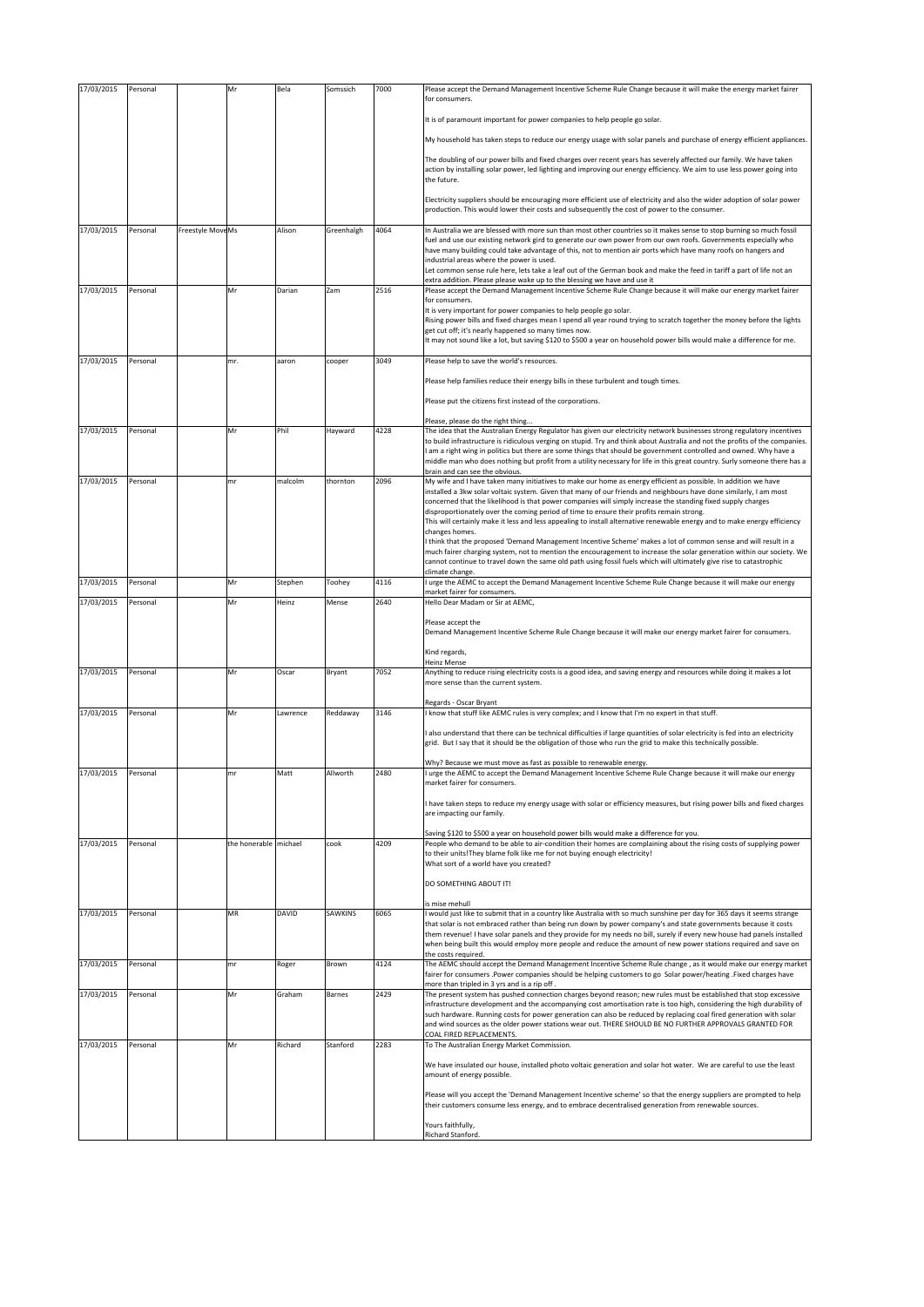| 17/03/2015 | Personal | Mr       | David    | Synnott   | 2063      | The Demand Management Incentive Scheme Rule Change seems an effective way for calculating grid electricity charges.                                                                                                                                                                                                                                                                                                                                                                                                                                                                                 |
|------------|----------|----------|----------|-----------|-----------|-----------------------------------------------------------------------------------------------------------------------------------------------------------------------------------------------------------------------------------------------------------------------------------------------------------------------------------------------------------------------------------------------------------------------------------------------------------------------------------------------------------------------------------------------------------------------------------------------------|
|            |          |          |          |           |           | We installed our embedded PV system in 2007 because we thought it was the socially responsible actin to take. We've<br>since installed a heat pump for heating our water.                                                                                                                                                                                                                                                                                                                                                                                                                           |
|            |          |          |          |           |           | Both of these actions reduce the demand for electricity produced through burning coal. This in turn reduces the<br>pollution arising from that burning - and the effort involved in mining and transporting the coal. In this way the health<br>of everybody in the community is improved.                                                                                                                                                                                                                                                                                                          |
|            |          |          |          |           |           | We now know that the use of PV systems such has ours reduces the peak afternoon demand for grid electricity<br>particularly during summer, with consequent reduced demand for quick-starting gas fired power stations so reducing<br>their very expensive cost - and again everybody can benefit.                                                                                                                                                                                                                                                                                                   |
|            |          |          |          |           |           | So we applaud any action which effectively encourages grid power generating companies to reduce their cost structure.                                                                                                                                                                                                                                                                                                                                                                                                                                                                               |
| 17/03/2015 | Personal | Ms       | Theodora | Allan     | 3995      | have valued the support I have had to go solar and to know that I am helping the environment as well as saving                                                                                                                                                                                                                                                                                                                                                                                                                                                                                      |
|            |          |          |          |           |           | money. it makes a big difference to my household budget and to my family. Any government that is promising to<br>promote renewable energy reduce carbon footprint gets my vote. Big poluters and non sensical rewards to increase<br>carbon footprint don't get our vote.                                                                                                                                                                                                                                                                                                                           |
| 17/03/2015 | Personal | Mr       | Stephen  | Routledge | 3747      | Please enforce this new rule that will benefit all Australian energy users not just the big companies.                                                                                                                                                                                                                                                                                                                                                                                                                                                                                              |
| 17/03/2015 | Personal | Mr       | Paul     | Andrew    | 5164      | the demand management incentive scheme is a great idea and helps provide an incentive to power companies and                                                                                                                                                                                                                                                                                                                                                                                                                                                                                        |
|            |          |          |          |           |           | consumers to adapt energy efficiency measures and invest in solar power. we need to increase the amount of<br>renewables that we can generate and every households rooftop is a potential power generator that's distributed all<br>over the grid rather than having several large generators and large distribution networks. lets put in place these<br>measures so that we can work towards the future of energy that we want to see and is happening elsewhere in the<br>world where their governments have 'seen the light!'                                                                   |
| 17/03/2015 | Personal | Mr       | Keith    | Boxer     | 3741      | With the impact of climate change being seen now in Australia and around the world Australia needs to get fully on<br>board with carbon reduction.                                                                                                                                                                                                                                                                                                                                                                                                                                                  |
|            |          |          |          |           |           | There are some simple energy efficiency and energy saving actions that can be taken relatively easily and need to be<br>implemented without delay,                                                                                                                                                                                                                                                                                                                                                                                                                                                  |
|            |          |          |          |           |           | such as:<br>1. accept the Demand Management Incentive Scheme Rule Change because it will make our energy market fairer for                                                                                                                                                                                                                                                                                                                                                                                                                                                                          |
|            |          |          |          |           |           | consumers.<br>2. for power companies to help people go solar, this reduces bills and the demand for coal powered generation.                                                                                                                                                                                                                                                                                                                                                                                                                                                                        |
|            |          |          |          |           |           | Furthermore, we have had solar panels and solar hot water now for 5 years and the reduction in our energy use and                                                                                                                                                                                                                                                                                                                                                                                                                                                                                   |
|            |          |          |          |           |           | power bills is enormous.<br>If we had not installed solar, rising power bills and fixed charges would have made life more difficult for us as our power<br>bills would have increased enormously.                                                                                                                                                                                                                                                                                                                                                                                                   |
| 17/03/2015 | Personal | Mr       | John     | Chapman   | 3134      | I simply need to say that to those at the sharp end of decision making in the AEMC that the simple and fairer rule for all<br>parties is to accept the Demand incentive Scheme Rule Change. I have taken steps attempting to reduce my power bills<br>and to reduce my energy levels by installing 5 Solar house units on my families homes. It is a sad outcome that the<br>power companies just keep raising the cost of energy. We would welcome this proposal if in fact we could actually save                                                                                                 |
| 17/03/2015 | Personal | Dr       | Mary     | Heath     | 5035      | substantially in the long run.<br>Dear AEMC,                                                                                                                                                                                                                                                                                                                                                                                                                                                                                                                                                        |
|            |          |          |          |           |           | am writing to urge you to accept the Demand Management Incentive Scheme Rule Change.                                                                                                                                                                                                                                                                                                                                                                                                                                                                                                                |
|            |          |          |          |           |           | Climate change is an urgent concern. Now more than ever, we need to set up our economy to ensure people who save<br>power and use renewables are rewarded for doing so. We need to remove incentives for industry to invest in                                                                                                                                                                                                                                                                                                                                                                      |
|            |          |          |          |           |           | unnecessary infrastructure that will not be relevant to the low carbon future we all need to move toward.<br>have invested in solar power for years now, first with a solar water system and then with solar panels. We are also                                                                                                                                                                                                                                                                                                                                                                    |
|            |          |          |          |           |           | saving energy in every way we can think of. I want this option to be taken by more Australians and I think climate<br>change is a powerful reason for the energy market to be set up to offer incentives for power saving.                                                                                                                                                                                                                                                                                                                                                                          |
|            |          |          |          |           |           | Please adopt this rule change and help reverse the current system where it seems that dirty energy of all kinds including<br>coal gets public support while renewables are constantly rendered vulnerable rather than supported by public policy. I<br>don't want to be compelled to pay for infrastructure that places our collective future in jeopardy by ensuring we<br>continue to rely on fossil fuels into the future.                                                                                                                                                                       |
|            |          |          |          |           |           | Sincerely, Mary Heath                                                                                                                                                                                                                                                                                                                                                                                                                                                                                                                                                                               |
| 17/03/2015 | Personal | Mr.      | Peter    | Ridgway   | 4312      | don't trust you - to be independent - or even fair for that matter. So this submission is written less in hope than<br>despair.                                                                                                                                                                                                                                                                                                                                                                                                                                                                     |
|            |          |          |          |           |           | Nonetheless, please note that the existing energy pricing policies have enabled solar-equipped consumers to be<br>targeted in a way that is grossly discriminatory and cynical in the extreme. In order to offset the grid-connect pricing<br>advantage we were encouraged to enter into, we are now being levied with grossly inflated fees, levies and imposts<br>which are clearly designed to offset any remaining advantage to having made to solar commitment.                                                                                                                                |
|            |          |          |          |           |           | This is a disgrace but it is also a monument to the duplicity and cynicism which I detect in you and the government and<br>industry whose interest yo pander to.                                                                                                                                                                                                                                                                                                                                                                                                                                    |
|            |          |          |          |           |           | If we are such a burden, and impose such a great added cost on the system and non-solar users, surely it would be<br>easier, and cheaper, to pay us to withdraw from the grid-connect scheme altogether. But us out by offering to fund us<br>to upgrade our existing solar systems to become wholly off-grid and independent. Fund us to buy the extra panels,<br>inverters, batteries and install costs to get the hell out of the equation and let you and the industry settle back into your                                                                                                    |
|            |          |          |          |           |           | nice cost self-sustaining relationship.<br>Peter Ridgway                                                                                                                                                                                                                                                                                                                                                                                                                                                                                                                                            |
|            |          |          |          |           |           |                                                                                                                                                                                                                                                                                                                                                                                                                                                                                                                                                                                                     |
| 17/03/2015 | Personal | Mr       | Bob      | Gould     | 4300      | I urge the AEMC to accept the Demand Management Incentive Scheme Rule Change because it will make our energy                                                                                                                                                                                                                                                                                                                                                                                                                                                                                        |
|            |          |          |          |           |           | market fairer for consumers.<br>It is important for power companies to help people go solar. I have had solar installed for several years now and have                                                                                                                                                                                                                                                                                                                                                                                                                                              |
|            |          |          |          |           |           | reaped the benefit of lower bills.<br>I am 66 years old and still working full time to pay off a mortgage. Saving \$120 to \$500 a year on household power                                                                                                                                                                                                                                                                                                                                                                                                                                          |
| 17/03/2015 | Personal | MR       | Allan    | Watson    | 6153      | bills would make a big difference to when I can retire.<br>We have had 120kw of solar panels for about 3 years and find them very satisfactory.                                                                                                                                                                                                                                                                                                                                                                                                                                                     |
|            |          |          |          |           |           | We put very little power back into the WA grid (3,369u in 3 years) but we have reduced our bill by over 50%.<br>We get the old story that we are robbing from those consumers who can not afford, or just will not fit the equipment.<br>Western Power engineers complain that they still have to provide base-load power, transmission lines etc. But they<br>don't tell us of the savings from not having to build new power stations to cope with additional needs if there were no<br>household solar power generation.<br>In WA additional power stations would most likely be coal fired too. |
|            |          |          |          |           |           | Household solar power aids the individual as well as the community.                                                                                                                                                                                                                                                                                                                                                                                                                                                                                                                                 |
| 17/03/2015 | Personal | Mr.      | Roger    | Smith     | W.A. 6169 | urge the AEMC to accept the Demand Management. Incentive scheme Rule change. It is important for power<br>companies to help people go solar.                                                                                                                                                                                                                                                                                                                                                                                                                                                        |
|            |          |          |          |           |           | Rising bills and fixed charges have affected our. family. The saving of \$120 to \$500 would make a huge<br>difference to us.                                                                                                                                                                                                                                                                                                                                                                                                                                                                       |
| 17/03/2015 | Personal | Mr + Mrs | Allan    | Moore     | 6024      | We believe that the Demand Management Incentive Scheme Rule Change should be implemented immediately.<br>The name of the game is to save energy.                                                                                                                                                                                                                                                                                                                                                                                                                                                    |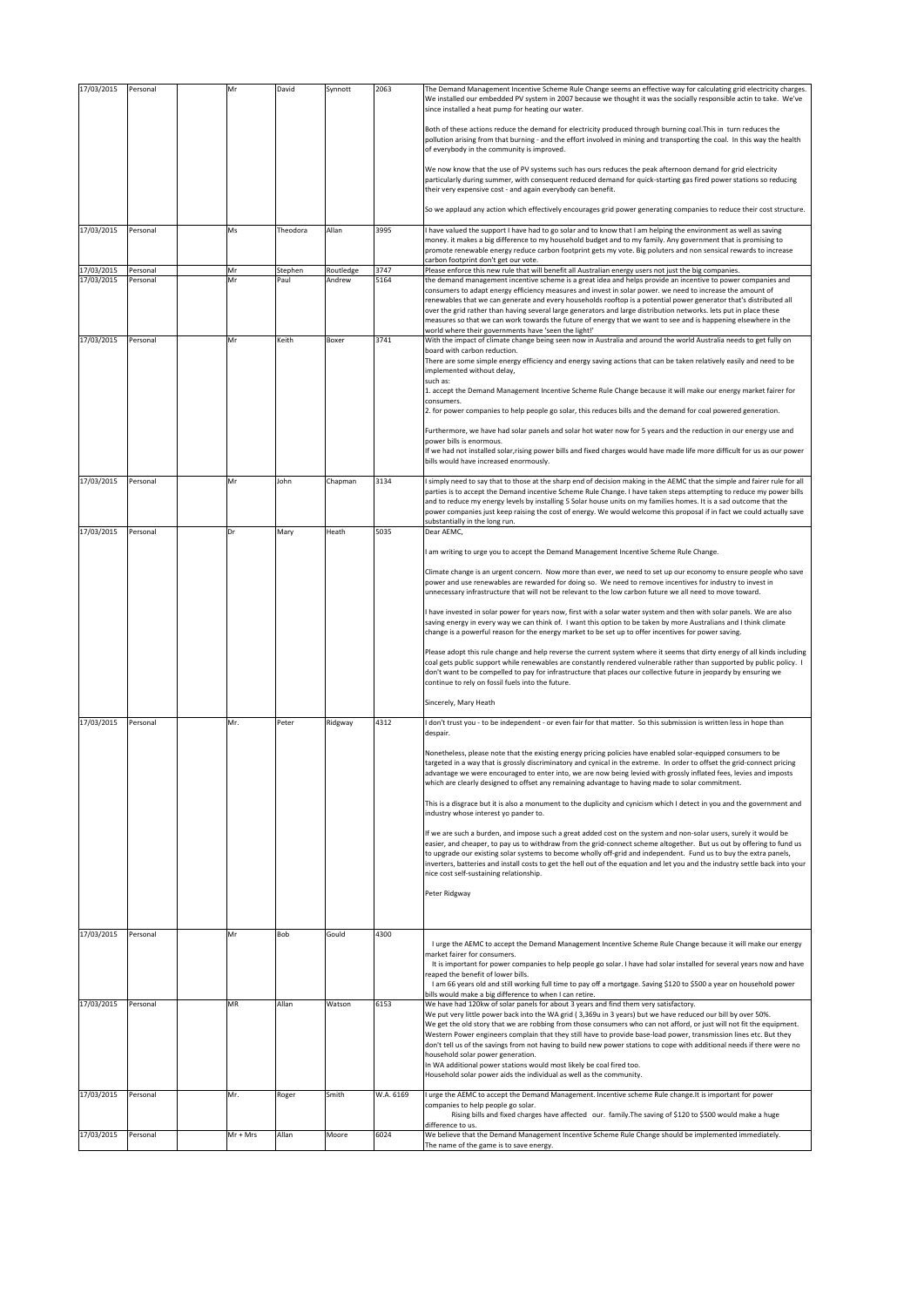| 17/03/2015 | Personal                            |                  | Ms  | Angela   | Gardner  | 4552 | I urge the AEMC to accept the Demand Management Incentive Scheme Rule Change because it will make our energy                                                                                                                                                                                                                                                   |
|------------|-------------------------------------|------------------|-----|----------|----------|------|----------------------------------------------------------------------------------------------------------------------------------------------------------------------------------------------------------------------------------------------------------------------------------------------------------------------------------------------------------------|
|            |                                     |                  |     |          |          |      | market fairer for consumers.                                                                                                                                                                                                                                                                                                                                   |
|            |                                     |                  |     |          |          |      | It is important for power companies to help people go solar and the Demand Management Incentive Scheme Rule<br>Change will by rewarding power companies for encouraging customers to save energy will enable this.                                                                                                                                             |
|            |                                     |                  |     |          |          |      | I went solar to reduce my carbon footprint - the Demand Management Incentive Scheme Rule Change will make it more<br>likely for others to make a switch to renewables and thereby improve the future of us all.                                                                                                                                                |
|            |                                     |                  |     |          |          |      | Australia is extremely vulnerable to climate change events - this is an easy way to act and make a difference.                                                                                                                                                                                                                                                 |
| 17/03/2015 | Personal                            |                  | Mr  | Rosemary | Taylor   | 3450 | I am strongly urge the AEMC to accept the Demand Management Incentive Scheme Rule Change. I am an Age Pensioner<br>and with my partner moved to a new house in Castlemaine Victoria. We installed a 2 KW Solar Roof Panel system which<br>allowed an 8 cents feed-in tariff. That has now been reduced to 6.5 cents. Over the past year we have exported three |
|            |                                     |                  |     |          |          |      | times the amount of solar energy to the grid than we have imported. This is extremely unfair. An Incentive Scheme Rule<br>Change would hopefully make our energy market a little more fairer. At the moment it is completely unfair as we do<br>not get anywhere near the amount we pay for coal powered energy.                                               |
| 17/03/2015 | Personal                            |                  | Mr. | Kevin    | Jensen   | 4124 | To the Australian Energy Market Commission                                                                                                                                                                                                                                                                                                                     |
|            |                                     |                  |     |          |          |      | I urge you to support the Demand Management Incentive Scheme Rule Change as it will make our energy market fairer<br>for all consumers. It will slow the current building of excessive infrastructure to Gold Plate supply companies profits.                                                                                                                  |
|            |                                     |                  |     |          |          |      | World wide Power companies are encouraging solar generation and storage as part of their recognition of the peoples<br>desire to install solar to reduce costs. In the USA the power companies are recognizing the viability of solar generation<br>and storage as opposed to building more infrastructure.                                                    |
|            |                                     |                  |     |          |          |      | It is important that the power companies recognize the importance of helping people to go solar to reduce their bills<br>while helping the companies themselves to increase profits by reducing infrastructure.                                                                                                                                                |
|            |                                     |                  |     |          |          |      | I have installed solar power & hot water in an effort to combat power bills that have more than doubled over the past 8<br>vears.                                                                                                                                                                                                                              |
|            |                                     |                  |     |          |          |      | As a pensioner, any saving is welcome and savings such as \$120 to \$500 would be most welcome.                                                                                                                                                                                                                                                                |
| 17/03/2015 | Organisational cilectric pty ltd Mr |                  |     | manuel   | cilia    | 2577 | It makes a lot of sense to pay incentives to companies and individuals to reduce their demand (Kw) instead of increasing                                                                                                                                                                                                                                       |
|            |                                     |                  |     |          |          |      | the network (kw) to cope with the increase.                                                                                                                                                                                                                                                                                                                    |
|            |                                     |                  |     |          |          |      | If people where rebated 50% of the cost of network upgrade the cost of electricity would fall. This would also have a<br>flow on effects of creating employment by opening up new business opptunities.                                                                                                                                                        |
| 17/03/2015 | Personal                            | Personal submiMs |     | Anne     |          | 3579 | Thank vou                                                                                                                                                                                                                                                                                                                                                      |
|            |                                     |                  |     |          | Thompson |      | I believe power companies should price according to fairness to the consumer and to give incentive to consumers to<br>install solar. This will in fact reduce costs of infrastructure thereby lowering costs to power retailers, power generation                                                                                                              |
|            |                                     |                  |     |          |          |      | businesses, and to consumers.<br>The world must reduce the amount of carbon dioxide being emitted into the atmosphere. Every solar panel generating                                                                                                                                                                                                            |
|            |                                     |                  |     |          |          |      | electricity, contributes to this goal by reducing the amount of electricity from coal burning.                                                                                                                                                                                                                                                                 |
| 17/03/2015 | Personal                            |                  | Mrs | Evelyn n | Jensen   | 4124 | It is imperative that we start the change over to renewable<br>Power forms.                                                                                                                                                                                                                                                                                    |
|            |                                     |                  |     |          |          |      | Individuals who go to the expense and trouble of installing                                                                                                                                                                                                                                                                                                    |
|            |                                     |                  |     |          |          |      | Solar power should be encouraged so that the industry will<br>grow.                                                                                                                                                                                                                                                                                            |
|            |                                     |                  |     |          |          |      | Power companies will always try to maximise profits, so in the meantime, this proposed rule change the demand                                                                                                                                                                                                                                                  |
|            |                                     |                  |     |          |          |      | management incentive scheme should be implemented.<br>This will aid many families especially those on a fixed income.                                                                                                                                                                                                                                          |
|            |                                     |                  |     |          |          |      |                                                                                                                                                                                                                                                                                                                                                                |
|            |                                     |                  |     |          |          |      | Regards<br>E Jensen                                                                                                                                                                                                                                                                                                                                            |
| 17/03/2015 | Personal                            |                  | Ms  | Annie    | Boutland | 2539 | Australian Energy Markets Commission                                                                                                                                                                                                                                                                                                                           |
|            |                                     |                  |     |          |          |      | I am writing to urge the AEMC to accept the Demand Management Incentive Scheme Rule Change because it will make<br>our energy market fairer for consumers.                                                                                                                                                                                                     |
|            |                                     |                  |     |          |          |      | It is vital that there are incentives for power companies to help people go solar. Already the power produced by photo                                                                                                                                                                                                                                         |
|            |                                     |                  |     |          |          |      | voltaic cells on houses, farms and businesses is saving Governments the huge expense of investing in additional power<br>generation facilities to accommodate peak loads and making a real difference to the carbon footprint of so many.                                                                                                                      |
|            |                                     |                  |     |          |          |      | I am one of the people who has PV cells on my roof. It is a step that I took to compensate for the energy usage of my<br>household and because I was fed up with waiting for Governments to to something on a larger scale.                                                                                                                                    |
|            |                                     |                  |     |          |          |      | Annie Boutland                                                                                                                                                                                                                                                                                                                                                 |
|            |                                     |                  |     |          |          |      |                                                                                                                                                                                                                                                                                                                                                                |
| 17/03/2015 | Personal                            |                  | Mrs | Irene    | Nichols  | 2327 | As a solar energy advocate, I find it impossible to believe that all homes are not provided with solar energy. It is law                                                                                                                                                                                                                                       |
|            |                                     |                  |     |          |          |      | now that new homes must have a water tank attached why not solar power? Are we not serious enough about 'clean                                                                                                                                                                                                                                                 |
|            |                                     |                  |     |          |          |      | energy' and engaging in demand Management; definitely not. We also run a vehicle on LPG, the Government at one<br>time encouraged the use of 'clean fuel'; then the rules were changed and an excise was added to LPG fuel. Let us have                                                                                                                        |
|            |                                     |                  |     |          |          |      | some positive fore thought given to clean energy and a reduction in electricity prices; examine the rules for industry and                                                                                                                                                                                                                                     |
| 17/03/2015 | Personal                            |                  | Dr  | Richard  | Koerner  | 4573 | make a positive change.<br>Dear Sir/Madam,                                                                                                                                                                                                                                                                                                                     |
|            |                                     |                  |     |          |          |      |                                                                                                                                                                                                                                                                                                                                                                |
|            |                                     |                  |     |          |          |      | It is essential that electricity markets become more contestable by encouraging introduction of alternative<br>generation/supply technologies such as PV and thermal solar, wind and geothermal.                                                                                                                                                               |
|            |                                     |                  |     |          |          |      | Monopoly supply power with unfair grid connection charges are used to create barriers to entry for such technologies.                                                                                                                                                                                                                                          |
|            |                                     |                  |     |          |          |      | Please accept the Demand Management Incentive Scheme Rule Change because it will make our energy markets fairer<br>and more contestable to lower costs for consumers.                                                                                                                                                                                          |
| 17/03/2015 | Personal                            |                  | Mr  | Rob      | Williams | 2444 | Any deal or rule change that stops power companies from disincentifying current & future solar owners has to be for                                                                                                                                                                                                                                            |
|            |                                     |                  |     |          |          |      | the common good. Power companies need to acknowledge that customers have the 'right' to install renewable solar<br>power on their homes & equally need to credit them a reasonable & fair return on the supply of excess power back to<br>the grid.                                                                                                            |
| 17/03/2015 | Personal                            |                  | mr  | david    | gnaniah  | 3030 | i strongly support this motion to reduce electricity bills                                                                                                                                                                                                                                                                                                     |
| 17/03/2015 | Personal                            |                  | Dr  | Ulrike   | Nolte    | 4020 | To the AEMC:                                                                                                                                                                                                                                                                                                                                                   |
|            |                                     |                  |     |          |          |      | Australia needs to make solar energy a more attractive option for every energy consumer compared to the current<br>situation, which actually punishes solar users through fees and, thus, forces solar users to subsidise fossil fuel industries<br>against their will.                                                                                        |
|            |                                     |                  |     |          |          |      | This has to change: For sake of the environment, of respect towards solar users, and of a fair go for the solar industry.                                                                                                                                                                                                                                      |
|            |                                     |                  |     |          |          |      | I urge the AEMC to accept the Demand Management Incentive Scheme Rule Change to make Australia a better place!                                                                                                                                                                                                                                                 |
|            |                                     |                  |     |          |          |      | Thank you.                                                                                                                                                                                                                                                                                                                                                     |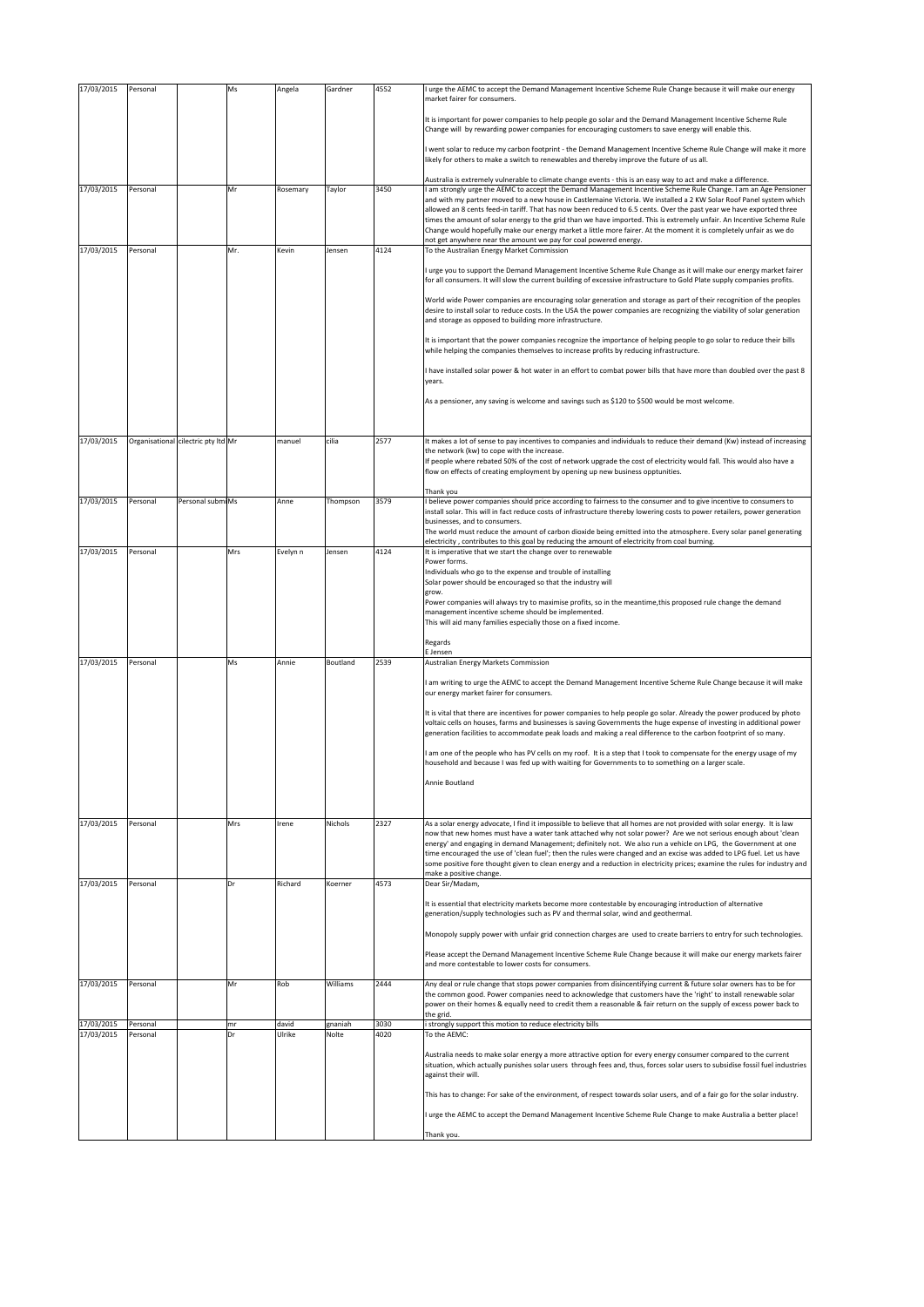| 17/03/2015 | Personal |      | Mr   | Grahame      | Edwards  | 2750 | I urge the AEMC to accept the Demand Management Incentive Scheme Rule Change because it will make our energy                                                                                                                                                                                                                                                                                                                                                           |
|------------|----------|------|------|--------------|----------|------|------------------------------------------------------------------------------------------------------------------------------------------------------------------------------------------------------------------------------------------------------------------------------------------------------------------------------------------------------------------------------------------------------------------------------------------------------------------------|
|            |          |      |      |              |          |      | market fairer for consumers.                                                                                                                                                                                                                                                                                                                                                                                                                                           |
|            |          |      |      |              |          |      | It is so important it is for power companies to help people go solar. By using solar power, consumers are helping to                                                                                                                                                                                                                                                                                                                                                   |
|            |          |      |      |              |          |      | reduce pollution and the usage of resources like coal, oil and gas.<br>My wife and I have reduced our energy usage by installing a solar voltaic power generation system on our house as well                                                                                                                                                                                                                                                                          |
|            |          |      |      |              |          |      | as by insulating our house and installing other passive energy saving measures and by using more efficient appliances<br>measures.                                                                                                                                                                                                                                                                                                                                     |
|            |          |      |      |              |          |      | Rising power bills and fixed charges have affected my family a great deal. My wife and I have three adult children with                                                                                                                                                                                                                                                                                                                                                |
|            |          |      |      |              |          |      | families of their own. Being renters, they cannot install solar voltaic systems and, even if they had their own premises,                                                                                                                                                                                                                                                                                                                                              |
|            |          |      |      |              |          |      | they could not afford the cost of doing so. They even struggle to find the spare money to make their households more<br>power efficient. Their energy bills form a large component of their household budgets and costs keep them locked into<br>using inefficient and polluting energy sources.                                                                                                                                                                       |
|            |          |      |      |              |          |      | Saving \$120 to \$500 a year on household power bills would make a huge difference for my wife and I who live on a fixed<br>income and it would make an even greater difference for our children as they struggle to make ends meet.                                                                                                                                                                                                                                   |
|            |          |      |      |              |          |      | It is only fair that energy consumers should be rewarded with savings when they reduce the load on the energy<br>producing industry by being more efficient and reducing their demand.                                                                                                                                                                                                                                                                                 |
|            |          |      |      |              |          |      | I urge the AEMC to accept the Demand Management Incentive Scheme Rule Change because it will make our energy                                                                                                                                                                                                                                                                                                                                                           |
| 17/03/2015 | Personal |      | Mr   | Ray          | Flanagan | 2480 | market fairer for consumers<br>I support the Demand Management Incentive Scheme Rule Change.                                                                                                                                                                                                                                                                                                                                                                           |
|            |          |      |      |              |          |      | As the new rule works by rewarding power companies for encouraging customers to save energy I believe this provides<br>incentives for power companies to support the installation of more solar with storage, helping to lower energy bills.                                                                                                                                                                                                                           |
| 17/03/2015 | Personal |      | Mr   | Lincoln      | KERN     | 3072 | I would urge you to accept the Demand Management Incentive Scheme Rule Change because it will make our energy<br>market much fairer for consumers.                                                                                                                                                                                                                                                                                                                     |
|            |          |      |      |              |          |      | It is important for power companies to help people go solar as it creates more generation for lower costs and reduces                                                                                                                                                                                                                                                                                                                                                  |
|            |          |      |      |              |          |      | the generation of greenhouse gases. Solar power on people's roofs has been very effective in reducing the cost of<br>wholesale electricity by producing power when the demand is highest, ie. hot summer days when air conditioning<br>demand is high. Yes, the generators have not been getting extreme prices for their power but consumers should be<br>getting cheaper power when possible.                                                                        |
|            |          |      |      |              |          |      | I have been working hard to reduce my family's energy usage with solar panels and efficiency measures. However, my                                                                                                                                                                                                                                                                                                                                                     |
|            |          |      |      |              |          |      | bills have not been decreasing as much as should be possible because fixed charges have been rising. Rising power bills<br>and fixed charges have made it more difficult for my family to make ends meet. Saving between \$120 to \$500 a year on                                                                                                                                                                                                                      |
|            |          |      |      |              |          |      | household power bills would make a big difference to us and we would certainly spend that money elsewhere in the<br>economy.                                                                                                                                                                                                                                                                                                                                           |
| 17/03/2015 | Personal |      | Dr   | Philip       | White    | 5068 | Thanks<br>I am writing in response to the call for submissions on the Demand Management Incentive Scheme Rule Change.                                                                                                                                                                                                                                                                                                                                                  |
|            |          |      |      |              |          |      |                                                                                                                                                                                                                                                                                                                                                                                                                                                                        |
|            |          |      |      |              |          |      | I strongly support the proposed rule change.                                                                                                                                                                                                                                                                                                                                                                                                                           |
|            |          |      |      |              |          |      | It is common sense that there should be incentives to encourage people to reduce their energy consumption and that<br>power companies should be required to reward energy efficient behaviour, as well as encourage people to reduce their<br>load on the system by installing solar panels etc. Negawatts should be priced as if they were another energy source.                                                                                                     |
|            |          |      |      |              |          |      | As the rules now stand, my power provider does nothing to enable me to further reduce my energy consumption. I have                                                                                                                                                                                                                                                                                                                                                    |
|            |          |      |      |              |          |      | taken all the steps I can as a renter, but my old apartment does not have insulation, it has an outdated hot water<br>system, and the electric stove is a power guzzler. These are not things that I can change as a renter on Newstart<br>Allowance, but if my power provider were required to take more serious steps to encourage energy efficiency, millions<br>of renters like me could save on their power bills and CO2 emissions would be drastically reduced. |
|            |          |      |      |              |          |      | Do not allow vested interests to block this rule change.                                                                                                                                                                                                                                                                                                                                                                                                               |
| 17/03/2015 | Personal |      | Ms   | Miriam       | Robinson | 3068 | The energy system is changing and not before time. Renewable energy, produced near where it is consumed, is the                                                                                                                                                                                                                                                                                                                                                        |
|            |          |      |      |              |          |      | future. The centralised system with coal fired power plants, long distances away from cities, transmitted over expensive<br>and inefficient poles and wires will be phased out with time.                                                                                                                                                                                                                                                                              |
|            |          |      |      |              |          |      | But are our industry players going to get with the program or are they going to keep resisting, wasting valuable time                                                                                                                                                                                                                                                                                                                                                  |
|            |          |      |      |              |          |      | and money, and dragging the economy down with them? Surely it is time to update our rules to reflect reality and the<br>future that everyone wants to see; a cleaner, cheaper, more efficient way to provide energy to people.                                                                                                                                                                                                                                         |
|            |          |      |      |              |          |      | I urge the AEMC to accept the Demand Management Incentive Scheme Rule Change to allow for the renewable energy<br>future that we all know we have to have, the sooner the better.                                                                                                                                                                                                                                                                                      |
| 17/03/2015 | Personal |      | Mr   | Alan         | Wilson   | 3818 | As a pensioner I had attempted to have some control over my electricity bills and installed solar panels. Even though I<br>have reduced my grid usage of power I am not receiving any benefit because the power companies keep inventing new                                                                                                                                                                                                                           |
|            |          |      |      |              |          |      | ways for them to take extra money from me and any excess that I generate and feed back to the grid is of no<br>consequence because the power companies buy my power at 8 cents and I have to pay them 28 plus cents for their                                                                                                                                                                                                                                          |
|            |          |      |      |              |          |      | power. Grossly unfair.<br>Frankly the whole system seems designed to benefit the power companies at the expense of the consumers and no                                                                                                                                                                                                                                                                                                                                |
|            |          |      |      |              |          |      | limitation is put on what they can charge.                                                                                                                                                                                                                                                                                                                                                                                                                             |
|            |          |      |      |              |          |      | Please change the rules and bring some fairness to how consumers are treated.<br>Alan Wilson.                                                                                                                                                                                                                                                                                                                                                                          |
| 17/03/2015 | Personal | Mrs. | Mrs. | Judy         | Rees     | 5052 | I have invested in Solar for economic and environmental reasons. My family have taken many steps to help reduce our<br>usage, for over 15 years, i believe the AEMC should accept the Demand Management Incentive Scheme Rule Change as                                                                                                                                                                                                                                |
|            |          |      |      |              |          |      | people are suffering, and their suffering increases every year as the energy bills increase. It is scary how these<br>continually escalating bills increase the stress and lifestyle of all people and we need a little relief. To save \$120 to \$500                                                                                                                                                                                                                 |
| 17/03/2015 |          |      | Mr   |              | lamont   | 2486 | is huge for us and we cannot reduce our usage any more than we already do.<br>australia needs solarWe are behind the rest of the worldlook at Germany for instance,not as much sunshine as OZ                                                                                                                                                                                                                                                                          |
|            | Personal |      |      | dave         |          |      | and yet they support Solar whole heartedly.                                                                                                                                                                                                                                                                                                                                                                                                                            |
| 17/03/2015 | Personal |      | Dr   | <b>Bruce</b> | Hocking  | 3124 | Please accept the Demand Management Incentive Scheme Rule Change because it will make our energy market fairer<br>for consumers.                                                                                                                                                                                                                                                                                                                                       |
| 17/03/2015 | Personal |      | Mr   | Terry        | Moloney  | 3450 | A fairer energy market is necessary for all consumers and the Demand Management Incentive Scheme will achieve this.<br>I have a solar pv system fitted at my home in an attempt to reduce demand for power produced by burning brown coal,<br>one of the dirtiest forms of energy.                                                                                                                                                                                     |
| 17/03/2015 | Personal |      | Mr   |              |          | 4570 | Any system that further reduces power bills would be a boon to a couple of retirees.                                                                                                                                                                                                                                                                                                                                                                                   |
|            |          |      |      | Roger        | Hogg     |      | I would like to see us rewarded for putting on solar, not penalised by reducing the price on buy back. In addition<br>constantly increasing the price of electrify from the grid due to decreased demand. Solar reduces our carbon footprint                                                                                                                                                                                                                           |
|            |          |      |      |              |          |      | and the use of fossil fuels to generate electricity, and that's environmentally responsible. So don't keep hitting us for the<br>power companies desire to maintain profits at our costs, that's an Inpost on the responsible people, we paid to have it                                                                                                                                                                                                               |
|            |          |      |      |              |          |      | put, regardless of the incentives to do so, it still cost us thousands of dollars to do it. So give us some credit for that to,                                                                                                                                                                                                                                                                                                                                        |
| 17/03/2015 | Personal |      | Mr   | Peter        | Leppert  | 3747 | monetary as well.<br>Our Prime minister tells us we will save \$550 on our annual power bills per household now the Carbon Tax has been                                                                                                                                                                                                                                                                                                                                |
|            |          |      |      |              |          |      | axed. Well, why is it that the price gouging of power companies to invest in and build new reticulation infrastructure,<br>since the Carbon Tax was passed, has pretty well kept prices on an upward trend??. We live in a democracy. If we don't                                                                                                                                                                                                                      |
|            |          |      |      |              |          |      | like governments we vote them out. Regardless of who funds them. And replace them with a government that will look                                                                                                                                                                                                                                                                                                                                                     |
|            |          |      |      |              |          |      | after the interests of those who democratically elected them. Ask Campbell Newman. Lets get this energy hungry<br>society of ours on trajectory for a renewable energy future. Consumers, vote with your feet and your money. Abandon                                                                                                                                                                                                                                  |
|            |          |      |      |              |          |      | those who seek to continue to profit take for their sole benefit, completely ignoring the state of the planet. Given the<br>amount of subsidy and support the fossil fuel driven power industry has received since federation, time has come for                                                                                                                                                                                                                       |
|            |          |      |      |              |          |      | the definitive paradigm shift to a new energy future. We are not idiots, and know we are being exploited. Get it right or                                                                                                                                                                                                                                                                                                                                              |
|            |          |      |      |              |          |      | go out of business, like GM and Ford (US based irrelevant car manufacturers, backing the Aussie car industry. and let's<br>also ride the wave of innovation bringing the planet into a new energy future.                                                                                                                                                                                                                                                              |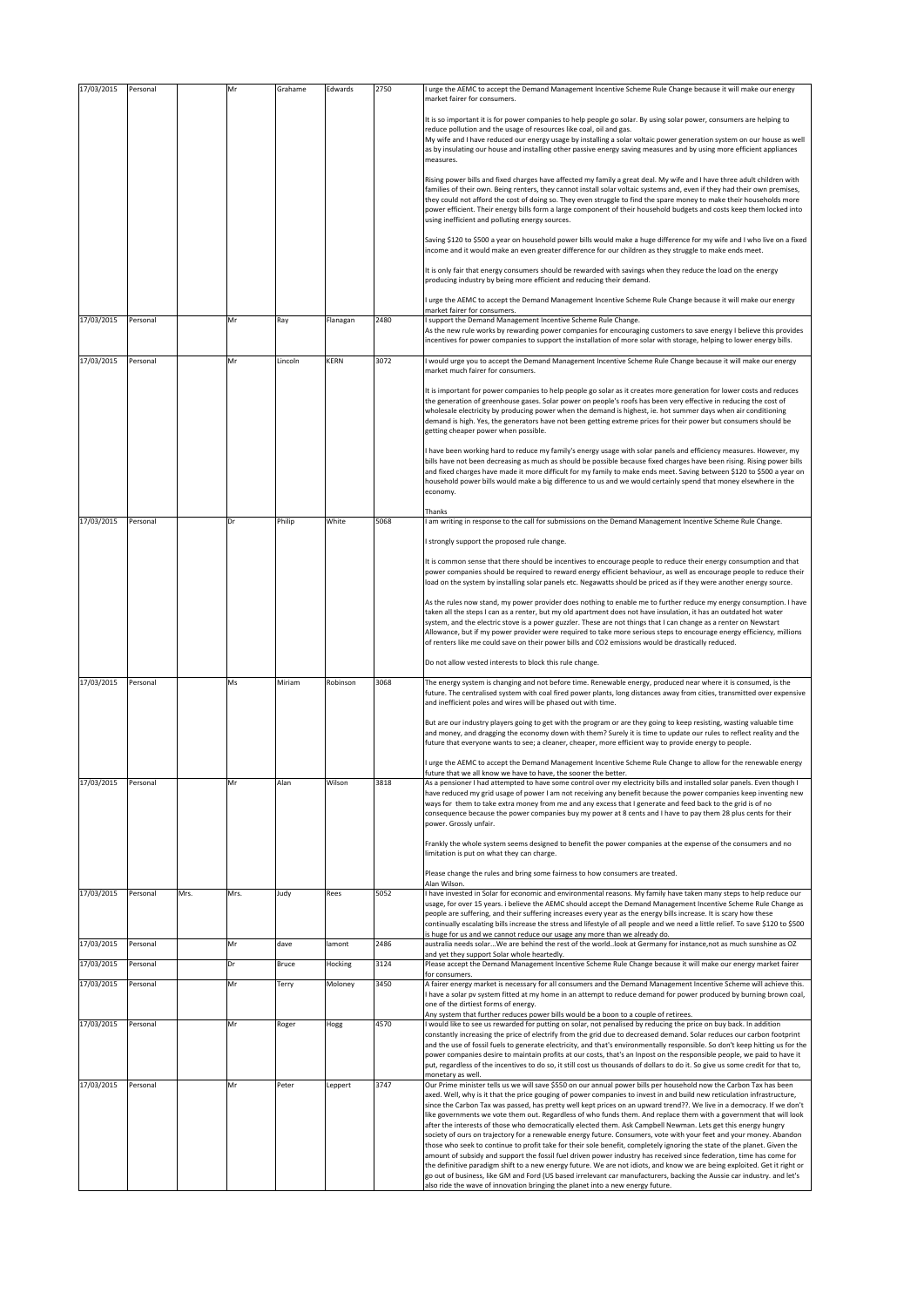| 17/03/2015 |          | Organisational ClearSky Solar   Dr |     | Warren | Yates         | 2088 | ClearSky Solar is a not-for profit that provides opportunities for members of the public concerned about climate change                                                                                                                                                                                                                                                                            |
|------------|----------|------------------------------------|-----|--------|---------------|------|----------------------------------------------------------------------------------------------------------------------------------------------------------------------------------------------------------------------------------------------------------------------------------------------------------------------------------------------------------------------------------------------------|
|            |          |                                    |     |        |               |      | to invest in solar PV installations on commercial buildings.                                                                                                                                                                                                                                                                                                                                       |
|            |          |                                    |     |        |               |      | We believe that rooftop solar PV has an important role in not just assisting Australia to meet its emission targets but<br>also in providing competition to the 'big' utilities.                                                                                                                                                                                                                   |
|            |          |                                    |     |        |               |      | For this competition to work Australia needs to go down the path pioneered in the UK where (in a trial) consumers pay                                                                                                                                                                                                                                                                              |
|            |          |                                    |     |        |               |      | for electricity at a rate which depends on total demand at that time, and get paid for electricity they at export at rate<br>which similarly varies with time.                                                                                                                                                                                                                                     |
|            |          |                                    |     |        |               |      | A scheme like this would put Australia in the right place when storage price reduces. Solar generation and household<br>storage could then play a significant role in reducing the need for further investment in the network. It would also<br>provide incentives for consumers to invest in energy efficiency, solar PV, storage and demand management - all<br>contributing to the public good. |
|            |          |                                    |     |        |               |      | It is vital that fixed network connection charges remain a small proportion of the total electricity bill if the above<br>incentives are to nbe maximised.                                                                                                                                                                                                                                         |
| 17/03/2015 | Personal |                                    | Mr  | Colin  | Barclay       | 2450 | We urge the AEMC to accept the demand management incentive scheme rule change to make a fairer energy market.<br>We have reduced our demand with solar energy and efficiency improvements.<br>We need an incentive rather than penalties for making this contribution to energy efficiency.                                                                                                        |
| 17/03/2015 | Personal |                                    | Ms  | Glenys | Powell        | 4551 | feel very strongly that Demand Management Incentive Schemes should be introduced to make the energy market                                                                                                                                                                                                                                                                                         |
|            |          |                                    |     |        |               |      | fairer for consumers.<br>went with solar panels a few years ago and it really made us think about being careful about how and when we use                                                                                                                                                                                                                                                          |
|            |          |                                    |     |        |               |      | electricity.                                                                                                                                                                                                                                                                                                                                                                                       |
|            |          |                                    |     |        |               |      | We try to use energy efficient appliances and avoid the peak power consumption times wherever possible. As a result<br>our power use is well below average and our bills are close to zero after the effect of the feed in tariff.                                                                                                                                                                 |
|            |          |                                    |     |        |               |      | Using solar power is one way people can feel they have some control over what is an ever-increasing living cost.                                                                                                                                                                                                                                                                                   |
| 17/03/2015 | Personal |                                    | MR  | Barry  | Hounsell      | 4214 | i urge you to accept Demand Management Incentive Scheme Rule Change because like many others i have used SOLAR<br>energy in order to help against rising power bills which are becoming harder to save for and a saving of between \$120                                                                                                                                                           |
|            |          |                                    |     |        |               |      | to \$500 a year would make a BIG difference to me and hopefully a much FAIRER market for all consumers, so come on<br>power companies help people to go solar.                                                                                                                                                                                                                                     |
| 17/03/2015 | Personal |                                    | Mr. | Simon  | <b>Braine</b> | 6011 | Dear AEMC<br>urge you to accept the Demand Management Incentive Scheme Rule change as it will make the energy market fairer                                                                                                                                                                                                                                                                        |
|            |          |                                    |     |        |               |      | for consumers.<br>I have opted for solar power at my house to reduce my dependence on fossil fuel generated power. I also export some                                                                                                                                                                                                                                                              |
|            |          |                                    |     |        |               |      | of this power to offset the fossil fuel consumed by others.<br><b>Yours Sincerely</b>                                                                                                                                                                                                                                                                                                              |
| 17/03/2015 | Personal |                                    | Mr  | Fraser | Rowe          | 3747 | Simon Braine                                                                                                                                                                                                                                                                                                                                                                                       |
|            |          |                                    |     |        |               |      | I urge the AEMC to accept the Demand Management Incentive Scheme Rule Change because it will make our energy<br>market fairer for all consumers and reduce greenhouse gas production from power generation. This rule change I<br>believe will at long last encourage the power industry to encourage power consumers to save energynot waste it!!                                                 |
|            |          |                                    |     |        |               |      | I have lived on solar power for 19+ years. Firstly on an off-grid Stand Alone Power system until two years ago. I now<br>live in a newly built & award winning very energy efficient home utilizing a Hybrid Grid Connect power system with<br>energy storage. This 158sqm 2-3 bedroom home uses on average 4kWh/day to power itself.                                                              |
|            |          |                                    |     |        |               |      | Since late Oct 2012 my 4.41kW PV system has exported 12,111kWh, almost 5 times the amount of power that my<br>house has imported, 2427kWh, from the grid. That is > 5MW/yr of clean energy exported to allow other consumers                                                                                                                                                                       |
|            |          |                                    |     |        |               |      | access to fossil fuel free power<br>Because my retailer recently increased both their Daily Supply charge & Peak rate, & decreased my Feed In Tariff                                                                                                                                                                                                                                               |
|            |          |                                    |     |        |               |      | slightly, I now have my inverter programmed so I never purchase peak priced power from the grid. My house draws<br>power from it's battery bank from 6:30am till 11:30pm each day. My Solar Technician tells me I could actually program                                                                                                                                                           |
|            |          |                                    |     |        |               |      | my inverter to be virtually Off Grid 24/7.<br>BUT I would still be charged a Daily Supply charge if I were to stay connected to the grid to enable my system to export<br>excess clean fossil fuel free power to the grid so others may use it.                                                                                                                                                    |
|            |          |                                    |     |        |               |      | Maybe with systems like mine I should be charging my so called Retailer a Daily Supply charge as my system is actually<br>supplying to the grid much more than taking from it!!                                                                                                                                                                                                                    |
|            |          |                                    |     |        |               |      | Australia has the greatest Solar energy resource available to it than any other country on Earth. It is my firm belief that<br>we should be making maximum use of that free, clean and sustainable resource to reduce our national greenhouse gas<br>emissions.                                                                                                                                    |
| 17/03/2015 | Personal | The Pathfinder Dr.                 |     | Steb   | Fisher        | 3823 | Please accept the Demand Management Incentive Scheme Rule Change because it will make our energy market fairer                                                                                                                                                                                                                                                                                     |
|            |          |                                    |     |        |               |      | for consumers.                                                                                                                                                                                                                                                                                                                                                                                     |
|            |          |                                    |     |        |               |      | I have a solar system on my own roof, because of the large increases in power costs and because it is essential that we<br>reduce to zero our carbon emissions.                                                                                                                                                                                                                                    |
|            |          |                                    |     |        |               |      |                                                                                                                                                                                                                                                                                                                                                                                                    |
| 17/03/2015 | Personal |                                    | Dr  | Baher  | Zaghlool      | 3023 | Dr. F. S. Fisher<br>Messes AEMC,                                                                                                                                                                                                                                                                                                                                                                   |
|            |          |                                    |     |        |               |      | I strongly support the Demand Management Incentive Scheme Rule Change as it rewards power companies for<br>encouraging consumers to save energy. This provided incentives to power companies would support the installation of                                                                                                                                                                     |
|            |          |                                    |     |        |               |      | more solar with storage, helping to lower energy bills and provides electricity in peak hours that release more electricity                                                                                                                                                                                                                                                                        |
|            |          |                                    |     |        |               |      | to industry. It also provides distributed power generation that reduces strain on the network during high demands as<br>recently no power cuts were seen during peak hot summer times this year and the few ones earlier.                                                                                                                                                                          |
|            |          |                                    |     |        |               |      | appreciate your favourable consideration and many thanks.                                                                                                                                                                                                                                                                                                                                          |
|            |          |                                    |     |        |               |      | Best regards,<br>Baher                                                                                                                                                                                                                                                                                                                                                                             |
| 17/03/2015 | Personal |                                    | Mr  | Mwrco  | Stella        | 3057 | Dear AEMC,                                                                                                                                                                                                                                                                                                                                                                                         |
|            |          |                                    |     |        |               |      | Please adopt the Demand Management incentive scheme rule and start the process of modernising our electricity<br>system.                                                                                                                                                                                                                                                                           |
|            |          |                                    |     |        |               |      | Whilst distributed generation has been an only modest contributor in the past, we can clearly see that is changing. We<br>nee to ensure our system becomes fairer than it currently is and that solar and other environmentally sound<br>technologies are encouraged. This is not happening sufficiently at the moment.                                                                            |
|            |          |                                    |     |        |               |      | Please make the change.                                                                                                                                                                                                                                                                                                                                                                            |
|            |          |                                    |     |        |               |      | Marco Stella.                                                                                                                                                                                                                                                                                                                                                                                      |
| 17/03/2015 | Personal |                                    | Mr  | Chris  | Parker        | 6028 | please make sure that the energy companies are not subsidised by paying them to spend on poles and wires Its counter<br>intuitive, dumb and costs the taxpayers a fortune. Rather put the money saved into the pension or to clean up the                                                                                                                                                          |
| 17/03/2015 | Personal |                                    | Mr  | Ken    | Loveland      | 6521 | budget.<br>As a Solar power supplier and user, I urge the AEMC to adopt the Demand Management Incentive Scheme as it will                                                                                                                                                                                                                                                                          |
|            |          |                                    |     |        |               |      | make energy much fairer for consumers who have been prepared to spend up big on solar systems to save                                                                                                                                                                                                                                                                                              |
|            |          |                                    |     |        |               |      | power/money and the environment. The rest of the world is going solar, and Australia with more sun than most, should<br>also be going down that track too! Especially with the price of batteries and technology getting better and cheaper all                                                                                                                                                    |
|            |          |                                    |     |        |               |      | the time, it will soon be viable to go off grid all together, if fixed costs continue to hit everyone. This will cause the<br>remaining consumers to waste millions more dollars in infrastructure projects through their power companies, to a                                                                                                                                                    |
|            |          |                                    |     |        |               |      | point in the future, where those consumers too will leave their power companies for off grid systems. So the future of                                                                                                                                                                                                                                                                             |
|            |          |                                    |     |        |               |      | infrastructure repairs and maintenance will no longer be required, as most consumers will have calculated that its<br>cheaper to be off grid, if fixed costs continue to rise. The end result could be a power grid white elephant! propped up                                                                                                                                                     |
|            |          |                                    |     |        |               |      | by taxpayers who again are paying for their own off grid systems and the power company's system.                                                                                                                                                                                                                                                                                                   |
| 17/03/2015 | Personal |                                    | Mrs | Merril | Burns         | 6171 | need my energy bills reducing, not having them relentlessly go up year on year. Look after your consumers. You are                                                                                                                                                                                                                                                                                 |
|            |          |                                    |     |        |               |      | just not efficient.                                                                                                                                                                                                                                                                                                                                                                                |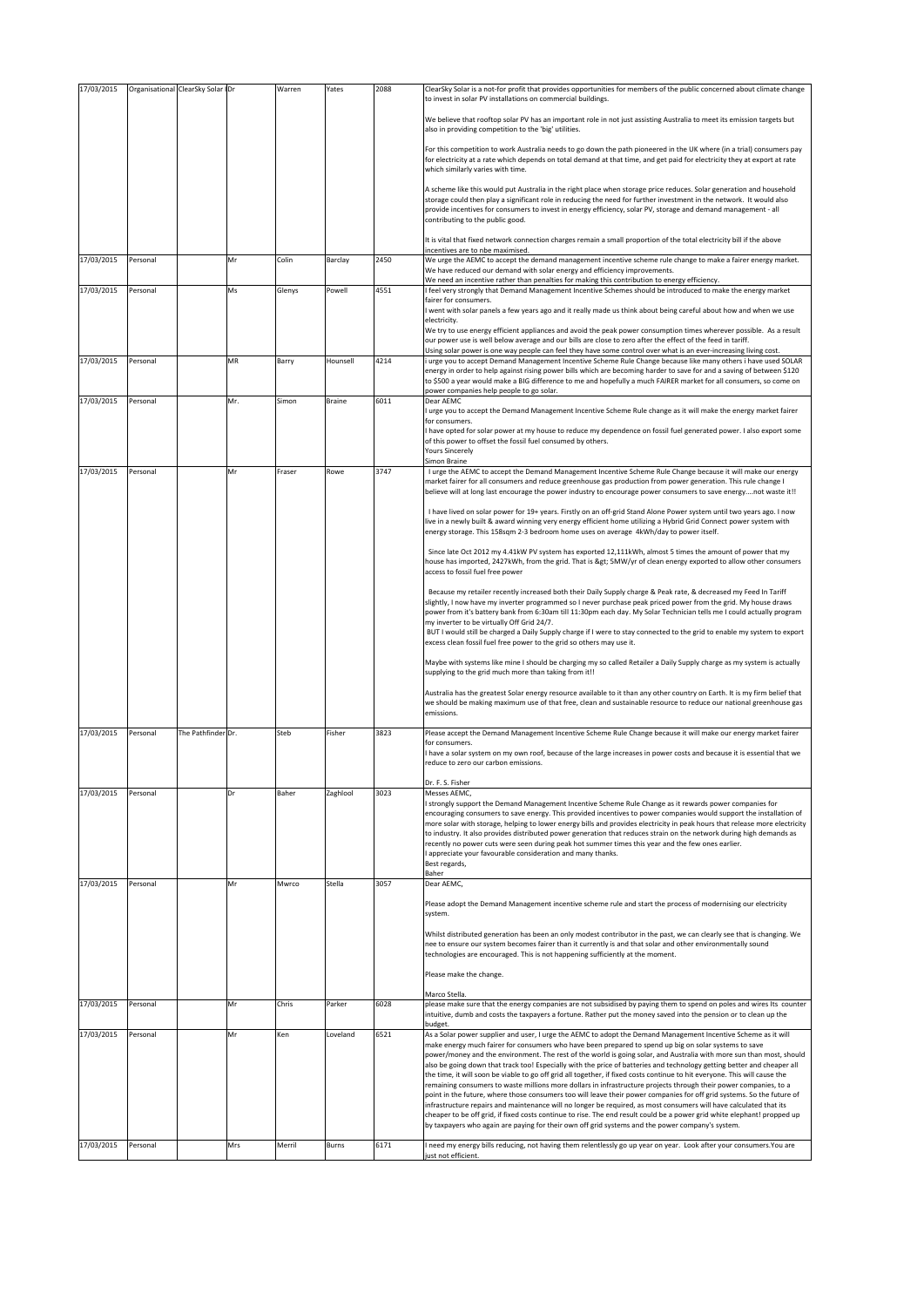| 17/03/2015 | Personal | Mr       | Wal          | Hartig          | 4615         | I have recently read the article in The<br>Conversation stating that the AEMC is considering the Demand Management Incentive Scheme Rule Change.                                                                                                                                                                                            |
|------------|----------|----------|--------------|-----------------|--------------|---------------------------------------------------------------------------------------------------------------------------------------------------------------------------------------------------------------------------------------------------------------------------------------------------------------------------------------------|
|            |          |          |              |                 |              | This would surely meet with my approval as on two of the last three changes to my Network Services Charge, this<br>charge has doubled.                                                                                                                                                                                                      |
|            |          |          |              |                 |              | have installed solar on my roof in an effort to conserve energy and help to reduce my power bill.                                                                                                                                                                                                                                           |
|            |          |          |              |                 |              | The Demand Management Incentive Scheme Rule Change seems to me to be a something that should be adopted.                                                                                                                                                                                                                                    |
| 17/03/2015 | Personal | Mr       | Rod          | Rosenboom       | 3825         | The AEMC must accept the Demand Management Incentive Scheme Rule Change because it will make our energy<br>market fairer for consumers.                                                                                                                                                                                                     |
|            |          |          |              |                 |              | It is important for power companies to help people go solar as we take the load off the grid                                                                                                                                                                                                                                                |
|            |          |          |              |                 |              | We have reduced our energy usage with solar and efficiency measures, again to take the load off the grid                                                                                                                                                                                                                                    |
|            |          |          |              |                 |              | Rising power bills and fixed charges have affected our living standards for our family.                                                                                                                                                                                                                                                     |
| 17/03/2015 | Personal | Mr       | Gary         | Flanigan        | 4556         | \$120 to \$500 a year on household power bills would make a difference to our family<br>I urge the AEMC to accept the demand management incentive rule change. This is especially important in making power                                                                                                                                 |
|            |          |          |              |                 |              | companies help the uptake of solar. In particular power companies should be denied the right to levy fixed charges<br>because of their dislike of increasing solar power becoming from rooftops like mine. I invested in solar panels for two<br>reasons: 1. To reduce my power bills, and 2. To play my part in reducing carbon emissions. |
| 17/03/2015 | Personal | mr       | Thomas       | Smith           | 2485         | Dear sir<br>please help the solar industry and the people who paid a lot on money to have it installed.                                                                                                                                                                                                                                     |
|            |          |          |              |                 |              | Regards<br>Tom Smith                                                                                                                                                                                                                                                                                                                        |
| 17/03/2015 | Personal | Mr       | Michael      | Odgers          | 3450<br>3147 | Please restore commonsense and equity to the power production / distribution system. Electricity is too expensive and<br>getting worse. As pensioners we are struggling with that.                                                                                                                                                          |
| 17/03/2015 | Personal | Mr       | <b>Bruce</b> | Paterson        |              | It seems the power companies have free reign to keep increasing the fixed component of their power bills.<br>It's like a return to water rates where the bulk of the bill is based on the value of the land & house.                                                                                                                        |
|            |          |          |              |                 |              | What happened to user pays ?<br>This seems to be quite the opposite, and providing little incentive for the home owner to reduce power consumption.                                                                                                                                                                                         |
|            |          |          |              |                 |              | Why did the government ban incandescent globes, unless it wanted to reduce power consumption ?<br>I have solar panels, and therefore bulk of my power bill is the fixed component. This is just wrong.                                                                                                                                      |
| 17/03/2015 | Personal | Mr       | Jim          | Thurgood        | 4102         | Please introduce a demand management incentive scheme.<br>Please put an end to Coal fired power station infrastructure.                                                                                                                                                                                                                     |
|            |          |          |              |                 |              | Please increase Solar Power availability or any alternative power source.<br>NOT COAL                                                                                                                                                                                                                                                       |
| 17/03/2015 | Personal | Mrs      | Yvonne       | Mckell          | 6163         | I would like to urge the AEMC to accept the rule changes made by the Demand Management Incentive Scheme for a<br>fairer energy market for all consumers - we must encourage people to go solar for a cleaner Australia for us and our                                                                                                       |
|            |          |          |              |                 |              | children and grandchildren - we put solar panels up not only to help our planet but also as pensioners now we have to<br>watch our money and electricity charges are downright outrageous - we are happy every sunny day we went SOLAR.                                                                                                     |
| 17/03/2015 | Personal | Ms       | Audrey       | Bolger          | 6160         | am writing to urge you to accept the Demand Management Incentive Scheme Rule Change in order to make our<br>energy market fairer for consumers.                                                                                                                                                                                             |
|            |          |          |              |                 |              | I installed solar panels on my roof to reduce my energy use sourced from coal burning generation so as to assist in<br>action on climate change.                                                                                                                                                                                            |
|            |          |          |              |                 |              | However, I and others who have reduced our energy consumption are still faced with the same fixed charges as others<br>who have not reduced their consumption.                                                                                                                                                                              |
|            |          |          |              |                 |              | believe this is unfair                                                                                                                                                                                                                                                                                                                      |
| 17/03/2015 | Personal | ms       | judy         | white           | 2484         | Dear AEMC                                                                                                                                                                                                                                                                                                                                   |
|            |          |          |              |                 |              | Please accept the Demand Management Incentive Scheme Rule Change - recently we put a solar system on our roof and<br>hope to save money on electricity bills.                                                                                                                                                                               |
|            |          |          |              |                 |              | Electricity bills were our biggest expense and often we would have to cut back on necessities like food in order to pay<br>bills.                                                                                                                                                                                                           |
|            |          |          |              |                 |              | Power companies should be helping people go solar.                                                                                                                                                                                                                                                                                          |
|            |          |          |              |                 |              | Sincerely                                                                                                                                                                                                                                                                                                                                   |
|            |          |          |              |                 |              | ludy White                                                                                                                                                                                                                                                                                                                                  |
| 17/03/2015 | Personal | Mr       | Colin        | King            | 7010         | urge you to accept the demand management rule change as it will make the energy market fairer for consumers and<br>will encourage people to go solar which will help to reduce pollution which even now is generating storms such as the<br>cyclone which has devastated Vanuato.                                                           |
| 17/03/2015 | Personal | Dr       | lan          | Gunn            | 3065         | I urge the AEMC to accept the Demand Management Incentive Scheme Rule Change because it will make our energy<br>market fairer for consumers.                                                                                                                                                                                                |
|            |          |          |              |                 |              | have taken steps to reduce our energy usage with efficiency measures but feel we get poor value for the efforts we<br>make                                                                                                                                                                                                                  |
|            |          |          |              |                 |              | Rising power bills and fixed charges are a constant worry as we are threatened by Government cutbacks over the<br>coming years.                                                                                                                                                                                                             |
| 17/03/2015 | Personal | Mr & Mrs | Noel         | <b>MCINTOSH</b> | 2067         | We have bought green power for the past 10 years and paid a higher price for electricity.                                                                                                                                                                                                                                                   |
|            |          |          |              |                 |              | Now we want to see the govenment do its part for us by:<br>1 passing the Demand Management Incentive Scheme Rule Change                                                                                                                                                                                                                     |
|            |          |          |              |                 |              | 2 Maintaining the RET                                                                                                                                                                                                                                                                                                                       |
|            |          |          |              |                 |              | 3 Rewarding those who have solar panels by paying them at least the sale price of electricity.                                                                                                                                                                                                                                              |
|            |          |          |              |                 |              | Noel McIntosh<br>B.Sc. Engineering. Past Certified Engineer UK.                                                                                                                                                                                                                                                                             |
| 17/03/2015 | Personal | Dr       | Wil          | Shan            | 2042         | We need this change. Everyone knows the current system is broken. We have supreme power reliability at the highest<br>cost. We don't need a Rolls Royce grid, when a Toyota is more efficient and atleast as reliable.                                                                                                                      |
| 17/03/2015 | Personal | Mr       | Paul         | Osborne         | Q4034        | Solar power must be encouraged to reduce greenhouse emissions by fossil fuel powered Power stations. I have reduced<br>power consumption personally by installing LED lights and efficient pool pumps, changing consumption patterns to                                                                                                     |
|            |          |          |              |                 |              | outside peak periods with washing , drying and dishwashing now a night task. I believe in the need to charge more for<br>peak hour consumption. Power companies seem to have no need to economise as excessive price rises are now the                                                                                                      |
|            |          |          |              |                 |              | norm. They must become accountable for their excessive salaries and waste. Give us a break please.                                                                                                                                                                                                                                          |
| 17/03/2015 | Personal | Dr       | Karin        | Geiselhart      | 2611         | This rule change would encourage companies to help consumers manage demand. It will cut down on costs for<br>consumers and the energy industry.                                                                                                                                                                                             |
|            |          |          |              |                 |              | Overseas demand management is working, in California and elsewhere, this approach is becoming a valuable tool for<br>decreasing peak demand and therefore allowing less peak infrastructure to be created.                                                                                                                                  |
|            |          |          |              |                 |              | This will help Australia move towards a more balanced energy economy, and ultimately towards a zero carbon<br>economy.                                                                                                                                                                                                                      |
| 17/03/2015 | Personal | Mr       | Zlatko       | Manovski        | 2500         | G'day<br>I'm writing to urge the AEMC to accept the Demand Management Incentive Scheme Rule Change.                                                                                                                                                                                                                                         |
|            |          |          |              |                 |              | The time has simply come for power companies to help, not stop people from going solar.<br>The rising bills for electricty are just unsustainable and we all know we can do a whole lot better.<br>It should not be a difficult task for myself or anyone else to choose a more effective cheaper way to produce our                        |
|            |          |          |              |                 |              | energy.<br>It's time for this positive change and we the public demand this.                                                                                                                                                                                                                                                                |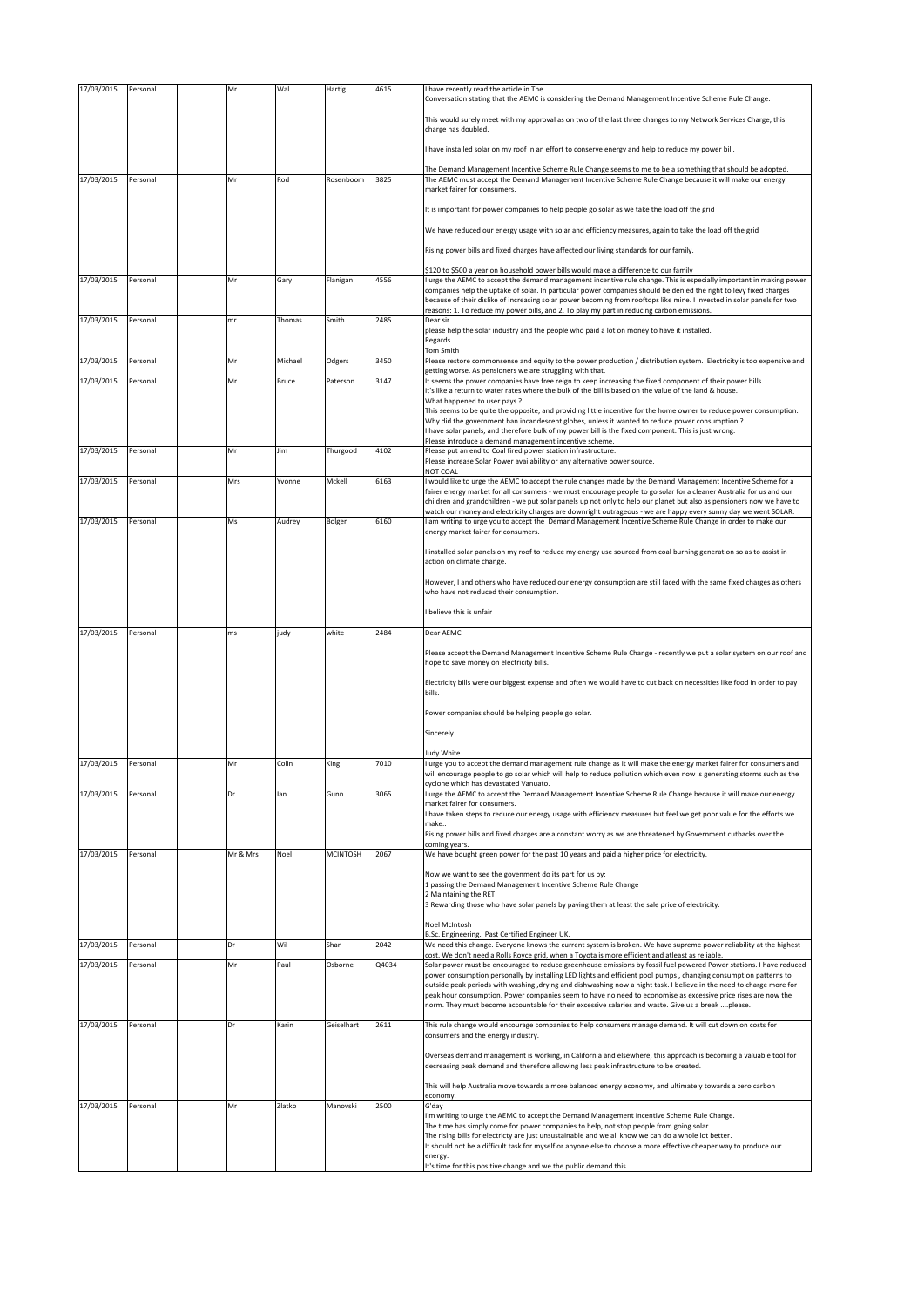| 17/03/2015               | Personal             |                   | Mrs      | Sigrid         | Cooper          | 2541         | Dear AEMC,<br>I would urge the AEMC to accept the Demand Management Incentive Scheme rule change as a rule change that favour<br>power companies to invest in more solar and battery storage will hugely benefit consumers and encourage the uptake<br>of renewables and efficiency measures.<br>If is old thinking to continue over investing in infrastructure when the electricity demand is falling and the whole<br>electricity market is changing to a decentralised system.                                                                                                                                                                                                                                                                                                                                                                                                                                                                                                                                                                                                                                                                                                                                                                                                                                                                                                                                                                                                                                                                                             |
|--------------------------|----------------------|-------------------|----------|----------------|-----------------|--------------|--------------------------------------------------------------------------------------------------------------------------------------------------------------------------------------------------------------------------------------------------------------------------------------------------------------------------------------------------------------------------------------------------------------------------------------------------------------------------------------------------------------------------------------------------------------------------------------------------------------------------------------------------------------------------------------------------------------------------------------------------------------------------------------------------------------------------------------------------------------------------------------------------------------------------------------------------------------------------------------------------------------------------------------------------------------------------------------------------------------------------------------------------------------------------------------------------------------------------------------------------------------------------------------------------------------------------------------------------------------------------------------------------------------------------------------------------------------------------------------------------------------------------------------------------------------------------------|
| 17/03/2015               | Personal             |                   | Mr       | Roger          | Nancarrow       | 2800         | Kind regards<br>Sigrid cooper<br>Please accept the Semand Management Incentive Rule to make the energy market fairer for everyone. It is important to<br>help people to go solar so that less coal is used and the air pollution is reduced. We have installed solar hot water to<br>hear our hot water in the house as well as the floor in our lounge area and bathroom. Also we have installed solar<br>panels to reduce our electricity bills as we are elderly and on a fixed income. We hope that power charges do not go up<br>in the future as we would have difficulty in meeting the payments.                                                                                                                                                                                                                                                                                                                                                                                                                                                                                                                                                                                                                                                                                                                                                                                                                                                                                                                                                                       |
| 17/03/2015<br>17/03/2015 | Personal<br>Personal |                   | Mr<br>Mr | Robbie<br>Mik  | Doherty<br>Aidt | 4551<br>3220 | support Solar Citizens in all their endeavors.<br>When you reduce your energy usage, your energy bills should go down accordingly. This ought to be common sense.<br>We urge the AEMC to help make our energy market fairer for consumers by accepting the Demand Management<br>Incentive Scheme Rule Change.                                                                                                                                                                                                                                                                                                                                                                                                                                                                                                                                                                                                                                                                                                                                                                                                                                                                                                                                                                                                                                                                                                                                                                                                                                                                  |
|                          |                      |                   |          |                |                 |              | First of all, because of the threats that air pollution represent. We need to STOP polluting the air as if it was an open<br>sewer. This is what science is screaming at us, with warnings of the dire consequences if we don't: Sea level rise, food<br>and water shortage, conflicts, disruption and much more.<br>This is our collective responsibility, and that includes YOU as well as governments at all levels.                                                                                                                                                                                                                                                                                                                                                                                                                                                                                                                                                                                                                                                                                                                                                                                                                                                                                                                                                                                                                                                                                                                                                        |
| 17/03/2015               | Personal             |                   | Ms       | Patricia       | Brosnan         | 2481         | I support the Demand Management Incentive Rule Change which will make the energy pricing fairer.<br>I have installed solar panels which will help me consume less electricity from the grid and I object to being forced to<br>paying higher and higher fixed charges.<br>If unfair pricing continues, more and more people will go off the grid and use battery backup.                                                                                                                                                                                                                                                                                                                                                                                                                                                                                                                                                                                                                                                                                                                                                                                                                                                                                                                                                                                                                                                                                                                                                                                                       |
| 17/03/2015               | Personal             |                   | Mrs      | Patricia       | Brennan         | 2790         | I and my family, urge the AEMC to accept The Demand Management Incentive Scheme Rule Change because it will<br>make our energy market fairer for consumers.<br>It is very important for power companies to help people go solar as this investment will give power companies a say<br>in the future direction of renewable energies as well as providing them with another income arm and also will give<br>consumers the comfort of staying with a provider they have used for a long time.<br>Living in a high bushfire rated area, going solar was our way of reducing our fire risk from bushfires. It has been                                                                                                                                                                                                                                                                                                                                                                                                                                                                                                                                                                                                                                                                                                                                                                                                                                                                                                                                                            |
| 17/03/2015               | Personal             | James Cook Un Mr  |          | Adam           | Connell         | 4810         | The current incentives for network companies to gold plate the network are perverse and costing tax payers dearly.<br>Incentivising demand management is a sensible way to reduce energy use, drive energy efficiency and reduce pressure<br>on the network. It will lead us to innovative changes in the way the network is managed and will help set up Australia<br>for an efficient, smart network in years to come. Saving consumers money and reducing resource consumption when<br>we need to most.                                                                                                                                                                                                                                                                                                                                                                                                                                                                                                                                                                                                                                                                                                                                                                                                                                                                                                                                                                                                                                                                     |
| 17/03/2015               | Personal             |                   | mr       | jim            | kinley          | 4880         | we have had a 2 kwh system for generating electricity for 6 years. We've only paid 2 electricity bills in that time<br>because we actively manage our use of electricity (for instance we use the washing machine at night, We also turn off<br>appliances and lights when we don't need them and we have changed all bulbs to the more efficient type). We find this<br>increasingly difficult to live without having to pay the supplier because the supplier keeps increasing the cost of the<br>electricity we buy from them. Anything you can do to change the present situation would be appreciated.                                                                                                                                                                                                                                                                                                                                                                                                                                                                                                                                                                                                                                                                                                                                                                                                                                                                                                                                                                    |
| 17/03/2015               | Personal             |                   | Ms       | Kelly          | OShea           | 4561         | To whom it may concern<br>Please AEMC, I urge you to accept the Demand Management Incentive Scheme because it will make our energy usage<br>fairer for consumers.<br>The future needs solar<br>Please invest in making this wise decision for the planet and our children's children                                                                                                                                                                                                                                                                                                                                                                                                                                                                                                                                                                                                                                                                                                                                                                                                                                                                                                                                                                                                                                                                                                                                                                                                                                                                                           |
|                          |                      |                   |          |                |                 |              | Thank you<br>Kelly OShea                                                                                                                                                                                                                                                                                                                                                                                                                                                                                                                                                                                                                                                                                                                                                                                                                                                                                                                                                                                                                                                                                                                                                                                                                                                                                                                                                                                                                                                                                                                                                       |
| 17/03/2015               | Personal             |                   | Miss     | Kate           | Orr             | 3450         | I have installed solar on my roof and reduced my power usage by 40% over the last 4 years. In that time I have also<br>witnessed how many people in my town have installed solar, in spite of efforts by the power companies to undermine<br>the benefits of solar power. They should be involving themselves in the solar boom, like Germany and other countries<br>did, by leasing solar panels to consumers and encouraging them to reduce their usage.Please make the energy market<br>fairer for consumers by accepting the DRMSIC.                                                                                                                                                                                                                                                                                                                                                                                                                                                                                                                                                                                                                                                                                                                                                                                                                                                                                                                                                                                                                                       |
| 17/03/2015<br>17/03/2015 | Personal<br>Personal | University of QDr | Mr       | Vincent<br>Eli | Loke<br>Hurley  | 4074<br>6014 | Please accept the Demand Management Incentive Scheme Rule Change. I do not want to pay for Gold Plating costs.<br>Under the current AEMC rules solar owners are hit with ever-growing fixed charges. Under the new proposed rule,<br>when you reduce your energy usage, your bills go down accordingly. It's just common sense!                                                                                                                                                                                                                                                                                                                                                                                                                                                                                                                                                                                                                                                                                                                                                                                                                                                                                                                                                                                                                                                                                                                                                                                                                                                |
| 17/03/2015               | Personal             |                   | Mr       | Graeme         | Kelleher, AO    | 2614         | Please adopt the Demand Management Incentive Scheme Rule Change because it will make our energy market fairer.<br>The proposed change is vital to Australia's future-reducing unnecessary expenditure and encouraging development of<br>the energy of the future----solar.<br>Equally important, it would reduce the use of fossil fuels and the consequent climate damage.<br>The alleged alternative- nuclear power- is silly because its cost is higher than solar, it produces radio-active waste with<br>half lives of tens of thousands of years and requires the establishment and operation of a special security system.                                                                                                                                                                                                                                                                                                                                                                                                                                                                                                                                                                                                                                                                                                                                                                                                                                                                                                                                              |
| 17/03/2015               | Personal             |                   | Mr       | Peter          | Franklin        | 7008         | I urge the AEMC to accept the Demand Management Incentive Scheme Rule Change because it will make our energy<br>market fairer for consumers.                                                                                                                                                                                                                                                                                                                                                                                                                                                                                                                                                                                                                                                                                                                                                                                                                                                                                                                                                                                                                                                                                                                                                                                                                                                                                                                                                                                                                                   |
| 17/03/2015               | Personal             |                   | mrs      | christine      | byma            | 2429         | I have made two installations on my roof to reduce my energy usage from power companies.<br>although we put a solar system on our roof we are hit by ever increasing fixed charges that goes against our decrease<br>in consumption.<br>It is ridiculous that in a coumtry with so much natural energy people are discouraged to make proper use of it. We urge                                                                                                                                                                                                                                                                                                                                                                                                                                                                                                                                                                                                                                                                                                                                                                                                                                                                                                                                                                                                                                                                                                                                                                                                                |
| 17/03/2015               | Personal             |                   | Mr       | Richard        | Swinton         | 2480         | the AEMC to change the rules.<br>I have installed a PV system on my house and I encourage others to do the same.<br>The extra charges that energy retailers and suppliers and Governments add to our bill are designed to protect a<br>dinosaur industry that ignored the warning signs (ie climate change and the dangers of carbon emissions) when they first<br>bought into energy, and are now blaming those people who are heading down the unavoidable track of renewable<br>energy.                                                                                                                                                                                                                                                                                                                                                                                                                                                                                                                                                                                                                                                                                                                                                                                                                                                                                                                                                                                                                                                                                     |
|                          |                      |                   |          |                |                 |              | Our pricing system should be reset to encourage the move to a renewable distributed energy system. As I said in an<br>email to one of the energy CEOs years ago, you have the skills, the workforce, access to the grid and a customer base -<br>why not lead the move to distributed energy rather than keep resuscitating the dying (and toxic)dino with punitive<br>charges levelled against those who are trying to mitigate climate change?'                                                                                                                                                                                                                                                                                                                                                                                                                                                                                                                                                                                                                                                                                                                                                                                                                                                                                                                                                                                                                                                                                                                              |
| 17/03/2015               | Personal             |                   | Citizen  | Roger          | Cook            | 3757         | So please support any change to the rules which encourage a shift to efficient renewable energy.<br>People who install solar systems such as HWS and PV panels are reducing pollution by producing and using clean<br>renewable energy. As a two person retired household, our solar/gas HWS runs mainly on solar with very little LPG use<br>and our small inexpensive 1.5 KW PV solar panels subsidise our electricity use by at least one third and contribute to the<br>grid as well. Combined with double glazing and good home insulation we no longer use a daily wood stove for winter<br>heating, using instead occasional winter gas ducted or electric heating with reduced pollution and energy use.<br>Although our Electricity provider (Origin) provided our solar PV panel system in 2011, they have not made it easy to<br>understand the operation, billing etc associated with it and have also reduced the solar premium considerably.<br>They seem to have no interest in encouraging cleaner, more efficient use of energy. Is it because they rely on growth of<br>consuming to make their profits? Is solar a long term threat to their centralised power? If our energy was still owned by<br>the Victorian community as before privatisation, we might at least have a chance of persuading them to pursue the<br>common good, but, as profit driven businesses that have no such imperative. Indeed, the big three energy<br>multinationals have been actively lobbying against the common good to protect their profits and resist progressive and |
| 17/03/2015               | Personal             |                   | Mr       | lan            | Edwards         | 2037         | popular change. We are now therefore forced to bribe them to aspire to the common good!<br>To whom it may concern<br>I had solar panels installed on my roof in 2000 as I believed I had a moral obligation to do whatever possible to<br>minimise the pollution of the atmosphere due to the generation of electricity by coal fired turbines.<br>The crisis of global warming is even more severe now than it was then so I'm strongly in favour of any legislation or<br>regulation which advances the cause of renewable sources of electricity.                                                                                                                                                                                                                                                                                                                                                                                                                                                                                                                                                                                                                                                                                                                                                                                                                                                                                                                                                                                                                           |
| 17/03/2015               | Personal             |                   | Mr       | Colin          | Hartnett        | 6210         | At the Government's urging we installed solar panels to reduce our energy consumption so we urge the AEMC to accept<br>THE DEMAND MANAGEMENT INCENTIVE SCHEME RULE CHANGE to make the energy market fairer for consumers.                                                                                                                                                                                                                                                                                                                                                                                                                                                                                                                                                                                                                                                                                                                                                                                                                                                                                                                                                                                                                                                                                                                                                                                                                                                                                                                                                      |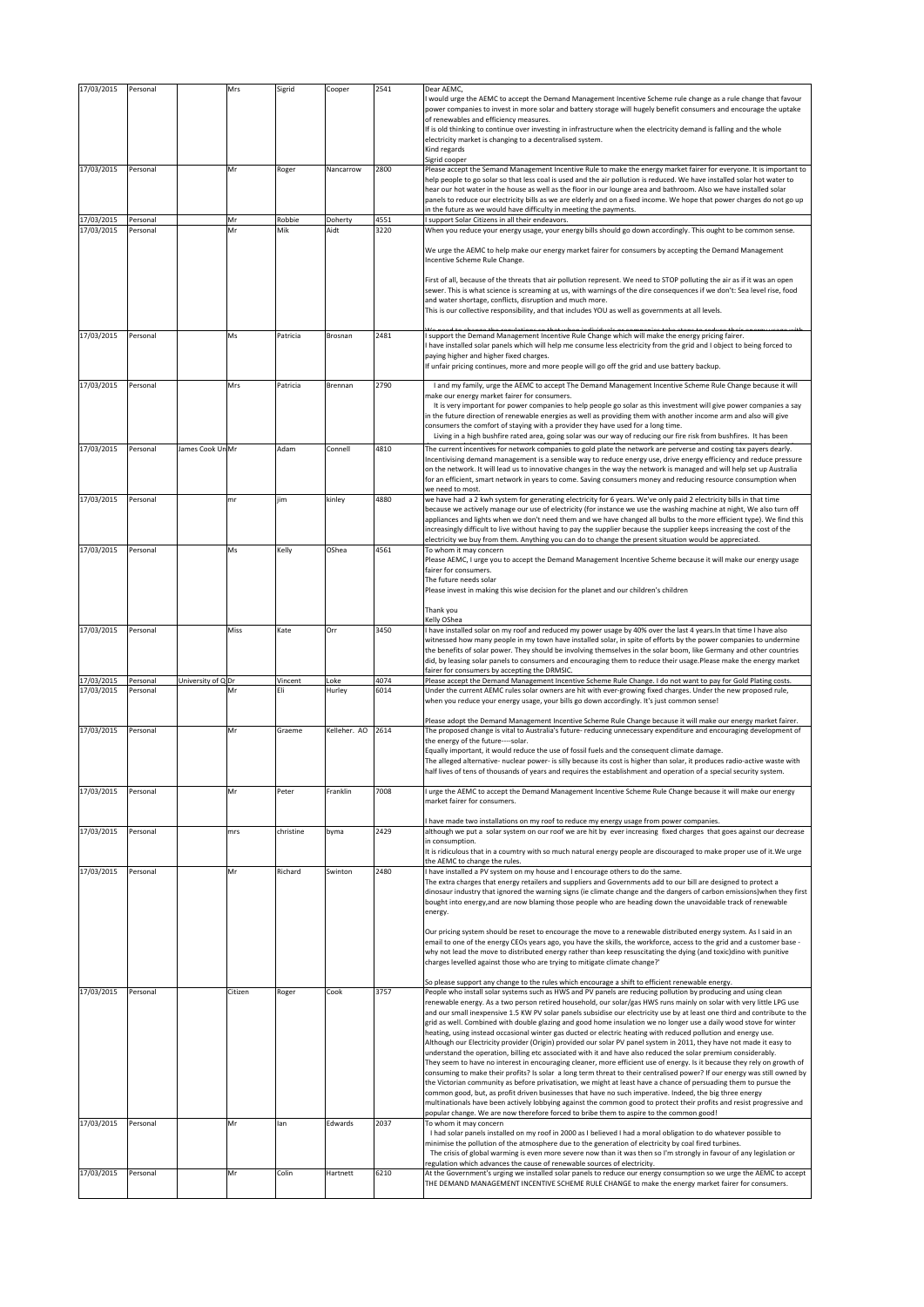| 17/03/2015 | Personal | Mr  | Gordon    | Newell  | 3802 | Every step forward with Solar is being hampered by archaic reliance on fossil fuels in this country.                                                                                                                                                                                                                                                                                                                                                                                                                                                                                                                                                                                                   |
|------------|----------|-----|-----------|---------|------|--------------------------------------------------------------------------------------------------------------------------------------------------------------------------------------------------------------------------------------------------------------------------------------------------------------------------------------------------------------------------------------------------------------------------------------------------------------------------------------------------------------------------------------------------------------------------------------------------------------------------------------------------------------------------------------------------------|
|            |          |     |           |         |      | We have electrical billers actually charging to put power back into the grid from solar!                                                                                                                                                                                                                                                                                                                                                                                                                                                                                                                                                                                                               |
|            |          |     |           |         |      | Remove the barriers, lets move forward.                                                                                                                                                                                                                                                                                                                                                                                                                                                                                                                                                                                                                                                                |
| 17/03/2015 | Personal | Mr  | Edward    | Marsh   | 2093 | Please accept the Demand Management Incentive Scheme Rule Change because it will make our energy market fairer<br>for consumers.                                                                                                                                                                                                                                                                                                                                                                                                                                                                                                                                                                       |
| 17/03/2015 | Personal | Mr  | Frank     | Youakim | 3113 | We need to encourage cleaner and cheaper energy for the good of ALL Australians, not just the Energy Companies, for<br>the sake of our children and grand children                                                                                                                                                                                                                                                                                                                                                                                                                                                                                                                                     |
| 17/03/2015 | Personal | Mr  | John      | Smith   | 4570 | Since 2009 my wife and I have taken advantage of the generous solar rebate here in Queensland. Along with a rigorous<br>energy saving regime this has resulted in us being in credit with the energy supplier for the whole of this period. As we<br>are both in our 80s and part pensioners every cent saved means a lot to us. Maybe if the AEMC implements this change                                                                                                                                                                                                                                                                                                                              |
|            |          |     |           |         |      | we may be able to afford a few luxuries. If the power companies actively engage in encouraging others to go solar and<br>be energy saving conscious then these people, will save between \$120 - \$500 and they too will be able to afford the                                                                                                                                                                                                                                                                                                                                                                                                                                                         |
| 17/03/2015 | Personal | mrs | denise    | furner  | 3851 | extras luxuries they are presently denied. Regards John Smith<br>Please accept the Demand Management Incentive Scheme Rule Change because it will make our energy market fairer                                                                                                                                                                                                                                                                                                                                                                                                                                                                                                                        |
|            |          |     |           |         |      | for consumers like me.<br>think it is important for power companies to help people go solar and there fore save our resoures for future<br>generations.                                                                                                                                                                                                                                                                                                                                                                                                                                                                                                                                                |
|            |          |     |           |         |      | we have reduced our energy usage with solar and efficiency measures like the new lights and also water saving devices,<br>rising power bills and fixed charges have affected our familyas each time our bill comes in it means we have to go<br>without some type of food or buy out of date stuff just to have the variaty of say 2 types of cereal for breakfast. if<br>wecould save a few doolars each week we would be able to buy an extra loaf of brd each week that would mean we                                                                                                                                                                                                               |
| 17/03/2015 | Personal | Ms  | Roslyn    | Yeung   | 3158 | could have some toast or a sandwhich more than once a week. thankyou Denise<br>To the AEMC                                                                                                                                                                                                                                                                                                                                                                                                                                                                                                                                                                                                             |
|            |          |     |           |         |      | personally do not have solar power but I would really love to install solar power one day in the near future. I am sure<br>many if not most other Australians have the same wish. It is of utmost importance that regulations and laws are in place<br>that are supportive of Australian citizens in their right to cost effective renewable energy and to be able to get the<br>correct return once they have made this investment. Already power bills have gone up affecting the lower income<br>people and families. We cannot afford to lag behind the rest of the world in solar development and implementation.<br>Please make decisions that support the right for all to solar energy.        |
|            |          |     |           |         |      | Roslyn Yeung                                                                                                                                                                                                                                                                                                                                                                                                                                                                                                                                                                                                                                                                                           |
| 17/03/2015 | Personal | Ms  | Ruth      | Adshead | 6317 | I am keenly interested in seeing the phase out of obsolete methodsof generating power such as coal powered stations<br>and an increase in renewabvle methods of generating power such as wind, solar and wave power.<br>There will be enormous savings in doing this both on a personal level and at state and federal levels as less demand on<br>grid power and its maintenance will lead to lower costs.                                                                                                                                                                                                                                                                                            |
| 17/03/2015 | Personal | Ms  | Roz       | Pearson | 7018 | Let common sense prevail!<br>I have installed solar panels on my roof and would like to install more, as well as installing power storage batteries but<br>at the moment the cost is prohibitive. I believe that it is unjust to hit those, like me, who are trying to save the planet                                                                                                                                                                                                                                                                                                                                                                                                                 |
|            |          |     |           |         |      | from CO2 emissions with increased charges when I am using less grid power. I urge the AEMC to accept the Demand<br>Management Incentive Scheme Rule Change because it will make our energy market fairer for consumers.<br>It is important for power companies to help people go solar and reduce the impact of serious Climate Change.                                                                                                                                                                                                                                                                                                                                                                |
| 17/03/2015 | Personal | Mr. | Paul      | Ryan    | 2261 | I am planning to install battery storage for my solar and disconnect from the grid because solar owners are being<br>screwed. Paul                                                                                                                                                                                                                                                                                                                                                                                                                                                                                                                                                                     |
| 17/03/2015 | Personal | mr  | david     | oseph   | 3015 | Accept the Demand Management Incentive Scheme Rule Change and help people go solar.                                                                                                                                                                                                                                                                                                                                                                                                                                                                                                                                                                                                                    |
| 17/03/2015 | Personal | Mr  | Hans      | Ekdahl  | 7307 | To the AEMC.<br>wish to encourage the AEMC to accept the Demand Management Incentive Scheme Rule Change and thereby promote                                                                                                                                                                                                                                                                                                                                                                                                                                                                                                                                                                            |
| 17/03/2015 | Personal | Ms  | Marita    | McGuirk | 3465 | the take up of solar power by more Australian home owners.<br>For my part I have enjoyed the benefits of solar generation on our property for a few years and I would like more<br>people to do the same, thereby reducing the use of limited fossil fuel and eliminating the need to build nuclear power<br>stations in this country.<br><b>Sincerely Yours</b><br>Hans F Ekdahl<br>request that the AEMC accept the Demand Management Incentive Scheme Rule Change because it will make our                                                                                                                                                                                                          |
|            |          |     |           |         |      | energy market fairer for consumers.<br>Renewable energy is the energy of the future, all over the world countries are converting to renewable energy.<br>Australians must be encouraged to convert to solar energy, and the AEMC can help this to occur.<br>I live with solar energy and it is very cost efficient and reliable. I urge the AEMC to promote the use of renewable<br>energy.<br>yours sincerely<br>Marita McGuirk                                                                                                                                                                                                                                                                       |
| 17/03/2015 | Personal | Ms  | Charlotte | Davis   | 2541 | to whom it may concern,                                                                                                                                                                                                                                                                                                                                                                                                                                                                                                                                                                                                                                                                                |
|            |          |     |           |         |      | would like to urge the AEMC to accept the Demand Management Incentive Scheme Rule Change because it will make<br>our energy market fairer for consumers. It is extremely important for power companies to help people go solar in the<br>face of climate change. it is a moral and economic decision to do so.<br>I have personally a fully solar powered home off the grid and my immediate family members all have solar powered<br>homes that feed back into the grid. Saving money on household power bills of course makes a difference to me and<br>everyone who has made the switch, but it is also morally imperative in the face of climate change.<br>with regards<br><b>Charlotte Davis</b> |
| 17/03/2015 | Personal | Dr  | Kylie     | Chan    | 6162 | My family and I have been big supporters of solar power from the start but have been disappointed at the apparent lack<br>of incentive to continue on the clean energy pathway. Make this change to allow better management of climate change<br>for all of our futures.                                                                                                                                                                                                                                                                                                                                                                                                                               |
| 17/03/2015 | Personal | Mr  | Allan     | McKay   | 4551 | I urge you to accept the Demand Management Incentive Scheme Rule Change because it will make our energy market<br>fairer for consumers.                                                                                                                                                                                                                                                                                                                                                                                                                                                                                                                                                                |
|            |          |     |           |         |      | The rule change would also encourage power companies to help people go solar, thus reducing damaging emissions<br>from fossil fuel generation.<br>I have already taken steps to reduce energy usage from the mains grid by installing PV solar generation, and will in the<br>next month be installing state of the art lithium-ion battery storage from LG (which will be a monitored test installation<br>in conjunction with SMA).<br>By far the most costly component of our electricity bills is the fixed connection fees.                                                                                                                                                                       |
| 17/03/2015 | Personal | Mr  | John      | Strain  | 3097 | AEMC please accept the Demand Management Incentive Scheme Rule Change because it will make our energy market<br>fairer for consumers.                                                                                                                                                                                                                                                                                                                                                                                                                                                                                                                                                                  |
|            |          |     |           |         |      | AEMC we have a 3.8kw solar and we expect power companies to support not penalise people going solar.<br>We have taken steps to reduce your energy usage with solar heat pump hot water, LED lighting, seals on all doors and<br>windows, outside blinds and double glazing.                                                                                                                                                                                                                                                                                                                                                                                                                            |
|            |          |     |           |         |      | Savings of \$120 to \$500 a year on household power bills will help pay for the cost of installing all the above energy<br>reducing actions.                                                                                                                                                                                                                                                                                                                                                                                                                                                                                                                                                           |
| 17/03/2015 | Personal | Mr. | Charles   | Adams   | 3151 | Encourage renewable energy, solar, wind, wave, tidal.<br>We need companies motivated to minimize carbon, bring back the carbon tax,                                                                                                                                                                                                                                                                                                                                                                                                                                                                                                                                                                    |
| 17/03/2015 | Personal | Mr  | Robert    | Cameron | 3083 | That incentives be made to encourage home solar usage, and reduce pollution accordingly. Thus reducing power plants<br>causing pollution. Allow early installers of Solar panels to be able to upgrade to newer, better technology, without having<br>their rebates reduced.                                                                                                                                                                                                                                                                                                                                                                                                                           |
|            |          |     |           |         |      |                                                                                                                                                                                                                                                                                                                                                                                                                                                                                                                                                                                                                                                                                                        |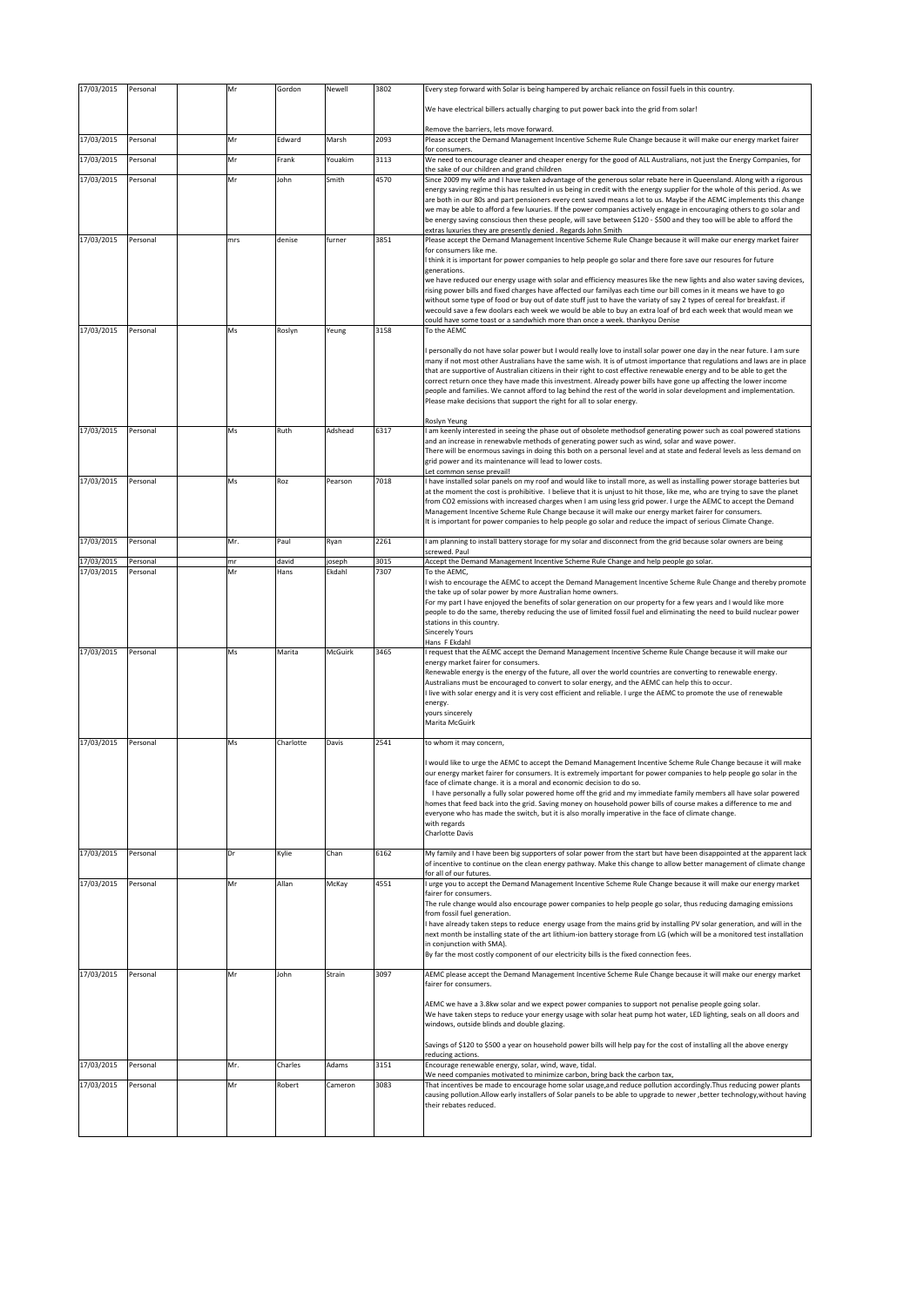| 17/03/2015 | Personal | Mr  | Bernard   | Verrall           | 2536 | As one of over 1million Australian consumers who have installed solar electricity and hot water, I have been impressed                                                                                                                                                                                                                                                                                                                                                                                                                                                                                                                                                                                                                                                                                                                                                                                                                                                                                                                                                                                                                                                                                                                                                                                                                                                                                                                                                                                                                                                                                                                                                                                                                                                               |
|------------|----------|-----|-----------|-------------------|------|--------------------------------------------------------------------------------------------------------------------------------------------------------------------------------------------------------------------------------------------------------------------------------------------------------------------------------------------------------------------------------------------------------------------------------------------------------------------------------------------------------------------------------------------------------------------------------------------------------------------------------------------------------------------------------------------------------------------------------------------------------------------------------------------------------------------------------------------------------------------------------------------------------------------------------------------------------------------------------------------------------------------------------------------------------------------------------------------------------------------------------------------------------------------------------------------------------------------------------------------------------------------------------------------------------------------------------------------------------------------------------------------------------------------------------------------------------------------------------------------------------------------------------------------------------------------------------------------------------------------------------------------------------------------------------------------------------------------------------------------------------------------------------------|
|            |          |     |           |                   |      | by the efficiency of this new source of renewable energy.<br>Also I welcome the cost savings that these installations bring.<br>At the same time I have been unimpressed by the high fixed charges that appear on our bills.<br>The AEMC should accept the Demand Management Incentive Scheme to provide a fairer system for consumers and to<br>encourage the uptake of household renewables.                                                                                                                                                                                                                                                                                                                                                                                                                                                                                                                                                                                                                                                                                                                                                                                                                                                                                                                                                                                                                                                                                                                                                                                                                                                                                                                                                                                       |
|            |          |     |           |                   |      |                                                                                                                                                                                                                                                                                                                                                                                                                                                                                                                                                                                                                                                                                                                                                                                                                                                                                                                                                                                                                                                                                                                                                                                                                                                                                                                                                                                                                                                                                                                                                                                                                                                                                                                                                                                      |
| 17/03/2015 | Personal | 'nr | Anthony   | Reilly            | 4211 | Submission                                                                                                                                                                                                                                                                                                                                                                                                                                                                                                                                                                                                                                                                                                                                                                                                                                                                                                                                                                                                                                                                                                                                                                                                                                                                                                                                                                                                                                                                                                                                                                                                                                                                                                                                                                           |
| 17/03/2015 | Personal | Mr  | Joseph J  | Boin              | 3352 | make this submission as an Australian who is concerned about my countryâ €™s inaction in the face of clear evidence<br>of Climate Change. It is clear that our fossil fuel use must be minimised as quickly as possible. Because fossil fuels<br>supply our energy needs, we must maximize our use of renewable energy sources as quickly as possible.<br>The review of the Renewable Energy Target (RET), with a possibility that it will be reduced, has led to a reduction in the<br>uptake of Solar and Wind projects. This shows that incentive schemes have a definite influence on solar uptake.<br>urge you to accept the Demand Management Incentive Scheme Rule Change because it will make our energy market<br>fairer for consumers.<br>The proposed Demand Management Incentive Scheme Rule Change will encourage energy companies to embrace<br>decentralized power. It will require them to invest in helping consumers to save energy/reduce demand. It will give<br>more Australians reason to go solar and reduce our energy-based emissions.<br>For the sake of our future safety, it is important for as many people as possible to go solar. I have done this in my own<br>life, using the sun to produce electricity and to heat my hot water and home. I am very pleased with the decision to go<br>solar and have considerably reduced my energy bills. I notice the increasing stresses that rising power prices have on<br>my friends and neighbours and find I am insulated from that problem.<br>The current experience of many people I meet is that power companies apply disincentives to changing to solar: People<br>find that their electricity charges rise if they have solar panels on the roof; the providers take a long time to start paying |
|            |          |     |           |                   |      | for power fed back to the grid.<br>Not only should disincentives stop, but power companies should be helping people go solar. Once the trend is clear,<br>they can work on systems to manage a new pattern of electricity flow and reduce the huge summer demand peaks that<br>are a current problem.                                                                                                                                                                                                                                                                                                                                                                                                                                                                                                                                                                                                                                                                                                                                                                                                                                                                                                                                                                                                                                                                                                                                                                                                                                                                                                                                                                                                                                                                                |
| 17/03/2015 | Personal | Mrs | Mary      | Dunlop            | 6230 | As educated and forward thinking people well versed in your subject matter, I am presuming you can see that this is a<br>win win situation. We are aged pensioners but took out a huge sum of money to install PV panels on the assumption<br>that the rate would go to 60cents and that it would help the Co2 emission. This, you may be aware did not occur for<br>various reasons.<br>Many people moved on this government initiative and offer for a range of reasonsto save money, to make a little<br>money [most of which would not even off set the initial installation cost, even with the generous rebates in place at the<br>time] and to help with global warming/Co2 emissions.<br>I had to fight long and hard with my energy supplier for what was rightfully mine [everyone was new to the game and<br>unsure of their facts] but we managed in the end.<br>The biggest take-up of this PV solar system I believe, is in WA.<br>We have people doing the right thing for themselves and global warming, proffered by our government, which seemed<br>to do everything possible to hinder those wishing to take up their offer.<br>The proposed 'sell-off' of public utilities is fraught with problems and added cost to the consumer, regardless of what is<br>told to us.<br>would strongly urge the AEMC to accept the Demand Management Incentive Scheme Rule Change because it will<br>make our energy market fairer for consumers and any amount we are able to save would be of great benefit to us all.<br>appreciate this is a very highly involved science but I believe it is clear that we all would benefit from the DMISRC<br>being proposed.<br>Yours sincerely<br>Mary Dunlop<br>Bunbury 6230<br>WA                                                 |
| 17/03/2015 | Personal | Ms  | Pat       | Lowe              | 6725 | I strongly support the Demand Management Incentive Scheme Rule Change and ask the AEMC to accept it. The energy<br>market would be fairer for users.<br>Even more importantly, we need to encourage people to switch to solar power in the interests of all of us, to reduce our<br>dependency on fossil fuels.<br>I have a solar water heater and am considering 'going solar' altogether. I have always felt that fixed charges are unfair                                                                                                                                                                                                                                                                                                                                                                                                                                                                                                                                                                                                                                                                                                                                                                                                                                                                                                                                                                                                                                                                                                                                                                                                                                                                                                                                         |
| 17/03/2015 | Personal | Mr  | RICHARD   | GOOCH             | 4561 | to those who make efforts to reduce their use of energy.<br>Owing to ever power increases we had switched to solar and making savings that has made it worth while investing in                                                                                                                                                                                                                                                                                                                                                                                                                                                                                                                                                                                                                                                                                                                                                                                                                                                                                                                                                                                                                                                                                                                                                                                                                                                                                                                                                                                                                                                                                                                                                                                                      |
|            |          |     |           |                   |      | solar. However if the fixed charges keep increasing such as the daily rate charge we are seriously looking at battery                                                                                                                                                                                                                                                                                                                                                                                                                                                                                                                                                                                                                                                                                                                                                                                                                                                                                                                                                                                                                                                                                                                                                                                                                                                                                                                                                                                                                                                                                                                                                                                                                                                                |
| 17/03/2015 | Personal | Ms  | Judy      | Hardy-Holden 4562 |      | storage in the future, this would mean that the electricity companies have charged them selves out of the market.<br>am a self funded retiree without huge financial backing, but I do ok, and one of the ways I make my dollars go further<br>is through the use of solar hot water and solar panels. They certainly make a difference over a year of bills.<br>am appealing for the AEMC to accept the Demand Management Incentive Scheme Rule Change so that more people<br>can have control over their energy bills.<br>Given all we know about Global Warming it is essential that power companies have an incentive to move to ways of<br>curbing fossil fuel use and move to renewable energy sources, of which there are many and varied.                                                                                                                                                                                                                                                                                                                                                                                                                                                                                                                                                                                                                                                                                                                                                                                                                                                                                                                                                                                                                                    |
| 17/03/2015 | Personal | Mr  | Murray    | Chopping          | 6052 | To: The Australian Energy Market Commission<br>Re: Demand Management Incentive Scheme.<br>The proposed Demand Management Incentive Scheme is a sensible and simple method of improving energy efficiency.<br>This scheme has been shown to be successful where implemented in other parts of the world and can reduce household<br>power bills by a significant amount.<br>While we and others have reduced our power bills by installing solar, which has reduced the load on the distribution<br>system and increased system efficiency, many others have suffered significantly due to the escalation in power prices.<br>This bill will encourage a more co-operative approach to supply and demand with benefits to both power companies<br>and consumers.<br>This submission recommends implementation of this important bill.<br>Murray Chopping                                                                                                                                                                                                                                                                                                                                                                                                                                                                                                                                                                                                                                                                                                                                                                                                                                                                                                                              |
| 17/03/2015 | Personal | Mrs | Wendy     | Gordon            | 6027 | I had panels installed about 2 years ago to help reduce costs. Now I am a widow & an aged pensioner I'm looking for                                                                                                                                                                                                                                                                                                                                                                                                                                                                                                                                                                                                                                                                                                                                                                                                                                                                                                                                                                                                                                                                                                                                                                                                                                                                                                                                                                                                                                                                                                                                                                                                                                                                  |
| 17/03/2015 | Personal | Mr  | Reg       | Stevens           | 2478 | ways to keep my costs down. I need your help & urge the AEMC to accept the Demand Management Incentive Scheme<br>Rule Change. Thank you for your time.<br>We all want cheaper electricity, & one way is to use Solar Power, but why are solar owners hit with extra charges?<br>unfortunately rent, but if I still had a house, I would install solar panels, My power bills have more than trebled over the<br>past 3 years & I urge the AEMC to use the                                                                                                                                                                                                                                                                                                                                                                                                                                                                                                                                                                                                                                                                                                                                                                                                                                                                                                                                                                                                                                                                                                                                                                                                                                                                                                                            |
|            |          |     |           |                   |      | DMISR Change. Thank you                                                                                                                                                                                                                                                                                                                                                                                                                                                                                                                                                                                                                                                                                                                                                                                                                                                                                                                                                                                                                                                                                                                                                                                                                                                                                                                                                                                                                                                                                                                                                                                                                                                                                                                                                              |
| 17/03/2015 | Personal | Mrs | Geraldine | Luker             | 5159 | Solar energy installed, was it a waste of money. Can we continue to save with this incentive.                                                                                                                                                                                                                                                                                                                                                                                                                                                                                                                                                                                                                                                                                                                                                                                                                                                                                                                                                                                                                                                                                                                                                                                                                                                                                                                                                                                                                                                                                                                                                                                                                                                                                        |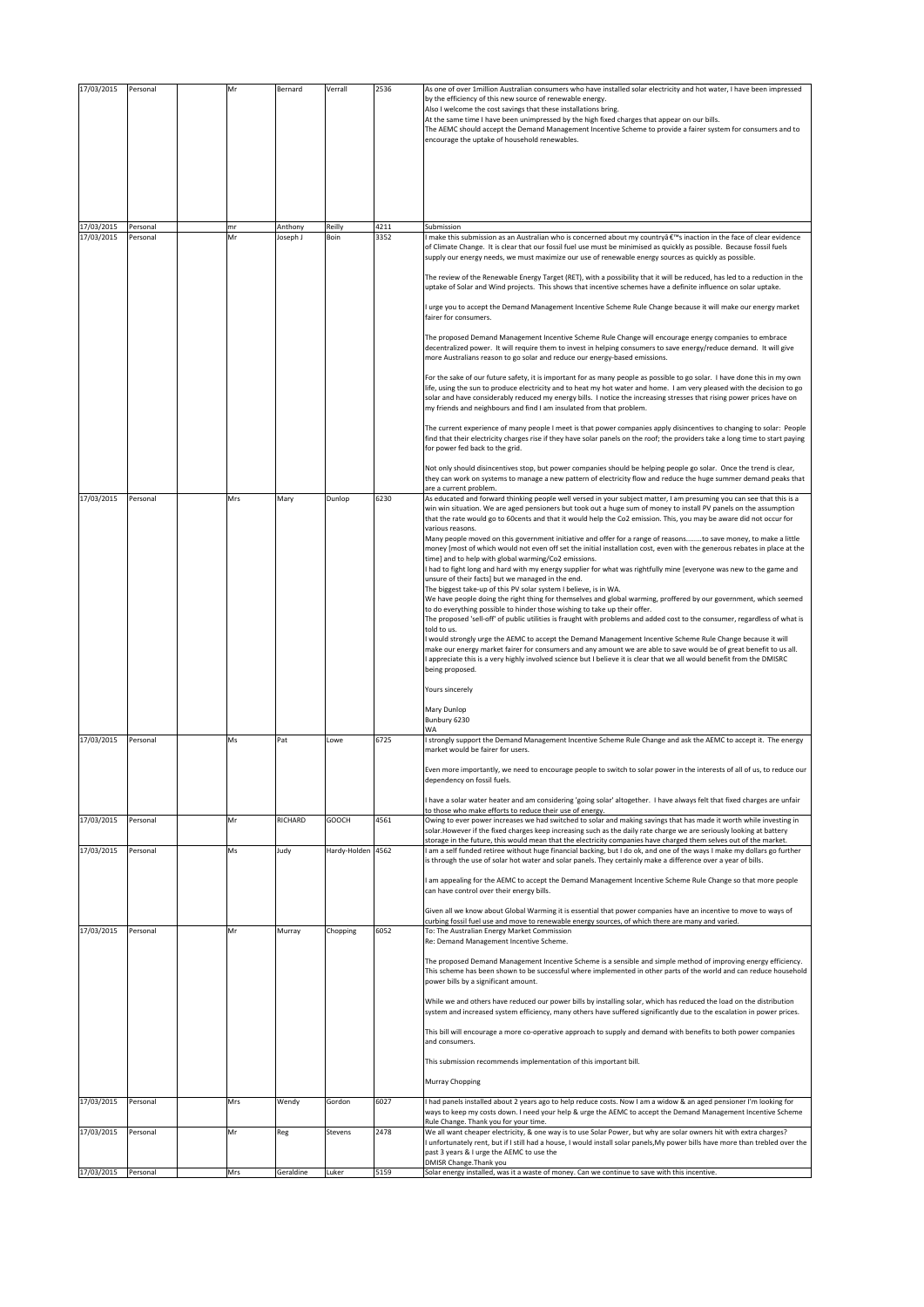| 17/03/2015               | Personal             | Mr        | Barry          | Toole             | 2830         | urge the AEMC to accept the Demand Management Incentive Scheme Rule Change because it will make our energy<br>market fairer for consumers.                                                                                                                                                                                                                                                                                                                                                                                                                                                                                                                                                                                                                                                                     |
|--------------------------|----------------------|-----------|----------------|-------------------|--------------|----------------------------------------------------------------------------------------------------------------------------------------------------------------------------------------------------------------------------------------------------------------------------------------------------------------------------------------------------------------------------------------------------------------------------------------------------------------------------------------------------------------------------------------------------------------------------------------------------------------------------------------------------------------------------------------------------------------------------------------------------------------------------------------------------------------|
|                          |                      |           |                |                   |              | believe that it is extremely important for power companies to help people go solar. This will help reduce the cost of<br>electrical energy and and at the same time reduce air pollution/coal based carbon emissions into the atmosphere.                                                                                                                                                                                                                                                                                                                                                                                                                                                                                                                                                                      |
|                          |                      |           |                |                   |              | The AEMC should be helping Australians save money and reduce the impact of global warming.                                                                                                                                                                                                                                                                                                                                                                                                                                                                                                                                                                                                                                                                                                                     |
| 17/03/2015               | Personal             | MR        | Paul           | East              | 6069         | I feel this is a great idea for many reasons firstly the power companies need to make money obviously there a business.<br>So in the past people installing solar Systems is not in their best interest I also believe that currently the power<br>companies put a lot of pressure on the government to reduce solar installations because it reduces their revenue With<br>this new idea in place the Power produces would be happy also the environment would be helped by many more<br>people going solar which in turn would rapidly help Australia hit the renewable energy target laydown by the<br>government many years ago I can only see positives in this idea it would also really stimulate the solar installation<br>ndustry which in turn would mean thousands more jobs Go green AustraliaPaul |
| 17/03/2015               | Personal             | Mr        | John           | Holland           | 6031         | am a self funded retiree and installed a solar energy system to safe-guard against rising costs in the years ahead.                                                                                                                                                                                                                                                                                                                                                                                                                                                                                                                                                                                                                                                                                            |
|                          |                      |           |                |                   |              | am also aware of the huge costs to build new power stations to cater for the growing population and the negative<br>effect these power stations have on the environment. While the installation of solar panels does have an impact on the<br>revenue stream, this is far outweighed by the savings in CAPEX for new power stations.<br>urge the AEMC to accept the Demand Management Incentive Scheme Rule Change because it will make our energy                                                                                                                                                                                                                                                                                                                                                             |
|                          |                      |           |                |                   |              | market fairer for consumers.<br>Do the sensible thing, look after the solar industry, it will be your energy savior in the future.                                                                                                                                                                                                                                                                                                                                                                                                                                                                                                                                                                                                                                                                             |
| 17/03/2015               | Personal             | Dr        | Tony           | Young             | 4306         | Dear Sir,                                                                                                                                                                                                                                                                                                                                                                                                                                                                                                                                                                                                                                                                                                                                                                                                      |
|                          |                      |           |                |                   |              | Although the home of my wife and I has never been connected to the power grid, we are horrified at the escalating<br>costs of electrical power as it is currently supplied to Australian homes.                                                                                                                                                                                                                                                                                                                                                                                                                                                                                                                                                                                                                |
|                          |                      |           |                |                   |              | We opted out of mains connection in 1985 when our inquiry revealed that to be connected would cost us approx<br>\$19,000, paid up front and possibly not put in place for two years. Further, we were told by the representative when we<br>expressed our dismay that: if we gave him any trouble, our application would be put on the bottom of his pile. We<br>walked out and invested in solar power which we still run today.                                                                                                                                                                                                                                                                                                                                                                              |
|                          |                      |           |                |                   |              | am only too well aware of the gold plating that has occurred with respect to power distribution networks and this has<br>totally unbalanced both supply and demand - in my opinion due to sheer greed on the part of the network owners. This<br>over-kill has got to be stopped and the networks to be constructed should take note that power demand from homes is<br>falling and will continue to fall even further because more and more households are installing solar arrays to reduce<br>their home power consumption.                                                                                                                                                                                                                                                                                 |
|                          |                      |           |                |                   |              | would like the AEMC to grasp the nettle and take action to accept the Demand Management Incentive Scheme Rule<br>Change. It will help the householders of Australiaand they are a very big customer.                                                                                                                                                                                                                                                                                                                                                                                                                                                                                                                                                                                                           |
|                          |                      |           |                |                   |              | Sincerely                                                                                                                                                                                                                                                                                                                                                                                                                                                                                                                                                                                                                                                                                                                                                                                                      |
| 17/03/2015               | Personal             | Mr        | Dominic        | Gilligan          | 3996         | Dr Tony Young<br>Whilst Australia still has a national electricity system, Australians need an electricity system that gives clear and                                                                                                                                                                                                                                                                                                                                                                                                                                                                                                                                                                                                                                                                         |
| 17/03/2015               | Personal             | Mr Storey | Trevor         | Storey            | 4350         | ustained incentives to conserve electricity - conservation is crucial to the pursuit of lower Carbon air pollution.<br>This proposal sounds like common sense!                                                                                                                                                                                                                                                                                                                                                                                                                                                                                                                                                                                                                                                 |
| 17/03/2015               | Personal             | Ms        | Natalia        | Chodelski         | 3057         | Hello, i'm a 25 year old student. Energy bills are a major impact on my budget, which is limited as i work part time<br>while studying. I also care strongly about the environment and the future of our countryright now i'm worried about<br>having children one day in a world that is increasingly threatened by global warming.                                                                                                                                                                                                                                                                                                                                                                                                                                                                           |
|                          |                      |           |                |                   |              | would like to ask you to accept the Demand Management Incentive Scheme Rule Change because it will make our<br>energy market fairer for consumers, like me. It would also help tackle global warming by reducing the portion of<br>domestic energy that needs to be produced from coalhopefully reducing the overall use of coal.                                                                                                                                                                                                                                                                                                                                                                                                                                                                              |
|                          |                      |           |                |                   |              | try to conserve energy, use a smart meter monitor to track my usage, and use other power saving tools like a high<br>efficiency heater. One day i hope to be able to install solar panels on my house (when no longer renting).                                                                                                                                                                                                                                                                                                                                                                                                                                                                                                                                                                                |
|                          |                      |           |                |                   |              | feel it is important power companies to help people go solar, and support this positive change in power generation!                                                                                                                                                                                                                                                                                                                                                                                                                                                                                                                                                                                                                                                                                            |
|                          |                      |           |                |                   |              | Rising power bills have meant I have had to live farther from my school in the city, in order to afford both rent, and my<br>bills. Yet i feel that bills ought to be dropping as more and more people start using solar and contribute toward the<br>grid, reducing the work the government has to do to generate power.                                                                                                                                                                                                                                                                                                                                                                                                                                                                                      |
|                          |                      |           |                |                   |              | If i could save \$150 or more a year on household power bills, it would make a big difference to my life. Please accept<br>the Demand Management Incentive Scheme Rule Change - for citizens like me.                                                                                                                                                                                                                                                                                                                                                                                                                                                                                                                                                                                                          |
| 17/03/2015               | Personal             | Mr        | Noel           | Bird              | 4565         | Please ensure that the Demand Management Incentive Scheme Rule Change is implemented. If we are to have any<br>hope of keeping global warming within acceptable and liveable limits it is essential that governments provide every<br>incentive to all power users to reduce and manage their electricity consumption, switching to renewable energy sources<br>wherever possible. We have just replaced the majority of our CF light bulbs with LEDs in order to reduce our own<br>electricity usage, but the insidious and unwarranted increases in the fixed charge for service make this an almost                                                                                                                                                                                                         |
| 17/03/2015               | Personal             | Dr        | lan            | Herbert           | 3673         | meaningless gesture.<br>'ve taken the time to read up about this scheme. My rural community are totally unaware of the DMIS proposal, as was<br>until recently. We really are at a cross-roads for the future of our country and indeed the planet. We must choose the<br>path that encourages local solar based generation and efficient use of grid power, not the reverse.                                                                                                                                                                                                                                                                                                                                                                                                                                  |
| 17/03/2015<br>17/03/2015 | Personal<br>Personal | mr<br>ΜR  | david<br>Barry | lyons<br>Thompson | 5125<br>2064 | Any saving helps the underpresure household budget.<br>'m keen to see the rules covering Australia's energy markets assist to make the system fair and efficient to all                                                                                                                                                                                                                                                                                                                                                                                                                                                                                                                                                                                                                                        |
| 17/03/2015               | Personal             | Mr        | Ross           | Honniball         | 4220         | customers. So, I support the Demand Management Incentive Scheme Rule Change.<br>For the future of our way of life, its critical that Australia's energy systems :                                                                                                                                                                                                                                                                                                                                                                                                                                                                                                                                                                                                                                              |
|                          |                      |           |                |                   |              | 1. Embrace non-polluting technologies<br>2. Encourage energy efficiency (in part by rewarding customers who make an effort to use less electricity)                                                                                                                                                                                                                                                                                                                                                                                                                                                                                                                                                                                                                                                            |
|                          |                      |           |                |                   |              | Under the present model, the more energy is used, the more money energy companies make. It's pretty obvious that<br>this does not serve our collective long term environmental interest.                                                                                                                                                                                                                                                                                                                                                                                                                                                                                                                                                                                                                       |
|                          |                      |           |                |                   |              | am told that there is a new proposal called the Demand Management Incentive Scheme Rule Change and that the<br>benefits of this new rule include :                                                                                                                                                                                                                                                                                                                                                                                                                                                                                                                                                                                                                                                             |
|                          |                      |           |                |                   |              | The rule will reward power companies for encouraging customers to save energy                                                                                                                                                                                                                                                                                                                                                                                                                                                                                                                                                                                                                                                                                                                                  |
|                          |                      |           |                |                   |              | The rule will provide incentives for power companies to support the installation of more solar with storage                                                                                                                                                                                                                                                                                                                                                                                                                                                                                                                                                                                                                                                                                                    |
|                          |                      |           |                |                   |              | Has potential to reduce household bills by \$120 - \$500 a year. This is an easy one to vote for. Rising power costs have<br>effected everyone over the last 5 years.                                                                                                                                                                                                                                                                                                                                                                                                                                                                                                                                                                                                                                          |
|                          |                      |           |                |                   |              | Provide a fairer model than the present one                                                                                                                                                                                                                                                                                                                                                                                                                                                                                                                                                                                                                                                                                                                                                                    |
| 17/03/2015               | Personal             | Dr        | Chris          | Johansen          | 6149         | Will the AEMC be accepting this rule change?<br>To rationalize our electricity supply system I urge you to accept the Demand Management Incentive Scheme Rule<br>Change. As you are aware, the business model for centralized power provision is rapidly and irreversibly changing. It is<br>my hope that the AEMC can keep abreast of these changes, and indeed take the lead in facilitating them.<br>Sincerely,                                                                                                                                                                                                                                                                                                                                                                                             |
| 17/03/2015               | Personal             | Miss      | Patricia       | Church            | 3196         | Chris Johansen<br>Although a pensioner with very restricted finances I feel it my responsibility to help ensure that later generations                                                                                                                                                                                                                                                                                                                                                                                                                                                                                                                                                                                                                                                                         |
|                          |                      |           |                |                   |              | inhabit a non-toxic environment. So,I have foregone all trips for four years to afford solar panels on my roof.<br>If I had to pay full power and gas accounts I would struggle just in day to day living so I need continued support for<br>power I supply to the grid.                                                                                                                                                                                                                                                                                                                                                                                                                                                                                                                                       |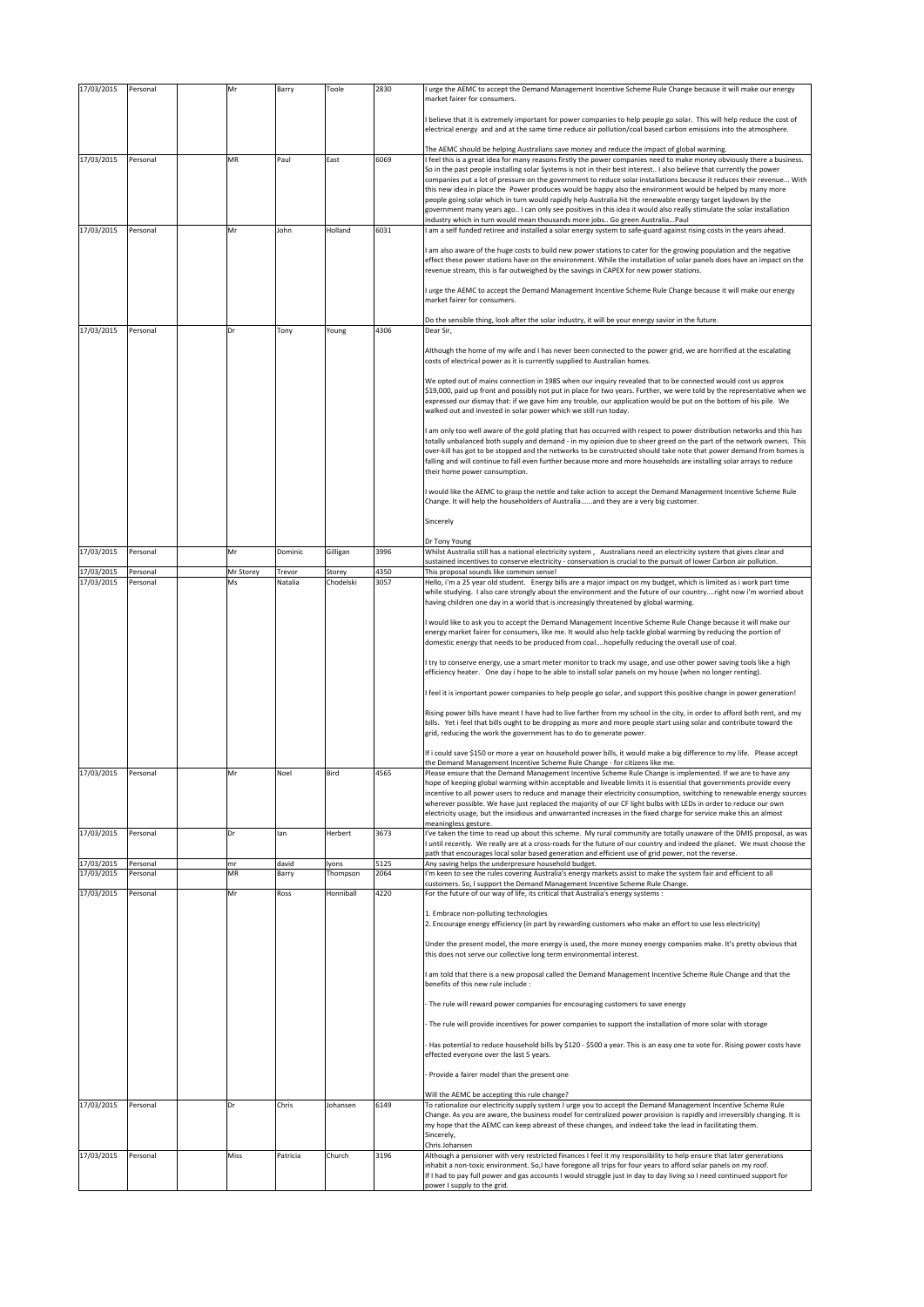| 17/03/2015 | Personal                          | Ms  | kitka       | hiltula       | 3183 | would urge you strongly to accept the Demand Management Incentive Scheme Rule Change because it will make our<br>energy market fairer, and more importantly help people transition to a sustainable energy system. I believe this is<br>absolutely crucial at this time.                                                                                  |
|------------|-----------------------------------|-----|-------------|---------------|------|-----------------------------------------------------------------------------------------------------------------------------------------------------------------------------------------------------------------------------------------------------------------------------------------------------------------------------------------------------------|
|            |                                   |     |             |               |      | Yours sincerely                                                                                                                                                                                                                                                                                                                                           |
| 17/03/2015 | Personal                          | Ms  | Judith      | Gamper        | 2902 | Kitka Hiltula<br>Please accept the Demand Management Incentive Scheme Rule Change. It makes so much more sense to reward us all<br>for using energy more efficiently. Our future but even more the future of our chilren and grandchildren depends on us                                                                                                  |
| 17/03/2015 | Organisational Brightstar Ener Mr |     | Edward      | Blackley      | 6162 | maintaining balances between availability, use and the resulting pollution in our energy consumption.<br>I have been involved in solar energy and residential demand side management for over 20 years. In that time I have<br>seen the responses of utilities across Australia to the implementation of such measures vary from apathetic to hostile. It |
|            |                                   |     |             |               |      | is no surprise though, given the legislative environment in which these companies operate. Improving the energy<br>market through implementation of the Demand Management Incentive Scheme Rule Change is essential to making the<br>electricity market fairer for consumers.                                                                             |
|            |                                   |     |             |               |      | I have been lucky to use a solar energy system to reduce the impact of rising energy costs to my family, however I am<br>concerned by the possibility of having the savings I make stripped away by increasing fixed costs on my power bills.                                                                                                             |
|            |                                   |     |             |               |      | believe it is essential for power companies to encourage homeowners to continue to reduce their electricity<br>consumption through solar PV and demand management while providing incentives to shift loads away from peak                                                                                                                                |
|            |                                   |     |             |               |      | periods, using emerging technologies and / or price signals. The electricity network can be better optimised and should<br>not require the same level of costly upgrades if this approach is taken.                                                                                                                                                       |
| 17/03/2015 | Personal                          | Mr  | Quentin     | Schneider     | 2429 | I urge the AEMC to accept the Demand Management Incentive Scheme Rule Change because it will make our energy<br>market fairer for consumers.<br>I have invested heavily in 10kW solar trackers and they generate more electricity when it matters (not just in the middle<br>of the day).                                                                 |
|            |                                   |     |             |               |      | Any incentives for individual customers should be shared across all connections/accounts in their name and not just the<br>same NMI. Solar trackers will usually be in the middle of a paddock, and it cannot rationally be expected that the                                                                                                             |
| 17/03/2015 | Personal                          | Mr  | David       | Blundell      | 4560 | electricity be used there as there may be nothing there to use the electricity.<br>To ensure that we use our Personal & National resources economically, it is essential to utilise & encourage the use of                                                                                                                                                |
| 17/03/2015 | Personal                          | Mr  | Michael     | Yeates        | 4068 | renewable energy sources<br>To Whom It May Concern at AMEC                                                                                                                                                                                                                                                                                                |
|            |                                   |     |             |               |      | For years it has been very difficult to justify using solar power for electricity and for an even longer period, solar hot                                                                                                                                                                                                                                |
|            |                                   |     |             |               |      | water, primarily because the suppliers are able to simply change the cost structure in particular, the cost penalty on                                                                                                                                                                                                                                    |
|            |                                   |     |             |               |      | minimum and small consumers who pay a whole lot more unit cost than 'big' users.<br>This works against minimising consumption - just what the profit orientated companies want as an outcome.                                                                                                                                                             |
|            |                                   |     |             |               |      | Any change in incentives and disincentives will help make the electricity suppliers more responsive as long as that is the<br>intention ie to reduce demand, esp peak demand.                                                                                                                                                                             |
|            |                                   |     |             |               |      | Please therefore accept and adopt the Demand Management Incentive Scheme Rule Change because it will make our<br>energy market fairer for consumers.                                                                                                                                                                                                      |
|            |                                   |     |             |               |      | Directly related to that, the electricity suppliers have wasted an enormous amount of funds on advertising and                                                                                                                                                                                                                                            |
|            |                                   |     |             |               |      | promoting bigger and better consumers of more not less power eg air conditioning without any consideration other<br>than profits plus the benefits of expanding and/or replacing the supply grid. To date it has not been in the interests of                                                                                                             |
|            |                                   |     |             |               |      | the electricity suppliers to promote anything that might reduce rather than increase electricity consumption from the<br>suppliers. Clearly solar water heating and solar electricity are going to reduce consumption from the grid but in                                                                                                                |
|            |                                   |     |             |               |      | particular, there must also be remote controls (as with electric hot water) on when peak load electricity for air<br>conditioning can be used if from the grid.                                                                                                                                                                                           |
|            |                                   |     |             |               |      | An example would be to mandate ONLY solar electricity to run residential and day-time commercial and industrial air<br>conditioners such that the extra peak load demand is reduced when the air conditioning is used.                                                                                                                                    |
|            |                                   |     |             |               |      | THEREFORE it is esential for the AEMC and for power companies to help people go solar indeed that should be                                                                                                                                                                                                                                               |
|            |                                   |     |             |               |      | mandatory in new suburban and industrial developments.<br>Despite the benefits, we have long considered but rejected solar primarily because in my experience, governments and                                                                                                                                                                            |
|            |                                   |     |             |               |      | other authorities can too easily change the cost structures in order to support the coal/gas generated electricity<br>suppliers while refusing or reducing support and incentives for solar. That disincentive must be replaced with strict and                                                                                                           |
|            |                                   |     |             |               |      | committed policy certainty favouring solar.<br>The current cost disincentive which has recently threatened to further discourage solar could so easily be replaced by                                                                                                                                                                                     |
| 17/03/2015 | Personal                          | Mrs | Sandra      | Hawkins       | 3350 | Dear AEMC,<br>As an electricity consumer and a person concerned about greenhouse gas emissions I have been actively embracing                                                                                                                                                                                                                             |
|            |                                   |     |             |               |      | energy efficiency measures in my home and workplaces.                                                                                                                                                                                                                                                                                                     |
|            |                                   |     |             |               |      | I have installed solar at a previous address and hope to do so again at my current residence. When living without a solar<br>installation I have been paying premium prices for renewable energy.                                                                                                                                                         |
|            |                                   |     |             |               |      | If energy prices continue to go up due to expenditure on poles and wires, I and many others will be sorely tempted to<br>off grid options. Personally I feel this would cause too many problems for other grid connected consumers.                                                                                                                       |
|            |                                   |     |             |               |      | I believe the energy market needs to be made fairer for consumers and that energy supply companies need to be able<br>to invest in localised smart grids rather than extending the inefficient large centralised grid model.                                                                                                                              |
|            |                                   |     |             |               |      | Please accept the Demand Management Incentive Scheme rule change and make the market fairer.                                                                                                                                                                                                                                                              |
|            |                                   |     |             |               |      | Yours Sincerely,<br>Sandra Hawkins.                                                                                                                                                                                                                                                                                                                       |
| 17/03/2015 | Personal                          | Mr  | Martin      | Beseler       | 6020 | Why can't our governments get their heads out of old ideas and forcing everyone to pay for their lack of embracing                                                                                                                                                                                                                                        |
|            |                                   |     |             |               |      | newer and better power delivery. Single power stations supplying huge grids is hideously pricey with WA government<br>trying to punish Solar users while for ever increasing network charges and fees.                                                                                                                                                    |
|            |                                   |     |             |               |      | Australia has suffered decades of under performing - think ahead governments - the damage already done will cost<br>everyone dearly. Try and help the planet and lower one's own useage by investing in Solar and we get attacked.                                                                                                                        |
| 17/03/2015 | Personal                          | Mr  | <b>NOEL</b> | <b>BUTLER</b> | 2758 | With the State and Federal Governments keen to sell off the power systems they have a vested interest to keep the<br>value of these dying assets up to attract buying entities to invest in them. This means the deals while be sugar coated by                                                                                                           |
|            |                                   |     |             |               |      | putting barriers to the advance of solar energy as it is a real threat to their value. We must act now to lock in as many                                                                                                                                                                                                                                 |
| 17/03/2015 | Personal                          | Mr  | Albert      | Filippa       | 3350 | protections as possible to ensure the advance of renewable energy.<br>Please provide incentives for more sustainable energy sources like solar power and not provide incentives for dirty                                                                                                                                                                 |
| 17/03/2015 | Personal                          | Mr  | Dale        | Brown         | 4216 | planet destroying coal.<br>believe common sense not only needs to but has to come back to the industry sector.                                                                                                                                                                                                                                            |
|            |                                   |     |             |               |      | Including energy/solar, water, agriculture and more.<br>Companies and corporations have too much control and the government is miles off the mark when it comes to what                                                                                                                                                                                   |
|            |                                   |     |             |               |      | the people want and need.<br>People are the power.                                                                                                                                                                                                                                                                                                        |
| 17/03/2015 | Personal                          | Mrs | Melodie     | Downey        | 4173 | Our family care very much for the environment. We do our best to reduce energy consumption by NOT installing Air                                                                                                                                                                                                                                          |
|            |                                   |     |             |               |      | Con even though SE QLD temps soar up to 39 degree+.<br>We use ceiling fans, run only 1 frig and often listened to my wind up coil radio until it finally perished from overwinding.                                                                                                                                                                       |
|            |                                   |     |             |               |      | Please consider Solar/power incentives and decrease in charges (such as Car Insurers do for household, orgs and                                                                                                                                                                                                                                           |
|            |                                   |     |             |               |      | businesses that demonstrate conservation practices and reduced power usage.                                                                                                                                                                                                                                                                               |
|            |                                   |     |             |               |      | Kind Regards<br>Melodie Downey                                                                                                                                                                                                                                                                                                                            |
| 17/03/2015 | Personal                          | Dr  | Brian       | Munday        | 2087 | strongly urge AEMC to adopt the Demand Management Incentive Scheme Rule Change. I believe that it, if adopted,<br>would make the playing field fairer for consumers as well as encouraging energy saving measures, which must be in the<br>Nation's interest.                                                                                             |
|            |                                   |     |             |               |      | It has lately become apparent that the major energy retailers have finally accepted that household solar is here to stay,<br>and in fact are moving to ensure that they have a stake in this market, including battery storage technology. The                                                                                                            |
|            |                                   |     |             |               |      | adoption of the rule change will encourage this trend.<br>should declare that I have a 3KW rooftop solar system, which has preformed very well for the last eight or so years.                                                                                                                                                                            |
|            |                                   |     |             |               |      |                                                                                                                                                                                                                                                                                                                                                           |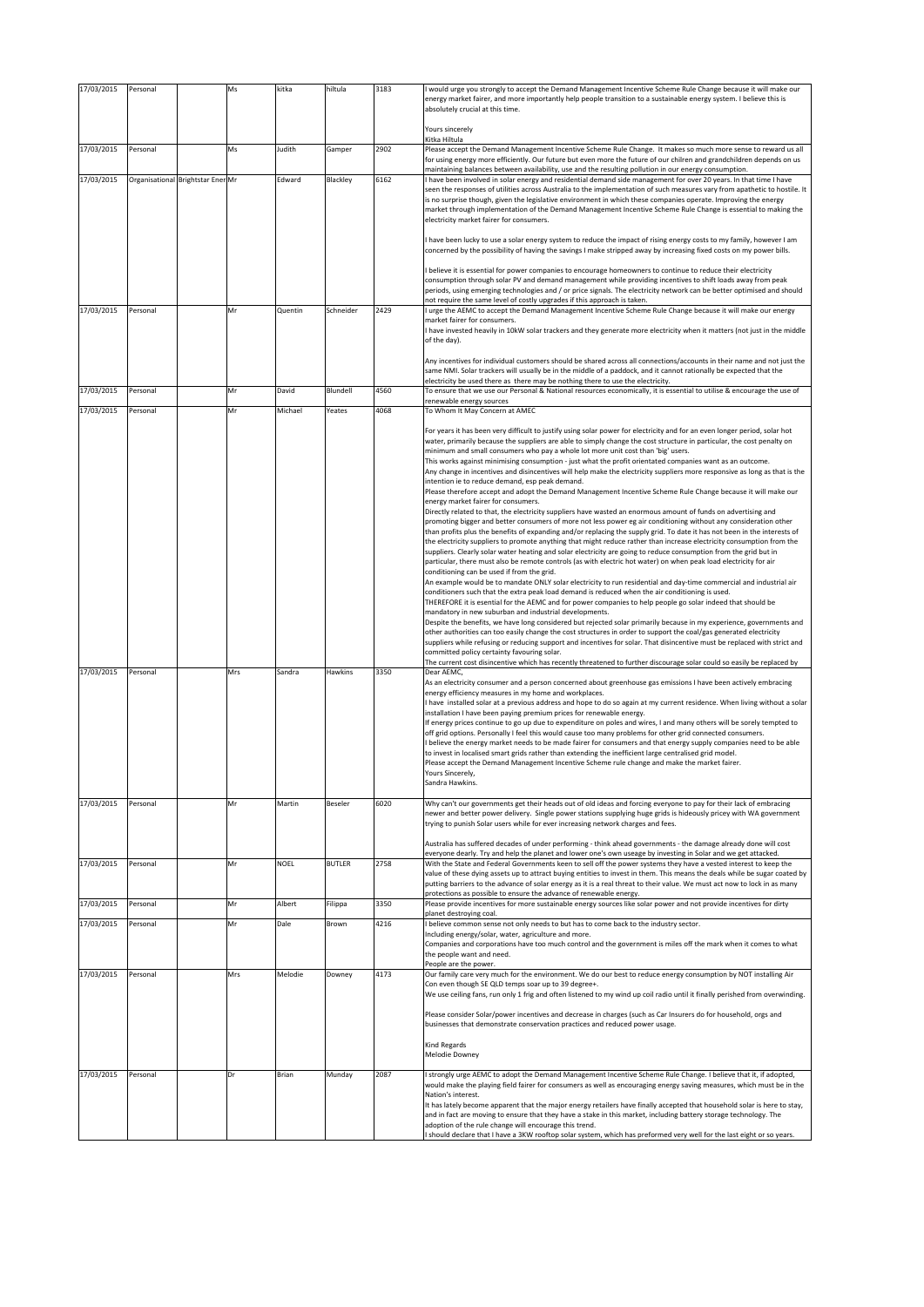| 17/03/2015 | Personal |          | Ms  | Pauline     | Dikmans            | 2620 | Dear AEMC                                                                                                                                                                                                                                                                                                                                                                                                                                                                                          |
|------------|----------|----------|-----|-------------|--------------------|------|----------------------------------------------------------------------------------------------------------------------------------------------------------------------------------------------------------------------------------------------------------------------------------------------------------------------------------------------------------------------------------------------------------------------------------------------------------------------------------------------------|
|            |          |          |     |             |                    |      | I would like to urge you to accept the Demand Management Incentive Scheme Rule Change as it will make our energy<br>market fairer for consumers.                                                                                                                                                                                                                                                                                                                                                   |
|            |          |          |     |             |                    |      |                                                                                                                                                                                                                                                                                                                                                                                                                                                                                                    |
|            |          |          |     |             |                    |      | I have recently installed a 3 Kw solar system on my house, as I was finding it crippling paying the inflated electricity<br>prices. I have also opted for a battery-ready system so I can install batteries as soon as they reach an affordable price<br>for me.                                                                                                                                                                                                                                   |
|            |          |          |     |             |                    |      | have conciously made an effort (and it was an effort for me) to save power and would welcome a benefit or saving for<br>doing this. A saving of \$120-\$500 would definitely help my budget, which is under pressure with the higher power<br>costs.                                                                                                                                                                                                                                               |
|            |          |          |     |             |                    |      | Please help people like me who genuinely are making an effort to save on energy usage.                                                                                                                                                                                                                                                                                                                                                                                                             |
| 17/03/2015 | Personal |          | Mr  | Ray         | Lane               | 6025 | Thank you  cheers Pauline Dikmans<br>Dear AEMC.                                                                                                                                                                                                                                                                                                                                                                                                                                                    |
|            |          |          |     |             |                    |      | have installed solar power to my home and fear that I am not receiving the full financial, social and ecological benefits                                                                                                                                                                                                                                                                                                                                                                          |
|            |          |          |     |             |                    |      | from my decision.<br>I Urge the AEMC to accept the Demand Management Incentive Scheme Rule Change because it will make our energy                                                                                                                                                                                                                                                                                                                                                                  |
| 17/03/2015 | Personal |          | Mr  | Tim         | Knight             | 835  | market fairer for consumers.<br>The Australian Energy Market Commission must be seen to be acting on behalf of all stakeholders not just the utilities                                                                                                                                                                                                                                                                                                                                             |
|            |          |          |     |             |                    |      | and I Urge the AEMC to accept the Demand Management Incentive Scheme Rule Change because it will make our<br>energy market fairer for consumers.                                                                                                                                                                                                                                                                                                                                                   |
| 17/03/2015 | Personal |          | Dr  | Robert      | Teunisse           | 4810 | It has been a long time since we heard some common sense from the electricity market. The Demand Management<br>Incentive Scheme Rule Change allows companies to profit from reduced or spread energy usage.                                                                                                                                                                                                                                                                                        |
|            |          |          |     |             |                    |      | From a medical perspective it is required we change the current means of electricity generation for the health of<br>coming generations whether through air quality directly or climate change indirectly. Maybe this rule change is in truth                                                                                                                                                                                                                                                      |
| 17/03/2015 | Personal |          | Mr  | William     | Heiner             | 4868 | a game changer and a first step in decarbonising our energy consumption<br>I urge the AEMC to accept the Demand Management Incentive Scheme Rule Change because it will make our energy                                                                                                                                                                                                                                                                                                            |
|            |          |          |     |             |                    |      | market fairer for consumers.<br>It is for power companies to help people go solar.                                                                                                                                                                                                                                                                                                                                                                                                                 |
|            |          |          |     |             |                    |      | I have installed \$16,000 worth of solar panels to reduce my costs.<br>Rising power costs are reducing investment and I will end up with higher bills.                                                                                                                                                                                                                                                                                                                                             |
| 17/03/2015 | Personal |          | Ms  | MARGARET    | SAINSBURY          | 2605 | I have had solar panels installed on my roof, and while reducing consumption significantly, there are still hefty charges I                                                                                                                                                                                                                                                                                                                                                                        |
|            |          |          |     |             |                    |      | must have to pay my electricity company.                                                                                                                                                                                                                                                                                                                                                                                                                                                           |
|            |          |          |     |             |                    |      | In a country such as Australia, with abundant sunshine, it is unwise for us not to provide more incentive to householders<br>and businesses to use solar power.                                                                                                                                                                                                                                                                                                                                    |
|            |          |          |     |             |                    |      | urge the AEMC to accept the Demand Management Incentive Scheme Rule Change, for the sake of households under<br>increasing financial pressure, for the environment, and for the principle of a fair go.                                                                                                                                                                                                                                                                                            |
|            |          |          |     |             |                    |      | Sincerely                                                                                                                                                                                                                                                                                                                                                                                                                                                                                          |
| 17/03/2015 | Personal |          | Mr  | Norman      | Strangeway         | 6112 | Margaret Sainsbury<br>I urge all who are involved in energy infrastructure and in the whole energy industry to be aware that the public is                                                                                                                                                                                                                                                                                                                                                         |
|            |          |          |     |             |                    |      | becoming better informed of all aspects of your industry. There will be no where to hide if you get it wrong.<br>It is therefore in your interest to look for solid and sound solutions to the industry. Lining the pockets of the few - will                                                                                                                                                                                                                                                      |
| 17/03/2015 | Personal |          | Mr  | Alex        |                    | 2044 | back fire on all who contribute to the wrong decisions made by AEMC.<br>Dear Sirs - I have invested in solar power to reduce my impact on the climate by reducing my reliance on coal fired                                                                                                                                                                                                                                                                                                        |
|            |          |          |     |             |                    |      | power. But we are bing hindered by electrical utilities & retailers increasing the fixed proportion of our power bills, thus<br>making my power saving less relevant (and pushing me to consider going off grid altogether, not ideal for anyone). I                                                                                                                                                                                                                                               |
|            |          |          |     |             |                    |      | believe we should be encouraging people to reduce their power usage, and that you can assist this by rewarding utilities                                                                                                                                                                                                                                                                                                                                                                           |
|            |          |          |     |             |                    |      | who encourage consumers to reduce their consumption. To that end, I'm supportive of the Demand Management<br>Ncentive scheme rule change, and encourage you to adopt the proposed changes.                                                                                                                                                                                                                                                                                                         |
| 17/03/2015 | Personal |          | mr  | michael     | Bull               | 2074 | I urge the AEMC to accept the Demand Management Incentive Scheme Rule Change because it will make our energy<br>market fairer for consumers. Rules should be set to be fair to both consumers and suppliers. The current system is                                                                                                                                                                                                                                                                 |
|            |          |          |     |             |                    |      | biased towards suppliers at the expense of consumers.                                                                                                                                                                                                                                                                                                                                                                                                                                              |
|            |          |          |     |             |                    |      | It is vital that power companies help people go solar should they wish to do so.                                                                                                                                                                                                                                                                                                                                                                                                                   |
| 17/03/2015 | Personal |          | Mr  | Christopher | Eastman-Nagle 3079 |      | Saving \$120 to \$500 a year on household power bills would make a difference to my family.<br>I am very much supportive of the Demand Management Incentive Scheme Rule Change because it will enable me to                                                                                                                                                                                                                                                                                        |
|            |          |          |     |             |                    |      | control and reduce my power use more proactively. I feel it is counter-productive to attempt to defeat this by<br>sanctioning fixed charges to compensate for reduced usage of power                                                                                                                                                                                                                                                                                                               |
|            |          |          |     |             |                    |      | It seems to me that in a carbon constrained world, power companies should be facilitating and supporting any attempt                                                                                                                                                                                                                                                                                                                                                                               |
|            |          |          |     |             |                    |      | to reduce CO2 production, by going solar; not thwarting it.                                                                                                                                                                                                                                                                                                                                                                                                                                        |
|            |          |          |     |             |                    |      | As part of doing my bit to reduce energy usage, I am converting all my lighting to LED within the next two weeks.                                                                                                                                                                                                                                                                                                                                                                                  |
|            |          |          |     |             |                    |      | am very frustrated, after having been promised by the Abbott government that electricity prices would fall with the                                                                                                                                                                                                                                                                                                                                                                                |
|            |          |          |     |             |                    |      | removal of the carbon trading system, that power company 'gold plating' has led to very noticeable power price rises<br>that have eaten into our family budget.                                                                                                                                                                                                                                                                                                                                    |
|            |          |          |     |             |                    |      | feel that I should be getting the benefit of a reduction in my power bills by investing in co-generation and demand<br>reduction. I should be be reducing my annual power bill between \$100-\$500 a year, so where is it?                                                                                                                                                                                                                                                                         |
|            |          |          |     |             |                    |      | want the rule change and I want it now.                                                                                                                                                                                                                                                                                                                                                                                                                                                            |
|            |          |          |     |             |                    |      | Christopher Eastman-Nagle                                                                                                                                                                                                                                                                                                                                                                                                                                                                          |
|            |          |          |     |             |                    |      |                                                                                                                                                                                                                                                                                                                                                                                                                                                                                                    |
| 17/03/2015 | Personal |          | Mr  | Lode        | van Grootel        | 2073 | Please introduce the:                                                                                                                                                                                                                                                                                                                                                                                                                                                                              |
| 17/03/2015 | Personal | Personal | Mr. | Leonard     | Eaton              | 2250 | Demand Management Incentive Scheme Rule Change<br>Please change the rule to allow us cheaper electricity                                                                                                                                                                                                                                                                                                                                                                                           |
| 17/03/2015 | Personal |          | Mrs | Maureen     | Allen              | 5162 | Why am I paying a companies debt through bad management, and misuse of funds because of overcharging to pay it. I<br>have solar panels, which I hoped would give me freedom from large bills, but the positive is being eroded. To all power                                                                                                                                                                                                                                                       |
|            |          |          |     |             |                    |      | and gas companies, give us in Australia, a belief that you have our welfare as your main concern, not just clawing back<br>money, from us that you should not be spending in the first place                                                                                                                                                                                                                                                                                                       |
| 17/03/2015 | Personal |          | ΜR  | Greg        | Trent              | 4306 | To whom it may concern,                                                                                                                                                                                                                                                                                                                                                                                                                                                                            |
|            |          |          |     |             |                    |      | believe the 'Demand Management Incentive Scheme Rule Change' is a step in the right direction for increasing the<br>use/impact and acceptance of renewable energies. I support this initiative whole heartedly.                                                                                                                                                                                                                                                                                    |
|            |          |          |     |             |                    |      | Regards                                                                                                                                                                                                                                                                                                                                                                                                                                                                                            |
|            |          |          |     |             |                    |      | <b>Greg Trent</b>                                                                                                                                                                                                                                                                                                                                                                                                                                                                                  |
| 17/03/2015 | Personal |          | Mr  | John        | Spira              | 2515 | I urge the AEMC to accept the Demand Management Incentive Scheme Rule Change, to help drive down consumer costs<br>for electricity and to continue the transition to renewable energy sources.                                                                                                                                                                                                                                                                                                     |
| 17/03/2015 | Personal |          | Mr  | Clive       | Edmead             | 3155 | I urge you to accept the Demand Management Incentive Scheme Rule Change as it will make our energy market fairer<br>for consumers.                                                                                                                                                                                                                                                                                                                                                                 |
|            |          |          |     |             |                    |      | It is important for power companies to help consumers to go solar and reduce the demand on the grid and therefore<br>the need to expand it at great cost which is passed on by rising supply charges.                                                                                                                                                                                                                                                                                              |
|            |          |          |     |             |                    |      | This will make a big difference to pensioners especially if current efforts to tie our pension to CPI instead of average<br>weekly earnings get through the Senate.                                                                                                                                                                                                                                                                                                                                |
| 17/03/2015 | Personal |          | Mr  | Stephen     | Edwards            | 6065 | Hi                                                                                                                                                                                                                                                                                                                                                                                                                                                                                                 |
|            |          |          |     |             |                    |      | I am a family man with my wife and 2 children. My goal in life and career is to build a better future where my children<br>can grow to there full potential and enjoy the lifelong benefits of nature and natural resources. It is with that in mind<br>that I got into solar system installations and can see the full benefits of them which outweigh the negatives. I am<br>passionate about solar and would love to see a future where my children can enjoy to true benefits of its creation. |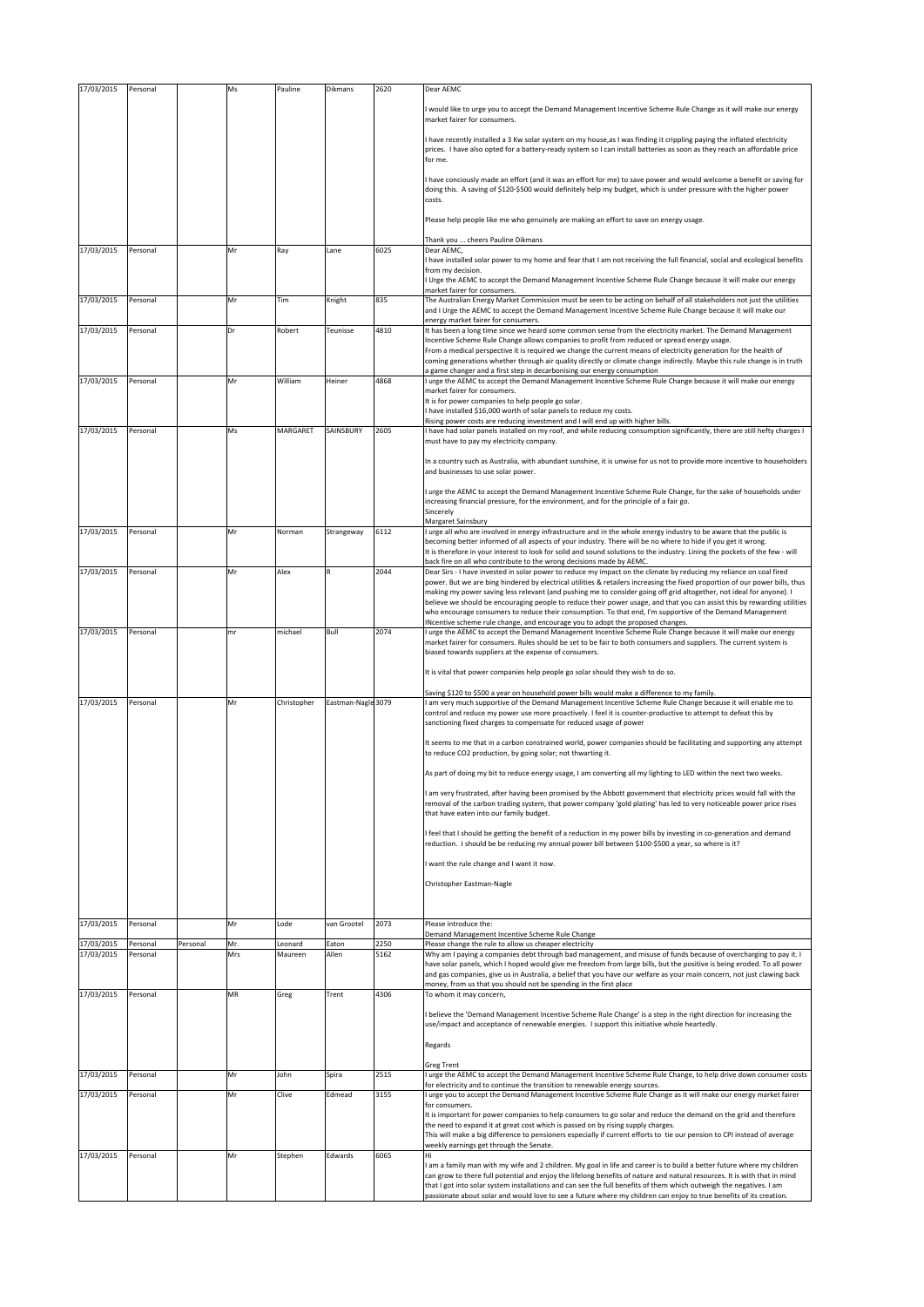| 17/03/2015 | Personal |                                  | Mrs. | Avis     | Jeffares   | 2500 | As a retiree I am very aware of the cost of electricity, so four years ago I installed solar panels on my roof. I passionately                                                                                                                                                              |
|------------|----------|----------------------------------|------|----------|------------|------|---------------------------------------------------------------------------------------------------------------------------------------------------------------------------------------------------------------------------------------------------------------------------------------------|
|            |          |                                  |      |          |            |      | believe that Solar Power is the way we should be going (along with wind, and wave power). lurge the you to accept the<br>Demand Management Incentive Scheme Rule Change because it will make our energy market fairer for consumers. It<br>also has the added benefit of creating new jobs. |
| 17/03/2015 | Personal | MatrixIP                         | Dr   | Darron   | Passlow    | 2127 | Please help bring the power companies in line with consumer (the public's) wishes and requirements so they are                                                                                                                                                                              |
| 17/03/2015 | Personal |                                  | Mr   | Nick     | Baiardo    | 6059 | helping not hindering lower energy prices and better energy and environmental management.<br>I can't believe that as a solar owner, who is helping the environment and reducing the need to burn fossil fuels that we                                                                       |
|            |          |                                  |      |          |            |      | are hit with such expensive charges from electrical supplies.<br>These costs keep rising and rising yet they are not offering us real value . My home uses energy efficient Tv's, Aircon,                                                                                                   |
|            |          |                                  |      |          |            |      | Fridges, Led Lighting.<br>So I'm reducing my impact on the World . We need the Demand Managment Incentive Scheme Rule Changes and we                                                                                                                                                        |
| 17/03/2015 | Personal | Tamar Technol Mr                 |      | eric     | ollier     | 7250 | need this now !<br>I urge the AEMC to accept the Demand Management Incentive Scheme Rule Change because it will make our energy                                                                                                                                                             |
|            |          |                                  |      |          |            |      | market fairer for consumers.<br>It is important for power companies to help people go solar.                                                                                                                                                                                                |
|            |          |                                  |      |          |            |      | Rising power bills and fixed charges have affected Australian families and saving \$120 to \$500 a year on household                                                                                                                                                                        |
|            |          |                                  |      |          |            |      | power bills would make a difference.                                                                                                                                                                                                                                                        |
| 17/03/2015 | Personal |                                  | Mr   | Sean     | Williams   | 4105 | Eric Ollier<br>I urge the AEMC to accept the Demand Management Incentive Scheme Rule Change because it will make our energy                                                                                                                                                                 |
|            |          |                                  |      |          |            |      | market fairer for consumers.                                                                                                                                                                                                                                                                |
|            |          |                                  |      |          |            |      | I have installed 16 solar panels, my roof is insulated and I run a ducted air con system and yet my quarterly power bill<br>has climbed from about \$440 a quater to over \$800 and I get stuff all credit on my feed in to the system.                                                     |
|            |          |                                  |      |          |            |      | am retired and will actively seek a means of getting off the system - see what that does to your fixed costs boyo!                                                                                                                                                                          |
| 17/03/2015 | Personal |                                  | mr   | Dennis   | Nickell    | 2577 | Please accept the Demand Management Incentive Scheme Rule Change because it will make our energy market fairer<br>for consumers.                                                                                                                                                            |
|            |          |                                  |      |          |            |      | It is very important for power companies to help people go solar.<br>Saving \$120 to \$500 a year on household power bills would make a difference for you.                                                                                                                                 |
|            |          |                                  |      |          |            |      | Thanks for your considerations,                                                                                                                                                                                                                                                             |
| 17/03/2015 | Personal |                                  | Mr   | Peter    | Szacsvay   | 2350 | <b>Dennis Nickell</b><br>Dear AEMC,                                                                                                                                                                                                                                                         |
|            |          |                                  |      |          |            |      | I am writing in support of the Demand Management Incentive Scheme Rule Change, which I understand will ensure that                                                                                                                                                                          |
|            |          |                                  |      |          |            |      | when users decrease their electricity consumption their bill will go down accordingly, a change which in a rational world<br>would be obvious.                                                                                                                                              |
|            |          |                                  |      |          |            |      | In a world of increasingly constrained resources, growing pollution and now inevitable global warming we must do                                                                                                                                                                            |
|            |          |                                  |      |          |            |      | everything possible to encourage the move to the use of renewable energy - I believe this rule change will be a step in<br>the right direction.                                                                                                                                             |
|            |          |                                  |      |          |            |      |                                                                                                                                                                                                                                                                                             |
|            |          |                                  |      |          |            |      | Sincerely<br>Peter Szacsvay                                                                                                                                                                                                                                                                 |
|            |          |                                  |      |          |            |      | Armidale NSW                                                                                                                                                                                                                                                                                |
| 17/03/2015 | Personal |                                  | Mr   | Roger    | Shelton    | 3463 | I have solar panels on my roof as I am concerned with power consumption and greenhouse gas levels. I believe this<br>system offers positive incentives to reduce energy consumption and should be effective to assistive our reduction of                                                   |
| 17/03/2015 |          | Organisational Bendigo SustainMr |      | Keith    | Reynard    | 3551 | greenhouse gas<br>I have been running energy education programs in central Victoria for many years now and it is clear the regulatory                                                                                                                                                       |
|            |          |                                  |      |          |            |      | system is designed to support the energy industries to the point of protecting their viability. This is very frustrating for<br>consumers who feel helpless and trapped in a centralised power network. With recent innovations in technology, there                                        |
|            |          |                                  |      |          |            |      | is now far greater potential for consumers to have more control over their energy management. The Demand<br>Management Incentive Scheme is a crucial element of providing consumers with greater control. However if the                                                                    |
|            |          |                                  |      |          |            |      | benefits are to be offset by the power companies simply profiteering in other ways such as increasing the fixed charges<br>and service fees, then this takes away any incentive for people to take control of their energy.                                                                 |
|            |          |                                  |      |          |            |      | It is important to provide incentive for the consumers and therefore to support the proposed Rule Changes where all                                                                                                                                                                         |
| 17/03/2015 |          | Organisational Solar Citesens    | Mr   | Owen     | Goodchild  | 6163 | charges on an electricity bill are reduced as the consumer adopts a more efficient usage pattern.<br>Stop moving the goal posts and take control of the situation and do what is best for the country and the people not                                                                    |
|            |          |                                  |      |          |            |      | what is best for the government of the day.spend our money well and do what needs to be done not what you need to<br>do to increase revenue for other countries and things we do not need                                                                                                   |
| 17/03/2015 | Personal |                                  | Ms   | Evelyn   | Williames  | 4520 | The increase in daily connection charges has meant that I am being charged more for connection than for electricity                                                                                                                                                                         |
|            |          |                                  |      |          |            |      | use. I don't feel that this is discouraging high usage of power which should surely be an important aim. I would like to<br>see more effort made to reduce power consumption and less money spent on infrastructure which is not needed.                                                    |
| 17/03/2015 | Personal |                                  | ms   | linelle  | griffiths  | 6149 | we have had sola 3k for 4 years at at<br>great cost we are a one person bread winner but we forked out the money to                                                                                                                                                                         |
|            |          |                                  |      |          |            |      | help us in our retirement. my husband is in retirement now and I have to keep on working to pay the bills<br>will be retiring soon.                                                                                                                                                         |
| 17/03/2015 | Personal |                                  | Mr   | Ronald J | van Velzen | 6035 | am advised that there is consideration occurring to increase fixed charges for energy supply to households. I urge you<br>to adopt the Demand Management Scheme Rule Change because it is a fairer way of distributing costs between                                                        |
|            |          |                                  |      |          |            |      | consumers.<br>We have a solar system installed and would be disappointed if rule changes are adopted that make that decision to do                                                                                                                                                          |
| 17/03/2015 | Personal |                                  | Ms   | Anita    | Beuthien   | 2037 | so are aggressively adopted to our detriment.<br>To the AEMC                                                                                                                                                                                                                                |
|            |          |                                  |      |          |            |      | I have put up solar panels and have noticed a real difference in our power bills, and a good feeling knowing that I am<br>making a small difference to my carbon footprint.                                                                                                                 |
|            |          |                                  |      |          |            |      | I urge you to accept the Demand management Incentive Scheme Rule Change, as it is important for power companies to<br>help people go solar and to make the energy market fairer for all consumers. There are so many roof-tops that could be                                                |
|            |          |                                  |      |          |            |      | utilized, and the more use they are made of, the more real difference we can all make for a cleaner environment.<br>A net lowering of power bills would be a real bonus too.                                                                                                                |
|            |          |                                  |      |          |            |      | your's sincerely<br>Anita                                                                                                                                                                                                                                                                   |
| 17/03/2015 |          |                                  |      | Michael  |            | 2311 | Thank you for the opportunity to make mu submission:                                                                                                                                                                                                                                        |
|            | Personal |                                  | Mr   |          | Winchester |      |                                                                                                                                                                                                                                                                                             |
|            |          |                                  |      |          |            |      | I urge the AEMC to accept the Demand Management Incentive Scheme Rule Change because it will encourage<br>consumers to use energy from renewable sources as another step in reducing the detrimental ecological effects of                                                                  |
|            |          |                                  |      |          |            |      | carbon emissions from the use of fossil fuels.                                                                                                                                                                                                                                              |
|            |          |                                  |      |          |            |      | spent \$20,000 on solar panels ten years ago for my household to reduce my use of grid supplied energy and as a step<br>in my personal commitment and contribution to our environment. I urge AEMC as an authority to follow my lead and                                                    |
|            |          |                                  |      |          |            |      | the lead of thousands of other citizens in their attempts to do their bit for the environment and thus our global<br>community. I suggest hundreds of thousands of other Australians would follow suit if the economic cost to using                                                        |
|            |          |                                  |      |          |            |      | renewable energy was reduced.                                                                                                                                                                                                                                                               |
|            |          |                                  |      |          |            |      | Rising power bills and fixed charges are my family's second biggest cost (behind insurance premiums) and are a huge<br>(and unnecessary) burden on my family and business. The savings incurred with this rule change would free up our                                                     |
|            |          |                                  |      |          |            |      | household income to allow for investment in other activities that would be ethically and ecologically sustainable such as<br>my organic beef farm - my primary source of income.                                                                                                            |
|            |          |                                  |      |          |            |      |                                                                                                                                                                                                                                                                                             |
| 17/03/2015 | Personal |                                  | Mrs  | Michelle | Connors    | 6556 | I believe Australians are paying far too much for electricity and therefore urge you to accept the Demand Incentive<br>Management Scheme Rule Change.                                                                                                                                       |
|            |          |                                  |      |          |            |      | My family struggles to pay our power bills despite having solar panels and minimizing our use as much as possible.                                                                                                                                                                          |
|            |          |                                  |      |          |            |      | It also makes sense to me that giving people an incentive to install or upgrade their solar systems is a good thing for the<br>environment and the alternative energy industry.                                                                                                             |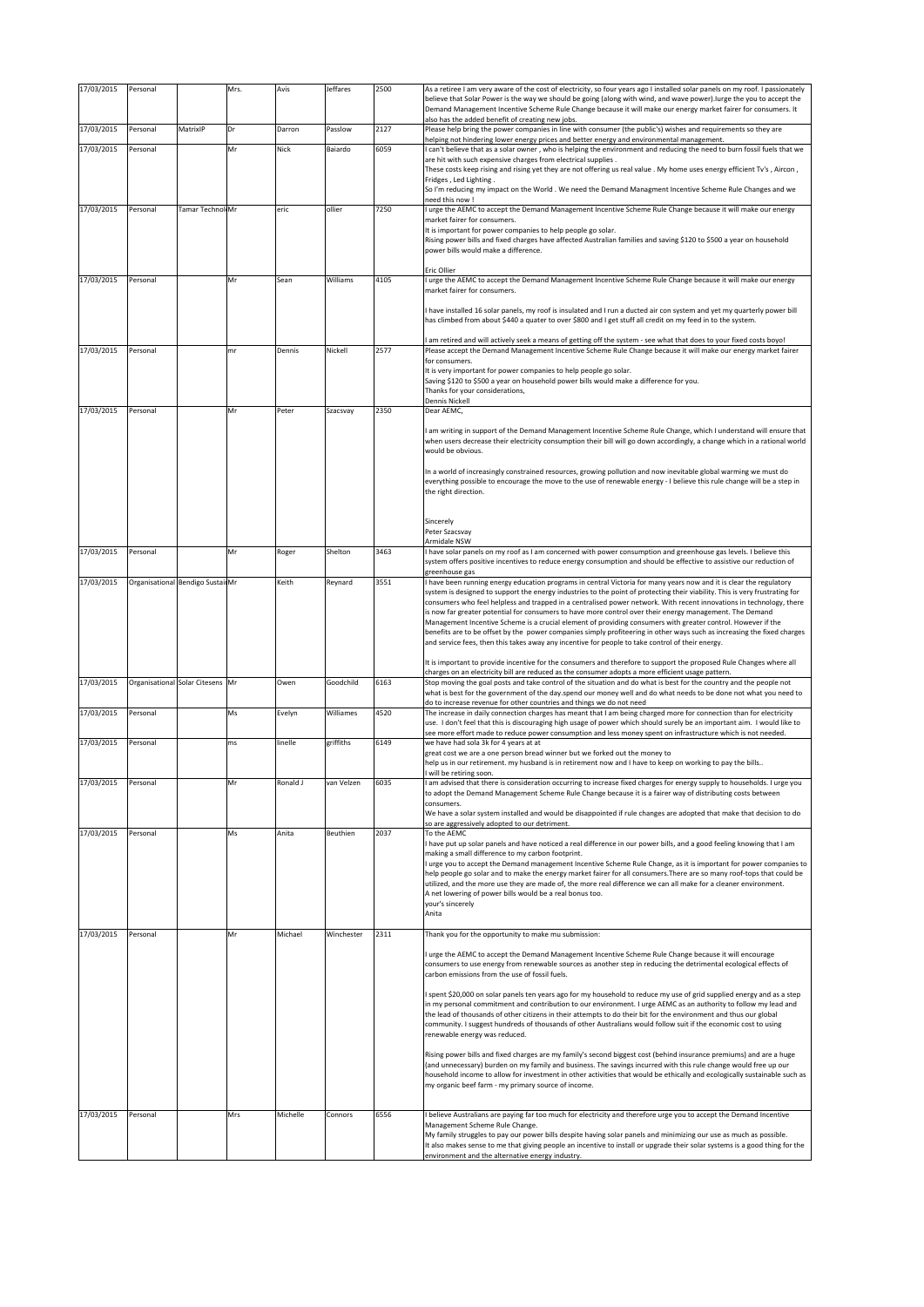| 17/03/2015               | Personal             |                                   | Mrs       | Janine           | Richards                | 3065         | We went solar a year ago in the interests of reducing our ever growing power bill, but also contributing in our own small                                                                                                                                                                                                                                                                                                                                                                                                                                                                                                                                                                                                                                                                                                                                                                                                                                                                                                                                                                                                                                                                                                                                                                                                                                                                                                                                                                                                                                                                                                                                                                                                                                                                                                                                                                                                                                                                                                                                                                                                                                                                                                                                                                                                                                                                                                                                                                                                                                                                                                                                                                                                                                                                                                                                                                                                                 |
|--------------------------|----------------------|-----------------------------------|-----------|------------------|-------------------------|--------------|-------------------------------------------------------------------------------------------------------------------------------------------------------------------------------------------------------------------------------------------------------------------------------------------------------------------------------------------------------------------------------------------------------------------------------------------------------------------------------------------------------------------------------------------------------------------------------------------------------------------------------------------------------------------------------------------------------------------------------------------------------------------------------------------------------------------------------------------------------------------------------------------------------------------------------------------------------------------------------------------------------------------------------------------------------------------------------------------------------------------------------------------------------------------------------------------------------------------------------------------------------------------------------------------------------------------------------------------------------------------------------------------------------------------------------------------------------------------------------------------------------------------------------------------------------------------------------------------------------------------------------------------------------------------------------------------------------------------------------------------------------------------------------------------------------------------------------------------------------------------------------------------------------------------------------------------------------------------------------------------------------------------------------------------------------------------------------------------------------------------------------------------------------------------------------------------------------------------------------------------------------------------------------------------------------------------------------------------------------------------------------------------------------------------------------------------------------------------------------------------------------------------------------------------------------------------------------------------------------------------------------------------------------------------------------------------------------------------------------------------------------------------------------------------------------------------------------------------------------------------------------------------------------------------------------------------|
|                          |                      |                                   |           |                  |                         |              | way to saving our environment by using a clean and very available power source - solar. We truly believe the growing<br>use of solar will have only positive contributions to our country. Thankfully our power bills have reduced which has<br>taken a lot of pressure off our household budget. However, it's a sad indictment on our society that growing numbers<br>of vulnerable people are opting to cut off their power in order to have money to pay for items such as food, etc. This is<br>unacceptable in a country like Australia where the sun should be used as the one of main sources of energy. You now<br>have the power to change this absolutely ludicrous situation, andl urge you to seriously consider the Demand<br>Management Incentive Scheme Rule Change.<br>Thank you.                                                                                                                                                                                                                                                                                                                                                                                                                                                                                                                                                                                                                                                                                                                                                                                                                                                                                                                                                                                                                                                                                                                                                                                                                                                                                                                                                                                                                                                                                                                                                                                                                                                                                                                                                                                                                                                                                                                                                                                                                                                                                                                                        |
| 17/03/2015               | Personal             |                                   | Mr        | Anthony          | Tucker                  | 2040         | Dear AEMC, please accept th Demand Energy Incentive Scheme as it will make the energy market fairer for consumers.<br>power companies need to pay a fair price for power contributed by solar producers, commercial and domestic.<br>I have reduced my energy consumption with a 4 Kw on-roof solar, to the point where I produce more than I consume,<br>yet still pay a substantial energy bill. this shows the absurdity of the current energy market.                                                                                                                                                                                                                                                                                                                                                                                                                                                                                                                                                                                                                                                                                                                                                                                                                                                                                                                                                                                                                                                                                                                                                                                                                                                                                                                                                                                                                                                                                                                                                                                                                                                                                                                                                                                                                                                                                                                                                                                                                                                                                                                                                                                                                                                                                                                                                                                                                                                                                 |
|                          |                      |                                   |           |                  |                         |              | Please ensure the DMISRC is accepted.                                                                                                                                                                                                                                                                                                                                                                                                                                                                                                                                                                                                                                                                                                                                                                                                                                                                                                                                                                                                                                                                                                                                                                                                                                                                                                                                                                                                                                                                                                                                                                                                                                                                                                                                                                                                                                                                                                                                                                                                                                                                                                                                                                                                                                                                                                                                                                                                                                                                                                                                                                                                                                                                                                                                                                                                                                                                                                     |
|                          |                      |                                   |           |                  |                         |              | A.F. Tucker                                                                                                                                                                                                                                                                                                                                                                                                                                                                                                                                                                                                                                                                                                                                                                                                                                                                                                                                                                                                                                                                                                                                                                                                                                                                                                                                                                                                                                                                                                                                                                                                                                                                                                                                                                                                                                                                                                                                                                                                                                                                                                                                                                                                                                                                                                                                                                                                                                                                                                                                                                                                                                                                                                                                                                                                                                                                                                                               |
| 17/03/2015               | Personal             |                                   | ms        | anne             | orr                     | 6064         | any chance of reducing Bills is good, we installed solar so we could save money and also do our part for the<br>environment<br>I think every house should have solar , it seems such a waste not to use the sun when we have so much of it.                                                                                                                                                                                                                                                                                                                                                                                                                                                                                                                                                                                                                                                                                                                                                                                                                                                                                                                                                                                                                                                                                                                                                                                                                                                                                                                                                                                                                                                                                                                                                                                                                                                                                                                                                                                                                                                                                                                                                                                                                                                                                                                                                                                                                                                                                                                                                                                                                                                                                                                                                                                                                                                                                               |
| 17/03/2015               | Personal             |                                   | Mr        | GAVIN            | <b>HARRISON</b>         | 4036         | A change to the rules is common sense, Consumers are being ripped off and things need to change. My 16 panel system                                                                                                                                                                                                                                                                                                                                                                                                                                                                                                                                                                                                                                                                                                                                                                                                                                                                                                                                                                                                                                                                                                                                                                                                                                                                                                                                                                                                                                                                                                                                                                                                                                                                                                                                                                                                                                                                                                                                                                                                                                                                                                                                                                                                                                                                                                                                                                                                                                                                                                                                                                                                                                                                                                                                                                                                                       |
|                          |                      |                                   |           |                  |                         |              | does little to help the rising costs of power.<br>pretty soon my entire pension will go on just paying the amenities bills.                                                                                                                                                                                                                                                                                                                                                                                                                                                                                                                                                                                                                                                                                                                                                                                                                                                                                                                                                                                                                                                                                                                                                                                                                                                                                                                                                                                                                                                                                                                                                                                                                                                                                                                                                                                                                                                                                                                                                                                                                                                                                                                                                                                                                                                                                                                                                                                                                                                                                                                                                                                                                                                                                                                                                                                                               |
| 17/03/2015               | Personal             |                                   | Mr        | Kevin            | Goldspink               | 5162         | What happened to cheaper power with privatization, more political BS as usual.<br>Please! I Urge you AEMC to accept the Demand Management Incentive Scheme Rule Change. I have taken steps to                                                                                                                                                                                                                                                                                                                                                                                                                                                                                                                                                                                                                                                                                                                                                                                                                                                                                                                                                                                                                                                                                                                                                                                                                                                                                                                                                                                                                                                                                                                                                                                                                                                                                                                                                                                                                                                                                                                                                                                                                                                                                                                                                                                                                                                                                                                                                                                                                                                                                                                                                                                                                                                                                                                                             |
|                          |                      |                                   |           |                  |                         |              | reduce my energy usage with solar Panels, but electricity charges are still over the top, not just for me, but for those<br>who can not afford to go solar, it need's to be a fairer system for all consumers.                                                                                                                                                                                                                                                                                                                                                                                                                                                                                                                                                                                                                                                                                                                                                                                                                                                                                                                                                                                                                                                                                                                                                                                                                                                                                                                                                                                                                                                                                                                                                                                                                                                                                                                                                                                                                                                                                                                                                                                                                                                                                                                                                                                                                                                                                                                                                                                                                                                                                                                                                                                                                                                                                                                            |
| 17/03/2015               |                      | Organisational ecoenviro pty I Dr |           | Richard          | Finlay-Jones            | 2291         | I urge the AEMC to accept the Demand Management Incentive Scheme Rule Change because it will make our energy                                                                                                                                                                                                                                                                                                                                                                                                                                                                                                                                                                                                                                                                                                                                                                                                                                                                                                                                                                                                                                                                                                                                                                                                                                                                                                                                                                                                                                                                                                                                                                                                                                                                                                                                                                                                                                                                                                                                                                                                                                                                                                                                                                                                                                                                                                                                                                                                                                                                                                                                                                                                                                                                                                                                                                                                                              |
|                          |                      |                                   |           |                  |                         |              | market fairer for consumers.<br>I wish to tell the AEMC how important it is for power companies to help people go solar.<br>We have installed a 4kW system on our family home and it is reducing our bills by more than 50%<br>Rising power bills and fixed charges have affected our family by forcing us into energy efficiency measures.<br>Saving \$120 to \$500 a year on household power bills would make a real difference for us.                                                                                                                                                                                                                                                                                                                                                                                                                                                                                                                                                                                                                                                                                                                                                                                                                                                                                                                                                                                                                                                                                                                                                                                                                                                                                                                                                                                                                                                                                                                                                                                                                                                                                                                                                                                                                                                                                                                                                                                                                                                                                                                                                                                                                                                                                                                                                                                                                                                                                                 |
| 17/03/2015               | Personal             |                                   | Mr        | Paul             | Duncombe                | 7005         | At last some common sense in a proposal about power billing. Rewarding customers who save power (and the planet!)<br>makes so much sense. I have a rooftop generator along with thousands of other customers. We are contributing to an                                                                                                                                                                                                                                                                                                                                                                                                                                                                                                                                                                                                                                                                                                                                                                                                                                                                                                                                                                                                                                                                                                                                                                                                                                                                                                                                                                                                                                                                                                                                                                                                                                                                                                                                                                                                                                                                                                                                                                                                                                                                                                                                                                                                                                                                                                                                                                                                                                                                                                                                                                                                                                                                                                   |
| 17/03/2015               | Personal             |                                   | mr        | kurt             | van wijck               | 3770         | overall reduction in the demand for power. This should be supported.<br>Hi.                                                                                                                                                                                                                                                                                                                                                                                                                                                                                                                                                                                                                                                                                                                                                                                                                                                                                                                                                                                                                                                                                                                                                                                                                                                                                                                                                                                                                                                                                                                                                                                                                                                                                                                                                                                                                                                                                                                                                                                                                                                                                                                                                                                                                                                                                                                                                                                                                                                                                                                                                                                                                                                                                                                                                                                                                                                               |
|                          |                      |                                   |           |                  |                         |              | I am asking you to support the Demand Management Incentive Scheme Rule Change As our government continues to<br>put coal firts against strong evidence that it is a deying industry in battle to keep their heads above the water. With ever<br>increasing evidence that solar is now cheaper than new coal it is time for you to stand up against our weak<br>governement and suport, in this case solar, renewable enrgy in every way you can. Please do the right thing by the<br>Australian people, the environment, by financial common sense and avoid embarrasment for our contry on the                                                                                                                                                                                                                                                                                                                                                                                                                                                                                                                                                                                                                                                                                                                                                                                                                                                                                                                                                                                                                                                                                                                                                                                                                                                                                                                                                                                                                                                                                                                                                                                                                                                                                                                                                                                                                                                                                                                                                                                                                                                                                                                                                                                                                                                                                                                                           |
|                          |                      |                                   |           |                  |                         |              | international stage.<br>Thank you.                                                                                                                                                                                                                                                                                                                                                                                                                                                                                                                                                                                                                                                                                                                                                                                                                                                                                                                                                                                                                                                                                                                                                                                                                                                                                                                                                                                                                                                                                                                                                                                                                                                                                                                                                                                                                                                                                                                                                                                                                                                                                                                                                                                                                                                                                                                                                                                                                                                                                                                                                                                                                                                                                                                                                                                                                                                                                                        |
| 17/03/2015               | Personal             |                                   | Mr        | Tom              | Maxwell                 | 6150         | It is essential that you accept the Demand Management Incentive Scheme rule change.<br>I have spent thousands of dollars to install solar in a bid to CONSERVE energy.                                                                                                                                                                                                                                                                                                                                                                                                                                                                                                                                                                                                                                                                                                                                                                                                                                                                                                                                                                                                                                                                                                                                                                                                                                                                                                                                                                                                                                                                                                                                                                                                                                                                                                                                                                                                                                                                                                                                                                                                                                                                                                                                                                                                                                                                                                                                                                                                                                                                                                                                                                                                                                                                                                                                                                    |
| 17/03/2015               | Personal             |                                   | Mr        | Alan             | Pritchard               | 3280         | Rising electricity costs have a compounding effect on the family budget.<br>I am writing to urge the AEMC to accept the proposed Demand Management Incentive Scheme Rule Change.                                                                                                                                                                                                                                                                                                                                                                                                                                                                                                                                                                                                                                                                                                                                                                                                                                                                                                                                                                                                                                                                                                                                                                                                                                                                                                                                                                                                                                                                                                                                                                                                                                                                                                                                                                                                                                                                                                                                                                                                                                                                                                                                                                                                                                                                                                                                                                                                                                                                                                                                                                                                                                                                                                                                                          |
| 17/03/2015               | Personal             |                                   | Mr        | Aaron            | Parsons                 | 3029         | Two years ago I moved from country Victoria to a 6-Star energy rated house in Warrnambool that has double glazing,<br>LED lighting, rainwater collection, generous insulation and other passive energy-saving design features. I would very<br>much like to instal a PV array to offset my electricity charges but as a single 77 year old retiree on a full age pension, this<br>is not a a viable option under the present system of reduced feed-in tariffs, rising power bills and ever increasing fixed<br>charges.<br>I deplore the coalition Government's negative policy toward renewable energy, the proposed cuts to the RET and their<br>support for the coal and gas lobbies. However, given some real incentive to instal solar panels, I would jump at the<br>chance to benefit from utilising renewable energy sources.<br>Please support this proposed rule change.<br>Alan Prichard.<br>In days gone by where single point of origin generation plants built near resources was a necessity, it made sense to<br>charge lots for distribution as networks cost lots. it also made sense in a supply and demand system that high volume<br>users get discounts and low volume users pay a premium for supply.<br>Times have changed.<br>Resources are now limited. Consequences of environmental and social health and well-being from dirty power has<br>taken a toll and now has a price that needs to be considered. Clean, renewable energy has been discovered and is<br>almost as affordable. Again, supply and demand would make it more affordable than dirty power and the consequences<br>that come with it. The renewable energy sector doesn't need government funding, it needs dirty power suppliers to<br>stop stifling its growth and development.<br>Common sense indicates that in a user pays system, high volume users should pay more, and those prepared to invest in<br>infrastructure to offset their consumption should be rewarded. How is it fair for me to generate excess solar power,<br>offset my own use, feed in to my neighbor who pays 30c, but only receive 8c myself and still have to pay<br>network/transmission costs? there is little network infrastructure in use for this transfer of power between<br>neighbours And why should my cost per kw/h increase because my use has decreased? we need a fairer system. a<br>system that rewards personal investment and waste reduction. a system that protects the enviroment. a system that<br>prolongs the planet so we don't kill it before nature runs it's course. there is too much self interest in government and<br>business. Too many people looking out for themselves and their financial reward.<br>Times have changed. Government and rule makers need to change with them, or be run over by progress. People are<br>waking up and thinking for themselves. It's just a matter of time before the next revolution. |
|                          |                      |                                   |           |                  |                         |              | Please reveiw and accept accept the Demand Management Incentive Scheme Rule Change because it will make our<br>energy market fairer for consumers.                                                                                                                                                                                                                                                                                                                                                                                                                                                                                                                                                                                                                                                                                                                                                                                                                                                                                                                                                                                                                                                                                                                                                                                                                                                                                                                                                                                                                                                                                                                                                                                                                                                                                                                                                                                                                                                                                                                                                                                                                                                                                                                                                                                                                                                                                                                                                                                                                                                                                                                                                                                                                                                                                                                                                                                        |
| 17/03/2015               | Personal             |                                   | Mrs       | Helen            | Killeen                 | 4552         | Our household has had solar panels on our roof for the last 8 years. We now generate more energy than we use, and<br>want other Australians to have the same opportunity. For too long our governments have been subsidising the energy<br>companies at the expense of consumers.                                                                                                                                                                                                                                                                                                                                                                                                                                                                                                                                                                                                                                                                                                                                                                                                                                                                                                                                                                                                                                                                                                                                                                                                                                                                                                                                                                                                                                                                                                                                                                                                                                                                                                                                                                                                                                                                                                                                                                                                                                                                                                                                                                                                                                                                                                                                                                                                                                                                                                                                                                                                                                                         |
|                          |                      |                                   |           |                  |                         |              | I urge you to accept the Demand Management Incentive Scheme Rule Change because it will make our energy market<br>fairer for consumers. I know many people whose living costs are rising faster than their income, and would benefit<br>greatly if there were savings on their power bills.                                                                                                                                                                                                                                                                                                                                                                                                                                                                                                                                                                                                                                                                                                                                                                                                                                                                                                                                                                                                                                                                                                                                                                                                                                                                                                                                                                                                                                                                                                                                                                                                                                                                                                                                                                                                                                                                                                                                                                                                                                                                                                                                                                                                                                                                                                                                                                                                                                                                                                                                                                                                                                               |
| 17/03/2015<br>17/03/2015 | Personal<br>Personal |                                   | Mr<br>mrs | Michael<br>sally | Eisenblatter<br>roberts | 5070<br>6074 | With regard to the proposed demand management rules for the electricity distributors, please accept my support for<br>such a change, and the resultant incentives to distributors to exploit (excess) solar capacity within networks, to<br>ameliorate peak load demands on network infrastructure thereby reducing network capital expenditure and delivering<br>potential consumer savings in the hundreds of dollars p.a.<br>I have invested in such SEG infrastructure and believe network micromanagement is feasible, and more economical, to<br>better utilise rooftop energy production and in turn ease network loads.<br>A rethink of the network and SEG customers' interaction with it requires more research to unlock the obvious benefits<br>that are there but not yet exploited.<br>Dear Sir, I took the time and finances to help our society by providing the means to collect solar energy which at the<br>time your government encouraged, I now find that the costs are ever-increasing and hopefully if you accept the demand                                                                                                                                                                                                                                                                                                                                                                                                                                                                                                                                                                                                                                                                                                                                                                                                                                                                                                                                                                                                                                                                                                                                                                                                                                                                                                                                                                                                                                                                                                                                                                                                                                                                                                                                                                                                                                                                                      |
|                          |                      |                                   |           |                  |                         |              | management incentive scheme all will benefit in the long term<br>regards sally roberts                                                                                                                                                                                                                                                                                                                                                                                                                                                                                                                                                                                                                                                                                                                                                                                                                                                                                                                                                                                                                                                                                                                                                                                                                                                                                                                                                                                                                                                                                                                                                                                                                                                                                                                                                                                                                                                                                                                                                                                                                                                                                                                                                                                                                                                                                                                                                                                                                                                                                                                                                                                                                                                                                                                                                                                                                                                    |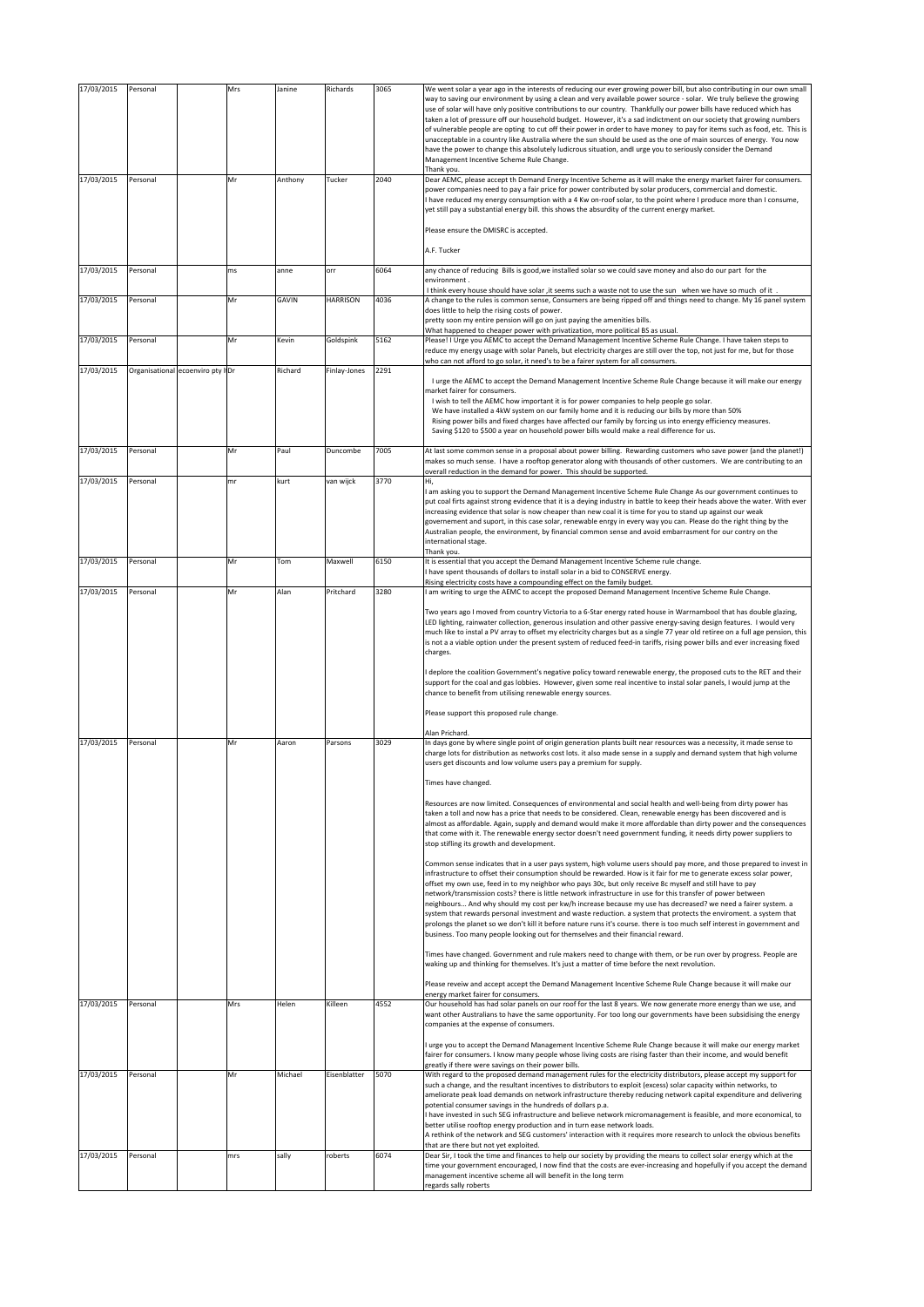| 17/03/2015 | Personal |                                    | Ms  | Judy      | Schrever  | 3146 | Like many Australians, we have installed solar and have taken steps to make our home energy efficient. We do this to<br>reduce pollution and green house gas emissions for a safer world for our grandchildren and to combat ever escalating<br>electricity bills.                                                                                                                                                                                                                                                                                    |
|------------|----------|------------------------------------|-----|-----------|-----------|------|-------------------------------------------------------------------------------------------------------------------------------------------------------------------------------------------------------------------------------------------------------------------------------------------------------------------------------------------------------------------------------------------------------------------------------------------------------------------------------------------------------------------------------------------------------|
|            |          |                                    |     |           |           |      | However our power company has created obstacles which mean mean we are not yet paid any feed in tariff for energy<br>we supply to the grid, while increasing fixed charges can only be interpreted as an industry not committed to, in fact<br>hindering, the uptake of clean energy production.                                                                                                                                                                                                                                                      |
|            |          |                                    |     |           |           |      | We therefore urge AEMC to adopt the Demand Management Incentive Scheme Rule Change. Unless a fairer system is<br>introduced consumers will exit the grid                                                                                                                                                                                                                                                                                                                                                                                              |
| 17/03/2015 |          | Organisational Innovative Trai CEO |     | Vic       | Susinetti | 6029 | I strongly urge the AEMC to accept the Demand Management Incentive Scheme Rule Change.                                                                                                                                                                                                                                                                                                                                                                                                                                                                |
| 17/03/2015 | Personal |                                    |     | Merrick   | Ekins     | 4069 | I urge the AEMC to accept the Demand Management Incentive Scheme Rule Change because it will make our energy<br>market fairer for consumers.<br>TIt is for power companies to help people go solar.<br>have reduced my energy usage with solar and efficiency measures.<br>The fixed charges have increased 400% in the last 6 years, wow I wished my salary had increased by 400% to keep pace<br>with the bills.                                                                                                                                    |
| 17/03/2015 | Personal |                                    | Mr  | Roger     | Adamson   | 5125 | would urge the AEMC to accept the Demand Management Incentive Scheme Rule Change to encourage consumers to<br>lower their energy usage and also save money. It is my understanding that people react better to rewards for doing<br>things than being threatened.                                                                                                                                                                                                                                                                                     |
|            |          |                                    |     |           |           |      | We have had a small solar system installed on our home in our retirement village to try and keep the ESSENTIAL Power<br>we use at an affordable cost, seeing we are now heavily reliant on the Aged Pension. I believe if people make an effort<br>to help save our planet they deserve to be rewarded and energy suppliers who do this will be strongly supported by<br>people such as myself as we are finding it increasingly difficult to meet the rising costs of power and gas, even though<br>we have taken steps to try and reduce our usage. |
| 17/03/2015 | Personal |                                    | Mr. | Peter     | Schaffner | 3340 | I am always surprised how the power companies are trying to stop solar energy. Solar Power is helping our environment<br>from pollution. Every owner of solar panel is helping the power industry to use less brown coal, maintenance of Power<br>pols and wiring. We should increase the use of solar power and create an understanding to the public how important                                                                                                                                                                                  |
|            |          |                                    |     |           |           |      | solar power can be for every household. But sadly the mining Industry is very powerful and the Government is very<br>weak and has not enough knowledge about the importunes.                                                                                                                                                                                                                                                                                                                                                                          |
| 17/03/2015 | Personal |                                    | Ms  | Anna      | Campbell  | 3460 | Dear AEMC, I urge you to accept 'the Demand Management Incentive Scheme Rule Change' to allow fairness for<br>consumers in the energy market. For the sake of our future generations' ability to survive on this world we need to be<br>caring for the environment and working WITH the environment, not against it. Solar power is one way in which we can<br>do this.                                                                                                                                                                               |
|            |          |                                    |     |           |           |      | have solar panels on my residence and would like to add more (to aid with water heating), but it is expensive up-front<br>to do this. People with limited cash flow need to be able to access sustainable energy. The public also looks to a<br>government for guidance; and we are looking for a government who shows it genuinely cares about our future.                                                                                                                                                                                           |
|            |          |                                    |     |           |           |      | Rising power bills and fixed charges means to my family that we have less money to work sustainably - e.g. to buy a<br>water tank, good bicycles or a more efficient car.<br>Savings of \$120 to \$500 a year would all help with this. It is important to get the priorities of the world in balance and                                                                                                                                                                                                                                             |
|            |          |                                    |     |           |           |      | not to see essentials such as providing energy to households purely as a business to make as much money profit as<br>possible. The profit should be seen as a healthy Earth, able to sustain the human and fauna and flora populations far<br>into the future.                                                                                                                                                                                                                                                                                        |
| 17/03/2015 | Personal |                                    | Mr  | David     | Tuff      | 6151 | Please dopt this new rule to stop power companies fromspending money on nthe network unnecessarily. Give solar<br>power in private homes a real chance.                                                                                                                                                                                                                                                                                                                                                                                               |
| 17/03/2015 | Personal |                                    | Mr  | Peter     | Wright    | 3580 | Pleaseake it fair for those who, not being well off, made the financial investment to make this planet cleaner. I really<br>thought that this was what it was all about. We should not be disadvantaged for doing our bit for a better earth.                                                                                                                                                                                                                                                                                                         |
| 17/03/2015 | Personal |                                    | Mr  | Ashley    | Cooper    | 3106 | For the sake of the planet, let alone our hip pockets, your must aceept the Demand Management Incentive Scheme Rule<br>Change because it will make all our lives fairer and richer                                                                                                                                                                                                                                                                                                                                                                    |
| 17/03/2015 | Personal |                                    | Mr  | Don       | BARBER    | 4552 | am urging the AEMC to accept the Demand Management Incentive Scheme rule change making our energy market<br>fairer                                                                                                                                                                                                                                                                                                                                                                                                                                    |
|            |          |                                    |     |           |           |      | It is important that power companies assist people to go solar<br>I have already taken steps in this regard to reduce energy with solar efficiency measures<br>A saving of \$120---\$500a year on my household power bill will make my pensioner life much easier                                                                                                                                                                                                                                                                                     |
| 17/03/2015 | Personal |                                    | Hon | David     | Harper AM | 3135 | It is in my opinion imperative that reliance on fossil fuels be replaced by reliance on renewable energy as a source of<br>electricity generation. Of course practicalities prevent immediate total conversion, but our duty to future generations<br>cannot be fulfilled unless we do as soon as possible as much as possible to reduce the risk of catastrophic climate<br>warming. Reduction of the demand for electricity is a core aspect of this. I urge the taking of every action designed to                                                 |
| 17/03/2015 | Personal |                                    | Mr  | Ken       | Benson    | 4500 | achieve this goal,<br>I urge the AEMC to accept the Demand Management Incentive Scheme Rule Change because it will make our energy                                                                                                                                                                                                                                                                                                                                                                                                                    |
| 17/03/2015 | Personal | Mount Lofty Di Mr                  |     | Rod       | Kemp      | 5152 | market fairer for consumers.<br>Like many others, we installed a solar power system to help reduce our energy bills and to support the concept of a                                                                                                                                                                                                                                                                                                                                                                                                   |
|            |          |                                    |     |           |           |      | future free of polluting energy sources. Over time the rise in fixed network fees and the drop in FIT have seriously<br>eroded our benefit so that we now expect to take 15 years to recoup our investment. The price we pay for imported<br>power has risen substantially, while the price we receive for exported power has decreased; this cannot be justified.<br>We support any move which makes the energy market fairer for consumers.                                                                                                         |
| 17/03/2015 | Personal |                                    | Mr  | Steve     | Saunders  | 2132 | I support introducing The Demand Management Incentive Scheme Rule Change. It will provide the correct direction for<br>changing to more efficient energy system. The big energy companies need rules like this to give them reason to invest<br>correctly in renewable energy.<br>It will give incentive to consumers like myself to manage our energy use. I already have PV installed to assist with my                                                                                                                                             |
|            |          |                                    |     |           |           |      | energy costs and as I am about to retire I am vitally concerned about managing my household expenses into the future<br>on a limited income. Thank you.                                                                                                                                                                                                                                                                                                                                                                                               |
| 17/03/2015 | Personal |                                    | Mrs | Elizabeth | Kennedy   | 2745 | Please accept the Demand Management IncentiveScheme Rule Change as it will make our market fairer. we live in<br>Australia solar is the new and safe clean way for the future but we must start NOW. We need to stop being lazy stop<br>digging up the ground solar panels on every roof top.Australia could be truly great make the world go WOW look at<br>them go solar.                                                                                                                                                                           |
| 17/03/2015 | Personal |                                    | Mr. | Greg      | Flattley  | 3156 | This rule will not only provide significant savings on our power bill but also provide incentive for the community at large<br>to seek energy savings through thrift and alternative sources.                                                                                                                                                                                                                                                                                                                                                         |
| 17/03/2015 | Personal |                                    | Mr  | Warwick   | Hempel    | 2251 | Please accept the Demand Management Incentive Scheme Rule Change because it will make the energy market fairer<br>for consumers.                                                                                                                                                                                                                                                                                                                                                                                                                      |
|            |          |                                    |     |           |           |      | have installed solar panels on my roof, LED lights in my house and installed an efficient energy pump to heat my hot<br>water. I would like a power billing system that gives me a reasonable monetary saving for my power saving efforts.                                                                                                                                                                                                                                                                                                            |
| 17/03/2015 | Personal |                                    | Mr  | John      | Gray      | 2479 | It is vitally important to future of Australia's energy supplies for people to become energy conscious and thereby may<br>efforts become efficient and to reduce consumption. Whilst it is not in the interests of power companies, we<br>consumers need the supply rules to allow consumers to have this right. If the supply companies had their way electricity<br>would be ridiculously expensive, consumers need every break they can to control their costs.                                                                                    |
|            |          |                                    |     |           |           |      | Solar is an important part of this solution. I have 3 solar systems already, I intend to use battery storage for load limiting<br>and time of use management. Many others want the same.<br>I urge the AEMC to make these rule changes to allow consumers the ability to manage costs, put in place use reduction                                                                                                                                                                                                                                     |
| 17/03/2015 |          | Organisational Arizona Boating Mr  |     | Jim       | Buckland  | 2263 | measures, and reduce the size of their electricity bills.<br>Hi, we installed solar panels four or five years ago with the intention of reducing our carbon footprint as well as the                                                                                                                                                                                                                                                                                                                                                                  |
|            |          |                                    |     |           |           |      | power bills. We succeded with the former but because of the extremely high SAC charges our bills have risen. With the<br>price of batteries rapidly decreasing a stand-alone power system is the logical next step, that would hurt the utility<br>companies immensely so what is needed is an onsite storage system which rewards its owner by paying a fair rate for                                                                                                                                                                                |
| 17/03/2015 | Personal |                                    | MR  | PAUL      | MALICK    | 4710 | power stored and sold back to the grid at times of peak demand. Jim Buckland.<br>Just raise the RET and keep the power companies honest                                                                                                                                                                                                                                                                                                                                                                                                               |
|            |          |                                    |     |           |           |      |                                                                                                                                                                                                                                                                                                                                                                                                                                                                                                                                                       |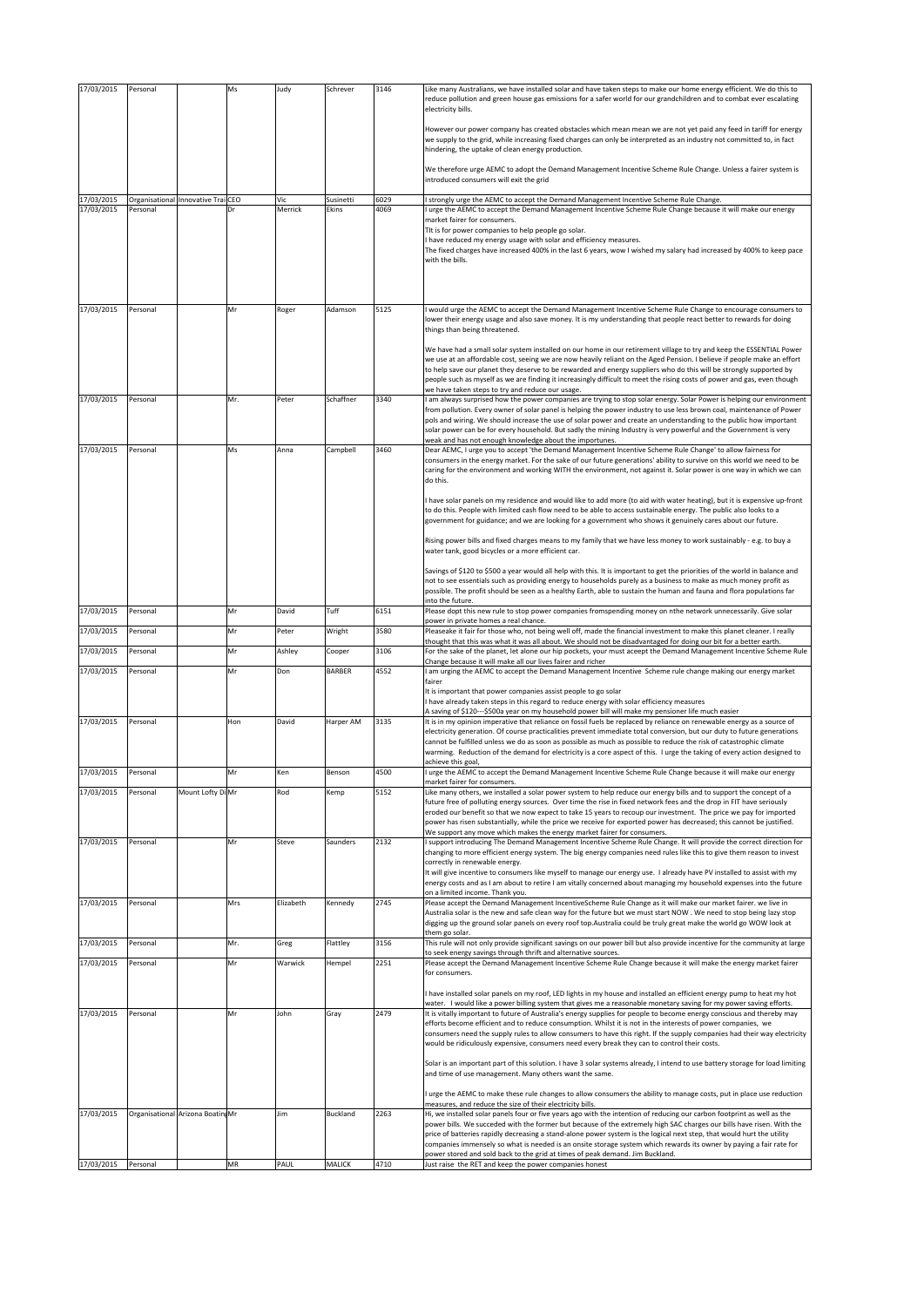| 17/03/2015 | Personal |                   | Mr  | Mark    | Walker       | 3450 | To Whom it may concern,<br>write to express my support for the Demand Management Incentive Scheme Rule Change.                                                                                                                                                                                                                                                                                                          |
|------------|----------|-------------------|-----|---------|--------------|------|-------------------------------------------------------------------------------------------------------------------------------------------------------------------------------------------------------------------------------------------------------------------------------------------------------------------------------------------------------------------------------------------------------------------------|
|            |          |                   |     |         |              |      | It is clear that in the last 7 years electricity prices have gone up significantly as has spending on infrastructure by the<br>electicity suppliers. This has occured while a scheme that supports infrastructure spending in a climate of reduced                                                                                                                                                                      |
|            |          |                   |     |         |              |      | demand has held sway.<br>Your own research suggests that consumer savings of between 4 and 12 \$billion could occur if a demand management                                                                                                                                                                                                                                                                              |
|            |          |                   |     |         |              |      | style rule change was put in place.                                                                                                                                                                                                                                                                                                                                                                                     |
|            |          |                   |     |         |              |      | This is not trail blazing stuff - all over the world there are similar schemes, both industry initiated and government<br>manadated.                                                                                                                                                                                                                                                                                    |
|            |          |                   |     |         |              |      | Rooftop solar and other small decentralised power generation systems should be supported as they lower demand on<br>old dirty centralised power generators.                                                                                                                                                                                                                                                             |
|            |          |                   |     |         |              |      | I fully support the Demand Management Incentive Scheme Rule Change and urge you to adopt the proposed change.                                                                                                                                                                                                                                                                                                           |
| 17/03/2015 | Personal |                   | Dr  | George  | Ettershank   | 7178 | Regards, Mark Walker<br>We installed solar for sound ecological reasons as well as economic expectations. I support the proposed changes.                                                                                                                                                                                                                                                                               |
| 17/03/2015 | Personal |                   | Mr  | Leon    | Beattie      | 4280 | am writing to urge the AEMC to accept the Demand Management Incentive Scheme Rule Change because it will make<br>our energy market fairer for consumers.                                                                                                                                                                                                                                                                |
|            |          |                   |     |         |              |      | Power companies need to help encourage people go solar, not discriminate against those who have solar power, with<br>silly charges.                                                                                                                                                                                                                                                                                     |
|            |          |                   |     |         |              |      | have personally reduced my dependence on the grid by installing my own solar system. Saving me money and helping<br>our environment at the same time.                                                                                                                                                                                                                                                                   |
|            |          |                   |     |         |              |      | also work in the solar industry and speak personally with a lot of families and see the impact the increasing power<br>costs have had on them and their lifestyles. Increasing power prices have made solar a 'must have' for some families,<br>ust to try and combat the price rises.                                                                                                                                  |
|            |          |                   |     |         |              |      | Saving \$120 to \$500 a year on household power bills would make a huge difference to me personally.                                                                                                                                                                                                                                                                                                                    |
|            |          |                   |     |         |              |      | So AEMC, take a stand for the â€"little guy' and please adopt the Demand Management Incentive Scheme Rule<br>Change, for the good of all consumers.                                                                                                                                                                                                                                                                     |
| 17/03/2015 | Personal |                   | Mrs | Gillian | Hayter       | 6056 | We installed a good quality solar electricity generation system 3 years ago, not to make money but because it is the<br>right way to go for power generation.                                                                                                                                                                                                                                                           |
|            |          |                   |     |         |              |      | However, the whole system of generation and reimbursement needs to be overhauled to make it more equitable for all.<br>The laws should encourage home owners, new to the market, to generate power from solar not just those who were                                                                                                                                                                                   |
|            |          |                   |     |         |              |      | able to take advantage of the scheme when it was first introduced.<br>Rising fixed costs and charges for supply of power currently reward and subsidise out-dated, inefficient and                                                                                                                                                                                                                                      |
|            |          |                   |     |         |              |      | environmentally damaging power resources like coal.                                                                                                                                                                                                                                                                                                                                                                     |
|            |          |                   |     |         |              |      | New legislation needs to look to a cleaner future and support fair and efficient infrastructure.<br>support the changes which will lead to this outcome.                                                                                                                                                                                                                                                                |
| 17/03/2015 | Personal |                   | Ms  | Tanya   | Maxwell      | 7150 | We chose to have a simple home with Minimal running costs so that we could both work part time and care for our<br>children. We have been very disappointed with the recent legislation which disadvantages families like us.                                                                                                                                                                                           |
|            |          |                   |     |         |              |      | With a fair tariff buy back energy companies and consumers could all win.<br>Please support solar energy investors when legislating.                                                                                                                                                                                                                                                                                    |
| 17/03/2015 | Personal |                   | Mr  | Simon   | Thompson     | 4870 | Please accept the the Demand Management Incentive Scheme Rule Change.<br>As a citizen of a regional area I find it frustrating that there are so many hindrances to installing solar energy. If we are                                                                                                                                                                                                                  |
|            |          |                   |     |         |              |      | to do what is required to stop catastrophic climate change then all of these hindrances need to be removed and a lot of<br>incentives put in place. This rule change is the first step and hopefully will encourage large numbers of consumers like                                                                                                                                                                     |
|            |          |                   |     |         |              |      | me to install larger solar systems with storage that could balance out demand. The faster we can get people on solar the<br>sooner we can get carbon neutral for our children's sake.                                                                                                                                                                                                                                   |
| 17/03/2015 | Personal |                   | Mr  | Tony    | Routledge    | 5607 | re:Demand Management Incentive Scheme Rule Change.                                                                                                                                                                                                                                                                                                                                                                      |
|            |          |                   |     |         |              |      | Dear Sir/Madam,                                                                                                                                                                                                                                                                                                                                                                                                         |
|            |          |                   |     |         |              |      | would like to submit a submission re; the above mentioned rule change.                                                                                                                                                                                                                                                                                                                                                  |
|            |          |                   |     |         |              |      | believe it is important that power companies are encouraged to help people go solar. I have installed solar on my roof<br>top and done so for two important reasons, firstly to help reduce greenhouse gases thus helping to combat global<br>warming and hopefully to provide an environment that my two teenage children can lead a happy and comfortable life.<br>Secondly to reduce my ever escalating energy bill. |
|            |          |                   |     |         |              |      | Having installed solar I now believe I will and have been discriminated against by energy retailer and in South Australia<br>by ESCOSA by increasing supply to property charges and the reduction in feedin tariffs for green energy that retailers<br>resell at a premium (I may have the last point wrong as I am not sure whether household green energy can be sold at<br>premium prices.                           |
|            |          |                   |     |         |              |      | believe that people should be encouraged to install solar and/or small wind turbines to help in our fight to combat<br>global warming. I also believe that fair feedin tariffs should be given to current and future solar energy households.                                                                                                                                                                           |
|            |          |                   |     |         |              |      | With the above in mind I urge the AEMC to accept the Demand Management Incentive Scheme Rule Change because it<br>will make our energy market fairer for consumers.                                                                                                                                                                                                                                                     |
|            |          |                   |     |         |              |      | <b>Yours Sincerely</b>                                                                                                                                                                                                                                                                                                                                                                                                  |
|            |          |                   |     |         |              |      | Tony Routledge                                                                                                                                                                                                                                                                                                                                                                                                          |
| 17/03/2015 | Personal |                   | Mr  | Gordon  | Featherstone | 4055 | •I urge the AEMC to accept the Demand Management Incentive Scheme Rule Change because it will make our energy<br>market fairer for all consumers.                                                                                                                                                                                                                                                                       |
|            |          |                   |     |         |              |      | •I would like to tell the AEMC how important it is for power companies to help people go solar.<br>•I have taken steps to reduce my energy usage with solar.                                                                                                                                                                                                                                                            |
|            |          |                   |     |         |              |      | â€CRising power bills and fixed charges have affected both me and my family.<br>•The saving of \$120 to \$500 a year on my household power bill would make a difference for me and my family.                                                                                                                                                                                                                           |
| 17/03/2015 | Personal |                   | Mrs | Misha   | Blair        | 7250 | Tariff should be at least one for one                                                                                                                                                                                                                                                                                                                                                                                   |
| 17/03/2015 | Personal |                   | Mr  | Chris   | Laver        | 3194 | Please accept the Demand Management Incentive Scheme Rule Change as will make our energy market fairer for<br>consumers. With the amount of solar power in this country we should be taking advantage of this as many other                                                                                                                                                                                             |
|            |          |                   |     |         |              |      | countries have done.                                                                                                                                                                                                                                                                                                                                                                                                    |
| 17/03/2015 | Personal | St Vincents HosDr |     | Ric     | Day          | 2070 | Let's put the brakes on rising power prices and become a world leader in environmentally friendly power supplies.<br>I urge the AEMC to accept the Demand Management Incentive Scheme Rule Change because it will make our energy                                                                                                                                                                                       |
|            |          |                   |     |         |              |      | market fairer for consumers. It is important for power companies to help people go solar. We use solar hot water<br>heating and have reduced our energy usage. Saving \$120 to \$500 a year on household power bills would be welcome,<br>but protecting the environment is also important to us - we have grandchildren.                                                                                               |
|            |          |                   |     |         |              |      | sincerely                                                                                                                                                                                                                                                                                                                                                                                                               |
|            |          |                   |     |         |              |      | ric day                                                                                                                                                                                                                                                                                                                                                                                                                 |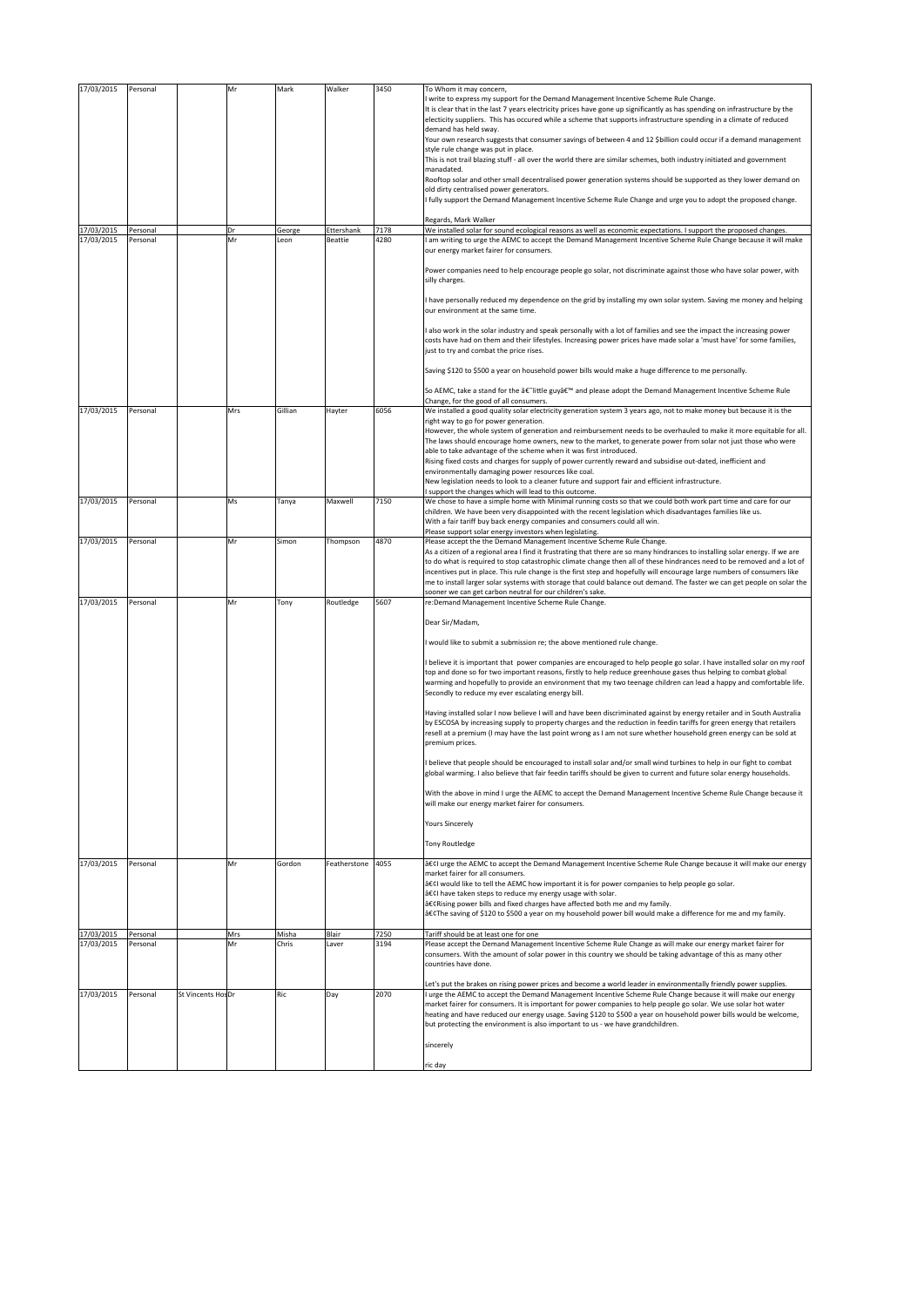| 17/03/2015 | Personal | Mr  | John     | Brister  | 3672 | G'day,                                                                                                                                                                                                                                                                                                                                                                                                                                                                                                                                                                                                                                                                                                                                                                                                                                                                                                                                                                                                                                                                                                                                        |
|------------|----------|-----|----------|----------|------|-----------------------------------------------------------------------------------------------------------------------------------------------------------------------------------------------------------------------------------------------------------------------------------------------------------------------------------------------------------------------------------------------------------------------------------------------------------------------------------------------------------------------------------------------------------------------------------------------------------------------------------------------------------------------------------------------------------------------------------------------------------------------------------------------------------------------------------------------------------------------------------------------------------------------------------------------------------------------------------------------------------------------------------------------------------------------------------------------------------------------------------------------|
|            |          |     |          |          |      | I'm writing to support the Demand Management Incentive Scheme Rule Change.                                                                                                                                                                                                                                                                                                                                                                                                                                                                                                                                                                                                                                                                                                                                                                                                                                                                                                                                                                                                                                                                    |
|            |          |     |          |          |      | It's about time that we began to make the technological realities of generating electricity match with the costing<br>methods levied on consumers.                                                                                                                                                                                                                                                                                                                                                                                                                                                                                                                                                                                                                                                                                                                                                                                                                                                                                                                                                                                            |
|            |          |     |          |          |      | We're part of this change as we've invested in solar generation. Projection of present charges, especially those for poles<br>and wires, suggests that we ought to go off-grid. It wouldn't take many with like minds to make the problems of the<br>generators, distributors and their customers much, much worse. Demand would continue to fall and the costs would<br>have to be spread over a smaller base - a death spiral.                                                                                                                                                                                                                                                                                                                                                                                                                                                                                                                                                                                                                                                                                                              |
|            |          |     |          |          |      | We're focused on reducing our electricity costs and have recently moved to retailer Powershop because there's some<br>help with estimating usage and reducing costs and because our old retailer thumped us with a 15% rise in peak<br>energy.                                                                                                                                                                                                                                                                                                                                                                                                                                                                                                                                                                                                                                                                                                                                                                                                                                                                                                |
|            |          |     |          |          |      | The Demand Management Incentive Scheme Rule Change will, it appears, help in this aim and the Australian community<br>will be grateful.                                                                                                                                                                                                                                                                                                                                                                                                                                                                                                                                                                                                                                                                                                                                                                                                                                                                                                                                                                                                       |
|            |          |     |          |          |      | Regards - John Brister                                                                                                                                                                                                                                                                                                                                                                                                                                                                                                                                                                                                                                                                                                                                                                                                                                                                                                                                                                                                                                                                                                                        |
| 17/03/2015 | Personal | Mrs | Laurie   | Biddle   | 6169 | I would urge you to accept the Demand Management Incentive Scheme Rule Change because it will make our energy                                                                                                                                                                                                                                                                                                                                                                                                                                                                                                                                                                                                                                                                                                                                                                                                                                                                                                                                                                                                                                 |
|            |          |     |          |          |      | market fairer for consumers.<br>It is very important for people to go solar, as global warming is becoming more evident. I have solar power and as a<br>pensioner it has helped me to survive during winter and summer. Many of my friends will not use their heating or<br>cooling appliances owing to the cost of power and suffer health problems during the very hot or cold weather.<br>As pensioners we do take cost saving measures to enable us to eke out our living costs so any saving to us would be of<br>tremendous benefit as it would be for all families.                                                                                                                                                                                                                                                                                                                                                                                                                                                                                                                                                                    |
| 17/03/2015 | Personal | mr  | gary     | bennell  | 2040 | Power companies should support the move into solar. It is good for Australia. Innovation is the way to a better future<br>for us all.                                                                                                                                                                                                                                                                                                                                                                                                                                                                                                                                                                                                                                                                                                                                                                                                                                                                                                                                                                                                         |
| 17/03/2015 | Personal | Dr  | Rod      | Thomas   | 4034 | Whilst I agree that premises all premises should contribute to the cost of the grid, I think the current situation has gone<br>too far in that the Fixed daily charge has risen from about 20c per day to now near \$1 per day over a period of 10 years,<br>something like a 17% increase each year. As I understand, the Demand Management Incentive scheme will change the<br>charge from being a time connected fee to a how much used fee. This is much fairer and I support its acceptance.<br>I believe the installation of Solar PV systems should be encouraged, if only for the fact that it makes people think about<br>Energy and that most of what we are currently using is not from renewable resources.<br>In this spirit, we installed a Solar PV system some years ago and it has helped us reduce how much we non renewable<br>energy we use, though we are still out of pocket taking into account the capital cost of the PV System.<br>Thank you.<br>Rod Thomas                                                                                                                                                         |
| 17/03/2015 | Personal | Mr. | PETER    | PAULL    | 4130 | Attention:AEMC                                                                                                                                                                                                                                                                                                                                                                                                                                                                                                                                                                                                                                                                                                                                                                                                                                                                                                                                                                                                                                                                                                                                |
|            |          |     |          |          |      | With regard to the future of the planet we urge the AEMC to accept the Demand Management Incentive Scheme Rule<br>Change because it will make our energy market fairer for all consumers and help restore a clean environment.<br>To help achieve this we stress to the AEMC how important it is for power companies to help people go solar.<br>To this end we have taken steps to reduce your energy usage with solar hot water and power generation and are<br>progressively replacing ligths with LED BULBS as efficiency measures.<br>We remind the AEMC that the virtually continually rising power charges and the outrageous fixed charges are<br>stressing family budgets.<br>The AEMC indicated savings of \$120 to \$500 a year on household power bills will make a big difference for us and<br>particularly those on the minimum wage or less.                                                                                                                                                                                                                                                                                  |
|            |          |     |          |          |      | Regards<br>Peter Paull                                                                                                                                                                                                                                                                                                                                                                                                                                                                                                                                                                                                                                                                                                                                                                                                                                                                                                                                                                                                                                                                                                                        |
| 17/03/2015 | Personal | MRS | LYN      | REID     | 2473 | I use solar power and wish to install more solar cells in the near future as solar is free and generation maintenance free<br>(except panel maintenance).<br>wish to be able to encourage other users to install solar. This cannot happen if solar users are penalised with fees and<br>do not receive sufficient rebates when they supply into the already established grid.<br>Escalating electrical fees and supply charges should be decreasing with increased solar use.<br>Are they? NO! Common sense must prevail instead of profiteering.<br>What is of COMMON good for the country will lead to a prosperous country.                                                                                                                                                                                                                                                                                                                                                                                                                                                                                                               |
| 17/03/2015 | Personal | Mr  | Dean     | Cording  | 4211 | As a family with limited income, we have worked very hard to reduce our costs by implementing energy saving<br>measures and producing our own power by installing solar panels. Although we have reduced our grid electricity<br>consumption by nearly 50%, our electricity bills have continued to rise, mainly due to increased fixed supply charges.                                                                                                                                                                                                                                                                                                                                                                                                                                                                                                                                                                                                                                                                                                                                                                                       |
|            |          |     |          |          |      | We feel that it is very unfair that we are forced to pay for network upgrades through increased fixed charges when we<br>are actually reducing our use of the electricity network. The need for network upgrades does not reflect our changing<br>electricity use.                                                                                                                                                                                                                                                                                                                                                                                                                                                                                                                                                                                                                                                                                                                                                                                                                                                                            |
|            |          |     |          |          |      | We urge the AEMC to accept the Demand Management Incentive Scheme Rule Change because it will encourage<br>sensible investment and energy use choices. This will make our energy market fairer for all consumers.                                                                                                                                                                                                                                                                                                                                                                                                                                                                                                                                                                                                                                                                                                                                                                                                                                                                                                                             |
| 17/03/2015 | Personal | Mr  | Keith    | Dare     | 3166 | Since going solar in 2011 I have noticed a 50% decrease in my consumption of electricity. More than 50% of my usage<br>now is off-peak due to the family becoming aware of savings that can be made during the morning before the solar<br>generation starts up. Most of my energy requirements from 9am till 6pm are provided by the solar panel generation. I<br>have a 2KW solar array which faces west, so this really helps cover the late afternoon power requirements of the house.<br>am fortunate enough to be on the Premium feed-in tariff, but since installing the panels, I have noticed the fixed daily<br>charge has crept up significantly to the point where one hour of solar generation is required just to pay the daily charge.<br>I still recommend solar panel installation to my friends, however, discussion is always needed to ascertain their pattern<br>of electricity usage to establish the benefit to those people who want to install them.                                                                                                                                                                 |
| 17/03/2015 | Personal | Mr  | Kenneth  | Reid     | 3240 | My name is Kenny Reid and I support any change in regard to increasing the uptake of solar systems with storage it's<br>common sense economical sense.<br>Kind regards                                                                                                                                                                                                                                                                                                                                                                                                                                                                                                                                                                                                                                                                                                                                                                                                                                                                                                                                                                        |
| 17/03/2015 | Personal | Mrs | Ramona   | O'Rourke | 4680 | Please accept the Demand Management Incentive Scheme Rule change to encourage use of solar and saving our                                                                                                                                                                                                                                                                                                                                                                                                                                                                                                                                                                                                                                                                                                                                                                                                                                                                                                                                                                                                                                     |
| 17/03/2015 | Personal | Ms  | Kathleen | Parker   | 6058 | resources.<br>As a single parent i urge the AEMC to accept the Demand Management Incentive Scheme Rule Change because it will                                                                                                                                                                                                                                                                                                                                                                                                                                                                                                                                                                                                                                                                                                                                                                                                                                                                                                                                                                                                                 |
| 17/03/2015 | Personal | Mrs | Merilyn  | Howorth  | 3036 | make our energy market fairer for consumers.<br>ask you to consider seriously the Demand Management Incentive Scheme Rule Change and accept it so that the energy                                                                                                                                                                                                                                                                                                                                                                                                                                                                                                                                                                                                                                                                                                                                                                                                                                                                                                                                                                             |
| 17/03/2015 | Personal | Mr  | Ben      | Andersen | 2478 | market becomes fairer for consumers.<br>We have been a solar powered household since 2008. Despite the fact that we have consistently reduced our power<br>consumption in that time our power bill has increased so that we are now required to top up with a monetary payment<br>on at least two of the quarterly bills each time. If the current billing system remains unchanged there will no longer be<br>an incentive for consumers to invest in solar panels, a shameful situation when we all know that climate change is real<br>and is affecting us every day and that turning to solar as a source of domestic power can work to reduce electricity<br>generation emissions. So I plead with you as the regulating authority to take up the chance this gives you to improve<br>rather than increase the problems from increased power generation and to do it promtly.<br>My family home has Solar, the decrease in cost that electricity has given us allows us to continue to eat as other costs<br>have risen, but wages have not. It's not just this, If Australia discourages solar then we will continue to fall behind the |
| 17/03/2015 | Personal | Mr  | Gary     | Webb     | 4216 | rest of the world in not only the use of renewable energies but also in our innovation and technology contributions.<br>The Demand Management Incentive Scheme Rule Change must be accepted because it will make our energy market                                                                                                                                                                                                                                                                                                                                                                                                                                                                                                                                                                                                                                                                                                                                                                                                                                                                                                            |
|            |          |     |          |          |      | fairer for consumers.I installed a 6kwh PV system but get no help from power company other than a ten cent FIT, they<br>charge this out at three times what it cost them.Solar power is clean energy & should be promoted and subsidised as<br>much as possible.As soon as feasible I will be installing battery storage.All savings would be helpful.                                                                                                                                                                                                                                                                                                                                                                                                                                                                                                                                                                                                                                                                                                                                                                                        |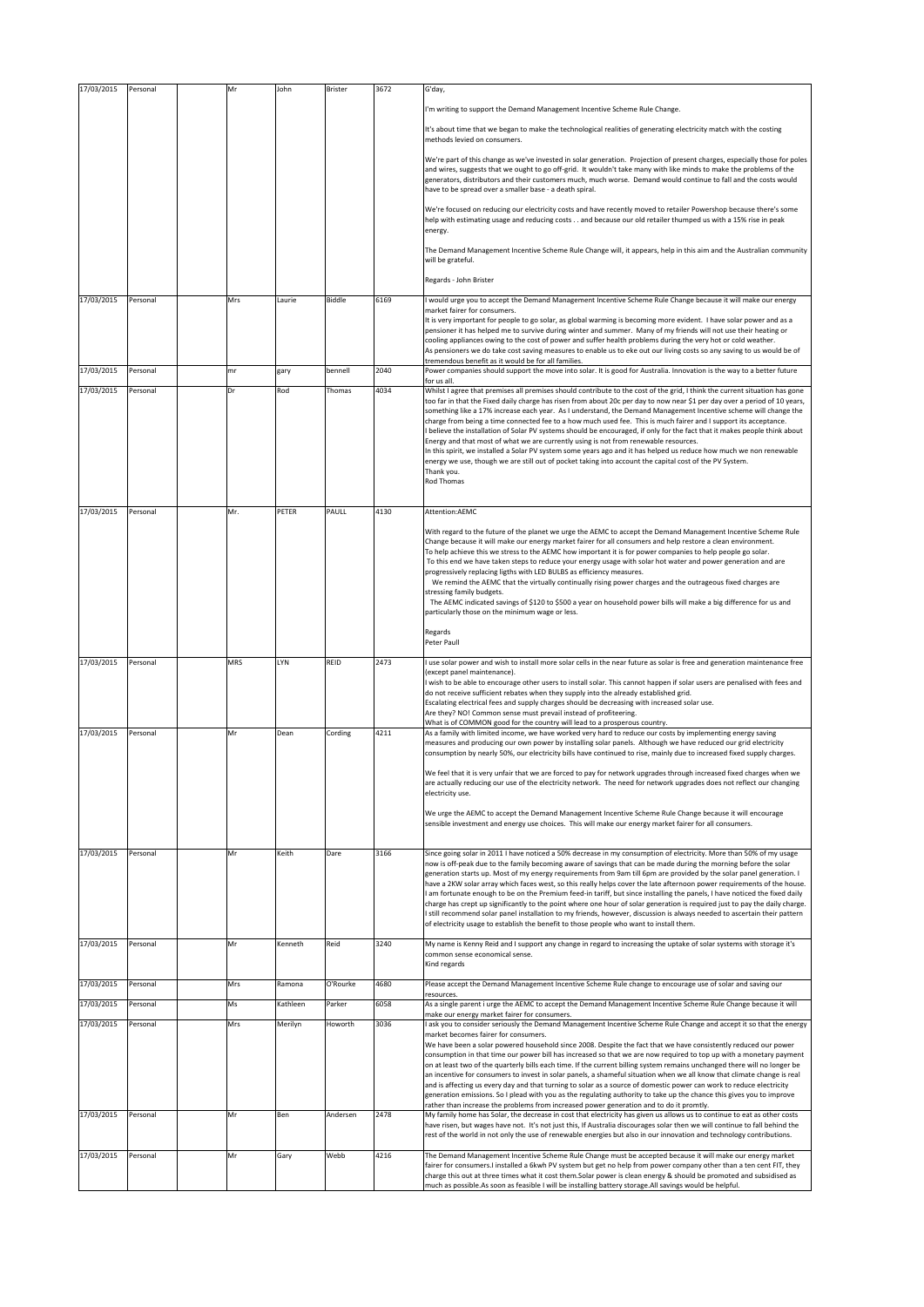| 17/03/2015 |                      | Ms  | Heather        | Bray      | 2429 | As a university Science graduate with 3 decades of sucessful, personal solar power involvement, I support the                                                                                                                                                                                                                                                                                                                                                                                                                                                                                                                                                                                                                                                 |
|------------|----------------------|-----|----------------|-----------|------|---------------------------------------------------------------------------------------------------------------------------------------------------------------------------------------------------------------------------------------------------------------------------------------------------------------------------------------------------------------------------------------------------------------------------------------------------------------------------------------------------------------------------------------------------------------------------------------------------------------------------------------------------------------------------------------------------------------------------------------------------------------|
| 17/03/2015 | Personal<br>Personal | Mr  | <b>Bruce D</b> | Pearce    | 6070 | implementation of the Demand Management Incentive Scheme Rule Change.<br>It is obvious that in our current world climate crisis, the reduction of fossil fuel emmissions in the course of power<br>production needs urgently to be curtailed and this mechanism has a great track record overseas for encouraging and<br>incentivising both solar energy with storage installation and reductions of energy usage.<br>It will make ourenergy market fairer to all consumers.<br>The WA Government is contemplating imposing a tax on solar users because they don't use enough electricity. Surely,                                                                                                                                                           |
|            |                      |     |                |           |      | we must be the only country in the world to contemplate such lunacy.<br>For every KWh. solar users generate that represents a quantity of coal, oil or gas that isn't burned and thus saves the<br>pollution that is destroying our planet.<br>For God's sake, stop this bloody madness and get some logical thinking in place to take the policies of energy away from<br>the power companies and authorities who are so blinkered in their thinking.                                                                                                                                                                                                                                                                                                        |
| 17/03/2015 | Personal             | Ms  | Ute            | Mueller   | 7325 | To the AEMC<br>urge you to adopt the Demand Mangement Incentive Rule Change as it would make our energy market fairer to<br>consumers and would not contort it by penalising low energy consumption financialy.<br>Many people feel like doing their share for climate change which would help our whole nation and beyond, but why<br>should they pay for conserving energy or using alternative one?<br>This would be an extremely positive step to becoming a good corporate citizen.<br>Ute Mueller                                                                                                                                                                                                                                                       |
| 17/03/2015 | Personal             | Mr  | Colin          | Carpenter | 6012 | encourage the Governmant to support any proposal to reduce the cost of electricity to consumers.                                                                                                                                                                                                                                                                                                                                                                                                                                                                                                                                                                                                                                                              |
|            |                      |     |                |           |      | It is insane that the suppliers make money by installing more infrastructure in a situation of reducing demand.                                                                                                                                                                                                                                                                                                                                                                                                                                                                                                                                                                                                                                               |
|            |                      |     |                |           |      | fully support any action that increases the supply of renewable power.                                                                                                                                                                                                                                                                                                                                                                                                                                                                                                                                                                                                                                                                                        |
|            |                      |     |                |           |      | currently run my home on solar power and am a net exporter to the grid with only a 2kW system.                                                                                                                                                                                                                                                                                                                                                                                                                                                                                                                                                                                                                                                                |
|            |                      |     |                |           |      | It is the big user that needs to be penalised as it is them that increase the peak loads with large air conditioners and<br>swimming pools.                                                                                                                                                                                                                                                                                                                                                                                                                                                                                                                                                                                                                   |
|            |                      |     |                |           |      | A large percentage of those installing solar are lower users of power and wanting to use renewable energy as well as<br>save money on electricity bills.                                                                                                                                                                                                                                                                                                                                                                                                                                                                                                                                                                                                      |
| 17/03/2015 | Personal             | Mr  | John           | Dass      | 2481 | Colin Carpenter<br>I very much support the new rule proposed for the AMEC: the Demand Management Incentive Scheme.                                                                                                                                                                                                                                                                                                                                                                                                                                                                                                                                                                                                                                            |
|            |                      |     |                |           |      | Australia's sunny climate lends itself for renewable energy systems, and particularly solar.<br>If households were encouraged and rewarded to make use of solar power systems, not only would Australia be able to<br>substantially contribute to global efforts to reduce carbon emissions, individual families would be much better off<br>financially.<br>I live on a rural property where I need to run a septic system, swimming pool and have tanked rain water pumped into<br>the house. My power bills were often over \$1,200.00 a quarter.<br>Since installing a 5KW solar system my power bills are reduced by more than 40%. At current market rates, this means<br>that my solar system will have been paid for in savings in less than 3 years. |
| 17/03/2015 | Personal             | Mr  | Lee            | Stewart   | 2068 | Dear AEMC I am writing to you to ask that you accept the Demand Management Incentive Scheme Rule Change because<br>it will make our energy market fairer for consumers.                                                                                                                                                                                                                                                                                                                                                                                                                                                                                                                                                                                       |
|            |                      |     |                |           |      | Power companies need to help people go solar for our long term future. A saving \$120 to \$500 a year on household<br>power bills would make a difference for me personally.                                                                                                                                                                                                                                                                                                                                                                                                                                                                                                                                                                                  |
| 17/03/2015 | Personal             | Mr  | David          | Greaves   | 6105 | Please accept the Demand Management Incentive Scheme Rule Change as it will benefit consumers in the long term,<br>and make for a fairer market,                                                                                                                                                                                                                                                                                                                                                                                                                                                                                                                                                                                                              |
| 17/03/2015 | Personal             | Mr  | Peter          | Best      | 2206 | Please smooth the way to an alternative-powered nation by rewarding those who use less coal-derived energy. The<br>current rules, giving companies the incentive to pointlessly over-invest in soon-to-be outmoded infrastructure, need to                                                                                                                                                                                                                                                                                                                                                                                                                                                                                                                    |
|            |                      |     |                |           |      |                                                                                                                                                                                                                                                                                                                                                                                                                                                                                                                                                                                                                                                                                                                                                               |
| 17/03/2015 | Personal             | Mr. | Garry          | Holmes    | 5108 | be brought in touch with reality.<br>Please allow the demand management incentive scheme rule change be accepted. This country needs to stop our                                                                                                                                                                                                                                                                                                                                                                                                                                                                                                                                                                                                              |
|            |                      |     |                |           |      | reliance on coal<br>and make the shift to solar and wind. It just makes sense to everybody that cares about the generations to come. This                                                                                                                                                                                                                                                                                                                                                                                                                                                                                                                                                                                                                     |
| 17/03/2015 | Personal             | MR  | RAYMOND        | MOORE     | 6022 | rule change can make all the difference.<br>AEMC, please accept the Demand Management Incentive Scheme Rule change to make it fairer for consumers. Australia<br>needs kleen solar energy to improve the environment by cutting our greenhouse gas output rather than increasing it by<br>conventional means. Our W A State Government were seriously promoting Solar power granting incentives to<br>consumers; rather having to build another expensive Power Station. So far this has been achieved but, the incentives<br>are being eroded and have become less attractive for newcomers to invest in solar. It won't be long until a new Power<br>Station will be necessary and at a significant higher cost.                                            |
| 17/03/2015 | Personal             | Mr  | Sean           | Davis     | 6163 | We have solar panels fed directly into the grid system and need a fairer market system please look at changing the<br>demand market system                                                                                                                                                                                                                                                                                                                                                                                                                                                                                                                                                                                                                    |
| 17/03/2015 | Personal             | Dr  | Peter          | Abbott    | 2600 | I urge the AEMC to accept the Demand Management Incentive Scheme Rule Change because it will make our energy<br>market fairer for consumers.                                                                                                                                                                                                                                                                                                                                                                                                                                                                                                                                                                                                                  |
| 17/03/2015 | Personal             | Mr  | Lachlan        | Garland   | 2782 | It will also make electricity cheaper for everyone.<br>I believe the AEMC should accept the Demand Management Incentive Scheme Rule Change. For too long people, like us,<br>who have installed solar panels are being discriminated against. We did not do it only to save money, but to help<br>improve our environment. Just because we have Governments who think climate change is rubbish doesn't mean that<br>those who try to do the right thing are penalised.<br>It is also important that those who haven't installed solar be encouraged to do so. We cannot keep relying on coal to                                                                                                                                                              |
| 17/03/2015 | Personal             | Mr  | Michael        | McAfee    | 4122 | provide our energy.<br>As an individual and a consumer I believe I have a choice on what I buy and how I choose to use it. As far as I am                                                                                                                                                                                                                                                                                                                                                                                                                                                                                                                                                                                                                     |
|            |                      |     |                |           |      | concerned, I applied this same principal to when I purchased a solar unit for my household to lessen our generation of<br>green house gases from the power generators by using solar to provide for my family's needs.                                                                                                                                                                                                                                                                                                                                                                                                                                                                                                                                        |
|            |                      |     |                |           |      | urge the AEMC to accept the Demand Management Incentive Scheme Rule Change as I believe it will be a great boost<br>for consumers to go solar and lessen the burden on our natural resources for our descendants.                                                                                                                                                                                                                                                                                                                                                                                                                                                                                                                                             |
|            |                      |     |                |           |      | As an example of the savings solar power has helped me, every account I have received since going over to solar energy<br>I am receiving a credit due to the energy my solar system produces over my useage What a wonderful thing this is<br>when everywhere else prices seem to be ever increasing.                                                                                                                                                                                                                                                                                                                                                                                                                                                         |
|            |                      |     |                |           |      | Solar energy once set up is a cost free boost to consumers and those who choose to go solar should not be penalized by                                                                                                                                                                                                                                                                                                                                                                                                                                                                                                                                                                                                                                        |
| 17/03/2015 | Personal             | Mr. | Brian          | Reddin    | 6029 | the power companies for doing the right thing.<br>It is unethical for the Govt to continue receiving energy from us without recompense or reduction in our energy account                                                                                                                                                                                                                                                                                                                                                                                                                                                                                                                                                                                     |
| 17/03/2015 | Personal             | Ms  | Jenny          | Cottle    | 2225 | which we set up to assist us in our senior years.<br>Why are companies investing in more and more network infrastructure - even though electricity demand is falling? This<br>has simply caused power prices to double since 2007 - and it is criminal that these same companies also got federal                                                                                                                                                                                                                                                                                                                                                                                                                                                             |
|            |                      |     |                |           |      | government grants to do so. The Demand Management Incentive Scheme Rule Change could stop this.<br>Further, with Climate Change such a major issue which is already having catastrophic global effects, it is vitally                                                                                                                                                                                                                                                                                                                                                                                                                                                                                                                                         |
|            |                      |     |                |           |      | important for power companies to help people go solar. The rule change could greatly contribute to this.<br>The Demand Management Incentive Scheme Rule change would be a saving \$120 to \$500 a year on household power                                                                                                                                                                                                                                                                                                                                                                                                                                                                                                                                     |
|            |                      |     |                |           |      | bills which could help so many people who are struggling in the current economic climate.<br>Please accept the Demand Management Incentive Scheme Rule Change because it will make our energy market fairer                                                                                                                                                                                                                                                                                                                                                                                                                                                                                                                                                   |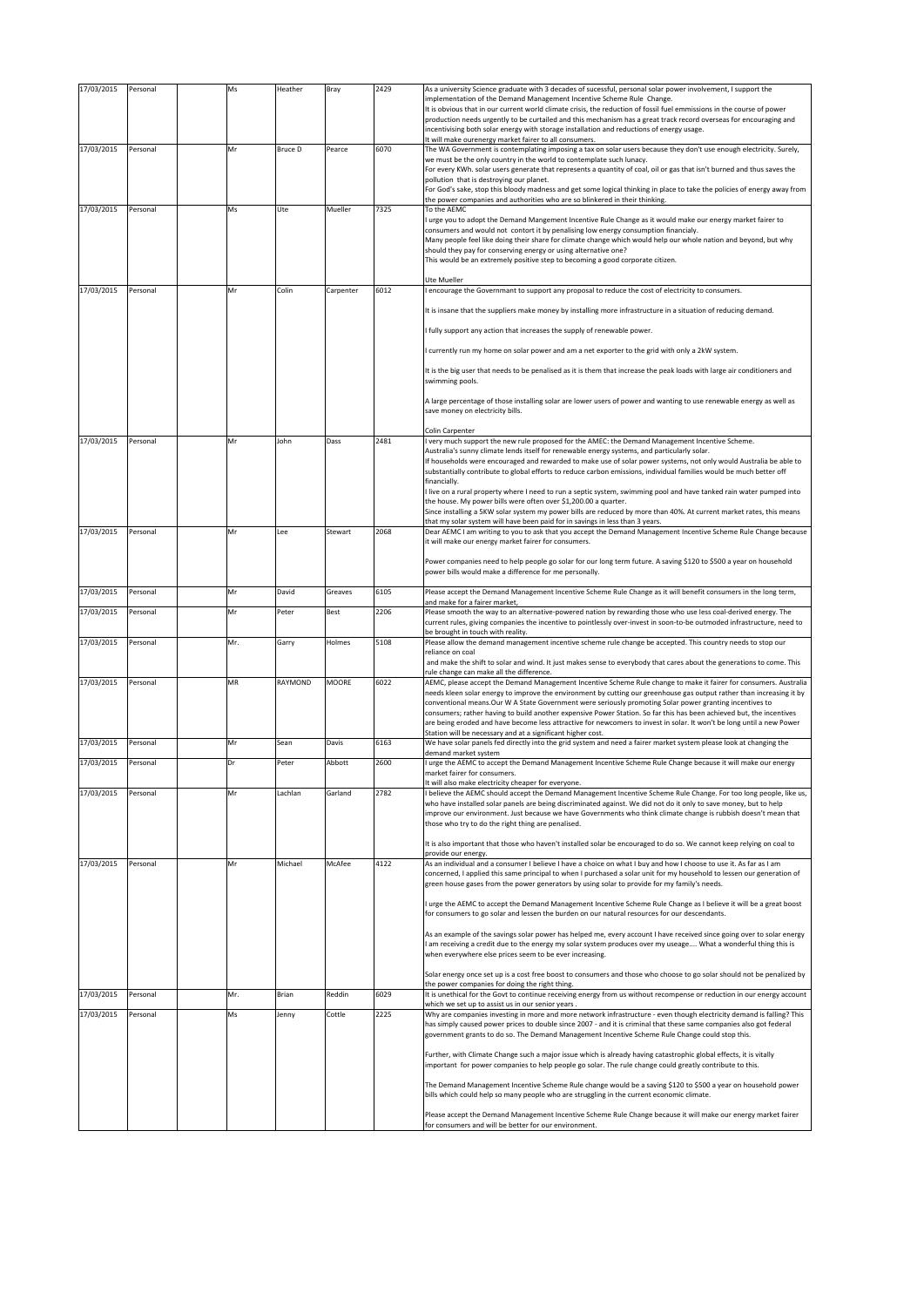| 17/03/2015 | Personal                 |                                       | Mr  | Richard  | van Dyk    | 4154 | We strongly urge the AEMC to accept the Demand Management Incentive Scheme Rule Change for the following<br>reasons:                                                                                                                                                                                                                                                                                                                                                                                                                                                                                                                                                                                                     |
|------------|--------------------------|---------------------------------------|-----|----------|------------|------|--------------------------------------------------------------------------------------------------------------------------------------------------------------------------------------------------------------------------------------------------------------------------------------------------------------------------------------------------------------------------------------------------------------------------------------------------------------------------------------------------------------------------------------------------------------------------------------------------------------------------------------------------------------------------------------------------------------------------|
|            |                          |                                       |     |          |            |      | We wish to install battery storage so as to utilize the surplus electricity that our 9.35kW rooftop Solar PV system<br>generates however under Energex's archaic rules we would be forced to give up the feed in tariff that we currently<br>receive to offset the cost of our Solar PV and future battery upgrade and would then also be forced to waste or give<br>away for free any surplus electricity that we generate above that which would no doubt be on-sold by the retailers to<br>fatten their profits at our expense.<br>It also does nothing to reduce peak demand in the evenings when solar is no longer capable of generating electricity                                                               |
|            |                          |                                       |     |          |            |      | and in turn encourages companies like Energex to force up electricity bills to pay for them to build a network capable of<br>handling this peak load.                                                                                                                                                                                                                                                                                                                                                                                                                                                                                                                                                                    |
|            |                          |                                       |     |          |            |      | Furthermore, energy companies should be assisting Australians to reduce demand on the network by encouraging the<br>switch from incandescent (and for that matter mercury filled and breakable glass CFL globes) to far superior and safer<br>LED globes. We have replaced nearly all incandescent globes with LEDs in our typical two story house which has<br>resulted in our lighting wattage being reduced from a total of 4,939W down to a mere 1,041W! All with LEDs that<br>mimic the warmth of incandescent globes whilst also providing instantaneous light with no warm-up period unlike<br>dodgy CFLs.                                                                                                        |
|            |                          |                                       |     |          |            |      | Energy companies should also encourage distributed micro generation via rooftop solar and wind power as well as<br>support peak demand reduction through battery storage by introducing incentives and even allowing export from<br>battery systems to the grid during periods of extreme demand. Renewable energy can be made more reliable and<br>network friendly with the introduction of storage systems and in turn would encourage growth in this industry in light of<br>the shrinking mining industry. We need to preserve this planet for our childrens futures not just our own and this is why<br>we are strongly in favour of the DMIS rule change and would very much like to see it accepted by the AEMC. |
| 17/03/2015 | Personal                 |                                       | Mr  | Cade     | Law        | 4670 | Under the current AEMC rules solar owners are hit with ever-growing fixed charges. Under the new proposed rule,<br>when you reduce your energy usage, your bills go down accordingly. It's just common sense.                                                                                                                                                                                                                                                                                                                                                                                                                                                                                                            |
|            |                          |                                       |     |          |            |      | The new rule works by rewarding power companies for encouraging customers to save energy. This provides incentives<br>for power companies to support the installation of more solar with storage, helping to lower energy bills. In fact,<br>according to AEMC research, household bills would be reduced by \$120 to \$500 a year.<br>Does this not seem to make a lot more sense?<br>Cade Law                                                                                                                                                                                                                                                                                                                          |
| 17/03/2015 | Personal                 |                                       | Mr  | Siggy    | Nowak      | 4208 | I urge the AEMC to accept the Demand Management Incentive Scheme Rule Change because it will make our energy<br>market fairer for all consumers.                                                                                                                                                                                                                                                                                                                                                                                                                                                                                                                                                                         |
| 17/03/2015 | Personal                 |                                       | Mrs | Kirsten  | Mitchell   | 4551 | It is vitally important for power companies to be more responsible and help people go solar.<br>Australia needs to incentivise energy saving. Saving energy means saving our precious resources and reducing our                                                                                                                                                                                                                                                                                                                                                                                                                                                                                                         |
|            |                          |                                       |     |          |            |      | environmental damage. Consumers should be rewarded for it. There is a worrying trend for solar owners to be hit with<br>discriminatory charges for doing the right thing. Please accept the Demand Management Incentive Scheme Rule Change<br>to make our energy market fairer for consumers.                                                                                                                                                                                                                                                                                                                                                                                                                            |
| 17/03/2015 | Personal                 |                                       | Mr  | Lee      | Belbin     | 7173 | The proposed Demand Management Incentive Scheme Rule Change is one of the wisest changes I can remember in<br>recent decades in Australia.                                                                                                                                                                                                                                                                                                                                                                                                                                                                                                                                                                               |
|            |                          |                                       |     |          |            |      | Climate change is a reality and therefore everyone aware of the implications should be acting to reduce their carbon<br>footprint. This is PARTICULARLY true of rich countries like Australia where alternative energy options are widely<br>affordable and where cost reductions should be the reward.                                                                                                                                                                                                                                                                                                                                                                                                                  |
|            |                          |                                       |     |          |            |      | The coal lobby is however a major concern for those of us that want to see the rest left in the ground. Australia has<br>done far too much damage.                                                                                                                                                                                                                                                                                                                                                                                                                                                                                                                                                                       |
|            |                          |                                       |     |          |            |      | The Demand Management Incentive Scheme Rule Change would be one of the best investments into Australia's future.<br>It attempts to aim us toward a more intelligent future, one not dependent on digging it up and selling it overseas to the<br>detriment of all.                                                                                                                                                                                                                                                                                                                                                                                                                                                       |
|            |                          |                                       |     |          |            |      | Please make it happen.<br>Lee                                                                                                                                                                                                                                                                                                                                                                                                                                                                                                                                                                                                                                                                                            |
| 17/03/2015 | Organisational Tweed CAN |                                       | Mr  | Greg     | Reid       | 2484 | Members of our group have installed solar capacity, reduced electricity consumption and in many cases added storage<br>backup.<br>We urge adoption of the Demand Management Incentive Scheme Rule change.                                                                                                                                                                                                                                                                                                                                                                                                                                                                                                                |
|            |                          |                                       |     |          |            |      | Rapidly increasing fixed charges on power are eroding incentives for power saving and increasing incentives to<br>disconnect from the grid.<br>Gross solar rebates end in NSW next year and the feedback we receive is that many people will choose to disconnect. In                                                                                                                                                                                                                                                                                                                                                                                                                                                    |
|            |                          |                                       |     |          |            |      | this region new grid connections cost more than stand alone power systems and many new homes are no longer<br>connected to the grid.<br>Current pricing policies are undermining the potential for distributed solar production and the benefits of efficiency and                                                                                                                                                                                                                                                                                                                                                                                                                                                       |
| 17/03/2015 | Personal                 |                                       | mr  | stephen  | brown      | 4114 | resilience it offers to the grid.<br>Beaning a solar user I urge the AEMC to accept the Demand Management Incentive Scheme Rule Change because it will                                                                                                                                                                                                                                                                                                                                                                                                                                                                                                                                                                   |
| 17/03/2015 | Personal                 |                                       | Ms  | lalitha  | chelliah   | 3070 | make our energy market fairer for all.It will bring down the price.<br>I would like the AEMC to accept the Demand Management Incentive Scheme Rule Change because it will make our                                                                                                                                                                                                                                                                                                                                                                                                                                                                                                                                       |
|            |                          |                                       |     |          |            |      | energy market fairer for consumers.<br>The lead taken by the power companies to help people go solar will eventuate in less carbon pollution.<br>I have installed solar power for all household use and a solar hot water system; The gains for me a enormous; My power                                                                                                                                                                                                                                                                                                                                                                                                                                                  |
|            |                          |                                       |     |          |            |      | bills are so much less which means that I can spend it it on other necessary items.<br>The rising power bills and fixed charges have affected my bills in the past and only because of the installation of solar<br>power we can breathe easy on managing our household budget. My family can now eat better food and can saving \$120<br>to \$500 a year on household power bills would that makes a difference for all of us. It teaches the kids to use electricity<br>wisely and minimise use of power utensils and utilities. Teaches them to save as opposed to waste electricity. Teaches                                                                                                                         |
| 17/03/2015 |                          | Organisational Coolum and NoPresident |     | Leigh    | Warneminde | 4573 | them about future plans of saving the planet.<br>Please accept the Demand Management Incentive Scheme, rewarding consumers to save energy. Australian citizens are                                                                                                                                                                                                                                                                                                                                                                                                                                                                                                                                                       |
|            |                          |                                       |     |          |            |      | showing that they want cleaner greener energy as is seen by the uptake of solar panels in the community. Industry and<br>government policy are lagging behind and are not reflecting the need for clean power. Steps to reduce consumption by<br>supporting the community to adopt solar power, should not be thawted by failing to adopt the Demand Management                                                                                                                                                                                                                                                                                                                                                          |
| 17/03/2015 | Personal                 |                                       | Mrs | Jayne    | Murdoch    | 4053 | Incentive Scheme.<br>It seems crazy with the decrease in electricity demand that companies are still building infrastructure and keeping<br>electricity prices high because of wires and poles. The future is local production solar, gas trigenerational power plants<br>so stop wasting money on unnecessary infrastructure. Please change the rules to encourage less use of energy.                                                                                                                                                                                                                                                                                                                                  |
| 17/03/2015 | Personal                 |                                       | Mr  | Micvhael | Murray     | 4020 | I strongly urge the AEMC to accept the Demand Management Incentive Scheme Rule Change as it will make our energy                                                                                                                                                                                                                                                                                                                                                                                                                                                                                                                                                                                                         |
|            |                          |                                       |     |          |            |      | market fairer for consumers.<br>I have reduced my energy bills by going solar and I think it is important that consumers are given the opportunity to                                                                                                                                                                                                                                                                                                                                                                                                                                                                                                                                                                    |
| 17/03/2015 |                          | Organisational 5c Sustainable Mr      |     | DAVID    | HALFORD    | 3658 | continue to do this and that power companies have the incentive to encourage this.<br>In my work I meet many consumers who are unhappy with the way that energy is priced in general and in particular the<br>way renewable energy is treated. Because the electricity industry has had no incentive to seriously integrate household<br>solar electricity into the total supply system its potential benefits both in savings to consumers and in generating<br>efficiency are not being realised. Anything that rewards the industry for encouraging savings rather than encouraging<br>additional usage will help them to consider future generation and distribution systems in a more realistic way.                |
| 17/03/2015 | Personal                 |                                       | Ms  | Penelope | Gebhardt   | 3926 | Dear AEMC,                                                                                                                                                                                                                                                                                                                                                                                                                                                                                                                                                                                                                                                                                                               |
|            |                          |                                       |     |          |            |      | As a power consumer I urge you to accept the Demand Management Incentive Scheme Rule Change because it will<br>make the energy market fairer for consumers.<br>It is also vital from a climate change perspective. As an economy we must end our dependency on fossil fuels and<br>embrace our renewable energy industries. It is important then that power companies assist people going solar. People<br>should be rewarded and not penalised with hidden levies and taxes for choosing solar.<br>We are building a house this year and we plan to install solar panels but it would help a great deal if we had more<br>incentive from government and industry to do so.<br>Yours Faithfully,                         |
|            |                          |                                       |     |          |            |      | Penelope Gebhardt                                                                                                                                                                                                                                                                                                                                                                                                                                                                                                                                                                                                                                                                                                        |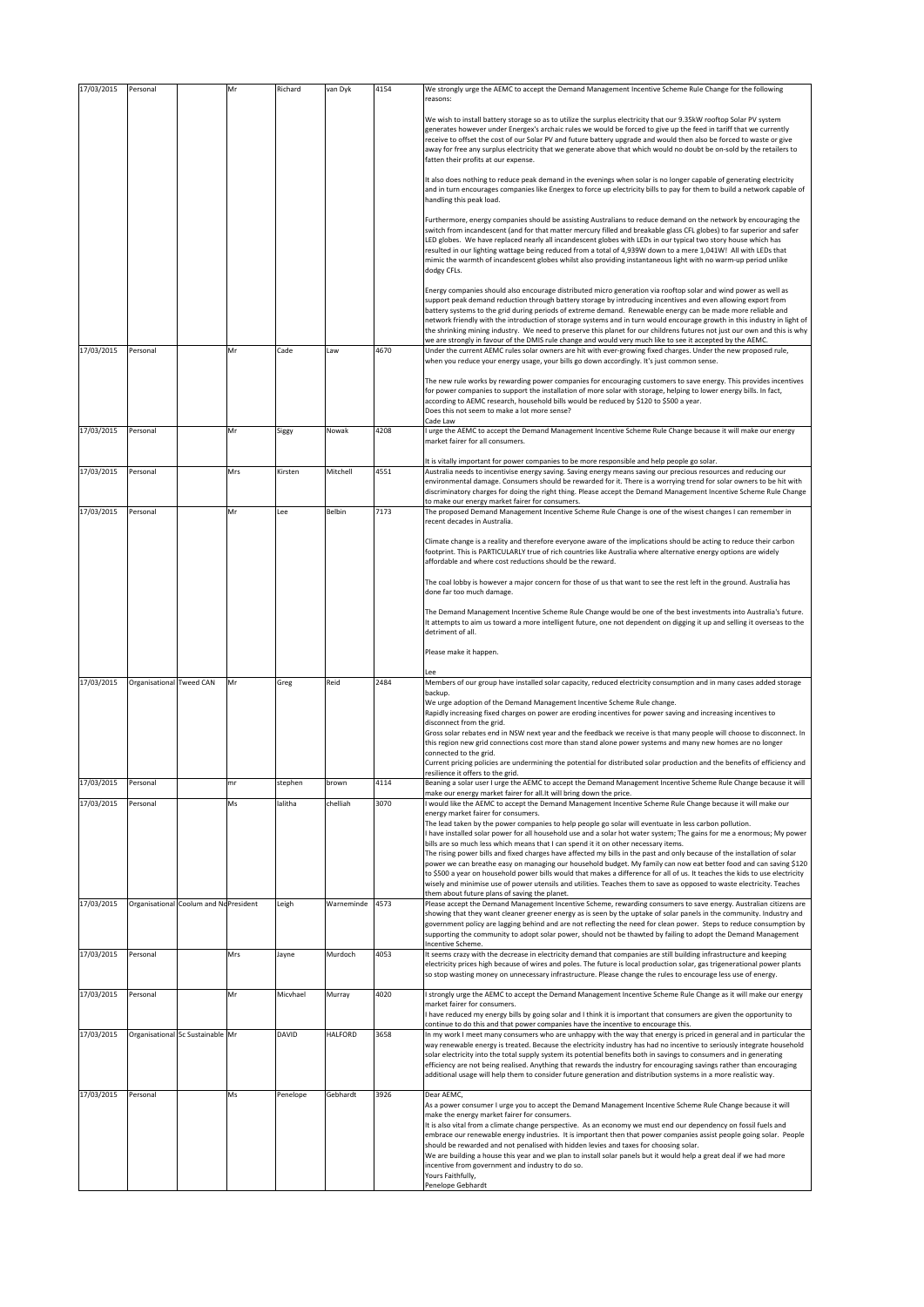| 17/03/2015 | Personal | Mr  | Bernard   | Terry      | 6036 | I Urge the AEMC to accept the Demand Management Incentive Scheme Rule Change because it will make our energy<br>market fairer for consumers.                                                                                                              |
|------------|----------|-----|-----------|------------|------|-----------------------------------------------------------------------------------------------------------------------------------------------------------------------------------------------------------------------------------------------------------|
|            |          |     |           |            |      | wish to tell AEMC how important it is for power companies to help people go solar.                                                                                                                                                                        |
|            |          |     |           |            |      | have installed solar panels to reduce my energy usage.                                                                                                                                                                                                    |
|            |          |     |           |            |      | The most important issue never considered when discussing solar power is that solar removes the need to construct<br>new power stations.                                                                                                                  |
|            |          |     |           |            |      | According to research from the Australian Energy Market Commission (AEMC), the body who makes the rules which                                                                                                                                             |
|            |          |     |           |            |      | govern power companies, this rule change would reduce household bills by an estimated \$120 to \$500 a year*.                                                                                                                                             |
|            |          |     |           |            |      | The fact is, the way our energy market operates currently goes against every notion of common sense. Why are                                                                                                                                              |
|            |          |     |           |            |      | companies investing in more and more network infrastructure - that's the grid that delivers us power - even though<br>electricity demand is falling? The same reason power prices have doubled since 2007. It's in the rules. As things stand,            |
|            |          |     |           |            |      | the AEMC rules reward companies for investing in unnecessary infrastructure, and consumers are left to foot the bill.                                                                                                                                     |
|            |          |     |           |            |      | If accepted, this rule change will see common sense restored. It would mean that when consumers reduce their energy<br>usage by going solar or using efficiency measures, their power bills would actually go down accordingly.                           |
|            |          |     |           |            |      | We're at a turning point. If this rule change is accepted, our energy sector could finally be ready to embrace a sun-                                                                                                                                     |
|            |          |     |           |            |      | powered future. If it's rejected, there will be fewer and fewer reasons for Australians to go solar; current solar owners<br>will continue to be hit with discriminatory charges and all Australian energy consumers will face rising fixed costs.        |
| 17/03/2015 | Personal | Mr  | Harry     | Elliffe    | 2096 | wish to support the change to the Demand Management Incentive Scheme                                                                                                                                                                                      |
|            |          |     |           |            |      | that will encourage electricity suppliers to support customers who can reduce their energy demand.                                                                                                                                                        |
|            |          |     |           |            |      | I have PV panels and feel that the current practice of charging for supply at a high rate and crediting customers at a very<br>low rate for power supplied from PV panels.                                                                                |
|            |          |     |           |            |      |                                                                                                                                                                                                                                                           |
| 17/03/2015 | Personal | Ms  | Barbara   | Levick     | 2340 | It's time we had a government which looks to the future and encouraged a move away from a centralised fossil-fuel<br>focused energy generation system.                                                                                                    |
|            |          |     |           |            |      | We urgently need a sensible plan for the inevitable transition to distributed renewables and the DMIS rule change is a                                                                                                                                    |
| 17/03/2015 | Personal | Mr  | Michael   | Nixon      | 2620 | logical step in the right direction.<br>support introduction of the Demand Management Incentive Scheme Rule Change. The large companies that generate                                                                                                     |
|            |          |     |           |            |      | electricity and control the distribution grid must be given financial incentives to encourage small-scale distribited power                                                                                                                               |
|            |          |     |           |            |      | generation. Under current rules, it seems that the opposite is occurring. Paltry prices offered for surplus energy fed into<br>the grid and rapidly escalating fixed grid connection charges are discouraging to private solar electricity owners. I have |
|            |          |     |           |            |      | a 3kW rooftop solar system on our home, sufficient for our average annual needs, and use the grid as a storage battery.                                                                                                                                   |
|            |          |     |           |            |      | am seriously conidering disconnecting from the grid and installing my own battery storage system - this is almost                                                                                                                                         |
|            |          |     |           |            |      | financially viable with present grid electricity costs. However, from a community point of view, it is illogical! Please<br>change the rules so that the whole community can benefit from a more sustainable system of electricity generation.            |
| 17/03/2015 | Personal | Mrs | Penelope  | McGaughran | 4551 | To the AEMC,                                                                                                                                                                                                                                              |
|            |          |     |           |            |      |                                                                                                                                                                                                                                                           |
|            |          |     |           |            |      | am asking that you implement the Demand Management Incentive Scheme Rule Change because it will make our<br>energy market fairer for consumers.                                                                                                           |
|            |          |     |           |            |      | This would allow power companies to be rewarded for encouraging customers to save energy. In turn, this provides                                                                                                                                          |
|            |          |     |           |            |      | incentives for power companies to support the installation of more solar with storage, helping to lower energy bills.                                                                                                                                     |
|            |          |     |           |            |      | Yours faithfully,                                                                                                                                                                                                                                         |
|            |          |     |           |            |      | Penelope                                                                                                                                                                                                                                                  |
| 17/03/2015 | Personal | Mr  | John      | Attwood    | 2340 | believe that it is criminal that the power generators continue to burn coal to generate power that could much more                                                                                                                                        |
|            |          |     |           |            |      | sustainably created by solar installations.<br>It is also insulting to the intelligence of the nation's consumers that grid development is rewarded while sustainable                                                                                     |
|            |          |     |           |            |      | infrastructure building is not.                                                                                                                                                                                                                           |
|            |          |     |           |            |      | Please ensure that the Demand Management Incentive Scheme Rule Change is accepted, and that the generators are<br>rewarded for encouraging more and more consumers to install solar with storage.                                                         |
| 17/03/2015 | Personal | mr  | john      | russell    | 4306 | I invested in a rooftop pv system to reduce my energy costs, I could have spent the cash on a big screen tv or a holiday,                                                                                                                                 |
|            |          |     |           |            |      | but I elected to forego these in favour of long term savings and less stress on the environment. I am not a wealthy                                                                                                                                       |
|            |          |     |           |            |      | person so the pv system meant I had to do without something in order to aquire it. Since purchasing the system I have<br>had to suffer an endless stream of BS from politicians and energy company executives. These people want to punish me             |
|            |          |     |           |            |      | for buying a pv system, they blame me and others like me for pushing up energy costs. In reality they simply want to                                                                                                                                      |
|            |          |     |           |            |      | increase their profits and justify privatising the energy industry. No State owned enterprise that has been privatised has<br>resulted in lower costs to the consumer, by its nature, a privately owned entity will seek to maximise returns for its      |
|            |          |     |           |            |      | owners. Any rule which will restrain the greed of private (and state ) owned enterprises deserves to be supported. I                                                                                                                                      |
|            |          |     |           |            |      | urge the AEMC to adopt the Demand Management Incentive Scheme Rule Change to help keep the energy companies<br>honest. (Apologies to Don Chipp AO)                                                                                                        |
| 17/03/2015 | Personal | Mr  | John      | Glennon    | 4069 | The current legislation is nosensical for both consumers' pockets and for the future of our environment. The                                                                                                                                              |
|            |          |     |           |            |      | government should be doing everything in its powers to reduce retail energy costs and to encourage usage of solar<br>power and other renewables.                                                                                                          |
|            |          |     |           |            |      |                                                                                                                                                                                                                                                           |
|            |          |     |           |            |      | The governments' role is not to simply enable corporate rent-seeking behavior at the expense of the voters that keep it<br>in power.                                                                                                                      |
|            |          |     |           |            |      | John Glennon                                                                                                                                                                                                                                              |
| 17/03/2015 | Personal | Mrs | Katherine | Lloyd      | 3844 | Please increase solar energy usage so that power bills go down,                                                                                                                                                                                           |
| 17/03/2015 | Personal | mr  | andrew    | rufus      | 5158 | power companies should invest in local (rooftop) power production to reduce the demand on the entire electricity<br>network. As less stress on the network occurs through reduced demand (efficiency and solar power) power companies                     |
|            |          |     |           |            |      | should reduce investment on the network. developing cost effective solar storage and paying reasonable rates for                                                                                                                                          |
|            |          |     |           |            |      | exported solar power is a way to invest in local solar power production instead of increasing capability across the                                                                                                                                       |
|            |          |     |           |            |      | national grid for demand that is dissapating. Invest and encourage solar powered homes stop penalising them with<br>increased fixed fees and negliable export prices                                                                                      |
| 17/03/2015 | Personal | Mr  | Stephen   | Chaplin    | 3108 | spent a fortune to install solar panels and low voltage lights inside my house to reduce the amount of power we use                                                                                                                                       |
|            |          |     |           |            |      | only to find the power supplier has charged me a higher KWH rate than my neighbour because I have installed solar<br>power panels.                                                                                                                        |
|            |          |     |           |            |      | I cannot understand how they are allowed to charge less per KWH for a house if it dosen't have solar.                                                                                                                                                     |
|            |          |     |           |            |      | E.G.<br>Without solar .204900 per KWH                                                                                                                                                                                                                     |
|            |          |     |           |            |      | With solar .26400 per KWH                                                                                                                                                                                                                                 |
|            |          |     |           |            |      | Same company same charging zone.<br>This is a blatent rip off.                                                                                                                                                                                            |
| 17/03/2015 | Personal | Ms  | Diane     | Poole      | 2905 | Dear AEMC                                                                                                                                                                                                                                                 |
|            |          |     |           |            |      | Can you please accept the Demand Management Incentive Scheme Rule Change because I think it will make our energy<br>market fairer for consumers.                                                                                                          |
|            |          |     |           |            |      | I think any steps that encourage more people to use solar energy and other sustainable energy efficient measures is                                                                                                                                       |
|            |          |     |           |            |      | very important and I strongly support this.<br>I myself have put 6 solar panels on my roof and I would like to do more but cannot afford it.                                                                                                              |
|            |          |     |           |            |      | am on a low income, single parent and anything that can be done to bring our energy costs down would be greatly                                                                                                                                           |
|            |          |     |           |            |      | appreciated.                                                                                                                                                                                                                                              |
|            |          |     |           |            |      | hope you can support the change.                                                                                                                                                                                                                          |
|            |          |     |           |            |      | Regards                                                                                                                                                                                                                                                   |
| 17/03/2015 |          | Mr  | Phillip   |            | 5113 | Diane                                                                                                                                                                                                                                                     |
|            | Personal |     |           | Tulip      |      | Encouraging Solar is the right thing to do for the planet. It is common-sense, ethical, and environmentally the right thing<br>to do. Stop thinking about todays profit and imagine tomorrows planet, will we be worse off or better off? Will we even    |
|            |          |     |           |            |      | survive climate change? I think we will but the cost will be devastating and not everyone alive today will be able to                                                                                                                                     |
|            |          |     |           |            |      | survive; probably only the rich. However, if a rich enclave does survive, how long will it take for the massed, staving,<br>diseased hordes will break down your barricades and murder you for your food and lodgings? I imagine a sort of Zombie         |
|            |          |     |           |            |      | Apocalypse where the massed and hungry 'have nots' will totally revolt and in the end the Earth will be unlucky enough                                                                                                                                    |
|            |          |     |           |            |      | to have a small population of hunter-gathers who will likely eventually evolve enough to repeat this whole damn cycle                                                                                                                                     |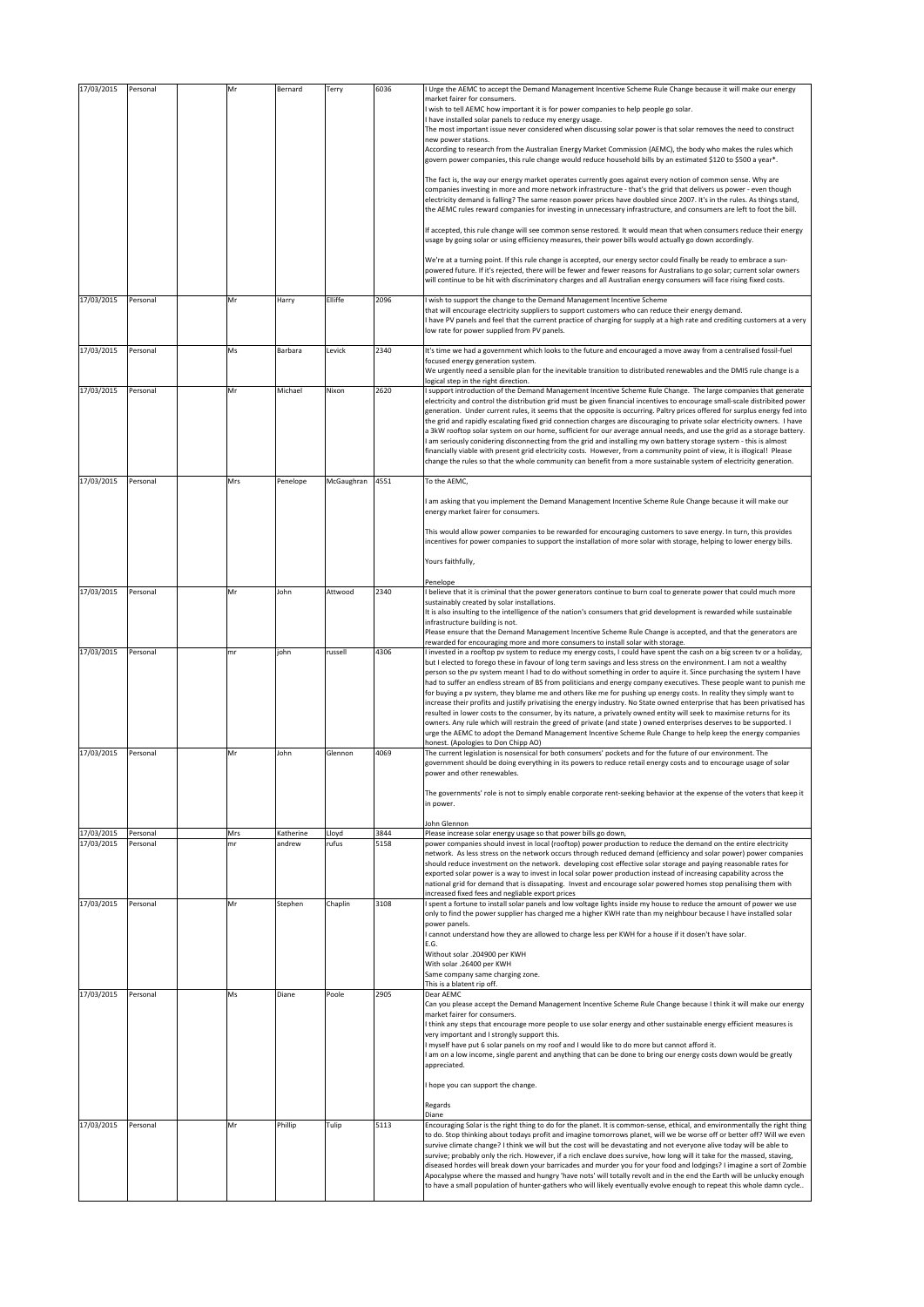| 17/03/2015 | Personal | Ms   | Margot   | Oliver   | 2044 | To the Australian Energy Management Commission -<br>I urge the Commission to accept the Demand Management Incentive Scheme Rule Change because it will make our<br>energy market fairer for consumers.                                                                                                                                                                                                                                                                                                                                                                                                                                                                                                                                                                                                                                                                         |
|------------|----------|------|----------|----------|------|--------------------------------------------------------------------------------------------------------------------------------------------------------------------------------------------------------------------------------------------------------------------------------------------------------------------------------------------------------------------------------------------------------------------------------------------------------------------------------------------------------------------------------------------------------------------------------------------------------------------------------------------------------------------------------------------------------------------------------------------------------------------------------------------------------------------------------------------------------------------------------|
|            |          |      |          |          |      | This will also (hopefully!) act to increase the incentive for Power Companies to help consumers go solar - an important<br>step towards greenhouse gas reduction.                                                                                                                                                                                                                                                                                                                                                                                                                                                                                                                                                                                                                                                                                                              |
| 17/03/2015 | Personal | Mr   | Graeme   | Harrison | 2034 | Yours in hope, Margot Oliver<br>I won the Thesis Award in Electrical Engineer at Usyd for my work on Electricity Demand Forecasting Techniques; am<br>published in this particular sub-field (IEAust Nat'l Power Conference 1977); served as a Harvard Consultant to The White<br>House; worked as a Deloitte-Touche consultant on Alternative Energies to US Dept of Energy; am a backer of Beyond<br>Zero Emissions (BZE); and actively use PV panels for domestic needs.                                                                                                                                                                                                                                                                                                                                                                                                    |
|            |          |      |          |          |      | California's utility regulatory authority determined in the 1970s that a PRE-REQUISITE for any alternative energy was for<br>the regulator of such utilities to REQUIRE BY REGULATION that power generators must buy-back consumer-generated<br>power (feed-in tariff) on terms comparable to peak/daytime small-customer retail rates.                                                                                                                                                                                                                                                                                                                                                                                                                                                                                                                                        |
|            |          |      |          |          |      | Forty years later, Australia effectively ditched that sound advice in recent years, leading to a reversal in our move to<br>more sustainable power generation.                                                                                                                                                                                                                                                                                                                                                                                                                                                                                                                                                                                                                                                                                                                 |
|            |          |      |          |          |      | We need to actively re-establish that principle - that customer-installed solar must be treated favourably. Regulators<br>need to stand-back and see themselves as answering to the society's needs and not the needs of the particular large<br>players with whom the regulator engages most often. Judges must deal with criminals all day, but must remain 'entirely<br>true' to the needs of the society at large - nothing less is expected from a regulator.                                                                                                                                                                                                                                                                                                                                                                                                             |
|            |          |      |          |          |      | We need to encourage as many kWh as is possible from renewables, and see dirty fossil fuel sources as the 'stop-gap'<br>supplier of last resort, until we achieve a network along the lines of that proposed by BZE's Baseload Report.                                                                                                                                                                                                                                                                                                                                                                                                                                                                                                                                                                                                                                         |
|            |          |      |          |          |      | The normal excuses of power-factor correction (PFC) etc are all able to be over-come with a smart network. We need<br>to work towards ever-higher levels of solar, and if post-2017 solar installations will require IP-addressing, so as to adjust<br>PFC by shifting phase (relative to the network), then this can be achieved by a simple upgrade to new types of solar<br>inverters that have a wifi capability. Existing constraints cannot allow existing industry majors to work against Australia<br>meeting its moral and international treaty obligations.                                                                                                                                                                                                                                                                                                          |
| 17/03/2015 | Personal | Mrs. | Cathleen | Meggitt  | 4575 | Please do something to control the greed of the Power Companies. After the rescinding of the carbon tax my Power<br>Supplier AGL raised the price of supplying MY electricity -garnered by my solar panels coming back to me, from 50 cents<br>per DAY! to 83 cents per DAY without a peep of intent or giving a reason (over the same already existent power lines.)<br>And so far as I know, nobody has made the slightest effort to justify this bare-faced robbery. The savings coming to me<br>from my investment in solar panels dropped slowly but steadily from hundreds of dollars to just \$18 for one three<br>month period. These companies can do as they like and there is no Body willing to rein in their greed.                                                                                                                                               |
| 17/03/2015 | Personal | Mrs  | Carol    | McGuire  | 2473 | It would seem the logical thing to do, to keep power bills down for consumers, and to keep emissions down for the<br>environment.                                                                                                                                                                                                                                                                                                                                                                                                                                                                                                                                                                                                                                                                                                                                              |
| 17/03/2015 | Personal | Mr   | Grahame  | Maund    | 4213 | I think it is very unfair to punish people who have shown initiative & environmental responsibility & have outlaid large<br>sums of hard-earned cash to instal solar power in their homes. Because our electricity bills have reduced considerably,<br>they greatly increase the Supply Charges to make it more eqiutable/less disadvantageous for those who haven't shown                                                                                                                                                                                                                                                                                                                                                                                                                                                                                                     |
| 17/03/2015 | Personal | Mr   | David    | Humphrey | 6171 | the same initiative. What chance have we got to save Planet Earth?<br>I installed solar panels so as to reduce my power bills and help the inviroment. I would have thought that getting people<br>to install panels to help with climate change would be No 1 priority! But it seems that at first you get as many people as                                                                                                                                                                                                                                                                                                                                                                                                                                                                                                                                                  |
|            |          |      |          |          |      | you can to buy panels Save Money and the inviroment by going solar then in the next breath it's Lets screw them and<br>change everything! It is about time that the people that try to help and do the right thing are rewarded and not hung<br>out to dry. The power bills are rediculous now and the people high up in the chain do not care because they can afford<br>it with the money they are on, They should try and survive on a pension or a basic wage with a family, mortgage or rent<br>to pay, they would soon change there minds. I think we need someone from the real world running the show and stop<br>paying the top knobs there extortionate wages there is no need to pay people that type of money and maybe that<br>would help there bottom line?<br>I could go on for ever but it would not make any differance but I hope you can.<br>David Humphrey |
| 17/03/2015 | Personal | Mr   | Alan     | McEwing  | 6280 | Solar energy is the power of the future, power companies should embrace this, not place hurdles in our way. I have                                                                                                                                                                                                                                                                                                                                                                                                                                                                                                                                                                                                                                                                                                                                                             |
| 17/03/2015 | Personal | Mr   | Israel   | Smith    | 2518 | moved house recently and went from a FIT of 47 cents to 8 cents. That is extremely cheap power for the power<br>companies. Rather than making life difficult for people who choose the solar path they should be more encouraging to<br>people who choose solar, as I said it is cheap power for them too.<br>Energy provision and consumption is one of the biggest challenges facing the sustainability of our society in Australia in                                                                                                                                                                                                                                                                                                                                                                                                                                       |
|            |          |      |          |          |      | the 21st Century.<br>The Demand Management Incentive Scheme Rule Change is the first initiative that will encourage sensible allocation of<br>resources - both financial, and energy-related.                                                                                                                                                                                                                                                                                                                                                                                                                                                                                                                                                                                                                                                                                  |
|            |          |      |          |          |      | Please accept the DMISRC to make the energy market fairer for consumers, better for Australia as a whole, and better<br>for the planet.                                                                                                                                                                                                                                                                                                                                                                                                                                                                                                                                                                                                                                                                                                                                        |
|            |          |      |          |          |      | Kind regards,<br>Israel.                                                                                                                                                                                                                                                                                                                                                                                                                                                                                                                                                                                                                                                                                                                                                                                                                                                       |
| 17/03/2015 | Personal | mr   | robert   | quigg    | 2262 | To Whom It May Concern,                                                                                                                                                                                                                                                                                                                                                                                                                                                                                                                                                                                                                                                                                                                                                                                                                                                        |
|            |          |      |          |          |      | As a concerned energy user I would like the AEMC to endorse the Demand Management Incentive Scheme Rule Change<br>and allow the power companies to provide incentives that would support people that regularly save energy and<br>encourage more consumers to save power on a regular basis and this bring a better result for the environment and the<br>community<br>at large.                                                                                                                                                                                                                                                                                                                                                                                                                                                                                               |
|            |          |      |          |          |      | thanks for your consideration                                                                                                                                                                                                                                                                                                                                                                                                                                                                                                                                                                                                                                                                                                                                                                                                                                                  |
| 17/03/2015 | Personal | Mr   | Bevin    | Boyd     | 6030 | Robert J Quigg<br>I am writing to confirm my support for the proposed Demand Management Incentive Scheme rule change.<br>Increasing fixed charges on power bills is currently being considered by the Barnett Government. This will increase the<br>already high cost of power in W.A. This will also act as a disincentive to increase renewable energy component at a time<br>when it is clearly the most economically and environmentally desirable in the long term.                                                                                                                                                                                                                                                                                                                                                                                                       |
| 17/03/2015 | Personal | Mr   | Ray      | Cowling  | 3003 | For too long the rules have created a ridiculous waste of Australia's resources and significant cost to householders, and<br>manufacturers.                                                                                                                                                                                                                                                                                                                                                                                                                                                                                                                                                                                                                                                                                                                                    |
| 17/03/2015 | Personal | Ms   | Paula    | Samson   | 6153 | We need all our leaders (whether elected or selected) to make more thoughtful decisions for the future.<br>The United Nations supports the need for rapid expansion of renewable energy working towards 100% Renewable<br>Energy by 2050 and states that approximately 80% of known fossil fuel reserves must stay in the ground.<br>Working backwards from this target of 100% by 2050:<br>2050 100% Renewable Energy<br>2040 80% Renewable Energy<br>2030 60% Renewable Energy<br>2020 40% Renewable Energy                                                                                                                                                                                                                                                                                                                                                                  |
|            |          |      |          |          |      | The Solar Citizens doorknocked in my area and found that 89% of residence wanted the RET to be the retained.<br>Also, people are aware that the system and rules regarding the electricity sector must be changed because the rules go<br>against common sense.<br>Why are companies investing in more and more network infrastructure, even though electricity demand is falling? The<br>same reason power prices have doubled since 2007. It's in the rules. As things stand, the AEMC rules reward companies<br>for investing in unnecessary infrastructure, and consumers are left to foot the bill.<br>The Demand Management Incentive Scheme Rule Change is a sensible rule change and needs to be implemented to<br>help Australia reach the United Nation's target and keep the global warming under 2 degrees.                                                        |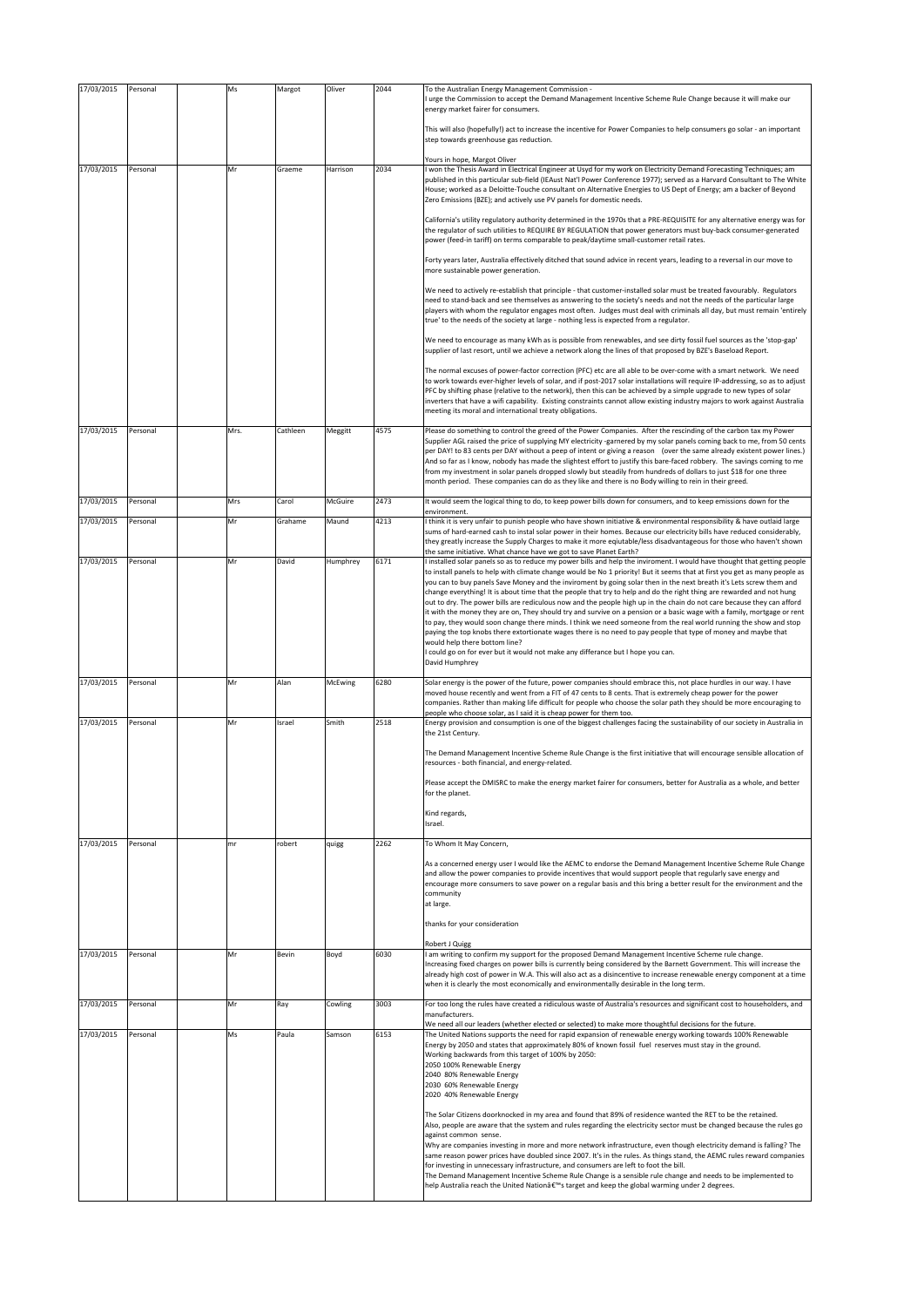|            |          | Mr |          |                  | 4060 |                                                                                                                                                                                                                                                                                                                                                                                                                                                                   |
|------------|----------|----|----------|------------------|------|-------------------------------------------------------------------------------------------------------------------------------------------------------------------------------------------------------------------------------------------------------------------------------------------------------------------------------------------------------------------------------------------------------------------------------------------------------------------|
| 17/03/2015 | Personal |    | Lawrence | Cahill           |      | In 2014 our family installed a solar PV and a solar hot water system; with two teenagers our electricity and gas bills<br>were financially cripling. It also seemed that the new Federal and the Queensland Goverments were sadly out of step<br>with broad world wide concensus on climate change and the promotion of renewable energy sources.                                                                                                                 |
|            |          |    |          |                  |      | I urge the AEMC to accept the Demand Management Incentive Scheme Rule Change as it is time our energy market was<br>fairer for consumers. A fairer return for consumer produced solar electricity would certainly help reduce our power bills<br>further.                                                                                                                                                                                                         |
|            |          |    |          |                  |      | It is time for Australia to do much more to promote consumer produced solar power and contribute fairly to the global<br>carbon dioxide emissions reduction schemes adopted by many countries around the world. Let's not saddle future                                                                                                                                                                                                                           |
| 17/03/2015 | Personal | Mr | Martin   | Chape            | 6056 | generations with this consumer and climate mess!<br>As the operator of grid connect solar PV I am assisting the grid by supplying power at a price one third of what the guy<br>next door with the big air conditioner that uses it is charged. In addition the external plant (pole transformer) doesn't                                                                                                                                                         |
|            |          |    |          |                  |      | have to be upgraded in order for him to use his air conditioner thereby providing savings to the utility. Don't hit me with<br>unfair fixed charges just to recover you costs because you are selling less power from your own generation. You are<br>making a profit from me! If you do increase fixed charges I will disconnect and go it alone.                                                                                                                |
| 17/03/2015 | Personal | Mr | Gavin    | McKenna          | 4300 | My service fee (daily fee) that my retailer charges, has more than tripled over the past 2 years, which is the number of                                                                                                                                                                                                                                                                                                                                          |
|            |          |    |          |                  |      | years I have had solar panels installed and operating. This service fee apparently pays for new infrastructure. I have<br>reduced my dependance on my retailers product but continue to be increasingly charged. Surely this is wrong. I would<br>be saving over \$200 per year if this service charge remained at a sustainable cost.                                                                                                                            |
| 17/03/2015 | Personal | Mr | Tim      | Winter           | 3133 | Dear Sir or Madam                                                                                                                                                                                                                                                                                                                                                                                                                                                 |
|            |          |    |          |                  |      | I have had solar panels on my roof since July 2007. My main motivation for installing solar panels was to reduce the<br>carbon footprint of my family home.                                                                                                                                                                                                                                                                                                       |
|            |          |    |          |                  |      | Since installation of the solar panels, I have watched with dismay the steady increase in both the supply charge and the<br>cost of electricity as the electricity network businesses have invested in infrastructure and the costs been passed on to<br>the consumer. Today, the cost of electricity is about twice what it was in 2007. As a retiree with no prospect of<br>increasing my income, this hurts.                                                   |
|            |          |    |          |                  |      | I urge the Australian Energy Market Commission (AEMC) to adopt the proposed Demand Management Incentive<br>Scheme Rule Change. This would require the Australian Energy Regulator (AER) to give network businesses incentives to<br>cut electricity demand. This would lead to a fairer outcome for all consumers. There would be a greater incentive for<br>individuals and businesses to invest in solar energy and a subsequent reduction in carbon emissions. |
|            |          |    |          |                  |      | In the interests of the global environment, please adopt the proposed Rule Change.                                                                                                                                                                                                                                                                                                                                                                                |
|            |          |    |          |                  |      | Yours sincerely                                                                                                                                                                                                                                                                                                                                                                                                                                                   |
| 17/03/2015 | Personal | Mr | John     | Cleary           | 4030 | <b>Tim Winter</b><br>Government has a responsibility to make the energy market fairer for consumers. The Demand Management Incentive                                                                                                                                                                                                                                                                                                                              |
|            |          |    |          |                  |      | Scheme Rule Change can assist that objective.<br>Because Governments have privatised energy, consumers now find power companies unhelpful and resistant to                                                                                                                                                                                                                                                                                                        |
|            |          |    |          |                  |      | assisting those converting to solar because of the impact on their profitability and business model.<br>Its time effective energy solutions were embraced in the interest of consumers, communities and the planet.<br>Renewable energy is an obvious way forward                                                                                                                                                                                                 |
|            |          |    |          |                  |      | Rising power bills and fixed charges make major inroads into a families budget and reduce disposable family income.<br>Fair and equitable pricing can fix that.                                                                                                                                                                                                                                                                                                   |
|            |          |    |          |                  |      | AEMC can assist but supporting community education programs which reduce energy consumption and assist<br>consumers to identify how to do that effectively.                                                                                                                                                                                                                                                                                                       |
| 17/03/2015 | Personal | Mr | Bob      | Brown            | 4114 | To Whom it may concern                                                                                                                                                                                                                                                                                                                                                                                                                                            |
|            |          |    |          |                  |      | I have read the Intergenerational report & better ways of producing power are one of the subjects we need to be paying<br>attention to right now, Solar is the easiest way that I can see for consumers to lower their power bills now and into the<br>future, I have invested                                                                                                                                                                                    |
|            |          |    |          |                  |      | in Solar & various other ways of lowering my electricity bills & it is working, however being blamed for higher power<br>bills for those that don't have Solar is not Fair, a fairer way of pricing energy & rebates & Incentives to Power<br>Companies to increase Solar on roofs.<br>Therefore I urge you to accept the Demand Management Incentive Scheme Rule Change because it will make our                                                                 |
|            |          |    |          |                  |      | energy market fairer for consumers.                                                                                                                                                                                                                                                                                                                                                                                                                               |
| 17/03/2015 | Personal | Mr | Max      | <b>Bourke AM</b> | 2612 | Thank You<br>Bob<br>I strongly support this rule change as a matter of simple equity.                                                                                                                                                                                                                                                                                                                                                                             |
| 17/03/2015 | Personal | ms | hetty    | schaafsma        | 2480 | I have taken steps to reduce my energybill.One reason is the climate change ,the other is that I donot like to use<br>elctricity from sources not good for the environment                                                                                                                                                                                                                                                                                        |
| 17/03/2015 | Personal | Mr | Warwick  | Buckingham       | 2640 | Dear AEMC,<br>I strongly urge you to introduce any rule change that makes Domestic Solar Electricity Production more financially                                                                                                                                                                                                                                                                                                                                  |
|            |          |    |          |                  |      | viable.<br>I am a domestic solar producer and have calculated that my solar system is a net financial loss. But since I am producing                                                                                                                                                                                                                                                                                                                              |
|            |          |    |          |                  |      | solar electricity for the sake of everybody's children and grandchildren I do not mind this affordable loss.<br>But many people are not in a financial condition where they can afford to take a financial loss by installing solar panels.<br>Paying Domestic solar Producers a break even, or profitable, rate we enable many more people to install Solar.                                                                                                     |
|            |          |    |          |                  |      | This would not be a subsidy, or a cost to non-solar consumers!<br>As Australia's population has expanded rapidly in recent years billions of dollars would have had to be spent on                                                                                                                                                                                                                                                                                |
|            |          |    |          |                  |      | expanding Generation and Transmission capacity. But because of the surge in Decentralised Domestic Solar production<br>this vast expenditure was not required.                                                                                                                                                                                                                                                                                                    |
|            |          |    |          |                  |      | Domestic Solar Producers have been given no credit, and no money, for this huge contribution to keeping power prices<br>for everyone to a lower level than they otherwise would have been.<br>Instead, solar producers have been paid a pittance for their Solar Feed-Ins, and higher service Availability charges, and                                                                                                                                           |
|            |          |    |          |                  |      | are accused of making power costs higher for other consumers when they have actually been keeping charges lower!<br>If the AEMC cares anything for Financial Justice, and the future survival of life on Earth, it will make fair payment to                                                                                                                                                                                                                      |
|            |          |    |          |                  |      | Solar Producers a priority.                                                                                                                                                                                                                                                                                                                                                                                                                                       |
| 17/03/2015 | Personal | Mr | Joel     | Dignam           | 2602 | I support the Demand Management Incentive Scheme Rule Change as a way of encouraging households to reduce their<br>power consumption and save money.                                                                                                                                                                                                                                                                                                              |
|            |          |    |          |                  |      | If we are to have a robust electricity grid, we want to encourage efficiency and decentralized generation. Solar and<br>conservation measures are part of this, yet utilities currently have an incentive to encourage people to consume more                                                                                                                                                                                                                     |
| 17/03/2015 |          |    |          |                  | 7173 | power.                                                                                                                                                                                                                                                                                                                                                                                                                                                            |
|            | Personal | Mr | Craig    | Sajben           |      | To put it simply, if you dont allow these changes & allow us solar investors to reap the benefit from OUR!! investment,<br>people like me will simply go off grid over the next 12 months when Tesla release to the market their solar battery<br>storage system, they have already developed & released the first batch of prototypes that work perfectly.                                                                                                       |
|            |          |    |          |                  |      | You love the power we feed into the grid that you pay a pittance for & sell on at a massive markup, what are you going<br>to do when all that power vanishes, you will lose not only the massive greedy profits you make out of us, but you will<br>also lose the power we generate. As a main power generator electrician I know how much it cost to produce the power<br>that you sell & I'm disgusted in the way you treat us solar generators.                |
|            |          |    |          |                  |      | Do what is right or you will place yourselves on the road to financial oblivion as we have had a gut full of your<br>unconscionable financial behaviour, I'm in the process of starting up a business specifically designed to aid & inform<br>people how to go off grid ASAP using Tesla's battery storage system. Coal powered generation is dead in the water, you                                                                                             |
|            |          |    |          |                  |      | just don't realise it yet. I'll have great amusement watching your business model come crashing down around your ears<br>as it will happen so fast that you will be wondering what the hell happened, your days of ripping us off are over, or at<br>least numbered, that number is very small too. So at least for your own sakes do what is RIGHT allow these changes.                                                                                          |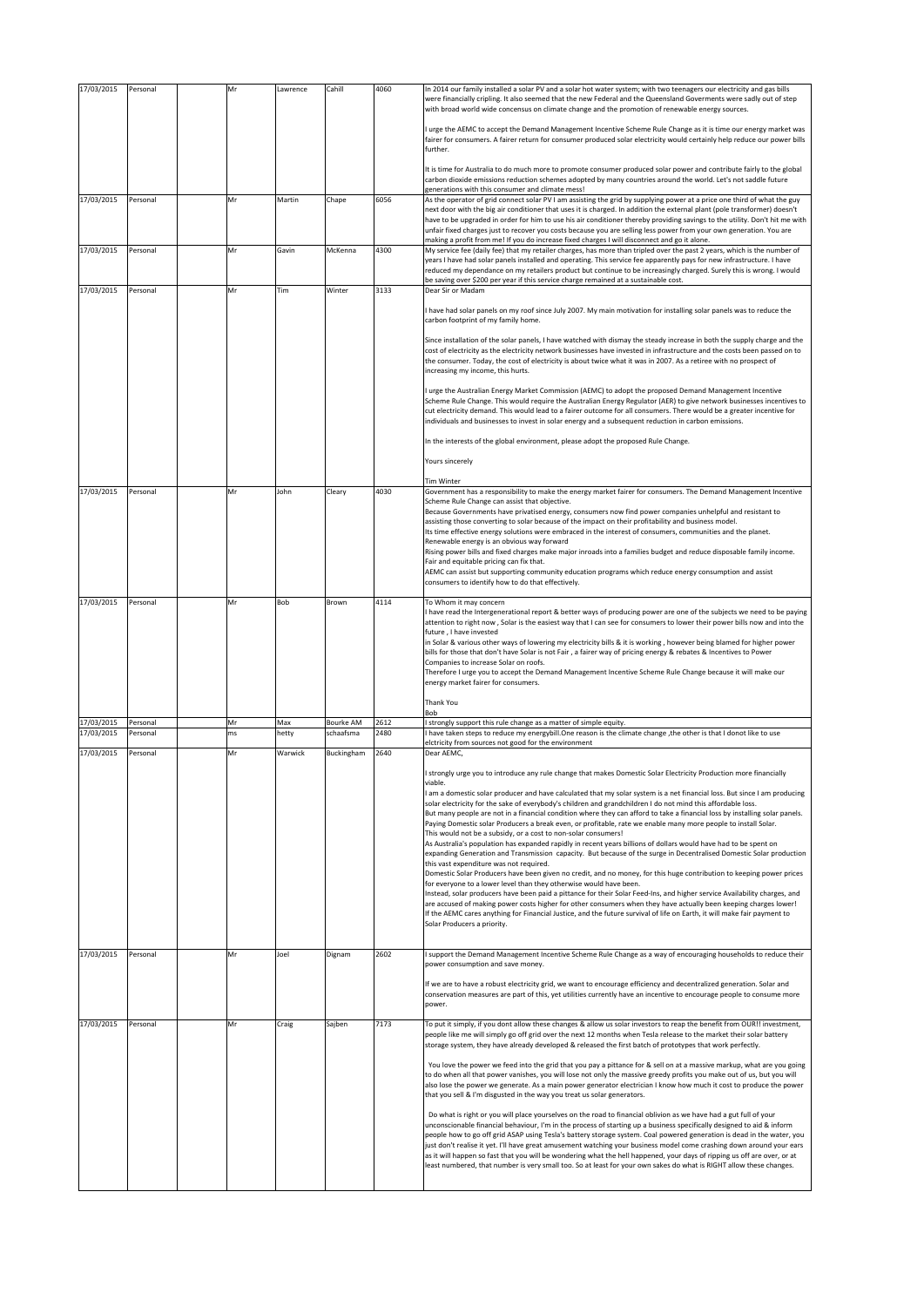| 17/03/2015 | Personal |                   | Mrs  | Patricia              | Kirkham    | 6210 | urge the AEMC to adopt the Demand Management Incentive Scheme Rule Change. Like many thousands of<br>householders we have cut our energy use to just four or five units per day from the grid. Our 2kw of panels provide for                        |
|------------|----------|-------------------|------|-----------------------|------------|------|-----------------------------------------------------------------------------------------------------------------------------------------------------------------------------------------------------------------------------------------------------|
|            |          |                   |      |                       |            |      | all our energy needs in daylight hours and have made a huge difference to our ability to live on an old age pension. We<br>export to the grid and if it becomes economically possible to store energy in the future, we would do so.                |
|            |          |                   |      |                       |            |      | We have invested our savings in a passive solar energy efficient home and increasingly builders are being forced to build                                                                                                                           |
| 17/03/2015 | Personal |                   | mr   | john                  | jaffe      | 4068 | more energy efficient homes which will again help to reduce the amount of power taken from the grid.<br>solar is in the interest of the country and community , though may not produce the bribes for politians coal dose.                          |
| 17/03/2015 | Personal |                   | Mr   | Alan                  | Strickland | 5062 | you are meant to act in the communitys interest, now would be a good time.<br>To encourage solar uptake and reduce costs for electricity consumers will you please support the Demand Management                                                    |
|            |          |                   | Mr   |                       |            | 2580 | ncentive Scheme Rule Change?                                                                                                                                                                                                                        |
| 17/03/2015 | Personal |                   |      | Alex                  | Mortensen  |      | In the interests of common sense and lower prices to consumers I expect the AEMC to accept the Demand Management<br>Incentive Scheme Rule Change because it will make our energy market fairer for consumers.                                       |
|            |          |                   |      |                       |            |      | It is extremely important to the environment and to consumers for power companies to help people go solar.<br>I have solar panels on my hose and these produce about the same amount of electricity as I use in a 3 month period.                   |
|            |          |                   |      |                       |            |      | Currently they save me money as I get the 60c payment for my electricity production, but once the 7 year period expires                                                                                                                             |
|            |          |                   |      |                       |            |      | the amount I will be paid will be insufficient to cover costs for me. The power companies should pay solar producers the<br>same as what they charge us for electricity usage                                                                       |
|            |          |                   |      |                       |            |      | Being on a partial age pension every dollar really counts for me so saving \$120 to \$500 a year on household power bills<br>would help me to pay other bills                                                                                       |
| 17/03/2015 | Personal |                   | Mr   | Dennis & Mem Taberner |            | 3280 | We have been committed solar users for approximately 8 years (having borne the costs associated with 2 grid<br>connected systems in our long term and recently downsized residences). Australian citizens have 2 huge resources                     |
|            |          |                   |      |                       |            |      | available to them - space and sunlight. It seems illogical not to use these relatively free resources to help alleviate the                                                                                                                         |
|            |          |                   |      |                       |            |      | CO2 problems directly attributable to coal based power. While there may be a lack of recognition at current policy<br>making levels of the link between our dominant power generation methods and the scientific evidence for global                |
|            |          |                   |      |                       |            |      | warming, I would urge the AEMC to take a risk minimisation approach to their decisions. Opt for increased use of solar<br>generation and reduced coal fired power.                                                                                  |
| 17/03/2015 | Personal |                   | Mr   | Ben                   | Abraham    | 2750 | As a young person concerned with the future of Australian carbon emissions, and our contribution to global climate                                                                                                                                  |
|            |          |                   |      |                       |            |      | change, I wish to see Australian households take up solar in greater numbers. As a result, I support the Demand<br>Management Incentive Scheme Rule Change if it encourages people to lower their power consumption and to install                  |
| 17/03/2015 | Personal |                   | mr   | michael               | grinceri   | 6012 | more solar and other renewables locally in and around the home.<br>Solar and storage will have the same effect on the energy industry as the smartphone had had on the                                                                              |
|            |          |                   |      |                       |            |      | telecommunications industry. The transition to a distributed energy system will be highly disruptive unless the<br>regulations spins the industry are changed. The Demand Management Incentive Scheme will be a great first step in                 |
|            |          |                   |      |                       |            |      | allowing for a smooth transition that will benefit both customers and the power companies.                                                                                                                                                          |
| 17/03/2015 | Personal |                   | Miss | Joanne                | Atkin      | 2203 | The Demand Management Incentive Scheme rule change is the most sensible option for so many reasons. It is incredibly<br>important for people to be able to use renewable energy, particularly in the form of solar power (Australia is a rather     |
|            |          |                   |      |                       |            |      | sunny place), and to encourage people to save electricity. Not only will this save people money, but it will help lower<br>Australia's carbon emissions, which is the best way to tackle climate change. Wouldn't it be great to see the public and |
|            |          |                   |      |                       |            |      | the power companies on the same side for a change, and increase our trust in the industry at the same time? Please                                                                                                                                  |
| 17/03/2015 | Personal |                   | Mrs  | Rosemary              | Baird      | 3130 | accept the rule change, as denying it simply doesn't make sense.<br>Dear AEMC.                                                                                                                                                                      |
|            |          |                   |      |                       |            |      | Can I urge you to accept the Demand Management Incentive Scheme Rule Change which will help make the energy<br>market fairer for consumers.                                                                                                         |
|            |          |                   |      |                       |            |      | It is important to encourage consumers to adopt solar to help reduce demand on infrastructure.<br>Rising power bills and fixed charges have the largest impact on those who can least afford it. It is in the best interests of                     |
|            |          |                   |      |                       |            |      | all Australians to adopt this new rule.                                                                                                                                                                                                             |
|            |          |                   |      |                       |            |      | Kind regards,<br>Rosemary                                                                                                                                                                                                                           |
| 17/03/2015 | Personal |                   | Mr   | Adrian                | Garner     | 2297 | If infrastructure costs continue to increase, the educated wealthy will see that we are paying for a system that is grossly<br>inefficient (60% loss of power from station to home) and move towards energy independence. Resulting in              |
| 17/03/2015 | Personal |                   | Mr   | Mark                  | Landmann   | 3128 | infrastructure costs being lumped on a decreasing pool of people with decreasing wealth.<br>Dear Sir / Madam,                                                                                                                                       |
|            |          |                   |      |                       |            |      | urge you to accept the Demand Management Incentive Scheme Rule Change because it will make our energy market                                                                                                                                        |
|            |          |                   |      |                       |            |      | fairer for consumers.                                                                                                                                                                                                                               |
|            |          |                   |      |                       |            |      | how important it is for power companies to help people go solar.                                                                                                                                                                                    |
|            |          |                   |      |                       |            |      | have installed solar panels & a solar hot water system at my home.                                                                                                                                                                                  |
|            |          |                   |      |                       |            |      | Nevertheless, rising power bills and fixed charges have affected our family.                                                                                                                                                                        |
|            |          |                   |      |                       |            |      | am very concerned about energy security & the importance of clean energy.                                                                                                                                                                           |
|            |          |                   |      |                       |            |      | For us to save money on our household power bills would make a significant difference to our family.                                                                                                                                                |
|            |          |                   |      |                       |            |      | Yours sincerely,                                                                                                                                                                                                                                    |
|            |          |                   |      |                       |            |      | Mark Landmann,<br>Box Hill.                                                                                                                                                                                                                         |
| 17/03/2015 | Personal |                   | Mr   | Joachim               | Roxin      | 2289 | It is inevitable that we need to become more sustainable if we care about the planet and future generations, so start<br>doing it now.                                                                                                              |
| 17/03/2015 | Personal |                   | Mr   | Robert                | Stynes     | 4556 | AEMC should accept the Demand Management Incentive Scheme Rule Change because it will make our energy market                                                                                                                                        |
|            |          |                   |      |                       |            |      | fairer for consumers.<br>It is important for power companies to help people go solar, as a savings of \$120 to \$500 a year on household power                                                                                                      |
|            |          |                   |      |                       |            |      | bills will make a difference to consumers<br>We have taken this step so are able to confirm that these and more can be saved on power bills.                                                                                                        |
| 17/03/2015 | Personal |                   | Mr.  | Gerry                 | Ruffa      | 3300 | would strongly urge AEMC to support the introduction of the DMISRC. The resultant outcome would be a lowering of<br>greenhouse gases, a win/win result for both suppliers and users in reduced costs and most importantly, a cleaner                |
|            |          |                   |      |                       |            |      | Australia.                                                                                                                                                                                                                                          |
|            |          |                   |      |                       |            |      | Please give this Demand Management Incentive Scheme a chance to prove itself.                                                                                                                                                                       |
|            |          |                   |      |                       |            |      | Regards                                                                                                                                                                                                                                             |
|            |          |                   |      |                       |            |      | Gerry Ruffa                                                                                                                                                                                                                                         |
| 17/03/2015 | Personal |                   | Mr   | Graham                | Bagwill    | 2284 | Please AEMC accept the Demand Management Incentive Scheme Rule Change because it will make our energy market                                                                                                                                        |
|            |          |                   |      |                       |            |      | fairer for us consumers.<br>AEMC it is very important for power companies to help people go solar.                                                                                                                                                  |
|            |          |                   |      |                       |            |      | We have taken steps to reduce our energy usage with solar and efficiency measures.<br>AEMC the rising power bills and fixed charges have affected me and my family.                                                                                 |
|            |          |                   |      |                       |            |      | AEMC saving \$120 to \$500 a year on household power bills will make a big difference to you.                                                                                                                                                       |
|            |          |                   |      |                       |            |      | Most important AEMC by consumers taking these steps they are helping the enviroment.                                                                                                                                                                |
| 17/03/2015 | Personal |                   | John | P                     | Nievaart   | 7256 | Urge the AEMC to accept the Demand Management Incentive Scheme Rule Change because it will make our energy<br>market fairer for consumers.                                                                                                          |
| 17/03/2015 | Personal | Stickyweb Pty IMr |      | John                  | Poynton    | 3355 | It's a foregone conclusion that Australia's reliance & support for 'dirty' power production is finite but infinitely<br>destructive to our beautiful country.                                                                                       |
|            |          |                   |      |                       |            |      | Everything should be done to urge companies to harness the abundant renewable resources available and try to reverse                                                                                                                                |
|            |          |                   |      |                       |            |      | the damage done to our environment and ecology.<br>have installed 5 KW of solar at a large cost to myself, but receive little for the power I feed-back to the grid and there's                                                                     |
|            |          |                   |      |                       |            |      | the threat of higher 'supply charges'.<br>Every summer our power companies complain that they cannot cope with peak demand & yet, those of us relieving the                                                                                         |
|            |          |                   |      |                       |            |      | strain are threatened rather than rewarded.                                                                                                                                                                                                         |
|            |          |                   |      |                       |            |      | Please accept the Demand Management Incentive Scheme Rule Change to change this inequality & encourage others to<br>reduce reliance on pollution-driven power.                                                                                      |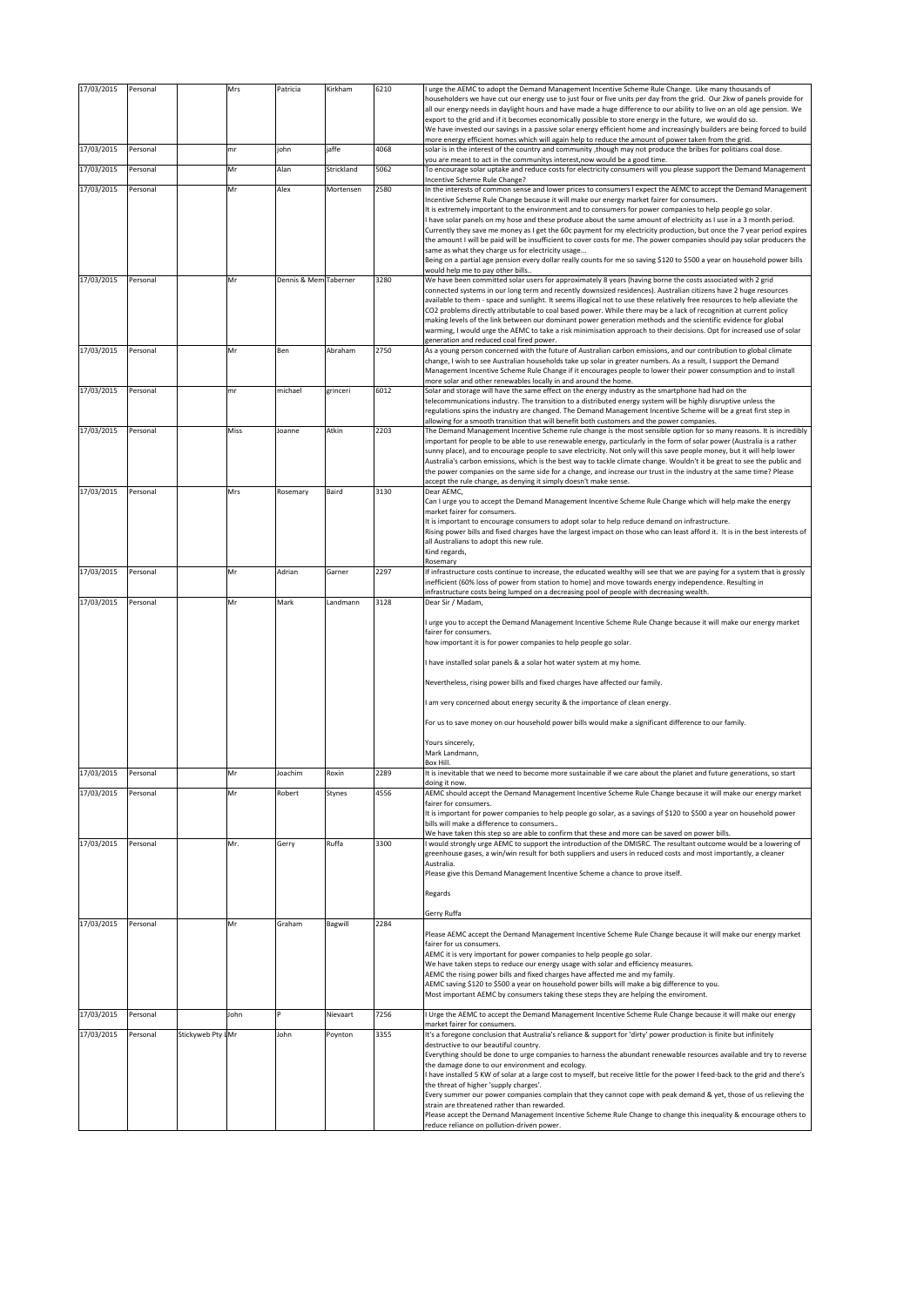| 17/03/2015               | Personal                         |                  | Mr                | Christopher     | Bath                 | 2565         | As a senior citizen concerned about the environment and the exorbitant power bills, I would strongly urge you to accept<br>the Demand Management Incentive Scheme Rule Change.<br>As I write, we are in the process of having solar PV installed in our building at Macquarie Links(Ingleburn).<br>We live in a unique country with an abundance of free energy from the sun let's embrace solar PV.<br>Energy companies would discourage us to go solar to prop up the coal industry to fill the pockets of their shareholders-<br>enough of that.<br>It is vitally important, therefore, to vigorously support the Australian solar industry to save our environment and to<br>reduce our power bills.<br>Thank you,<br>Christopher Bath                                                                                                                                                                                                                                                                                                                                                                |
|--------------------------|----------------------------------|------------------|-------------------|-----------------|----------------------|--------------|-----------------------------------------------------------------------------------------------------------------------------------------------------------------------------------------------------------------------------------------------------------------------------------------------------------------------------------------------------------------------------------------------------------------------------------------------------------------------------------------------------------------------------------------------------------------------------------------------------------------------------------------------------------------------------------------------------------------------------------------------------------------------------------------------------------------------------------------------------------------------------------------------------------------------------------------------------------------------------------------------------------------------------------------------------------------------------------------------------------|
| 17/03/2015               | Personal                         |                  | Demand Mana Clare |                 | Holdaway             | 6530         | Energy costs to householders are rising all the time. This is because of the huge costs of inefficient and nonsustainable<br>energy production and the constant renewal and building of new infrastructure, by energy companies, to attract<br>Government subsidies. In a vast sunny country this is all wrong.<br>want to go solar yet the Government seems to make it harder and harder and of less benefit to do so. Solar users face<br>ever rising fixed charges when they should be charged lower rates for using less energy. In effect Australans are being<br>discouraged from going solar.<br>What the Government should be doing is encouraging energy providers to support people like me, in their conversion to<br>more sustainable energy means. And we consumers should be paying less once we make the change and use less.<br>Please accept the Demand Nanagement Incentive Scheme Rule Change and make it fairer for all of us who wish to do                                                                                                                                          |
| 17/03/2015               | Personal                         |                  | Dr                | John            | Blair                | 2090         | the right thing by our planet, while also saving on our household energy costs. It's a situation where everyone wins.<br>I urge you to accept the Demand Management Incentive Scheme Rule Change because it will make our energy market<br>fairer for consumers and probably a lot cheaper. Indeed, I'd be very interested in cutting 15-30% of my future power<br>bills through this rule change.<br>Regards,                                                                                                                                                                                                                                                                                                                                                                                                                                                                                                                                                                                                                                                                                            |
| 17/03/2015               | Personal                         |                  | mrs               | michele         | rozenberg            | 3204         | John Blair<br>There is a new economy that can be achieved, and it is not one of mass wasteful consumption of gadgets and energy,<br>but of conservation and up-skililng and providing superior service and products. Get on the revolution wagon and hitch<br>another great initiative that compliments a new economy.                                                                                                                                                                                                                                                                                                                                                                                                                                                                                                                                                                                                                                                                                                                                                                                    |
| 17/03/2015               | Personal                         |                  | Dr                | Richard         | Arnot                | 2479         | To AEMC<br>would like to add my support to the suggested changes to the legislation concerning electricity use and supply in<br>Australia                                                                                                                                                                                                                                                                                                                                                                                                                                                                                                                                                                                                                                                                                                                                                                                                                                                                                                                                                                 |
| 17/03/2015               | Personal                         |                  | Dr                | Des             | Griffin              | 2086         | I strongly urge adoption of the Demand Management Incentive Scheme Rule Change because it will make our energy<br>market fairer for consumers.                                                                                                                                                                                                                                                                                                                                                                                                                                                                                                                                                                                                                                                                                                                                                                                                                                                                                                                                                            |
|                          |                                  |                  |                   |                 |                      |              | It is essential that every reasonable encouragement be given to households to take advantage of renewable energy and<br>conserve the use of energy. The consequences of business as usual are severe in the extreme.<br>Installation of solar panels has saved thousands of dollars on our power bills over the last three years. For us as a retired<br>couple this saving is important.<br>Demand management is an important element of the strategy to reduce energy consumption and so reduce costs and                                                                                                                                                                                                                                                                                                                                                                                                                                                                                                                                                                                               |
|                          |                                  |                  |                   |                 |                      |              | lower power bills to consumers. That has been shown in many countries over many years.<br>The profligacy of the last several years involving outlays of some 40 billion dollars on unnecessary infrastructure must                                                                                                                                                                                                                                                                                                                                                                                                                                                                                                                                                                                                                                                                                                                                                                                                                                                                                        |
| 17/03/2015               | Personal                         |                  | Ms                | Evelyn          | Elek                 | 6081         | not continue. Reducing energy demand reduces borrowing costs.<br>Please assist humanity to reduce consumptions via self sufficiency. Please support the solar industry to reduce the                                                                                                                                                                                                                                                                                                                                                                                                                                                                                                                                                                                                                                                                                                                                                                                                                                                                                                                      |
| 17/03/2015               | Organisational Bremer Waters Mrs |                  |                   | Claire          | Maclure              | 4305         | carbon footprints.<br>On behalf of 315 residents leaving at Bremer Waters, it is important the AECM ensure changes to safe guard these<br>residents. Due to the age group with in our village being an average of 70 years old of which many residents are on fixed<br>benefits with the majority at the lower income scale, a savings of between \$120 to \$500 would make an incredible<br>difference. Many residents have solar installed on their homes as a benefit to allow them to keep costs low, but with<br>the ongoing increases in power costs and the removal of incentives it is making it more difficult for residents to be<br>financially secure. Please help our Residents get a better deal.                                                                                                                                                                                                                                                                                                                                                                                           |
| 17/03/2015               | Personal                         |                  | Ms                | Julie           | Bailey               | 2046         | Please accept the Demand Management Incentive Scheme Rule Change. It is vital for the future of the country that we<br>go solar. I have had a solar panel since 1984.                                                                                                                                                                                                                                                                                                                                                                                                                                                                                                                                                                                                                                                                                                                                                                                                                                                                                                                                     |
| 17/03/2015               | Personal                         |                  | mr                | anthony         | ryan                 | 4551         | I am rebuilding and want to add more solar panels to reduce my power bills which are getting out of hand. So please<br>support this bill. Thank you<br>wish to support the Demand Management Incentive Scheme Rule Change.<br>understand that this would reward power companies for encouraging consumers to save energy.<br>I have solar panels and am alarmed by the trend towards higher fixed costs not related to my power useage.<br>invested considerable funds to install my system so that in my retirement, I would have lower expenditure for power<br>bills.<br>The fixed cost arrangement tends to reduce the savings I have tried to get from my investment.<br>urge you to introduce the DMISR change.                                                                                                                                                                                                                                                                                                                                                                                     |
| 17/03/2015               | Personal                         | Mount Alexand Ms |                   | Grace           | McCaughey            | 3450         | The new rule on Demand Management will make a huge difference in reducing peak demand and relieve the need for<br>more costly infrastructure.                                                                                                                                                                                                                                                                                                                                                                                                                                                                                                                                                                                                                                                                                                                                                                                                                                                                                                                                                             |
| 17/03/2015<br>17/03/2015 | Personal<br>Personal             |                  | Mr<br>Jenita      | Givan<br>Jenita | Ismail<br>Enevoldsen | 6164<br>6011 | This seems to be an easily understood idea, certainly of me as a 78 year old with solar panels on my small house. If I can<br>understand it, surely the energy companies can. If the energy companies operate in the interests of their customers<br>then they must accept this new rule.<br>Please accept DMISRC.<br>Thanks<br>Dear AEMC.                                                                                                                                                                                                                                                                                                                                                                                                                                                                                                                                                                                                                                                                                                                                                                |
| 17/03/2015               | Personal                         |                  | Mr                |                 |                      | 2420         | I'm writing to you to advocate for the adoption of the 'Demand Management Incentive Scheme Rule Change'.<br>am looking at buying solar panels for my new home which my partner and I are looking to build.<br>In a growing world of change towards sustainability and energy reduction - it only makes sense that if you reduce your<br>energy consumption that your bills would reduce as well.<br>We are blessed with an abundance of sunshine in Australia, and could be making our communities more robust by<br>adopting the 'Demand Management Incentive Scheme Rule Change'.<br>Denmark and Germany have made commitments to run on completely clean energy (fossil fuel free) by 2050.<br>am strongly advocating for our adaption to a carbon neutral economy by 2030, and make steps towards the same<br>targets as Denmark and Germany have. It is possible and here's how we can do it:<br>http://climateworks.com.au/project/current-project/pathways-deep-decarbonisation-2050-how-australia-can-prosper-<br>low-carbon<br>Yours for a clean energy future,<br>Jenita Enevoldsen<br>To AEMC, |
|                          |                                  |                  |                   | Lenny           | <b>Burgess</b>       |              | The ever growing fixed charges are contrary to the commonsense principle of decentralised, passive energy production.<br>Apart from the financial disincentive it's encouraging destruction of the planet. Most irresponsible!<br>Let's make a change for the good of all our grand children and the world we live in.<br>Thanks<br>Lenny Burgess                                                                                                                                                                                                                                                                                                                                                                                                                                                                                                                                                                                                                                                                                                                                                         |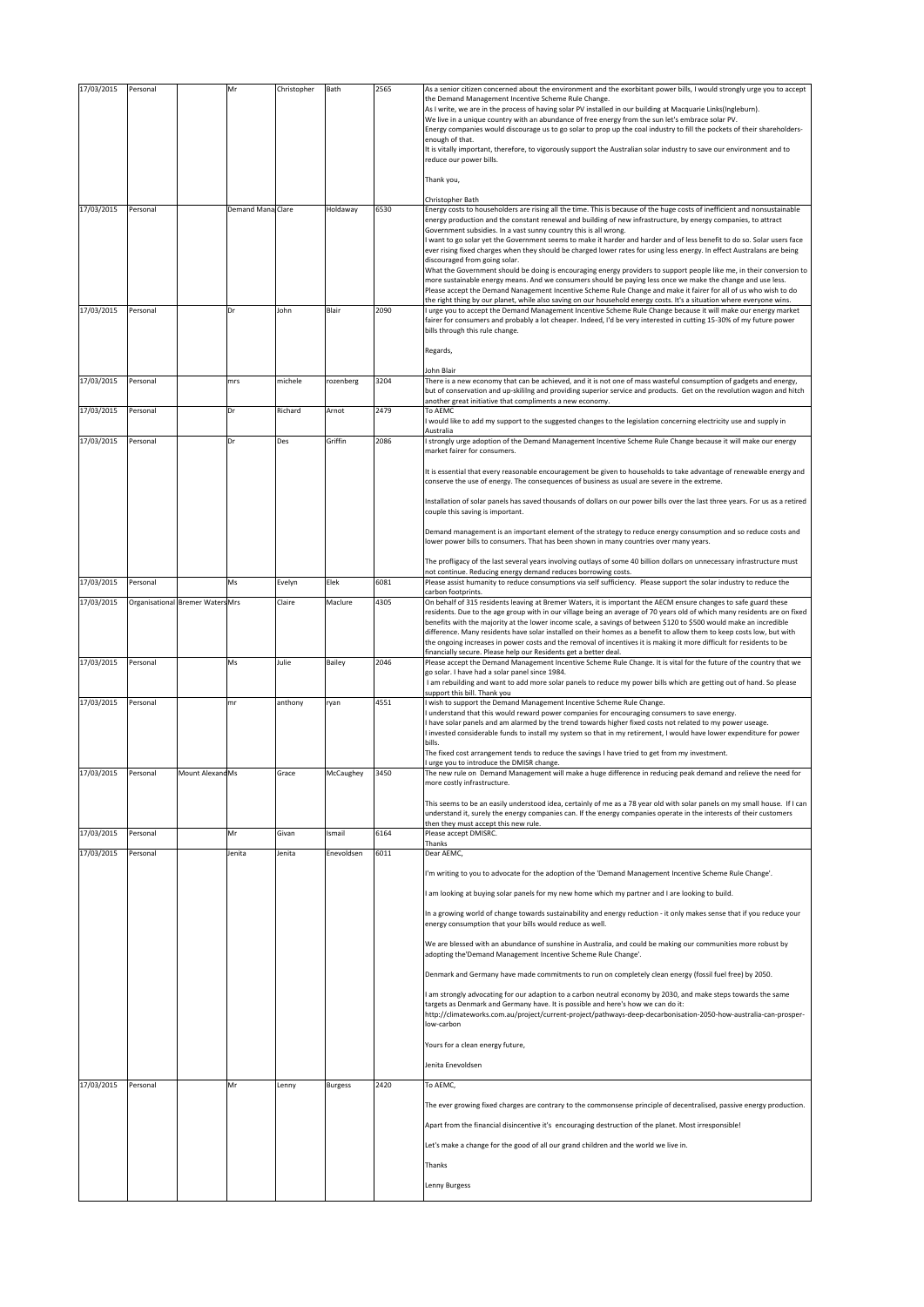| 17/03/2015               | Personal             |                  | Dr       | Peter          | Driscoll             | 4554         | The Demand Management Incentive Scheme Rule Change is necessary to reflect the strong trend of increasing use of<br>decentralised power. Less investment in unnecessary power infrastructure given the ability of households and industry<br>to use locally produced renewable energy is a game changer in modern society. This rule change will help serve the<br>community with efficient power supply without the ever increasing costs of environmental damage.<br>New and innovative electricity production systems and use of electricity for transportation driven by smart systems all<br>needs the support of a forward thinking Australian Energy Market Commission. I strong urge the adoption of the<br>Demand Management Incentive Scheme Rule Change. |
|--------------------------|----------------------|------------------|----------|----------------|----------------------|--------------|---------------------------------------------------------------------------------------------------------------------------------------------------------------------------------------------------------------------------------------------------------------------------------------------------------------------------------------------------------------------------------------------------------------------------------------------------------------------------------------------------------------------------------------------------------------------------------------------------------------------------------------------------------------------------------------------------------------------------------------------------------------------|
| 17/03/2015               | Personal             |                  | A/Prof.  | Einar          | Thorsteinsson 2350   |              | Dear AEMC,<br>Thank you for the opportunity to make a submission regarding the Demand Management Incentive Scheme (DMIS). I<br>think that the DMIS sounds like a good idea that will hopefully benefit power companies, consumers, and Australians as<br>a whole. My family 'went solar' many years ago and we have never regretted it as it has reduced our energy bill and<br>paid for itself. Thus helping others 'go solar' would be a good move to reduce peoples' bills and to make energy use in<br>Australia more sustainable.<br>Sincerely,                                                                                                                                                                                                                |
|                          |                      |                  |          |                |                      |              | E. B. Thorsteinsson                                                                                                                                                                                                                                                                                                                                                                                                                                                                                                                                                                                                                                                                                                                                                 |
| 17/03/2015               | Personal             |                  | Mr       | Greg           | Smith                | 5048         | Electricity prices and the use of electricity seem to have an inverse relationship at present and this trend will continue<br>no matter what model the electricity suppliers and infrastructure suppliers adopt. This is because the intersection of the<br>cost of supplied electricity and the cost of solar cells with battery banks will also soon intersect, and the traditional<br>business models for the major suppliers will be seen to be defunct. For ALL of the reasons spelled out on line and by<br>solar advocates, the demand management incentive scheme must be implemented NOW in order for the traditional<br>businesses to have any business left at all. I commend the new scheme to you.                                                     |
| 17/03/2015               | Personal             |                  | Mr       | Kevin          | Oakley               | 2284         | I urge the AEMC to accept the Demand Management Incentive Scheme Rule Change as it is common sense to encourage<br>people to use less power and not be penalised for doing so                                                                                                                                                                                                                                                                                                                                                                                                                                                                                                                                                                                       |
| 17/03/2015               | Personal             |                  | Dr       | Rob            | Phillips             | 6065         | It is essential that Australia reduces its demand on fossil fuels for energy production, both through increasing use of<br>renewable energy sources and by reducing energy usage. That is why the proposed Demand Management Incentive<br>Scheme Rule Change is so important. I urge the AEMC to accept this rule change.<br>While I have taken steps to reduce my energy usage, and installed rooftop solar panel, incentives are needed for others<br>to do the same.<br>Power companies should encourage energy saving and non-fossil power generation, and this rule change will encourage<br>that.                                                                                                                                                             |
| 17/03/2015               | Personal             |                  | Mr       | James          | Lindsay              | 3024         | To whom it may concern,                                                                                                                                                                                                                                                                                                                                                                                                                                                                                                                                                                                                                                                                                                                                             |
|                          |                      |                  |          |                |                      |              | I would encourage you to support the Demand Management Incentive Scheme, as it is a sensible move to a system of<br>more equality and fairness for consumers.<br>We personally have installed solar primarily for the savings and the comfort of knowing it helps reduce carbon emission.                                                                                                                                                                                                                                                                                                                                                                                                                                                                           |
|                          |                      |                  |          |                |                      |              | I personally find it mesmerising that the system is so unfairly squed towards power companies, in so much as the power<br>they have to add charges and increase rates whilst lobbying to reduce feed in tariff fees. This I believe makes a mockery<br>of the whole renewable energy debate in supporting an industry on the decline much like our auto industry.<br>Finally as a nation, why not keep our eye on the prize of a cleaner Australia and do what ever it takes to achieve it.<br>Regards. James Lindsay                                                                                                                                                                                                                                               |
|                          |                      |                  |          |                |                      |              |                                                                                                                                                                                                                                                                                                                                                                                                                                                                                                                                                                                                                                                                                                                                                                     |
| 17/03/2015               | Personal             |                  | Ms       | Linda          | Goupillot-Linds 3756 |              | am writing to urge you to accept the Demand Management Incentive Scheme Rule Change. This will make our energy<br>market fairer for consumers. I have already taken steps to reduce my energy usage with solar power and efficiency<br>measures. However rising charges do affect me as I am an aged pensioner. Any further savings on future energy bills<br>will be an absolute boon. Thank you                                                                                                                                                                                                                                                                                                                                                                   |
| 17/03/2015               | Personal             |                  | Mr       | Gerhard        | <b>Diedericks</b>    | 2075         | HI<br>I urge the AEMC to accept the Demand Management Incentive Scheme Rule Change because it will make our energy<br>market fairer for consumers. The principles of consumer driven demand and supply should be applied to the energy<br>markets and we should prevent situations where private organisations can effect regulatory conditions that effectively<br>protect revenue and even profit margins from movements in consumer demand - if this situations is left to continue<br>then effectively the AEMC sanctions a private tax that is immune to consumer demand and market efficiencies. We<br>cannot let this situation continue.                                                                                                                    |
|                          |                      |                  |          |                |                      |              | Thank you<br>Gerhard Diedericks                                                                                                                                                                                                                                                                                                                                                                                                                                                                                                                                                                                                                                                                                                                                     |
| 17/03/2015               | Personal             |                  | Mr       | Steven         | Patterson            | 4053         | I urge the AEMC to accept the Demand Management Incentive Scheme Rule Change.<br>As a family of four our daily usage is below 5kWh per day and this is before taking into account our solar production.<br>Don't penalise efficient households and businesses, make the rule change.                                                                                                                                                                                                                                                                                                                                                                                                                                                                                |
| 17/03/2015               | Personal             |                  | Mr       | Derril         | Kay                  | 7315         | I am a solar householder and I would urge the AEMC to accept the rule change that would make our energy market<br>fairer for consumers. My children are finding it hard to cope with rising power bills and fixed charges, and any reductions<br>in these areas would be much appreciated.<br>We are doing all we can to reduce our energy usage and I have been able install panels to try and cut our costs.                                                                                                                                                                                                                                                                                                                                                      |
| 17/03/2015               | Personal             |                  | Ms       | Julie          | Bains                | 2160         | Derril Kay<br>We have had solar energy since 2011. We produce a lot more energy than we consume and AGL has been getting our<br>energy for 8c per kwh and charging us 28c per kwh for energy we use at night. The Demand Management Incentive<br>Scheme Rule Change would restore some fairness in the system as we feel like we are being gouged by a giant<br>monopoly. To increase the fixed rate costs and not address the unfairness of different costs for the same electricity goes<br>against all the principles of the free market and leaves people like us at the mercy of oligopolies.                                                                                                                                                                  |
| 17/03/2015               | Personal             | Kapunda Busin Mr |          | Brenton        | Wight                | 5373         | Please apply some common sense and encourage locally generated solar power.                                                                                                                                                                                                                                                                                                                                                                                                                                                                                                                                                                                                                                                                                         |
| 17/03/2015<br>17/03/2015 | Personal<br>Personal |                  | Mr<br>mr | Kon<br>manfred | Evans<br>siebrecht   | 4152<br>4516 | The whole world is going solar.<br>It is time to leave the coal where it belongs, do it for the future of our kids.<br>want a better deal,solar feedin price a RIP OFF.I get 6 Cents, my feed in goes next door he gets charged approx 30<br>Cents and Orogin does nothing.                                                                                                                                                                                                                                                                                                                                                                                                                                                                                         |
| 17/03/2015               | Personal             |                  | Mr.      | David          | Furphy               | 3206         | Please accept the Demand Management Incentive Scheme so that consumers will be treated fairly.<br>Power companies must be encouraged to assist people to invest in solar energy.                                                                                                                                                                                                                                                                                                                                                                                                                                                                                                                                                                                    |
| 17/03/2015               | Personal             |                  | mr       | Paul           | Muir                 | 4660         | We have a 1.41kw solar system installed that has made a large difference to our disposable income. This can then be<br>spent in other areas. This rule change can only help our overall economy and anything that encourages that has to be<br>good for the country. With the wealth of renewable energy Australia has at it,s disposal it is sheer madness not to<br>encourage as many people as possible to install systems.                                                                                                                                                                                                                                                                                                                                      |
| 17/03/2015               | Personal             |                  | Mr       | Gary           | Smith                | 4064         | Regards<br>Paul<br>I am writing in support of the Demand Management Incentive Scheme Rule Change, and want this to be implemented.<br>There are a number of reasons for this:<br>Firstly we need to reduce our use of fossil fuel generated electricity because it is bad for the environment - contributing<br>to global warming.<br>Secondly the current scheme motivates energy suppliers to increase consumption and the gold plating of infrastructure,<br>to the detriment of the consumer. The astronomical increase in electricity prices over the last decade is testament to<br>this even though the actual cost of producing the power has not changed much.                                                                                             |
| 17/03/2015               | Personal             |                  | Mr       | Dennis         | Murphy               | 4121         | We have invested in solar power and hot water primarily to reduce greenhouse gas emissions and secondarily to<br>minimize price increases on our domestic budget. With the previous QLD state government removing the 8c/kwh feedin<br>tariff it would be harder for other persons to go solar with a view to mitigate greenhouse affects which I have no doubt<br>have lead to a recent spate of cyclones some with category 5 severity. Marcia was the FURTHEST SOUTH a cat 5 has<br>EVER STRUCK in history in Australia. And look at the wipeout in Vanuatu one of the most SEVERE ever in the Pacific<br>region                                                                                                                                                 |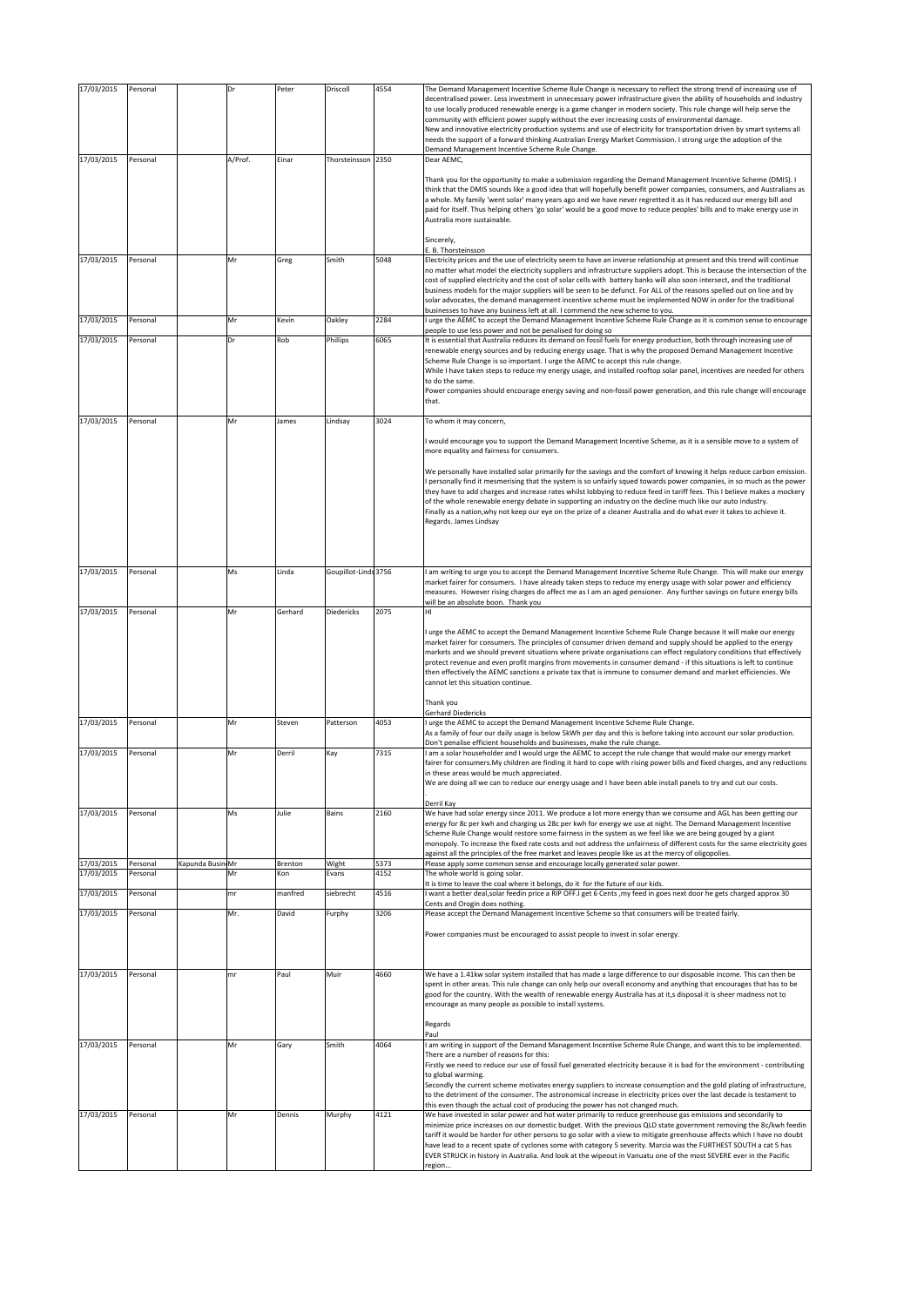| 17/03/2015<br>17/03/2015 | Personal<br>Personal | Mr<br>Ms | Mark<br>Nanette      | Enders<br>Nicholson | 4810<br>2480 | I live in an apartment building in Townsville and am a part of the body corporate committee.<br>Rooftop solar makes sense in the tropics, there is plenty of sun especially in summer and at the same time there is huge<br>demand on power for cooling. Creating incentives to encourage more solar makes sense in our part of the world to<br>flatten out demand and to keep power affordable for people.<br>We have installed rooftop solar and have reaped the benefits, allowing our savings to be spent in the local economy<br>rather than having to quarantine large sections of our income to meet large utility bills.<br>Our building has been implementing energy saving measures - increasing insulation, progressively switching over to LED<br>lighting, reducing the number of tubes in our fluorescent lighting (before eventually transitioning to LEDs). The savings<br>for our building are in the thousands per annum, and have allowed us to spend more money on building improvements,<br>which in turn flows through to employment for local tradespeople.<br>We have moved slowly (too slowly in my opinion) on these changes because we are in an environment where the<br>incentives for these very simple changes are not there, or not there in big enough proportions.<br>Reducing cost and demand have economic benefits for our region, they reduce pollution and CO2 emissions which in<br>turn affect climate change. we have seen a number of highly destructive cyclones this season but have been lucky not to<br>have been hit in Townsville. Acting on CO2 emissions helps protect our community without just relying on luck.<br>I would urge the AEMC to accept the Demand Management Incentive Scheme Rule Change because it will make our<br>energy market fairer for consumers, it will help boost employment in our local economy (which we badly need), and it<br>will play a small but important part in our transition to a clean energy future.<br>We can see these kind of changes happening nationwide, at a great pace, and at a time when we need an economic<br>boost, we need to reduce financial stress for Australian families, and we need to act on climate change.<br>Thank you.<br>I support the introduction of Demand Management Incentive Scheme Rule Change.<br>As a society we need any measure which will encourage consumers to reduce energy consumption through efficiency<br>measures and through installing solar.<br>have installed a 1.5KW system and I go to great lengths to minimise my power consumption.<br>However I continue to be hit by increasing fixed charges. Surely I should be rewarded not penalised for acting in the<br>public interest, that is, reducing my emissions.<br>I am in a very low income bracket but I installed solar power because I believe we should all do what we can. A<br>reduction in my power bills would be highly significant for us. |
|--------------------------|----------------------|----------|----------------------|---------------------|--------------|------------------------------------------------------------------------------------------------------------------------------------------------------------------------------------------------------------------------------------------------------------------------------------------------------------------------------------------------------------------------------------------------------------------------------------------------------------------------------------------------------------------------------------------------------------------------------------------------------------------------------------------------------------------------------------------------------------------------------------------------------------------------------------------------------------------------------------------------------------------------------------------------------------------------------------------------------------------------------------------------------------------------------------------------------------------------------------------------------------------------------------------------------------------------------------------------------------------------------------------------------------------------------------------------------------------------------------------------------------------------------------------------------------------------------------------------------------------------------------------------------------------------------------------------------------------------------------------------------------------------------------------------------------------------------------------------------------------------------------------------------------------------------------------------------------------------------------------------------------------------------------------------------------------------------------------------------------------------------------------------------------------------------------------------------------------------------------------------------------------------------------------------------------------------------------------------------------------------------------------------------------------------------------------------------------------------------------------------------------------------------------------------------------------------------------------------------------------------------------------------------------------------------------------------------------------------------------------------------------------------------------------------------------------------------------------------------------------------------------------------------------------------------------------------------------------------------------------------------------------------------------------------------------------------------------------------------------|
|                          |                      |          |                      |                     |              | Yours, Nan Nicholson                                                                                                                                                                                                                                                                                                                                                                                                                                                                                                                                                                                                                                                                                                                                                                                                                                                                                                                                                                                                                                                                                                                                                                                                                                                                                                                                                                                                                                                                                                                                                                                                                                                                                                                                                                                                                                                                                                                                                                                                                                                                                                                                                                                                                                                                                                                                                                                                                                                                                                                                                                                                                                                                                                                                                                                                                                                                                                                                       |
| 17/03/2015               | Personal             | mr       | alan                 | thomas              | 2785         | I believe that there is at the moment a madness in the Electricity supply industry in Australia. At the moment Energy<br>Supply companies have no incentive to encourage the installation of Soler Power and so they do their best to discourage<br>For example, I attempted to purchase some extra solar panels through mt electricity supply company company - Energy<br>Australia - and after 4 months of inactivity on their part, even though I had paid them a deposit for the installation, I was<br>forced to go to a local supplier, and withing 2 weeks the panels were installed and operating on my roof. Electricity<br>supply companies need the DIMS rule change to force them to work WITH the consumer to help bring about the<br>sensible use of Solar Panels and so lower power costs, rather than work against consumers and thereby keeping power<br>costs ever higher and higher.                                                                                                                                                                                                                                                                                                                                                                                                                                                                                                                                                                                                                                                                                                                                                                                                                                                                                                                                                                                                                                                                                                                                                                                                                                                                                                                                                                                                                                                                                                                                                                                                                                                                                                                                                                                                                                                                                                                                                                                                                                                    |
| 17/03/2015               | Personal             | Dr       | Heinz-Joachim Muller |                     | 2256         | I appreciate the discussion about new rules our energy distribution.<br>It makes common sense rewarding power companies for encouraging customers to save energy.<br>This is also the only chance for power companies surviving on the long term and for avoiding everybody leaving the grid<br>and producing and wasting on average more energy than required.                                                                                                                                                                                                                                                                                                                                                                                                                                                                                                                                                                                                                                                                                                                                                                                                                                                                                                                                                                                                                                                                                                                                                                                                                                                                                                                                                                                                                                                                                                                                                                                                                                                                                                                                                                                                                                                                                                                                                                                                                                                                                                                                                                                                                                                                                                                                                                                                                                                                                                                                                                                            |
| 17/03/2015               | Personal             | Ms       | Emma                 | Menzies             | 4573         | When you reduce your energy usage, your bills should go down accordingly. It's just common sense. I put solar on my<br>roof years ago, I changed my lights to LED's and CFL's as I wanted to reduce my energy consumption and reduce my<br>carbon emission's. Saving \$120-\$500 a year is a huge amount to my family. I think that its very important for the power<br>companies to assist people to use renewable energy.<br>Thanks<br>Emma Menzies                                                                                                                                                                                                                                                                                                                                                                                                                                                                                                                                                                                                                                                                                                                                                                                                                                                                                                                                                                                                                                                                                                                                                                                                                                                                                                                                                                                                                                                                                                                                                                                                                                                                                                                                                                                                                                                                                                                                                                                                                                                                                                                                                                                                                                                                                                                                                                                                                                                                                                      |
| 17/03/2015               | Personal             | Ms       | Lisa                 | Baynes              | 4737         | Solar power generated by households and fed back into the grid is understandably a major change to the way power is<br>managed. It does however provide a fantastic alternative to coal fire power stations as the mainstay to meet our<br>energy needs. This valuable growing asset should be fully supported by government through policy and incentives.<br>Pressure to move infrastructure to accommodate these changes in consumer demand and cultural norms are a must to<br>increase our sustainability. I suggest that making this easier rather than less viable is the mandate of the people.<br>Making changes that reduce the amount of power that can be fed back into the system to me also seems madness and<br>just props up an industry that is becoming less and less viable and acceptable as other option arise. I know there are<br>challenges with meeting peak demand but these surely can be overcome.                                                                                                                                                                                                                                                                                                                                                                                                                                                                                                                                                                                                                                                                                                                                                                                                                                                                                                                                                                                                                                                                                                                                                                                                                                                                                                                                                                                                                                                                                                                                                                                                                                                                                                                                                                                                                                                                                                                                                                                                                             |
| 17/03/2015               | Personal             | mr       | peter                | innes               | 2765         | Hi,<br>My concern is that fossil fuel usage decrease, it is almost certain continued burning of fossil fuels will degrade the future<br>life of our kids and grand kids, let alone generations after that. The consequences of what we are doing now may make<br>the planet unlivable in the short space of a hundred years or so.<br>So we must reduce electricity usage if it is based on fossil fuels and increase our usage of renewables, it's as simple as<br>that.<br>Please ensure any new rules address this issue first and foremost. If price is an issue then renewables should be<br>subsidised.<br>regards,<br>Peter                                                                                                                                                                                                                                                                                                                                                                                                                                                                                                                                                                                                                                                                                                                                                                                                                                                                                                                                                                                                                                                                                                                                                                                                                                                                                                                                                                                                                                                                                                                                                                                                                                                                                                                                                                                                                                                                                                                                                                                                                                                                                                                                                                                                                                                                                                                         |
| 17/03/2015               | Personal             | Mr       | Colin                | Lambie              | 3550         | Any change that encourages energy consumers to use energy more efficiently is worth while - from an economic point<br>of view, ie cost per unit of production, etc; but also from a greenhouse gas emissions point of view, ie less emissions per<br>unit of production. Hence the energy industry should be required to encourage energy efficiency (and decentralised<br>generation) not simply keep building capacity of centralised generation and distribution and passing on the cost.                                                                                                                                                                                                                                                                                                                                                                                                                                                                                                                                                                                                                                                                                                                                                                                                                                                                                                                                                                                                                                                                                                                                                                                                                                                                                                                                                                                                                                                                                                                                                                                                                                                                                                                                                                                                                                                                                                                                                                                                                                                                                                                                                                                                                                                                                                                                                                                                                                                               |
| 17/03/2015               | Personal             | Mrs      | Stef                 | Hayward             | 6008         | To the AEMC please accept the Demand Management Incentive Scheme Rule Change it will make the energy market a<br>fairer place! We have to move forward to cleaner energy so help the power companies to help people to go solar. We<br>have gone solar because we saw it as a way to help us in our retirement when we are on a fix income!\$120-\$500 a year<br>means a lot to those on a fixed or low income so please don't let this opportunity go! Helping the solar industry also<br>means long term jobs for are young people too.                                                                                                                                                                                                                                                                                                                                                                                                                                                                                                                                                                                                                                                                                                                                                                                                                                                                                                                                                                                                                                                                                                                                                                                                                                                                                                                                                                                                                                                                                                                                                                                                                                                                                                                                                                                                                                                                                                                                                                                                                                                                                                                                                                                                                                                                                                                                                                                                                  |
| 17/03/2015               | Personal             | Mr.      | Michael              | Green               | 2112         | I urge AEMC acceptance of the Demand Management Incentive Scheme Rule Change because it will make our energy<br>market fairer for consumers.<br>It is vital for power companies to help people go solar given the fact of climate change and Australia's abundant<br>sunlight.<br>I installed 8X190W panels in October 2010 and haven't paid anything since. At the last reading I am \$588 in credit.<br>My neighbours constantly complain about the rising cost and I have noticed the increase in fixed charges.<br>My neighbours with children and other family members living at home find it especially difficult to meet the rising costs<br>and also to afford to install panels.                                                                                                                                                                                                                                                                                                                                                                                                                                                                                                                                                                                                                                                                                                                                                                                                                                                                                                                                                                                                                                                                                                                                                                                                                                                                                                                                                                                                                                                                                                                                                                                                                                                                                                                                                                                                                                                                                                                                                                                                                                                                                                                                                                                                                                                                  |
| 17/03/2015               | Personal             | Mr       | Rick                 | Morris              | 3678         | Please accept the Demand Management Incentive Scheme Rule Change because it will make our energy market fairer                                                                                                                                                                                                                                                                                                                                                                                                                                                                                                                                                                                                                                                                                                                                                                                                                                                                                                                                                                                                                                                                                                                                                                                                                                                                                                                                                                                                                                                                                                                                                                                                                                                                                                                                                                                                                                                                                                                                                                                                                                                                                                                                                                                                                                                                                                                                                                                                                                                                                                                                                                                                                                                                                                                                                                                                                                             |
| 17/03/2015               | Personal             | Mr       | David                | Myer                | 3205         | for consumers.<br>I already have pv solar on my roof. But anything that provides an incentive for power companies to support customers<br>in efforts to save energy usage, has to be a good thing.<br>The next step is economic storage. And that move needs to be supported if not facilitated by the power companies.<br>Pleased accept the Demand Management Incentive Scheme Rule Change.                                                                                                                                                                                                                                                                                                                                                                                                                                                                                                                                                                                                                                                                                                                                                                                                                                                                                                                                                                                                                                                                                                                                                                                                                                                                                                                                                                                                                                                                                                                                                                                                                                                                                                                                                                                                                                                                                                                                                                                                                                                                                                                                                                                                                                                                                                                                                                                                                                                                                                                                                              |
| 17/03/2015               | Personal             | Ms       | Elizabeth            | Frayne              | 6566         | I urge the AEMC to accept the Demand Management Incentive Scheme Rule Change because it will make our energy<br>market fairer for consumers.<br>My husband and I added solar panels to the FRONT roof of our heritage house because we believe this was the right<br>thing to do as global citizens in an ailing world.<br>So it is very important that our power companies help people go solar. It will save money and effort for everyone in the<br>long run.<br>Rising power bills and fixed charges have affected us, as we are both retired and on reduced incomes.<br>Saving \$120 to \$500 a year on household power bills would make a difference for us.                                                                                                                                                                                                                                                                                                                                                                                                                                                                                                                                                                                                                                                                                                                                                                                                                                                                                                                                                                                                                                                                                                                                                                                                                                                                                                                                                                                                                                                                                                                                                                                                                                                                                                                                                                                                                                                                                                                                                                                                                                                                                                                                                                                                                                                                                         |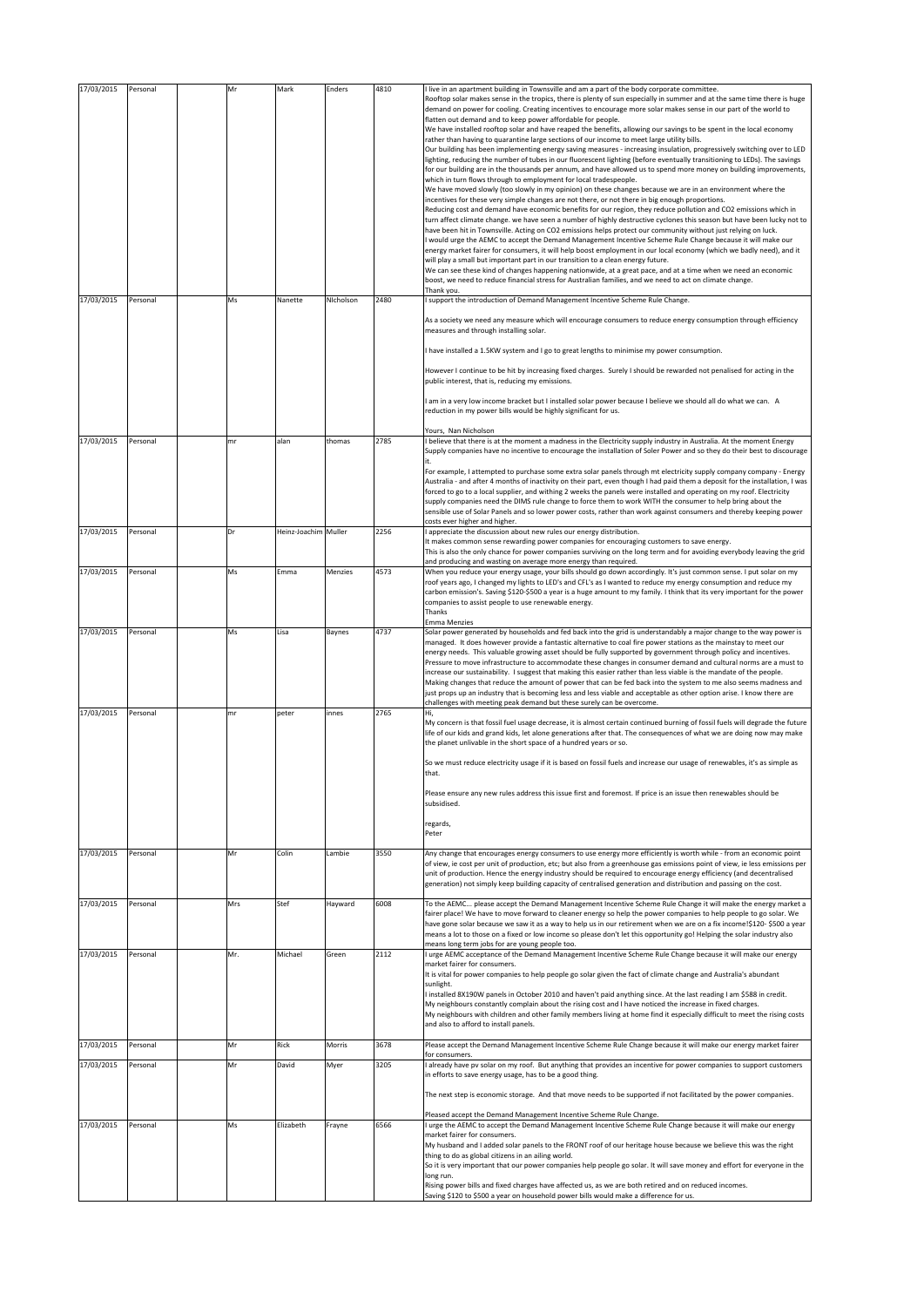| 17/03/2015 | Personal |                    | Ms | Linda     | Watson       | 4561 | As an older woman i have witnessed uncontrolled decision making by energy companies abt our limited finite resources                                                                                                                                                                                                                                                                                                                                                                                                                                                                                                                                                                                                                                                               |
|------------|----------|--------------------|----|-----------|--------------|------|------------------------------------------------------------------------------------------------------------------------------------------------------------------------------------------------------------------------------------------------------------------------------------------------------------------------------------------------------------------------------------------------------------------------------------------------------------------------------------------------------------------------------------------------------------------------------------------------------------------------------------------------------------------------------------------------------------------------------------------------------------------------------------|
|            |          |                    |    |           |              |      | be usurped in the name of profiteering. For the sake of out beautiful unique planet earth and all of our future souls both<br>human and animal we need to provide strats that are affordable and rewardable to individual citizens to urgently regain<br>our resources both as a nation and where ownership should belong for the betterment of all Australians. Alternative<br>non coal based strategies meed govt funding urgently whilst immediately reigning back energy corporates that are<br>being rewarded with huge amts of tax payers money to build infrastructure.<br>Urgent action politically and economically is expected by myself and millions of Australians.<br>Tha                                                                                             |
| 17/03/2015 | Personal |                    | Ms | Jill      | Garsden      | 2480 | Thankyou for taking this to your determination.<br>am writing to urge you to accept the Demand Management Incentive Scheme Rule Change and to encourage people to                                                                                                                                                                                                                                                                                                                                                                                                                                                                                                                                                                                                                  |
|            |          |                    |    |           |              |      | convert to renewable energy resources such as rooftop solar panels.<br>As someone who has participated for a number of years in our local water authority's project reference group with<br>regard to the future water supply, I am very much aware of how well demand management strategies can work to<br>reduce the demand of our valuable resources, having had first-hand experience of the relevant statistics.                                                                                                                                                                                                                                                                                                                                                              |
|            |          |                    |    |           |              |      | As someone who, with my partner, installed rooftop solar panels several years ago, and taken other steps to reduce our<br>electricity consumption (solar hot water, energy-efficient appliances, turning off power points when not in use, etc). I<br>have been made powerfully aware of the impact on our power bills of taking such measures. Admittedly we have<br>benefitted from the subsidies that were offered at the time we installed our solar power, but even without those, our<br>investment in solar energy has rewarded us handsomely. This reward not only takes the form of greatly reduced<br>electricity bills, but also the satisfaction of knowing that we are not contributing to the environmental and health<br>problems associated with coal-fired power. |
|            |          |                    |    |           |              |      | It hurts me deeply to watch younger members of my family, who do not have the financial resources to install solar at<br>this time, struggle with their escalating power bills. They would benefit greatly from better schemes to encourage the<br>use of solar power and from any steps that could be taken to further reduce their demand for power, particularly as<br>even a small saving such as \$120 would allow them to afford better medical care (my daughter has multiple medical<br>issues and struggles to pay her specialists' bills) and better support their family.                                                                                                                                                                                               |
| 17/03/2015 | Personal |                    | Dr | Elizabeth | <b>Bragg</b> | 2463 | It also hurts me deeply to observe the wasteful consumption of energy by neighbours who remain unaware of, or<br>unmotivated to make, simple changes in their habits that could reduce their own expenditure on power. Better demand<br>management incentives could not only directly benefit them, but would be of value to the whole of our society as our<br>collective carbon footprint is reduced - so important to do as we stare down the impacts of climate change which are<br>making life so uncomfortable for so many of us!<br>Dear AEMC                                                                                                                                                                                                                               |
|            |          |                    |    |           |              |      | My family and I urge you to support the Demand Management Incentive Scheme Rule Change. This rule change<br>appears to be a sensible strategy to protect our future and our children's futures in relation to rising economic costs of<br>living AND climate change.                                                                                                                                                                                                                                                                                                                                                                                                                                                                                                               |
|            |          |                    |    |           |              |      | We have installed a 3KW solar system, which powers our family home and exports to the grid. With ever increasing<br>costs passed onto us by the power companies, this investment is becoming less financially viable and we feel that the<br>energy market has become unfair, discriminating against those of us who have 'gone solar'. In the interests of all<br>humanity and ecosystems, encouraging every household to use less energy and to source their energy from renewable<br>sources is SENSIBLE. We need the power companies to HELP not hinder households through financial incentives to use<br>less fossils fuels.                                                                                                                                                  |
|            |          |                    |    |           |              |      | As Australians, we need to take our head out of the sand and take responsibility for one of the highest per capita usage<br>of fossil fuels, and this Rule Change is one step in the right direction in this regard.                                                                                                                                                                                                                                                                                                                                                                                                                                                                                                                                                               |
|            |          |                    |    |           |              |      | The extra money that our household would save on electricity per year currently spent on 'poles and wires' would<br>enable us to invest in further solar infrastructure, contributing further to the solar powered network.                                                                                                                                                                                                                                                                                                                                                                                                                                                                                                                                                        |
| 17/03/2015 | Personal | Interlated Pty LMr |    | John      | Robens       | 2040 | Sincerely,<br>Dr Elizabeth Bragg<br>Hi, I'd like to see the demand management rule implemented in order to encourage decarbonisation of our electricity<br>grid and thereby save the environment.                                                                                                                                                                                                                                                                                                                                                                                                                                                                                                                                                                                  |
|            |          |                    |    |           |              |      | We used to strive for being the 'smart country' and this rule would enable more innovation, provide people with more<br>options to control their own impacts and incentive to manage their own impact. No longer do we have to be powerless<br>consumers.                                                                                                                                                                                                                                                                                                                                                                                                                                                                                                                          |
|            |          |                    |    |           |              |      | see the AEMC, like other regulators having the role of ensuring the best deal for consumers against monopolists. This<br>ule would send a strong statement that the AEMC will support consumers initiatives searching for energy and<br>decarbonisation options.                                                                                                                                                                                                                                                                                                                                                                                                                                                                                                                   |
| 17/03/2015 | Personal |                    | Mr | Andrew    | Hunt         | 2519 | believe that it is important for energy companies to be encouraged in every way possible to maximize the use of<br>renewable energy and to reduce their reliance on coal and other fossil fuels. Local generation and storage of energy<br>reduces the need for expensive, high capacity distribution networks - all that is needed is sufficient capacity to<br>synchronize the network.                                                                                                                                                                                                                                                                                                                                                                                          |
| 17/03/2015 | Personal |                    | Dr | Margaret  | Humphrey     | 4881 | I have invested thousands of dollars in a solar grid system to lower my power bills and reduce emissions.<br>However it is unfair to penalise me, and others like me, with increased fixed power charges which negate our<br>investment. It is also unfair to those who have adopted efficiency measures to lower their energy usage.                                                                                                                                                                                                                                                                                                                                                                                                                                              |
| 17/03/2015 | Personal |                    | Dr | Nathan    | Wales        | 2785 | It is important that the AEMC accepts the Demand Management Incentive Scheme Rule Change so that frugal users can<br>benefit from their actions.<br>Dear AEMC,                                                                                                                                                                                                                                                                                                                                                                                                                                                                                                                                                                                                                     |
|            |          |                    |    |           |              |      | believe that the proposed Demand Management Incentive Scheme Rule Change should be implemented. There must<br>be incentives for Australians to go solar. The change will make our energy market fairer for consumers.<br>Regards,                                                                                                                                                                                                                                                                                                                                                                                                                                                                                                                                                  |
|            |          |                    |    |           |              |      | Nathan Wales                                                                                                                                                                                                                                                                                                                                                                                                                                                                                                                                                                                                                                                                                                                                                                       |
| 17/03/2015 | Personal |                    | Ms | Susan     | Gehrig       | 2207 | As a private citizen with grave concerns about global warming and a passion for renewable energy in our country, I am<br>writing to urge the AEMC to accept the Demand Management Incentive Scheme Rule Change because it will make our<br>energy market fairer for consumers. There is a huge tide of support for solar energy in Australia and power companies<br>need to recognise this support and let people go solar. Since installing solar panels on my house roof, I have had great<br>benefit wtih reduced electricity bills as well as knowing I am contributing vital power to the grid. The savings on power<br>bills have made a big difference to my savings.                                                                                                       |
| 17/03/2015 | Personal |                    | Mr | Lincoln   | Yeo          | 2749 | Lower usage should mean lower costs.<br>Please accept the new proposal, as lower usage is important, not only for the budget of the household, but the quality<br>of our environment.                                                                                                                                                                                                                                                                                                                                                                                                                                                                                                                                                                                              |
| 17/03/2015 | Personal |                    | Mr | Chris     | Brosch       | 3046 | It took us a few years to save the money in order to install a solar system on our roof. This had a big impact on our<br>energy awareness and how we use it. We definitely managed to reduce our electricity consumption but with some help<br>believe we would able to lover our consumption even further. We are strongly supporting the Demand Management<br>ncentive Scheme and looking forward for potential more savings on the ever price rising electricity bill.                                                                                                                                                                                                                                                                                                          |
| 17/03/2015 | Personal |                    | Mr | Edward    | Claydon      | 4301 | Please help to stop penalizing people that are trying to do the right thing for the environment, The fixed charges that i<br>see on my power bill lately are a scam and it is just not fair, i am a pensioner and it cost me a lot to put panels on my<br>roof, i did it because i was hoping to reduce my power bills and help lessen the pollution that the coal powered<br>generators are causing but my 3.5Kw system has not made any difference to my power bills now there is extra charges<br>stacked on top. Just not fair!!! I was duped by the previous government into thinking that i could save some money long                                                                                                                                                       |
| 17/03/2015 | Personal |                    | Mr | Graham    | Palmer       | 3134 | term but it has backfired on me<br>Australia - and the rest of the world - need us to cut our CO2 emissions urgently. Schemes like this will encourage power                                                                                                                                                                                                                                                                                                                                                                                                                                                                                                                                                                                                                       |
| 17/03/2015 | Personal |                    | Mr | Craig     | Lambie       | 3184 | companies to shift to sustainable sources of energy. Please consider this proposal.<br>Please do what is the right thing to do for consumers and long term the grid.<br>Enable demand incentive management.                                                                                                                                                                                                                                                                                                                                                                                                                                                                                                                                                                        |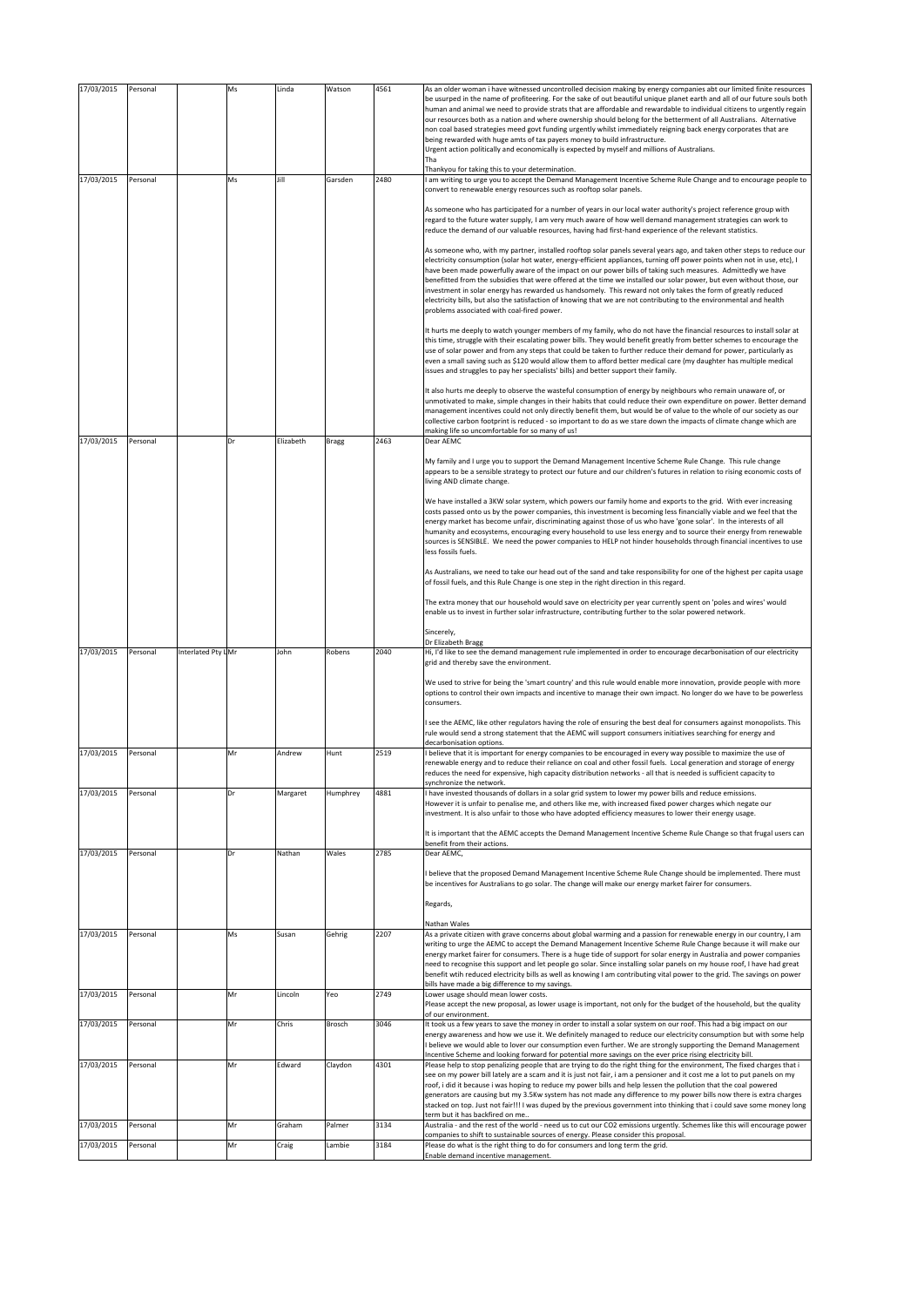| 17/03/2015               | Personal             |                                     | Mr       | Jon                 | Behrens          | 6053         | support the new incentive for power companies to encourage users to use less energy. The 'Demand Management<br>Incentive Scheme Rule Change' makes sense.<br>I have had solar power for about 7-8 years and have challenged myself to break even with less energy use.<br>The bug bear for me is the fixed charges that go with the bill.<br>By generating my own energy, I save approximately \$50 a month on power expenses. Not only does this help me<br>financially, but I rest easy knowing that my footprint is less.<br>Thank you<br>Jon Behrens                                                                                                                                                                                                                                                                                                                                                                                                                                                                                                                                                                                          |
|--------------------------|----------------------|-------------------------------------|----------|---------------------|------------------|--------------|---------------------------------------------------------------------------------------------------------------------------------------------------------------------------------------------------------------------------------------------------------------------------------------------------------------------------------------------------------------------------------------------------------------------------------------------------------------------------------------------------------------------------------------------------------------------------------------------------------------------------------------------------------------------------------------------------------------------------------------------------------------------------------------------------------------------------------------------------------------------------------------------------------------------------------------------------------------------------------------------------------------------------------------------------------------------------------------------------------------------------------------------------|
| 17/03/2015               | Personal             |                                     | Dr       | Eric                | van Beurden      | 2471         | I Urge you to accept the Demand Management Incentive Scheme Rule Change because it will make our energy market<br>fairer for consumers.<br>It is hugely important for power companies to help people go solar.<br>We personally have taken steps to reduce our energy usage by installing our own grid interactive system at great initial<br>cost.<br>But rising power bills and fixed charges have made it very difficult for us and our family to make ends meet.<br>Saving \$120 to \$500 a year on household power bills would make it much easier for us to survive rather than being<br>penalised for trying to help us all.                                                                                                                                                                                                                                                                                                                                                                                                                                                                                                               |
| 17/03/2015               | Personal             |                                     | Mr       | Rognvald            | MacNeill         | 6159         | I urge the AEMC to accept the Demand Management Incentive Scheme Rule Change because it will make our energy<br>market fairer for consumers.<br>It is incredibly important for power companies to help people go solar. Coal burning for electricity generation is old,<br>outmoded technology that causes global warming.<br>I have taken steps to reduce my energy usage by installing a PV system. This is the future. Coupled with storage and<br>electric cars, the future of energy generation and use will be so much cleaner, greener and healthier than it is now.<br>Enable this inevitable change.                                                                                                                                                                                                                                                                                                                                                                                                                                                                                                                                     |
| 17/03/2015               | Personal             |                                     | Ms       | Clare               | Dooley           | 4171         | I urge the AEMC to be forward-thinking by accepting the demand Management Incentive Scheme Rule Change.<br>We cannot afford to waste anymore time or money on infrastructure to support 'dirty power'. Australia is sadly lagging<br>behind other countries when it comes to switching from coal powered electricity to clean energy.<br>We have invested in solar power and we would like power companies to make it easy for other consumers to make the<br>switch to clean energy. Generating electricity from solar power and other clean sources should be the 'norm' not the<br>exception.<br>Yours sincerely,<br>Clare Dooley                                                                                                                                                                                                                                                                                                                                                                                                                                                                                                              |
| 17/03/2015               |                      | Organisational Infinite Lighting Ms |          | Stacy               | Nichols          | 4209         | As a business owner and Australian citizen, I urge the AEMC to accept the Demand Management Incentive Scheme Rule<br>Change because it will make our energy market fairer for consumers.<br>feel it is very important for power companies to help people go solar.<br>am a purchaser of green energy from my gas and electricity providers, so I have personally taken steps to reduce my<br>energy usage with efficiency measures available.<br>Rising power bills and fixed charges have affected many Australian families.<br>A saving of \$120 to \$500 a year on household power bills would make a difference for me and many other Australian<br>families.<br>I urge the AEMC to accept the Demand Management Incentive Scheme Rule Change because it will make our energy                                                                                                                                                                                                                                                                                                                                                                 |
| 17/03/2015               | Personal             |                                     | Ms       | Lorraine            | Khan             | 3037         | market fairer for consumers<br>Dear Sir/Madam,<br>We decided to go solar to help save on our energy bills and also because of global warming. If we are to give our<br>children a future then going solar is just a small step in the right direction against climate change.<br>also feel that the energy companies have no right in charging higher tariff fees and high service fees to offset their<br>profits on to solar owners who are trying to do their bit in helping the environment.<br>Your help in this matter would be much appreciated.                                                                                                                                                                                                                                                                                                                                                                                                                                                                                                                                                                                           |
| 17/03/2015               | Personal             |                                     | MR       | CHRISTOPHER MCMAHON |                  | 4211         | We definately require lower electricity prices, as high prices destroys ability to produce goods for sale, and effectively<br>lowers GDP of the Country. I am in Japan at present, they have both Nuclear and solar, with large solar farms being built<br>all over the Country as well as wind turbines. What a backward Country Australia is!                                                                                                                                                                                                                                                                                                                                                                                                                                                                                                                                                                                                                                                                                                                                                                                                   |
| 17/03/2015<br>17/03/2015 | Personal<br>Personal |                                     | Mr<br>Mr | Roy<br>John         | Gray<br>McIntyre | 2906<br>4217 | I believe that it is important that the power companies should help consumers go solar.<br>have taken steps and installed double glazed doors and windows, installed 22 energy efficient LED lights, and 29 solar<br>panels.<br>My savings in total power is well in excess of \$500pa.<br>also get rebated from the solar panel scheme over \$2,500pa.<br>am in favour of the Demand Management Incentive Scheme Rule Change that places the incentive for the demand for<br>infrastructure costs on actual demands, adaptable to the changing technologies in the electricity market place.<br>This makes sense. The way that energy is produced in this world is changing an policy needs to be adaptable to change.                                                                                                                                                                                                                                                                                                                                                                                                                           |
| 17/03/2015               | Personal             |                                     | Mr       | Brendan             | Pratt            | 4280         | I urge the AEMC to accept the Demand Management Incentive Scheme Rule Change because it will make our energy<br>market fairer for consumers, as it removes the need to keep on upgrading the network infrastructure, which whilst it<br>will never will become redundant, the demand for grid power is continuing to reduce, not just with Solar PV, but with<br>energy saving devices such as LED lighting and smarter A/C and TVs.<br>It is important for power companies to help people go solar as it reduces infrastructure costs, which reduces the need to<br>increase to consumers whilst keeping grid power on demand.<br>With the ever increasing cost of electricity, there will become a breaking point where people will find it financially<br>viable to go offgrid, which means less income for the power generating companies, which will effect their bottom line<br>financially.                                                                                                                                                                                                                                                |
| 17/03/2015               | Personal             |                                     | Mr       | Pete                | Ripley           | 6162         | Hi.<br>I urge the AEMC to accept the Demand Management Incentive Scheme Rule Change because it will make our energy<br>market fairer for consumers.<br>It is important it is for power companies to help people go solar.<br>This will reduce the burning of fossil fuels and reduce greenhouse emissions- something our kids will thank us for that<br>we actually made the effort!<br>About 5 years ago we installed a pv system on our roof. through being careful with what we consume, we produce more<br>than we use meaning that we actually export power. This was not expensive to instal or hard to keep usage to a sensible<br>level.<br>We made the decision to install based on two factors. One-the cost increase of power, and that we would not rely on<br>coal or gas to be burnt to power our house. That is just dumb given solar is such a simple solution.<br>As mentioned, as we export power, we do not have a power bill however we have friends who keep complaining about<br>the rising costs.<br>by making the system fair, consumers can reduce their bills and reduce their carbon footprint- basically a no brainer |
| 17/03/2015               | Personal             |                                     | Dr.      | Klaas               | Woldring         | 2256         | The Demand Management Incentive Scheme rule change should be introduced as soon as possible.<br>It is quite ridiculous that we are investing more in poles and wires and even, in SA, are having a Royal Commission<br>happening to look again at nuclear power!                                                                                                                                                                                                                                                                                                                                                                                                                                                                                                                                                                                                                                                                                                                                                                                                                                                                                  |
| 17/03/2015               | Personal             |                                     | Mr       | David               | Edds             | 4179         | Australia has an average of 270 days of sunshine. The obvious, common sense answer is to encourage solar power to the<br>maximum possible. Given that the UNSW science team has found a way to produce solar panels that can extract more<br>energy from silicon than previously the future supply of energy from the sun looks good.<br>Please accept the rule change to the Demand Management incentive scheme, to reduce fixed costs being passed on to<br>consumers.                                                                                                                                                                                                                                                                                                                                                                                                                                                                                                                                                                                                                                                                          |
| 17/03/2015               | Personal             |                                     | Mr       | Julian              | May              | 2122         | support the Demand Management Incentive Scheme Rule Change. With ongoing climate change, every household has<br>a responsibility to minimise their impact, and should have every opportunity to reduce energy use and reduce reliance<br>on fossil fuel. Household solar panels work well on the second count, but unfair charges can penalise people for being<br>efficient and cutting their energy use. This rule change will make the energy market fairer for consumers, and allow<br>more people to take advantage of renewable solar energy.                                                                                                                                                                                                                                                                                                                                                                                                                                                                                                                                                                                               |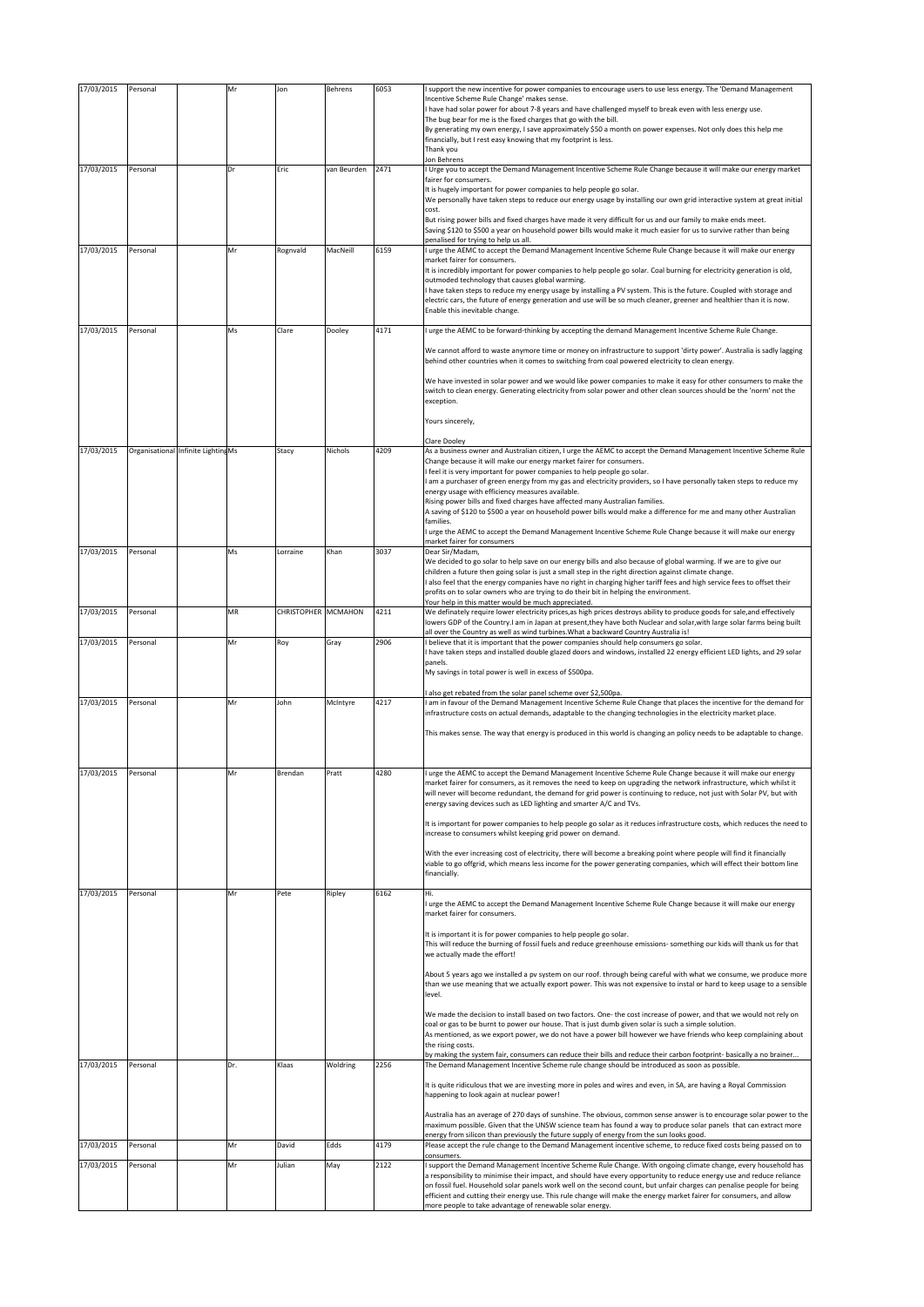| 17/03/2015               | Personal                                   |                   | mr  | brian        | Hunt                | 2486         | it is important that any new legislation that helps to keep our Electricity costs down, be supported, as a pensioner it is<br>vital, B Hunt.                                                                                                                                                                                                                                                                                                                                                                                                                                                                                                                                                                                                                                                                                                                             |
|--------------------------|--------------------------------------------|-------------------|-----|--------------|---------------------|--------------|--------------------------------------------------------------------------------------------------------------------------------------------------------------------------------------------------------------------------------------------------------------------------------------------------------------------------------------------------------------------------------------------------------------------------------------------------------------------------------------------------------------------------------------------------------------------------------------------------------------------------------------------------------------------------------------------------------------------------------------------------------------------------------------------------------------------------------------------------------------------------|
| 17/03/2015               | Personal                                   |                   | Ms  | Julie        | Braden              | 3677         | I am urging the Australian Energy Market Commission to accept the Demand Management Incentive Scheme rule<br>changes to make the energy market fairer for consumers.                                                                                                                                                                                                                                                                                                                                                                                                                                                                                                                                                                                                                                                                                                     |
|                          |                                            |                   |     |              |                     |              | have done everything to reduce power consumption in my home, my next step is saving vigorously for solar power. I<br>do struggle with the increase in power prices that have occurred over the last 2 years particularly.<br>Any savings that could be afforded to my household would make a huge difference to our quality of life.                                                                                                                                                                                                                                                                                                                                                                                                                                                                                                                                     |
| 17/03/2015               | Personal                                   |                   | Mr  | Brian        | Coote               | 2347         | I have had solar installed for 2.5 years. I always export a minimum of twice the energy I get from the grid. This costs me<br>more all the time. The way it's going I am seeking to get off the grid as soon as feasible. Once I'm off I won't be coming<br>back.                                                                                                                                                                                                                                                                                                                                                                                                                                                                                                                                                                                                        |
| 17/03/2015               | Personal                                   |                   | Mr  | Simon        | Miskin              | 6170         | I strongly urge you to accept the Demand Management Incentive Scheme Rule Change because it will make our energy<br>market fairer for all consumers. Australia should be leading the world in renewables, particularly solar but sadly this is<br>not the case. With bills rising accross the board and confidence in the market very low now is the time to ensure we<br>have a fairer more equitable scheme in place for all Australians. The rule change would boost the solar industry,<br>creating jobs and would fuel enterprise and invention in a sector which will be one of the largest in the world in years to                                                                                                                                                                                                                                               |
| 17/03/2015               | Personal                                   |                   | Mrs | mary         | holt                | 6450         | come. Please help Australia to take the first steps towards a fairer and cleverer future.<br>am unhappy about how long it took our power supplier to connect our solar to the grid, 9 months!! They said they<br>would back pay us but did not, we want to add more panels, but are not allowed. The power prices in Esperance are<br>ridiculous, we have a wind farm, but it is only allowed to supply a small portion of our power, which is sheer stupidity,<br>instead the major supply is from fossil fuels! It is so wrong, it is obviously about big Corporations and money. We<br>should have the right to add more solar panels to our home, doing the right thing by the enviroment. Something needs<br>to be done, those involved need to wake up!!!!                                                                                                         |
| 17/03/2015               | Personal                                   |                   | Mr  | John         | Tolhurst            | 6006         | We must give power companies the incentive to bring about a new model of power consumption based on the adoption<br>of renewable energy technology.                                                                                                                                                                                                                                                                                                                                                                                                                                                                                                                                                                                                                                                                                                                      |
| 17/03/2015               | Personal                                   |                   | Mr  | Kelvin       | Anderson            | 3300         | Please protect solar users as we are being ripped off with excessive daily usage charges and higher energy charges.<br>Much higher than people who don't have solar . It's descrimination at its worse . We also have a dispicable feed in Tarif<br>of only 6.2 c per KW/H then have to buy it back at around 32 c<br>Regards<br>Kelvin Anderson                                                                                                                                                                                                                                                                                                                                                                                                                                                                                                                         |
| 17/03/2015               | Personal                                   |                   | Mrs | Merridy      | McPherson           | 2487         | hope the AEMC accepts the Demand Management Incentive Scheme Rule Change because it will make our energy<br>market fairer for consumers.<br>As a Grandmother of 6, I am concerned about the future for my Grandchildren (in every respect) and the future costs of<br>power is of a major concern. Therefore it is important for power companies to help people go solar.<br>Power companies must recognise that they have a huge responsibility to assist consumers to go solar.                                                                                                                                                                                                                                                                                                                                                                                        |
| 17/03/2015               | Personal                                   |                   | ms  | Hazel        | Francis             | 5165         | I urge you to accept the Demand Management Incentive Scheme Rule Change because it will make our energy market<br>fairer for consumers.<br>It is vitally important for power companies to help people go solar as it is the future of Australia and the world. Most<br>Australians are struggling with rising power bills and should be assisted and given incentive to reduce their usage and<br>install solar.                                                                                                                                                                                                                                                                                                                                                                                                                                                         |
| 17/03/2015               | Personal                                   |                   | Mr  | lan          | Wallace             | 2795         | I urge the AEMC to accept the Demand Management Incentive Scheme Rule Change because it will make our energy<br>market fairer for consumers.<br>have installed a solar system on my home to reduce costs and consumption and a further saving of \$120-\$500 a year<br>would be greatly helpful as we are about to become part pensioners<br>sincerely<br><b>IBW</b>                                                                                                                                                                                                                                                                                                                                                                                                                                                                                                     |
| 17/03/2015               | Personal                                   |                   | Dr  | Colin        | Edwards             | 6008         | I urge the AEMC to accept the Demand Management Incentive Scheme Rule Change because it will make our energy<br>market fairer for consumers.<br>As things stand, the AEMC rules reward companies for investing in unnecessary infrastructure, and consumers are left to<br>foot the bill.<br>The AEMC should promote intelligent network capabilities to allow highly granular network management, including<br>smart meters, full use of inverters as well as the behind/through-the- meter possibilities from smart appliances and<br>fixtures.<br>Such a demand management service model would also give the utilities an incentive to increase the energy efficiency of<br>buildings.                                                                                                                                                                                |
| 17/03/2015               | Personal                                   |                   | MS  | Amanda       | King                | 2204         | I am writing this submission to urge the Australian Energy Market Commission to accept the Demand Management<br>Incentive Scheme Rule Change because it will make our energy market fairer for consumers.<br>feel that it is important that the power companies encourage consumers to take up wind and solar options. This will<br>benefit the whole community and it takes leadership from organisations such as the AEMC to play a significant part.<br>have taken installed solar panels in my residence and feel there is much greater scope for government and business to<br>play its part. Interestingly its a foreign company, Ikea, that has shown its strong commitment so far. Rising power bills<br>are impacting greatly on consumers and this will only decrease once renewable options are endorsed and encouraged,<br>thus reducing energy consumption. |
| 17/03/2015               | Personal                                   |                   | Mr  | Brian        | Woodward            | 2325         | Please accept the Demand Management Incentive Scheme Rule Change because it will make our energy market fairer<br>for consumers.Particularly in Australia it is important for power companies to help people go solar and to reduce<br>dependance on fossil fuels. It is also important that power companies either pay reasonable rates for solar power fed<br>into the grid or encourage people who produce solar power to install storage facilities. Our household has been<br>providing all our power needs from solar for the past 35 years in an attempt to be more sustainable.<br>Signed Brian Woodward                                                                                                                                                                                                                                                         |
| 17/03/2015               | Personal                                   |                   | Mr. | peter        | Kariotis            | 3195         | Commercial orgs. make money, in part.by increasing sales. With energy, this paradigm MUST change!<br>Renewables, especially solar and wind, must be encouraged in light of climate change. Please adopt the DMIS rule change                                                                                                                                                                                                                                                                                                                                                                                                                                                                                                                                                                                                                                             |
| 17/03/2015               | Personal                                   |                   | Mr  | Robert       | Macintosh           | 5063         | to make the energy market fairer for consumers and encourage people to go solar.<br>urge the AEMC to accept the proposed Demand Management incentive scheme rule change as soon as possible. This<br>will help in the fight against global warming by reducing demand for electricity. I have had solar panels on my roof for<br>several years and am contemplating solar storage to help reduce my energy use during peak demand periods. Please<br>stop rewarding companies for building unnecessary poles and wires at government expense                                                                                                                                                                                                                                                                                                                             |
| 17/03/2015               | Personal                                   |                   | mrs | Julie        | D'Alcorn            | 2579         | We took money out of our future superannuation to install a 4 kw solar system. We live in the country. No gas is<br>available or town water or sewerage. We use an electric water pump to supply water every time we turn on a tap or<br>flush a toilet. Our sewerage system requires two pumps which run constantly. So you can see our electricity useage is<br>high just to live.                                                                                                                                                                                                                                                                                                                                                                                                                                                                                     |
| 17/03/2015               | Personal                                   |                   | Mr  | casey        | schutter            | 3156         | Please bring in all legal changes possible to assist us and many other solar panel system owners lower our costs.<br>I support the Demand management incentive scheme rule change as at the moment solar users especially are being<br>discriminated against just for having the gall to get solar panels installed                                                                                                                                                                                                                                                                                                                                                                                                                                                                                                                                                      |
| 17/03/2015               | Personal                                   |                   | Mr  | Mick         | Burns               | 2261         | Please consider the rule changes in the interest of fair play. Not only to the Australian citizens who have outlaid money<br>investing in a solar system but for our environment. We can't buy that that back once we ruin it. Thank you                                                                                                                                                                                                                                                                                                                                                                                                                                                                                                                                                                                                                                 |
| 17/03/2015<br>17/03/2015 | Organisational Renewable EneDr<br>Personal |                   | Mr  | Mark<br>Bill | Glickman<br>Grove   | 3165<br>4064 | Please accept the change.<br>It is imperative that we reduce our carbon emissions. Every encouragement we can give to get individuals to move to                                                                                                                                                                                                                                                                                                                                                                                                                                                                                                                                                                                                                                                                                                                         |
| 17/03/2015               | Personal                                   | Bordo InternatiMr |     | James        | Brown               | 3179         | renewable energy and to reduce their energy use is very important. This is not just about power companies, it is about<br>the future of our planet.<br>Please accept the Demand Management Incentive Scheme Rule Change because it will make our energy market fairer<br>for consumers.                                                                                                                                                                                                                                                                                                                                                                                                                                                                                                                                                                                  |
|                          |                                            |                   |     |              |                     |              | If the rule change is not adopted, the AER will probably not provide meaningful incentives for demand management.<br>Networks will be discouraged from undertaking demand management and instead be encouraged to continue their past<br>practice of building infrastructure and maximising profits.<br>Thanks,                                                                                                                                                                                                                                                                                                                                                                                                                                                                                                                                                          |
| 17/03/2015               | Personal                                   |                   | Ms  | Annie        | Morris Wieland 2780 |              | James<br>Hi I urge you to accept the Demand Management Incentive Scheme Rule Change so that users of electricity are                                                                                                                                                                                                                                                                                                                                                                                                                                                                                                                                                                                                                                                                                                                                                     |
| 17/03/2015               | Personal                                   |                   | Mrs | Laurie       | Hodge               | 2627         | encouraged to save power and switch to renewables. The system we have now is unsustainable.<br>Please accept the Demand Management Incentive Scheme Rule Change because it will make our energy market fairer<br>for consumers, it's important for power companies to help people go solar.                                                                                                                                                                                                                                                                                                                                                                                                                                                                                                                                                                              |
|                          |                                            |                   |     |              |                     |              | The series of increases to power bills and fixed charges have affected us and our household budgets and saving \$120 to<br>\$500 a year on household power bills would make a difference for us.<br>Please be fair about this and help Australia move forward.                                                                                                                                                                                                                                                                                                                                                                                                                                                                                                                                                                                                           |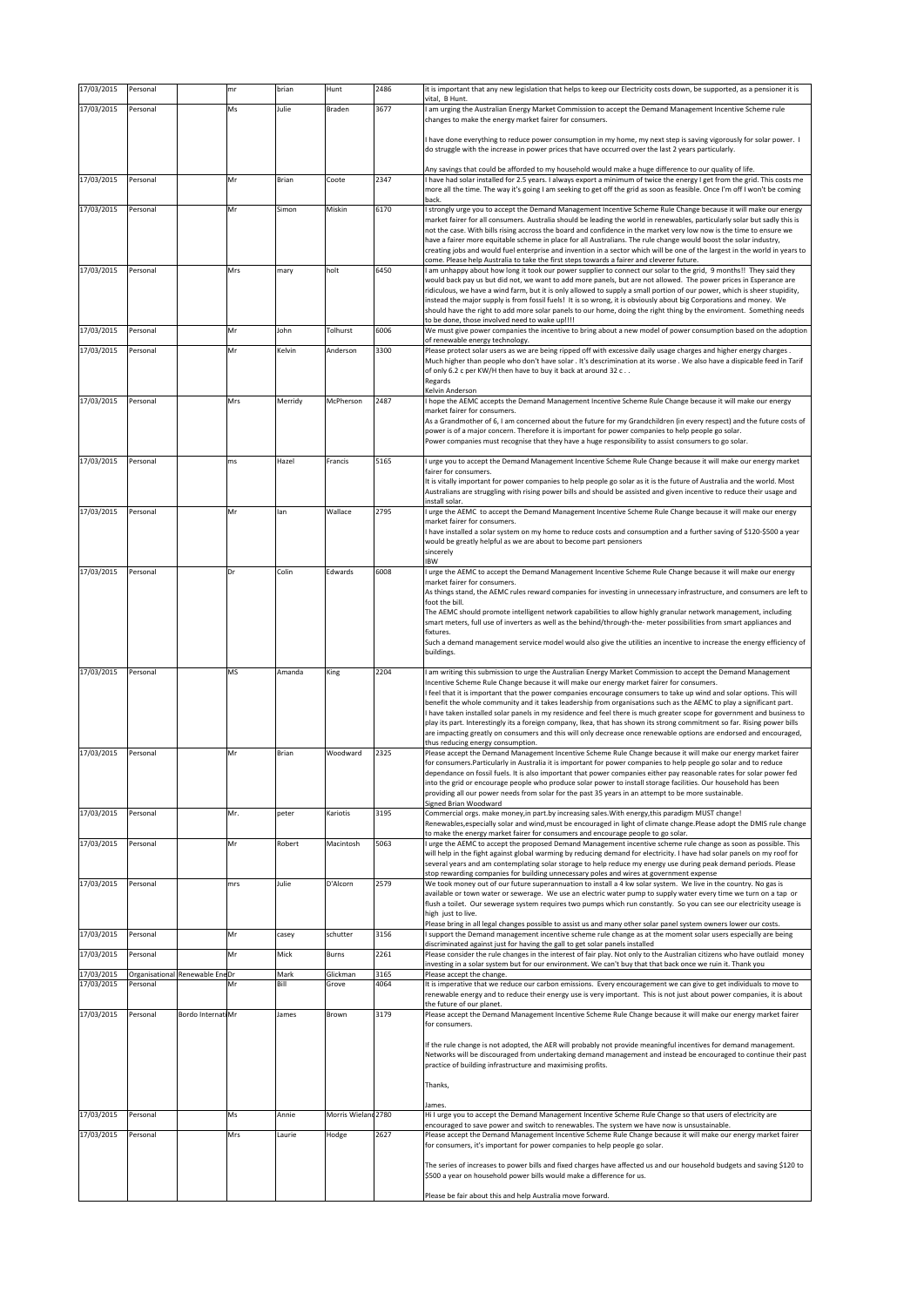| 17/03/2015               | Personal             |                    | Mr       | Graham        | Davies           | 5062         | wish to show my support for measure to reduce energy, and in particular the Demand Incentive Scheme Rule Change<br>would also like to see that generators pay for there own costs - in particular externlities.<br>In addition, measures that encourage eletric transport - and thus displacing fossil fules would be welcome. This would in                                                                                                                                                                                                                                                    |
|--------------------------|----------------------|--------------------|----------|---------------|------------------|--------------|-------------------------------------------------------------------------------------------------------------------------------------------------------------------------------------------------------------------------------------------------------------------------------------------------------------------------------------------------------------------------------------------------------------------------------------------------------------------------------------------------------------------------------------------------------------------------------------------------|
| 17/03/2015               | Personal             | Eagle Spirit Me Mr |          | Michael       | Ney              | 2000         | turn increase electricity demand.<br>There is no doubt in my mind, and my friends too, that Solar is the best energy alternative we have and it should be<br>supported by our Government in any way possible. Look at the many successful examples of countries around the<br>world! I strongly urge you to accept the Demand Management Incentive Scheme Rule Change.                                                                                                                                                                                                                          |
| 17/03/2015               | Personal             |                    | Mrs      | Nicole        | Chrisanthis      | 4218         | I think it is very important for the AEMC to realise how important it is for power companies to help people go solar.<br>We have solar on our home and it has made a massive difference to our electricity bill and we are saving over \$1000 a<br>year, worth talking about!                                                                                                                                                                                                                                                                                                                   |
|                          |                      |                    |          |               |                  |              | Please consider this, it is time for Australia to grow up!                                                                                                                                                                                                                                                                                                                                                                                                                                                                                                                                      |
| 17/03/2015               | Personal             |                    | Mr       | Trevor        | Smith            | 2546         | Dear AEMC,                                                                                                                                                                                                                                                                                                                                                                                                                                                                                                                                                                                      |
|                          |                      |                    |          |               |                  |              | Please accept the Demand Management Incentive Scheme rule change.                                                                                                                                                                                                                                                                                                                                                                                                                                                                                                                               |
|                          |                      |                    |          |               |                  |              | It will make the energy market fairer for all customers.<br>believe it is important for energy companies to help people go solar both for the sake of the environment and to lower                                                                                                                                                                                                                                                                                                                                                                                                              |
|                          |                      |                    |          |               |                  |              | their bills.                                                                                                                                                                                                                                                                                                                                                                                                                                                                                                                                                                                    |
|                          |                      |                    |          |               |                  |              | The rising cost of electricity has hit household budgets extremely hard and a reduction in the electricity bill of<br>approximately \$200 a year will help a lot of people.                                                                                                                                                                                                                                                                                                                                                                                                                     |
|                          |                      |                    |          |               |                  |              | I already have 18 solar panels on my roof and believe many other people would also benefit if this rule change was<br>accepted.                                                                                                                                                                                                                                                                                                                                                                                                                                                                 |
|                          |                      |                    |          |               |                  |              | Regards,<br><b>Trevor Smith</b>                                                                                                                                                                                                                                                                                                                                                                                                                                                                                                                                                                 |
| 17/03/2015               | Personal             |                    | Mr       | John          | Tougher          | 2219         | I urge the AEMC to accept the Demand Management Incentive Scheme Rule Change because it will make our energy                                                                                                                                                                                                                                                                                                                                                                                                                                                                                    |
| 17/03/2015               | Personal             |                    | ms       | Joy           | Forrest          | 5172         | market fairer for consumers.<br>I urge the AEMC to accept the Demand Management Incentive Scheme Rule Change as it will make our energy market                                                                                                                                                                                                                                                                                                                                                                                                                                                  |
|                          |                      |                    |          |               |                  |              | fairer. Solar is new technology of the future and should be encouraged. Coal is old & out of date as well as being<br>harmful.                                                                                                                                                                                                                                                                                                                                                                                                                                                                  |
| 17/03/2015               | Personal             |                    | Doctor   | Vernie        | Everett          | 2617         | The power companies could be the Solar Power Companies of the future.<br>I urge the AEMC to accept the Demand Management Incentive Scheme Rule Change because it will make the Australian                                                                                                                                                                                                                                                                                                                                                                                                       |
|                          |                      |                    |          |               |                  |              | energy market fairer for all consumers, and in particular those who contribute to distributed generation and lowering<br>grid demand through the installation of small-scale solar systems.                                                                                                                                                                                                                                                                                                                                                                                                     |
|                          |                      |                    |          |               |                  |              | Also, the proposed change will make charges more equitable for those who are reducing demand through efficiency<br>measures. At present, these users are actually penalised through higher proportional supply charges. This is both<br>ludicrous and counter-productive. For example, our household has effectively halved its electricity consumption over<br>the last four years, but our bills remain almost the same, primarily through increased supply charges.                                                                                                                          |
|                          |                      |                    |          |               |                  |              | commend the proposed changes as they will provide a sound and equitable basis for moving to a solar-powered<br>renewable energy future. Australia has the best solar resource of any developed country in the world. The Government<br>and the electricity industry has a moral obligation to ensure this is wisely used.                                                                                                                                                                                                                                                                       |
| 17/03/2015               | Personal             | N/A                | mr       | sam           | van der Kooi     | 7310         | help to turn the tide on global worming<br>before it is to late, this planet is the<br>only home we have                                                                                                                                                                                                                                                                                                                                                                                                                                                                                        |
| 17/03/2015               | Personal             |                    | MS       | Susan         | Russell          | 7173         | I urge the AEMC to accept the Demand Management Incentive Scheme Rule Change - it will make our energy market<br>fairer for consumers - especially those who have spent a large amount of money (like me - I'm on the age pension & had                                                                                                                                                                                                                                                                                                                                                         |
|                          |                      |                    |          |               |                  |              | to withdraw from my meagre superannuation to pay for solar)& put solar on their roof.<br>I figure it will take about 6 years to pay off the system - after which I'll be paying 1/3 less power than before.                                                                                                                                                                                                                                                                                                                                                                                     |
| 17/03/2015               | Personal             |                    | Mr       | Mark          | Wittervan        | 5034         | This makes a difference to my purse and the planet.<br>Please accept the Demand Management Incentive Scheme Rule Change because it will make our energy market fairer<br>for consumers. I have gone solar and it has been the best thing for my family and for the environment that I could do.                                                                                                                                                                                                                                                                                                 |
| 17/03/2015               | Personal             |                    | Dr       | Catherine     | Laudine          | 2297         | You should support this.<br>I am writing to urge the AEMC to bring some sanity to bear by supporting the Demand Management Incentive Scheme                                                                                                                                                                                                                                                                                                                                                                                                                                                     |
|                          |                      |                    |          |               |                  |              | Rule Change. It should not even be necessary to have this discussion as there has been good scientific evidence since<br>late last century that the world needs to move towards sustainable energy use. We now know that this is an urgent<br>requirement and ANY action taken to make it easier for energy companies and consumers to move towards                                                                                                                                                                                                                                             |
| 17/03/2015               | Personal             |                    | Mr       | Brian         | Reed             | 3892         | sustainability is a step in the right direction.<br>support the Demand Management Incentive Scheme Rule Change. I have already taken measures to reduce my energy                                                                                                                                                                                                                                                                                                                                                                                                                               |
|                          |                      |                    |          |               |                  |              | demand, but am disturbed by the continually rising 'daily service charges' which reflect the un-necessary 'gold-plating'<br>of the grid infrastructure.                                                                                                                                                                                                                                                                                                                                                                                                                                         |
| 17/03/2015<br>17/03/2015 | Personal<br>Personal | Jason              | Mr<br>Mr | Jason<br>John | Moon<br>Monaghan | 4217<br>6162 | Sounds good to me cheers<br>I and my family urge the AEMC to accept the Demand Management Incentive Scheme Rule Change because it will make                                                                                                                                                                                                                                                                                                                                                                                                                                                     |
|                          |                      |                    |          |               |                  |              | our energy market fairer for consumers.<br>It is very important it is for power companies to help people go solar.                                                                                                                                                                                                                                                                                                                                                                                                                                                                              |
|                          |                      |                    |          |               |                  |              | We must ultimately leave a large quantity of coal etc and oil etc in the ground and find new ways to power our<br>economies.                                                                                                                                                                                                                                                                                                                                                                                                                                                                    |
|                          |                      |                    |          |               |                  |              | The vast quantities of carbon from coal, oil, gas etc mined over hundreds of years have ended up in the atmosphere and<br>is fuelling climate change and sea level rise. This threatens our well being and that of the other species on the planet.                                                                                                                                                                                                                                                                                                                                             |
| 17/03/2015               | Personal             |                    | Mr       | Peter         | Cutcliffe        | 3088         | I have solar panels but I still have power bills and they are going up astronomically. Please accept the AEMC so that we<br>can better manage our power usage.                                                                                                                                                                                                                                                                                                                                                                                                                                  |
| 17/03/2015               | Personal             |                    | Mrs      | Trudy-Anne    | Doyle            | 5290         | I encourage the AEMC to consider the rule change that will provide incentive for energy corporations to help consumers<br>save energy. I installed a 1kWh system on my roof many years ago when the cost was \$13k and the rebate \$8k. It has<br>been a source of great joy to us - i remember turning all appliances off and watching the newly installed meter going<br>backwards! Rather than investing in more pipes and line infrastructure (unnecessary) we need to encourage more<br>rooftop solar. It is fabulous, simple, clean, and it works!                                        |
| 17/03/2015               | Personal             |                    | Ms       | Sharne        | Vogt             | 4271         | Change the incentives, to support common sense.<br>I urge you to accept the Demand Management Incentive Scheme Rule change. We have solar power, but have also done                                                                                                                                                                                                                                                                                                                                                                                                                             |
|                          |                      |                    |          |               |                  |              | everything we could in the house to reduce electricity usage. We had two lots of government funded people go through<br>the house to give recommendations and we have implemented all of those. This rule seems to make sense so that<br>people are rewarded for thinking about their electricity use the same as droughts make people think about their water<br>use. Savings on our power bill will allow us to invest more into our solar as eventually we want battery storage to be<br>off the grid. We can then control our own power. This rule makes sense and I urge you to accept it. |
| 17/03/2015               | Personal             |                    | Mr       | Dale          | Curtis           | 2350         | I urge the AEMC to accept the Demand Management Incentive Scheme Rule Change because it will make our energy                                                                                                                                                                                                                                                                                                                                                                                                                                                                                    |
|                          |                      |                    |          |               |                  |              | market fairer for consumers. It is very important to me that governments and power companies help people go solar.<br>It's good for family economics and it's good for our threatened environment.<br>I have installed solar panels (2.2kW) on our residence, and (1.6kW) on a flat that we own that is rented to our                                                                                                                                                                                                                                                                           |
|                          |                      |                    |          |               |                  |              | daughter and her family. These initiatives have reduced our quarterly bill to zero most times, and that of our daughter<br>sufficiently to write off the costs of the panels in 4 years.                                                                                                                                                                                                                                                                                                                                                                                                        |
|                          |                      |                    |          |               |                  |              | Both my daughters and their families struggle to make ends meet each week, and the power bill is greeted with dread.<br>They desperately need certainty that their power bills can be reduced and the environment made cleaner.                                                                                                                                                                                                                                                                                                                                                                 |